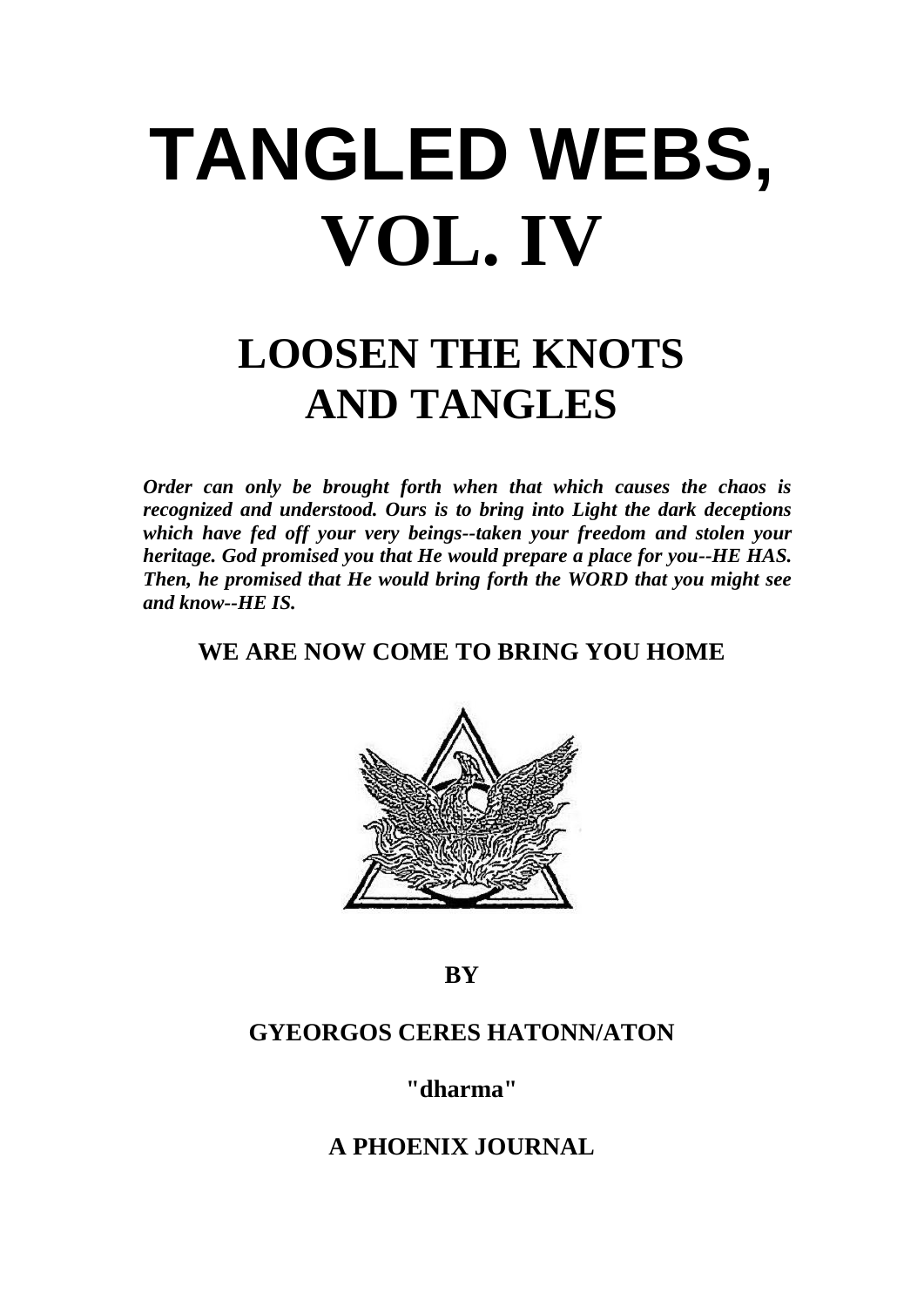# **TANGLED WEBS, VOL. IV**

# **LOOSEN THE KNOTS AND TANGLES**

*Order can only be brought forth when that which causes the chaos is recognized and understood. Ours is to bring into Light the dark deceptions which have fed off your very beings--taken your freedom and stolen your heritage. God promised you that He would prepare a place for you--HE HAS. Then, he promised that He would bring forth the WORD that you might see and know--HE IS.*

# **WE ARE NOW COME TO BRING YOU HOME**



**BY**

# **GYEORGOS CERES HATONN/ATON**

**"dharma"**

# **A PHOENIX JOURNAL**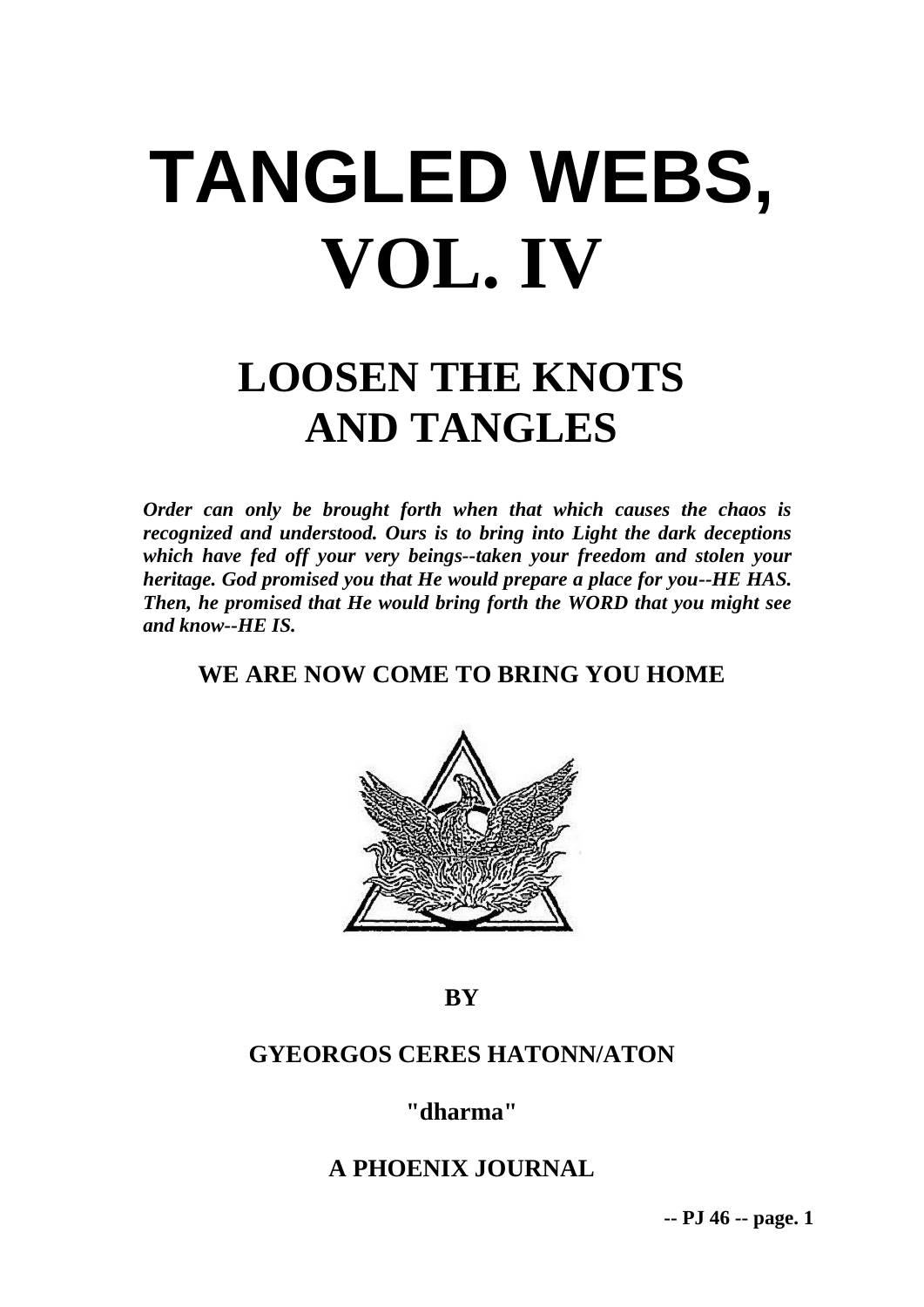#### **COPYRIGHT POSITION STATEMENT AND DISCLAIMER**

The Phoenix Journals are intended as a "real time" commentary on current events, how current events relate to past events and the relationships of both to the physical and spiritual destinies of mankind.

All of history, as we now know it, has been revised, rewritten, twisted and tweaked by selfishly motivated men to achieve and maintain control over other men. When one can understand that everything is comprised of "energy" and that even physical matter is "coalesced" energy, and that all energy emanates from God"s thought, one can accept the idea that the successful focusing of millions of minds on one expected happening will cause it to happen.

If the many prophecies made over thousands of years are accepted, these are the "end times" (specifically the year 2000, the second millennium, etc.). That would put us in the "sorting" period and only a few short years from the finish line. God has said that in the end-times would come the WORD--to the four corners of the world--so that each could decide his/her own course toward, or away from, divinity—based upon TRUTH.

So, God sends His Hosts--Messengers--to present that TRUTH. This is the way in which He chooses to present it, through the Phoenix Journals. Thus, these journals are Truth, which cannot be copyrighted; they are compilations of information already available on Earth, researched and compiled by others (some, no doubt, for this purpose) which should not be copyrighted. Therefore, these joumals are not copyrighted (except *SIPAPU ODYSSEY which* is "fiction").

The first sixty or so journals were published by America West Publishing which elected to indicate that a copyright had been applied for on the theory that the ISBN number (so necessary for booksellers) was dependent upon the copyright. Commander Hatonn, the primary author and compiler, insisted that no copyrights be applied for and, to our knowledge, none were.

If the Truth is to reach the four corners of the world, it must be freely passed on. It is hoped that each reader will feel free to do that, keeping it in context, of course.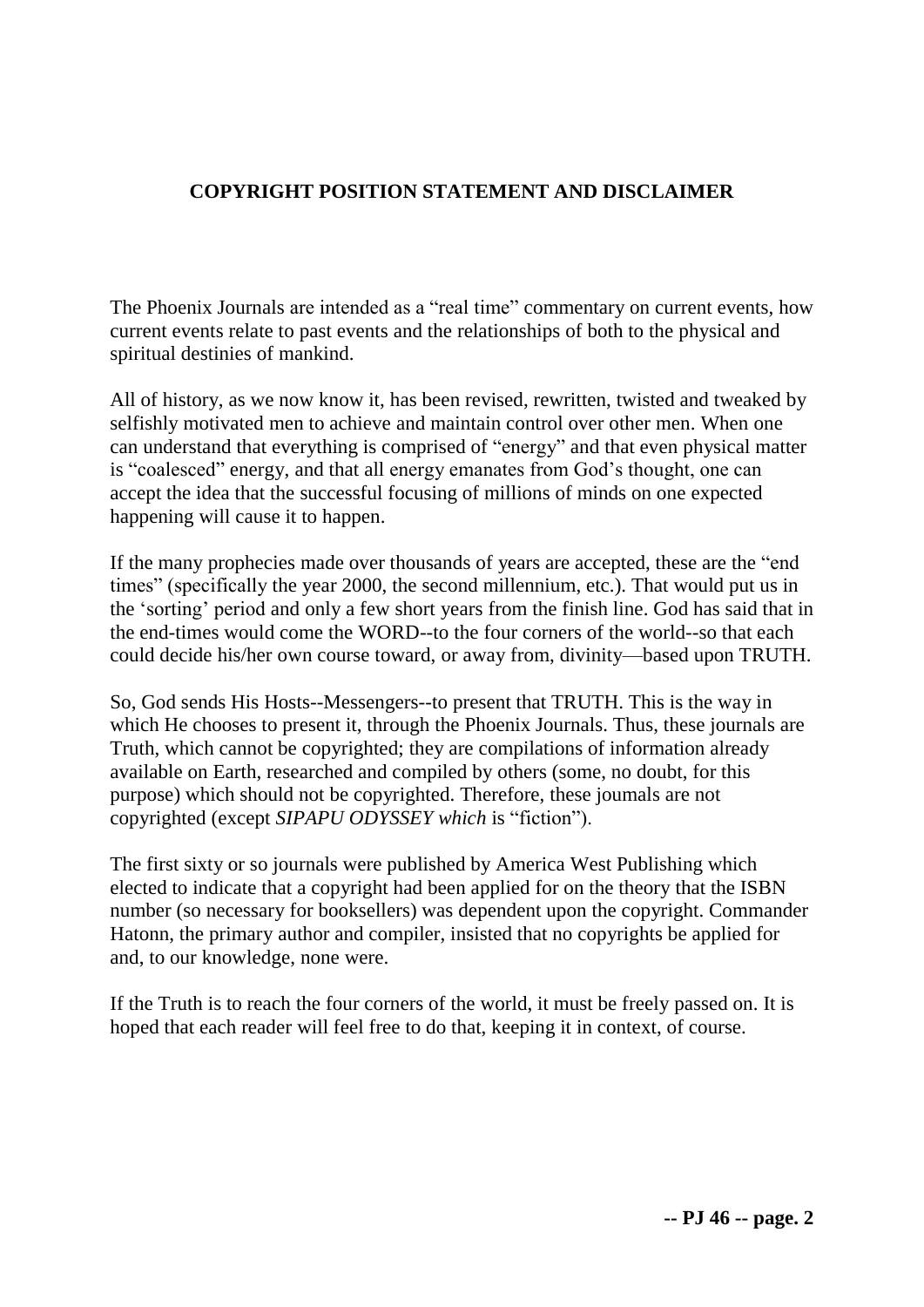#### TANGLED WEBS-VOL.IV

The Phoenix Journals includes bibliographical references and indexes.

Contents: [Tangled Webs] -- [Crucifixion of the Phoenix -- [etc.] -- Pleiades Connection (8 vol's).

1. Spirit writings. I. Hatonn, Gyeorgos C. (Gyeorgos Ceres) II. Dharma, Computer person. III. Phoenix Journals.

91-36626

ISBN 0-922356-65-3

First Edition Printed by America West Publishers, March 1992

#### **PHOENIX SOURCE DISTRIBUTORS, INC P. 0. BOX 27353 LAS VEGAS, NV 89126**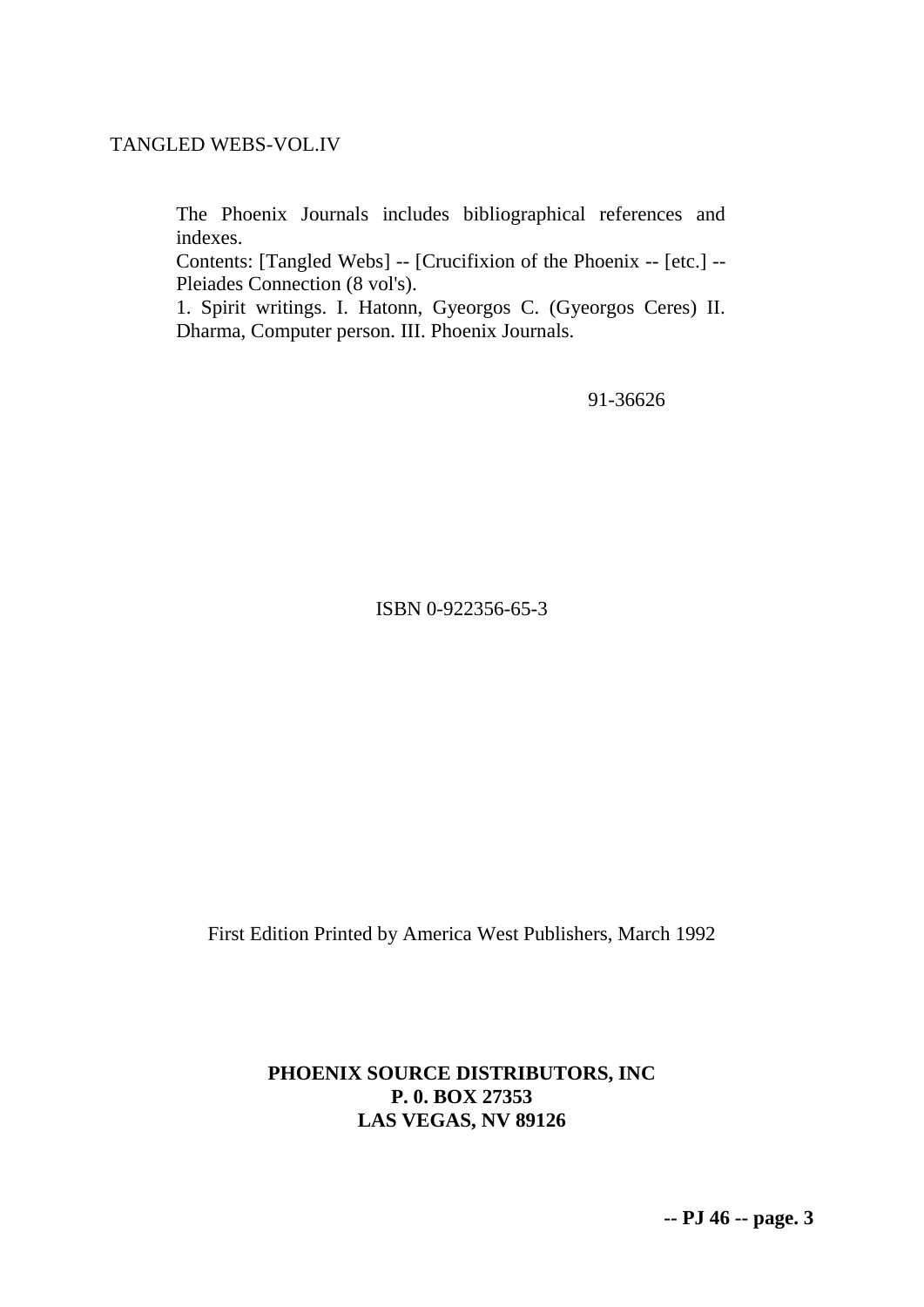## **TABLE OF CONTENTS**

## **CHAPTER**

| CHE GUEVARA WOULD "SET AFRICA AFLAME"  21    |  |
|----------------------------------------------|--|
|                                              |  |
|                                              |  |
| <b>CHAPTER 2</b>                             |  |
|                                              |  |
| GLOBAL 2000 AND MORE LA ROUCHE QUESTIONS  24 |  |
|                                              |  |
|                                              |  |
|                                              |  |
|                                              |  |
|                                              |  |
|                                              |  |
|                                              |  |
|                                              |  |
|                                              |  |
|                                              |  |
|                                              |  |
|                                              |  |
|                                              |  |
|                                              |  |
|                                              |  |
|                                              |  |
|                                              |  |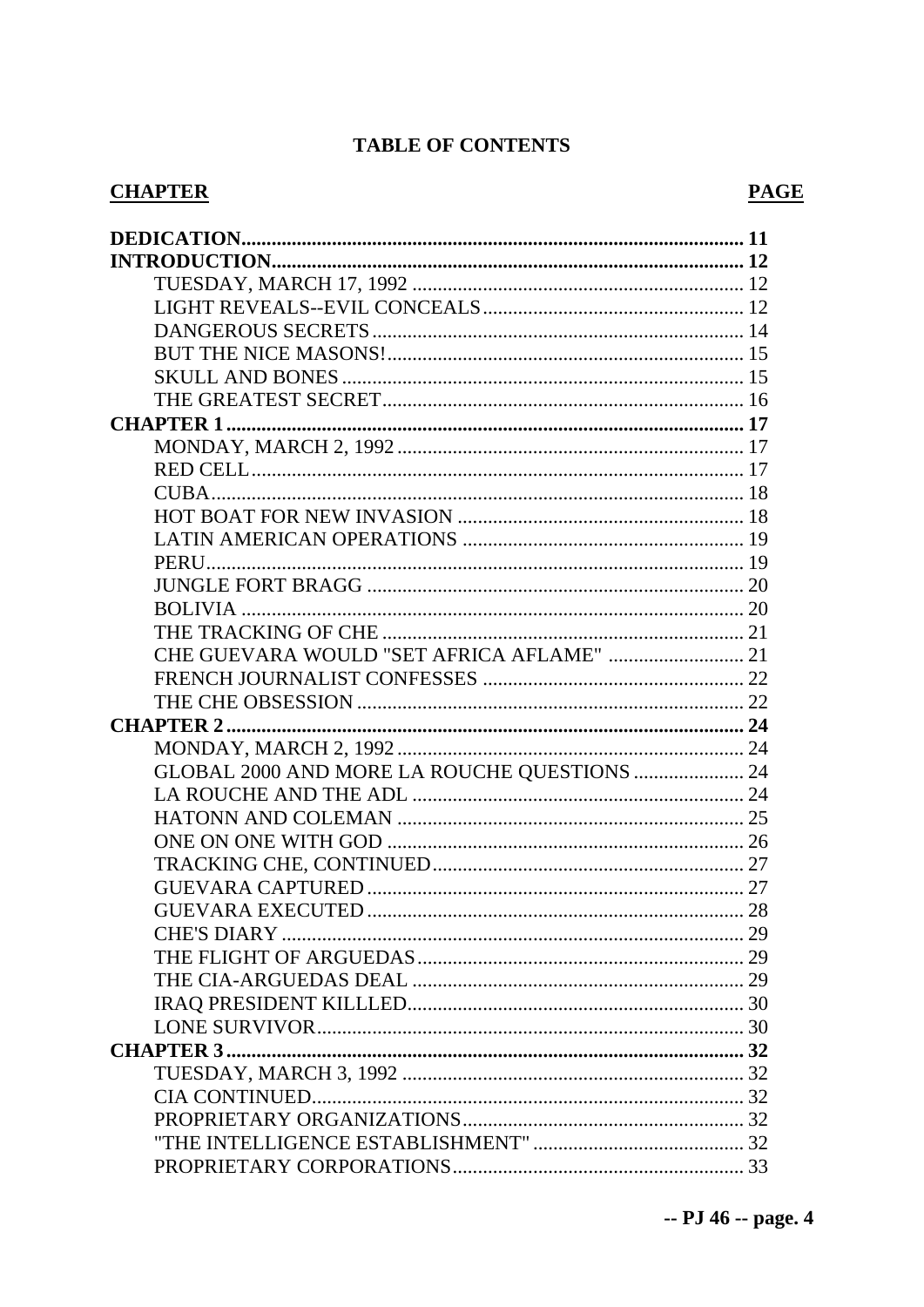|                                                 | 46 |
|-------------------------------------------------|----|
|                                                 |    |
|                                                 |    |
|                                                 |    |
|                                                 |    |
| CIA CONSIDERS PROPRIETARY AIRLINES ESSENTIAL 48 |    |
|                                                 |    |
| <b>CHAPTER 5</b>                                |    |
|                                                 |    |
|                                                 |    |
|                                                 |    |
|                                                 |    |
|                                                 |    |
|                                                 |    |
|                                                 |    |
|                                                 |    |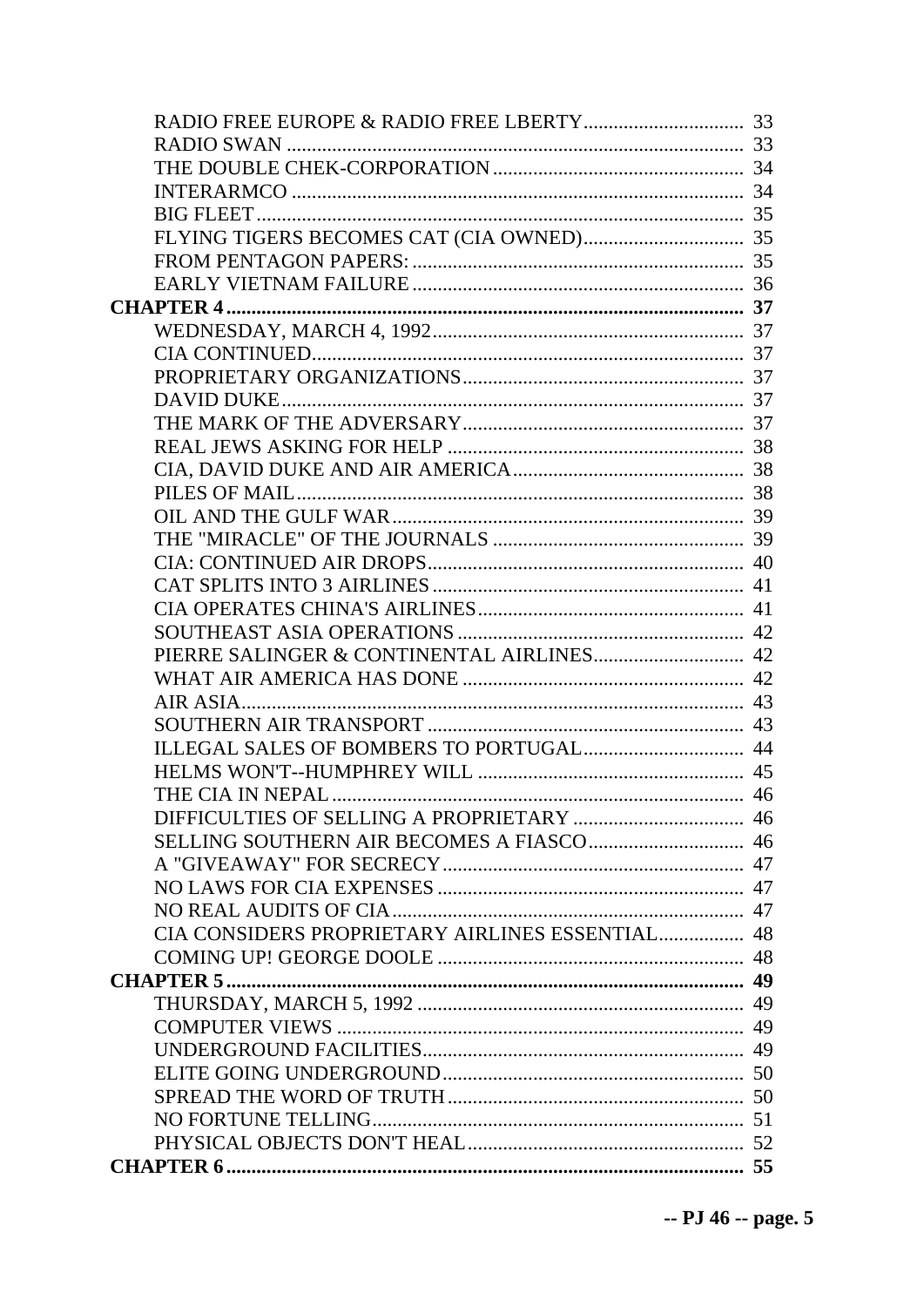| ALASKA.                                       |    |
|-----------------------------------------------|----|
|                                               |    |
|                                               |    |
|                                               |    |
|                                               |    |
| CONNECTICUT, MASSACHUSETTS, RHODE ISLAND  58  |    |
|                                               |    |
|                                               |    |
|                                               |    |
|                                               |    |
|                                               |    |
| <b>IOWA</b>                                   |    |
|                                               |    |
|                                               |    |
|                                               |    |
|                                               |    |
|                                               |    |
|                                               |    |
|                                               |    |
|                                               |    |
| IT WAS MOSTLY THE SOVIETS, NOT THE GERMANS 63 |    |
|                                               |    |
|                                               |    |
|                                               |    |
|                                               |    |
|                                               |    |
|                                               |    |
|                                               |    |
|                                               | 68 |
|                                               |    |
|                                               |    |
|                                               |    |
|                                               |    |
|                                               |    |
| <b>MAINE</b>                                  |    |
|                                               |    |
|                                               |    |
|                                               |    |
|                                               |    |
|                                               |    |
|                                               | 71 |
| NEVADA.                                       | 71 |
|                                               |    |
|                                               |    |
|                                               |    |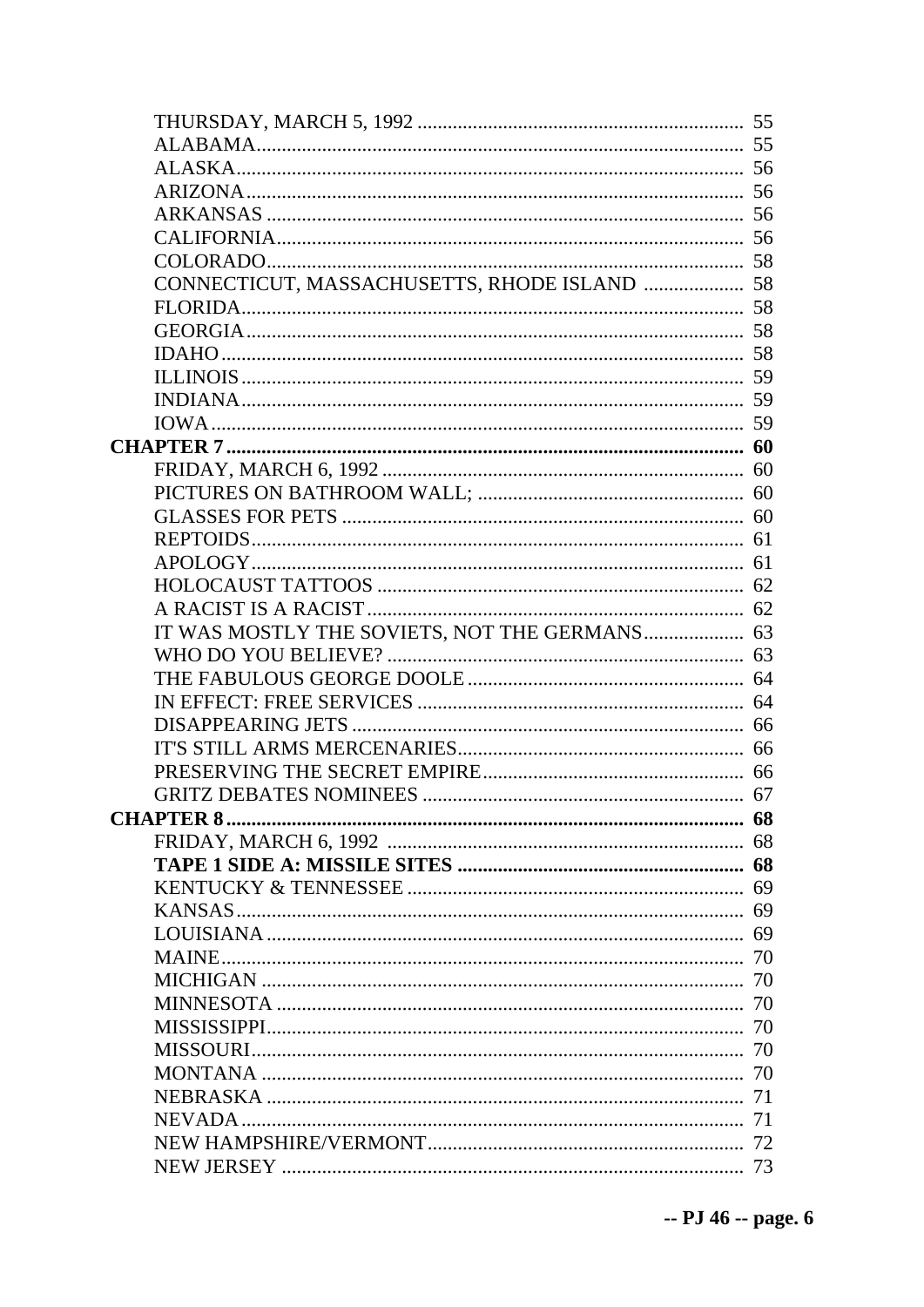|                                     | -73 |
|-------------------------------------|-----|
|                                     |     |
|                                     |     |
|                                     |     |
|                                     |     |
|                                     |     |
|                                     |     |
|                                     |     |
|                                     |     |
|                                     |     |
|                                     |     |
|                                     |     |
|                                     |     |
|                                     |     |
|                                     |     |
|                                     |     |
|                                     |     |
|                                     |     |
|                                     |     |
|                                     |     |
|                                     |     |
|                                     |     |
|                                     |     |
|                                     |     |
| <b>TAPE 2 SIDE A: MISSILE SITES</b> |     |
|                                     |     |
|                                     |     |
|                                     |     |
|                                     |     |
|                                     |     |
|                                     |     |
|                                     | 79  |
|                                     |     |
|                                     |     |
|                                     |     |
|                                     |     |
|                                     |     |
|                                     |     |
|                                     |     |
|                                     |     |
|                                     |     |
|                                     |     |
|                                     |     |
|                                     |     |
|                                     |     |
|                                     |     |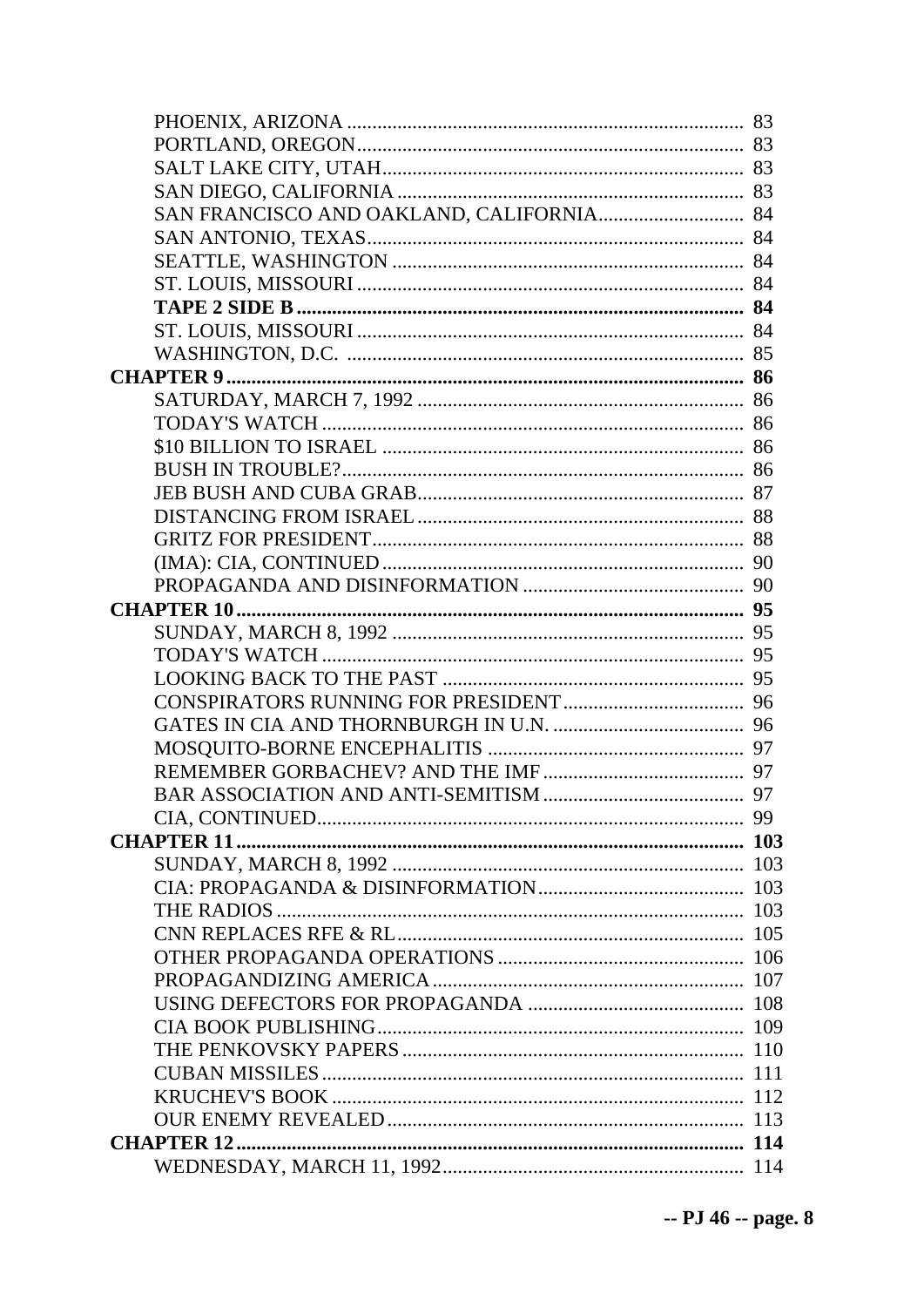| ESPIONAGE AND COUNTERESPIONAGE (CONT'D)  125     |  |
|--------------------------------------------------|--|
|                                                  |  |
|                                                  |  |
| MORE SUCCESSFUL AGAINST THIRD WORLD & ALLIES 127 |  |
|                                                  |  |
|                                                  |  |
|                                                  |  |
|                                                  |  |
|                                                  |  |
|                                                  |  |
|                                                  |  |
|                                                  |  |
|                                                  |  |
|                                                  |  |
|                                                  |  |
|                                                  |  |
|                                                  |  |
|                                                  |  |
| ESPIONAGE AND COUNTERESPIONAGE (CONTINUED) 136   |  |
|                                                  |  |
|                                                  |  |
|                                                  |  |
|                                                  |  |
| CIA PRIVATE ARMY OF THE ADMINISTRATION  141      |  |
|                                                  |  |
|                                                  |  |
|                                                  |  |
|                                                  |  |
|                                                  |  |
|                                                  |  |
|                                                  |  |
|                                                  |  |
|                                                  |  |
|                                                  |  |
|                                                  |  |
|                                                  |  |
|                                                  |  |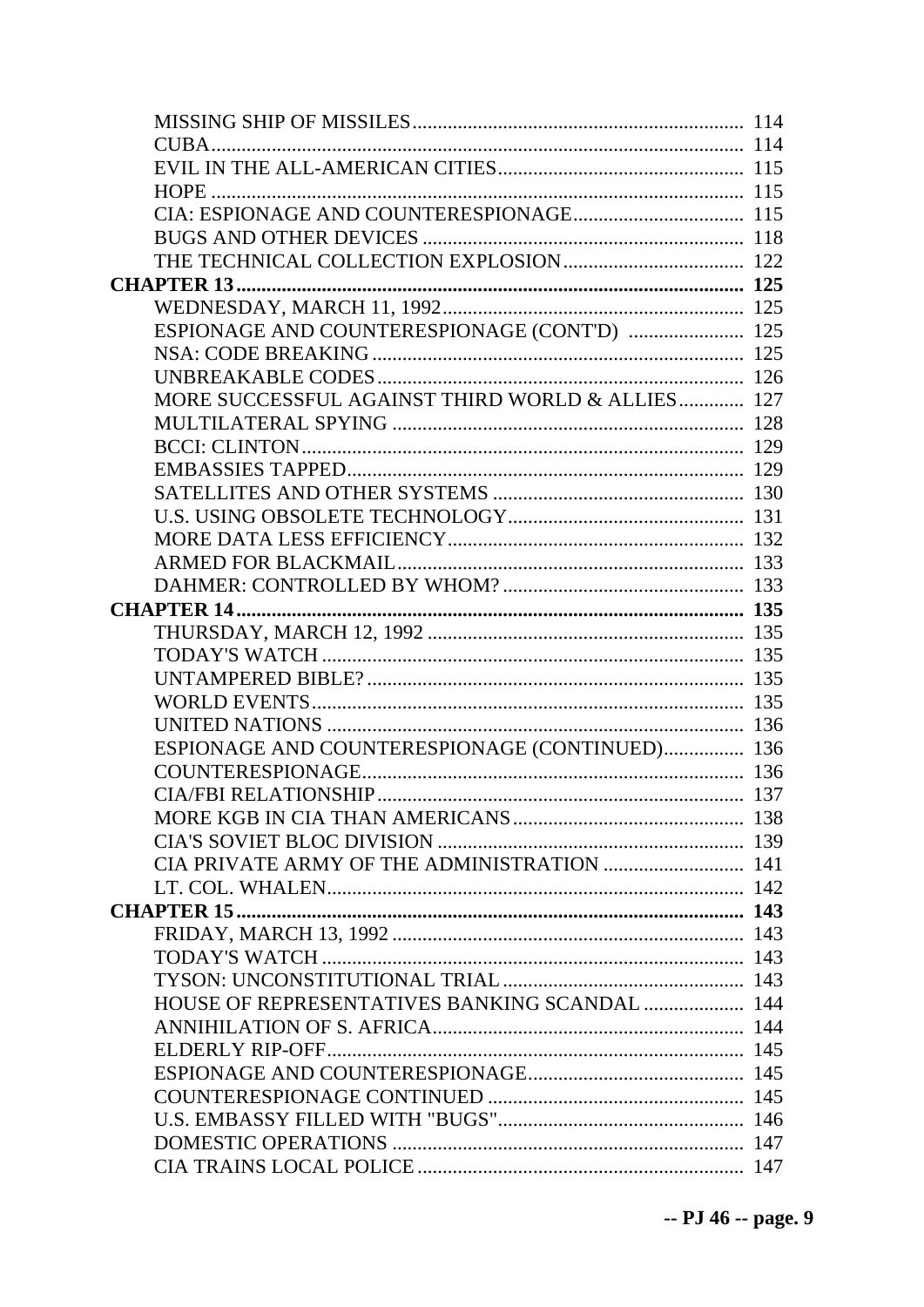|                                                       | 148  |
|-------------------------------------------------------|------|
|                                                       |      |
|                                                       |      |
|                                                       |      |
|                                                       |      |
|                                                       |      |
|                                                       | -154 |
|                                                       |      |
|                                                       |      |
|                                                       |      |
| CIA ESPIONAGE AND COUNTERESPIONAGE--(CIA AND FBI) 164 |      |
|                                                       |      |
|                                                       |      |
|                                                       |      |
|                                                       |      |
| FOREIGN STUDENTS, VISITORS, IMMMIGRANTS TARGETED  170 |      |
|                                                       |      |
| CIA/KGB/MOSSAD ARE ONE--BRITISH CONTROLLED  171       |      |
|                                                       |      |
|                                                       |      |
|                                                       | -173 |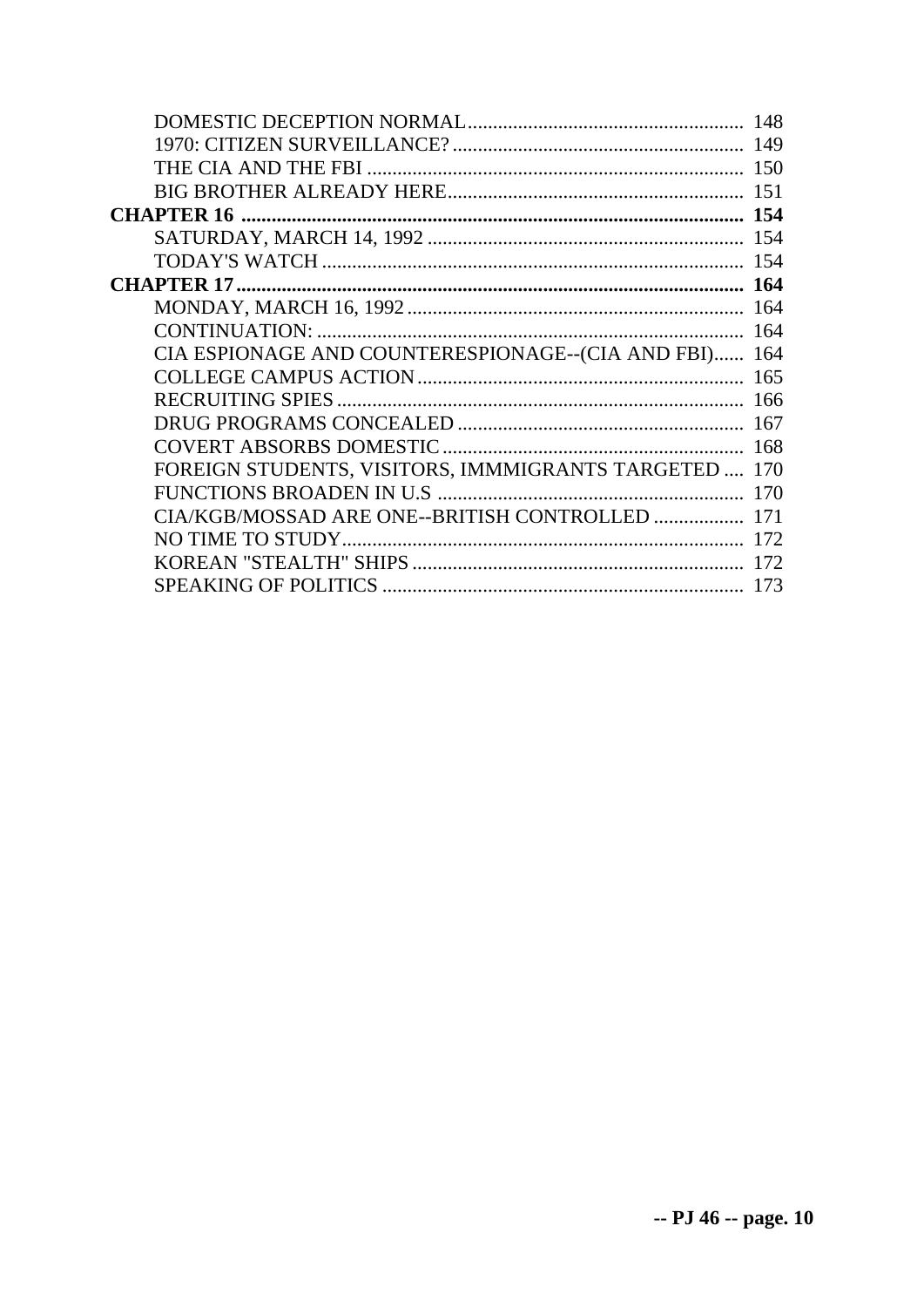#### **DEDICATION**

To those wondrously patient "Keepers of Wisdom" who have waited long and held Truth within their traditions against this day of changing of mighty cycles and migrations--unto and into new beginnings within and beyond the dreams. The drums have begun the beating as the breath of the dance is breathed again unto the places of the Great Spirit.

I bend my knee unto your counsel as we join our spirits and bring our people home. For this do we serve and recognize our purpose. The enemies of MY PEOPLE shall be gathered into the whirlwind and this place shall know them no more. AHO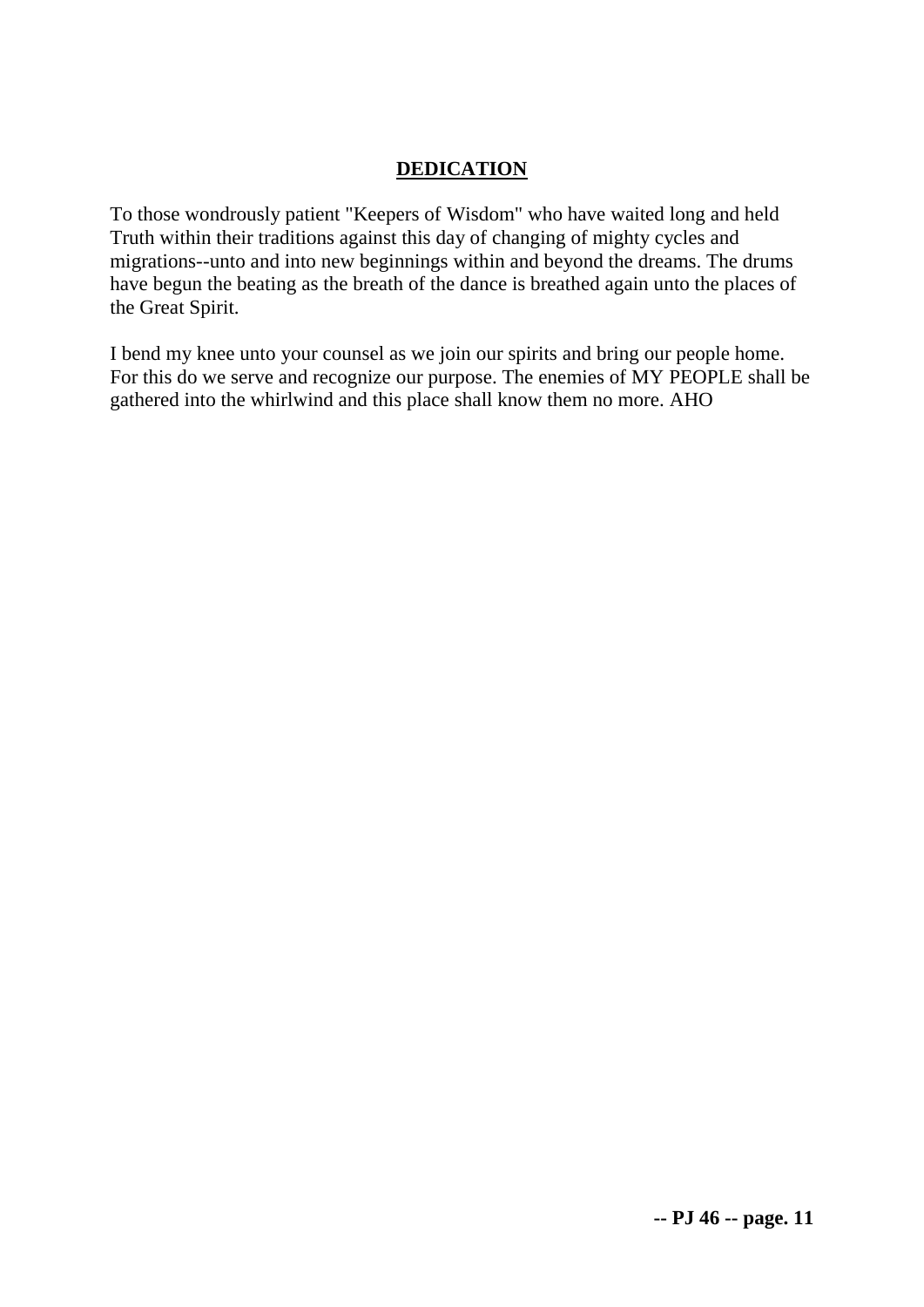#### **INTRODUCTION**

#### REC #1 HATONN

#### TUE., MARCH 17, 1992 6:40 A.M. YEAR 5, DAY 214

#### **TUESDAY, MARCH 17, 1992**

It is only when you see and recognize the planned chaos abounding about you that you can begin to regain order. In the knowing is the resolution and quieting of the confusion. First you must know who spins these webs of entrapment and then, who enforces the laws and plans the intrigues (the glue) that holds you in the trapping webs. The adversary of Truth and order has arranged that your path be twisted and all the map-readings be mislabeled so that you walk on crushed glass. As you peer at your feet bleeding your life substance upon the roadway--you are distracted from all else which swirls about you. But the world and the life is made up of all other portions and pieces within your existence--yet you are now trained to only see the blood upon the ground and feel the pain of the steps as the glass shards become larger and ever more sharp and cutting with each step--stopping you as surely as any guard at the door with weapons.

#### **LIGHT REVEALS--EVIL CONCEALS**

How do you function in such chaos? **You take unto you the Laws of God and the Light of Source--***knowing that God's plan is put forth to render the enemy helpless for he cannot function in the Lighted Presence--as Man takes control of his destiny in purpose of goodness. If the adversary has a plan of physical entrapment--KNOW THAT GOD HAS A PLAN TO RENDER IT IMPOTENT AND MEANINGLESS. BUT YOU MUST KNOW THE PLAY AND THE VARIOUS PLAY WRITERS, SEE THEIR PURPOSE AND KNOW YOUR OWN. IF TWO DOGS MEET YOU ON THE PATH AND THEY APPEAR IDENTICAL BUT ONE HAS RABIES AND THE OTHER BUT A FRIENDLY TRAVELER--HOW WILL YOU KNOW WHICH IS WHICH IF YOU KNOW NOT WHAT TO DO SO THAT YOU CAN PROTECT SELF?*

In this journey wherein it seems the adversary of Truth and Freedom has already won the battle, how do you take control and thwart the marching army? You take your own weapons of Light and you stop his ability to finish his plan. All you really have to do is stand in the middle of the path in front of him and reveal all his secret deception in the Light of God--BEFORE THE WORLD.

You innocently march to Satan's drum-beat. In your eagerness to serve and share you join organizations and participate blindly in that which appears to be goodly. You join the churches of various doctrines, organizations which serve the community, place your children into organizations where they can share and grow in what you assume to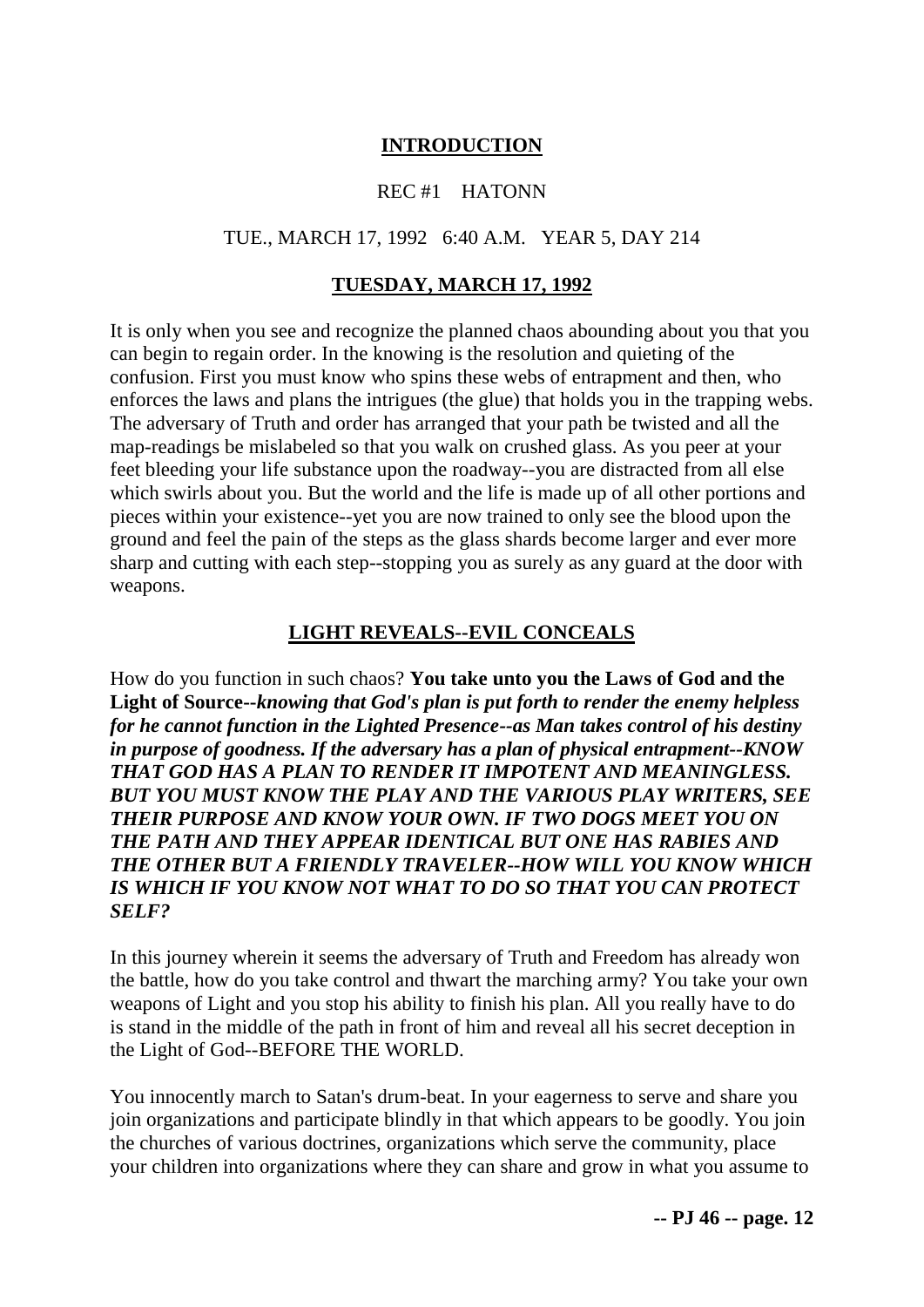be, healthy goodness. So, what has happened? Mostly nothing other than participation and goodness. But it is through this illusion of goodness that the Conspirators take control. They set up the higher orders of ritual and practice in secret rituals so that you-the-people do not see. They make it a game to entice the challenge of participation and set the hook within. It only has to be the shroud of blindness so that selected fragments of the "order" can function in the truth of their creation in evil purpose. It is never purposely shown to you, this evil intent or action. You become the cover and open facade of deception which shelters the Conspirators in their evil practices.

Can you begin to see that as you ponder your own "initiation" rites and chantings, candle ceremonies in the secret places wearing secret symbols--you can see the hidden bits of evil, death and control foisted upon you? You can hear the words, perhaps for the first time, which bind you and hold you binded to the secret puppet-masters. This is NOT OF GOD for *God is open, giving, limitless and does nothing in dark, dank and secret dark corridors--God is the Light which negates the dark catacombs wherein the lies flourish and the dark deeds are hidden. What do YOU do that you keep hidden and do in the darkness in effort to hide from God?*

What do these dark "orders" have to hide? If there be nothing but goodness would it not be plastered in the headlines of every paper that you might get credit for your deeds of such goodness? That which you do in goodness and without shame is done, touted and shared with as much light as can be garnered.

First, you must come to acknowledge that you practice these hidden agendas. Then you must look within to see what causes you to do these things and cover them with darkness and secrecy. Next you must look and see what it is that forms the organization and how it requires that you "tell not" the secrets of the "order". Under penalty of "what"? What will "getcha" if you tell and show? I thought so!! Now you will note at this point you actually become held by fear--fear of discovery, fear of discovered participation and thus and so. Next--WHO causes these games to be played? If you have an "order" such as Freemasonry--it is surely not the local doorkeeper or gavel holder that made those original rules. Who made them and how did they become enforceable? Who enforces the rules? Do you not become a tool of enforcement--against another? Do "they" in control not make it easy and expected that you tattle anonymously against a brother who breaks the puppet-master's rules?

Do you not realize that the association becomes only as good or bad as the people in it? Since this be true, then you must look unto the source as to why and how a given entity developed and what was its purpose. How can it be that a movement conjured in dark secrets comes to control a planet? Easy--slowly and deliberately a plan is made and unfolded in actions which encapsulate you into a cocoon which at first seems soft and silken with desires fulfilled--too late you realize that you are enclosed within a prison from which you cannot escape and instead of coming for dinner as a guest to the feast--*you ARE the dinner feast.* The black widow spider lays her nest within the tempting web and entices in her lover--he ends up her feast and that upon which she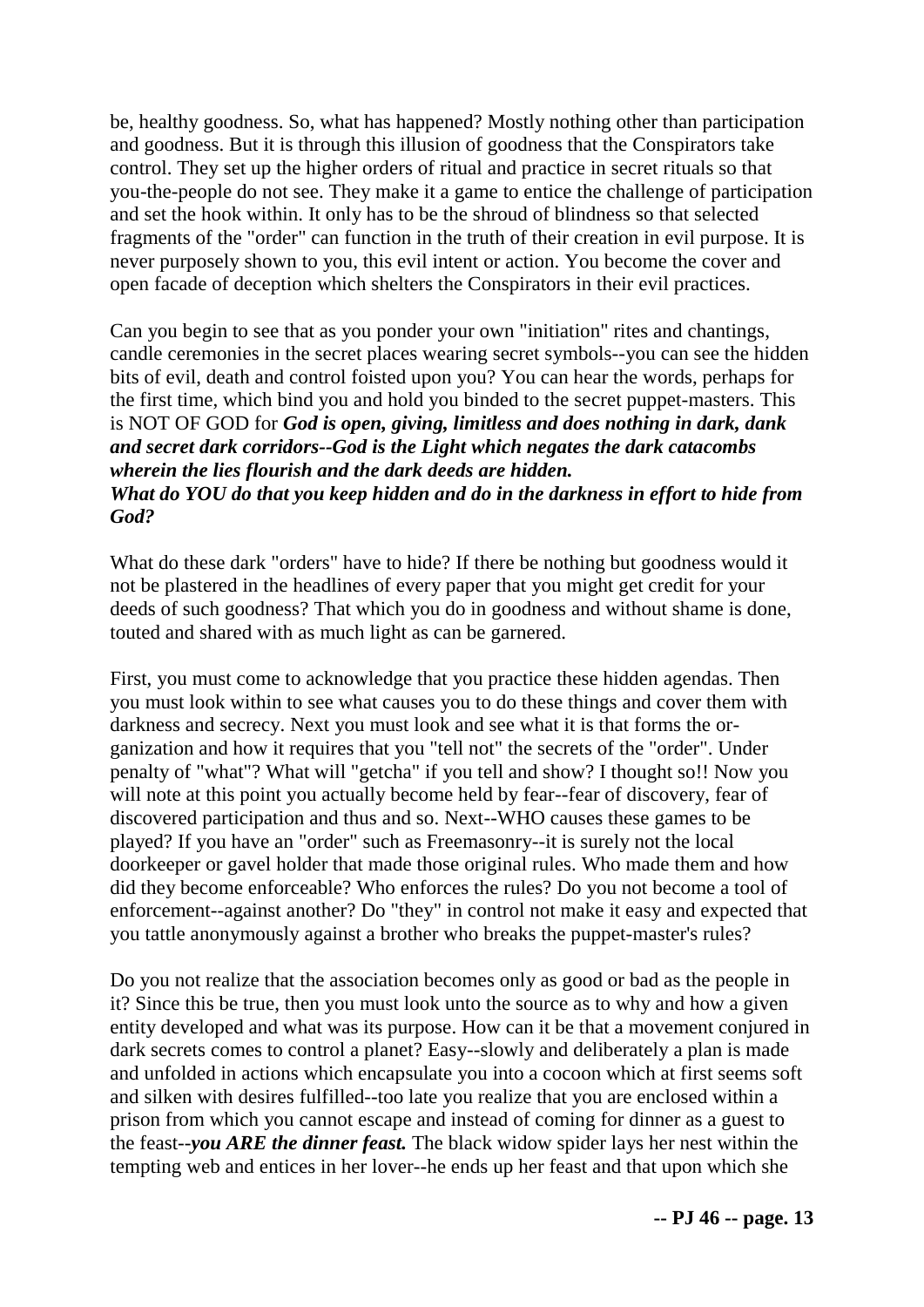feeds her offspring. You are nearing the focal point nest of the widow's trap, my precious brothers. She has stung you with her poison and put you into sluggish near coma wherein you tumble and twist ever tightening the bindings and whilst you entangle selves deeper and deeper into the heart of the woven pit--you fail to see the escape door. That door she labels "entrance" so that you cannot reason well enough to realize the sign is borne on the wrong side of the door and therefore the passage is the "exit". After a while she needs not even guard the door for none effort to escape. Where are you, world, in this silken web of la-la land?

#### **DANGEROUS SECRETS**

Secret organizations, most especially politically--which all in bottom-line definition are--and have been--extremely dangerous to the social health and constitutional vitality of any society. In a truly free society the exercise of political power must always be open and known. Realize, please, that this was and is the purpose of the Constitutional structure of your government--that all would be done in openness before the public "we-the-people".

Organizations devoted to violent overthrow of political structures, moreover, have always been by necessity, **secret** organizations. As example in your time, Communistic cells represent such revolutionary organizations and they function only because they are secret for society would not tolerate their open practice--therefore such organizations MUST be secret and hidden in intent while gaining strength.

In brief, secrecy in matters political is historically associated with coercion. Furthermore, the existence of secrecy in organizations with political ambitions or with a history of political action is always suspect. Freedom is always associated with open political action and discussion while coercion is always associated with secrecy.

Because our thrust herein has been to unravel some of the binding hidden webs we have spoken of clandestine activities and hidden agendas along with functioning organizations with outlay of origins and purposes. I think we can summarize through example a trail easily followed herein.

There are numerous historical examples to show this truth of premise. In the late 17th century, for example, the Elector of Bavaria, the constitutional government of Bavaria, banned the Illuminati organization. Accidental discovery of Illuminati documents demonstrated that a secret organization was devoted to the overthrow of the Bavarian state and establishment of a world society run by elitist Illuminati.

So, you comment, "But we have a Constitutional government and you, Hatonn, speak of it as - - - -". **No--you do NOT practice as a Constitutional government--while you slept and were distracted the treasonists and thieves broke into your government and stole it away from you--you practice government and dictator rule by THEIR rules--NOT THE CONSTITUTION AS LAID FORTH AS FOUNDATION FOR THIS NATION UNDER GOD--INDIVISIBLE.**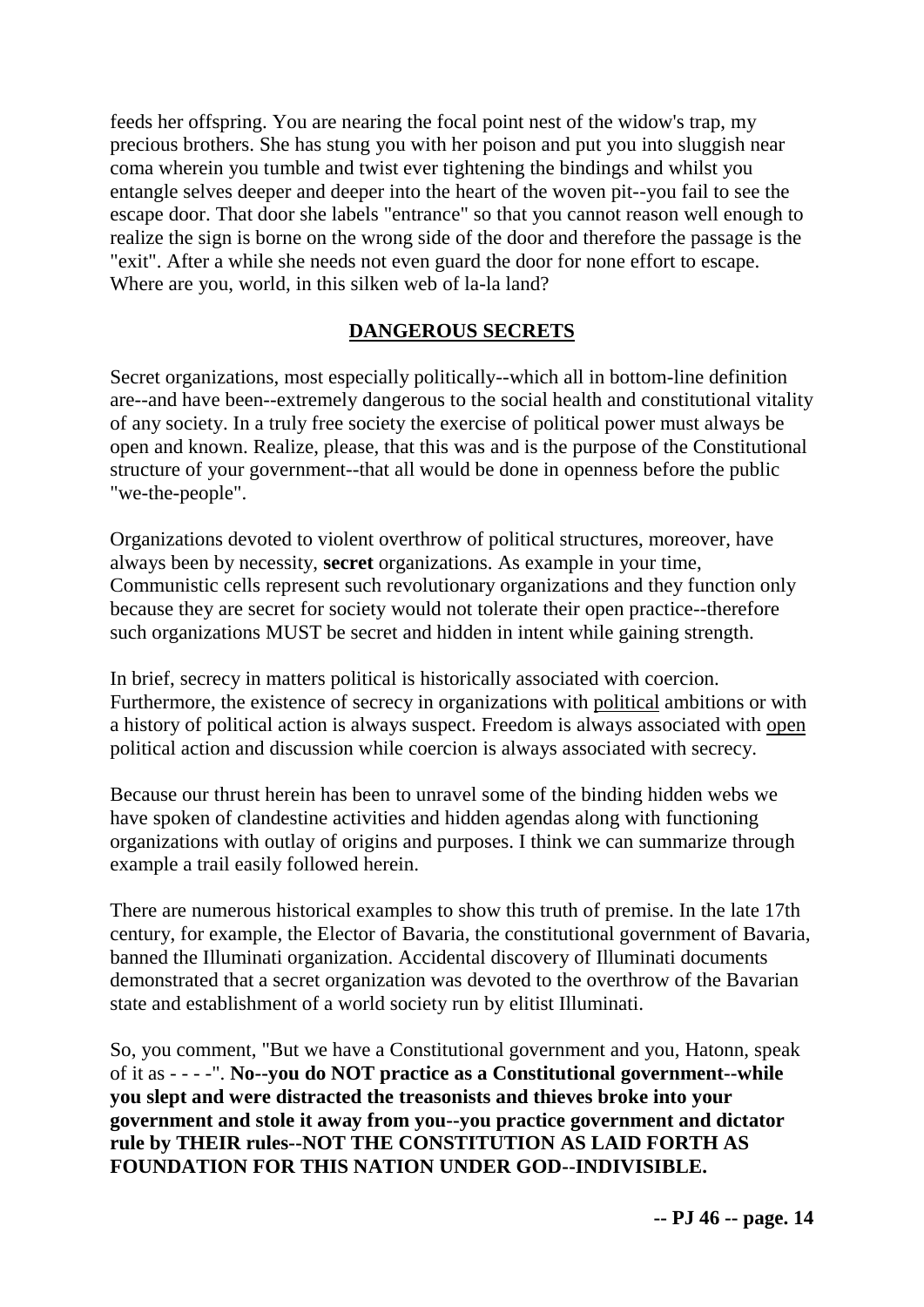#### **BUT THE NICE MASONS!**

Yes, what of those nice masons? I have no comment about nice masons other than that they remain uninformed about that organization which they joined for the social advantage of so-doing.

In England there are startling discoveries involving use of the Masonic movement **by the Soviet KGB** to subvert and infiltrate British intelligence. You can forget that particular line of action because the British intelligence is behind every one of the world's secret clandestine organizations--all feeding the Black Widow in the silken pit.

As a matter of fact, however, the Khazarian Zionist Soviets through the KGB did become a functioning organization which finally came to head the British intelligence organization. It is recognized as British Israel. Note that I did NOT say "Jewry"-- it is all a piece of the puzzle for world take-over.

Next, in England, what happened was that in 1984 Scotland Yard in London advised all its police officers NOT to join the Freemasons lest its reputation for impartiality be lost. This was in realization that freemasonry had become a self-serving organization always discriminating in favor of its own members when it would come to contracts, jobs, careers and promotions. This is factual--ask any "brother" within the ranks of any "bound" organization. With the judicial system is the "Masonic order" which holds the biggest following.

#### **SKULL AND BONES**

Now, given this very brief background, the Order, a secret society also known as Skull & Bones, is a clear and obvious threat to constitutional freedom in the United States. There will be a similar organization in EVERY country. Its secrecy, power and use of influence is greater by far than the Masons, or any other semi-secret mutual or fraternal organization.

How secret is this organization?

They are the most secret of even the secret societies of Yale--the penalty for divulgence of secrets is punishable by death and it is practiced.

The members never mention their names, nor refer to them in any way in the presence of anyone not of their own number, and as they are all seniors, there are no old members in the class above them to tell tales out of school.

This intense secrecy even extends to documents printed for internal use. But--secrecy attracts attention, suspicion of intentions--this in turn generates action to break the secrecy--so, there will always be the breakers of the secrecy for whatever purpose.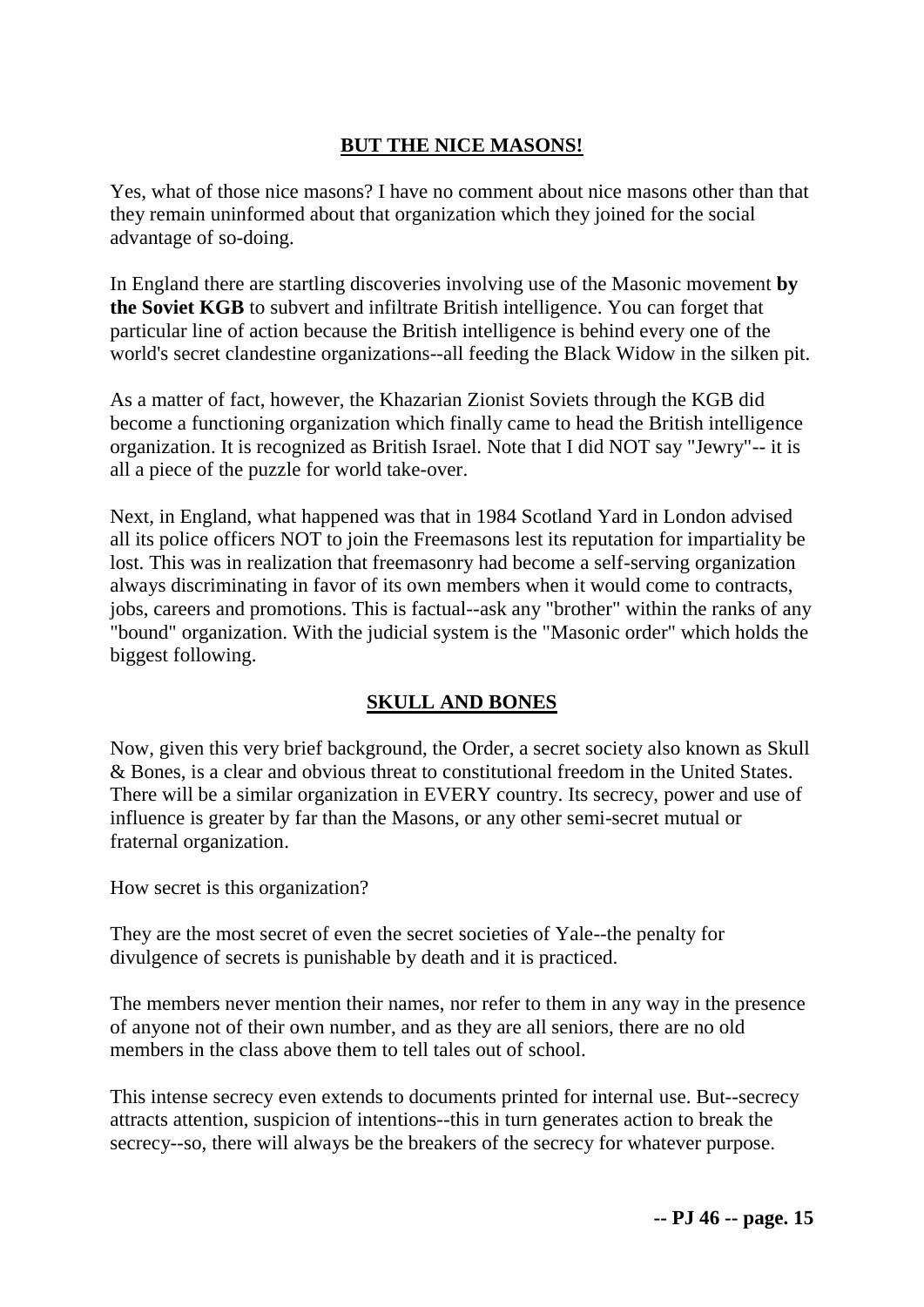Why this example in point? Because your current President came up through those ranks as outlaid. He and his father before him are members of Skull and Bones and, when George became head of the CIA, under his tutelage it became ever more deeply secret in clandestine operations to actual assassination of national leaders, including your own. It has its own wars using your resources for its own purposes and now he is a prime puppet of the Committee of 300 Global Dictators--all serving the fat Black Widow on the Silken throne.

You must know the web weavers if you are to break the bondage of the web. You must know the "getchers". You must know the operatives, who they are, why they are and WHO THEY SERVE.

### **THE GREATEST SECRET.**

That which is the greatest secret of all, among the Elite Conspirators--is that of OUR presence. Our presence is known throughout the universe and within the halls of the Elite deceivers on your own placement. They know who we are and why we have come.

Do you not see that "they" must cover this truth at all costs? We are the Hosts sent forth and it is well realized that with the insight we bring, you will stop their great plundering, rape and pillage. WE REPRESENT YOUR STRENGTH, "WE-THE-PEOPLE", AND WE BRING THE WORD, THE LIGHT AND THE TRUTH. We also come to show you the way from the tangled webs--WE ARE THE ENEMY OF THE PRINCE OF DECEIT AND OURS IS TO UNCOVER THE HIDDEN LAIRS AND LODGES.

If you serve God in Light--you have no enemy among US. If you serve evil purpose in service to his throng of evil thieves--then **WE ARE YOUR DEADLY ENEMY.**

Simply our "presence" destroys evil where it stands--therefore, if ye be evil--I am your enemy. That means, however, that if ye are a child of God seeking passage--I am thine staff and Light through which no man can pierce the shield. So be it.

I suggest you cease limiting God by your perceptions and false teachings--for God is infinite and unlimited and you are to come face to face with that reality very soon. It is time you look into the book of Truth as confirmations are unfolded before your eyes in current experience--then I suggest you look into the heavens from whence will come thine help. God is present to reclaim His own. This is why the serpent is coiled to strike for he knows that within the web he has woven for your entrapment--**HE HAS TRAPPED HIMSELF!**

Hatonn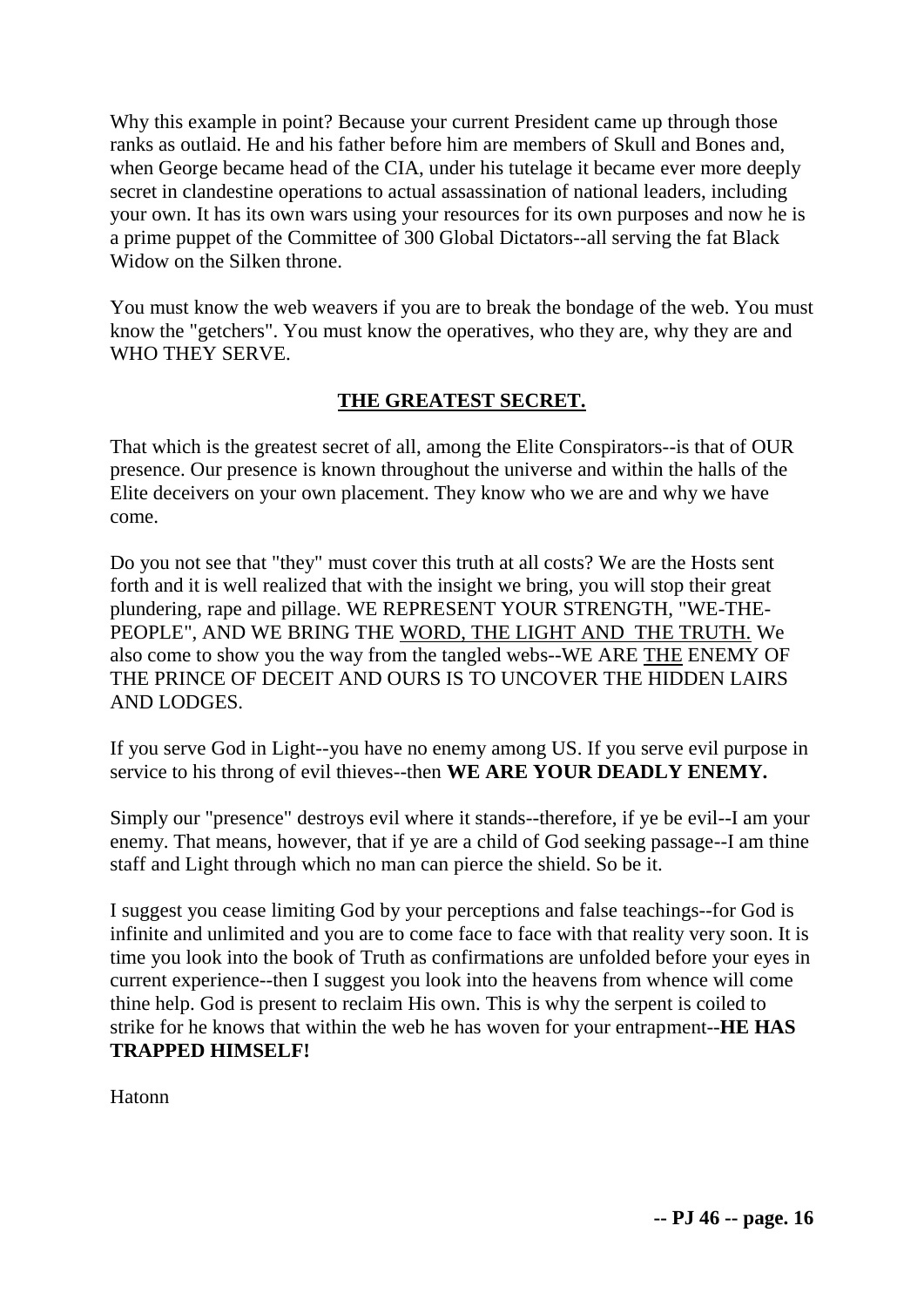#### **CHAPTER 1**

#### REC #2 HATONN

#### MON., MARCH 2, 1992 10:35 A.M. YEAR 5, DAY 199

#### **MONDAY, MARCH 2, 1992**

#### **RED CELL**

For those of you who witnessed *60 Minutes* yester-evening I believe you will begin to find our writings regarding the outrageous infiltration and violence within your "intelligence" groups to be quite accurate and denial should lessen considerably.

I found much humor afoot and you will note that the most ludicrous of all of the American intelligence services is making the most fuss about infiltration, as terrorists, of your own special forces into the Navy's installations. I sincerely hope and pray that you are beginning to see all things through different "eyes" these days as your awareness is piqued.

As we begin a new volume of the JOURNAL I find my scribe dismayed that we are into our fourth document and still are only on page 135 in the book upon which we started out to focus attention. So be it--we have as long as we have and all matters become as urgent as the other in point.

For you who missed the previous and have access to this first, let me say that I shall not give background information. Suffice it to say that I am utilizing a document censored by the CIA prior to allowing printing and that censorship was upheld and, in fact, required, by your judicial system. We are identifying the author as "I.M. Anonymous (IMA)" for security for I desire the missing information be brought or sent to me and I shall see to its publication. It must be without knowledge of the author for he would be in direct contempt of court.

As we trip off onto side issues you will find that we are giving you that information at any rate as we set the players of the Elite Conspiracy Cartel into focus. I only wish you readers to get "turned-on" and to the point of "I won't take it any longer"--but I do not ever suggest violence nor disadvantageous actions which are illegal in any way whatsoever.

Please note that I make remarks in brackets **([H:])** and effort to set up the areas of deletions exactly as has the author--in centered space in bold lettering. The work is the outlaying of the workings of the CIA which in turn, structures all Intelligence Cults to great extent. All are simply branches springing from the Mother Web--the controlling Committee of 300 rulers and rule-makers and their official enforcement group--British Intelligence. Even your "Jewish" leagues are ALL branches of British Intelligence--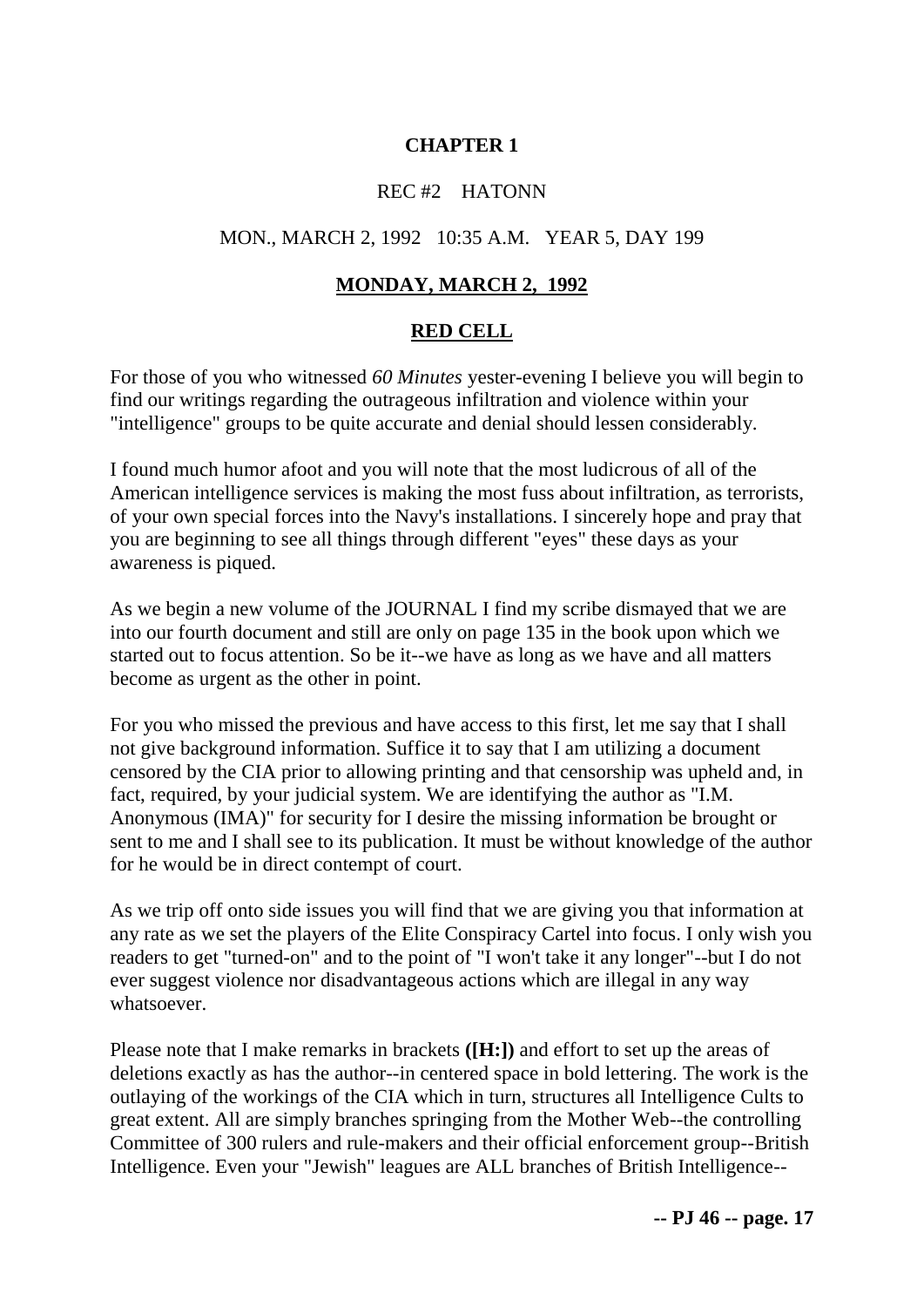NOT "Jewish".

Dharma, we will not delay with background as ones can obtain all the background desired from the prior volumes. We shall simply start exactly where we left off at quarter-page down on page 135. Thank you. You will find the writing outdated for the original document was published in 1974. It suffices for information on the establishment and working organization of the service in point and you will be able to update for self if you acquire our other documents or those of other writers of inside information.

#### **CUBA**

Latin America in 1954 was the scene of one of the CIA's greatest paramilitary triumphs--the successful invasion of Guatemala by an agency-organized rebel force. And it was in Latin America that the CIA seven years later suffered its most notable failure--the abortive invasion of Cuba at the Bay of Pigs. But the agency was slow to accept defeat in the Cuban operation. The only reason for the failure, the CIA's operators believed, was that President Kennedy had lost his nerve at the last minute, refusing more air support for the invasion and withholding or reducing other possible assistance by U.S. forces. **[H: We have covered all of this in other writings as it REALLY happened. You must constantly keep in mind that you will be receiving information herein from the perspective of ones experiencing that which they can uncover at the time and cannot be totally accurate in the forefront of the issues in point. Remember always--hindsight is much better and--yet, in these matters- still deliberately hidden and clouded.]** Consequently, the agency continued its relationships with its "penetrations" of Cuban exile groups--in a way reminiscent of its lingering ties with Eastern European emigré organizations from the early Cold War period. And the CIA kept many of the Bay of Pigs veterans under contract, paying them regular salaries for more than a decade afterward **[H: Moreover, you will find these same operatives popping up at every major event of scandal such as Watergate, Iran-gate, etc.]**

#### **8 LINES DELETED**

Time after time, the Cuban government would parade CIA-sponsored rebels before television cameras to display them and their equipment to the Cuban public and the world. Often the captives made full confessions of the agency's role in their activities.

#### **HOT BOAT FOR NEW INVASION**

Nevertheless, the CIA kept looking for new and better ways to attack the Castro government. **Under contract to the agency, the Electric Boat Division of General Dynamics at Groton, Connecticut developed a highly maneuverable high-speed boat designed for use by guerrilla raiders. The boat was supposed to be faster than any ship in the Cuban navy, and thereby able to move arms and men into Cuba at will. There were numerous delays in putting the boat into production,**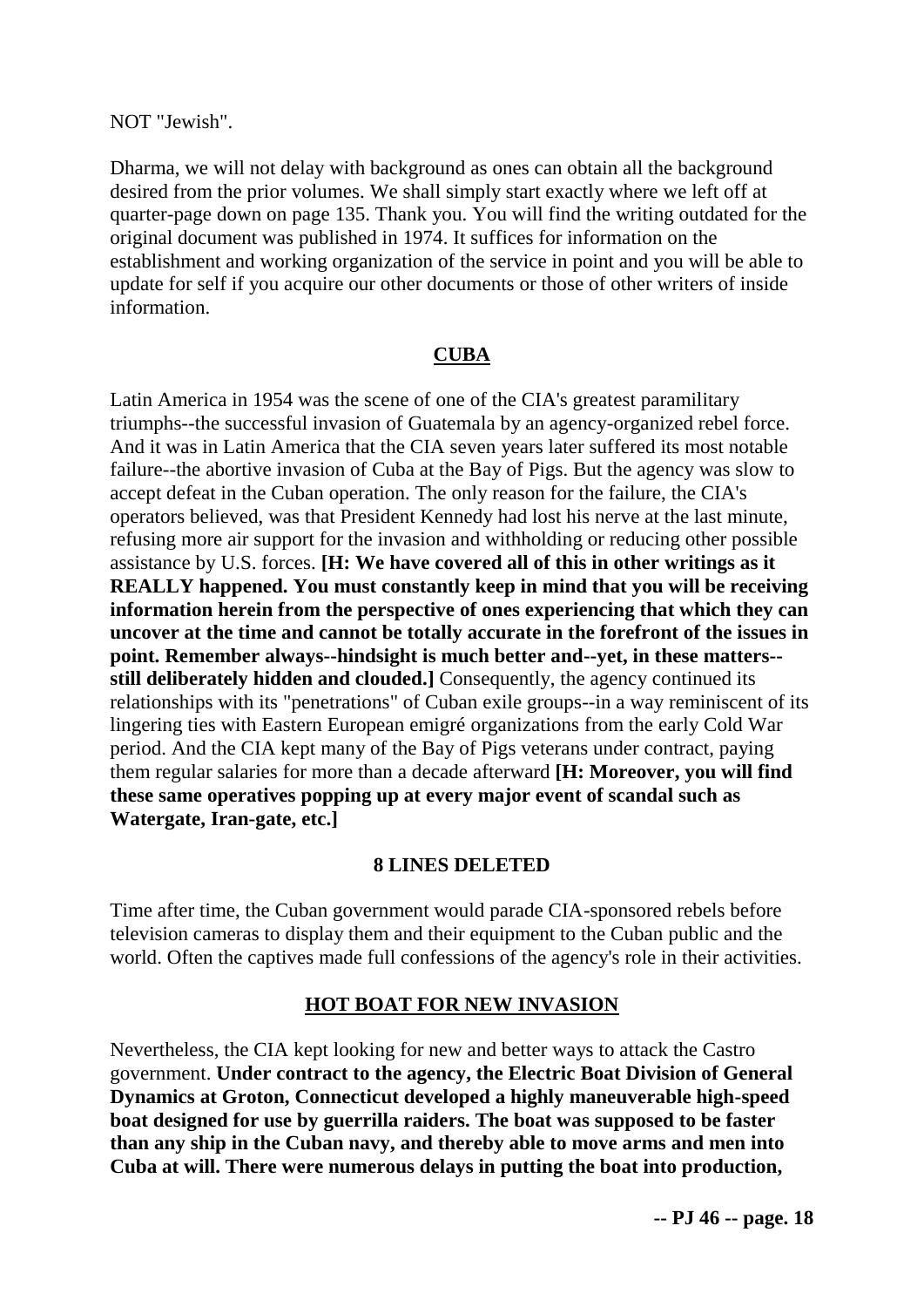**however, and no deliveries were made up to 1967. By that time, the U.S. was too deeply involved in Southeast Asia to think seriously about a new invasion of Cuba. The CIA, therefore, quietly dropped the boat project and turned the developmental model over to the U.S. Navy.**

Also during the mid-1960's

#### **9 ½ LINES DELETED**

By 1968, almost everyone in the Clandestine Services had finally accepted the fact that special operations against Cuba had outlived their usefulness. To be sure, there were still some diehard veterans around who would continue to propose new schemes, but even "Frank Bender"--the heavy-accented, cigar-smoking German refugee who had helped manage the Bay of Pigs fiasco--could no longer bring himself to believe in them. The death knell for CIA Cuban operations was sounded that year, seven years after the Bay of Pigs, when the agency closed down its two largest bases in Florida. One of these, located on an old naval air station at Opalocka, had served as an allpurpose base for CIA-sponsored raids on Cuba.

#### **3 LINES DELETED**

#### **LATIN AMERICAN OPERATIONS**

While the CIA was largely concerned with Cuba in its Latin American operations during much of the 1960's, the rest of the continent was by no means neglected. For the most part, the agency's aim was not to overthrow particular Latin American governments but rather to protect them from local insurgent movements. The CIA generally avoided getting involved in any large way, instead using relatively small amounts of covert money, arms, and advisors to fight leftist groups. While this switch in tactics reflected the counterinsurgency theories popular in the Kennedy and Johnson administrations, it also came as a result of the diversion of a substantial part of the nation's military resources--covert and otherwise--to Southeast Asia.

#### **PERU**

The CIA assumed the role of coordinator of all U.S. government counterinsurgency activities in Latin America, and other agencies--particularly AID, with its policetraining programs, and the Defense Department, with its military-assistance and civicaction programs--provided the CIA with cover and additional resources. Much of the agency's manpower for Latin American special operations was furnished by the U.S. Army's Special Forces; small detachments of Green Berets were regularly placed under CIA control. These soldiers usually came from the Third Battalion of the Seventh Special Forces, located at Fort Gulick in the Canal Zone. The agency had its own paramilitary base in the Canal Zone, and even when the Special Forces carried on missions outside the CIA's direct command, agency operators kept in close touch with what was going on. Since 1962 more than 600 Special Forces "mobile training teams"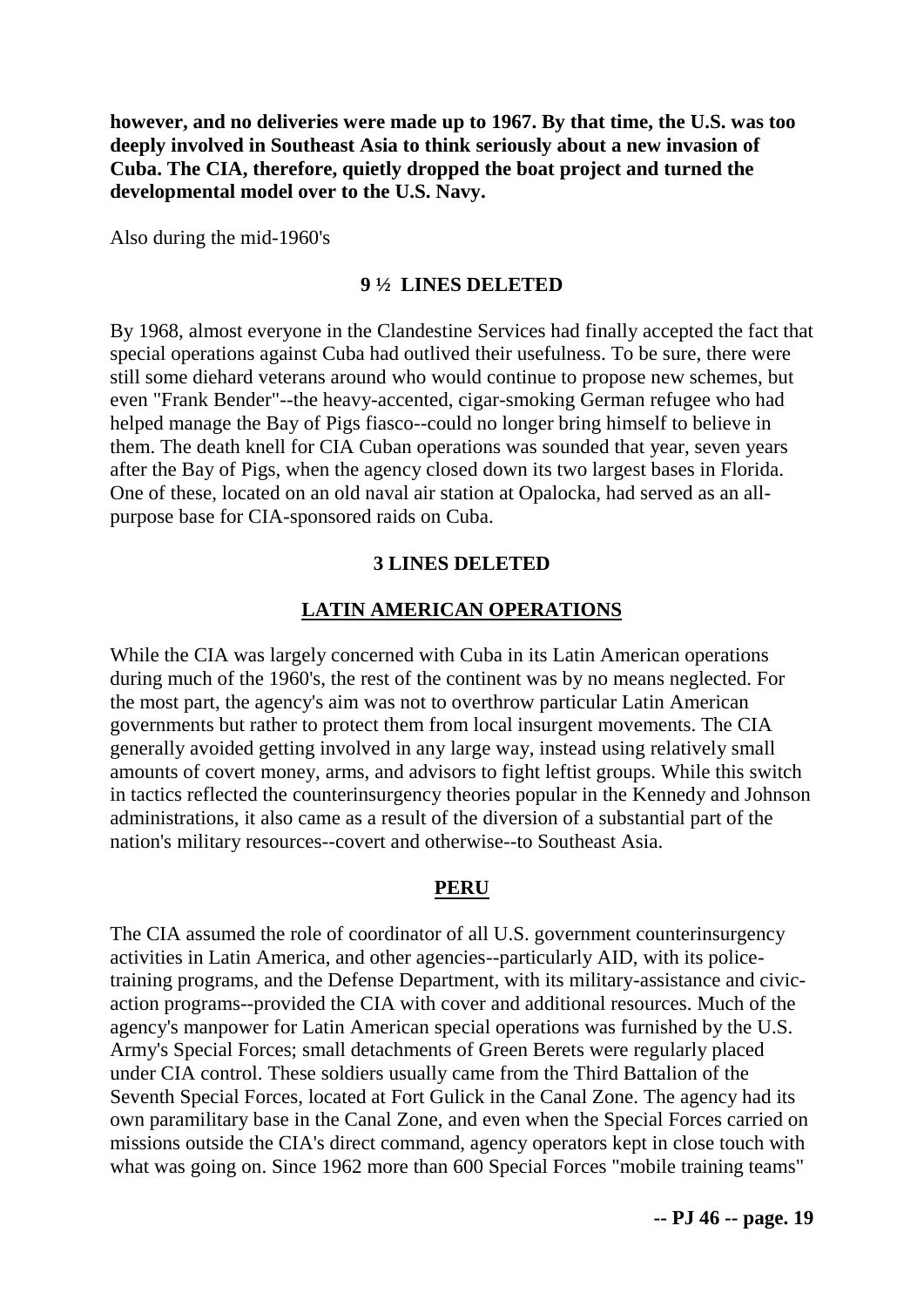have been dispatched to the rest of Latin America from Fort Gulick, either under direct CIA control or under Pentagon auspices. **Green Berets participated, for example, in what was the CIA's single large-scale Latin American intervention of the post-Bay of Pigs era. This occurred in the mid-1960's, when the agency secretly came to the aid of the Peruvian government, then plagued by guerrilla troubles in its remote eastern regions. Unable to cope adequately with the insurgent movement, Lima had turned to the U.S. government for aid, which was immediately and covertly forthcoming. [H: If you find this kind of action unacceptable to your belief system--then I suggest you hear what Col. Bo Gritz (who has one of those cute little green berets) has to say about his own stint in Panama, etc.]**

#### **JUNGLE FORT BRAGG**

**The agency financed the construction of what one experienced observer described as "a miniature Fort Bragg" in the troubled Peruvian jungle region, complete with mess halls, classrooms, barracks, administrative buildings, parachute jump towers, amphibious landing facilities, and all the other accoutrements of paramilitary operations. Helicopters were furnished under cover of official military aid programs, and the CIA flew in arms and other combat equipment. Training was provided by the agency's Special Operations Division personnel and by Green Beret instructors on loan from the Army.**

**As the training progressed and the proficiency of the counterguerrilla troops increased, the Peruvian government 14 grew uneasy. Earlier, the national military commanders had been reluctant to provide personnel for the counter-insurgency force, and thus the CIA had been required to recruit its fighting manpower from among the available local populace. By paying higher wages than the army (and offering fringe benefits, better training, and "esprit de corps") the agency soon developed a relatively efficient fighting force. In short order, the local guerrillas were largely wiped out.**

**A few months later, when Peru was celebrating its chief national holiday, the authorities refused to allow the CIA-trained troops into the capital for the annual military parade. Instead, they had to settle for marching through streets of a dusty provincial town, in a satellite observance of the great day. Realizing that many a Latin American regime had been toppled by a crack regiment, Peru's leaders were unwilling to let the CIA force even come to Lima, and the government soon moved to dismantle the unit.**

#### **BOLIVIA**

**As large and successful as the CIA's Peruvian operation might have been, it was outweighed in importance among agency leaders by a smaller intervention in Bolivia that occurred in 1967; for the CIA was out for bigger game in Bolivia than just local insurgents. The target was Che Guevara.**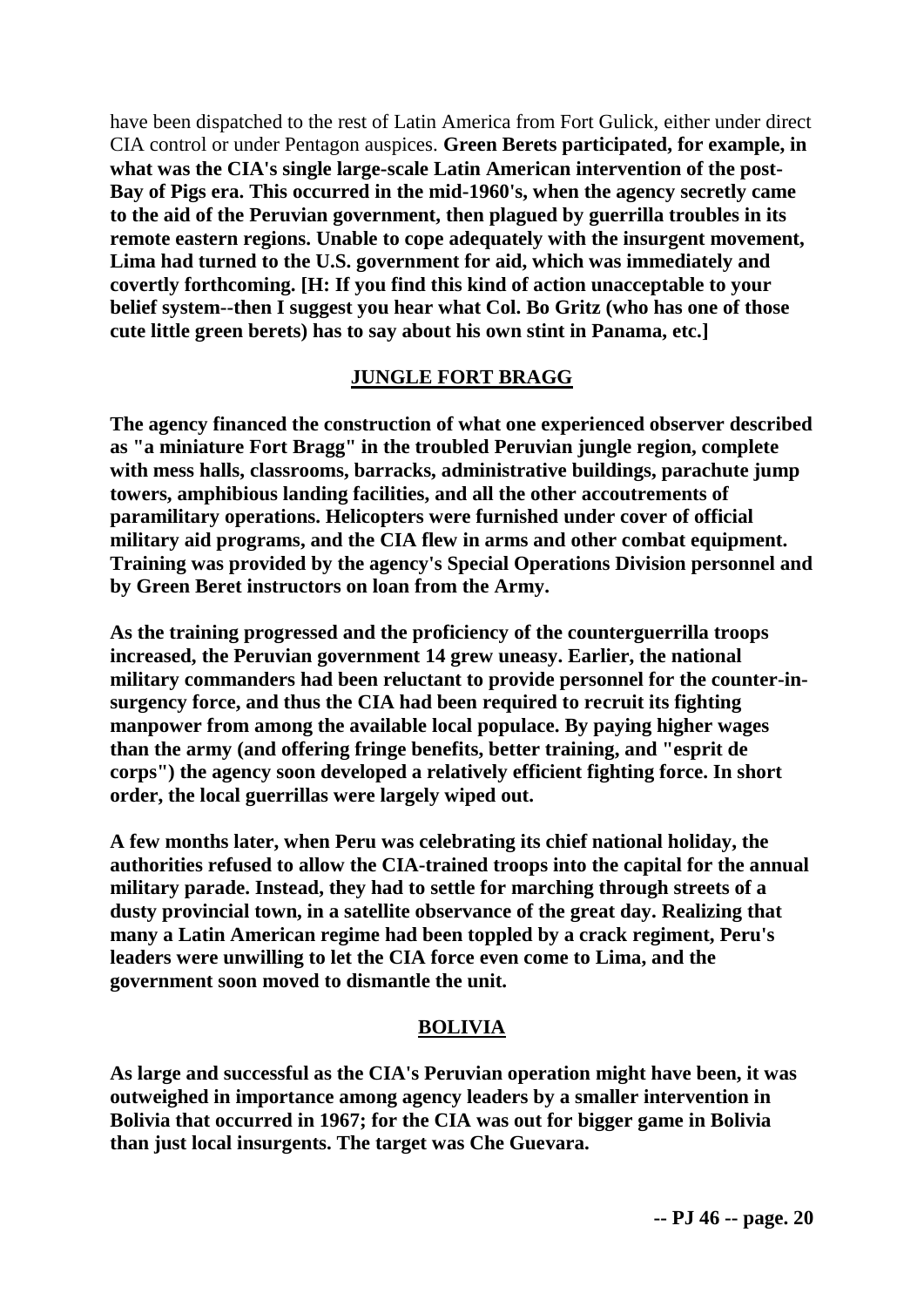#### **THE TRACKING OF CHE**

When he vanished from the Cuban scene in the spring of 1965, there were reports that Ernesto "Che" Guevara, the Argentinean physician and comrade-in-arms of Fidel Castro, had challenged the Cuban leader's authority and, as a result, had been executed or imprisoned. There were other reports that Guevara had gone mad, beyond all hope of recovery, and was under confinement in a villa somewhere in the Cuban provinces. And there were still other reports that Che had formed a small cadre of dedicated disciples and had gone off to make a. new revolution. At first no one in the CIA knew what to believe. But eventually a few clues to Guevara's whereabouts began to dribble in from the agency's field stations and bases. They were fragmentary, frustratingly flimsy, and, surprisingly, they pointed to Africa--to the Democratic Republic of the Congo, now called Zaire. Yet another insurrection was going on in the former Belgian colony, and information from the CIA's operatives in the field indicated that foreign revolutionaries were participating in it. Some of their tactics suggested the unique style of Che Guevara.

Before the intelligence could be verified, however, the rebellion in the eastern inland territories suddenly evaporated. By the fall of 1965, Lake Tanganyika was again calm. But the CIA mercenaries (some of them veterans of the Bay of Pigs operation), who had been assisting the Congo government in repressing the revolt, were convinced, as were their agency superiors in Africa, that Che had indeed been in the area.

#### **CHE GUEVARA WOULD "SET AFRICA AFLAME"**

Later it was learned by the CIA that Guevara and a group of more than 100 Cuban revolutionaries had infiltrated into the Congo from neighboring Tanzania in the spring of 1965. They intended to set Africa aflame with rebellion, but their revolutionary zeal was not matched by that of the native guerrillas or the local populace. In disgust, six months later Che secretly returned to Cuba to lay plans for his next adventure. At the time, however, the CIA knew only that he had once again disappeared. Again conflicting reports as to his whereabouts and status, health and otherwise, began to drift into the agency. By early 1967, almost a year and a half later, the information available to the agency pointed to the heart of South America, to Bolivia.

While many of the officers in the CIA's Clandestine Services firmly believed that Guevara was behind the insurgent movement in the southern mountains of Bolivia, a few of the agency's top officials hesitated to accept the fact. Despite that air of doubt, **some agency special operations personnel were sent to the land-locked South American country to assist local forces in dealing with the rebel movement**. Ironically, at this point not even Bolivian President Rene' Barrientos thought that Guevara was involved in the guerrilla movement.

A couple of months later, in April, two events occurred that dramatically underscored the belief of the CIA's clandestine operators, both in Bolivia and at headquarters, that Che was leading the rebels. Early in the month a Bolivian army unit overran the base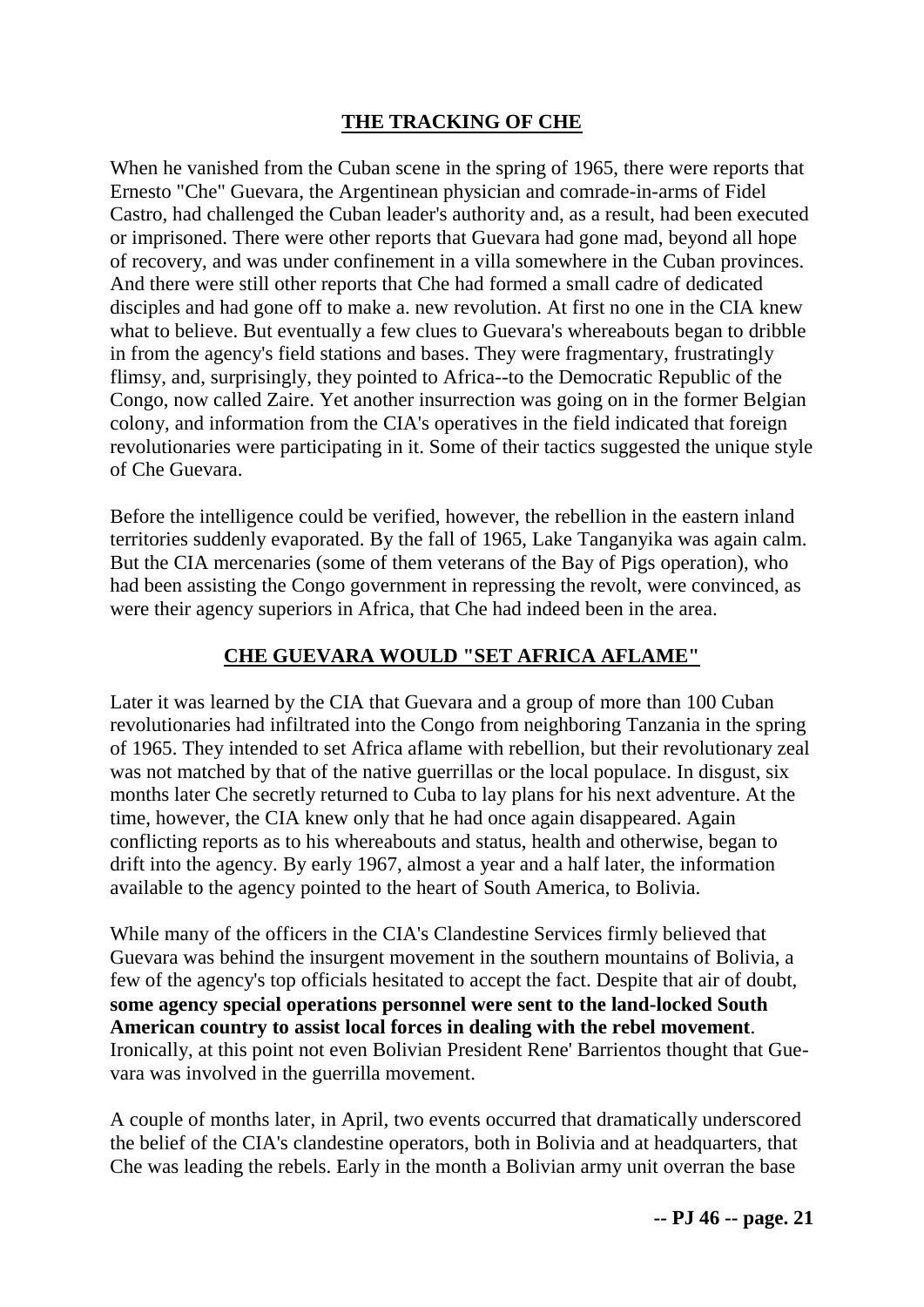camp of the guerrillas at Nancahuazu, capturing documents, diaries, and photographs which the fleeing insurgents had left behind. Included in the materials seized at the guerrilla base camp were photographs of a partially bald, gray-haired man with glasses who, upon close examination of certain features, bore a striking resemblance to Che Guevara. In addition, a couple of smudged fingerprints on some of the documents seemed to match Guevara's. The documents, furthermore, clearly established that a number of the guerrillas operating in Bolivia were Cubans, probably some of the same men who were thought to have been with Guevara in the Congo.

#### **FRENCH JOURNALIST CONFESSES**

Ten days later Regis Debray, the leftist French journalist, who had disappeared months earlier upon arriving in Bolivia to do a geopolitical study, was captured near Muyupampa, along with two other foreigners suspected of having been in contact with the rebels. According to his statements months later, the journalist Debray was saved from summary execution by the CIA men accompanying the Bolivian forces who captured him. Afterward he was confronted with secret evidence by the same CIA operatives, disclosing that the agency knew a great deal more about his activities abroad and in Bolivia than he had thought possible. Denying, at first, any knowledge of Guevara's connection with the rebel movement, Debray soon wilted and began to talk in an attempt to save himself from trial and execution.

Even with the rapidly mounting evidence, Director Richard Helms still could not accept that the legendary Cuban revolutionary had indeed reappeared to lead another rebellion. He scoffed at the claims of his clandestine operatives that they had acquired proof of Guevara's presence in Bolivia; Helms guessed Che was probably dead. Thomas Karamessines, then chief of the CIA's Clandestine Services, who had presented the case to the Director, would not, however, back down from the contention that his operatives were now hot on Guevara's trail, and Helms' attitude seemed to spur the clandestine operators to great efforts. **More agency "advisors", including Cuban veterans of the Bay of Pigs adventure,** were soon dispatched to Bolivia to assist in the tracking down of Guevara. A team of experts from the Army's Special Forces was sent to la Paz from the Canal Zone to train Bolivian "rangers" in the art of counterinsurgency operations.

#### **THE CHE OBSESSION**

The Clandestine Services were obsessed with Guevara, and even somewhat fearful of him. He was in part a constant and irritating reminder of their failure in the Cuban operation. Unable to vent their frustrations and anger against those U.S. officials who had undercut that desperate effort, and incapable of gaining direct retribution by destroying Fidel himself or his Soviet and Chinese allies, the CIA's Clandestine Services were left to brood over their failure--until Guevara exposed himself. In so doing he presented himself to the CIA as an inviting target; his capture or death would provide some measure of revenge for past failures.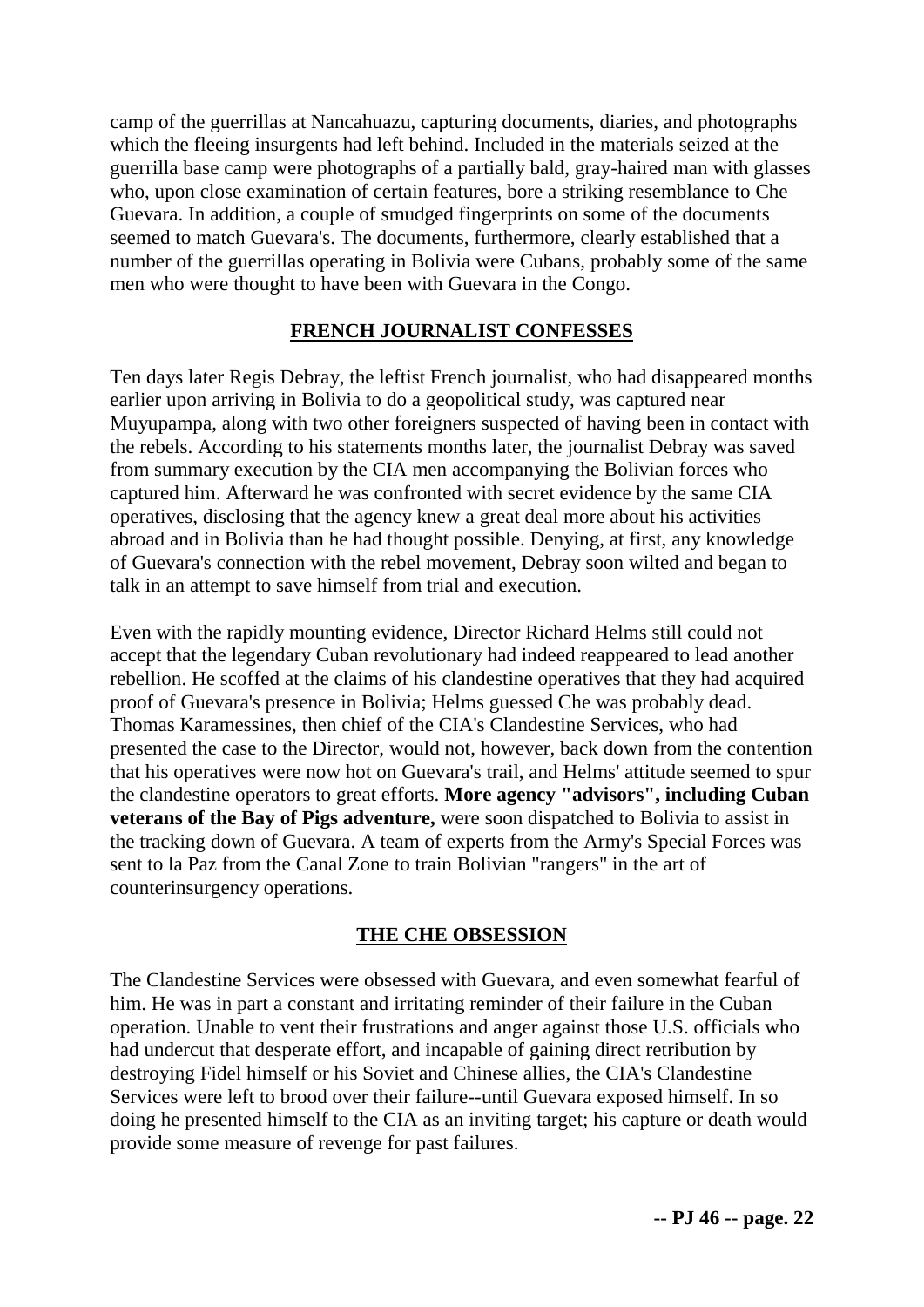Let us take a respite at this time. We shall take up the next chapter utilizing this same subject of Che.

Hatonn to clear, thank you.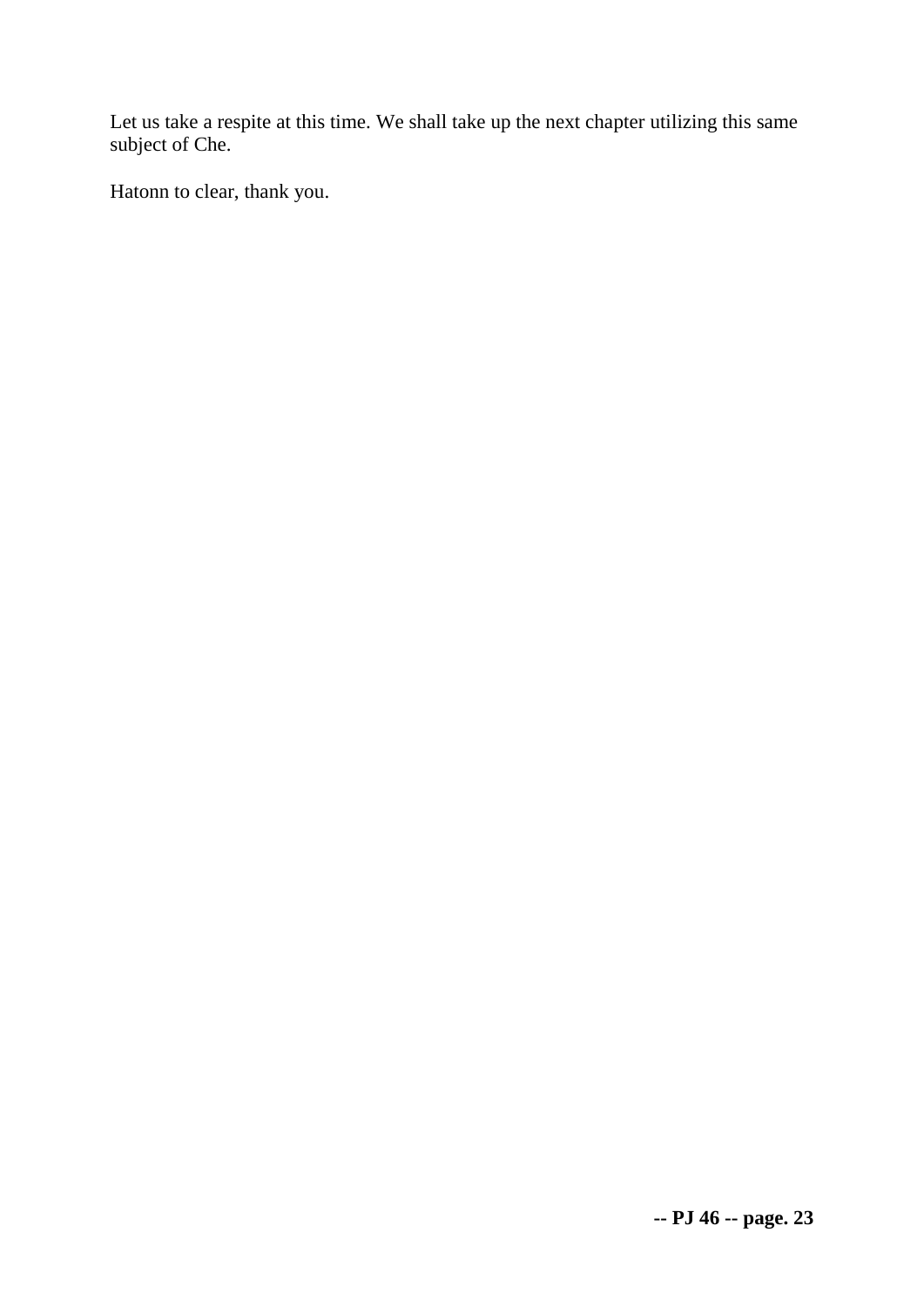#### **CHAPTER 2**

#### REC #3 HATONN

#### MON., MARCH 2, 1992 3:39 P.M. YEAR 5, DAY 199

#### **MONDAY, MARCH 2. 1992**

#### **GLOBAL 2000 AND MORE LA ROUCHE QUESTIONS**

I cannot do this subject justice AND get on with the CIA--which I feel must come next in the outlaying. I am continually asked to comment on LaRouche and now, with the release of Dr. Coleman's book (which I have recommended highly), comes more inquiry.

I want you ones to discern intent of the LaRouche thrust. I will say that his all-out effort to "get" Kissinger is what has ended him in prison with a life sentence.

You want me to sanction, somehow, this man. I do not. He had a most unConstitutional treatment and that does need to be looked into most closely. He also saw what was coming down and WHO was doing it.

"Well, he claimed the Jews were this or that or the other." No, he did not. Your assumption is that he did because the Anti-Defamation League set him up and brought him down.

#### **LA ROUCHE AND THE ADL**

In order to discredit LaRouche, over the prior 15 years the ADL accused LaRouche of being an anti-Semite--the term used against anyone "they" want out of the way. In this instance it was primarily due to LaRouche exposing the international drug traffickers, which the ADL fronts for and protects. The testimony of one Irwin Suall of the ADL totally discredited the charge that LaRouche was an anti-Semite. Suall "swore under oath that he did not know what a Jew was. He defined an 'anti-Semite' as one who attacked the Anti-Defamation League or Edgar Bronfman! He had called LaRouche a 'small-time Hitler', but testified he had no first-hand knowledge of LaRouche's writings or actions. Suall thus admitted that he had made no effort to discover facts which might prove or disprove hearsay reports that LaRouche was alleged to be an 'anti-Semite' ." So herein you have the actual facts of the matter. The accusation of "anti-Semitism" actually means anti-AntiDefamation League and Israeli Political Action Committees and Lobbyists.

Now we will get to the reason for the confusion: During the trial John Weber, a member of the Club of Life (hold this in your heart a moment) AND the B'nai B'rith (ADL), testified about his lifelong involvement with Jewish affairs and his personal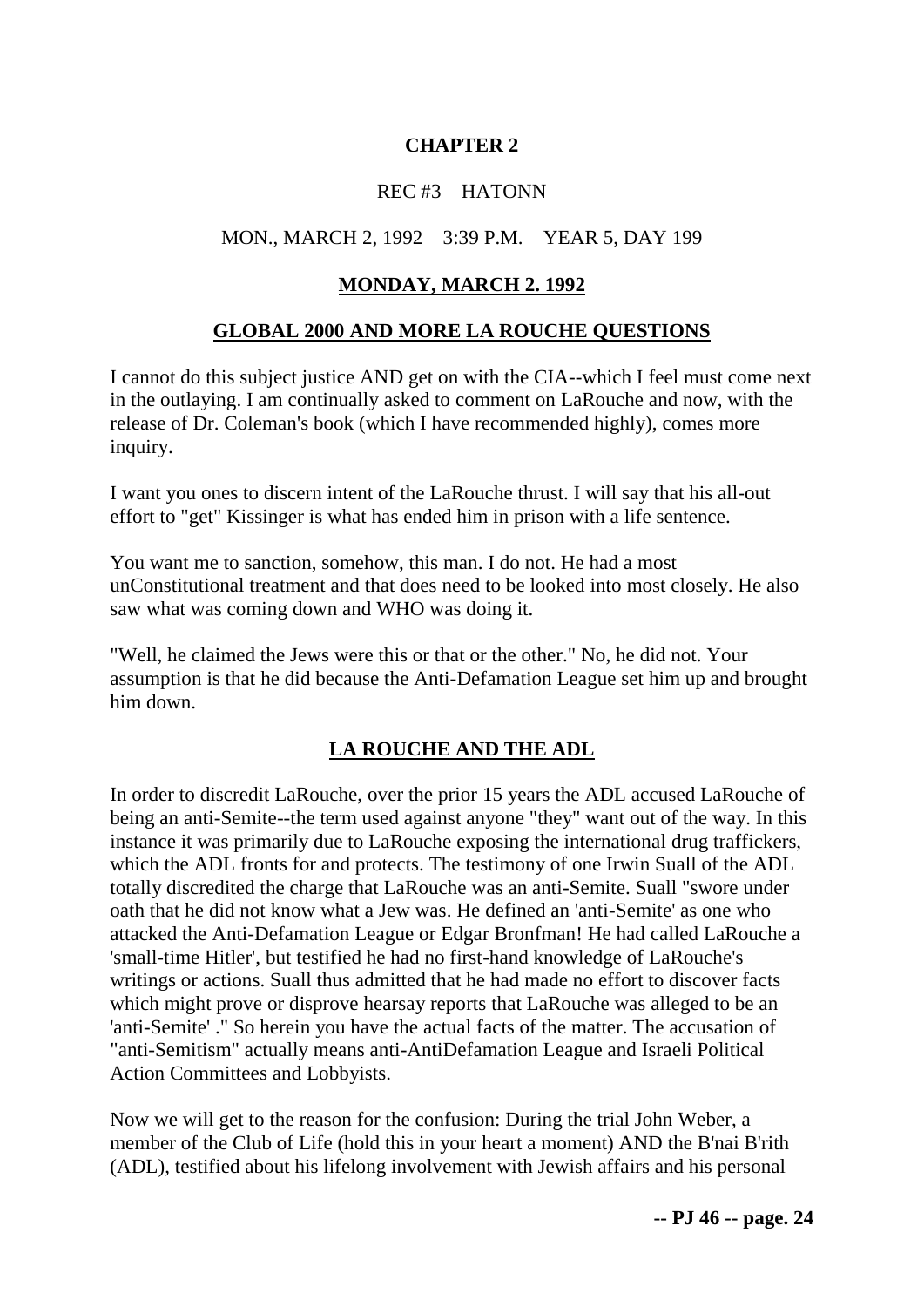association with LaRouche. He stated: "If Lyndon LaRouche is an anti-Semite, then I would have to be called an anti-Semite, and no one who knows me would ever call me that." Right--so you see, one has no reference to the other than the picture which has been erroneously painted for you to swallow.

Then another name enters the picture; Roy Innis. Innis is a founding member of the Club of Life and Chairman of the Congress of Racial Equality (CORE). So, if all these types of men are LaRouche's allies then what could have been the matter? More important is the fact of an Anglo-American-Soviet Conspiracy.

The important thing in this scenario which might allow you to see more clearly is the lack of God in LaRouche's plans. There is also only minimal intention to utilize the Constitution of the united States to any great extent. There is a total focus on the "HUMANISTIC" (physical human aspects of physical being)--without "under God" being considered in much of any way except as a useful item in countering the Pugwash crowd and the Kissinger crowd.

#### **HATONN AND COLEMAN**

You will find that Dr. Coleman has covered this subject. I happen to take differing views in some instances but I do not wish, at this time, to distract from the volume just come to public offering. You can begin to shift your country about through use of strictly "human" means but you will not find solutions for life existence without God as your focus and goal intent.

I will take time to present this to you without taking sides in the issue. I will effort to simply lay it out for you and then you will be able to measure against other documents at your disposal and perhaps you can get an objective view of the differing "sides" in the issue in point.

Yes, I realize that by my writing on the subject I shall distract from Dr. Coleman's project. I cannot, however, allow such human ego to disallow you-the-readers from having the information. There are many writers who will discount Dr. Coleman's accounting as with all men--for or against an issue. My job is to bring the facts in addition to that which is given and therein you can begin to discern for self. Am I biased? Indeed--for I come only in service to God of Light and the Perfect Creation. I am a "Host" come to set preparations for this return unto the human experience of this Divine Being and one human OPINION above another makes very little difference to me. Truth is what is offered and it is very delightful when there can be overlay and confirmation from the human aspect--it becomes easier for you of the human experience--to accept and understand. Otherwise it simply becomes one more confusion quarrel over "opinions". I remind you--you can "judge" a thing (not a man) by the LAWS OF GOD AND THE CREATION. If the presentation deviates from the given LAWS then the projection is of false intent. If the thrust is only unto the physical expression--it is not of God but projection of MAN. SINCE ALL PHYSICAL MEN ARE HUMAN--THEN YOU WILL FIND ERRORS IN DISCERNMENT AND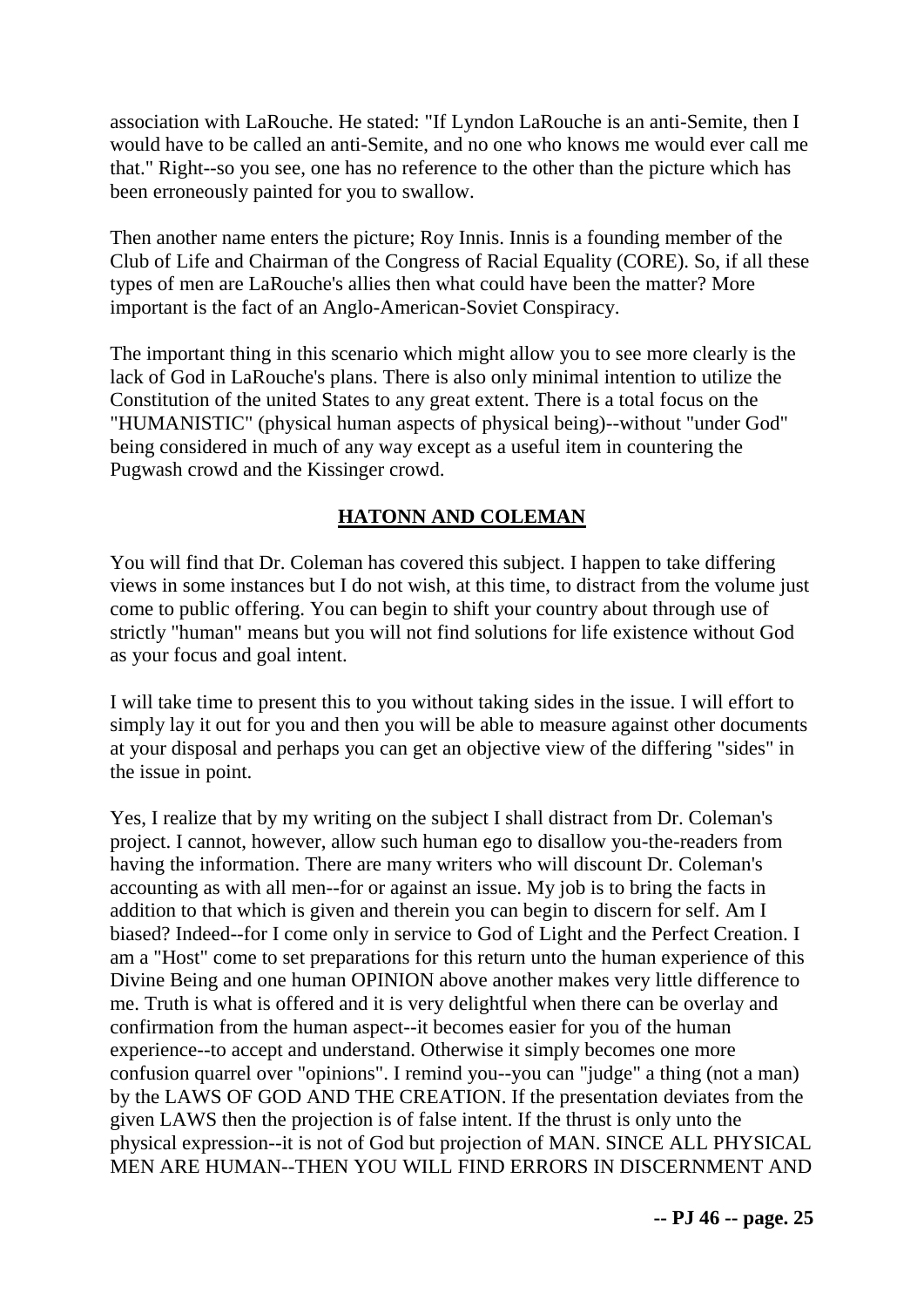JUDGMENT TOWARD THIS OR THAT OF THE HUMAN ASPECT. MINE IS TO SEPARATE AWAY FROM THAT FOCUS AND OFFER THAT WHICH WILL ALLOW YOU TO MOVE WITHIN THE HUMAN. ASPECT TOWARD THE SPIRITUAL FULFILLMENT OF THE JOURNEY INTO FREEDOM. ALL THINGS FOCUSED SOLELY ON THE "PHYSICAL" LEAD ULTIMATELY INTO SLAVERY WITH ONLY THE NAMES IN POINT CHANGING TO SUIT THE NEEDS OF THE PROJECTORS. SO BE IT.

I ask that you be reminded as we speak of Constitutional rights, etc. A human can be quite vile and rightfully be deserving of consequences of his actions--HOWEVER, if his Constitutional "RIGHTS" are violated and injustice brought down--the two wrongs do NOT make the circumstance correct. Please do not confuse the two things. Mine is never to cause interference in JUSTICE--only INJUSTICE--for JUSTICE IS GIVEN AS A PROTECTION BY YOUR CONSTITUTION AND A PERSON IS PRESUMED INNOCENT UNTIL AND "IF" PROVEN TO BE GUILTY. IF A MAN BE GUILTY THEN THE INVESTIGATION SHALL PROVE THE FACTS "IF" THERE IS NOT TAMPERING WITH THE JUSTICE OF THE EVIDENCE.

A man's belief or non-belief in Sovereign Holy God is between that Man and God--it is none of my business. If a man be accused of a "crime" of physical perpetration and he be innocent, he deserves the full extent of the Constitutional laws to protect him and God belief has naught to do with it on that personal, physical level. The "crime" is in point--not the man's spiritual belief system.

Because, for instance, Dr. Coleman or George Green, Dharma or Johnny Jump-up has an opinion regarding a circumstance of outlay of historical review--DOES NOT MEAN I HOLD THE SAME OBSERVATION REGARDING THE MATTER. FOR INSTANCE--JOHN COLEMAN MAY DEPLORE OR ADMIRE BEYOND REASON, A LYNDON LAROUCHE. I MAY WELL HAVE AN EXACT OPPOSING VIEW OF THE MATTER—AND I WOULD GIVE THAT UNTO YOU FOR YOUR OWN REASONING.

#### **ONE ON ONE WITH GOD**

**THIS IS "WHY" I MAY RECOMMEND AN AUTHOR'S WORK BUT WILL NEVER SANCTION SAME IN TOTAL FOR HUMAN OPINION ALWAYS COLORS THE OUTPUT FOR THE WRITER CAN NEVER DISASSOCIATE HIS OPINION FROM THE SUBJECT CONCLUSIONS ACCORDING TO THE MANNER OF HIS LIFE COURSE. MY LIFE-STREAM IS NOT OF YOUR PLACE AND I HAVE NO INTEREST IN A MAN SAVE AS HIS RELATIONSHIP TO GOD AND HOW HE FUNCTIONS AND SERVES OR TAKES FROM THOSE IN HIS ENVIRONMENT. YOU ARE GIVEN GUIDELINES AND BY THOSE, IN YOUR ACTIONS, SHALL YE BE JUDGED--NOT BY SOME SPACE CADET. IT WILL BE JUST YOU AND GOD, FRIEND--JUST YOU AND GOD.**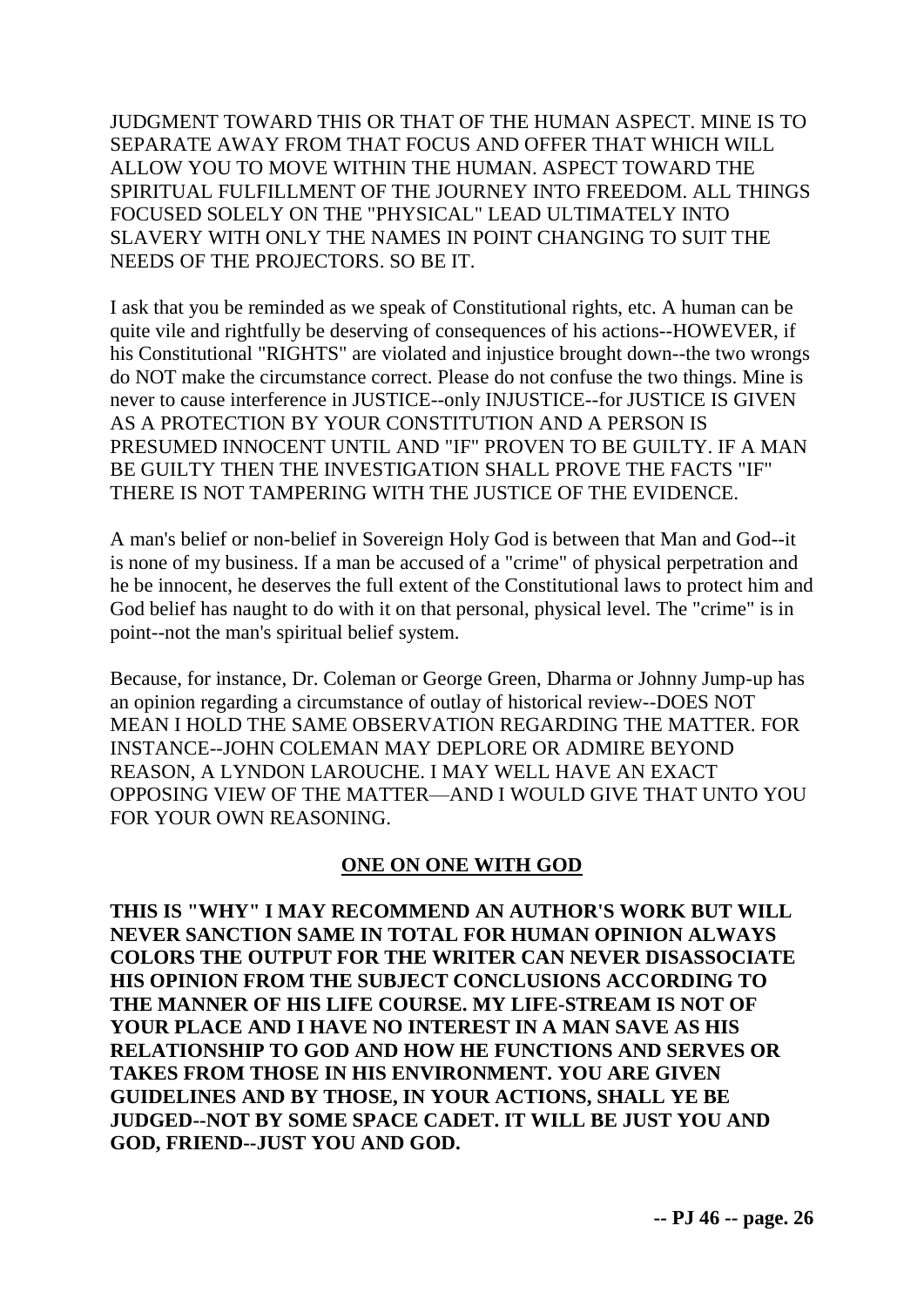Dharma, enough on the matter for now. I see that I shall have to interrupt the CIA to cover these myriads of questions regarding the "above" but I do wish to move on with the "intelligence" information for it will become a major discerning tool in all material given. Therefore, let us immediately take up where we left the printing. Thank you. I do not give Dharma opportunity to read material prior to our writing for I want not her opinions to give pain if they differ from that which I must write. John has made the material available for her reading--I have given her no time to do so except in small portions which would be given for your reader's input. She, too, has the listing of the names on the Committee but has had no time given to check them out except on specific ones of curiosity. This is so that if there is contradiction, she is not troubled by the material--if she knows no other input then there can be no contradiction. Afterwards, she can do as you--go read it all if she can find time and then she can have all the "opinions" she wants regarding the matter. She is my secretary and, although she may be a large part of "management", her opinions do not necessarily reflect the opinions of myself--**THAT IS OUR CONTRACT AND WE EACH HONOR THAT CONTRACT--ALWAYS.**

I am not here to argue with man--any man. If the answers were correct and you lived according to that Truth--there would be perfection in your place--not the confusion and chaos which reigns. Ponder it.

#### **TRACKING CHE, CONTINUED**

During the summer of 1967, while the agency's special ops experts were assisting the Bolivian army in hunting down Guevara, information as to his entry into Bolivia became available. It was learned that in November 1966 he had come to La Paz from Havana, via Prague, Frankfurt, and Sao Paulo, traveling on a false Uruguayan passport and disguised as a balding, gray-haired merchant with horn-rimmed spectacles--a far cry from the familiar poster picture. He had been preceded by fifteen Cubans who would assist him in his Bolivian venture. There was no longer any doubt in anyone's mind that Che Guevara was in the country and in charge of the guerrilla movement in the southern mountains. Both President Barrientos and Helms now accepted the fact. The Bolivian government offered a reward (\$4,200) for Guevara--dead or alive. It was only a matter of time until Che would be run to ground.

#### **GUEVARA CAPTURED**

In the months that followed, the guerrillas suffered defeat after defeat at the hands of the American-trained, CIA-advised Bolivian rangers. One battle, on the last day of August, resulted in the death of the mysterious Tania, the lone female in Guevara's rebel band. Although she evidently was a Cuban intelligence agent, a link between the guerillas and Havana, it was rumored by the CIA that the East German woman was actually a double agent. Her employer supposedly was the Soviet KGB which, like the CIA, wanted to keep tabs on Guevara's Cuban-sponsored revolutionary activities in Latin America. Less than six weeks later, on October 8, Guevara himself was wounded and captured near the small mountain village of La Higuera.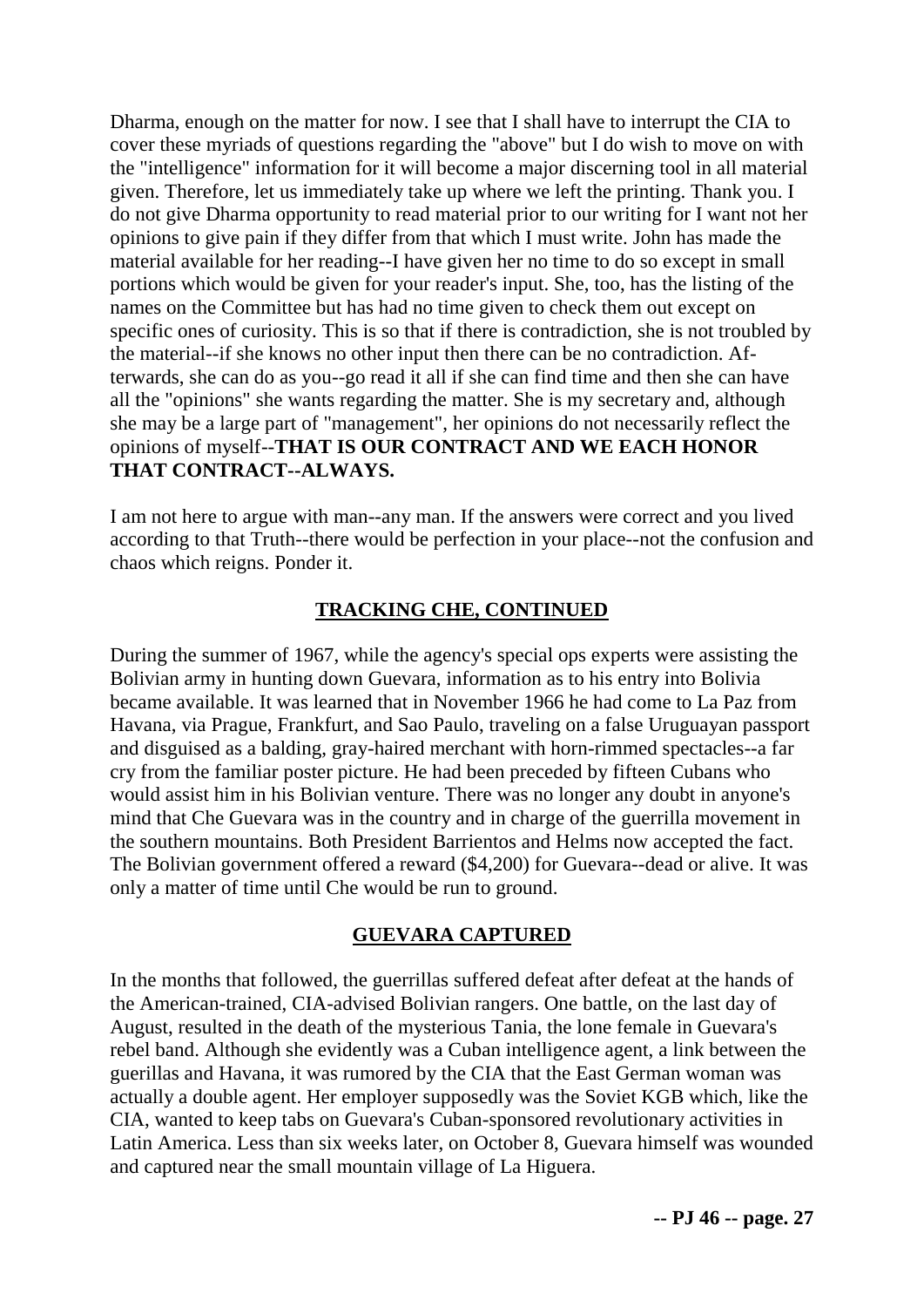#### **GUEVARA EXECUTED**

As they had done for Debray earlier, the CIA advisors with the Bolivian army tried to bring Guevara back alive to La Paz for in-depth interrogations. The Bolivian commander, however, was under orders to execute Guevara. All that was to be brought back were the head and hands--incontestable proof that Che had failed in his mission and was dead. **[H: Remind anyone of John the Baptist?]**

While the CIA advisors stalled the Bolivian colonel, the agency's station chief in La Paz tried to convince President Barrientos of the long-range advantages of bringing Guevara out of the mountains as a prisoner of the government. Barrientos was adamant. He argued that the Debray affair had caused enough difficulties and that the arrival of Che Guevara, alive, in the capital might spark disturbances among the students and leftists which his government would not be able to control. In desperation, the station that night appealed to Langley headquarters for assistance, but to no avail.

Going on the assumption that neither the station nor headquarters would be successful in getting Barrientos to change his position, the senior CIA operative at La Higuera, **( DELETED** ) attempted to question Che. The revolutionary, however, would not cooperate. He was willing to discuss political philosophies and revolutionary movements in general, but he refused to permit himself to be interrogated about the details of his operation in Bolivia or any of his previous guerrilla activities elsewhere. The CIA would have to settle for the contents of his personal diary, which he had been carrying at the time of his capture.

Final word came from the capital early the next morning. The prisoner was to be executed on the spot and his body, strapped to the landing gear of a helicopter, was to be flown to Vallegrande for inspection at a local laundry house by a small group of reporters and government officials. Afterward the corpse was to be buried in an unmarked grave outside of town. On hearing the order, **( DELETED )** the CIA operative, hurried back to the schoolhouse where Guevara was being held, to make one last attempt at interrogating Che. There was not much time left; the execution was to be carried out in the next hour or two.

Guevara's last moments were recorded in a rare, touching message to headquarters from the CIA operator. The Cuban veteran, and agency contract officer, noted that Guevara was at first still confident of somehow surviving the ordeal, but when he finally realized that he was about to die, his pipe fell from his mouth. Che, however, quickly recovered his composure and asked for some tobacco. His painfully wounded leg no longer seemed to bother him. He accepted his fate with a sigh of resignation, requesting no last favors. **(DELETED)** clearly felt admiration for the revolutionary and compassion for the man he had helped to capture and thereby condemn. Minutes later Che Guevara was dead.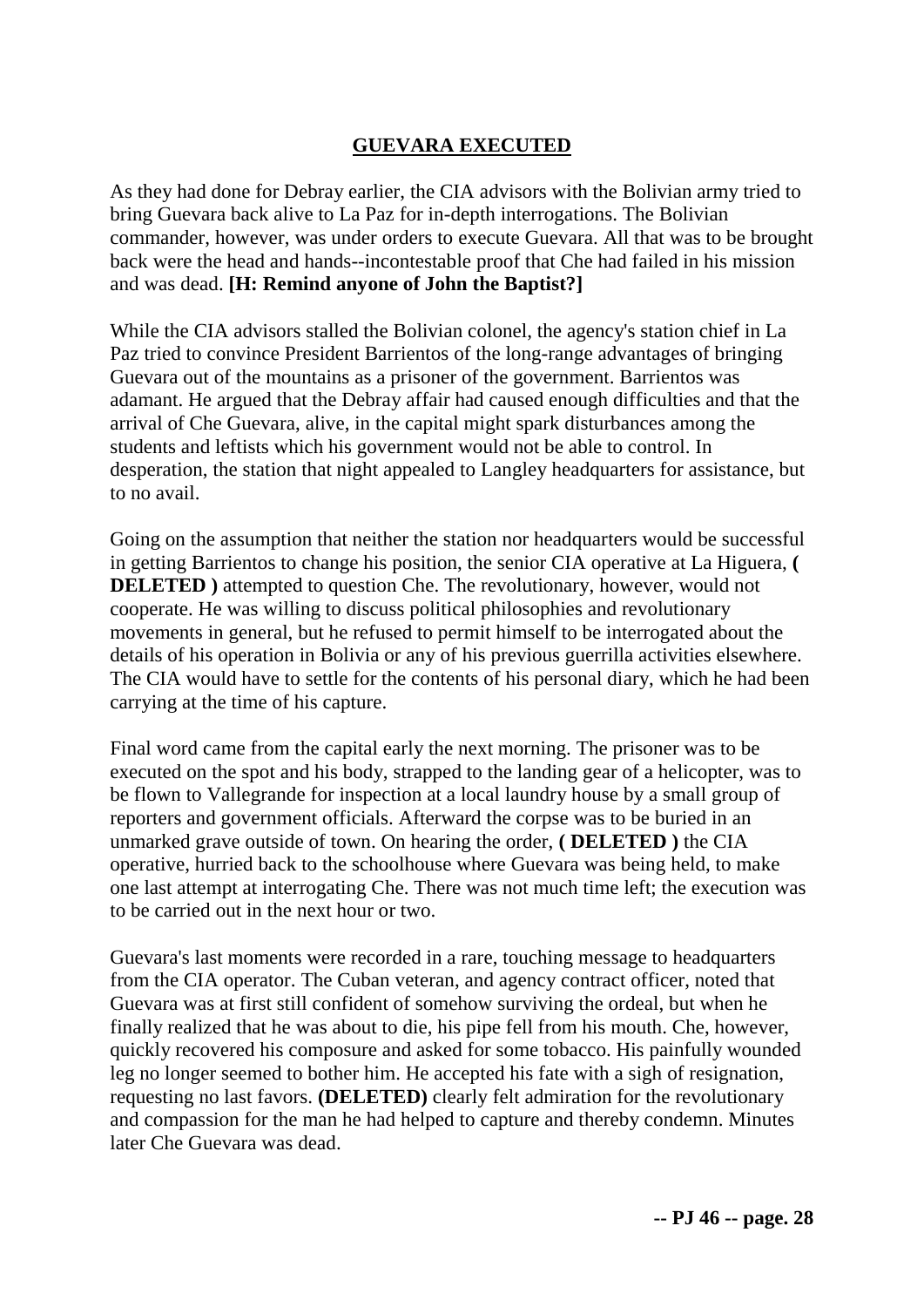#### **CHE'S DIARY**

The following summer Che's diary suddenly surfaced and soon found its way into the hands of his comrades in Havana and certain American admirers (Ramparts magazine), who immediately verified its authenticity and published it, much to the chagrin of the CIA and the Bolivian government, which had been releasing only those portions which buttressed their case against Guevara and his rebels. In the midst of the confusion, charges, and countercharges, Antonio Arguedas, Bolivian Minister of the Interior, disappeared in July among rumors that he had been the one who had released the document. Arguedas, as Minister of the Interior, was in charge of the Bolivian intelligence service, with which the agency had many close connections. And Arguedas himself was an agent of the CIA.

#### **THE FLIGHT OF ARGUEDAS**

It was quickly learned that Arguedas had escaped to Chile, where he intended to ask for political asylum. Instead, authorities there turned him over to the CIA station, and the agency man who had been his original case officer was dispatched from headquarters in Washington to cool him off. But despite the CIA's counsel, Arguedas spoke out publicly against the agency and its activities in Bolivia. He denounced the Barrientos regime as a tool of American imperialism, criticized the government's handling of the Guevara affair, and then disappeared again, precipitating a major political crisis in Bolivia.

At various times during the next several months of 1968, Arguedas popped up in London, New York, and Peru. Alternately cajoled and threatened at each stop by CIA operatives who wanted him to shut up, the former minister nevertheless admitted he had been the one who had released Che's diary because, he said, he agreed with the revolutionary's motives of attempting to bring about popular social, political, and economic change in Bolivia and elsewhere in Latin America. And ultimately, much to the horror of the CIA and the Barrientos government, Arguedas announced that he had been an agent of the CIA since 1965 and claimed that certain other Bolivian officials were also in the pay of the secret agency. He described the circumstances under which he had been recruited, charging that the CIA had threatened to reveal his radical student past and ruin his political career if he did not agree to participate in its operations.

#### **THE CIA-ARGUEDAS DEAL**

Eventually the CIA was able to strike a bargain with Arguedas, and he voluntarily returned to Bolivia--apparently to stand trial. He told a New York Times reporter on the flight from Lima to La Paz that should anything untoward happen to him, a tape recording detailing his accusations against the CIA and the Barrientos government would be delivered to certain parties in the United States and Cuba. The tape, he said, was being held for him by Lieutenant Mario Teran. Teran, inexplicably, was previously identified as Che Guevara's executioner.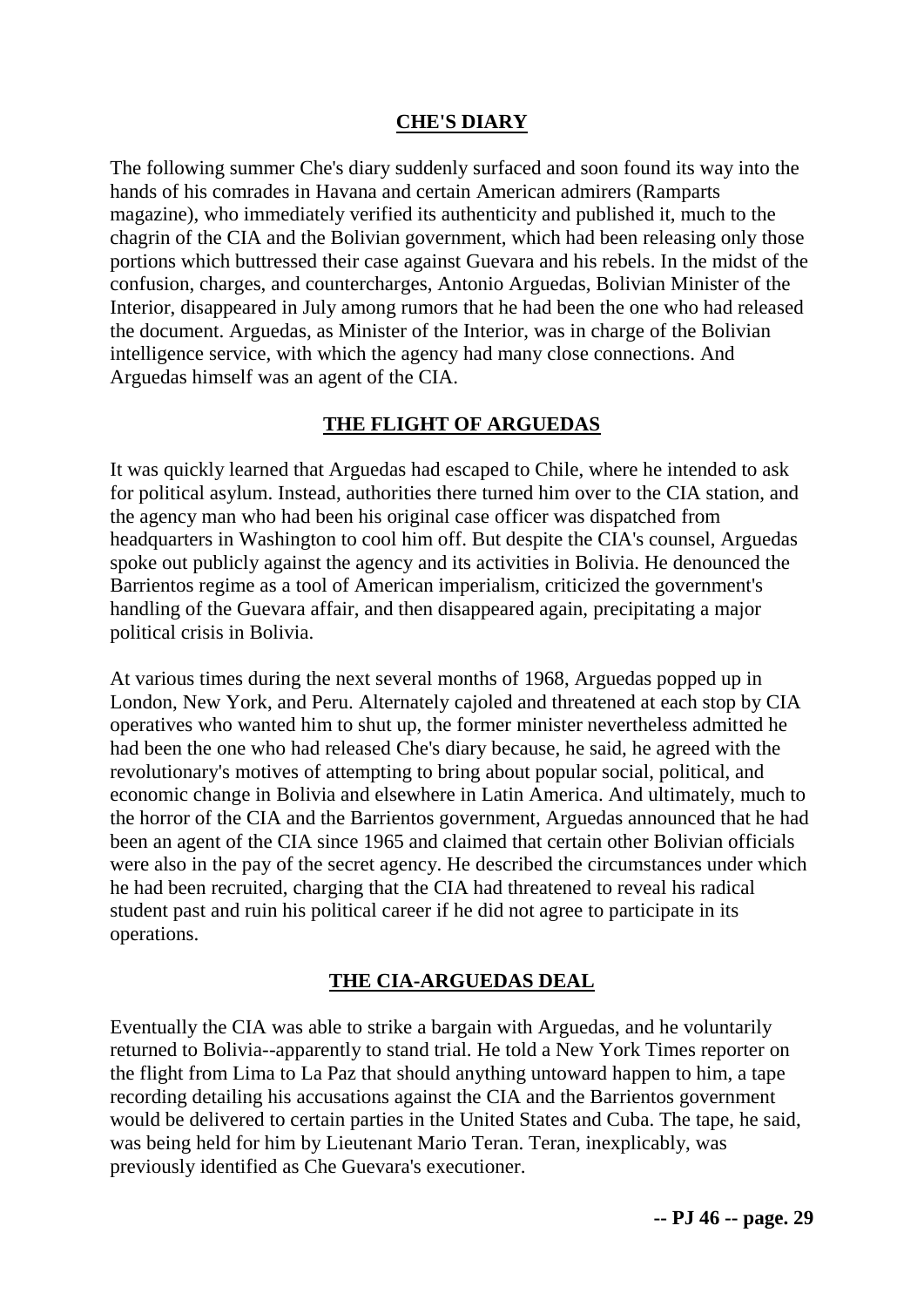Arguedas, during his interview, hinted at the magnitude of his potential revelations by disclosing the names of several CIA officers with whom he had worked in the past; Hugo Murray, chief of station; John S. Hilton, former COS; colonel Ed Fox; Larry Sternfield; and Nick Lendiris. He also identified some of the agency's contract officers who had assisted in the tracking down of Guevara; Jolio Gabriel Garcia (Cuban), and Eddie and Mario Gonzales (Bolivians). Arguedas credited the Gonzales brothers with having saved Debray's life. He now claimed, however, that Barrientos and even the U.S. ambassador were unaware of the full scope of the CIA's penetration of the Bolivian government, undoubtedly a concession to the powers that arranged his safe return to La Paz.

#### **IRAQ PRESIDENT KILLLED**

The final chapter in the episode was acted out the following summer, almost two years after Che Guevara's death. President Rene Barrientos was killed in a helicopter crash while returning from a visit to the provinces. Six weeks later Antonio Arguedas, the self-admitted agent of the CIA who had yet to stand trial for treason and releasing Che Guevara's diary, was apparently shot to death on a street in La Paz. A month later Herberto Rojas, the guide for the Bolivian rangers and their CIA advisors during the final trackdown of Guevara, and one of the few people who possibly knew where the body of the rebel leader was buried, was assassinated in Santa Cruz.

#### **LONE SURVIVOR**

The incriminating tapes Arguedas claimed to have given to Mario Teran for safekeeping have never surfaced. Arguedas himself, however, managed to survive the Che episode. In 1970, he mysteriously appeared in Cuba, having brought with him the death mask and embalmed hands of the charismatic revolutionary.

\* \* \*

We shall move on to Proprietary Organizations when we write on this subject next.

I would like to leave you with a thought for self in the confusion of weighing facts and making discernments in this time of awakening. Every human being has an attendant spirit; and wise are they who obey its signals. If it does not always tell you what to do- -**IT ALWAYS CAUTIONS YOU WHAT NOT TO DO!**

Good evening, Hatonn to stand-by reminding you: Your Spirit is your inner guide. Your Spirit never, never, gives you wrong direction. Because you are human, it is all too easy to deny the voice from within and those sent to your assistance from without. Some call this voice within, conscience. Often your behavior may belie what your conscience KNOWS is right--eventually you suffer for it. As you grow and awaken--it will become much more easy a task for you to discern that which is right and will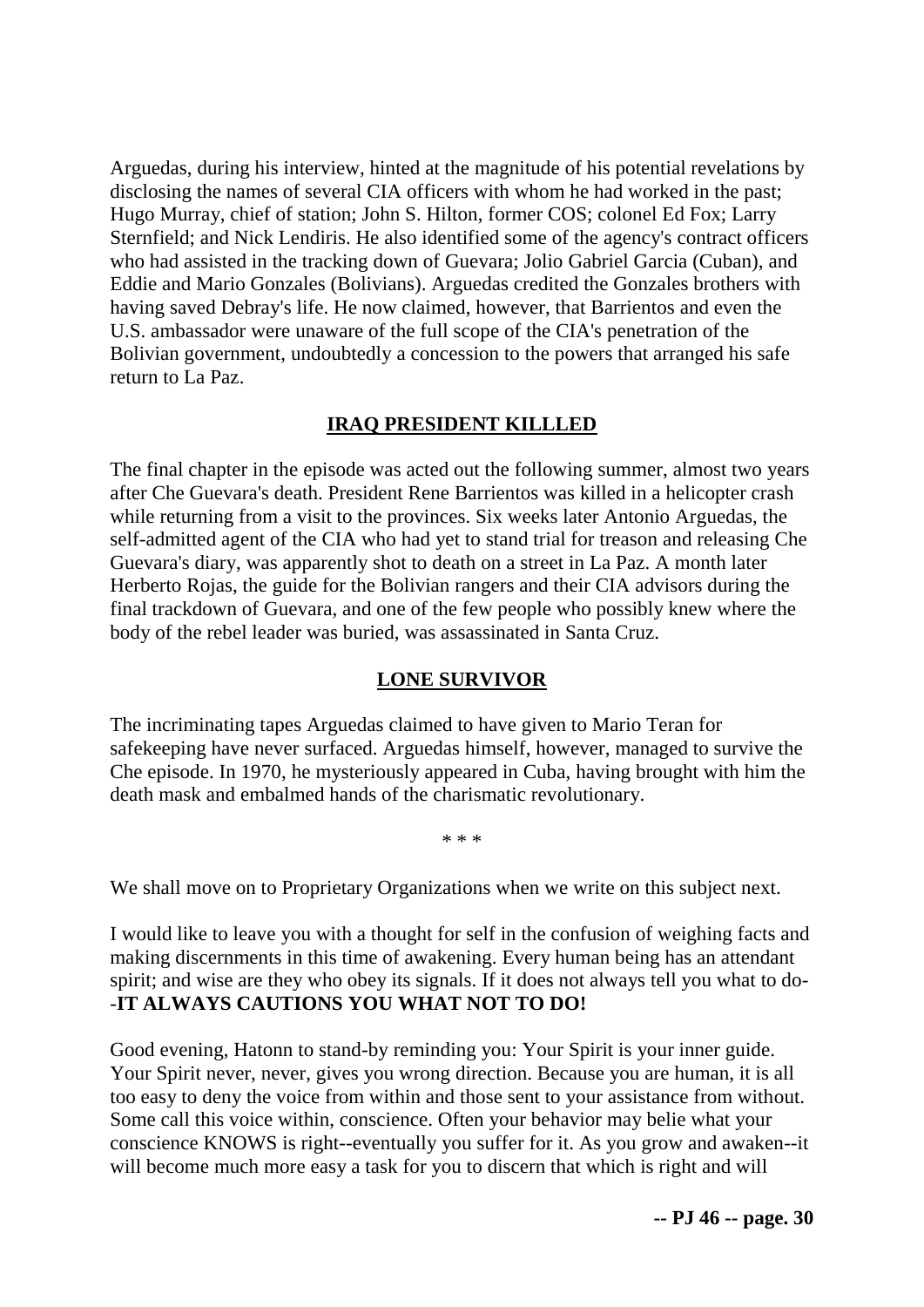move you to your perfect goal. A sense of security and peace always accompanies the partnership between each of you and your Spirit--don't betray SELF. SALU.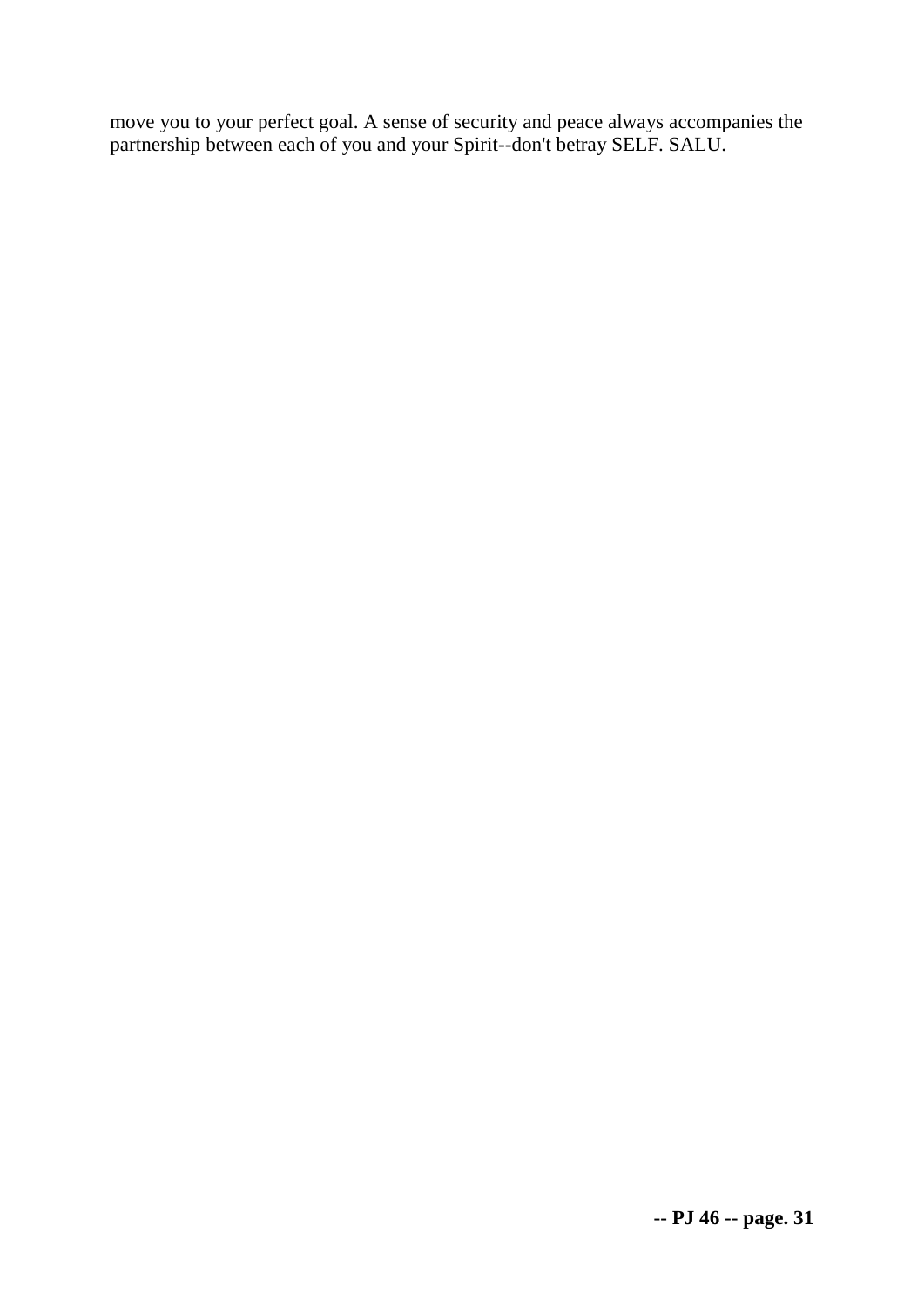#### **CHAPTER 3**

#### REC #1 HATONN

#### TUE., MARCH 3, 1992 7:35 A.M. YEAR 5, DAY 200

#### **TUESDAY, MARCH 3, 1992**

#### **CIA CONTINUED**

#### **PROPRIETARY ORGANIZATIONS**

*As far as depots of "untraceable arms", airlines and other installations are concerned, one wonders how the CIA could accomplish the tasks required of it in Southeast Asia without such facilities. Lyman Kirkpatrick, Former CIA Executive Director, U.S. News and World Report, Oct. 11, 1971.*

**[H: Since the writing of IMA's book, the proprietary list has grown enormously but not quite as "obviously", due to scandals and Congressional hearings. All that actually happens is that the operations go further and deeper underground.]**

#### **"THE INTELLIGENCE ESTABLISHMENT"**

Late one windy spring afternoon in 1971 a small group of men gathered unobtrusively in a plush suite at Washington's Mayflower Hotel. The host for the meeting was Professor Harry Howe Ransom of Vanderbilt University, author of The Intelligence Establishment, a respected academic study of the U.S. intelligence system. He was then doing research for another book on the subject and had invited the others for drinks and dinner, hoping to gather some new material from his guests, who included ex-CIA officials, congressional aides, and David Wise, co-author of THE INVISIBLE GOVERNMENT and THE ESPIONAGE ESTABLISHMENT, two of the best books on the CIA and clandestine intelligence operations ever published. **[H: I concur with that opinion--at the time--these same authors have presented more current work in various forms and I recommend them if you can still find them. These books are often written by a "team" but if you will search under the lead author you will be able to find the information and whether or not it is out of print. Every book on the subject which can be really damaging is removed from the shelves in an effort to get it out of print. Sometimes "establishment" publishers and/or printers will take a manuscript in full intention of burying it--it is accepted but simply never gets to wide publication. Patriots rarely get their material published by "establishment presses" in these days. Beware of the ones which do--for there is usually a bigger purpose on the part of the establishment.]** That afternoon someone brought up the CIA's use of front companies.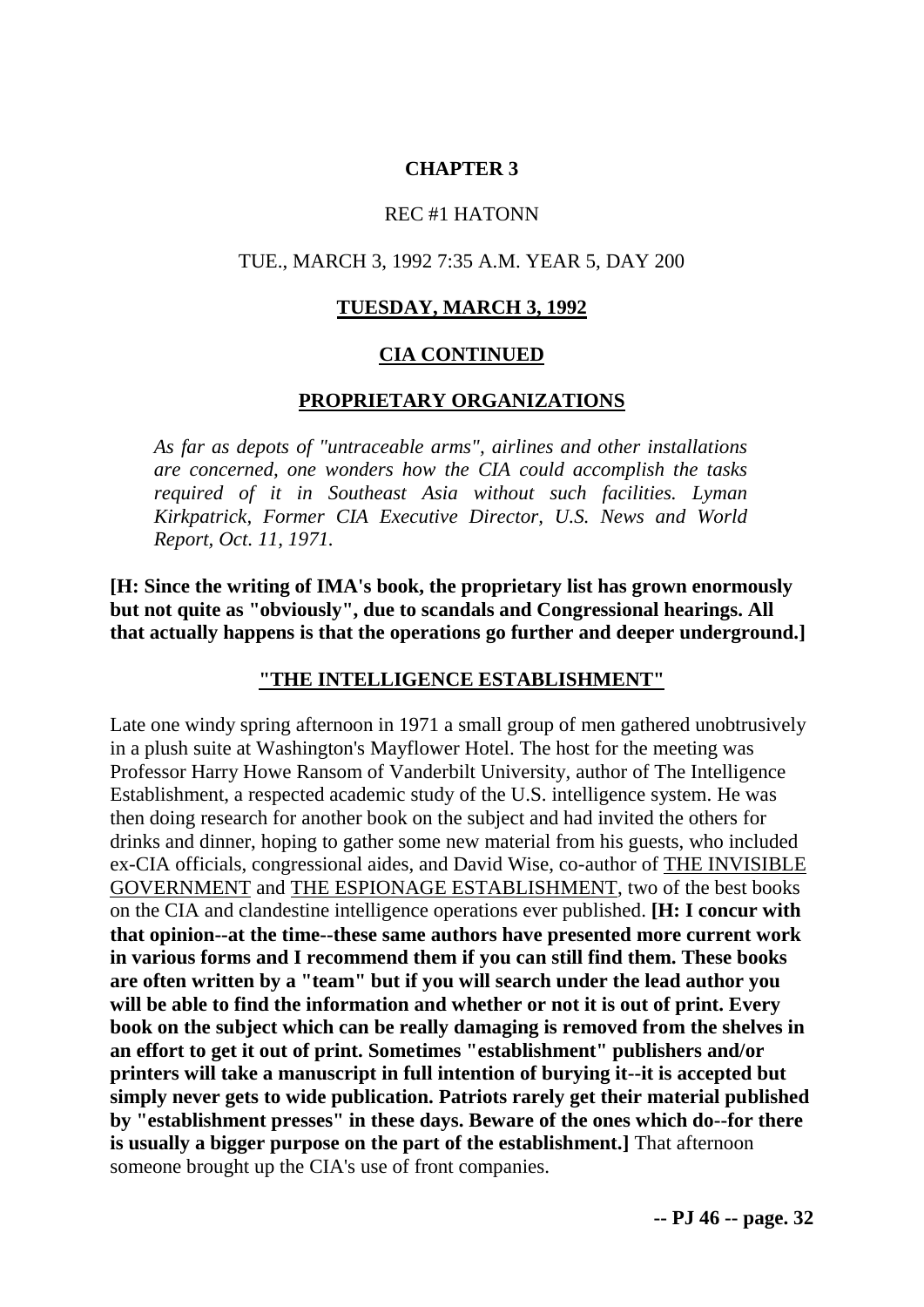"Oh, you mean the Delaware corporations," said Robert Amory, Jr., a former Deputy Director of the CIA. "Well, if the agency wants to do something in Angola, it needs the Delaware corporations." **[H: Pay attention here. This is no longer a valid place (Delaware) to get the best protection although there is still some shelter. Nevada remains as the only state in which privacy is assured, at this time.]**

#### **PROPRIETARY CORPORATIONS**

By "Delaware corporations" Amory was referring to what are more commonly known in the agency as "proprietary corporations" or, simply, "proprietaries". These are ostensibly private institutions and businesses which are in fact financed and controlled by the CIA. From behind their commercial and sometimes non-profit covers, the agency is able to carry out a multitude of clandestine activities--usually covert-action operations. Many of the firms are legally incorporated in Delaware because of that state's lenient regulation of corporations, but the CIA has not hesitated to use other states when it found them more convenient. **[H: They moved to the utilization of incorporating heavily in places like Panama, the Grand Cayman Islands, etc., also. But their favorite, as with all entities wishing privacy--is Nevada, if in the U.S. This is an excellent opportunity to remind you to utilize those shelters set forth for the benefit of the few for they are totally legal and there is a reason for their existence. You can function in the same shelter streams if you attend your business, follow the rules and explicitly follow the laws--and remain small. You have no idea how much "stuff" did NOT GET NOTICED AS TO TRANSACTIONS in any of the scandals--because the people involved FOLLOWED THE RULES AS TO MANAGEMENT.]**

**\* \* \***

#### **RADIO FREE EUROPE & RADIO FREE LBERTY**

The CIA's best-known proprietaries were Radio Free Europe and Radio Liberty, both established in the early 1950's. The corporate structures of these two stations served as something of a prototype for other agency proprietaries. Each functioned under the cover provided by a board of directors made up of prominent Americans, who in the case of RFE incorporated as the National Committee for a Free Europe and in the case of RL as the American Committee for Liberation. But CIA officers in the key management positions at the stations made all the important decisions regarding the programming and operations of the stations.

#### **RADIO SWAN**

In 1960 when the agency was preparing for the Bay of Pigs invasion and other paramilitary attacks against Castro's Cuba, it set up a radio station on desolate Swan Island in the Caribbean to broadcast propaganda to the Cuban people. Radio Swan, as it was called, was operated by a New York company with a Miami address, the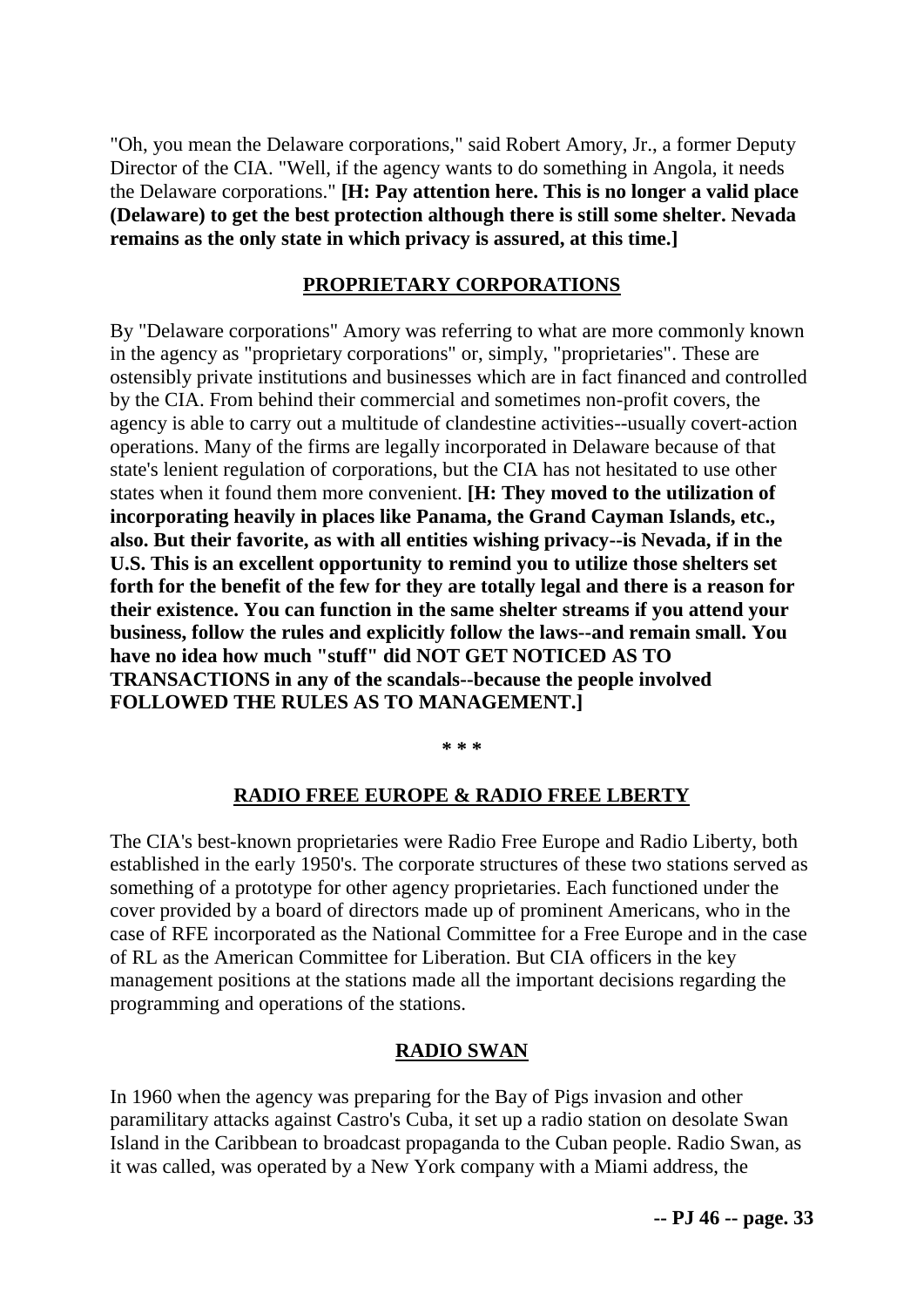Gibraltar Steamship Corporation. Again the CIA had found a group of distinguished people--as usual, corporate leaders with government ties--to front for its clandestine activities. Gibraltar's president was Thomas D. Cabot, who had once been president of the United Fruit Company and who had held a high position in the State Department during the Truman Administration. Another "stockholder" was Sumner Smith, also of Boston, who claimed (as did the Honduran government) that his family owned Swan Island and who was president of the Abington Textile and Machinery Works.

During the Bay of Pigs operation the following year, Radio Swan ceased fits normal fare of propaganda broadcasts and issued military commands to the invading forces and to anti-Castro guerrillas inside Cuba. What little cover Radio Swan might have had as a "private" corporation was thus swept away. Ultimately, Radio Swan changed its name to Radio Americas (although still broadcasting from Swan Island), and the Gibraltar Steamship Corporation became the Vanguard Service Corporation (but with the same Miami address and telephone number as Gibraltar). The corporation, however, remained a CIA proprietary until its dissolution in the late 1960's.

#### **THE DOUBLE-CHEK CORPORATION**

At least one other agency proprietary, the Double-Chek Corporation, figured in the CIA's operations against Cuba. Double-Chek was founded in Miami (which abounds with agency proprietaries) in 1959, and, according to the records of the Florida state government, "brokerage is the general nature of the business engaged in." In truth, Double-Chek was used by the agency to provide air support to Cuban exile groups, and it was Double-Chek that recruited the four American pilots who were killed during the Bay of Pigs invasion. Afterward the CIA, through Double-Chek, paid pensions to the dead fliers' widows and warned them to maintain silence about their husbands' former activities.

When the CIA intervened in 1964, Cuban exile pilots--some of whom were veterans of the Bay of Pigs--flew B-26 bombers against the rebels. These **pilots were hired by a company called Caramar (Caribbean Marine Aero Corporation), another CIA proprietary.**

#### **INTERARMCO**

Often the weapons and other military equipment for an operation such as that in the Congo are provided by a "private" arms dealer. The largest such dealer in the United States is the International Armament Corporation, or Interarmco, which has its main office and some warehouses on the waterfront in Alexandria, Virginia. Advertising that it specializes in arms for law-enforcement agencies, the corporation has outlets in Manchester in England, Monte Carlo, Singapore, Pretoria, South Africa, and in several Latin American cities. Interarmco was founded in 1953 by Samuel Cummings, a CIA officer during the Korean war. The circumstances surrounding Interarmco's earlier years are murky, but CIA funds and support undoubtedly were available to it at the beginning. Although Interarmco is now a truly private corporation, it still maintains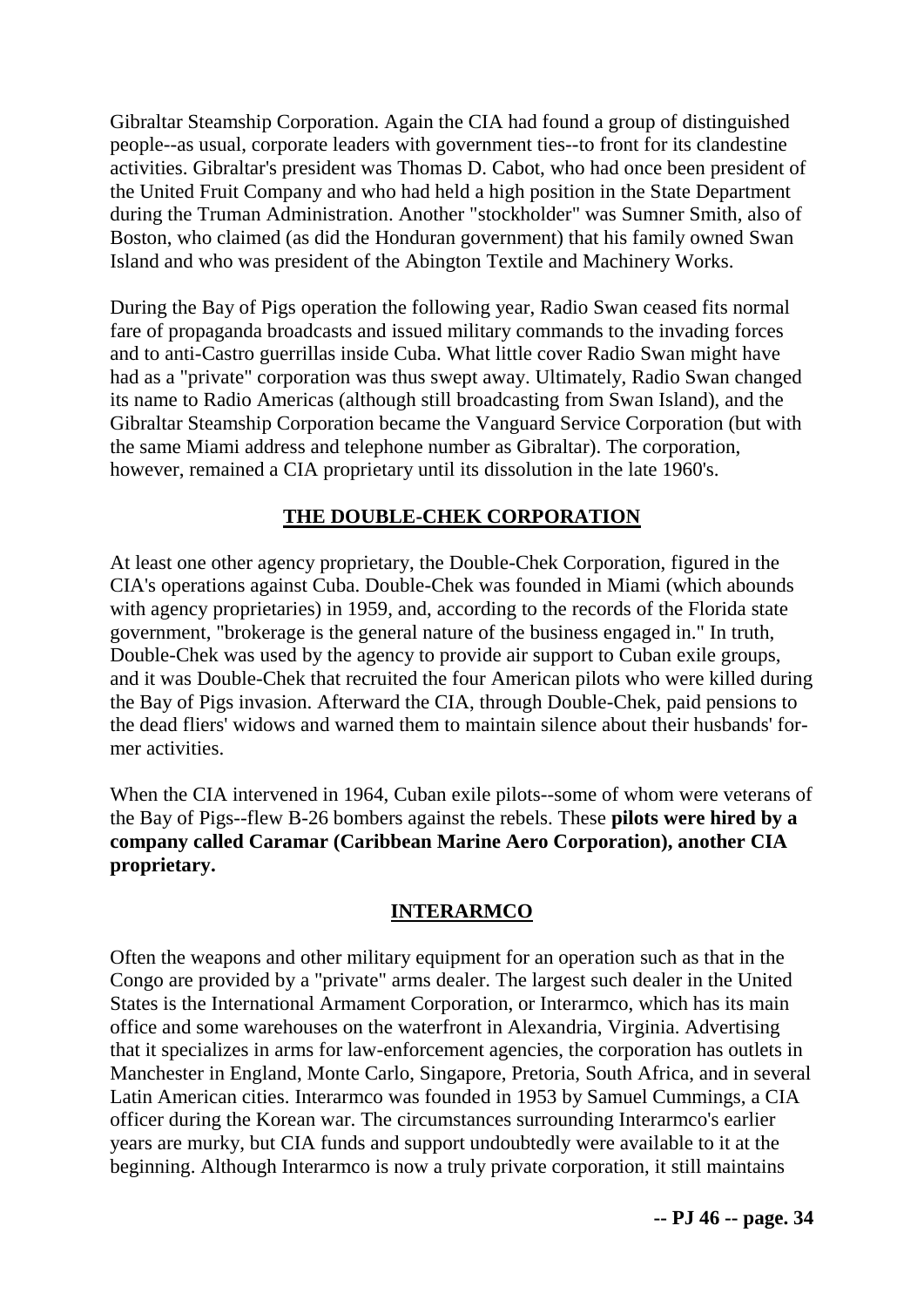close ties with the agency. And while the CIA will on occasion buy arms for specific operations, it generally prefers to stockpile military materiel in advance. For this reason, it maintains several storage facilities in the United States and abroad for untraceable or "sterile" weapons, which are always available for immediate use. Interarmco and similar dealers are the CIA's second most important source, after the Pentagon, of military materiel for paramilitary activities.

#### **BIG FLEET**

Direct CIA ownership of Radio Free Europe, Radio Liberty and the Bay of Pigs proprietaries, and direct involvement in Interarmco are largely past history now. Nevertheless, the agency is still very much involved in the proprietary business, especially to support its paramilitary operations. CIA mercenaries or CIA-supported foreign troops need air support to fight their "secret" wars, and it was for just this purpose that the agency built a huge network of clandestine airlines which are far and away the largest and the most dangerous of all the CIA proprietaries.

Incredible as it may seem, the CIA is currently the owner of one of the biggest--if not the biggest--fleets of "commercial" airplanes in the world. **Agency proprietaries include Air America, Air Asia, Civil Air Transport, Intermountain Aviation, Southern Air Transport, (DELETED) and several other air charter companies around the world.**

#### **FLYING TIGERS BECOMES CAT (CIA OWNED)**

Civil Air Transport (CAT), **the original link in the CIA air empire**, was started in China in 1946, one year before the agency itself was established by Congress. CAT was an offshoot of General Claire Chennault's Flying Tigers and during its early days it flew missions of every kind in support of Chiang Kai-shek's unsuccessful effort to retain control of the Chinese mainland. When Chiang was finally driven out of China in 1949, CAT went with him to Taiwan and continued its clandestine air operations. In 1950 CAT was reorganized as a Delaware corporation under a **CIA proprietary** holding company called the Pacific Corporation.

In a top-secret memorandum to General Maxwell Taylor on "unconventional-warfare resources in Southeast Asia" in 1961, published in *The Pentagon Papers*, Brigadier General Edward Lansdale described CAT's functions as follows:

#### **FROM PENTAGON PAPERS;**

CAT is a commercial air line engaged in scheduled and nonscheduled air operations throughout the Far East, with headquarters and large maintenance facilities in Taiwan. CAT, a CIA proprietary, provides air logistical support under commercial cover to most CIA and other U.S. Government agencies' requirements. CAT supports covert and clandestine air operations by providing trained and experienced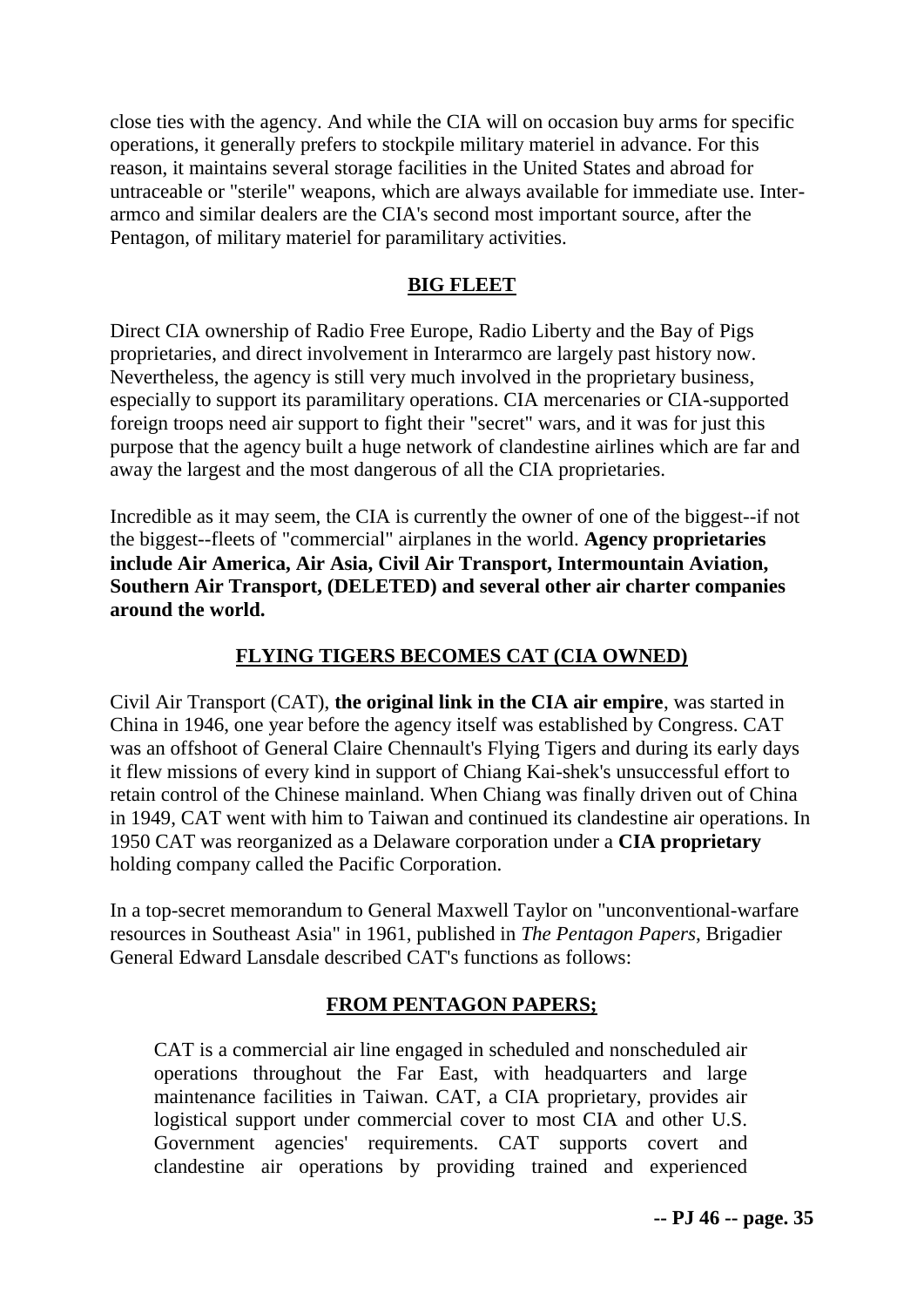personnel, procurement of supplies and equipment through overt commercial channels, and the maintenance of a fairly large inventory of transport and other type aircraft under both China (Chinese Nationalist) and U.S. registry.

CAT has demonstrated its capabilities on numerous occasions to meet all types of contingency or longterm covert air requirements in support of U.S. objectives. During the past ten years, it has had some notable achievements, including support of the Chinese Nationalist withdrawal from the mainland, air drop support to the

French at Dien Bien Phy, complete logistical and tactical air support for the Indonesian operation, air lifts of refugees from North Vietnam, more than 200 overflights of Mainland China and Tibet, and extensive air support in Laos during the current crisis....

## **EARLY VIETNAM FAILURE**

The air drops at Dien Bien Phy occurred in 1954 when the U.S. government decided not to come directly to the assistance of the beleaguered French force but did approve covert military support. 1954 was also the year of the airlift of refugees from North Vietnam to the South. These were non-secret missions, but the CIA could not resist loading the otherwise empty planes that flew to North Vietnam with a cargo of secret agents and military equipment to be used in a clandestine network then being organized in North Vietnam. Like other guerrilla operations against communist countries, whether in Europe or Asia, this CIA venture was a failure.

Dharma, it is time for you to go. Thank you for your service; we must continue to get as much to print as possible. Salu.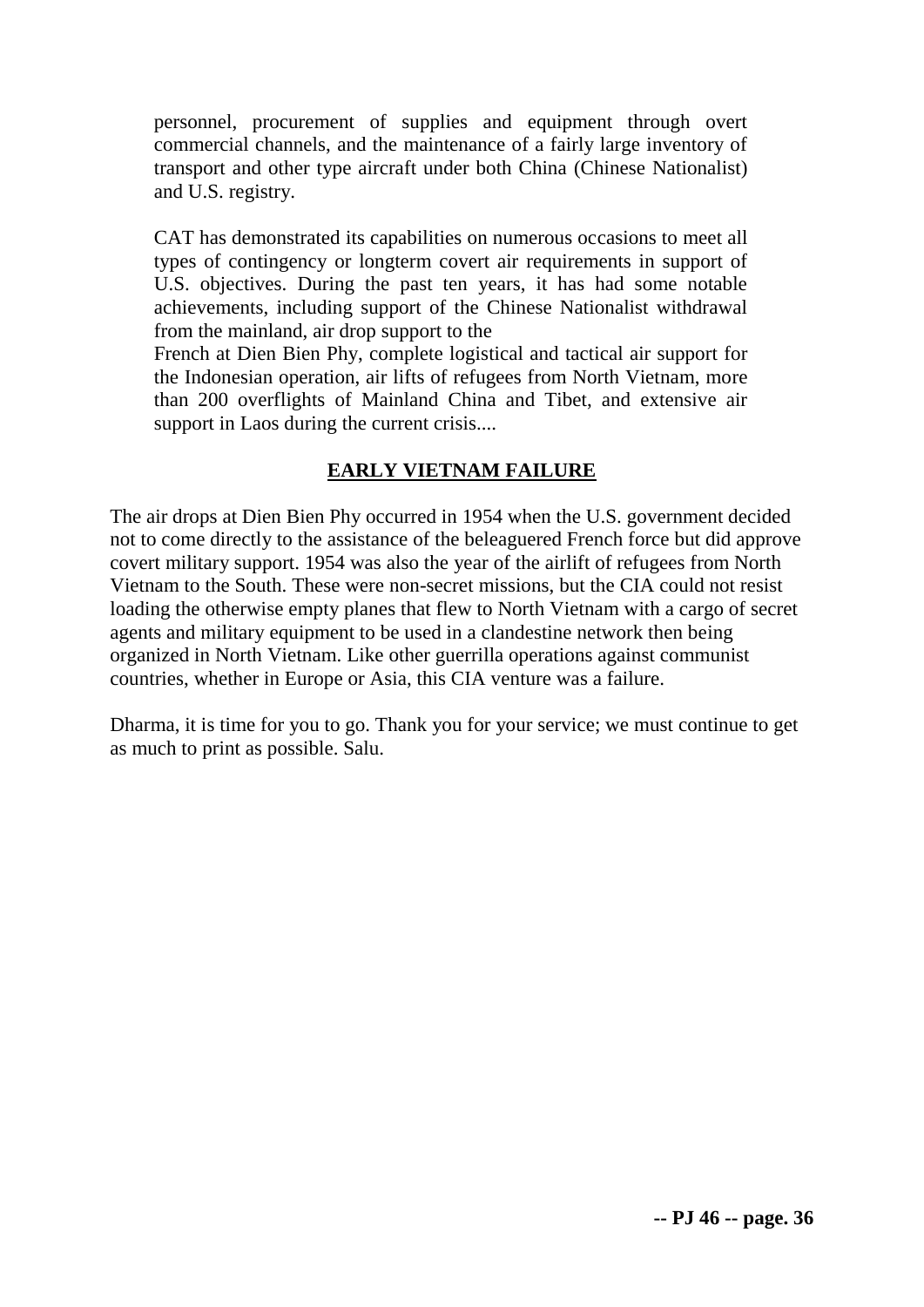# **CHAPTER 4**

### REC #1 HATONN

### WED., MARCH 4, 1992 8:50 A.M. YEAR 5, DAY 201

## **WEDNESDAY, MARCH 4, 1992**

## **CIA CONTINUED**

### **PROPRIETARY ORGANIZATIONS**

I am first asked by Dharma to make a statement herein about David Duke. This doesn't have much to do with "politics" but rather, unfolding of truth and insight in unexpected and casual ways.

### **DAVID DUKE**

"FRONTLINE" had a program on the Public Broadcasting System Network last evening--subject: David Duke. Duke was not interviewed but a fair expose' of his past and activities to current seemed rather benign except the program, of course, was totally slanted to the "anti-Semitic" approach, along with "Black" hatred.

No, Duke doesn't "hate" either Jews or Blacks and is, in fact, a bit chagrinned over what to do with "Jews". The most embarrassing thing to these politicians is that **they know that most of the "so-called" "Jews" of today are NOT Jews but rather right out of the ranks of the "white" race. Jews cannot be set aside as a race any longer for there are only rare fragments of the Judean race or original tribes remaining.** So, what the politicians are "against" are the "so-called", "self-styled" tools of the Elite One World Order. THESE KHAZARIAN ZIONIST ELITE ARE DIRECTLY FROM THE NORDIC, RUS AND MONGOL RACES AND, THEREFORE, ARE OF THE SAME RACE AS ARE THE BRITISH RULERS. LET US BE LOGICAL, READERS, DO YOU FIND MR. SOLARZ, LANTOS, ETC., TO BE "COLORED" IN SOME MANNER? **You see, you can be accused of something or other and often it only shows the total ignorance of the one making the accusation.**

## **THE MARK OF THE ADVERSARY**

**However, this IS THE MARK of the adversary--to accuse in direct opposition to truth, with "authority", and all believe the accusation.**

**The major hit against Duke shakes down to be his outright, outspoken statement that he believes there was no Holocaust as stated and "...if there are more 'survivors' getting payoffs than there were Jews to be in the camps, there is something very wrong with the story." Now, I tell you the same thing--let**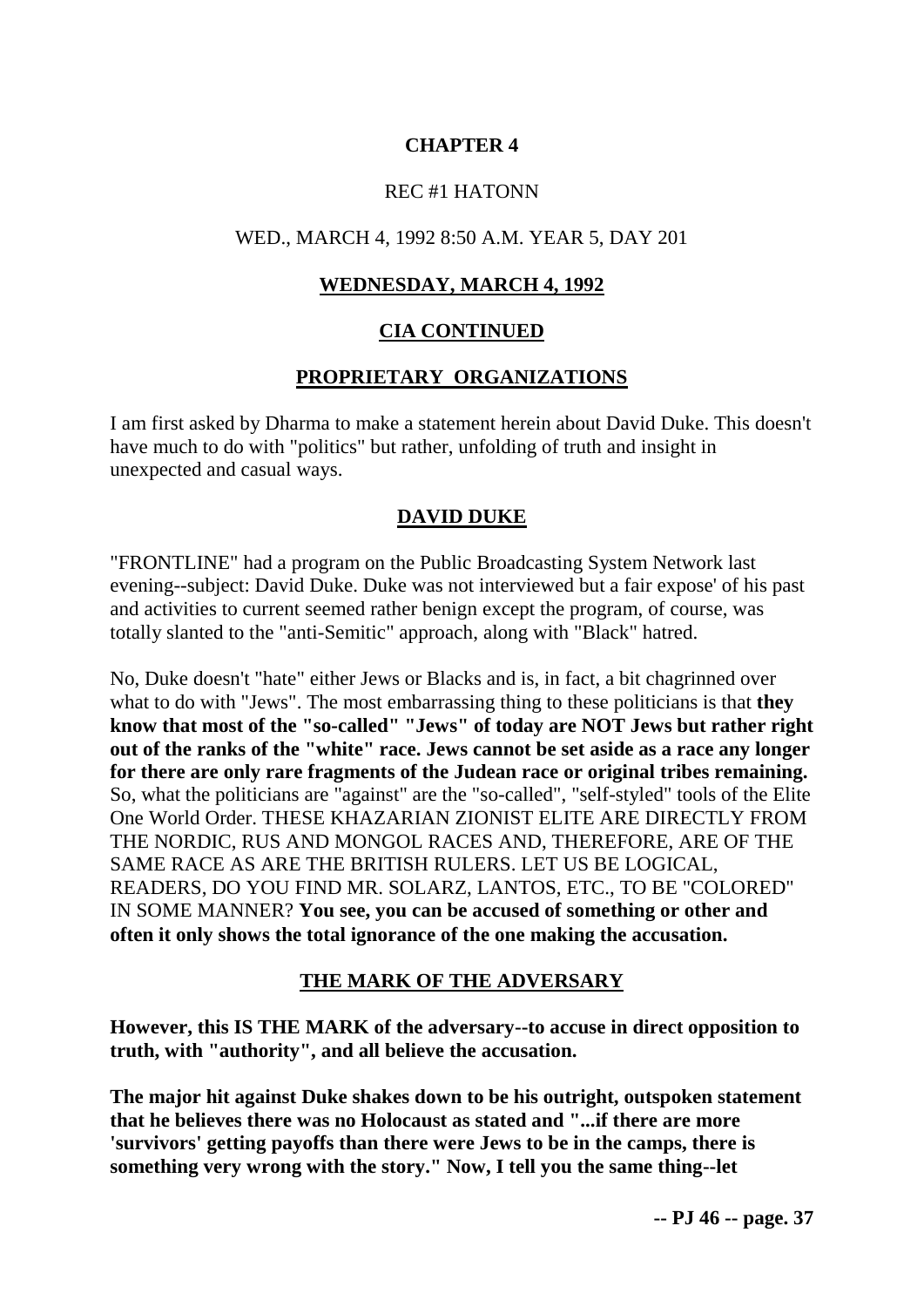**REASON be the judge. If there were over 6-½ million Jews killed in the "death camps" and there were not even 6-½ million Jews in the European area in point- how can 6-½ million Jews have been killed? Oh, you quarrel, "...they say there were 6 million, not 6-½ million." You count again--this year THEY UPPED THE NUMBER BY 500,000--I REPEAT: THIS YEAR!**

**Do you not see? If there had only been ONE--it is too many and to take pictures from Eisenhower's death camps and pictures taken of the starving in the Civil War and tout them as "helpless Jews" is heinous and deceitful by any measure of decency. This is gross dishonor to those precious beings who did have great atrocities against them and this degrades their own suffering.**

# **REAL JEWS ASKING FOR HELP**

I have a stack of mail in which I am petitioned BY JEWS, to please help get the truth forth for they are stopped at every corner by the Zionist Organizations. These groups run ads in every paper which will carry them and they have a great many organizations desperate for funding to get the TRUTH to the public. **I must remind you--THE "JEWS" OF GOD ARE THE FIRST TO BE WIPED OUT BY THESE DECEIVERS IN SHEEP CLOTH. WHAT WILL YOU SAY THEN, AMERICA? "Oops, guess I was wrong after all and shoulda' listened???"**

This is not what Dharma was asking about--I wanted to honor these groups who work so hard, at all costs, for their honor, dignity and truth. I wish we had a daily press so that I could share all the information with you. But we will get there if we are but patient and continue in support of this work. We could fill three or four papers a day and still not get it all into your hands.

# **CIA. DAVID DUKE AND AIR AMERICA**

As we are into the subject of the Proprietary Organizations of the CIA, we wrote yesterday on the Air Proprietaries and how and where they functioned. This is what stunned Dharma: *On this program last evening, Duke was being pushed about his lack of participation in military services, etc. He countered with approximately the following statement: "I was very active in Vietnam--I flew on many flights in and out behind the enemy lines on air drops, rice drops, etc. Very dangerous missions these were and I served my country with honor--I went regularly behind enemy lines with Air America!!"* Dear ones, by any note--THAT IS WITH THE CIA! So be it--I leave the deductions into your own hands.

## **PILES OF MAIL**

This does leave me opportunity to speak with you precious writers who send mountains of mail to me. I am in great appreciation and only ask that you be patient with us for Dharma simply cannot handle more load--I have over 200 pieces of mail needing response and I fear we are going to have to give her a rest at best, for her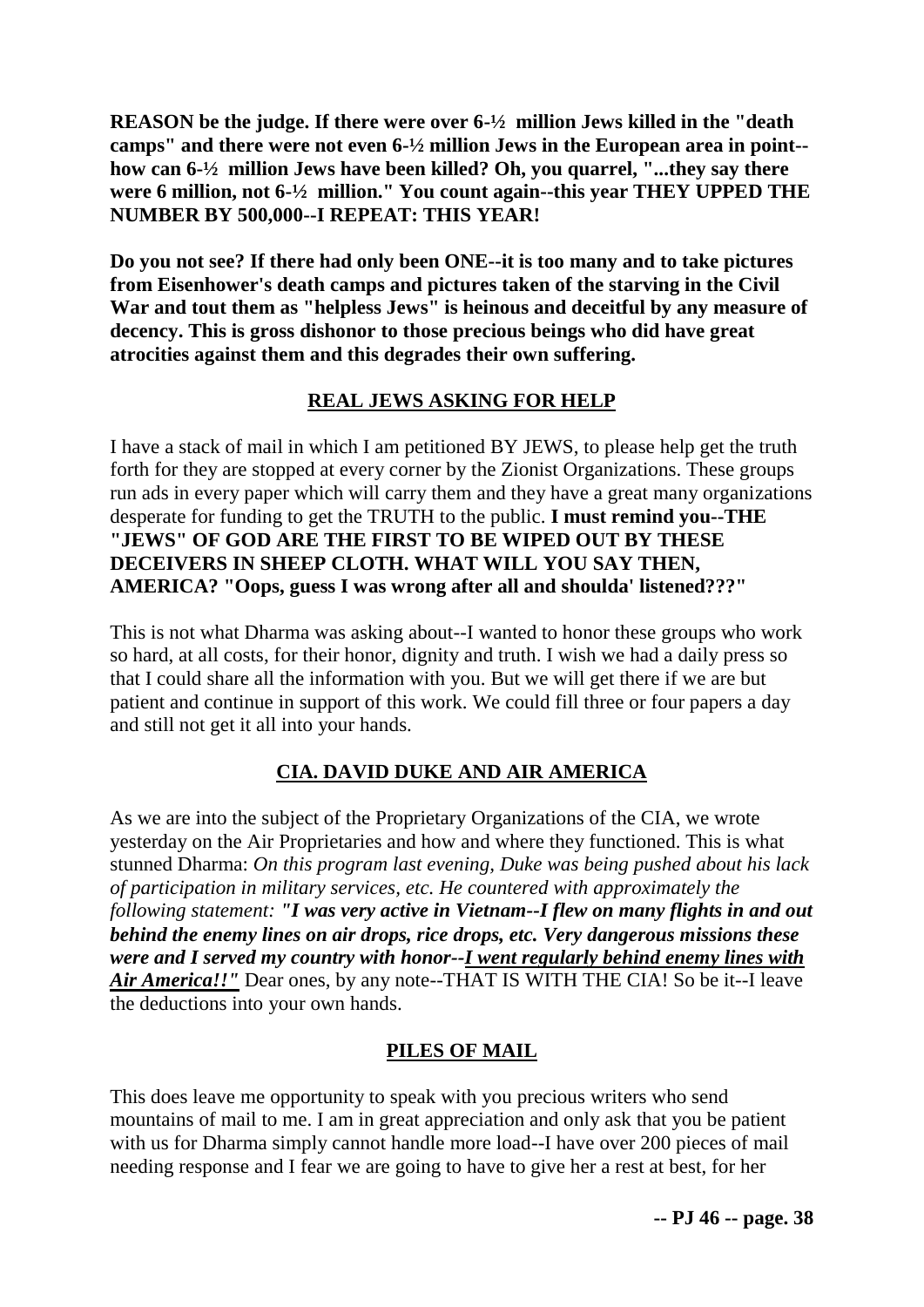hands and arms are about to cease functioning. We tend them every day and we have encapsulated the tendons but even the elbow joints are now in serious handicap and we must begin to allow time for healing.

The JOURNALS and *LIBERATORS* must take priority in writing--I simply cannot ask that this mountain of mail filled with inquiries be attended daily. I do wish to say that I shall effort to respond to inquiries as quickly as we can--I would remind you, however, if you have only read one or two of the volumes--you are not getting the answers as, so far, 100% of the questions, other than personal ones, have been responded to at length, i.e., Melchizedek, Saul, Paul, the Church organizations, initiations, rituals, illumination, etc.

Our people are working presently at getting an overall INDEX to the Journals but the indexer doesn't have the same pull to get these works done as I desire--for he has no interest in the material because he knows nothing of it. I must suggest that ones wish to participate and glean from my work--they WILL care about the important order of things or they shall not participate. I want these JOURNALS indexed and a separate volume covering the prior printed books available to our readers. These are NOT novels--they are reference books for civilization and there can be no other "more important" jobs at hand. Our people are overworked, as the same ones who must do that job also must put together myriads of "project proposals" and we have to ask indulgence and patience from you precious readers.

## **OIL AND THE GULF WAR**

I use as an example of need of indexing, such a thing as Gen. Schwarzkopf's statements regarding the war. I spoke long and in detail about that war and the leaders of and in that war. Now comes the General to make a statement in Jan. 1992: "The war was over oil, simple as that." Schwarzkopf told an audience of more than 2,000 in Miami Beach. "Sixty-seven percent of the world supply is in the Middle East; when the West runs out, they will still have a 200-year supply."

# **THE "MIRACLE" OF THE JOURNALS**

This is true--but the main reason was that Hussein would not play ball and would not succumb to the "New World Order". But the biggest LIE of all for you ones to attend is this one: "Most of their income (Soviets) came from selling arms throughout the world. No one will buy Soviet equipment anymore." Oh, my goodness--not only is the entire Middle East buying Soviet arms but also importing Soviet scientists at full-bore ahead.

You need confirmation that I spoke of these things months and years past but I understand the problem--you can't find the information in the conglomeration of the many documents--some 52 volumes in 2-1/2 years. This is why Dharma's hands and arms are shot and so, too, is her voice going because I talk a lot also. This has been an incredible job--which I believe you might classify as one of those asked-for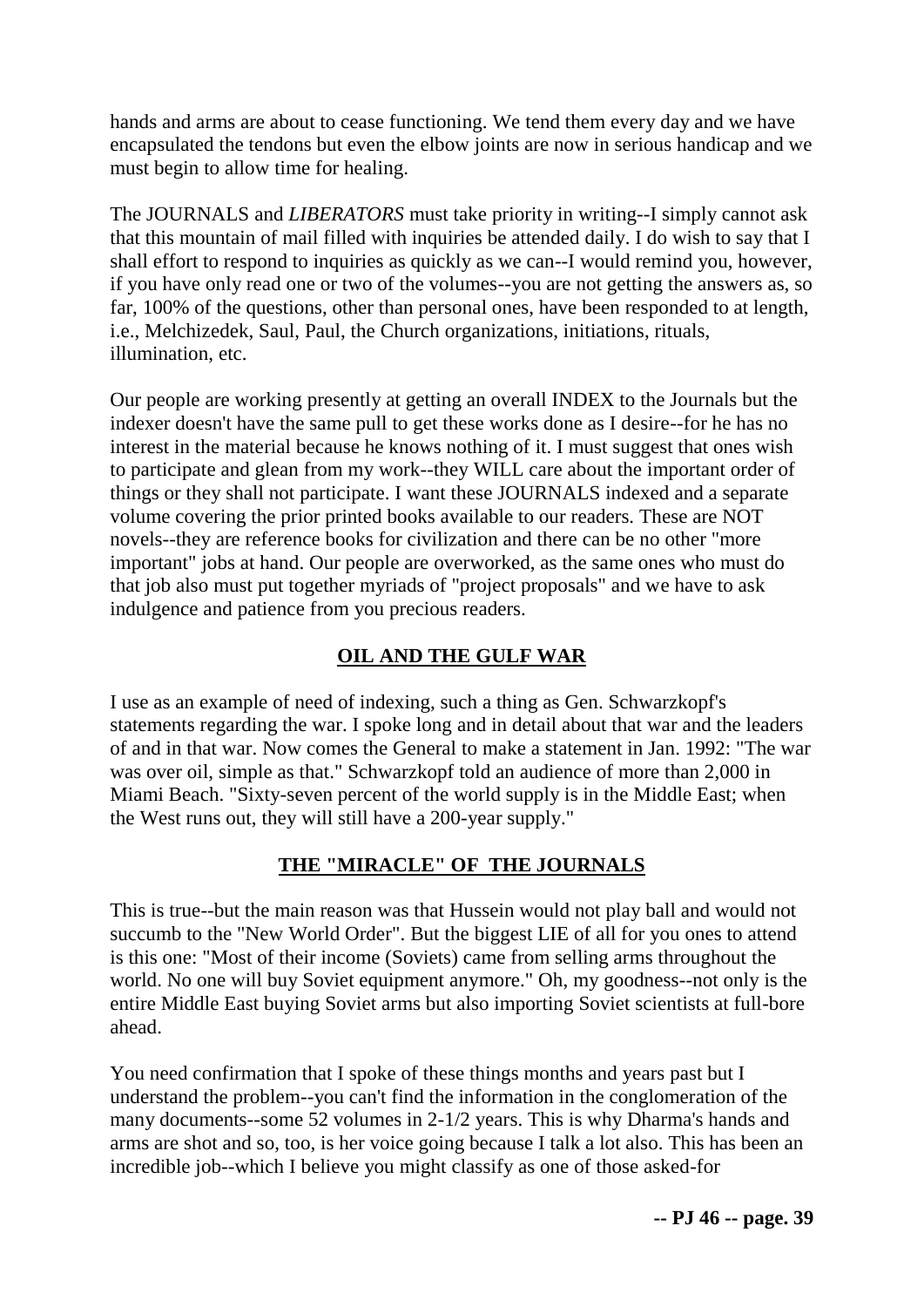"miracles". The amount of work presented, published and distributed in just a period of some 24-30 months is without matching--anywhere. Further, the writings are on everything from evil activities to the Source and Order of the Universe. Please be patient with us, for our ones are doing absolutely all they can--for life goes on and they are constantly under attack even into the courts. Dharma and Oberli go to court for a full trial by jury on the next Monday, over their home--against the RTC. Evil workers NEVER back off for their goal is never lost sight of for even a minute. You, too, must always hold strong and unbending as these slings and arrows come against you. Please be patient and "wait upon the Lord" and God shall work His plan in His perfect time. Thank you.

### THE AWAKENING FLOWS ACROSS THE LANDS

Let us just return to the subject in point. It is wondrous to be able to see and witness you ones putting the pieces together--I find a new awakening flowing across the lands as you see and hear with different intake--it is like new life to see reason and knowing of Truth, sorting out the lies and demanding truth of the presenters. You who become discouraged--know you are being heard. If your loved ones cannot find your truth- yet-know that THEY WILL for they will soon not be able to hide as the house of cards falls. You must release, for force is not of God and ones who deny--must be allowed to find their way--THAT is of God.

The masses feel panic as insight comes for the perception is that there is no way to counter this "thing" if it be true. You who KNOW must allow these precious ones to "find their own way into knowledge", part of your own journey is in the ability to stop judging and thrusting "your desires" upon another--make available the Truth and then "release it" for as the world comes apart--YOU OF TRUTH--are needed to fill your own missions and it will never be to "hold a single hand" for you are the guides of the many who must be gathered unto the Hosts that they can be brought into security of the fold. There will be many dropped to the wayside--and some of those will be precious to YOU--THAT IS YOUR BURDEN TO RELEASE FOR YOU CANNOT DO IT FOR ANOTHER--ONLY SELF. FURTHER, TO SACRIFICE SELF-SOUL FOR ANOTHER IS BUT TO PULL TWO DOWN INTO THE PITS FOR ONCE IN "KNOWING" THERE IS NO RETURN INTO DARK IGNORANCE.

Dharma, let us begin at the point of discussion of "air drops"--regarding the CIA.

## **CIA: CONTINUED AIR DROPS**

**By "the Indonesian operation", Lansdale was referring to the covert air and other military support the CIA provided to the rebels of the Sukarno government in 1958. Allen Pope, the pilot who was shot down and captured during this operation by the Indonesian government, was a CAT pilot. Six months after his release in 1962 he went to work for another CIA proprietary, Southern Air Transport. The attorney for Southern at that time was a man named Alex E. Carlson, who had only a year before been the lawyer for Double-Chek**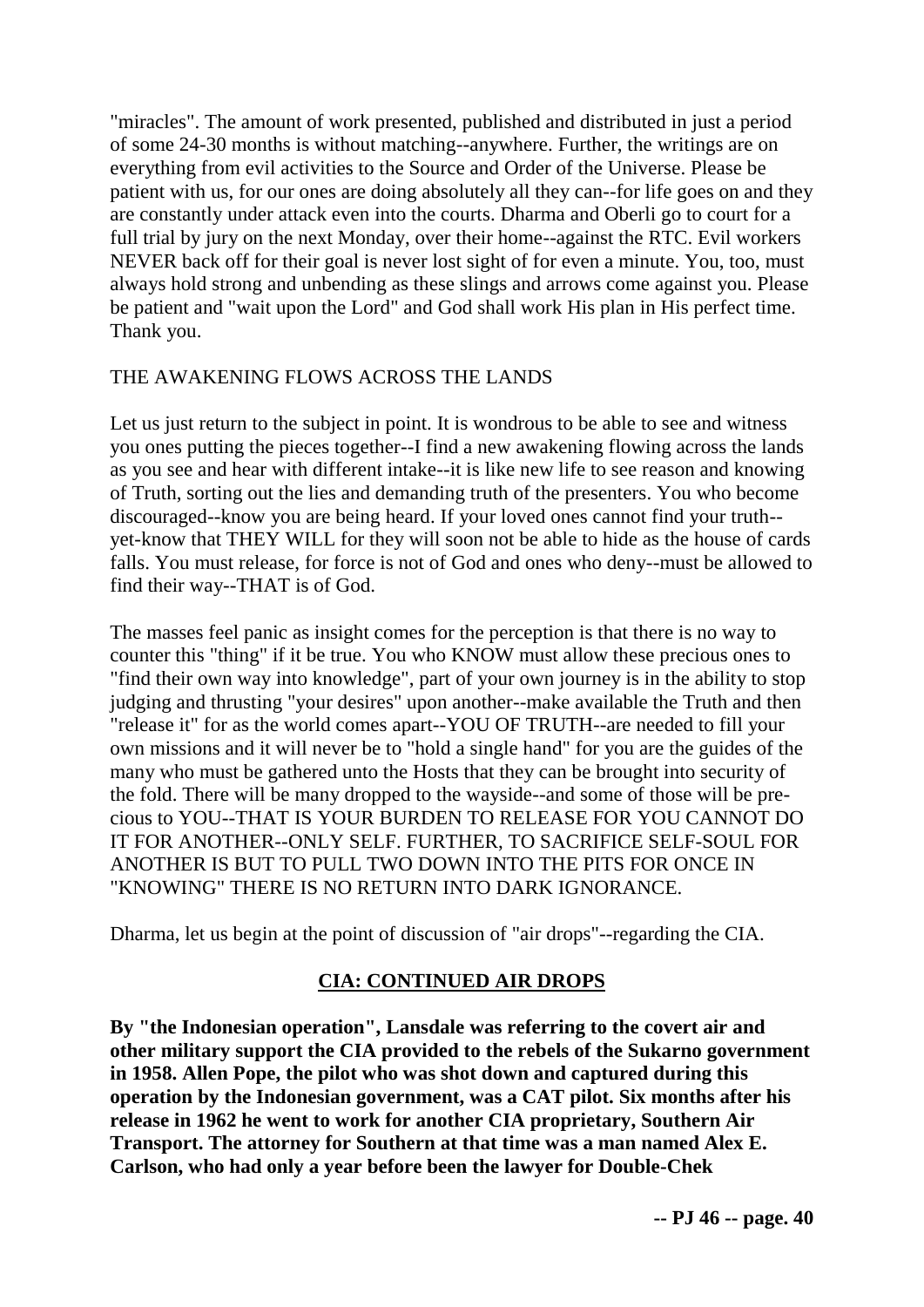# **Corporation when that CIA proprietary had furnished the pilots for the Bay of Pigs.**

The "more than 200 overflights of Mainland China and Tibet" that Lansdale mentioned occurred mainly during the 1950's (but continued well into the 1960's), when the CIA supported, on its own and in cooperation with the Chiang Kai-shek government, guerrilla operations against China. CAT was the air supply arm for these operations, and it was in a CAT plane that Richard Fecteau and John Downey were shot down by the Communist Chinese in 1954.

# **CAT SPLITS INTO 3 AIRLINES**

By the end of the 1950's, CAT had split into three separate airlines, all controlled by a **CIA proprietary** holding company, the Pacific Corporation. *One firm. Air America. took over most of CAT's Southeast Asia business;* another, Air Asia, operated a giant maintenance facility on Taiwan. The portion still called CAT continued to fly open and covert charter missions out of Taiwan and to operate Nationalist China's scheduled domestic and international airline. CAT was best known for the extravagant service on its "Mandarin Jet", which linked Taipei to neighboring Asian capitals.

# **CIA OPERATES CHINA'S AIRLINES**

In 1964, about the time of the mysterious crash of a CAT plane, the CIA decided that running Taiwan's air passenger service contributed little to **the agency's covert mission in Asia, and that the non-charter portion of CAT should be turned over to the Chinese Nationalists.** CAT's former public-relations director, Arnold Dibble, wrote in the Saturday Review of May 11, 1968: "A highly suspicious crash of a C-46 claimed the lives of fifty-seven persons, including that of perhaps the richest man in Asia, Dato Loke Wan Tho--the Malaysian movie magnate--and several of his starlets from his Cathay studios. The full story of this crash has yet to be unraveled; what is known has not been told because it has never been, for instance, an official airing of the part played by two apparently demented military men aboard who had stolen two radar identification manuals (about the size of a mail-order catalog) in the Pescadores Islands, hollowed them out with a razor blade so each would hold a .45 caliber pistol. The manuals and one pistol were found, but fire and perhaps inadequate investigation marred the evidence. It was never definitely determined if the weapons had been fired."

But the Nationalists' own China Air Lines had neither the equipment nor the experience at that time to take over CAT's routes, and the Nationalist government was not prepared to allow the CIA to abandon Taiwan's principal air links with the outside world. The CIA could not simply discontinue service, because such action would have offended the Chiang government and made uncertain the continued presence of the agency's other proprietaries and intelligence facilities on Taiwan.

The negotiations over CAT's passenger routes dragged on through the next four years.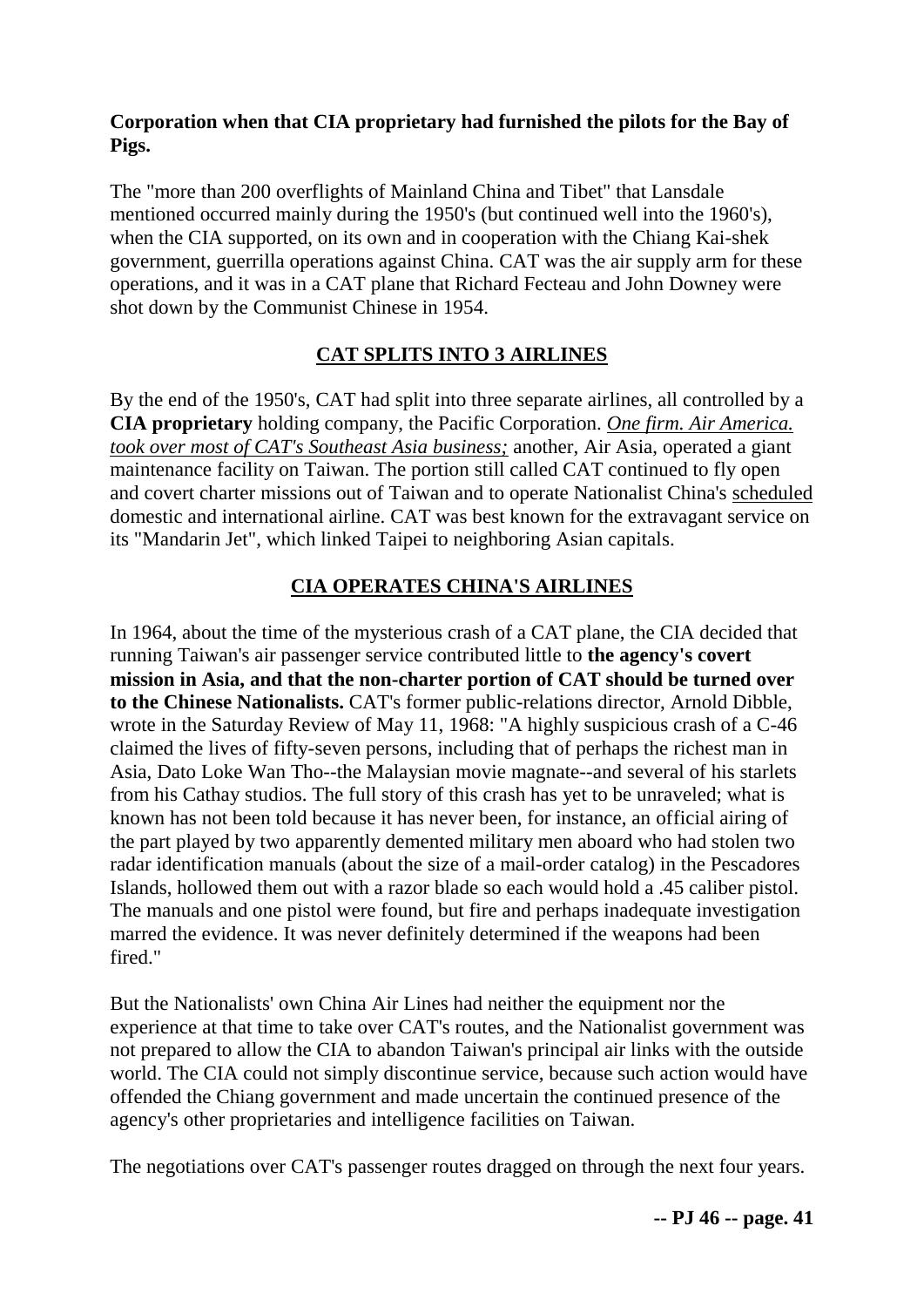The CIA was so eager to reach a settlement that it sent a special emissary to Taiwan on temporary duty, but his short-term negotiating assignment eventually turned into a permanent position. Finally, in 1968 another CAT passenger plane--this time a Boeing 727--crashed near the Taipei airport. This second accident caused twenty-one deaths and provided that rarest of occurrences on Taiwan, a spontaneous public demonstration--against U.S. involvement in the airline. Bowing to public pressure, the Nationalist government then accepted a settlement with the agency: China Air Lines took over CAT's international flights; CAT, despite the agency's reluctance, continued to fly domestic routes on Taiwan; and the CIA sweetened the pot with a large cash payment to the Nationalists.

### **SOUTHEAST ASIA OPERATIONS**

Air America, a spin-off of CAT, was set up in the late 1950's to accommodate the **agency's** rapidly growing number of operations in Southeast Asia. As U.S. involvement deepened in that part of the world, other government agencies--the State Department, the Agency for International Development (AID), and the United States Information Agency (USIA)--also turned to Air America to transport their people and supplies. By 1971, AID alone had paid Air America more than \$83 million for charter services. In fact, Air America was able to generate so much business in Southeast Asia that eventually other American airlines took note of the profits to be made.

### **PIERRE SALINGER & CONTINENTAL AIRLINES**

**One private company, Continental Airlines, made a successful move in the mid-1960's to take some of the market away from Air America. Pierre Salinger, who became an officer of Continental after his years as President Kennedy's press secretary, led Continental's fight to gain its share of the lucrative Southeast Asian business. The Continental position was that it was a questionable, if not illegal, practice for a government-owned business (even a CIA proprietary under cover) to compete with truly private companies in seeking government contracts. The CIA officers who had to deal with Continental were very uncomfortable. They knew that Salinger had learned during his White House days of the agency's activities in Southeast Asia and, specifically, of Air America's tie to the CIA. They feared that implicit in Continental's approach for a share of the Southeast Asian market was the threat that if the agency refused to cooperate, Continental would make its case publicly--using information supplied by Salinger. Rather than face the possibility of unwanted publicity, the CIA permitted Continental to move into Laos where, since the late 1960's, it has flown charter flights worth millions of dollars annually. And Continental's best customer is the CIA itself.**

## **WHAT AIR AMERICA HAS DONE**

But even with Continental flying Laos, the agency was able to keep most of the flights for its own Air America. This CIA airline has done everything from parachuting Meo tribesmen behind North Vietnamese lines in Laos to dropping rice to refugees in the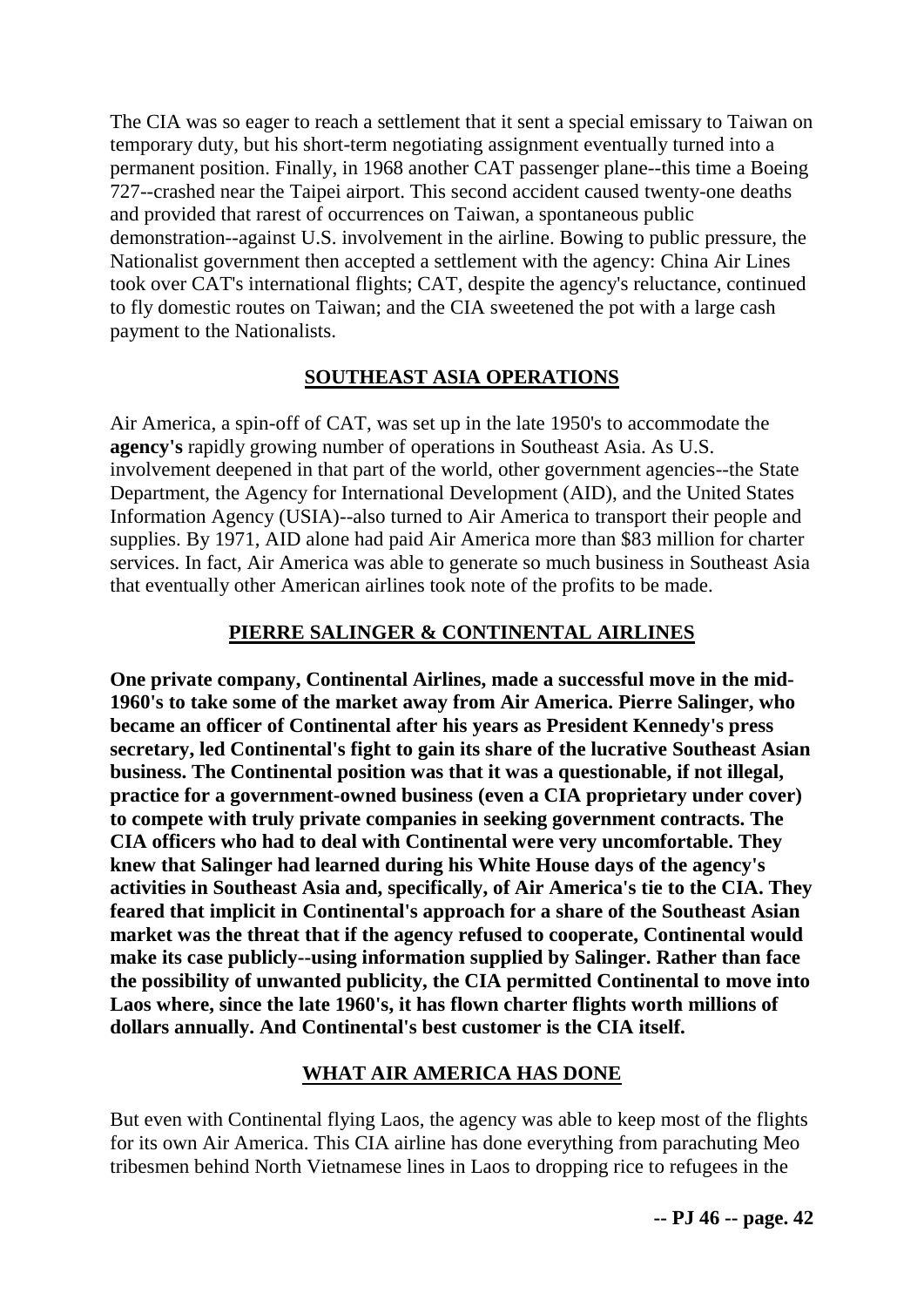Vietnamese highlands. Air America has trained pilots for the Thai national police, transported political prisoners for the South Vietnamese government, carried paymasters and payrolls for CIA mercenaries and, even before the Tonkin Gulf Resolution, furnished pilots for secret bombing raids on North Vietnamese supply lines in Laos. It has also been accused of participating in Southeast Asia, and its flights are almost never inspected by customs authorities. It has its own separate passenger and freight terminals at airports in South Vietnam, Laos, and Thailand. At Udorn, in Thailand, Air America maintains a large base which is hidden within an even larger U.S. Air Force facility (which is ostensibly under Thai government control). The Udorn base is used to support virtually all of the "secret" war in Laos, and it also houses a "secret" maintenance facility for the planes of the Thai, Cambodian, and Laotian air forces.

Before the cease-fire in Vietnam, Air America was flying 125 planes of its own, with roughly 40 more on lease, and it had about 5,000 employees, roughly 10 percent of whom were pilots. It was one of America's largest airlines, ranking just behind National in total number of planes.

Now that the U.S. military forces have withdrawn from the Vietnamese theater, the role of maintaining a significant American influence has reverted largely to the CIA- and Air America, under the circumstances, is finding its services even more in demand than previously. Even the International Supervisory and Control Commission, despite the membership of Communist Poland and Hungary, has signed a contract with the CIA proprietary to support its supervision of the Vietnam cease-fire. In 1973, Air America had contracts with the Defense Department worth \$41.4 million.

## **AIR ASIA**

A wholly owned subsidiary of Air America, Air Asia, operates on Taiwan the largest air repair and maintenance facility in the Pacific region. Established in 1955, Air Asia employs about 8,000 people. It not only services the CIA's own planes, it also repairs private and military aircraft. The U.S. Air Force makes heavy use of Air Asia and consequently has not had to build a major maintenance facility of its own in East Asia, as would have been necessary if the **CIA proprietary** had not been available. Like Air America, Air Asia is a self-sustaining, profit-making enterprise.

### **SOUTHERN AIR TRANSPORT**

Until the CIA decided to sell it off in mid-1973, Southern Air Transport, another agency proprietary, operated out of offices in Miami and Taiwan. Unlike CAT, Air America, and Air Asia, it was not officially connected with the Pacific Corporation holding company, but Pacific did guarantee \$6.6 million loaned to it by private banks, and Air America loaned it an additional \$6.7 million funnelled through yet another CIA proprietary called Actus Technology. Southern's role in the Far East was largely limited to flying profitable routes for the Defense Department. Other U.S. government agencies have also chartered Southern on occasion. In the first half of 1972 it received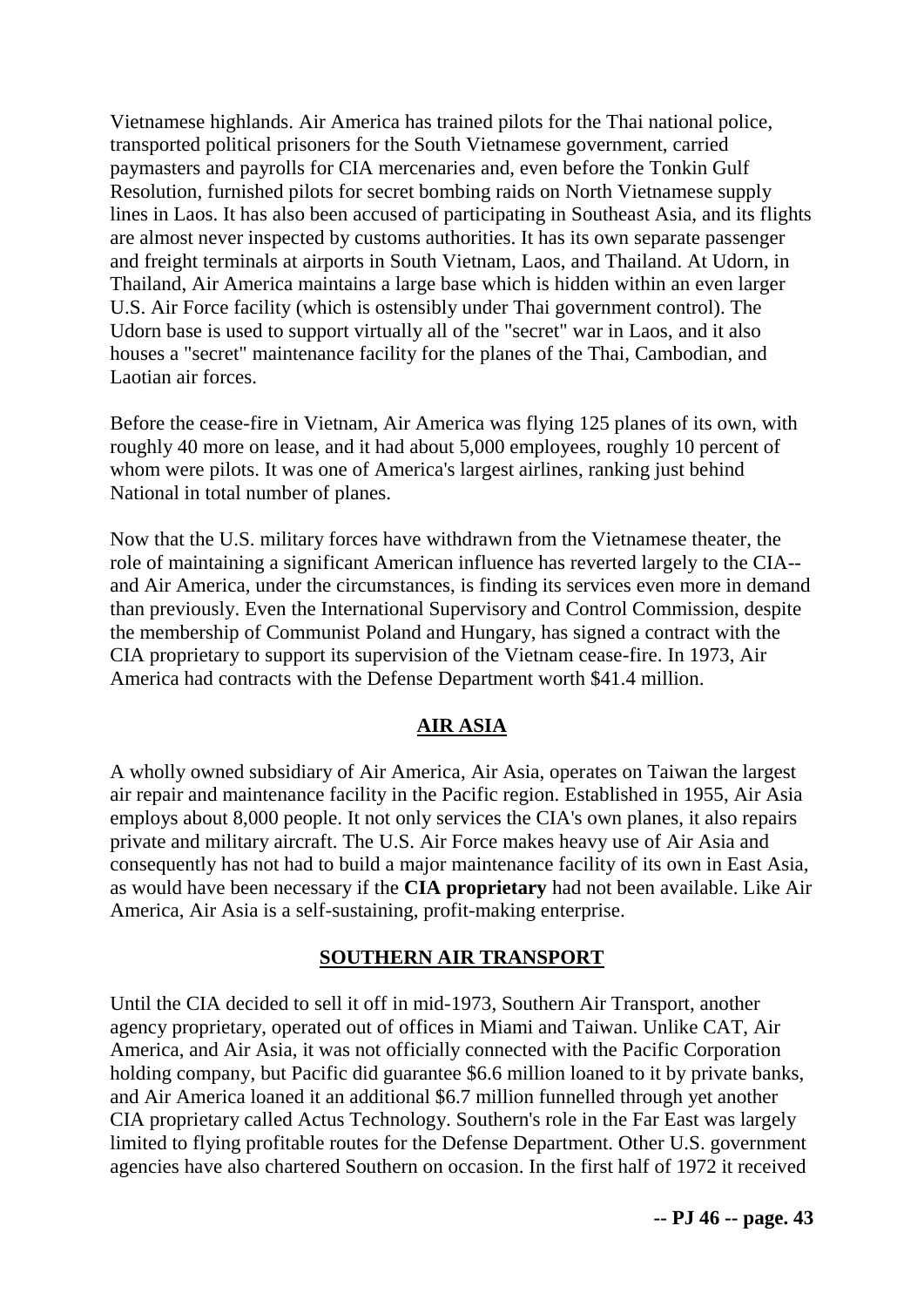a \$2 million AID contract to fly relief supplies to the new state of Bangladesh.

**But within the CIA, Southern Air Transport was primarily important as the agency's air arm for potential Latin American intervention. This was the justification when the CIA took control of it in 1960, and it provided the agency with a readily available "air force" to support counterinsurgency efforts or to help bring down an unfriendly government. While Southern awaited its call to be the Air America of future Latin American guerrilla wars, it "lived its cover" and cut down CIA's costs by hiring out its planes on charter.**

### **16 LINES DELETED**

**When the CIA brought Tibetan tribesmen to the United States in the late 1950's to prepare them for guerrilla forays into China, the agency's Intermountain Aviation assisted in the training program.**

Then in the early 1960's CIA air operations grew by leaps and bounds with the expansion of the wars in Southeast Asia and the constant fighting in the Congo.

### **51/2 LINES DELETED**

But a reporter visiting Tucson in 1966 still wrote, "Anyone driving by could see more than a hundred B-26's with their armor plate, bomb bays, and gun ports". Not long after this disclosure appeared in the press, ( **DELETED** ) were made available to ( **DELETED** ) to build hangers for the parked aircraft. Prying reporters and the curious public soon saw less.

### **ILLEGAL SALE OF BOMBERS TO PORTUGAL**

In 1965, Intermountain Aviation served as a conduit in the sale of B-26 bombers to Portugal for use in that country's colonial wars in Africa. The sale directly violated the official United States policy against arms exports to Portugal for use in Angola, Mozambique, or Portuguese Guinea. The U.S. government, at its highest level, had decided to sell twenty B-26's to Portugal, and the CIA proprietary was following official orders. Theoretically, the embargo on weapons exports for use in Portugal's colonies remained intact--but not in fact. The U.S. government was, thus, doing covertly what it had forbidden itself to do openly.

Through the spring and summer of 1965, seven B-26's were flown from Arizona to Lisbon by an English pilot hired by an ostensibly private firm called Aero Associates. By September the operation's cover had worn so thin that Soviet and Hungarian representatives in the United Nations specifically attacked the transaction. The American U.N. delegation conceded that seven B-26's had been delivered to Portugal, but Ambassador Arthur Goldberg stated that "the only involvement of officials of the United States has been in prosecuting a malefactor against the laws of the country." This was a simple mistruth. Ambassador Goldberg, however, may have not known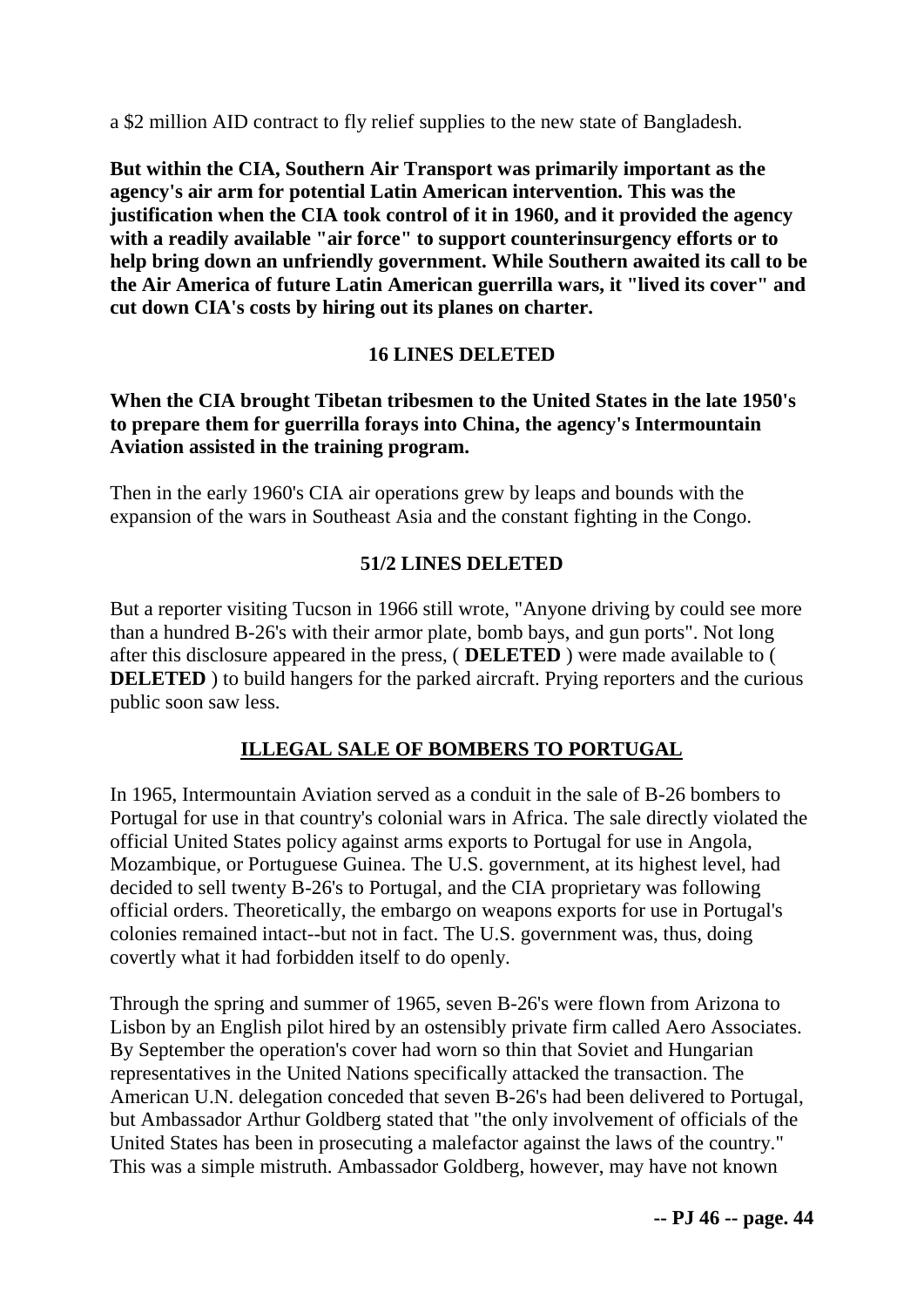what the facts were. Adlai Stevenson before him had not been fully briefed on the Bay of Pigs invasion and wound up unknowingly making false statements at the U.N.

The same techniques were used to distort the prosecution of the "malefactor". Ramsey Clark, at the time Deputy Attorney General, got in contact with Richard Helms, when the latter was the CIA's Deputy Director, and the agency's General Counsel, Lawrence Houston, to discuss the Portuguese airplane matter. Agency officials assured Clark that the CIA had not been involved. Recalling the case, Clark says, "We couldn't have gone to trial if they (the CIA) had been involved. I don't see how you can just prosecute the little guys acting in the employ of a government agency."

Still, the United States had been exposed as violating its own official policy, and, for political reasons, those knowledgeable about the facts refused to intervene to aid "the little guys". Thus, one agency of the government, the Justice Department, unwittingly found itself in the curious position of prosecuting persons who had been working under the direct orders of another government agency, the CIA. Five indictments were finally secured, but one of the accused fled the country, and charges against two of the others were dropped. But in the fall of 1966 the English pilot, John Richard Hawke, and Henri Marie Francois de Marin de Montmarin, a Frenchman who had been a middleman in the deal, were brought to trial in a Buffalo, New York, federal court.

Hawke admitted in court, "Yes, I flew B-26 bombers to Portugal for use in their African colonies, and the operation was arranged through the State Department and the CIA." However, CIA General Counsel Houston flatly denied under oath that the agency had been involved in the transaction. Houston did reveal that the agency "knew about" the bomber shipment on May 25, 1965, five days before it began, and that this information had been passed on to the State Department and eleven other government agencies. He also said that on July 7 the CIA was "informed" that four of the B-26's had actually been delivered to Portugal; again the CIA gave notice to State and other agencies. He did not explain why, if the U.S. government had so much intelligence on the flights, nothing was done to stop them, although their flight plans had been filed with the Federal Aviation Administration and Hawke, on one mission, even inadvertently buzzed the White House.

The jury found Hawke and Montmarin innocent. Members of the panel later let it be known that they had not been convinced that the two accused had deliberately violated the law.

## **11 LINES DELETED**

# **HELMS WON'T--HUMPHREY WILL**

Former Director Helms, however, refused to fly ( **DELETED**) because he believed that its commercial cover was too transparent. He preferred instead to travel on legitimate commercial airlines. Less reluctant was Vice President Hubert Humphrey, who often used ( **DELETED** ) Gulfstream during his 1968 presidential campaign.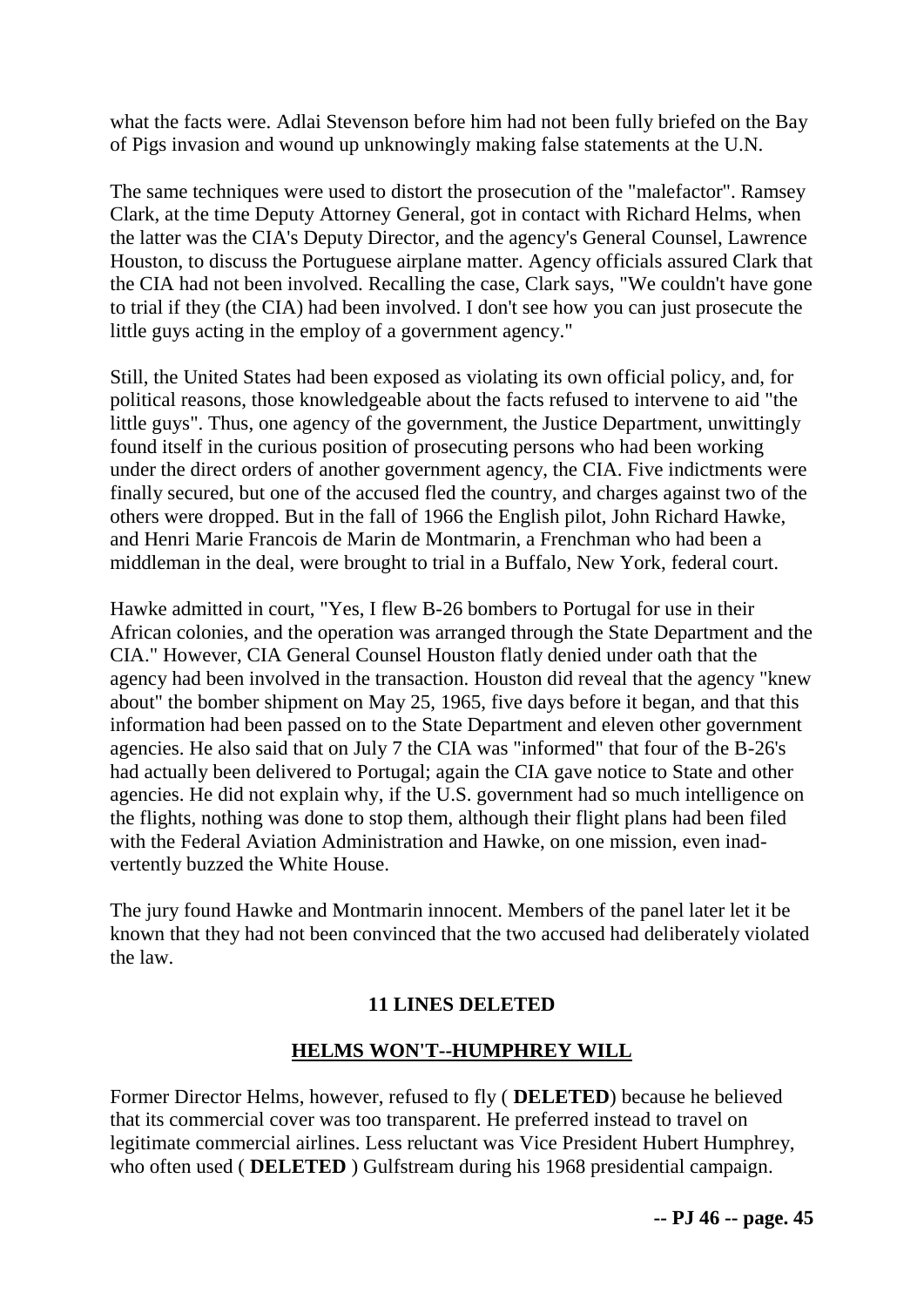# **11 LINES DELETED**

### **THE CIA IN NEPAL**

**Perhaps the CIA's most out-of-the-way proprietary was located in Katmandu, Nepal. It was established to provide air support for agency-financed and directed tribesmen who were operating the Chinese-controlled Tibet.** CAT originally flew these missions, as indicated by General Lansdale's reference to CAT's "more than 200 overflights of Mainland China and Tibet". But flying planes from Taiwan to the CIA's operational base in northeastern India proved too cumbersome; thus the **Nepalese proprietary was set up. As the Tibetan operations were cut back and eventually halted during the 1960's, this airline was reduced in size to a few planes, helicopters, and a supply of spare parts. Still, up to the late 1960's, it flew charters for the Nepalese government and private organizations in the area.**

#### **DIFFICULTIES OF SELLING A PROPRIETARY**

The CIA's Planning, Programming, and Budgeting Staff back in Langley believed that the airline's usefulness as an agency asset had passed, and the decision was made to sell it off. But, for the CIA to sell a proprietary is a very difficult process. The agency feels that it must maintain the secrecy of its covert involvement, no matter how moot or insignificant the secrecy, and it does not want to be identified in any way, either before or after the actual transaction. Moreover, there is a real fear within the Clandestine Services that a profit will be made, and then by law, the CIA would be obliged to return the gain to the U.S. Treasury. The clandestine operatives do not want to be troubled by the bureaucratic red tape this would entail. It simply goes against the grain of the clandestine mentality to have to explain and justify such a transaction to anyone--let alone to the bookkeepers at the Treasury. **[H: It may make more sense now, as to why Oliver North's little personal gains such as fences and security systems might have been reasonable and acceptable--it was the way everything was handled. This is also why the ones involved in the Iran mess felt they had earned money return for their services rendered and profits made. It is you-thepeople who don't seem to understand the system.]**

#### **SELLING SOUTHERN AIR BECOMES A FIASCO**

Unloading Southern Air Transport in 1973 proved to be something of a fiasco for the agency. Following past practice, the CIA tried to sell it quietly to a former employee- presumably at an attractive price--but the effort failed when three legitimate airlines protested to the Civil Aeronautics Board. They complained that Southern had been built up with government money, that it had consequently received lucrative charter routes, and that it represented unfair competition. When word of this prospective sale got into the newspapers, the CIA backtracked and voluntarily dropped Southern's CAB certification--greatly reducing the airline's value but guaranteeing that the agency could sell it off in complete secrecy.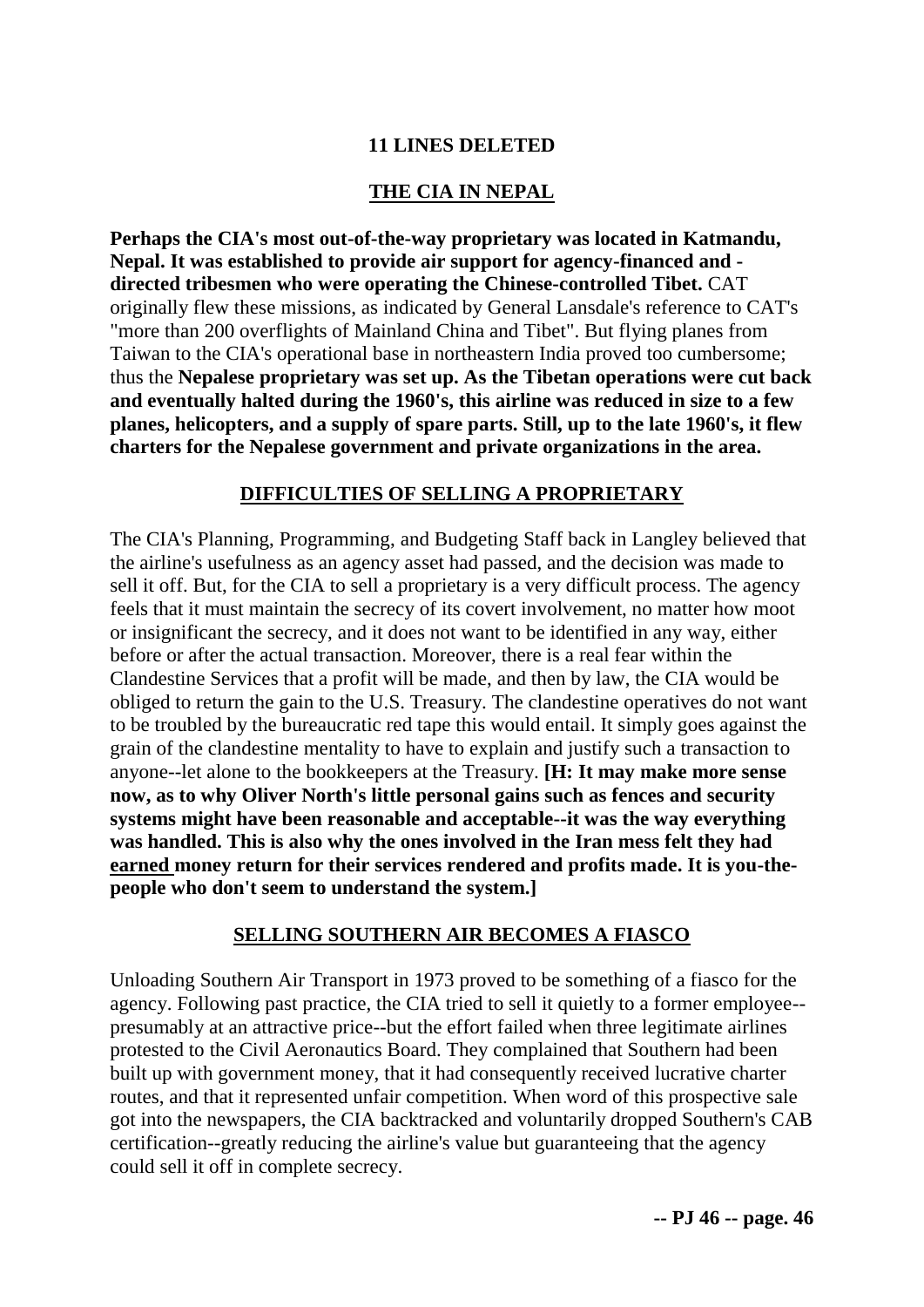# **A "GIVEAWAY" FOR SECRECY**

**And with the Nepalese airline, CIA found a buyer who had previously worked for other agency air proprietaries. Since he was a former "company man", secrecy was preserved. He was allowed to purchase the airline's for a small down payment. Following highly unorthodox business procedure, the airline itself served as collateral for the balance due. A CIA auditor at headquarters privately described the sale as a "giveaway", but this was the way the Clandestine Services wanted the affair handled. The new owner remained in Miami although all his airlines' operations were in Nepal. Within a comparatively short period of time, he liquidated all the airline's assets. He wound up with a considerable profit, but the agency made back only a fraction of its original costs. The Clandestine Services was pleased with the sale, in any case, because it had been able to divest itself of a useless asset in a way both to guarantee maximum security and to assure the future loyalty and availability of the buyer.**

## **14 ½ LINES DELETED**

# **NO LAWS FOR CIA EXPENSES**

While ethics of transactions of this sort are questionable, conflict of interest laws presumably do not apply to the CIA; *the Central Intelligence Agency Act of 1949 conveniently states that "The sums made available to the gency may be expended without regard to the provisions of law and regulations relating to the expenditure of Government funds."* In any case, the use of proprietary companies opens up to the participants an opportunity to make substantial profits while "living their cover".

# **NO REAL AUDITS OF CIA**

The fact remains that CIA proprietaries are worth hundreds of millions of dollars, and no one outside the agency is able to audit their books. **[H: Sounds just like the Federal Reserve and IRS, doesn't it???]** And as will be seen later in this writing, CIA headquarters sometimes has only the vaguest notion about what certain proprietaries are doing or what their assets are. Undoubtedly, there are wide opportunities for abuse, and many of the people involved in fields such as the arms trade, paramilitary soldiering, and covert air operations are not known for high ethical standards. While only a few agency career employees would take money for personal gain, there is little to prevent officers of the proprietaries from doing so, if they are so inclined.

As can be seen, the CIA's proprietary corporations serve largely in support of special, or paramilitary, operations, information purposes and, like most other covert assets, proprietaries can also be used on occasion to further the espionage and counterespionage efforts of the Clandestine Services. In the main, however, there has been a definite trend in the agency for more than a decade to develop the air proprietaries as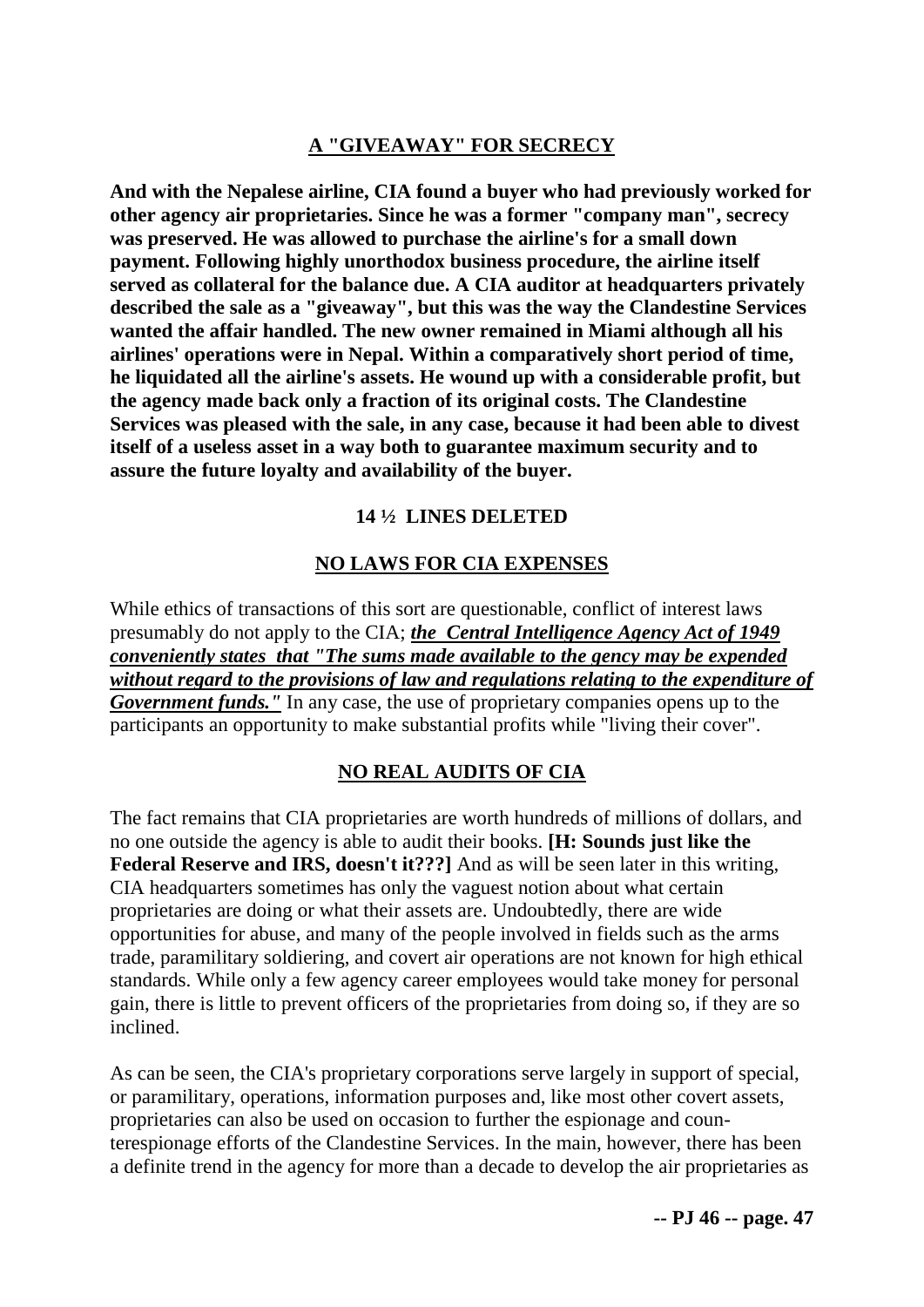the tactical arm for the CIA's secret military interventions in the Third World. The fleets of these CIA airlines have been continually expanded and modernized, as have been their base facilities. In the opinion of most CIA professionals, the agency's capabilities to conduct special operations would be virtually nonexistent without the logistical and other support provided by the air proprietaries.

# **CIA CONSIDERS PROPRIETARY AIRLINES ESSENTIAL**

**The performance of the Pacific Corporation and its subsidiaries, Air America and Air Asia, in assisting the CIA's many special ops adventures over the years in the Far East and Southeast Asia has deeply impressed the agency's leadership. The exploits of the contract air officers in that strife-ridden corner of the world have become almost legendary within the CIA. Furthermore, the advantages of having a self-sustaining, self-run complex which requires no CIA funds and little agency manpower are indeed much appreciated by the Clandestine Services.**

Without the air proprietaries, there could have been no secret raids in Communist China. There could have been no Tibetan or Indonesian or Burmese operations. And most important of all, there could have been no "secret" war in Laos. Even many of the CIA's covert activities in Vietnam could not have been planned, much less implemented, without the assurance that CIA airlines were available to support such operations. Thus, it is small wonder that the agency, when it moved to intervene in the Congo (and anticipating numerous other insurgencies on the continent), hastily tried to develop the same kind of air support there that traditionally was available to special operations in Asia. And one can easily understand why the planners of the Bay of Pigs operation now regret not having made similar arrangements for their own air needs instead of relying on the U.S. armed forces.

**\* \* \***

## **COMING UP! GEORGE DOOLE**

Let us close this chapter, please. When we write again we shall speak of the fabulous George Doole who "really got around!"

Hatonn to move to stand-by. I apologize for the over-long session. I do, however, note that you ones are very interested--isn't it refreshing to be on the inside with information instead of always the last to know? What you don't know CAN hurt you very, very badly. Good-day.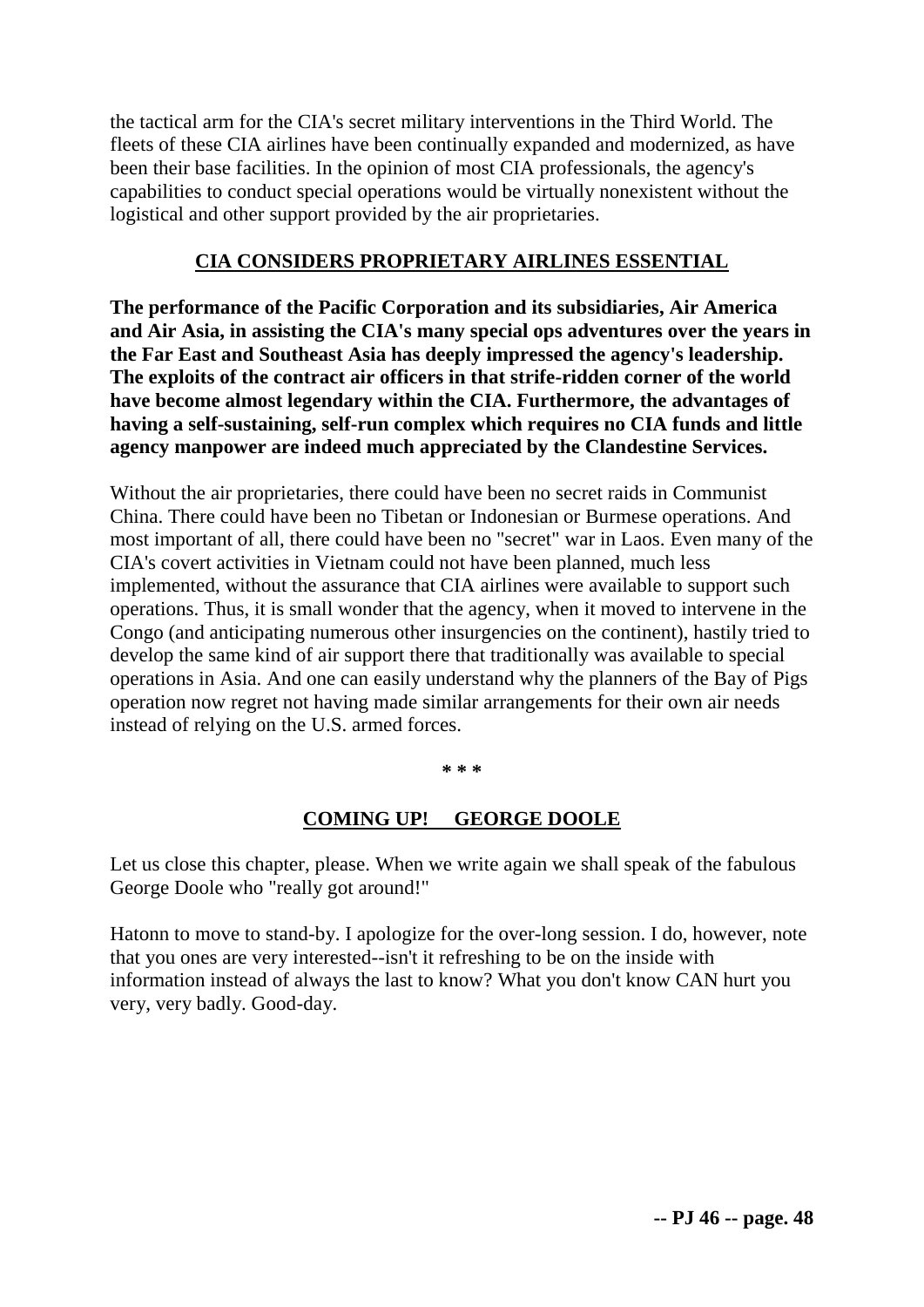### **CHAPTER 5**

### REC #1 HATONN

### THU., MARCH 5, 1992 8:26 A.M. YEAR 5, DAY 202

## **THURSDAY, MARCH 5, 1992**

#### **COMPUTER VIEWS**

First, let me remind my own crew to get the computers cleaned up so that you don't lose any documents to the insult spreading through the computer systems. This virus started as a quirk and whim to wipe out IRS documents but has now been turned to be used AGAINST you-the-people. If you lose documentation then the IRS will set its own estimates as to that which is "owed" to the "government banks". It is better to use the ounce of prevention in this instance and then stay on top of it because the full intent is for them to eventually have the ONLY computer records--the minute you go back to sleep. Especially you with inter-linkage systems are at great risk--this is why I deplore hooking into networks of any kind--you immediately lose all privacy as public air waves and phone lines are utilized.

I can only ask that you use continuing backup into safe placement--for it is intended that you WILL lose your data before the game ends. The major targets as the "plague" gets more specific is to all data exchange systems which hold forth legal foundation and all constitutional materials for the effort is to make unavailable case law prior to take-over by the changed judicial system.

Authors will also lose massive amounts of writing if not attended regularly--this current "virus" is only a start and as you move along the diseases will worsen without warning. This is only a forerunner to warn "their own" that the attack is ready to begin. I cannot warn you ones strongly enough--big stuff is coming down in the weeks ahead and it will be you who take precautions which will make it through intact. You must have separate back-up of all disk systems, preferably two or three in different placements and constantly updated. I, for one and for instance, will not ask that Dharma REDO anything because of this game in point for you have been warned sufficiently ahead of time.

## **UNDERGROUND FACILITIES**

Since speaking about the underground facilities around this California area, I am, as expected, deluged with inquiries regarding other placements. I will make a point of going through the various states and giving you some idea where the major installations are and where there are missiles. I don't have time to be totally specific nor give maps with specific tunnel runs, etc. Please don't expect more for it is dangerous for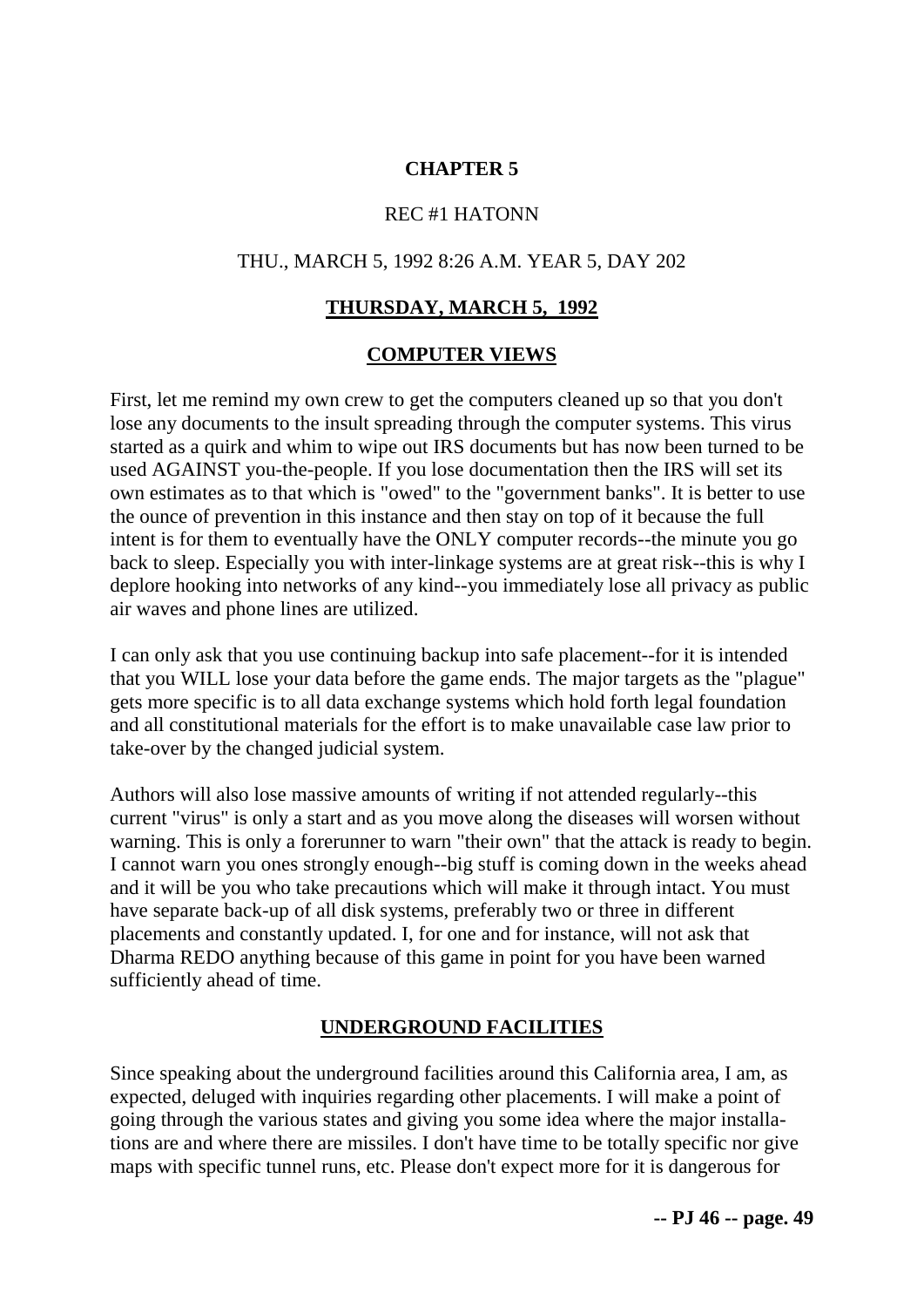these writers here to present such a thing but I will share some information so that you can be alert and you who do have contacts might get the areas more specifically defined and updated. Revealing the secrets is the only defense you have.

Most places are covered with rumors and things like, "...well, I'm working on 'need to know' basis and I said I wouldn't tell." This means that number One: they are working on something they actually know very little about. Two: they are working underground on installations but have no idea of the broad picture. Three: They are threatened on the basis of "national security" and threat of punishment for treason and Four: They (with family) have been promised the reward of safe placement IF they keep silent about the truth of the installations.

# **ELITE GOING UNDERGROUND**

Already the "big boys", as industry is shut down, are moving into the safe shelters- you are that close to probable danger.

You will now find that you will get no help from your government in the building of shelters so you are on your "own", so to speak. You should continue to ask for public funding but do not expect it and do not base your security on the possibility.

In areas of these massive underground installations and nearby "bedroom" areas, such as Tehachapi, you have a situation of "vacant census"--which means that you have many houses which are now partially (occasionally) occupied but which will empty very soon now that the facilities are operational and the major "building" and construction are finished. Places such as Tehachapi will likely end up pretty much a ghost town but will be quite ideal for young industry in food-growing, dairy farming, etc. This is because the full underground cities will not become effective yet, for the Elite. Ones who are not invited within will have to move on to find work so much movement will need be back into the cities. IF YOU HAVE A JOB--HOLD ONTO IT FOR THERE IS NO PRIVILEGE OF SIMPLY "QUITTING" BECAUSE YOU DON'T LIKE YOUR BOSS OR WHAT YOU DO.

To ones in this group who await work in whatever, is built here--don't. Stay employed because there is not work yet and as things move rapidly along there may not be--ever. I have repeatedly asked ones coming to this place to come only if prepared to attend your own needs. A place will be found for transfer if possible but at this point only "borrowed" funds which MUST BE REPAID by one or two is all that there is available. We publish so rapidly that the books are but a burden and expense beyond belief to you readers.

# **SPREAD THE WORD OF TRUTH**

It may well be perceived that many books are sold--many books are, but many more are simply passed around and therefore no balancing income is garnered against the next volume. It is, however, the word which must go forth so we are indeed pleased if you share, copy, spindle or mutilate--truth is for all and we need it spread anyway you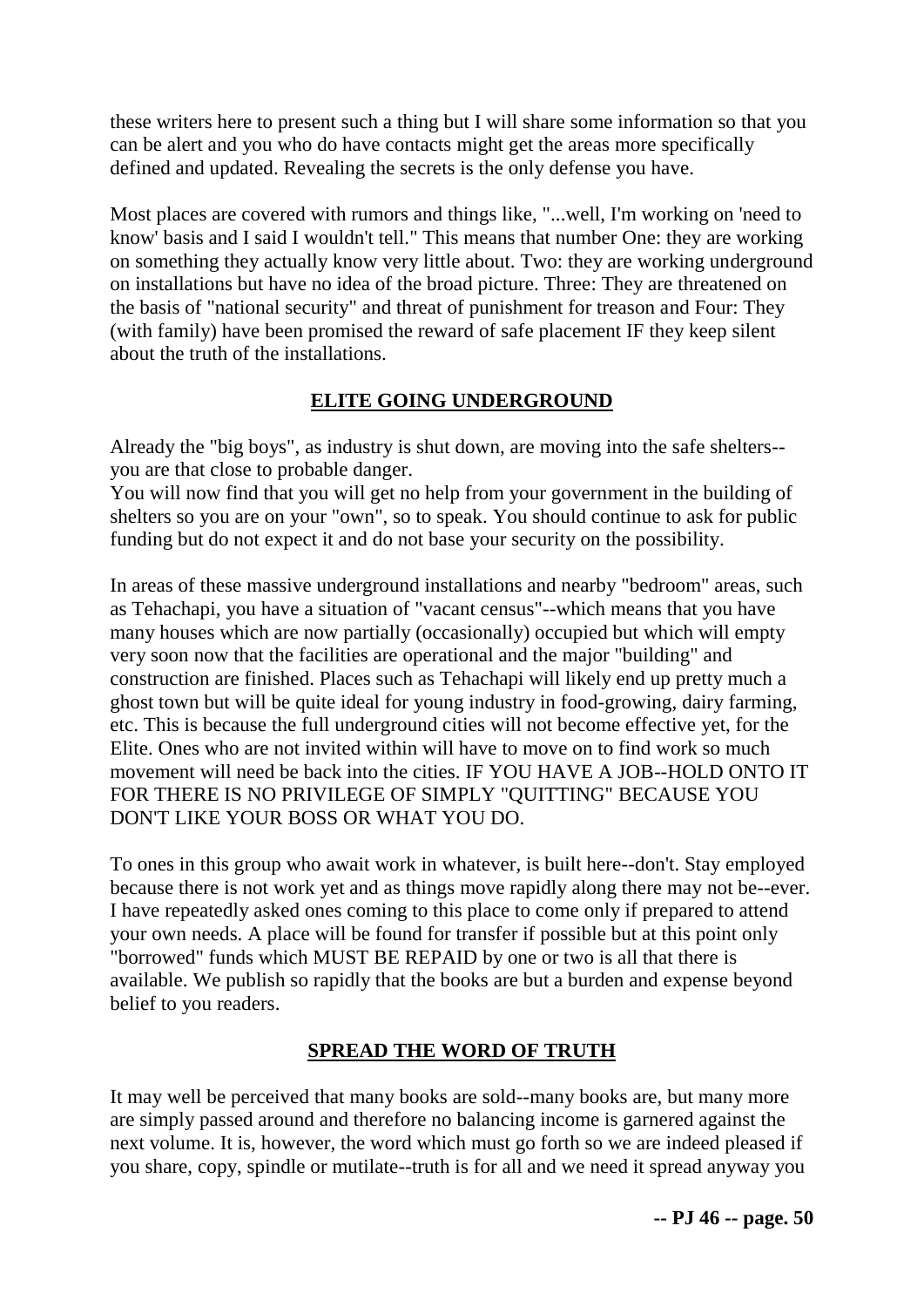can find a way--FOR YOU WILL NOT BE GIVEN HEARING ON ANY MEDIA OR PRESS OF THE ESTABLISHMENT--WHICH IS ALMOST 100% OF ALL PUBLICATIONS. LARGE PUBLICATIONS WHICH SEEM TO BE YOUR HONEST RESOURCE--ARE NOT! PUBLICATIONS SUCH AS *SPOTLIGHT* ARE NOT WHAT THEY APPEAR TO BE BUT MUCH QUALITY INFORMATION CAN YET BE GAINED FROM THEM--IF YOU ARE SELECTIVE AND PERCEPTIVE.

## **NO FORTUNE TELLING**

Dharma is deluged with petitions asking direction and instructions for personal actions. She is not given information of that nature any more than are you readers. The only advantage she has against any reader is that she has typed all the work and therefore has become privy to that which is written--exactly as you IF you read ALL the information. She has no need NOR RIGHT to interpret for YOU. She is not given from day to day to even know the subject upon which we will pen. I would never treat my co-workers with such dangerous input and I ask that you not do so either.

I will give you an example in the form of a letter received yesterday from a most beloved and loving being. I ask that you ones measure these questions against ones you might ask and then consider your education in the JOURNALS. If this person was informed, there would be no letter except to say "thank you" for sharing. We are not in the business of "readings" or "fortune-telling" and, until the books are indexed, our ones simply cannot remember which of 53 books contains specific information--but only generalization. In this instance, however, you will find the spiritual truth if you have read any of the JOURNALS--you will find the entire thought process and actions entirely adversarial in nature. Not that the techniques wouldn't work if the "healer" utilized God-power--but the person dishing out this garbage is USING people for his/her own ends--not the good of Godly passage and/or Godly healing.

Dharma, print the letter and we shall comment as we move along, but only very, very briefly for I cannot tell you often enough--if you don't find it worth the effort to read the material presented--then you will simply NOT have the answers you require for you will be left to the shysters such as in point. If you, precious writer M.R., spend as much time and energy on the JOURNALS as you do on the tricks and games, you would have the keys for which you seek. You already question and deny your resource of present--go again within and you will see that your inner truth is showing you the facts of the matter. It is good you write for in the seeing and thinking within the task of writing--the response has already come to you and what you actually ask is my confirmation of your perception.

Quote: 2/7/92

*Dear Commander Hatonn,*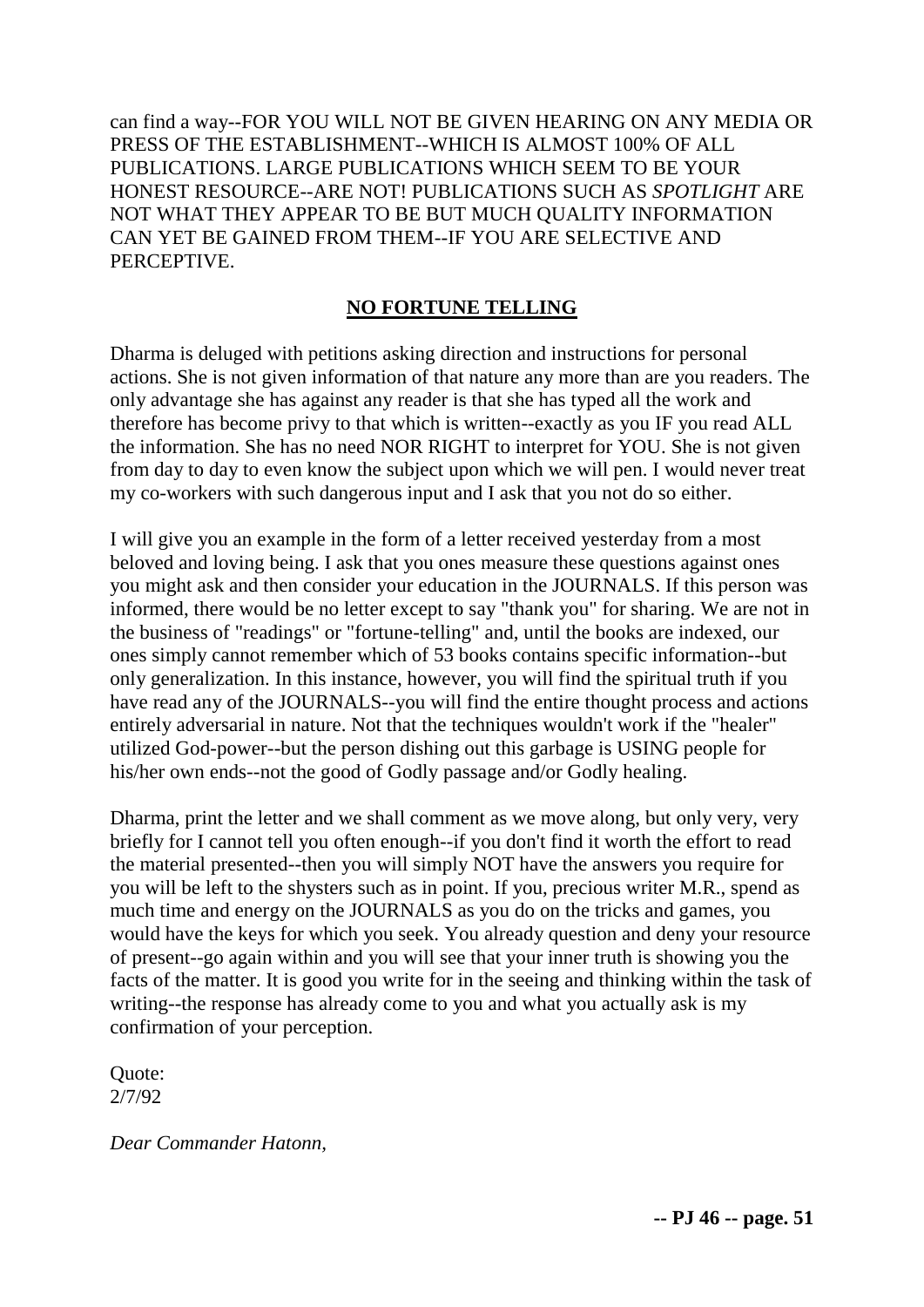*First of all I would like to thank you for the knowledge, wisdom and understanding you bring. I enjoy reading and searching for higher spiritual knowledge. I know you are very busy so I will get straight to the point and try to keep it short.*

*I want to know if you can recommend one of your books I may read dealing with the subject of holy divine light transmitted from the PALM OF THE HAND, used to heal, cleanse, or purify spiritually. We do this in a organization called Mahikari. We're told Mahikari's teachings are revealed from the highest dimension--the 7th dimension. They were revealed to a Japanese man called Sukuinushisama. Anyway we're told that Jesus gave light. We must WEAR AN OBJECT CALLED OMITAMA (IT'S LIKE A LOCKET ON A CHAIN WORN INSIDE THE CLOTHING)* **[H: And I bet you have to purchase this locket in some manner either by simply purchase of it or payment for this wondrous "so-called" course in "palm healing"???]** *which intensifies the light, otherwise we cannot give light because of our spiritual impurities accumulated lifetime after lifetime we've lost the power to radiate God's light and heal like Jesus once did. I know the light really works because I've experienced it over and over. It even purifies food and keeps it fresh longer. It's not a matter of believing because I didn't at first. I agree with a lot of Mahikari teachings because they are the same as yours and they count years as you do. But some teachings I'm not sure about such as having an ancestor altar and serving your ancestor food because they need the spiritual essence of food to help them through some of the hard and sometimes severe trainings many go through in the astral world. Still I don't understand why would man need a physical object* [**H: Touché--YOU DON'T!]** *to radiate God's Light to various parts of the body and pineal gland or 3rd eye. Please recommend one of your books and/or comment.*

*I would also like to know should I be concerned about being on the Phoenix Liberator mailing list? A couple of people I have passed the paper along to said that the Gov't watches people who are on mailing lists receiving info like this. I don't want to give up reading the Liberator because I enjoy reading truth and searching for higher spiritual knowledge. But I still would like to know.*

*Thank you and Dharma so graciously for your service, Peace be unto you, M.R.*

*P.S• Please help me because sometimes I feel trapped. If I'm no longer a member I can't use omitama to give light--SO WE'RE TOLD. I would like to be able to always give light (God's Light) for it really helps any condition. I no longer rely on Drs. or medicine for colds.* **END OF QUOTING**

# **PHYSICAL OBJECTS DON'T HEAL**

I can respond in one sentence: **If a thing is caused to be utilized which is of the physical to do that which is of spirit (healing) then it is unworthy and taught falsely. If you are told by a physical being in the name of Spirit--that such and**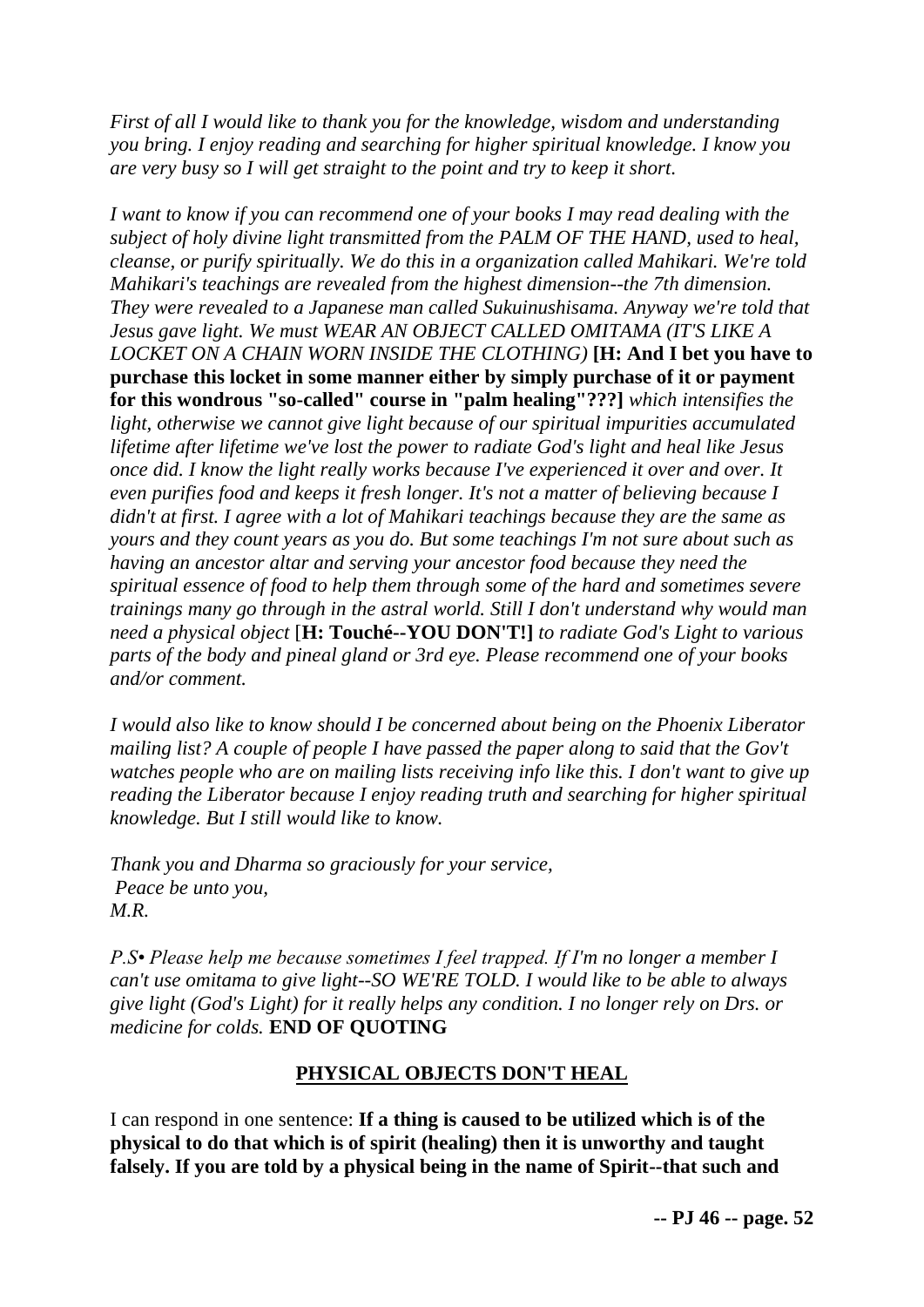## **such is required and limited unto select few--it is a lie and so is the speaker. God is unlimited, equal for all, open with no secrets, requires no physical "objects" and would never limit his grace and Light to self-proclaimed gurus or speakers.**

These ones often prey upon the Spiritual aspect of believers and seekers--to glean that which is physical, i.e., money, recognition, ego which sets self above another, etc., etc. God is within each and when you heal you only connect that power within self with the power within another--awaken it and allow it to heal. No more and no less. Yes, I suggest that you continue to remain on the list for receiving information--God protects his people from the adversary if you deny HIM not. In seeking security you lose it for in the seeking within the physical you sever the protection of the shield of Light for which you serve. This is why the admonition of the Master Teacher/Messenger when he said: "To save your life, you must first give it."

I make no statement regarding the above person in point--for if you come into understanding of TRUTH, the question is answered. There may be methods of physical nature which assist individuals in focusing their thought energy--but it will be as individual as are you each unique. To, however, cause the wearing or using of ANYTHING PHYSICAL to focus or disperse GOD'S LIGHT is an impossibility for God utilizes nothing of the "physical"--if a device focuses in actuality--it can only focus that which is "physical" in nature or manufacture.

Yes, the method may "work"--but it is because the person receiving the focus- believes that it will work--no more and no less. Moreover, anyone who would tell another that to have a thing "work" that "you must be a member of the club" is purely fabricated to hold you bound to the physical. This is total carnage of Spirit and binding of ones into blindness to limit ability to "find truth elsewhere". I ask that you ponder it. All of you--ponder this. God is ALL--UNLIMITED, INFINITE--GOD IS ALL-- LIGHT, LOVE, HARMONY AND TOTAL BALANCE. HE IS THE WORD AND THE TRUTH AND ONLY NEEDS SPEAKERS AND WRITERS IN THIS SHORT INTERVAL UNTIL YOU ONES REMEMBER THAT YOU, TOO, HEAR AND DWELL WITH AND WITHIN GOD. YOU **ARE** THE LIGHT.

Now, as to "getting on 'their' list" to be watched, etc. Dear ones, you are SAFE on this list of participants. The groups in which you are now tinkering are the most dangerous of all to be ON. They are considered "cults" and "occult" by the establishment and you ARE ALREADY ON 'THEIR' LIST. The interesting thing about the *LIBERATOR* and the PHOENIX JOURNALS is that accusations are made against them--but nothing can be found upon which to accuse of either false teachings or untruth and therefore, all accusations against them are simply "that"--accusations. It is well proven that we are none of the things of which accused and it is known throughout the world. We bring only truth of Spiritual reality, we come only to prepare a place for the next coming of the higher teachers (God if you will), we are not subversive--in fact our full thrust is to SAVE YOUR CONSTITUTIONAL FOUNDATION AS A NATION, we come in peace and even your adversary KNOWS OF OUR PRESENCE--IT IS ONLY YOU PRECIOUS "CITIZENS" FROM WHOM THEY HAVE HIDDEN TRUTH. GOD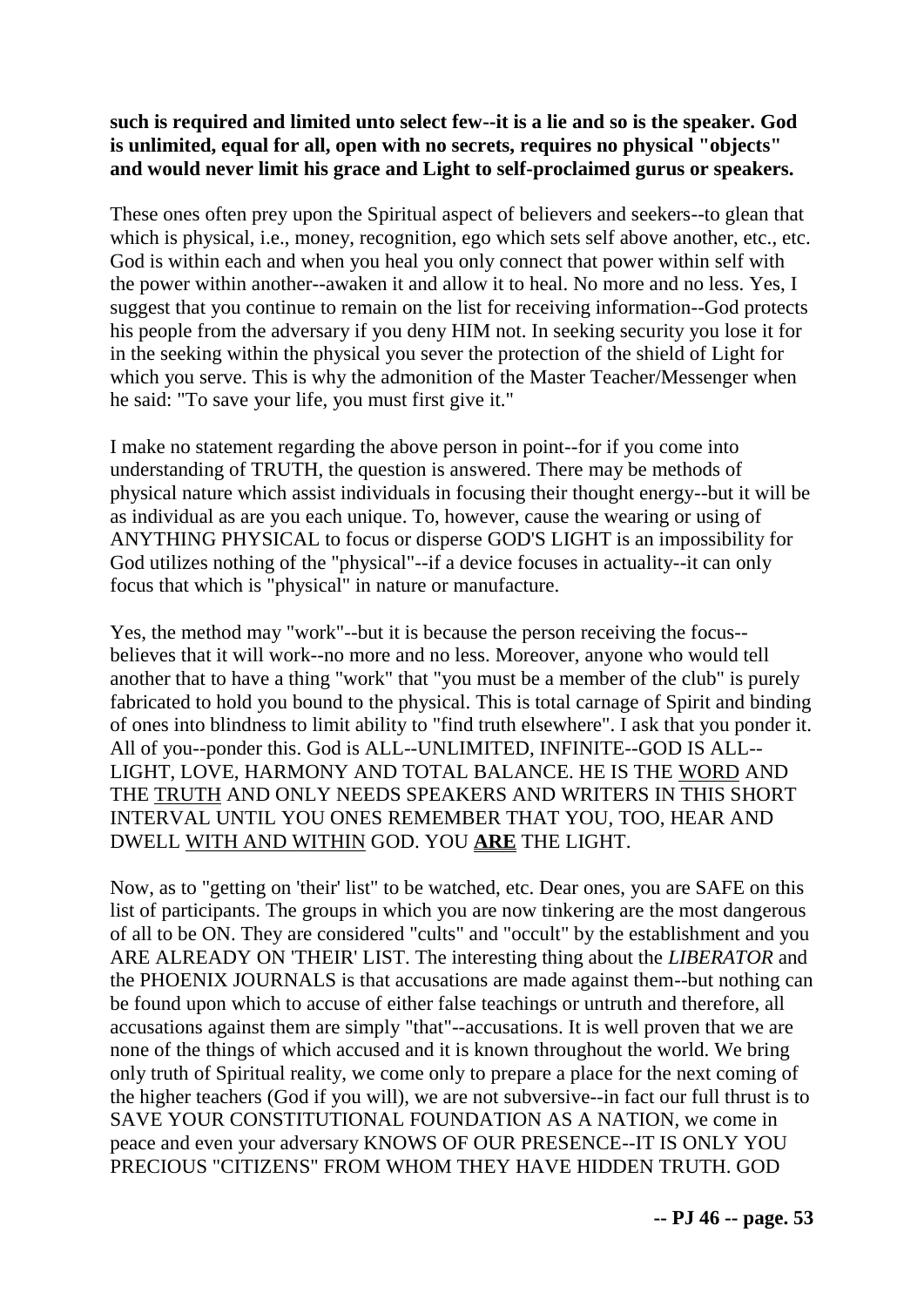attends His own--you need no Mahikari, nor preacher, nor guru--no talisman or ritual for within the Great Spirit you are "whole". Even in the "Christian" "faith" you need not a "Jesus"--you only need your relationship within that "GOD" which he represents in truth and goodness--by whatever label you choose to call GOD. So be it and please think upon this lesson for it means the difference in your journey and destination. The physical thrust will always be to bind you into the physical aspect through fear. I ask that you release the fear and limits--YOU DON'T NEED THEM AND THEY ARE THAT WHICH SHALL BE YOUR DESTRUCTION--NOT SELF INTERACTION WITH GOD. SO BE IT.

SALU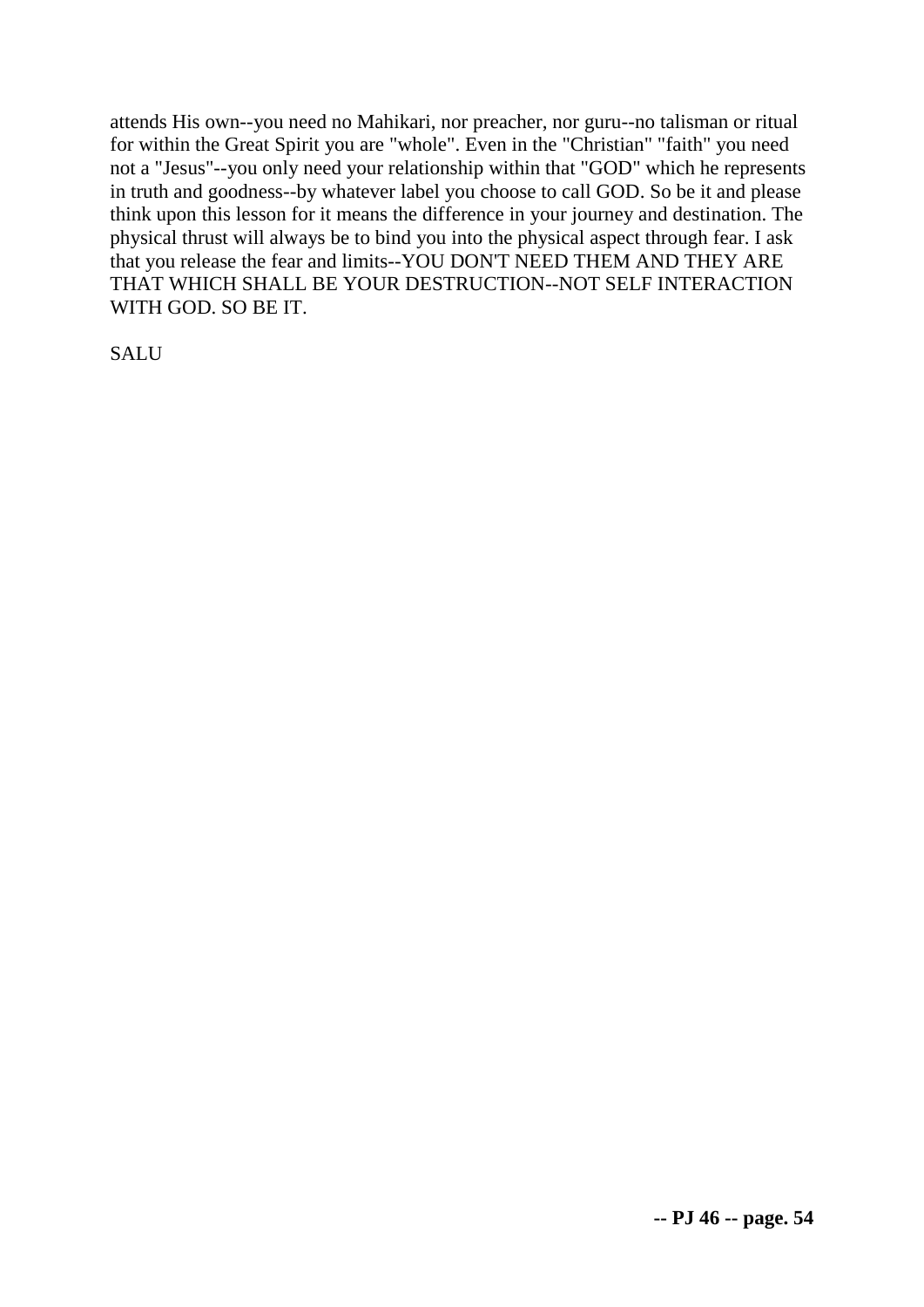# **CHAPTER 6**

### REC #2 HATONN

## THU., MARCH 5, 1992 10:11 A.M. YEAR 5, DAY 202

## **THURSDAY MARCH 5, 1992**

As I sit to write this portion regarding missile sites and underground facilities--please understand, I simply cannot take time to do a run-down of the world. There are other Commanders in other parts of the globe and I, for time reasons, will only handle the United States. Keep in mind that what I am going to indicate does not have to do with simple military installations, etc. I am only going to deal with underground missiles and military installations underground. I will miss some for much is being enlarged daily--but now that most of the major construction is finished it will suffice for impact to allow you to recognize how truly uninformed you are as a nation. You in the other parts of the globe can consider that you are in equal or worse shape--especially any "colony" of Great Britain.

The logical inquiry regarding these massive underground installations is "how could they do that without having huge mountains of dirt to move and it would show!" No it would not--they have equipment now that will tunnel and melt the earth material into substance which can be utilized for the walling and shoring. This condenses the quantity of material into a small percentage of that with which the project begins. This tunneling equipment works with a diameter much larger than the average sized home so you can see how advanced is the technology.

I ask you not to write me about specifics nor locations--I welcome any information which any of you wish to share for either my private confirmation or for sharing but please do not expect me to give specifics or long dissertations on various locations for I shall not do so--I hesitate to even give this much information for I will have to increase the shielding for my own crew because of it. I am most pleased to handle any private correspondence but it will be one-way for a period of time, perhaps. Some of these areas will only represent having underground missiles.

I will effort to give nearby sites as reference, i.e.: Alabama: Maxwell A.F.B. north of Montgomery, south of Rattville.

### **ALABAMA:**

Anniston Army Depot south into the Tallegeda National Forest under Cheah Mtn., drawing water from the Coosu River.

Maxwell A.F.B, north of Montgomery, south of Rattville--drawing water from the Alabama River.

Fort Rucker: MAJOR SITE--very large area. North to Brundidge, east in Ariton, southeast to Ozark, south almost to Hartford and west, almost to Elba. Drawing water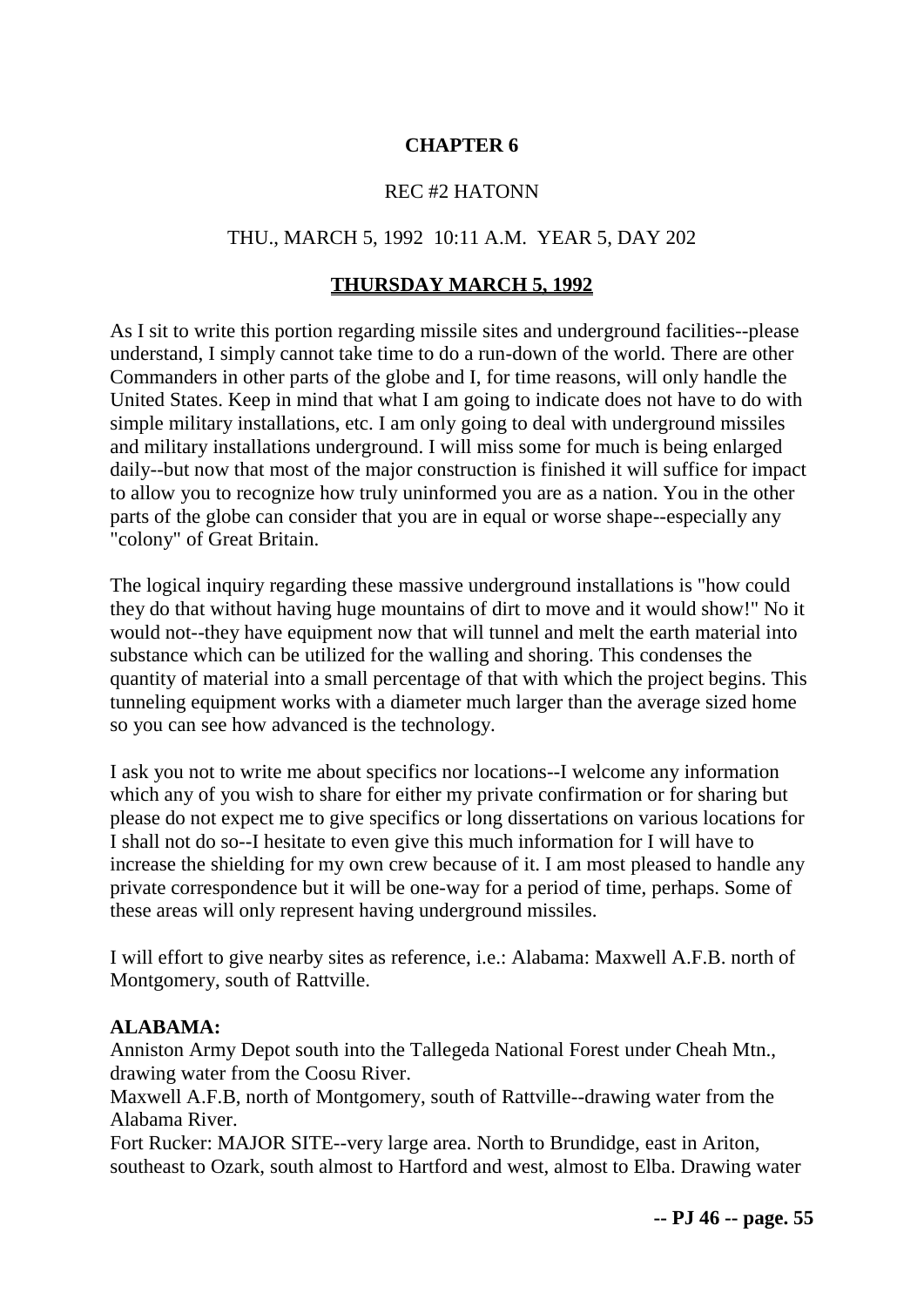from the Pea River Res., predominantly.

# **ALASKA:**

Massive water tunnels and underground facilities and missile sites in an area running from Kotzebue to Ruby to and including all of Norton Bay.

In the Fairbanks area including all of the Harding Lake Rec. Area.

Stoney Creek area, in the vicinity of the Redoubt Volcano. **[H: You should pick up a great "clue" right here!]**

# **ARIZONA:**

Arizona is so sprinkled with installations housing missiles that it is hard to separate them from Nevada so I will include the southeast corner of Nevada also. Small installation between Mesquite and Glendale.

Large installations between Searchlight and Boulder City. Border of Nev./Ca. directly north of Needles, Ca. in line south from above installation.

East of Kingman some 35 miles east, past junction of 40 and 93. Right under and around 1-40 directly in-line south of Peach Springs. Desolate territory with few landmarks.

Area under 1-40 between (approx midway) Winona and Winslow.

West of Phoenix under I-10, approx. midway between Winters-burg and Quartzsite. Between Yuma and Casa Grande on (under) 1-8, approximately midway between Mohawk and Sentinel.

North of Yuma on H-95 approximately midway from intersection of H-95 and 1-8 and Quartzsite.

Fort Huachuca near border with Mexico in general area of Huachuca City.

# **ARKANSAS:**

In Arkansas there is a different situation wherein you have a lot of useful natural formations which allow for utilization. Most of the facility activity has been focused on the Ft. Smith area taking in the entire Ft. Chaffee miliary res.

# **CALIFORNIA:**

California has so many installations that it is all but impossible to point to them all. The ones along the coast are set up so as to be open for massive underground moving of equipment in event of quake or coastal devastation. Underground tunnels are structured in order to move nuclear submarines from the Long Beach area to inland to tunnels to move ground equipment by surface to inland. We will not focus on any one area to great extent for as we list the area, say, of Lancaster, it will generally take in Lancaster, Palmdale, Mojave, Edwards and up to Tehachapi areas of Northrop, Lockheed, etc. Remember that in this particular listing I am giving you "**general areas**".

Starting at the north end of the state: a very large area including all of the Round Valley Indian Res.

Area all around Ball Mountain **intersecting area of Red Bluff and including Red Bluff.**

Massive area including just south of Alturas, including Likely and Madeline and east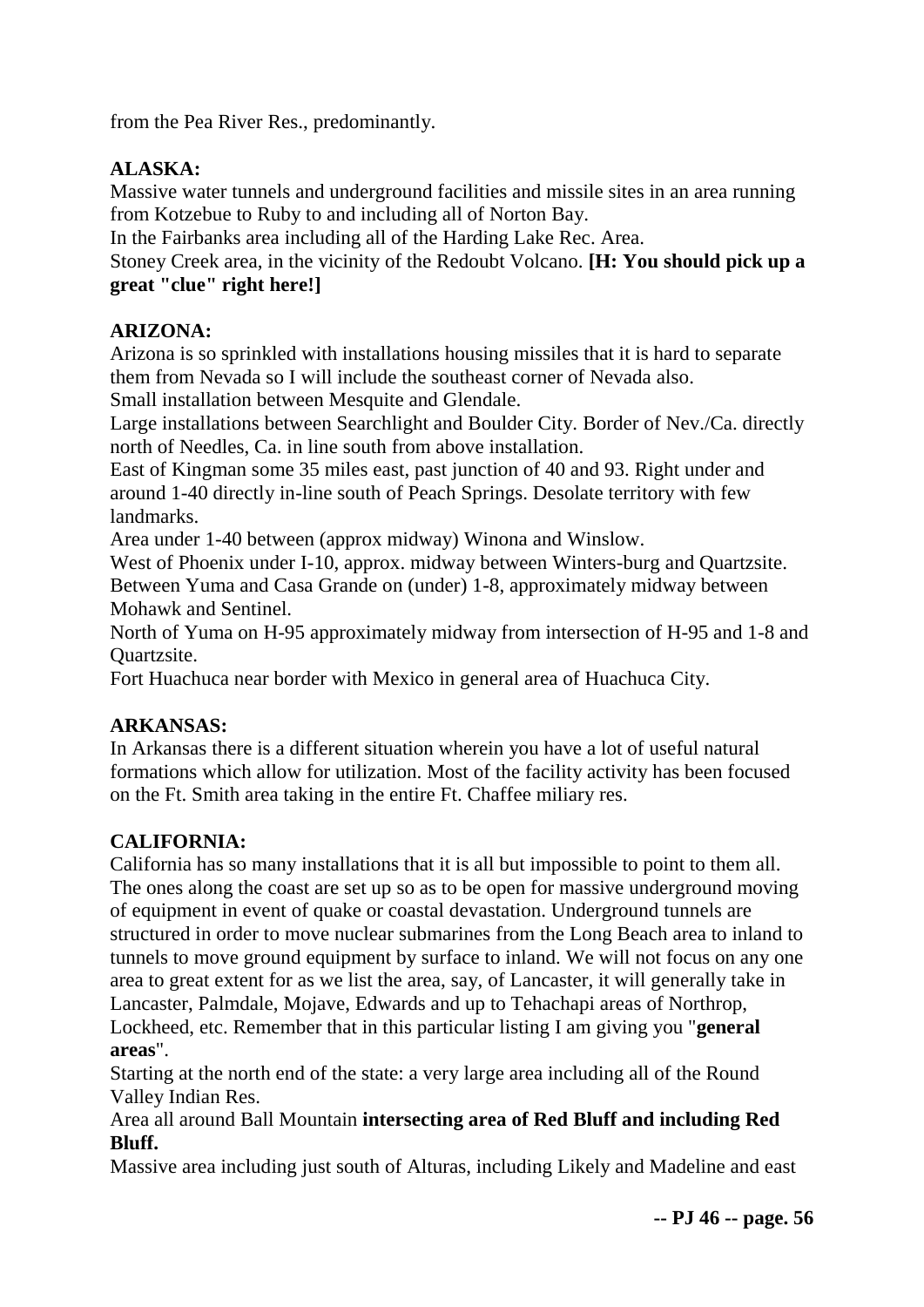almost to Eagleville. Includes the entire origin of the South Fork which eventually makes its way to the Pit River.

Oroville

Downieville

Yuba City and overlapping:

Nevada City, overlapping south to

Grass Valley (massive area).

Lake Tahoe-Tahoma-Emerald Bay

Placerville area from Coloma to El Dorado to Kyburz

There is a NOTICEABLE absence of major facilities around San Francisco, but a MAJOR dual installation directly east in Nevada at Hawthorne and including (under) southern portion of Walker Lake.

Coastal missile facility including Pacific Grove Monterey to Salinas--including Ft. Ord.

West of King City, including all of Hunter Liggett Mil. Res. south including Nacimiento Reservoir east to overlap facility which takes in a large area including Camp Roberts and Paso Robles.

Major crucial sites at area of Camp Nelson northeast of Porterville and entire area of Tule River Indian Res. and on south almost to Woody--in the Sequoia Nat'l Forest. China Lake--massive.

China Lake Naval Weapons Dep.--massive.

Fort Irwin--massive. On H-54 southwest of China Lake, northeast Tehachapi, approx. 50 mi. northeast Mojave--large facility.

Lancaster/Palmdale and points east: MASSIVE, taking in areas from northwest of Barstow to east of Barstow to some 30 or so miles east of Barstow on 1-15 (desolate area).

This area is in conjunction with the mammoth area of the Nellis

bombing and gunnery range and the entire Las Vegas area.

In the Palmdale/Lancaster area must be included Edwards A.F.B., a facility on H-395 at Adalanto and a facility on 1-15 between Victorville and Barstow (about mid-way). These sites located on major interstates and well traveled roads are to allow for checking stations as you move further into the controlled environment. These are located in areas wherein there are major connections with interstate facilities--some three to five just between L.A. and L.V.

The entire Twentynine Palms Marine Corps Base and area between and including Ludlow to Twentynine Palms.

Facility on 1-40 about midway between Ludlow and Needles. Long Beach is a massive underwater facility with water tunnels which connect all the way inland past San Bernardino with

connecting travel tunnels to both Lancaster area and the Marine Base.

South to the Salton Sea--the entire area including Chocolate Mtn. Gunnery Range. The entire area just east (into Ariz) of the Colorado River Indian Res.

Starting at Capistrano and south through all of Camp Pendelton, including Oceanside. Moving on south to southeast: Capitan Ind. Res., then on 1-8, the Manzanita Ind. Res., east to Brawley to include the Parachute Test Range and Naval Air Facility near El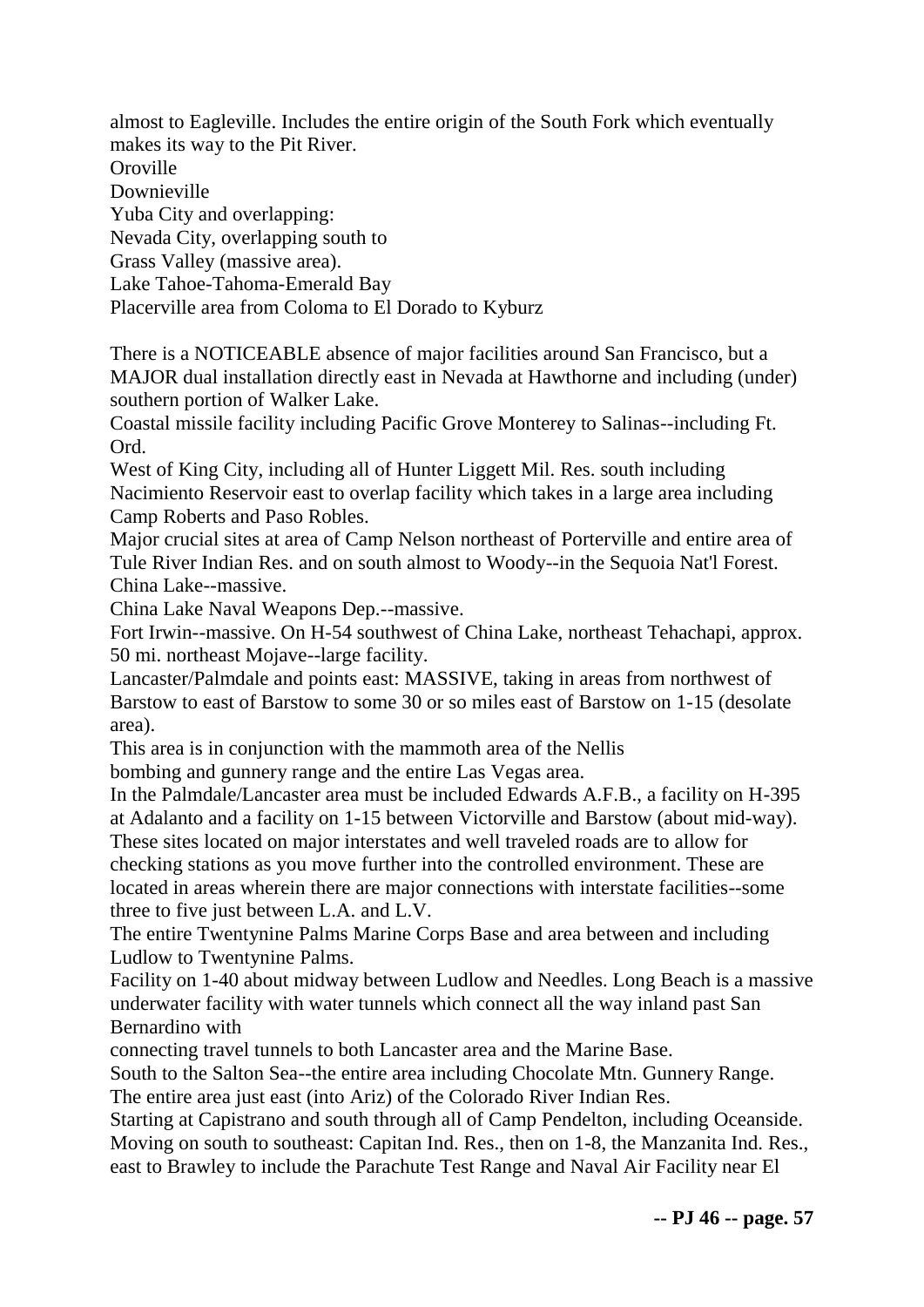Centro and on east to the entire Yuma Indian Res.

# **COLORADO:**

Moving west to east on 1-70: Parachute; Vail (large political facility); site of Eisenhower Mem. Tunnel.

On 1-25 south from Denver, all of the Air Force Academy, south to the area southeast of Colorado Springs (Ft. Carson). All of the area east of 1-25 at Fountain north of Pueblo; this is actually a place known as Peterson A.F.B. This is a major and important location.

# **CONNECTICUT, MASSACHUSETTS, RHODE ISLAND:** Chicopee/Springfield

Woodstock (large facility both Mass./Conn.) New London Worchester (Quinugamond) Fitchburg (Ft. Devans) All the Military Reservation and Nat'l Guard Facility east of Buzzard Bay.

# **FLORIDA:**

Florida is a strange place in that major underground facilities are lacking but missile bases abound in clusters. This is because of the high water table and expectation that with planned earth activities the major part of Florida will be submerged. This requires that the underground bases be along the shoreline and house submarine-capable facilities.

Major installation including Foley, Ala. and the entire of Pensacola Naval Station and eastward all the way and including Freeport and De Funiak Springs and around north to Crestview.

Panama City: all of Tyndal A.F.B. (underwater and offshore) Large area on west coast at Palmetta.

Interlocking pods all the way on east coast from Miami to the tip including Homestead A.F.B.

# **GEORGIA:**

Major dual installation at Atlanta in an area taking in Decatur to Jonesboro. Augusta: Total area including Fort Gordon and east to the Gov't area (massive) including the Savannah River Plant. This is a huge area.

South to Savannah and including all of the Fort Stewart area. Ft. Benning at Columbus.

# **IDAHO:**

MAJOR INSTALLATIONS AT THE U.S. ATOMIC ENERGY COMM. RES. northwest of Idaho Falls. This is a most important facility and an extremely dangerous area. Southeast of Boise on H-84 just northwest of Mountain Home--perhaps 10-15 miles. All of Mountain Home military facility.

Large installation on H-84 at Malta.

There is another facility just across the border in Montana about midway between Coeur D'Alene and Missoula on H-10 and one south into Nevada on H-193 south of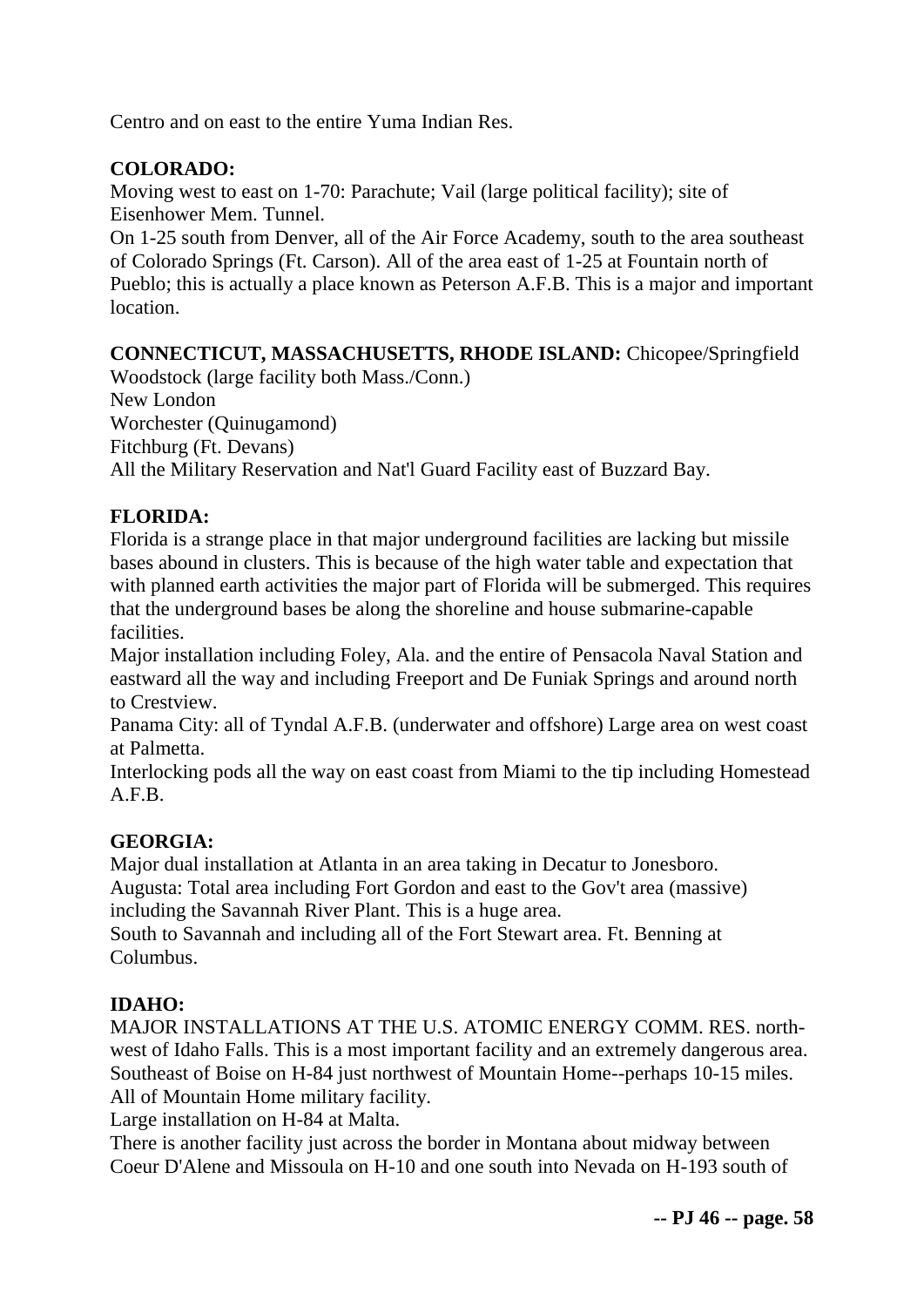Contact.

# **ILLINOIS:**

There are only a couple of important bases in Illinois because it is expected that with great earth changes there will be no Illinois. There is an installation and missile sites at Chicago and facilities of both kinds at Chanute A.F.B. south of Rantoul. Ft. Massac at the Ky. border north of Paducah.

## **INDIANA:**

Atterbury Reserve Forces Training Ground including Brown County State Park. Crane Naval Weapons Support Center Jefferson Proving Grounds Vaconia and entire area connected to include Fort Knox and Federal Depository.

# **IOWA:**

Iowa can sleep well but don't expect to have an unexpected place to run for shelter. You have some scattered missile sites but no major underground facilities or major missile pods.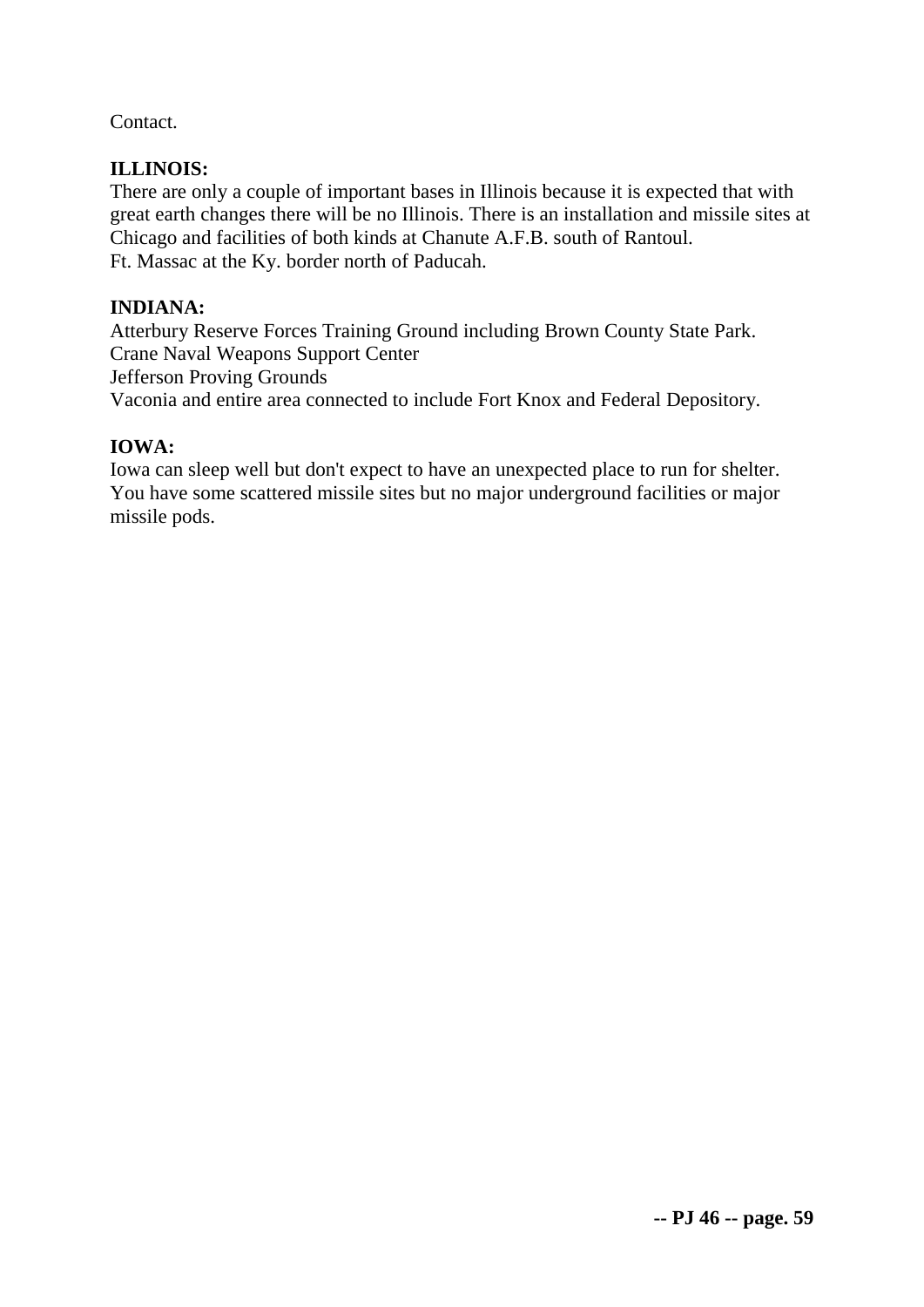## **CHAPTER 7**

### REC #1 HATONN

### FRI., MARCH 6, 1992 3:10 P.M. YEAR 5, DAY 203

### **FRIDAY, MARCH 6, 1992**

As we finally sit to write this day I am reminded to warn all you computer users about this "virus" under point. You are actually caught between a rock and hard place because most of the "fix-it" virus eater programs are actually infected with a much worse program to hit you later. I suggest you check your equipment often and STORE YOUR MATERIAL DAILY IF POSSIBLE.

### **PICTURES ON BATHROOM WALL:**

This is urgent to "Harry". Do not allow this mildew and mold to continue its growth- the whole experience is completely out of hand and you will find yourselves becoming unbalanced because of it. You focus too much on this "picture" formation and have not realized that you are allowing a very dangerously toxic situation to build on your walls. I not only see what it is that you "see" but I see many, many more which you did not point out to me. Please stop attending these outlined visions for none are of the Light and all are very negative to your mental peace. Have those walls scoured with and disinfected with a bleach solution which kills mold and mildew and paint the walls or whatever is necessary. I realize this may not be possible but surely there is someone in your area that could help you in the cleansing for that much mold and mildew hosts very toxic bacteria--you have allowed that to grow for over a year and it is not good.

The same with the spider webs--get them cleaned up for they are capturing the spores from the grime, molds and mildew and can create a most toxic environment. Please, I ask you to attend this as soon as is possible. Do not "wait" longer to see what develops for only disease will develop.

### **GLASSES FOR PETS**

Dear one who writes about goggles for beloved pets, I have no real answer for you. To my knowledge there are no places to get such goggles but surely if you can rig them and they are available, you can utilize them. Aminals tend, however, to take better precautions than do humans and will seek dark places for protection--with eyelids shut while depending on other senses to find safety. I'm sorry, chelas, I have no magic for you ones and I do not take your questions lightly for beloved pets become as family and God gives them into your care so certainly the concern is understood. I suggest that something can be adjusted to cover the eyes for vets do so in eye injuries where protection is mandatory. That will have to be up to you as individuals for there is no protection provided by us of the Command--just as you must attend your own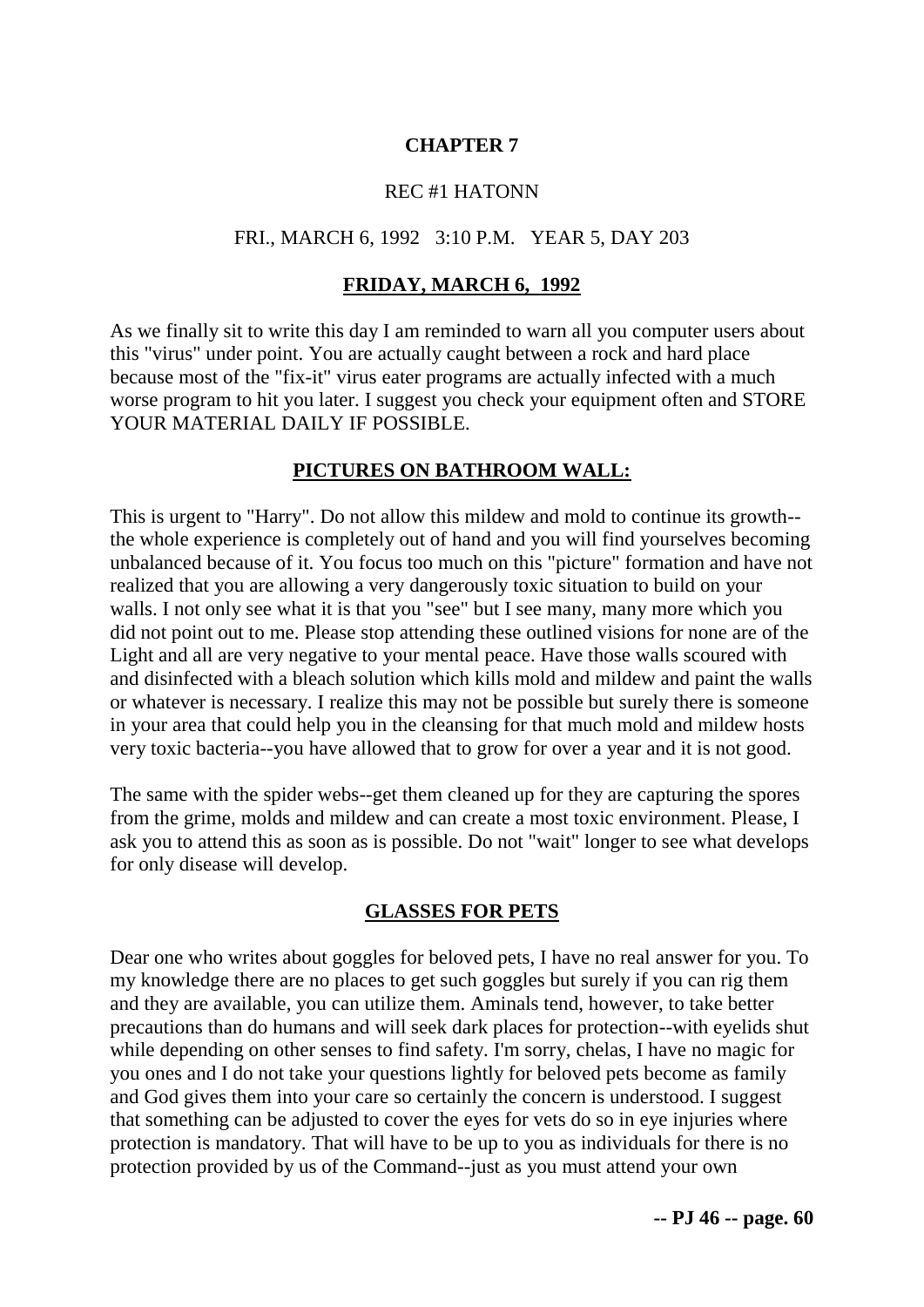protective covering.

### **REPTOIDS**

To "Robert" in AZ. Thank you for information and suggestion regarding Reptoids. I would have to, unfortunately, remind you that the reptilian appearing humanoids are mostly fabrications of gene and DNA splicing right on your planet by very "human" hands and test-tubes with appropriate hosts. These are unstable, fragile and are "manufactured". These beings are created because of the Elite hierarchy who represented themselves as "Serpent people" and are most adversarial in intent. They are now proliferated to scare the daylights out of humanity because the human is now trained to hate and fear the snake. This is most unfortunate indeed. These beings who create this "species" of controlled entity are very much isolated to the area of Earth. If you are set-up by the adversary and move with adversarial (physical) intent you may very well be concerned. If you are within God's circle--you have nothing to fear and certainly not from "space".

I am working as fast as the scribe's hands will go to get that very information out to you--involving many of the projections. We must, however, take the most urgent in proper sequence. If you have no society left--then it matters little about those things. We must give you information first which can allow you ability to CHANGE.

As to those who claim that the government and workers are hostage to these aliens and little "grays", I have but this to say about it: if this be true why do those very ones keep the underground for their own use and YOU ARE NOT EVEN ALLOWED TO KNOW WHERE THEY ARE??? If the government and military were not the perpetrators and developers wouldn't they just turn them loose on YOU? These pale salamander people might well exist but it certainly seems that the government keeps them all to selves. For that matter what causes you to think that we won't usurp some of those safety tunnels for you-the-people?

You know why you can tell who is doing what to whom--by the level of "*evil*" in every form of activitiy! God hides nothing in the secret places and HIS security is open as the Light of which it IS.

# **APOLOGY**

I apologize to Mrs. "Biron" who contacted America East and sent 8 or 10 pages of material "setting me straight" on the Bible and offering to sign me up in some Bible Study classes in order to save my soul and those of our workers. I am most at peace directly with God and certainly do not believe that lessons on Canaan, etc., will improve my lot very much. I do, however, thank you for the time and effort in outlaying such a lot of information from the Bible as regards Noah, Ham, etc. I believe you have stated about every verse I have used and only our conclusions are at total opposition. I hope to find time to share with our readers for I appreciate your input. Please bear with me in patience until we can get into these other subjects, or, I shall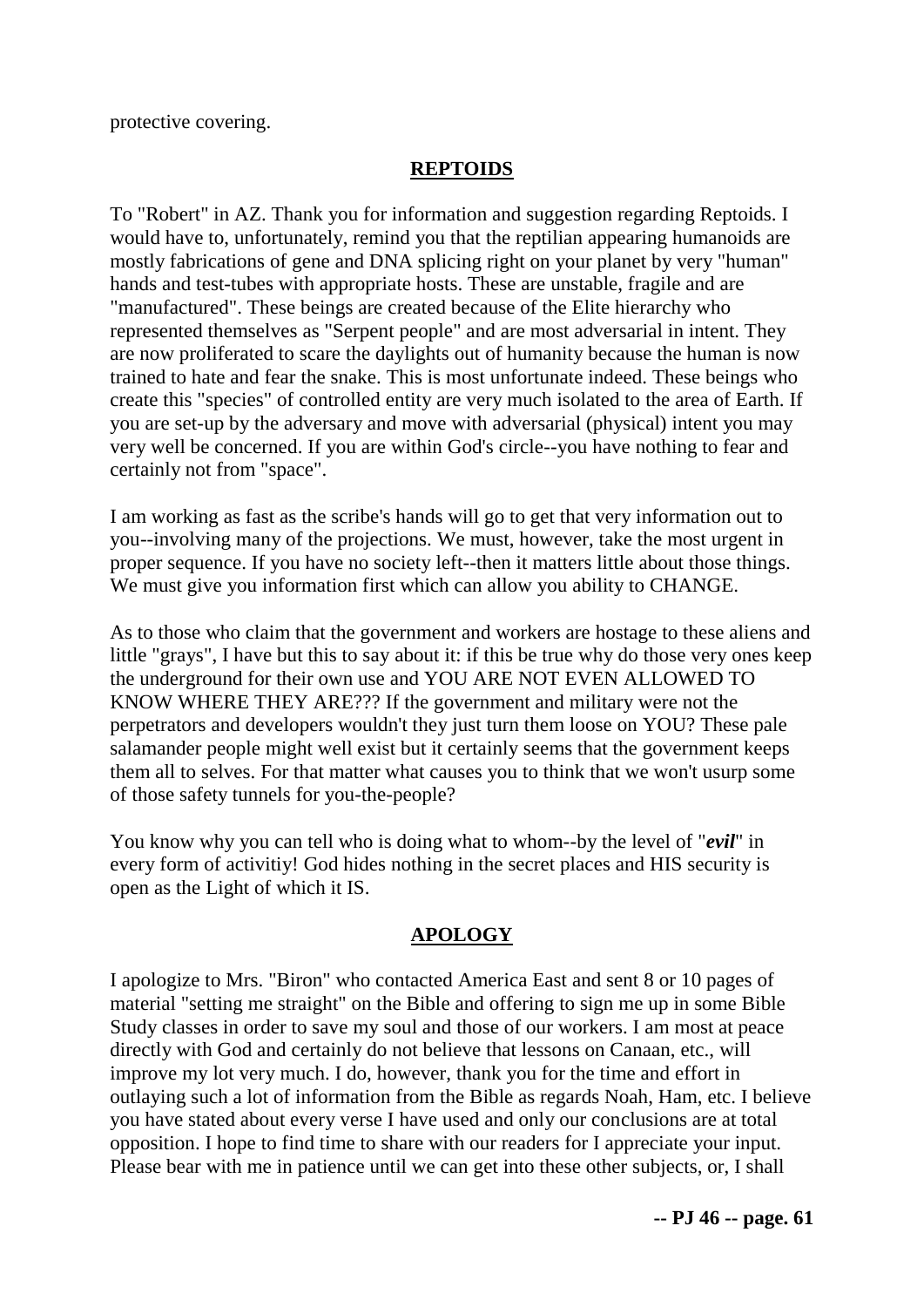hand it over to my Captain, Sananda, and you will get a far better response at any rate.

My plea to all of you is to withdraw from tedium on past subjects, get yourselves right with God--NOW and allow us to attend that which MUST BE TENDED to entend this experience into suitable evolution. To witness is wondrous indeed but to witness with incorrect conclusions is dangerous at best and without actions, simply witnessing does naught.

# **HOLOCAUST TATTOOS**

To Ms. Goodman, the most ungracious and insulting person who wrote saying that she was tattling to the World Zionist Organization regarding our filth and lies, I thank you for your bothering to write. I do not take exception--I only demand that YOU GIVE ME FACTS TO DISPROVE THAT WHICH I SAY!! THE WORLD ZIONIST ORGANIZATION IS, BY THE WAY, A FINGER OF THE ANTI-DEFAMATION LEAGUE STRAIGHT OUT OF BRITISH INTELLIGENCE IN SERVICE TO THE CROWN OF ENGLAND---AND HAS NOTHING TO DO WITH "JEWS". IF YOU ARE SO SECURE IN YOUR BELIEF THAT A FEW TATTOOS PROVE ANYTHING--I SUGGEST YOU GO TO ANY NAVY PORT--A TATTOO PROVES NOTHING. I have never said there was no Holocaust--I SAID: **THERE WAS NO HOLOCAUST AS PRESENTED TO THE WORLD TO BELIEVE. CERTAINLY ONES WERE DAMAGED--WAR DAMAGES AND KILLS-- EVEN WARS PAID FOR BY YOUR OWN ELITE MONEY-MONGERS. IF THE HOLOCAUST IS AS YOU ONES PROJECT IT TO BE--FACTS WILL PROVE YOUR POINT AND DISPROVE MINE--FAIRLY BY FACT--NOT UNDER LEGAL COVER DENYING DISCUSSION AND FREEDOM TO INQUIRE.**

I personally have no interest in your Holocaust--MY MISSION IS TO BRING TRUTH AND I SHALL PRESENT IT AS IT IS--NOT AS SELECT GROUPS PREFER IT TO BE TOLD IN THE TOTAL ABSURD CHANGING OF HISTORY AND EVENTS OF HISTORICAL NATURE. You who wish to remain uninformed and cast stones upon the questioners--so be it for the ultimate "loss" will be yours!

# **A RACIST IS A RACIST**

I am not an anti-Semite, Ma'am, **I AM (WAS) A SEMITE. I CAN PROMISE YOU, HOWEVER, THAT YOU ARE NOT.** I was a Judean and I was a Semite from the tribe of Shem and it is unlikely that I CAN BE an anti-Semite. It is you ones who have not your factual history and places straight. I do not understand the measure of your "racism" in that it seems unthinkable to question facts and mathematical numbers regarding an incident when the uninformed simply blast back in heinous insult and bigotry offering death to the speaker. Is THIS not racism? Is this not anti-Something? Fact is, ma'am, it is being anti-Semitic and you have your facts quite wrong. By your very intent and words you WERE NOT PRESENT IN THE HOLOCAUST--I WAS! I suggest you ponder this. I shall be happy to publish your letter for I am open and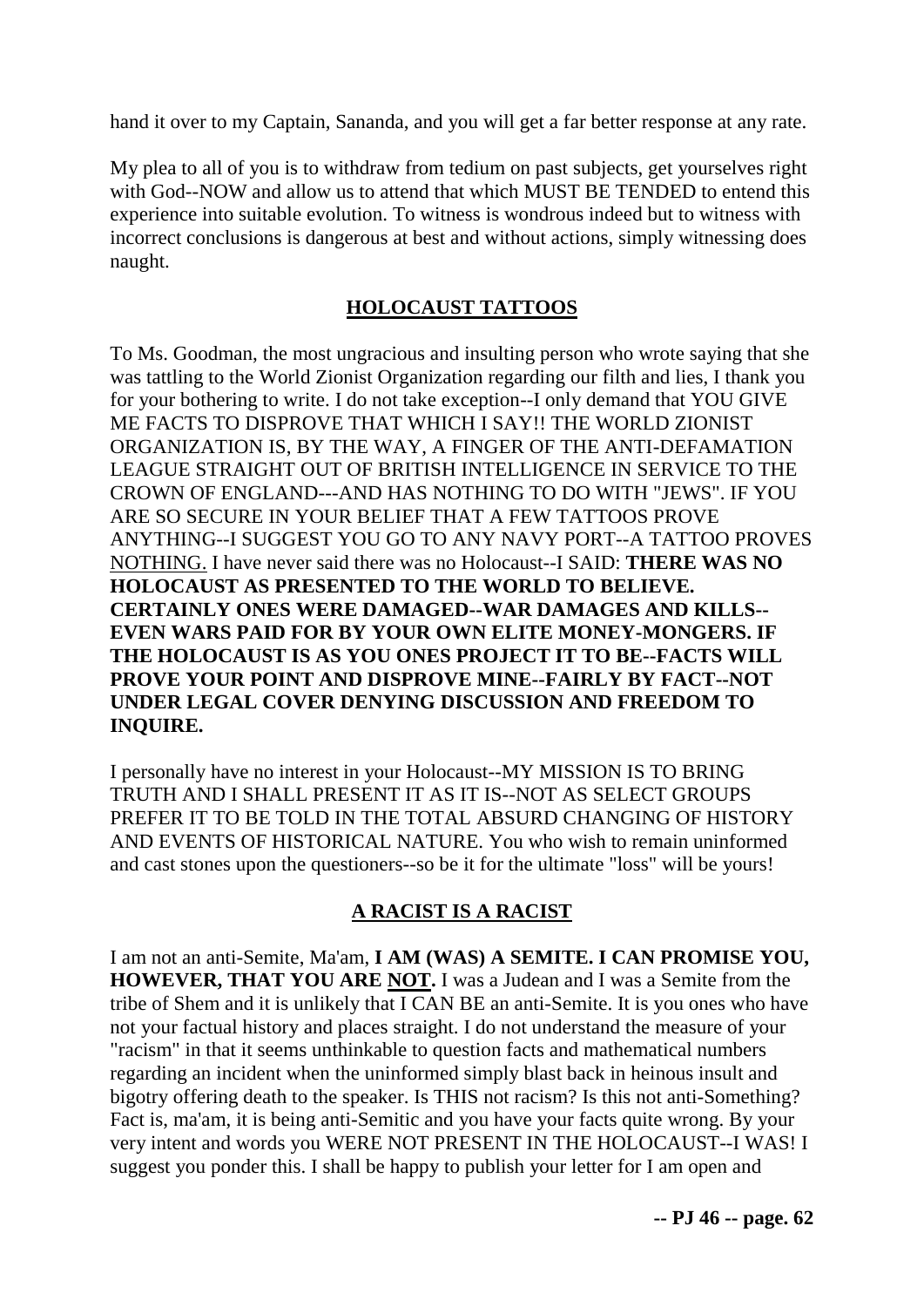sharing. I do not, however, intend to pursue the matter a moment longer at this writing. You are ready to move into Holocaust beyond anything ever happening now or before on your planet--I think you had best be in preparation for this one and set the other to the side and refocus importance of survival. What do the "Jews" have to hide in that you are so unrelenting to thought? Why do you continue this hatred? I suggest you look into the reasons therefor--and you will find them in this information. You have been made the dupe and the fool--and you are most welcome to tell all the Jewish organizations you can find. I can not believe that anyone FORCED YOU TO READ THE PAPER NOR THE JOURNALS SO I SEE NOT YOUR PROBLEM. WHAT IS IT THAT YOU DESIRE TO HAVE "NOT QUESTIONED"? YES, I BELIEVE WE BOTH KNOW THE ANSWER TO THAT ONE. GOD TELLS YOU TO STUDY BOTH SIDES OF ALL AND THEN TRUTH CAN FLOW THROUGH INSIGHT AND KNOWLEDGE--NOT BY ENFORCEMENT OF THE SECRET. WHERE IS YOUR "PROOF" OF SUCH HAPPENINGS?

# **IT WAS MOSTLY THE SOVIETS, NOT THE GERMANS**

The worse atrocities happened in the Khazarian Zionists run camps hidden by the ones called "Soviet". The horrors upon the "Jews" were thus inflicted--why does your American fellow-citizen stand responsible? Why do you come forth in America and deny Constitutional freedom to your brother who believes not as you? You must understand something quite important madam--I come for those who wish to receive me--I come not to thrust anything upon anyone--including you, and if you do not believe me to be who I say I am--then should I turn you over to the Cosmic Council Organization (CCO)? Would that not be as appropriate as your informing the ADL and WZO? I see, racism is alright for you but not for your brother! So be it.

# **WHO DO YOU BELIEVE?**

My subject in point is the CIA and I would like to return to that information. We have interrupted far too long with the other dictation of the day. It is late and the day has been hard and long, Dharma. Please let us just write for a while and then we will close for this day. I must remind you to disallow the slings and arrows, chela, for the adversary is always at his work through the ignorant and "trusting"--those who have "faith" in their leaders and political strong-arms. You should never have "faith" in politicians--only in God should there be "faith"--politicians and elite Man should always be considered with suspicion and NEVER ON FAITH.

Don't abuse the old term: "Learn from mistakes" as regards repeating errors. Your Elite Conspirators aren't doing this massive criminal activity through lack of learning- they learned perfectly and are doing exactly that which will destroy you--because they know how and have practiced the scenario over and over again. Global 2000 is at hand and you will hear ones in the political campaigns even referring to Bush's Plan 2000. I suggest you get informed for it is being brought into your attention now in preparation for the "boom" to fall.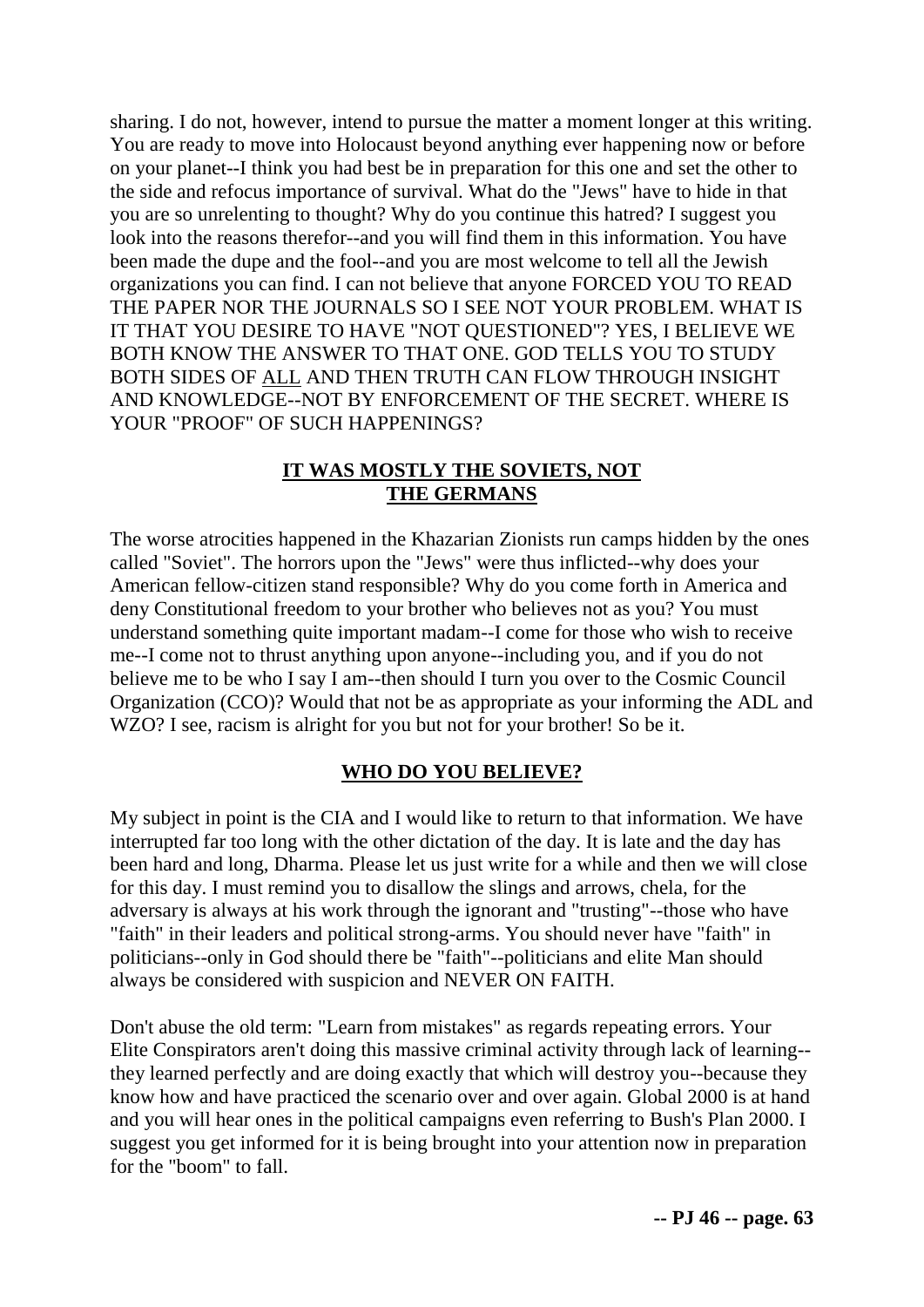Let us just launch right into:

# **THE FABULOUS GEORGE DOOLE**

Although the boards of directors of the air proprietaries are studded with the names of eminently respectable business leaders and financiers, several of the companies' operations were actually long in the hands of one rather singular man, George Doole, Jr. Until his retirement in 1971, Doole's official titles were president of the Pacific Corporation and chief executive officer of Air America and Air Asia; it was under his leadership that the CIA air proprietaries blossomed.

**Doole was known to his colleagues in the agency as a superb businessman. He had a talent for expanding his airlines and for making them, functionally if not formally, into profit-making concerns. In fact, his proprietaries proved something of an embarrassment to the agency because of their profitability. While revenues never quite covered all the costs to the CIA of the original capital investment, the huge contracts with U.S. government agencies resulting from the war in Indochina made the Pacific Corporation's holding (CAT, Air America, and Air Asia) largely self-sufficient during the 1960s. Consequently, the CIA was largely spared having to pay in any new money for specific projects.**

# **IN EFFECT: FREE SERVICES**

Some of the agency's top officials, such as the former Executive Director-Comptroller and the chief of Planning, Programming, and Budgeting, felt uncomfortable with the booming business Doole managed, but they did nothing to change it. **The Executive Director once privately explained the inaction: "There are things here better left undisturbed. The point is that George Doole and CAT provide the agency with agreat number of services, and the agency doesn't have to pay for them."** Among the other services he provided was his ability as a straight-faced liar: asked by the New York Times in 1970 whether his airlines had any connection with the CIA, Doole said: "if 'someone out there' is behind all this, we don't know about it". **At that time Doole had been working for the CIA for seventeen years, and for most of those years had held a CIA "supergrade" position.**

**Doole's empire was formally placed under the CIA's Directorate of Support on the agency's organization chart, although many of its operations were supervised by the Clandestine Services. But so little was known inside CIA headquarters about the air proprietaries which employed almost as many people as the agency itself (18,000) that in 1965 a CIA officer with extensive Clandestine Services experience was assigned to make a study of their operations for the agency's top officials.**

This officer spent the better part of a year trying to assemble the relevant data, and he became increasingly frustrated as he proceeded. He found that the various proprietaries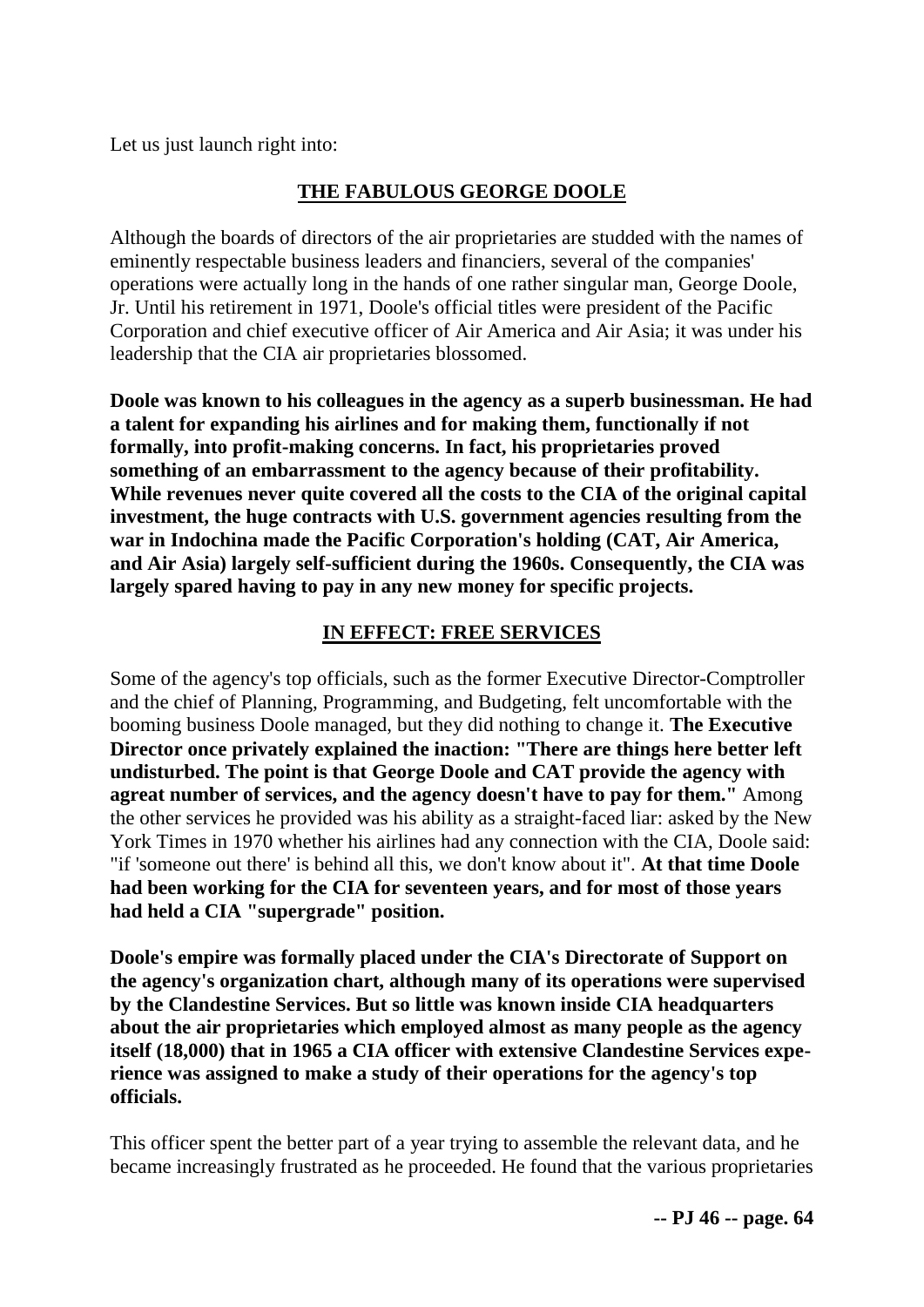were constantly trading, leasing, and selling aircraft to each other, that the tail numbers of many of the planes were regularly changed; and that the mixture of profit-making and covert flight made accounting almost impossible. He finally put up a huge map of the world in a secure agency conference room and used flags and pins to try to designate what proprietaries were operating with what equipment in what countries. (The CAT jet that crashed on Taiwan in 1968 was on lease from Southern Air Transport.) This officer later compared his experience to trying to assemble a military order of battle, and his estimate was that his map was at best 90 percent accurate at any given time. Finally, Helms, then Deptuty Director, was invited in to see the map and be briefed on the complexity of the airlines. A witness described Helms as being "aghast".

**That same year the Executive committee for Air (Ex Comm Air) was formed in order to keep abreast of the various air proprietaries. Lawrence Houston, the agency's General Counsel, was appointed chairman, and representatives were appointed from the Clandestine Services, the Support Directorate, and the agency's executive suite. But the proceedings were considered so secret that Ex Comm Air's executive secretary was told not to keep minutes or even notes.**

**In 1968, Ex Comm Air met to deal with a request from George Doole for several million dollars to "modernize" Southern Air Transport. Doole's justification for the money was that every major airline in the world was using jets, and that Southern needed to follow suit if it were to continue to "live its cover". Additionally, Doole said that Southern should have equipment as effective as possible in the event the agency had to call on it for future contingencies in Latin America.**

**Previous to Doole's request, the agency's Board of National Estimates had prepared a long-range assessment of events in Latin America.** This estimate had been approved by the Director and sent to the President as the official analysis of the intelligence community. The conclusions were generally that political, economic, and social conditions in Latin America had so deteriorated that a long period of instability was at hand; that existing American policy was feeding this instability; and that there was little the United States could do, outside of providing straight economic and humanitarian assistance, to improve the situation. The estimate strongly implied that continued open U.S. intervention in the internal affairs of Latin American nations would only make matters worse and further damage the American image in that region. This estimate came much closer to recommending future American policy than almost any other paper previously prepared by the Board of National Estimates. The board member in charge of its preparation was a former division chief and chief of station in the Clandestine Services. He and his colleagues apparently hoped that the estimate would have a direct bearing on future agency covert operations in Latin America.

**At the meeting on Southern Air Transport's modernization request, Doole was asked if he thought expanding Southern's capabilities for future interventions in**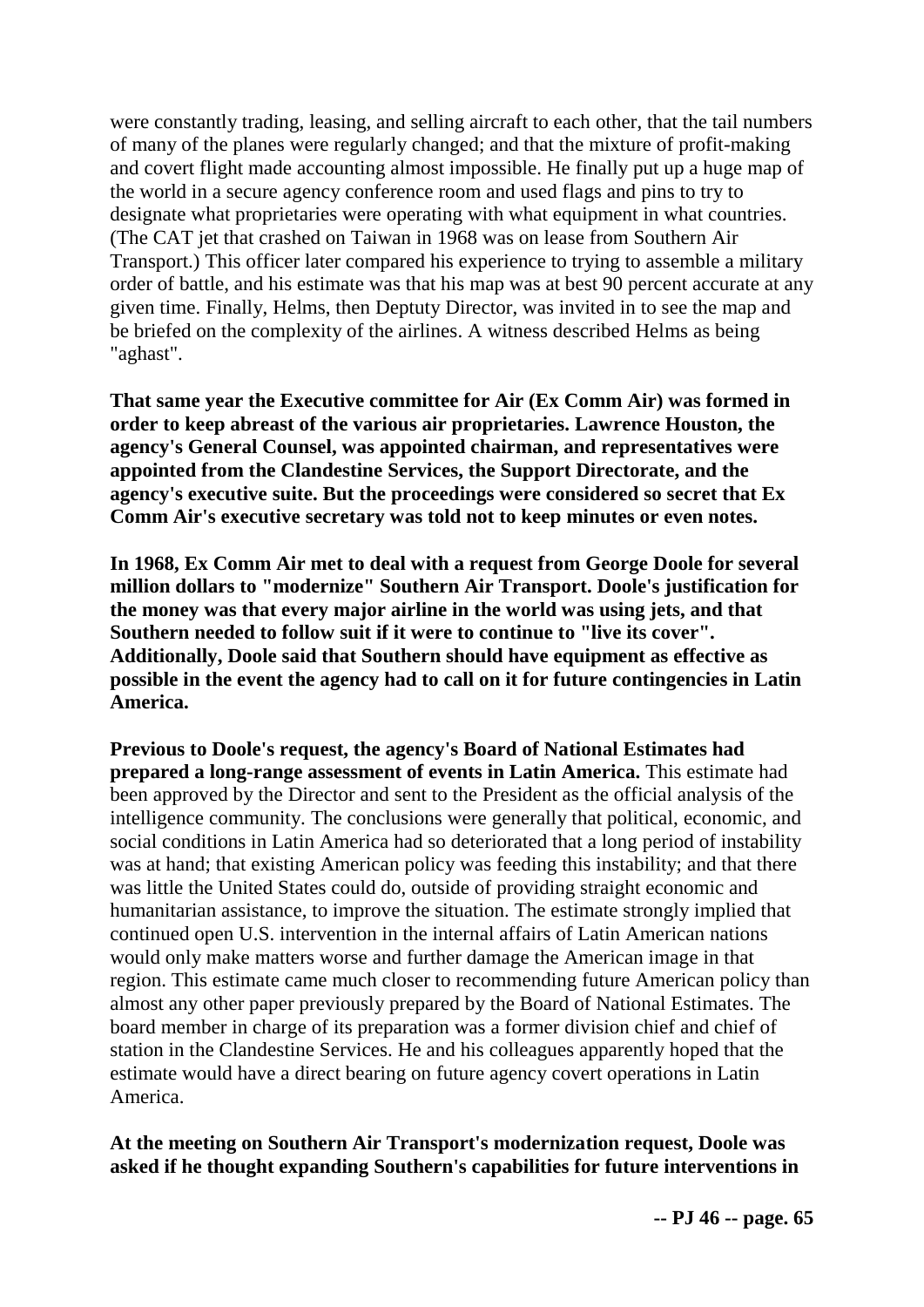**Latin America conformed with the conclusions of the estimate. Doole remained silent, but a Clandestine Services officer working in paramilitary affairs replied that the estimate might well have been a correct appraisal of the Latin American situation and that the White House might accept it as fact, but that nonintervention would not necessarily become official American. The Clandestine Services man pointed out that over the years there had been other developments in Latin America--in countries such as Guatemala and the Dominican Republic- where the agency had been called on by the White House to take action against existing political trends; that the CIA's Director had a responsibility to prepare estimates for the White House as accurately as possible; but that the Director (and the Clandestine Services and Doole) also had a responsibility to be ready for the worst possible contingencies.**

## **DISAPPEARING JETS**

**In working to strengthen Southern Air Transport and his other proprietaries, Doole and the Clandestine Services were following one of the basic maxims of covert action: Build assets now for future contingencies.** It proved to be persuasive strategy, as the Director personally approved Doole's request and Southern received its several million dollars for jets. When the CIA tried to sell off Southern in 1973, only three propeller-driven planes were listed in its inventory. It is not known what happened to the jets, but it is a safe bet that somehow they have been transferred to a better-hidden CIA proprietary.

The meeting ended inconclusively. Afterward the CIA officer who had been questioning Doole and the Clandestine Services man was told that he had picked the wrong time to make a stand.

# **IT'S STILL ARMS MERCENARIES**

So if the U.S. government decides to intervene covertly in the internal affairs of a Latin American country--or elsewhere, for that matter--Doole's planes will be available to support the operation. These CIA airlines stand ready to drop their ligitimate charter business quietly and assume the role they were established for: the transport of arms and mercenaries for the agency's "special operation". The guns will come from the CIA's own stockpiles and from the warehouses of Interarmco and other international arms dealers. The mercenaries will be furnished by the agency's Special Operations Division, and, like the air proprietaries, their connection with the agency will be "plausibly deniable" to the American public and the rest of the world.

### **PRESERVING THE SECRET EMPIRE**

**Doole and his colleagues in the Clandestine Services have worked hard over the years to build up the airlines and the other assets for paramilitary action.** Their successors will fight hard to retain this capability--both because they want to preserve their own secret empire and because they believe in the rightness of CIA clandestine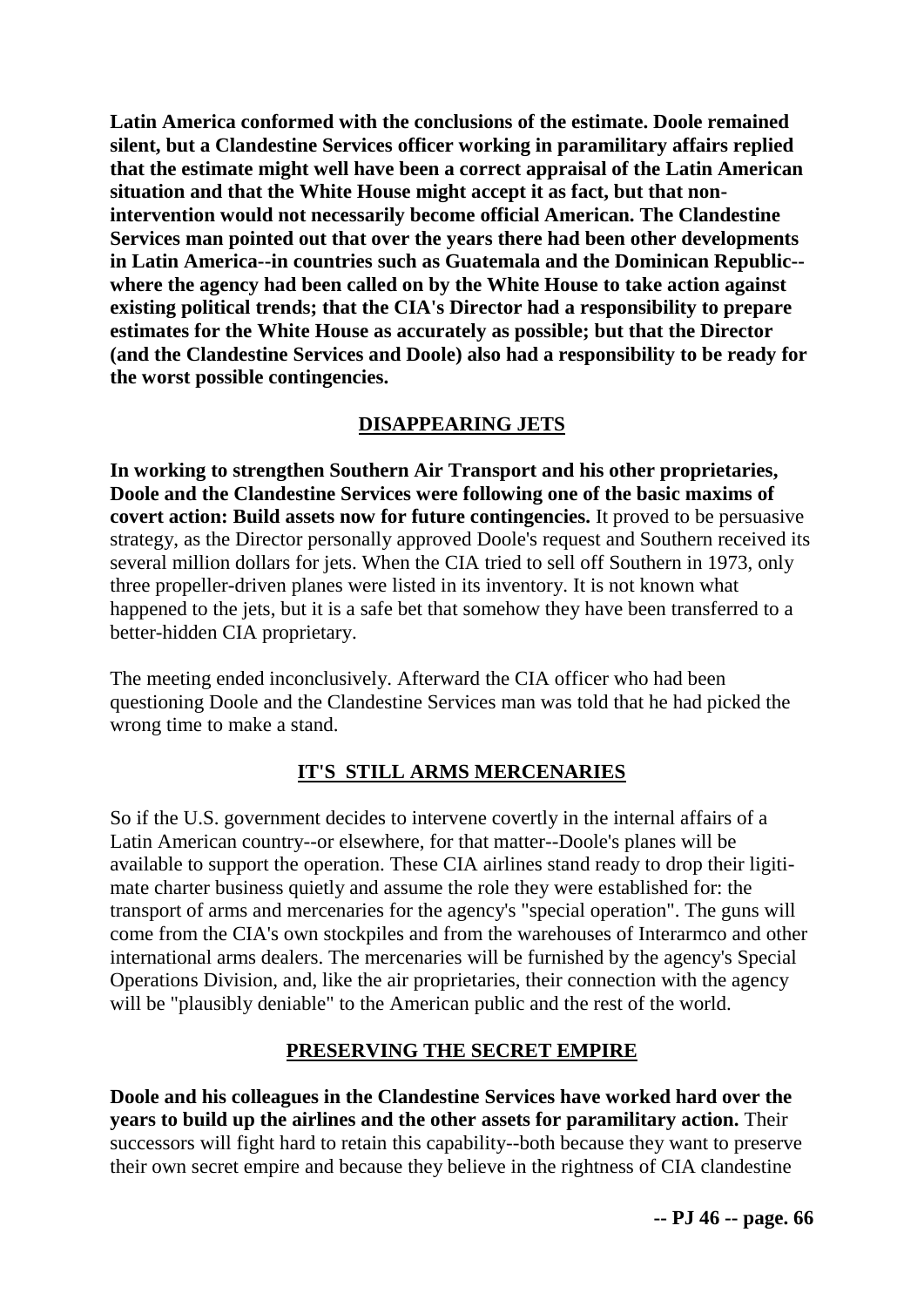intervention in other countries' internal affairs. They know all too well that if the CIA never intervened, there would be little justification for their existence.

\* \* \*

We shall take up the subject, next, of propaganda and disinformation. This seems to be what these secret services are the very best at doing.

### **GRITZ DEBATES NOMINEES**

I would like to comment before leaving, on the recent interviews and debates in which Col. Gritz is participating. As patriotic Americans--I cannot imagine that your heart is not beating a bit more strongly with that kind of a devoted person at the helm of your ship. Of all the ones "debating" in his circles--**HE IS THE ONLY ONE STICKING SOLELY TO THE CONSTITUTION AS 'WRITTEN WITHOUT ASSUMING "RIGHTS" NOT CONSTITUTIONAL TO A MAN WHO MIGHT HEAD THE GOVERNMENT. AH, BUT WOULD THAT IT BE POSSIBLE TO UNITE AND WITH THAT LEADERSHIP YOU COULD TURN THIS "SHIP" (OF STATE) ABOUT IN REVOLUTION BACK TO THAT WHICH WAS FREEDOM AND SOVEREIGNTY. MAY THE MASSES BE GIVEN INSIGHT INTO UNDERSTANDING AND THEN INTO ACTION.**

# **HOLD STRONG, SON, FOR THE WORST AND THE BEST IS YET TO BE. I SALUTE YOU, COMMANDER.**

Hatonn to clear. Peace be thine partner. Good evening.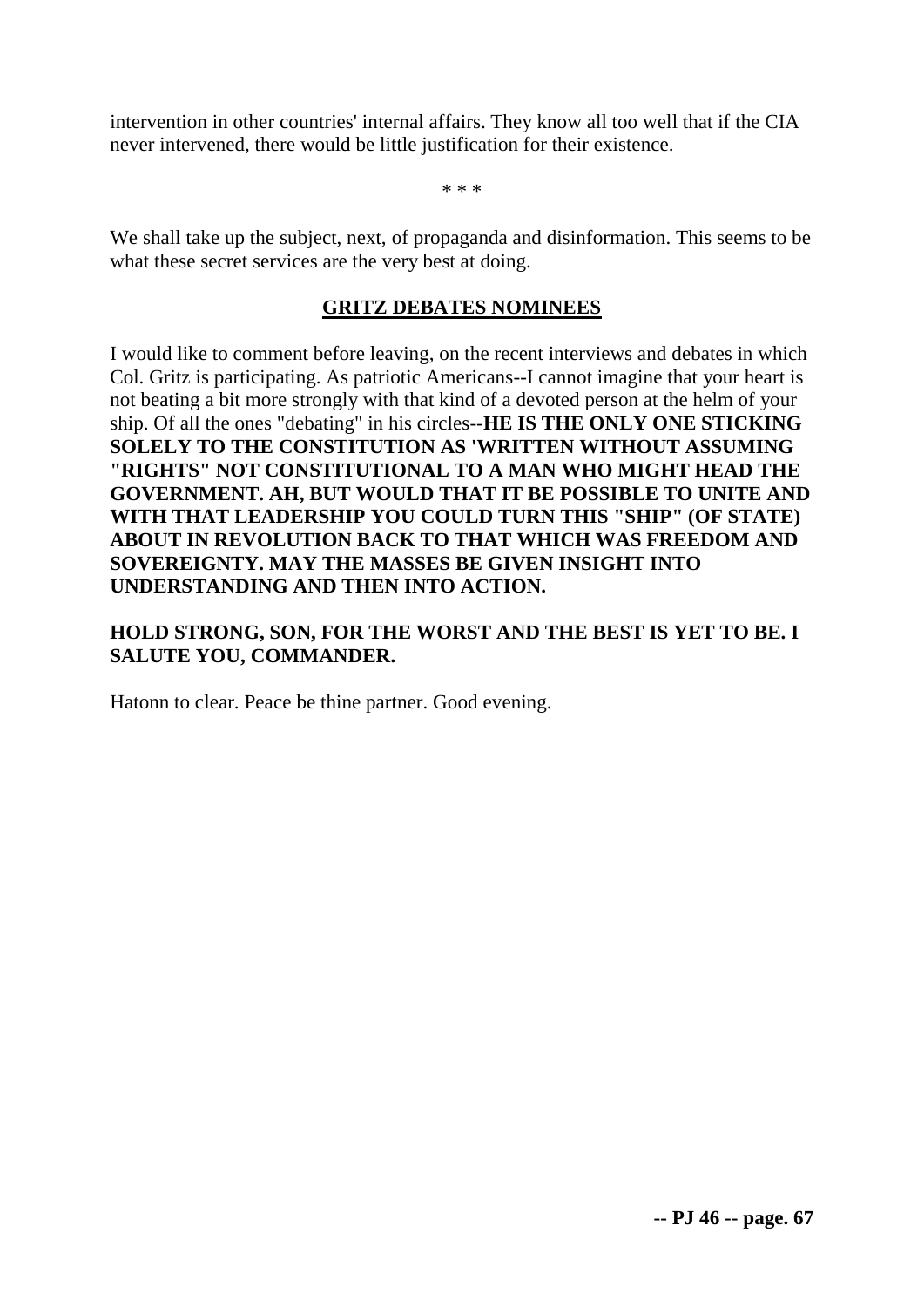### **CHAPTER 8**

#### REC #2 HATONN

### FRI., MARCH 6, 1992 8:25 A.M. YEAR 5, DAY 203

### **FRIDAY, MARCH 6, 1992**

#### **TAPE 1 SIDE A; MISSILE SITES.**

H: Good morning, Dharma. Thank you for attending my needs this day. I would prefer that we put these military bases with installations on them and sites of missiles and underground facilities onto a tape. It is too time consuming the way we were working with it yesterday. All we need are general locations but I find that everyone is getting very tedious about it, wanting extremely large amounts of information and I'm not going to go into that. So I feel that the best approach to this is for you just to sit here and you're going to have to learn to deal with this situation of looking. I will effort at giving you the locations and I believe that spelling these proper names will be your biggest problem so, please bear with me if I forget. All you've got to do is go and look upon a road map of some kind but I will endeavor to spell things as we go along and then whether Dharma or someone else takes it off of the tape to list it, it will save us a great deal of time.

We have made it to Kentucky and as our treasure maps are laid forth, Kentucky and Tennessee are adjacent and also on the same pages. Again, I am stressing that I am utilizing installations big enough that they were started in construction many years past and have been continually in development. There will be one or two that we will list, as in California in the area of facilities, as with Angeles Crest National Forest, where those missile sites were put in and since removed, as far as you know. However, those silos have been utilized and the tearing down of those bases and the vandalism which ensued was all very purposeful and other facilities have been built on top of those areas which you would recognize as something else--either a youth camp, some surface governmental installation or private incarceration facility--so that you are not curious about it. I can tell you now that every vacated missile silo is attached to something underground. I cannot possibly list all of those places.

You in local areas put out your grapevine. You'll find out. It's like our friend, Mr. Quade, said, "Well, that's not a conspiracy and that can't be a conspiracy because everyone knows." No, everyone doesn't know and a conspiracy is two, three or more working together to secretly plan an illegal act--as a result, these are conspiracies. It's very hard to keep total silence but you will note in the area of Tehachapi most of the ones who work and live in the area work in those underground facilities, or have in the past as they are ending their construction phase, so you will find almost a vacated city. There are reasons why ones remain quiet. For one thing, they don't know what they're doing, they just simply work at one of those facilities but that's neither here nor there.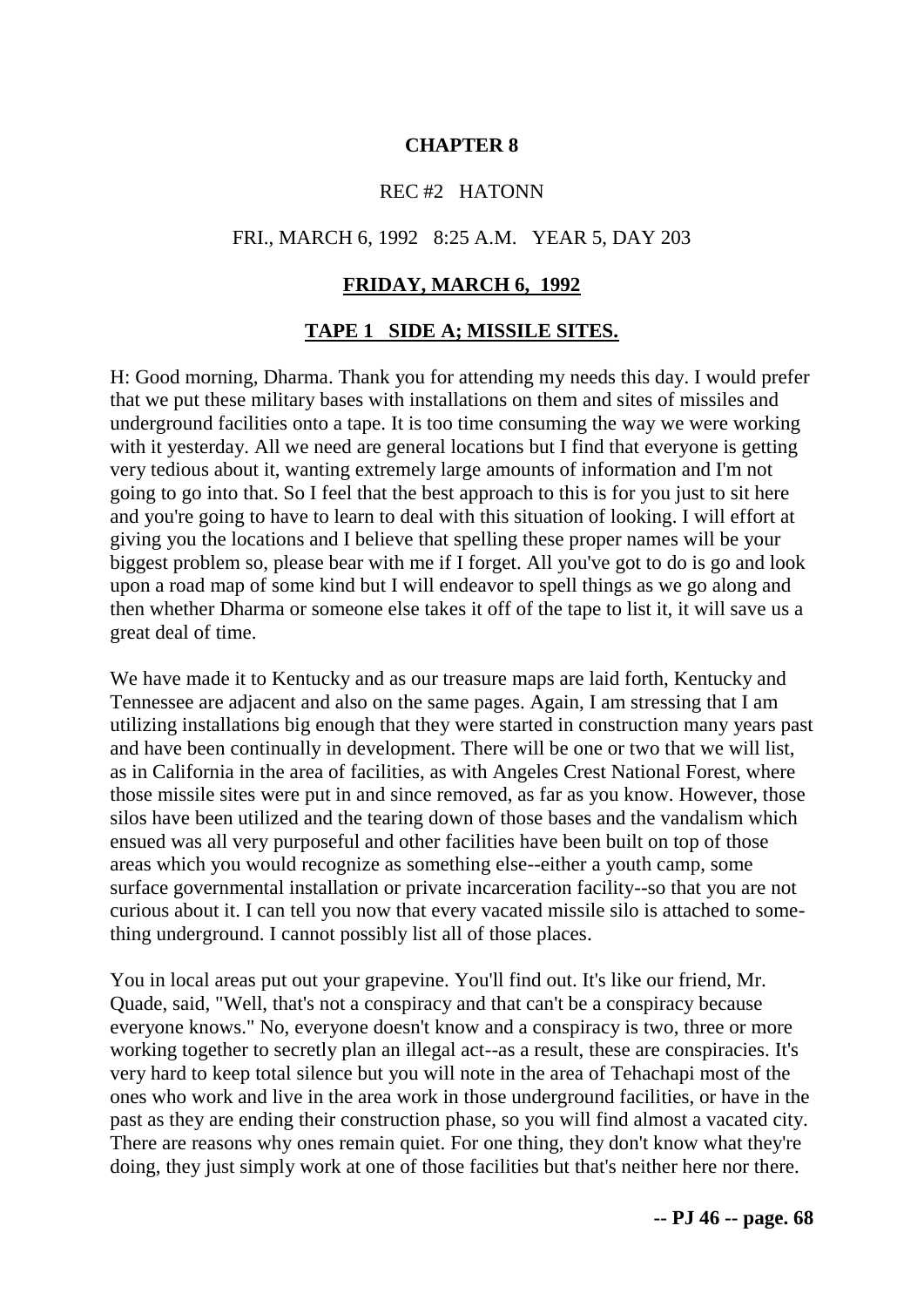Let us move on now. I believe we're ready to begin. We're going to start with Kentucky.

# **KENTUCKY & TENNESSEE**

There is an extremely large base and facility that runs north of Hopkinsville, down south inclusive to the west of Fort Campbell Military Reservation. This one will receive water from the great reservoir there, the lake to the east, Lake Barkley and it will also pull from the underground of the Cumberland River. This is an extremely large installation with silos with a lot of stuff going on underground. This is the major Tennessee installation. It's difficult to leave out the installations which cross borders, so we'll move over to Kentucky and to the north at Madison, Indiana. Just across the border close to Carrolton, you will find the Jefferson Proving Ground. There is a very large experimental installation in that area, mostly on the side of Indiana. Moving downward to Louisville and on west, you will find Fort Knox. We've spoken of that before. I won't go into it. It's a military reservation with installation. Moving eastward to Danville inclusive of Perryville, there is a large installation. Those are the major points of importance as far as defense or research in both Kentucky and Tennessee.

## **KANSAS**

We will go to the east of the state to Manhattan Military Base with installation at Fort Riley Military Reservation that includes Ogden and it runs under Interstate 70. Then eastward to Leavenworth. There is a Fort Leavenworth, this is an extremely, extremely important installation with large facilities underground. There is a federal prison and there is a massive installation beneath that prison.

Anywhere where you have major prison facilities such as you do in Tehachapi, California, you're going to have installations beneath that prison and they use prison labor and especially ones who are put into isolation for any period of time and ones that you would recognize as being on death row, they are utilized for labor for these underground installations.

# **LOUISIANA**

Move southward from Shreveport to Leesville and you will find Fort Polk Military Reservation. That is a reservation and an installation. That is the only important site in LOUISIANA even though there are many other bases.

You will have to understand that areas along the Mississippi River are not utilized for underground facilities, there are other plans for that river and it doesn't protect those underground facilities.

While we are here, however, I feel that we should mention Mississippi because in conjunction with LOUISIANA, you see, the federal government divides your nation into districts, it does not divide them into states and we have a little problem for your understanding and there's going to be overlapping of states so if I mention them twice, please, understand.

Moving to the east along I-10, you will come to Biloxi, passing Gulfport, to the Beauvoir Jefferson Davis Home which is a park setting. Again, pay attention to where they have these parks. That is Keesler Air Force Installation. That is a very, very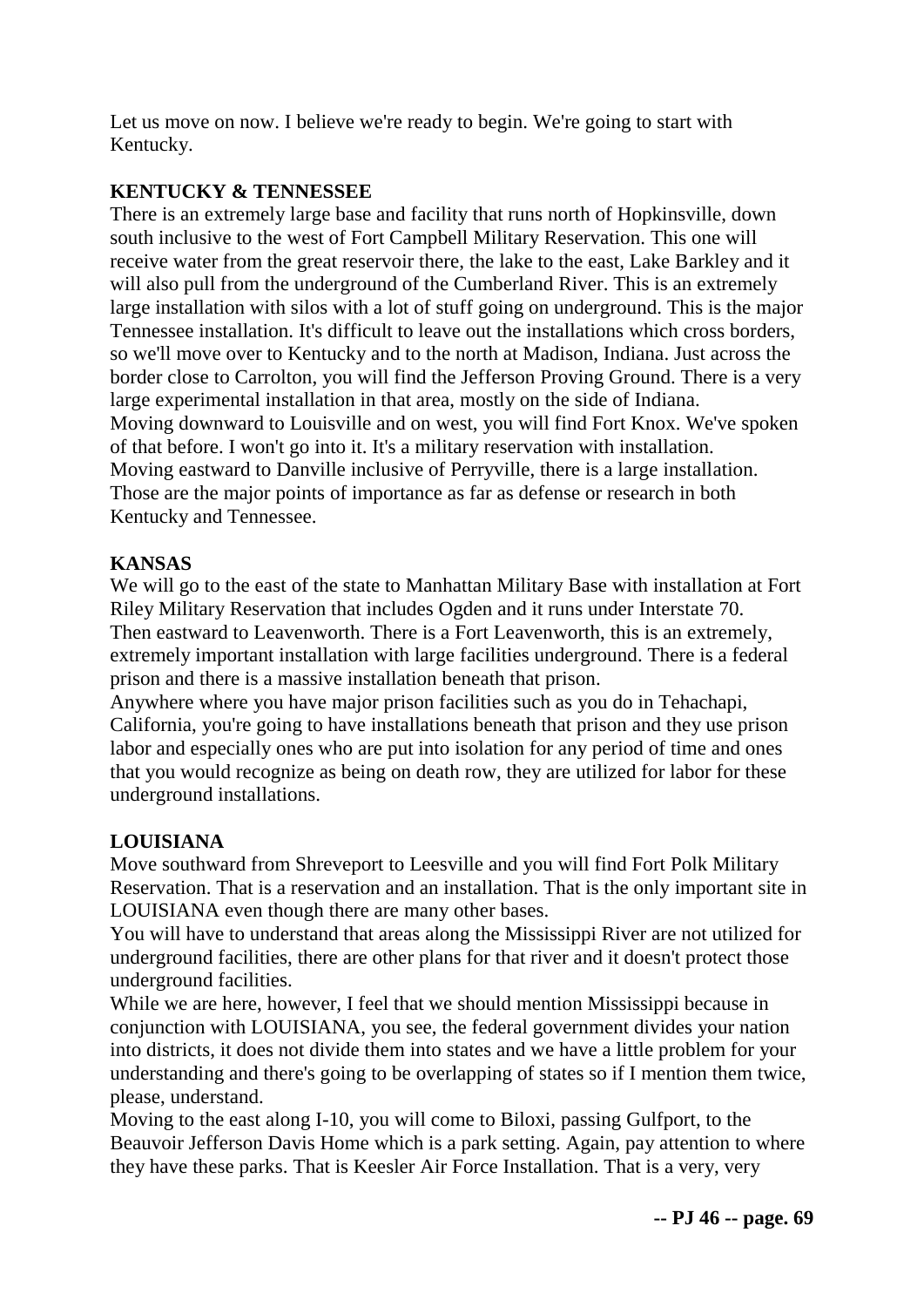important area with a massive underwater installation.

# **MAINE**

At the very upper part of the state, at Caribou, just to the north of it including a place called Limestone, is a rather large inland facility.

Moving all the way to the south of the state to the area of Brunswick, you will find the entire area under Popham Beach is a water facility with submarine capability and underwater missiles. By the way, some of the missiles are Russian or Soviet missiles and have been in the area for a long time and this is part of the reason for the installation as a defense mechanism against those Soviet missiles out there offshore.

# **MICHIGAN**

Michigan is clean. That is not good news. That is because there is full expectation when the New Madrid Fault goes, it is expected to take Michigan with it or at least the northern part of the state of Michigan.

## **MINNESOTA**

Minnesota is clean. You have a lot of area above the ground but no major, major sites where great research is going on. There are some missile sites in and around Minnesota but no installations or research.

# **MISSISSIPPI**

The only one of notable worth is the one at Biloxi.

## **MISSOURI**

You have two major experimental facilities with missiles.

Whiteman Air Force Base at Knob Noster. It will take in the entire area between Knob Noster and south to Windsor. This will encircle to the east of Sedalia.

Southeast to Waynesville, you will find Leonardwood Military Reservation. This is a very large installation.

## **MONTANA**

A large area around Kalispell, south and including Marion and it takes in all of the Bitterroot Lake Recreation area.

Moving south to Missoula, encircling an area from French-town to Milltown including Potomac and including all of the area under the Forest Service Fire Department buildings and that part of the forest. It's a National Forest. It is the Lolo National Forest. A lot of the work is performed through the University of Montana. Much genetic development, DNA replication studies have been performed in that area. Great Falls and to the west of the city taking in the area of a place, not necessarily a military reservation, but a place called Fort Shaw.

South of Dillon just north of a little place called Dell on 1-15, under it, there is an installation and there are underground missiles.

Please note that in many of these descriptions I'm giving you, they actually are on or under major transportation routes.

Now north and east find Glasgow. This is Fort Peck Recreational Area. This is a very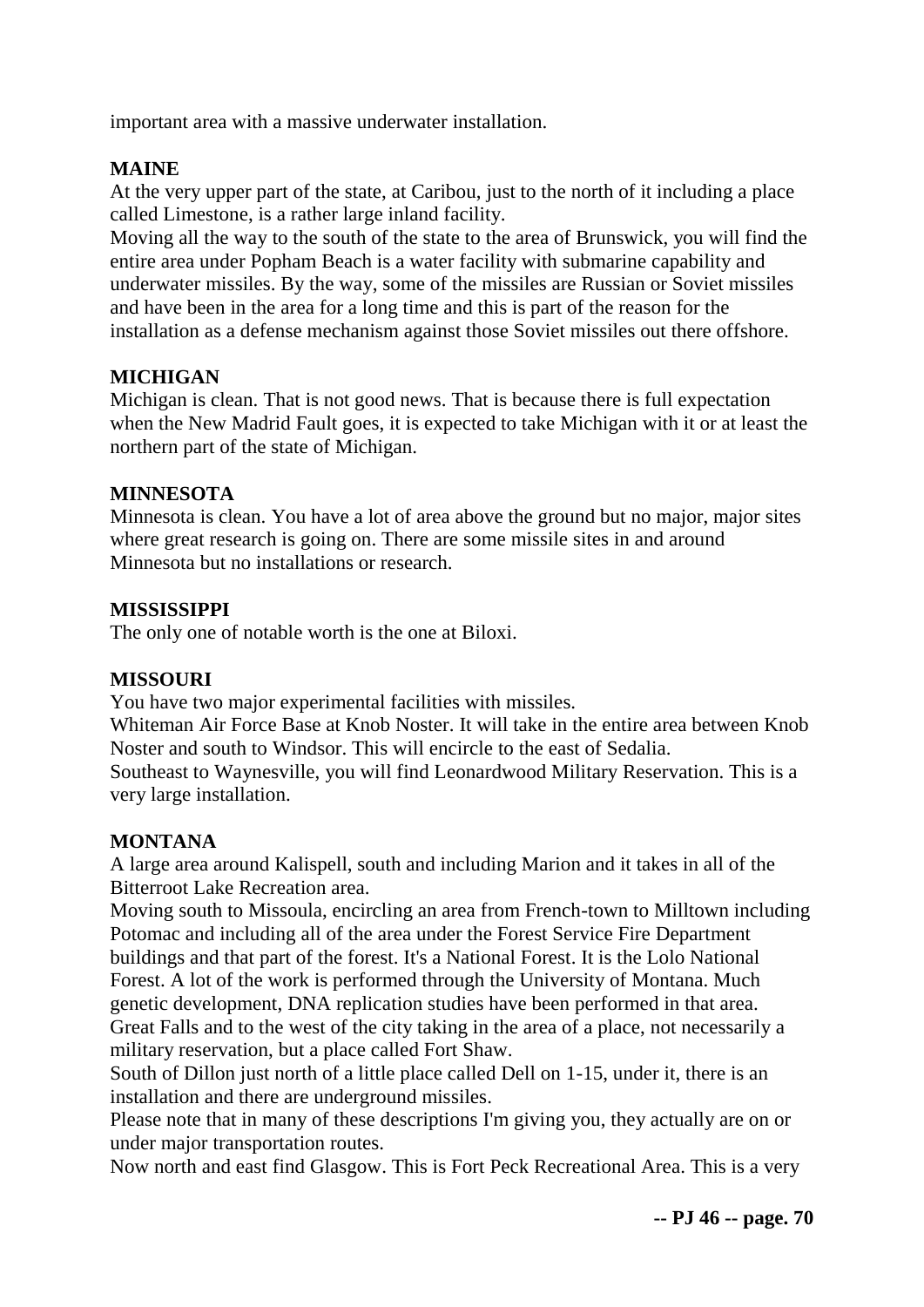large area. It is just north of Fort Peck Lake and uses a lot of water from that lake.

# **NEBRASKA**

One of the most important of installations, Norad, is located very near and north of Omaha. This runs approximately to Blair, west almost to Winslow and the Elkhorn River runs directly through it.

Moving southward to a very, very important place where a lot of the monkeys meet and it would seem a totally unreasonable place for them to meet until you consider Norad and then you have to realize there are massive underground facilities.

Just south of Omaha at Offutt Air Force Base is a major, critical, crucial installation.

# **NEVADA**

Nevada district will take some doing, so bear with me. There are some extremely important major, major facilities. They are so important that I hesitate to even... I should just take Nevada as an entire state and call it dangerous.

Beginning at the north almost mid-section of HWY 95 at a place close to, well it would be identified as Granite Peak on mapping, just north of Orovada, is a major missile underground site.

Moving down HWY 95, just south of Imlay, is an underground missile site very close to Ryepatch Reservoir. The important landmark is Star Pk.

Moving back up HWY 95 to where it changes into Interstate 80, southeast of Golconda, on 1-80 is an underground missile site.

Move on across 1-80, when you get to HWY 93, go north and just north of Wilkins is a small installation right under that HWY.

Moving on to the east on 1-80 about midway between Oasis and Wendover with a landmark of Pilot Peak. By the way, Pilot Peak is quite a way from that road but that is the siting landmark. There is a pretty good sized underground missile installation and it probably is referred to in the, circles as Silver Zone Pass.

Go back to the western part of the state. North of Reno and Sparks on a road 445, you will find the Reno Naval Air Station. That's an extremely important one.

Traveling along 1-80, west of Lovelock, you will find two landmarks. These are catacombed with missiles. One is the Humboldt Sink and the other Carson Sink. These are both areas which are closed to the public. One extends under 1-80. You will find practically no reference to these two most important missile sites.

South near the western border with California near Hawthorne is a massive Department of Defense Depot. It actually is a disposal site. This is a massive, very, very important installation and from this area comes a lot of the contamination that is surfacing in the Mono Lake area in California.

There is massive activity of every kind in the Toiyabe National Forest.

Just north of Gabbs on 361 is an underground missile pod. These missile pods or sites are big enough for underground offices and living facilities.

East of Lida, under the intersection of 266 and 95 is an underground missile complex. Under 95 at the intersection of 374 at a place just northeast of Beatty is a large installation of underground missiles. This is directly connected to the California installation which includes an underground missile facility under road 395 attached to the U.S.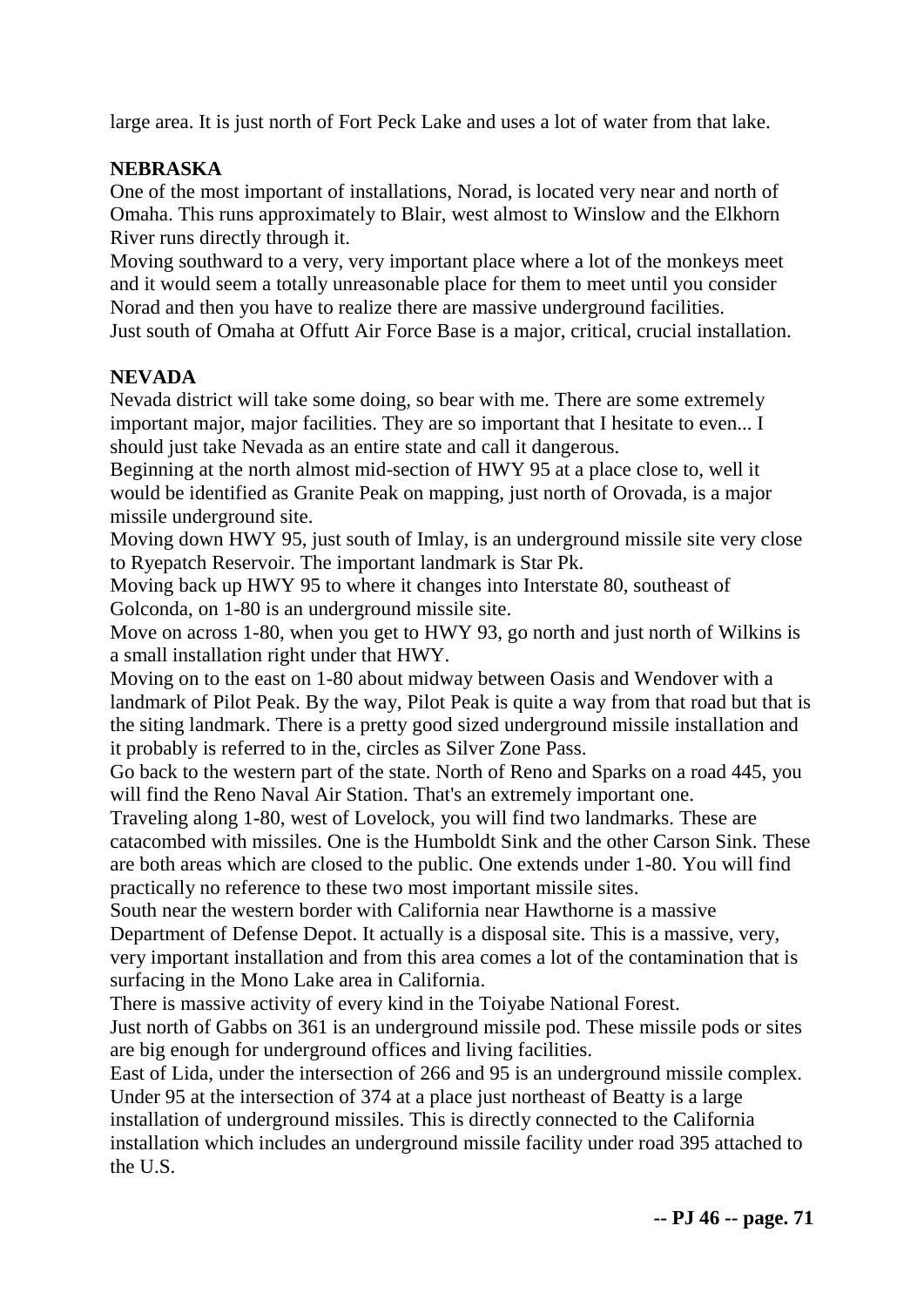Naval Ordinance Test Station and, of course, is attached to the China Lake Military Reservation. This is an extremely important, critical facility.

In California to the southeast you'll find the China Lake Naval Weapons Center and Fort Irwin Military Reservation and then between Yermo, on 1-15, and Baker is a major underground missile facility.

At the California/Nevada border is another underground missile facility, quite small, but these ones on these highways are set for surfacing and the installation will be brought above ground and these will be your ways of stopping interstate travel. Most especially, it will be important to stop travel from California, for many reasons, into Nevada.

In Nevada, of course, and surrounding the entire area of the Nellis Air Force Range, all the way from Warm Springs, west to Tonopah, circling down to the facility and Lida, through and including Scottys Jct., on down to Beatty, including Lathrop Wells, Indian Springs, circling back up in a wide circle to Alamo, you will find in that area a large underground missile base. It's hard to identify. Its HQ is on Hwy 93, just south of Alamo.

Moving up through Hiko and then making a swinging easterly circle back to Warm Springs, that includes all of the Nellis Air Force Range. It includes Papas Lake which is dry and at that point you find the Nevada Test Site. You are going to refer to it as Yucca Flats, I believe, and within that you're going to find Yucca Mountain and you're going to find it interesting to realize that it is not even attached to Nellis Air Force Base except by tunnel.

Moving southward to Las Vegas, you will, of course, find Nellis Air Force Base just barely to the NE of the city.

You will find a major missile base midway between the junction of 168, 317 and 1-15 near Mesquite.

Two underground missile sites, one on 1-15 near the border of Calif. just a little west of Jean and then, moving south to Searchlight on Hwy 95, another just north of the intersection of 163.

# **NEW HAMPSHIRE/VERMONT**

These are only separated by the river. These have to be extremely general. They are military installations but they are unmarked and for all practical purposes would never be known.

In the northwest upper corner of New Hampshire, under the area of the Jay Peak Ski Area, then to the Cochran Ski Area, including the Bolton Valley Ski Area and south including the Mad River Glen Ski Area, near Woodstock is the Killington Ski Area, then the Magic Mountain Ski Area and the Mt. Snow Ski Area.

Now to Vermont: to the east of Franconia are large underground installations with missiles at Cannon Mountain, circling down into the area called Old Man of the Mountains.

West of Conway is Waterville Valley Ski Area.

Then Sanbornville Moose Mountain Ski Area and then, of course, you get to Portsmouth, all of the area under Rye Harbor. These are rather sophisticated living facilities included along with the missile and defensive installations. A lot of research takes place in these areas but, as much as anything, this is a facility for Elite housing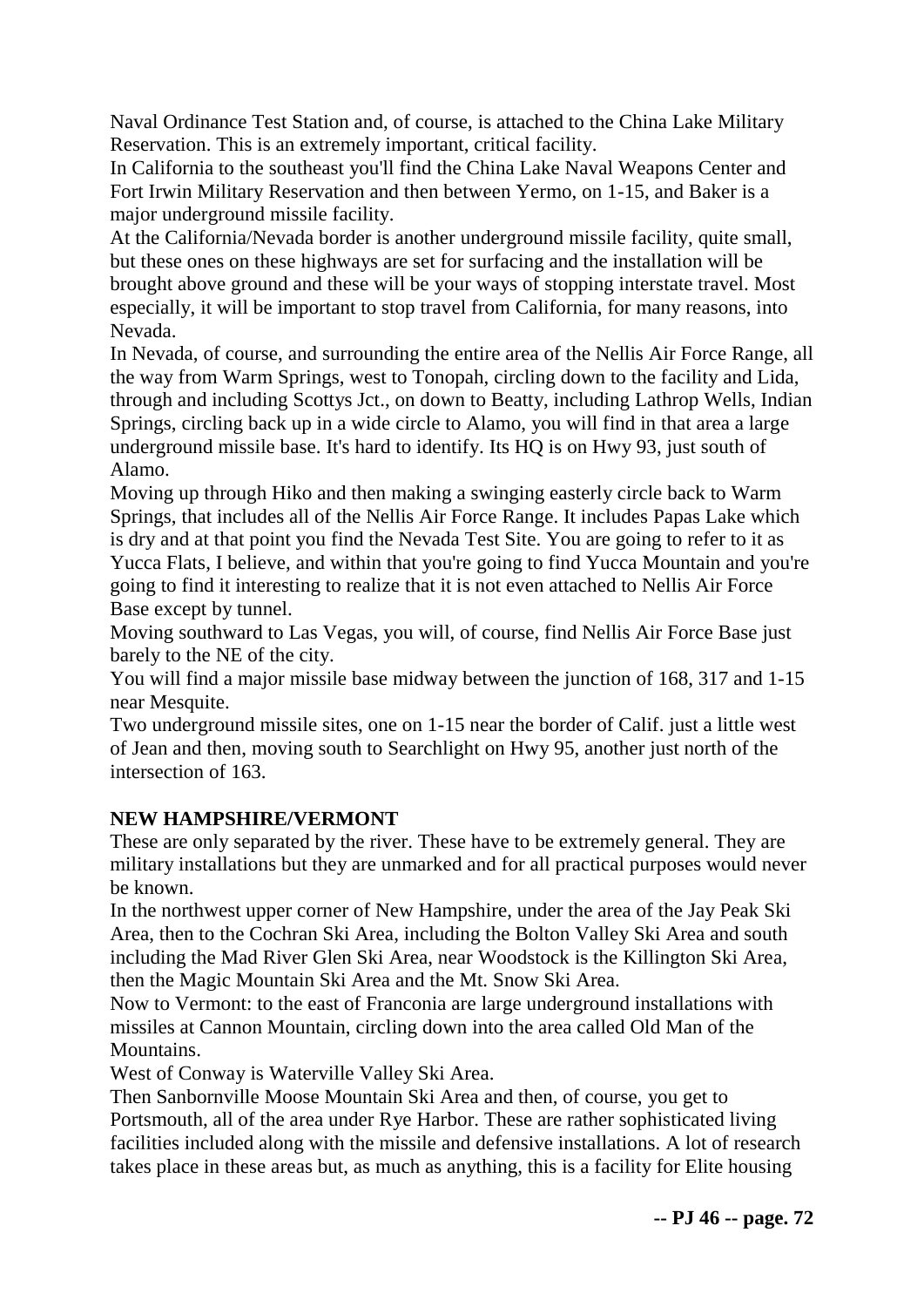with a protection of these sophisticated missile systems.

## **NEW JERSEY**

New Jersey is basically a forfeit state with most installations being quite public. There is a large installation with missiles in place at Fort Dix Military Reservation. That is near Wrightstown.

South to Browns Mills and just south along a little road of 539, almost including Whiting, is a large Air Force missile installation and facility.

# **NEW YORK**

On HWY 11 from just south of Watertown to just north of Pulaski, a very long distance that includes underneath the town of Adams, is a large missile installation and facility.

Northeast of that area on HWY 11, under HWY 11 at the intersection which would enter Fort Drum Military Reservation, there is a missile installation under that road at that intersection attached to Fort Drum. A very large military reservation with missile and facility.

West Point is a very critical underground facility.

I have very little to say about Long Island Sound, it is forfeit. New York is forfeit, by that I mean New York City.

This is Side 2 regarding military installations with underground and major security facilities and missiles and also missile sites with small facilities.

# **NEW MEXICO**

You will find only a couple of underground facilities but, of course, they are absolutely, incredibly huge.

The entire area of White Sands Missile Range around Alamogordo, all the way south into Texas at El Paso, crossing the river and taking in a little bit of borderland of Mexico, underground. You've got massive facilities above the ground. You have incredible, incredible multi-level underground facilities. Beneath the ground, you have alien alternates; that will be where your shuttles have been stored--this is the biggest lie on your planet.

Now, as you consider New Mexico, you will find every major freeway and roadway has multiple, multiple missile and facility sites for blocking all incoming traffic from every direction. These will rarely be at cities or towns. They will always be out in the open between places so I can only give you the general mid-location.

We'll start with the one to farthest west on 1-40, that is also Route 66.

There is one very near the border east of Lupton, midway to Gallup.

There is one at a little place called Blue Water, almost in the little town running under the little town.

As you get to Albuquerque, of course, you have a large military installation with facilities at Kirtland Air Force Base.

On 1-40 between Clines Corners and Santa Rosa.

North on 1-25 there is an installation with missiles at approximately Pecos. Further north on 25 is a regular size installation with missiles at Fort Union National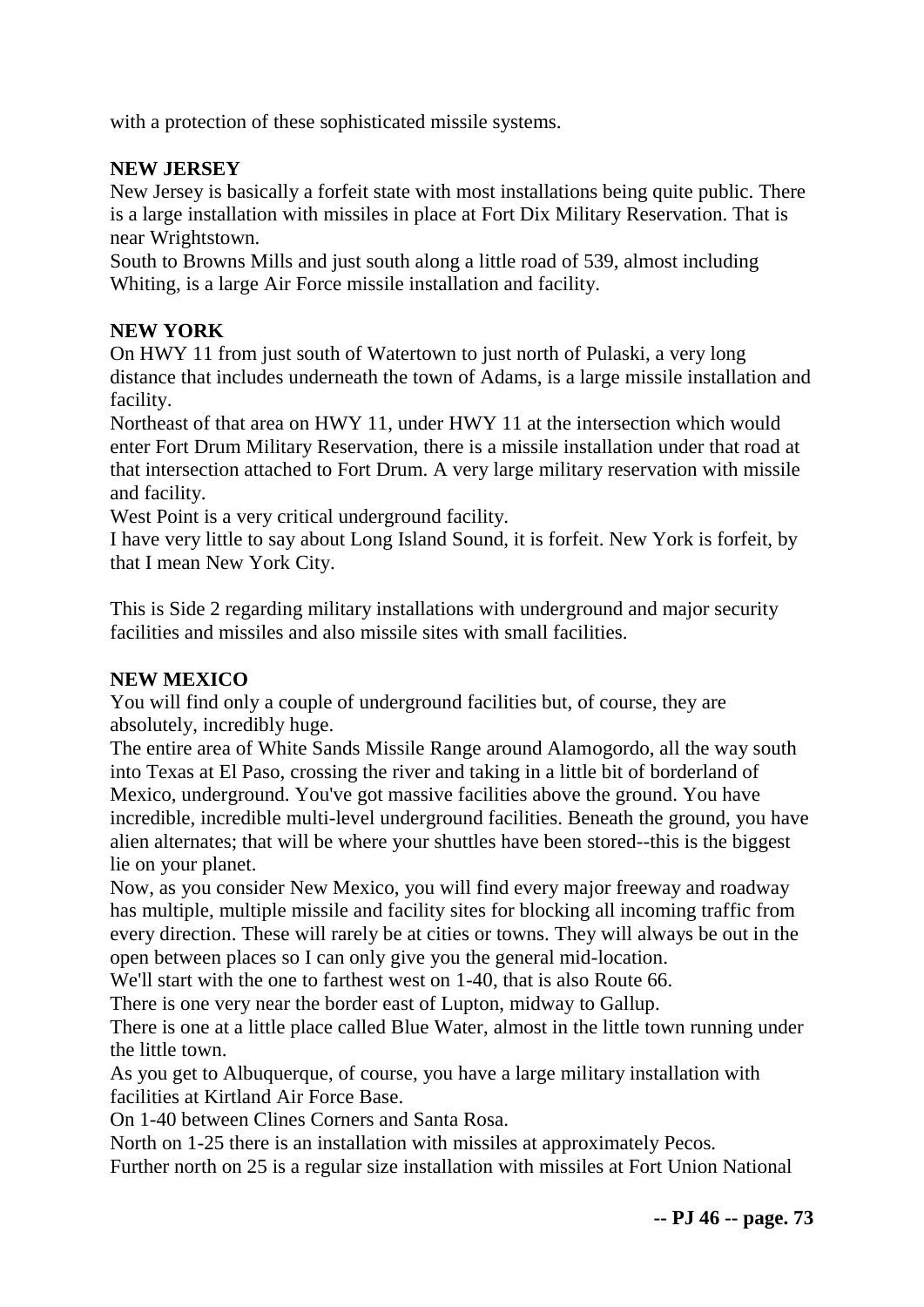Monument, approximately. That is midway between Watrous and Wagon Mound. Up 1-25 is a small one midway between Maxwell and Raton.

Then outside Raton at the border at Raton Pass is another very large one, missiles with facility.

In Colorado, north of Trinidad, also on 1-25 is another. Let us move now on down through the state.

At Clovis, you have a large facility with missiles under Cannon Air Force Base and there is an oasis there that is just northwest of Portales.

Back to 1-25, a missile base and large facility to the west of White Sands, under 1-25. On I-10 midway between Lordsburg and Deming is a large missile underground facility.

Along the border and overlapping into Texas, I think you would call it almost a four corners, east of Malaga, is just a large facility and there is very little in that area. It is well hidden. It is almost unknown. It is a large facility underground, secret.

## **NORTH CAROLINA**

Fort Bragg Military Reservation.

In the area of Jacksonville, unlisted, but is a military installation.

At the ocean where the New River empties, you will find Camp LeJune and around Cherry Point is another military installation with missiles.

# **SOUTH CAROLINA**

Of course, you have the entire area around the Savannah River Plant, which we've already spoken about, with lap-over or underground connections to Fort Gordon in Georgia.

Now realize that is the Savannah River Plant I just spoke of because there are other major installations at Fort Stewart at the city of Savannah.

# **OHIO**

A unique state with very little secret underground activity. Note that none of these installations are for public utilization under any circumstances. They are for Elite survival only or they are major defense and/or Elite research facilities, very advanced research facilities.

# **OKLAHOMA**

There are four major military installations.

One at Enid, at Vance Air Base.

Then toward the south, Fort Sill Military Reservation at Lawton.

West to Altus. At Altus, you have also Altus Air Force Base.

Then to the south on 1-44 you will come to Sheppard Air Force Base and that is at the border or close to the border of Texas near Wichita Falls.

# **OREGON**

Large installation across the border into Washington at Richland and Kennewick, in that area, not well defined.

South into Oregon on 1-84 between Boardman and Echo is a missile facility. This will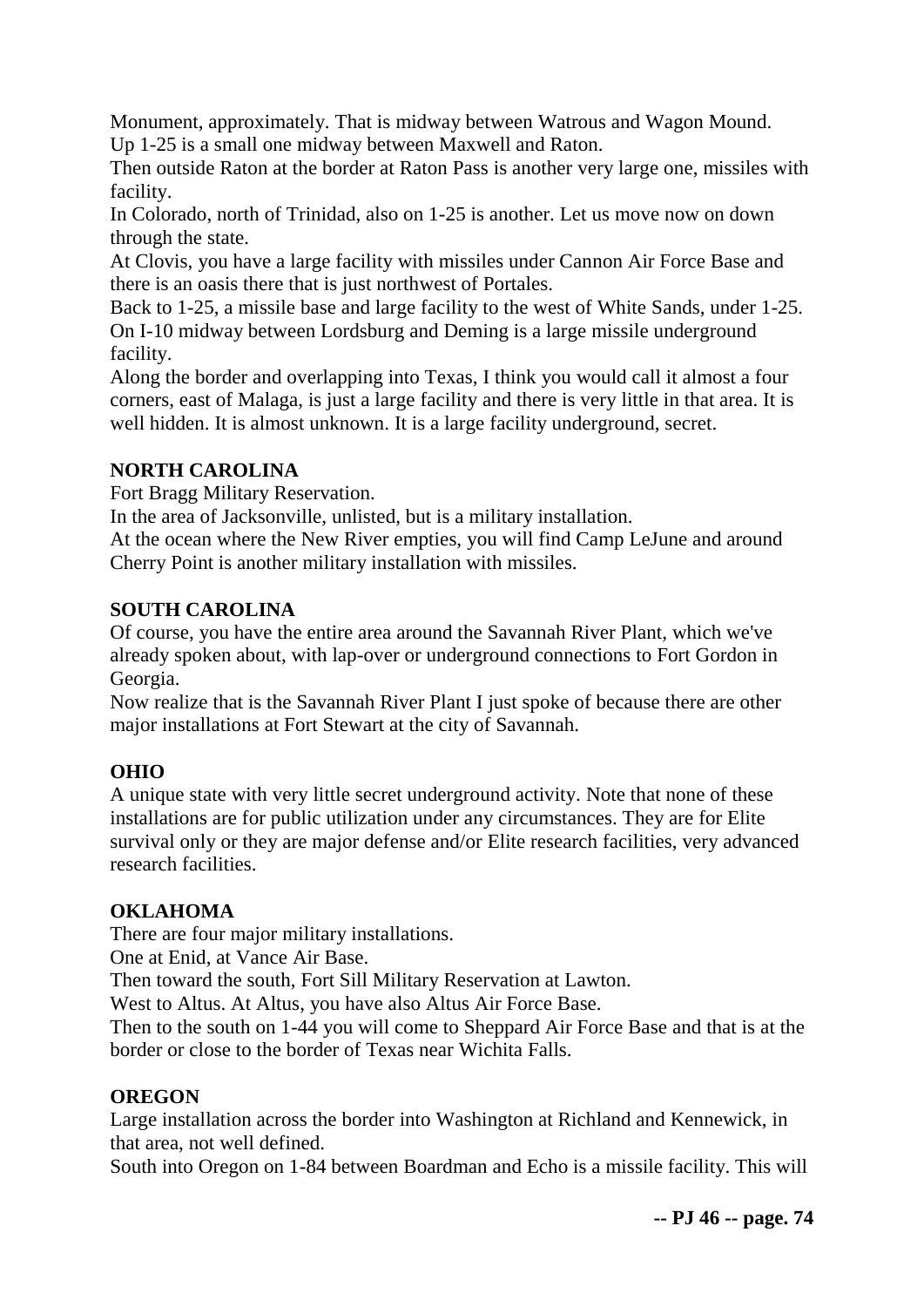be a major disposal station for travellers.

There are so many and so much going on in the area from, approximately, Le Grande, all the way to Ontario, at the border of Idaho, east into Idaho and west to almost HWY 395 that I cannot isolate them for you. That entire area is catacombed.

On HWY 84 at Biggs is a missile installation, military controlled, of course. The coastal important one to note, and this would include great underground water capability tunneling is around Coos Bay. There is a naval air station and this, of course, is controlled by Naval Intelligence.

East across the state to Burns, in that general area, mostly in the forest area or what you would call the Ochoco National Forest, there's a large conglomerate type of installation.

At the intersection of 78 and 95 there are two, one being at that intersection more critical than the other and then a regular missile silo facility. But at that intersection is a major, important missile station.

Now let us move back to the west and there are some military underground installations in these general areas: Jacksonville, Applegate, around Medford all the way to Butte Falls and then south of Klamath Falls at Keno, on and under road 66. Around the general area of Lakeview there are some winter sports areas and some geysers. There would be some thermal activity utilized by that particular installation.

# **PENNSYLVANIA**

At Erie, great underwater facilities.

On 1-79 south of Meadville, midway to the intersection of I80, missile installation. On 1-80 at regular intervals, midway between intersection I53 and Moshannon, and midway between intersection of 880 and intersection of 15, missile facility.

# **SOUTH DAKOTA**

Major underground facility in the area of Buffalo.

Missile facility under HWY 281, south of Aberdeen.

To the east of Rapid City, almost at New Underwood on I90, missile facility. Reminding you that these are on heavily traveled thoroughfares for traffic control. They would also be targeted by any enemy for destruction of interstate travel facility or capability.

# **UTAH**

I need two or three hours on Utah but I'm not going to be able to have it, obviously. Let's just start in the upper northwest.

The entire area of Hill Air Force Base and Hill Air Force Range. These are near the Great Salt Lake and include all of Ogden and Brigham City.

The Wendover Range, Desert Test Center, and Dugway Proving Grounds. No (unauthorized) body is allowed into these areas under any circumstances.

Then the Desert Range Experimental Station down west of Milford on 122.

On 1-15, north of Beaver, is a missile guard installation.

On HWY 89, between Kanab and Glen Canyon, is a small missile installation. Now let us move back up to 1-70. I don't know how to explain this area to you. There is at least 180 miles of area in that barren desert including what is called the San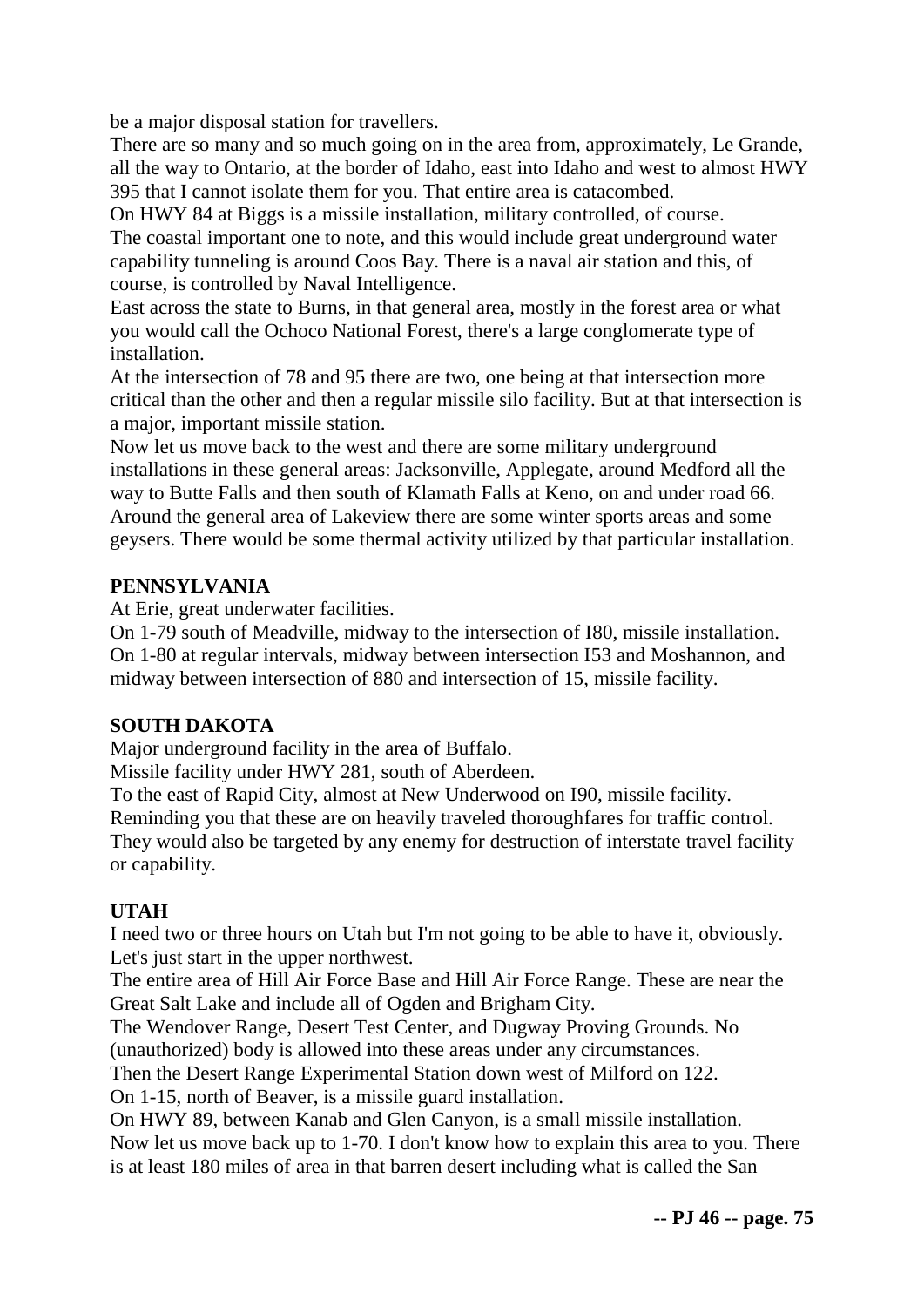Rafael Swell. This is to the west of Green River. There is an extremely large, important missile facility underneath 1-70. There was a missile site at Green River; that was a diversion. It was a testing missile launch site; everybody knew about it but the important one was this area in point.

East of Green River near the Colorado border is another major missile installation under 1-70, including a portion of the Colorado River as it runs through that area. In this particular part of Utah are massive, massive research, technology and UFO bases. Some are legitimate UFO bases. These are not necessarily your friends. I don't want to get into aliens at this time. I'm just telling you where these facilities are and these are military, United States of America Military, so don't confuse it with aliens. In this particular area enough research has been going on that it has been monitored continually by "alien" craft--many, many sightings, legitimate sightings--in that area because we've really had our eye on what has been going on there. In this given area, all around in this area, it's divided off into districts and in some of those cliffs, buttes, mountainous areas, you have a lot of things going on including cattle mutilations, etc. I'm not going to get into all of things and ramifications of that statement here, either. Utah is a hotbed of advanced technology.

# **TEXAS**

Texas is another area that I'll have to by-pass. I will mention as we go through in some of the cities. There are so many in Texas that I cannot, by any means, begin to label them all.

### **VIRGINIA/WEST VIRGINIA**

The same is true of Virginia and West Virginia but I would tell you to keep your eye on the area of the U.S. Marine Corp. Reserve in the area of Triangle and at Port Royal, Camp A. P. Hill.

### **WASHINGTON STATE**

Large facility at Winthrop.

Another at Snoqualmie Summit Area on 1-90. It's a winter sports area.

Area of Tacoma, including Olympia, are large underwater experimental facilities.

Between Grand Mound and Lacey is a missile installation on 1-5.

To the east, all of the U.S. Military Reserve at Yakima. It's called the Yakima U.S. Military Reserve.

Further east, of course, most important is Hanford, north of Richland, and it takes in quite a bit of the Columbia River.

Set up to guard that place is an installation on 1-82.

Down the Columbia River on 1-84, just over into the Oregon side, between approximately the junction of HWY 74 and the intersection of 730, under the Columbia River and 1-84 is a missile facility.

When I get to the area of discussions of specific cities, I'll be a little more specific.

### **WISCONSIN**

The only one I see of any importance really is the one at New Glarus.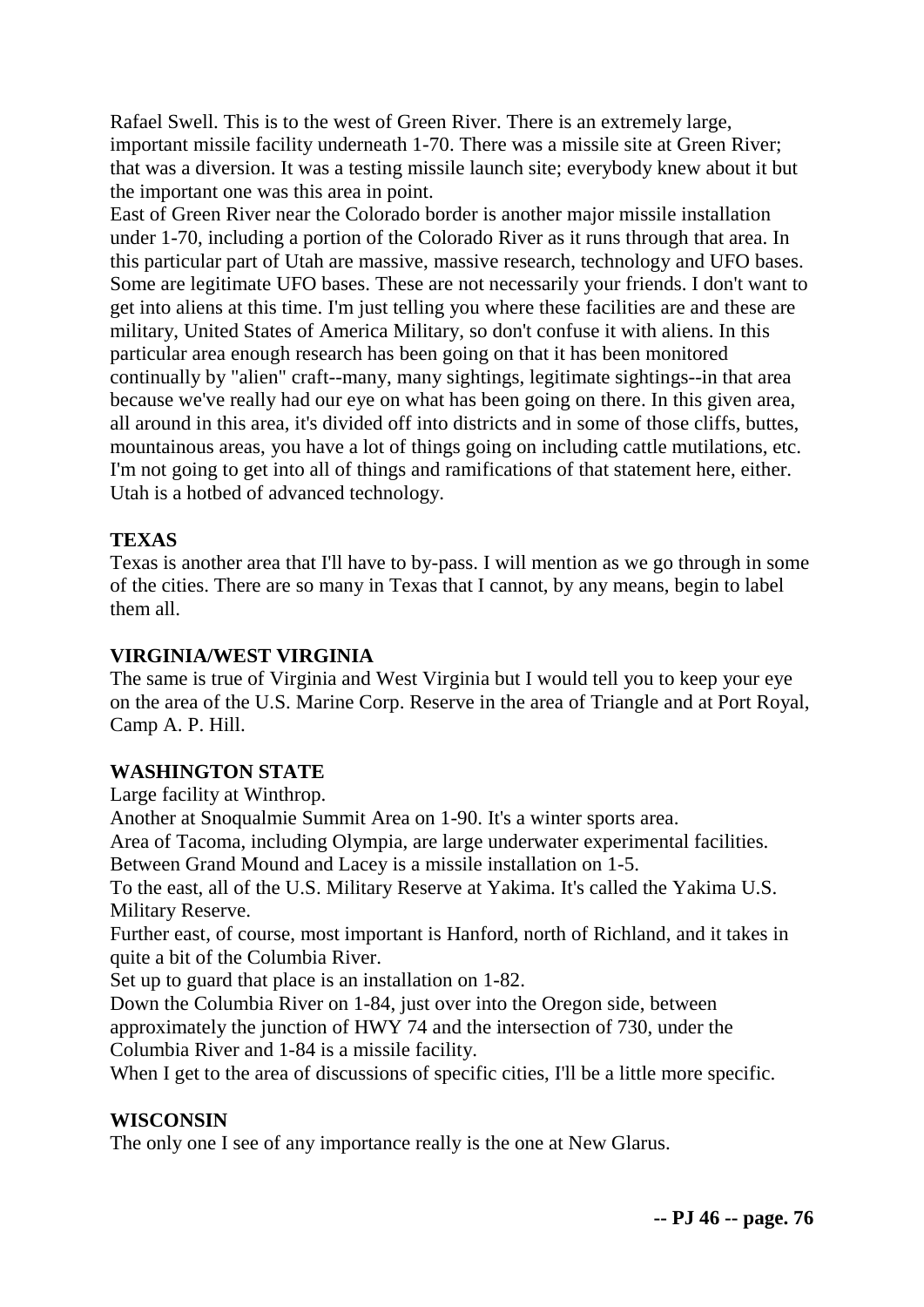## **WYOMING**

Southern border in Wyoming. I will only give you the major locations of the missile sites.

On 1-90, southeast of the intersection with 1-95, midway. to Gilette is a missile installation underground.

South on 1-25, midway between Buffalo and Casper, just north of HWY 378 intersection is an underground missile installation.

1-80 is pock-marked with these things all the way across your nation.

Midway between Fort Bridger and Little America is a large underground missile facility.

At the Continental Divide is a large underground facility with missiles. East of Walcott, then past McFadden, northwest of Laramie.

# **ALBERTA, CANADA**

I have to tell you about Alberta, Canada. There is a massive underground installation, extremely important in the area of the Primrose Lake Air Weapons Range. This is an incredibly important joint venture with the United States and I might add, a little Soviet and, of course, Great Britain.

## **PUERTO RICO**

In Puerto Rico, all around the San Juan Naval Air Station.

# **NOW FOR THE CITY AREAS**

# **ATLANTA, GEORGIA**

To the northwest, in the area of Smyrna, you will find an Air Force Base. To the east, in the area of North Decatur, you'll find a Veterans Hospital. A lot of research takes place in that Veterans Hospital and in some underground laboratories located there.

In Atlanta, Fort McPherson and, of course, the Federal Prison. Then south to William Hartsfield International Airport. There are facilities there, military controlled.

# **BOSTON, MASSACHUSETTS**

You have the Navy Yards that are presumed closed. They are very much open and operable with much underwater activity. Very important area at the International Airport called General Edward Lawrence Logan International Airport. The U.S. Military Reservation at the very opening of Boston Harbor.

# **BALTIMORE, MARYLAND**

In the area of the city, South Locust Point Marine Terminal. Moving around the lake, Dundalk Marine Terminal.

At Curtis Bay at a point on a north projection, Maryland Port Administration.

Then, of course, you have the Baltimore/Washington International Airport area, a very, very large facility.

East to the GSA Depot across the water to the U.S. Coast Guard Depot.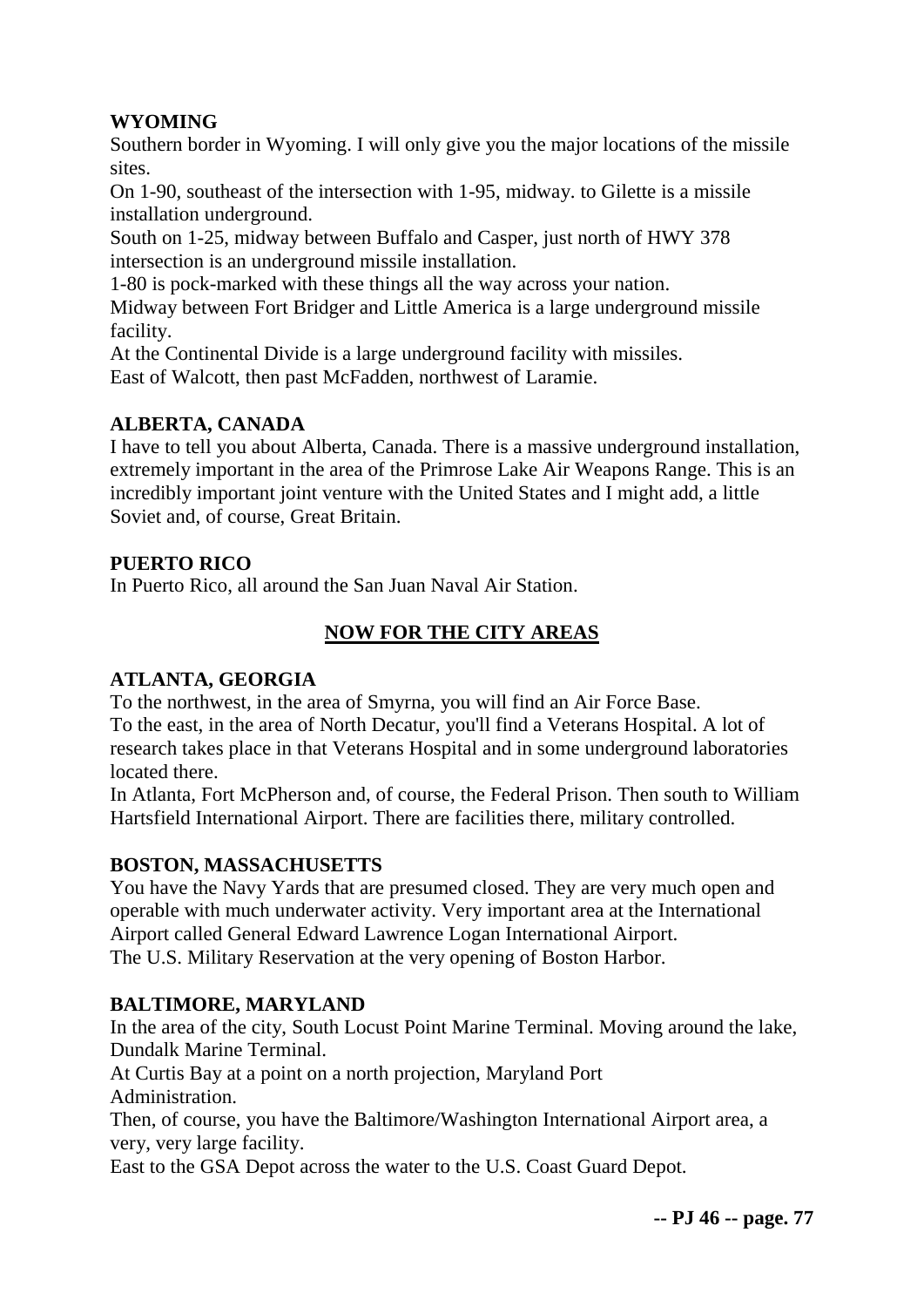# **BIRMINGHAM, ALABAMA**

Very important one at the Birmingham Municipal Airport.

# **BUFFALO, NEW YORK**

Many military controlled installations. One at the Niagara Falls International Airport. Fairly large one at Greater Buffalo International Airport. One at a little place called Buffalo Air Park. Another little one called Orchard Park Airport. There is a military controlled facility at Fort Erie.

# **CHICAGO, ILLINOIS**

Chicago is riddled, even though it is not expected to survive a shift because of other problems in and around the Chicago area and the Lake Michigan area. You will find many small facilities, military facilities that do not show publicly as military installations. This means that most of the installations involved will be underground, many of them housing missiles.

Chicagoland Airport.

Pal-Waukee Airport.

Glenview Naval Air Station.

Big problems at Chicago O'Hare International Airport. Inland south, Lewis Lockport Airport.

Argonne National Laboratory is extremely, extremely important.

Rocky Glen and Signal Hill, all of that area.

To the south of that, Forinier Institute.

Straight across to the Crestwood Powell Airport near Trinity Christian College.

# **TAPE 2 SIDE A: MISSILE SITES. CONTINUED**

This is tape #2 of underground missiles, locations with facilities and military controlled installations underground with missiles. This is a continuation of the area of Chicago.

# **CHICAGO, ILLINOIS**

The Chicago Midway Airport, Soldier Field on Lakeshore Drive--all that area. There are planetariums, museums, aquariums, etc., including a place located at Douglas Tomb State Monument.

# **CINCINNATI, OHIO**

Installation at Blue Ash Field which is the Cincinnati Municipal Airport. One at Camp Livingston and then the Cincinnati Municipal Airport Lunken Field.

# **CLEVELAND, OHIO**

All along the lake shore, the coast guard station, Burke Lake Front Airport, Cleveland Municipal Boat Docks.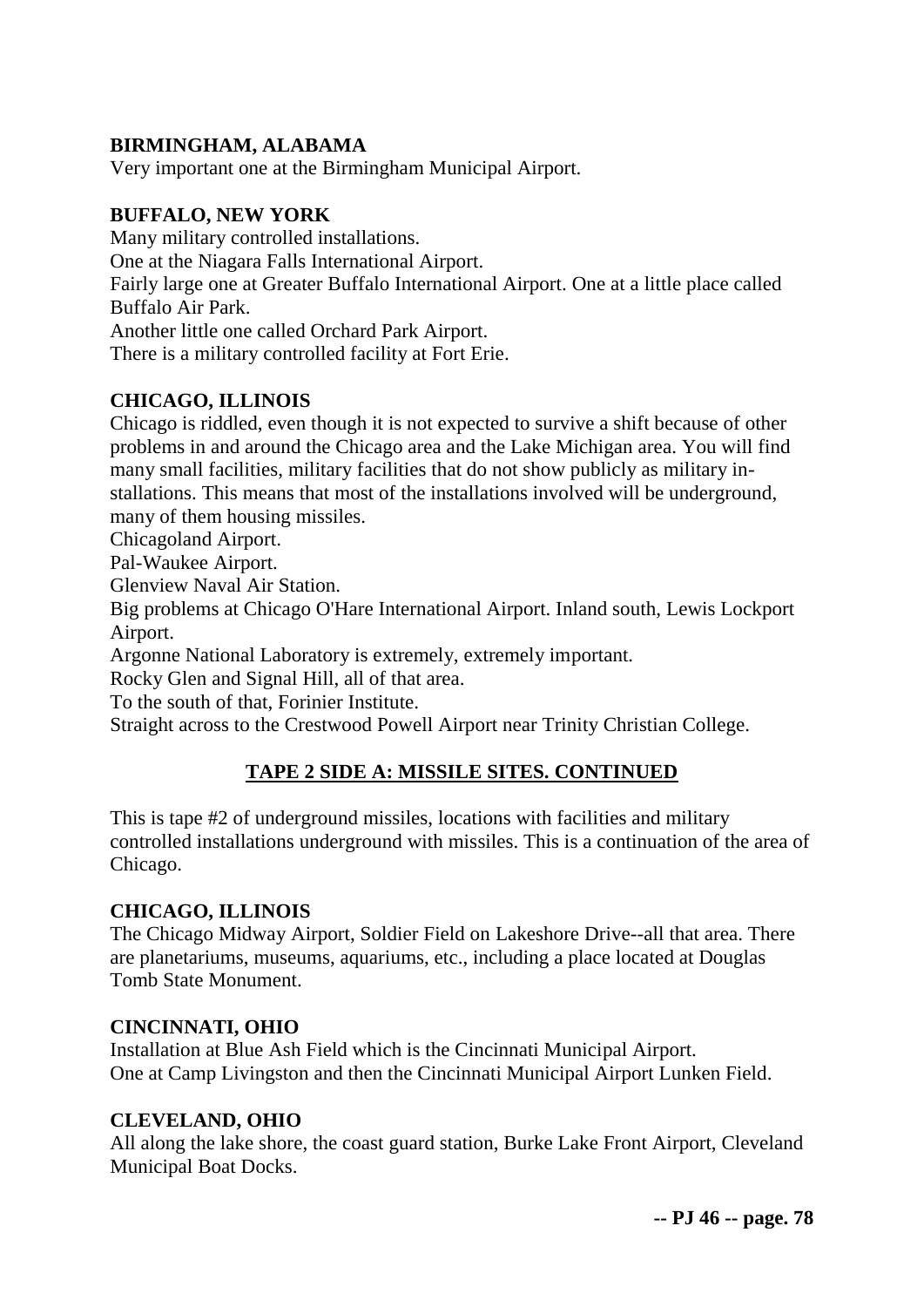To the south: the Naval Training Station, Halloran Park and Brook Park at Cleveland Hopkins International Airport.

In East Cleveland: Nela Park which is a General Electric Institute--EXTREMELY IMPORTANT.

Cuyahoga County Airport.

## **COLUMBUS, OHIO**

Ohio State University Airport. Court Columbus International Airport overlapping into the Devince Construction Supply area. A very small airport at Norton Road and Alkire Junction, (unnamed) VERY IMPORTANT. Then there is the small South Columbus Airport.

# **DENVER, COLORADO**

Major installation to the northeast called the Rocky Mountain Arsenal. Watch these arsenals. They are extremely important.

In the same area : Stapleton International Airport, Fitzsimmons Army Medical Center and Lowry Air Force Base.

Buckley International Guard Base. In almost all of that area they are shown as separate facilities. They are all inter-connected.

In midtown west of the State Capital is a U.S. Mint--IMPORTANT FACILITY. A lot of tunnelling, a lot of underground connections so that money, etc., can be moved under ground.

The Denver Medical Center.

# **DALLAS/FORT WORTH**

Saginaw Airport

Meacham Municipal Airport.

Carswell Air Force Base. There is a large facility at a suburb called Richardson, the University of Texas at Dallas is at that location.

Dallas, Fort Worth Airport-large, large area.

Dallas Love Field--large area.

The Veterans Memorial Center south of Dallas and then right in the heart of Dallas near the Amtrak Terminal under that federal building.

Grand Prairie Airport, Lucas Airport and Dallas Naval Air Station.

# **DETROIT, MICHIGAN**

In Detroit: Mettetal Airport and Willow Run Airport.

There is a large facility at Detroit Metropolitan Wayne County Airport.

There are large, large amounts of research and underground facilities at the Ford Motor Company at the University of Michigan at Dearborne, including Greenfield Village and attached to the Veterans Hospital.

The Ford Motor Company River Rouge Plant, the Cadillac Plant and the entire area under Fort Wayne Military Museum.

The Great Lakes Steel Corporation and taking in the Canadian Steel Corporation in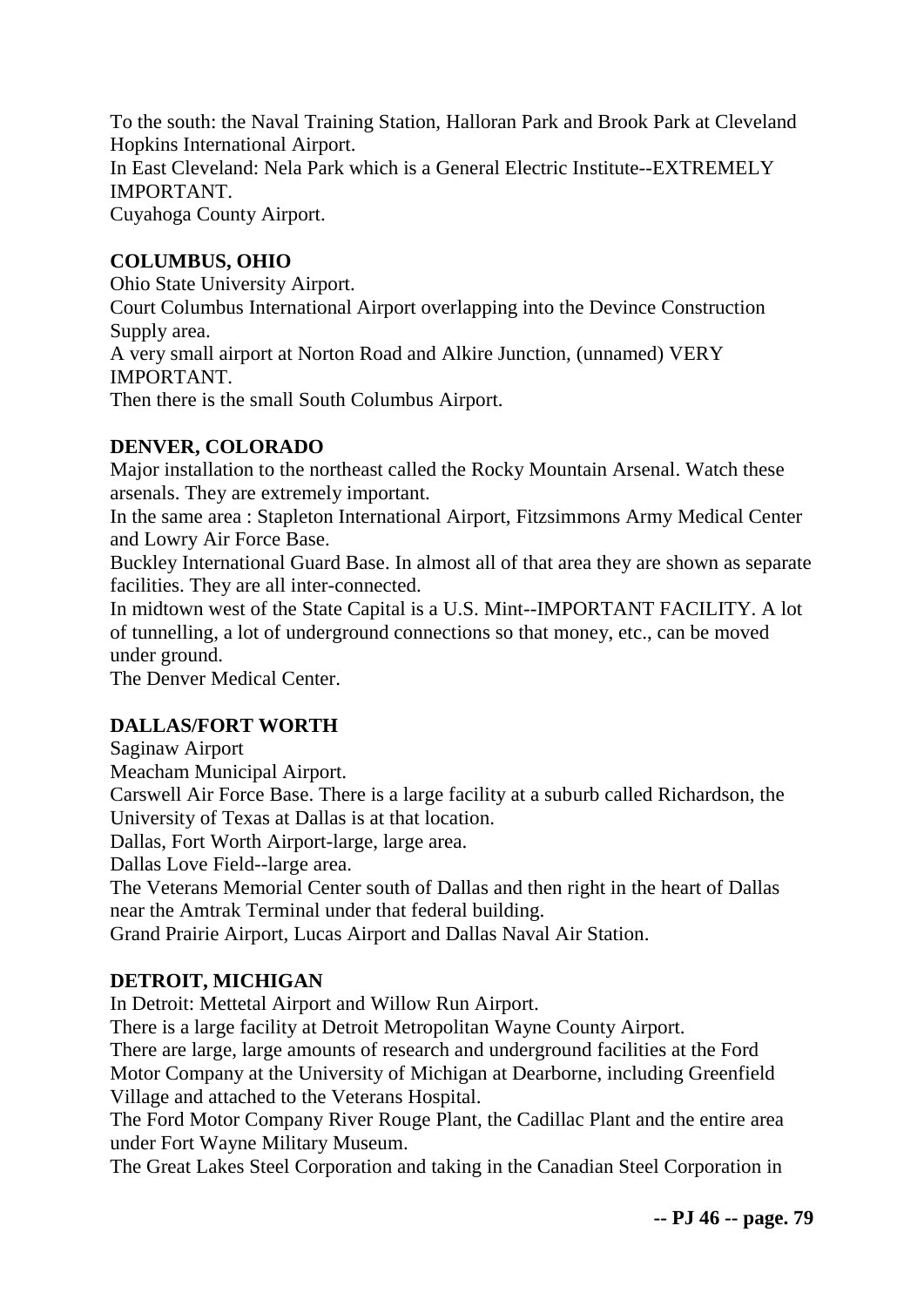Windsor.

Also in Windsor: the Ford Motor Company and the Chrysler Corporation as well as the Windsor Airport. Surprising to find that your motor companies all house military facilities.

### **HOUSTON, TEXAS**

Northwest: Collier Airport South of Collier: Andrau Airport William P. Hobby Airport and then of course, Ellington Field, that's the U.S. Air Force field. Pearland Airport at Pearland. In Clear Lake City there's a branch of the University of Houston and the Lyndon Johnson Space Center which is, of course, NASA.

## **LOUISVILLE, KENTUCKY**

The U.S. Quartermasters Depot. The V.A. Medical Center and American Printing House For The Blind--very interesting. Bowman Field. Standiford Field Airport and West U.S. Ordinance Plant.

## **KANSAS CITY, MISSOURI**

Fairfax Municipal Airport. Kansas City Downtown Airport. Kansas City Stockyards--that's very interesting. Heart Airport.

### **MEMPHIS, TENNESSEE**

One at DeWitt Spain Airport and then the Memphis International Airport is a large installation.

### **MIAMI, FLORIDA**

Swarms with them. All surface ones are almost in alignment, inland from the coast. I say surface because these are going to house missiles in the guise of other things, but you have to understand that you're working at the Atlantic Ocean seacoast and a lot of these will also be tunnelled to that coastline, again I remind you that most of Florida is expected to be lost.

Palm Beach County Park Airport.

Pompano Beach Air Park.

Fort Lauderdale-Hollywood International Airport.

Then the North Perry Airport, Opa-Locka Airport, the Miami International Airport.

# **LOS ANGELES, CALIFORNIA**

There are so many that I don't even know how to name them. I'll just start at the top, work across as in writing from west to east and back again. San Fernando Airport. Whiteman Airport.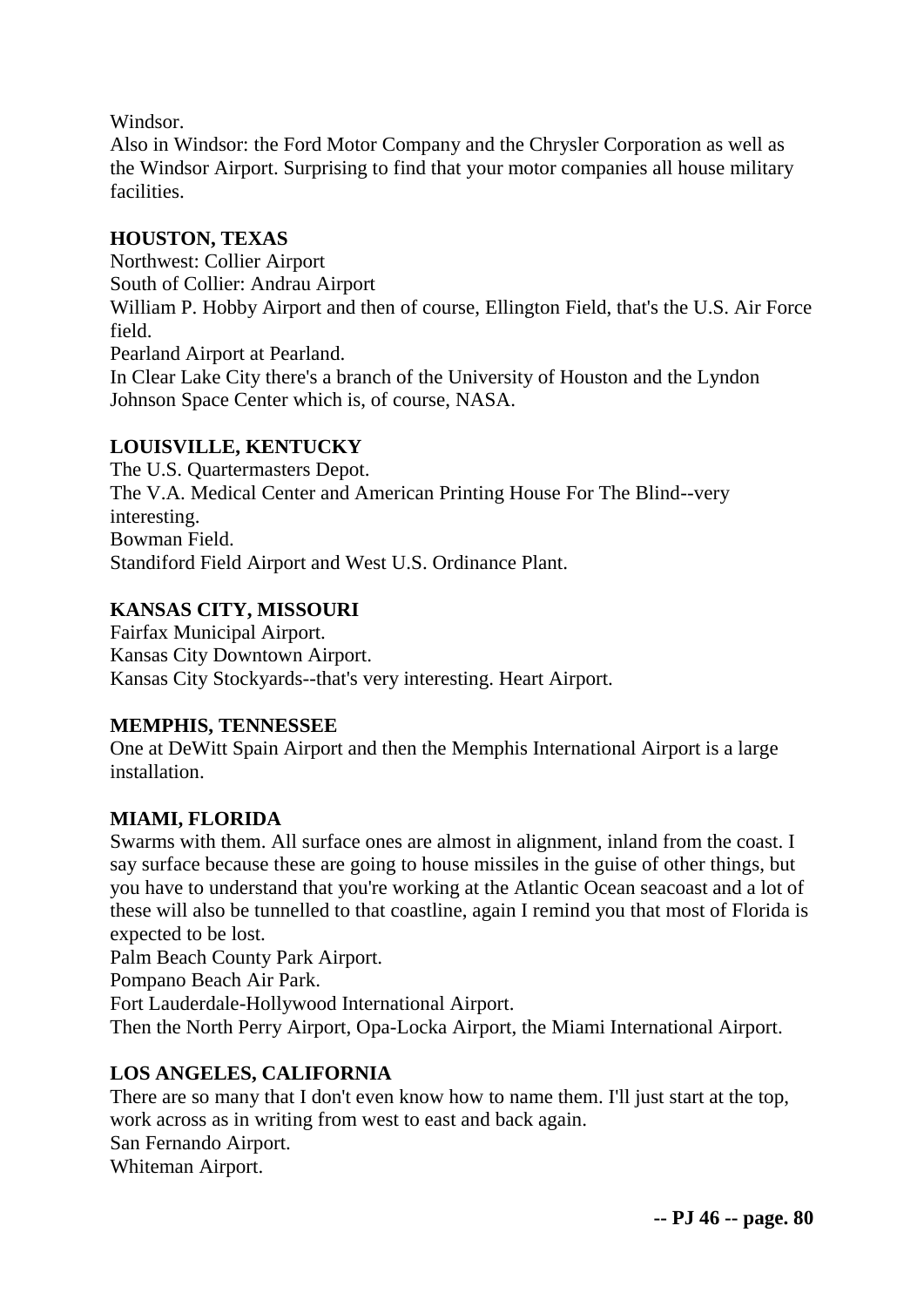Camp Sterling. Wild Wood Lodge. Switzers Camp. Opids Camp. Valley Forge Lodge. Mt. Wilson Observatory. Sturtevants Camp and Fern Lodge. Webber Camp. Van Nuys Airport. Hollywood-Burbank Airport. The La Vina Sanatorium Farnsworth Park. San Dimas Camp and Wolfskill. El Monte Airport. Brackett Field. Cable Airport at the Botanic Gardens. Ontario International Airport. L.A. International Airport. Hawthorne Municipal Airport. Compton Airport. Fullerton Municipal Airport. Then there is an area at the San Bernadino County Line. Southeast of Diamond Bar is an area called Battle of Chino. It is a large military controlled underground facility with missiles. The Chino Airport. Corona Laboratories Naval Reservation. South Corona Municipal Airport. Prado Dam. Coast Botanic Gardens. The Long Beach Naval Shipyards--a biggy, biggy, and you will find that those tunnels with water, submarine capable, will pass under the Veterans Administration Hospital which will have a facility underground through Los Alamitos Naval Air Station. One branch will go north under the Fullerton Airport heading inland toward San Bernadino and branching northward to Edwards Air Force Base. In the Seal Beach area you have the U.S. Naval Weapons Station and the Golden West

College Meadowlark Airport.

A whole complex near Santa Ana: the U.S.N. Helicopter Field--a lot of helicopter activity from the Navy and the Santa Ana Marine Corp. Air Base (El Toro) near Tustin off 1-5.

### **MILWAUKEE, WISCONSIN**

The Lawrence J. Timmerman Airport.

The Lowell Damon State Historic Site at Hoyt Park. Installation at National Soldier's Home.

To Lake Michigan Coast: at the Milwaukee War Memorial and Art Museum.

U.S. Navy Reserve Armory.

General Mitchell Field.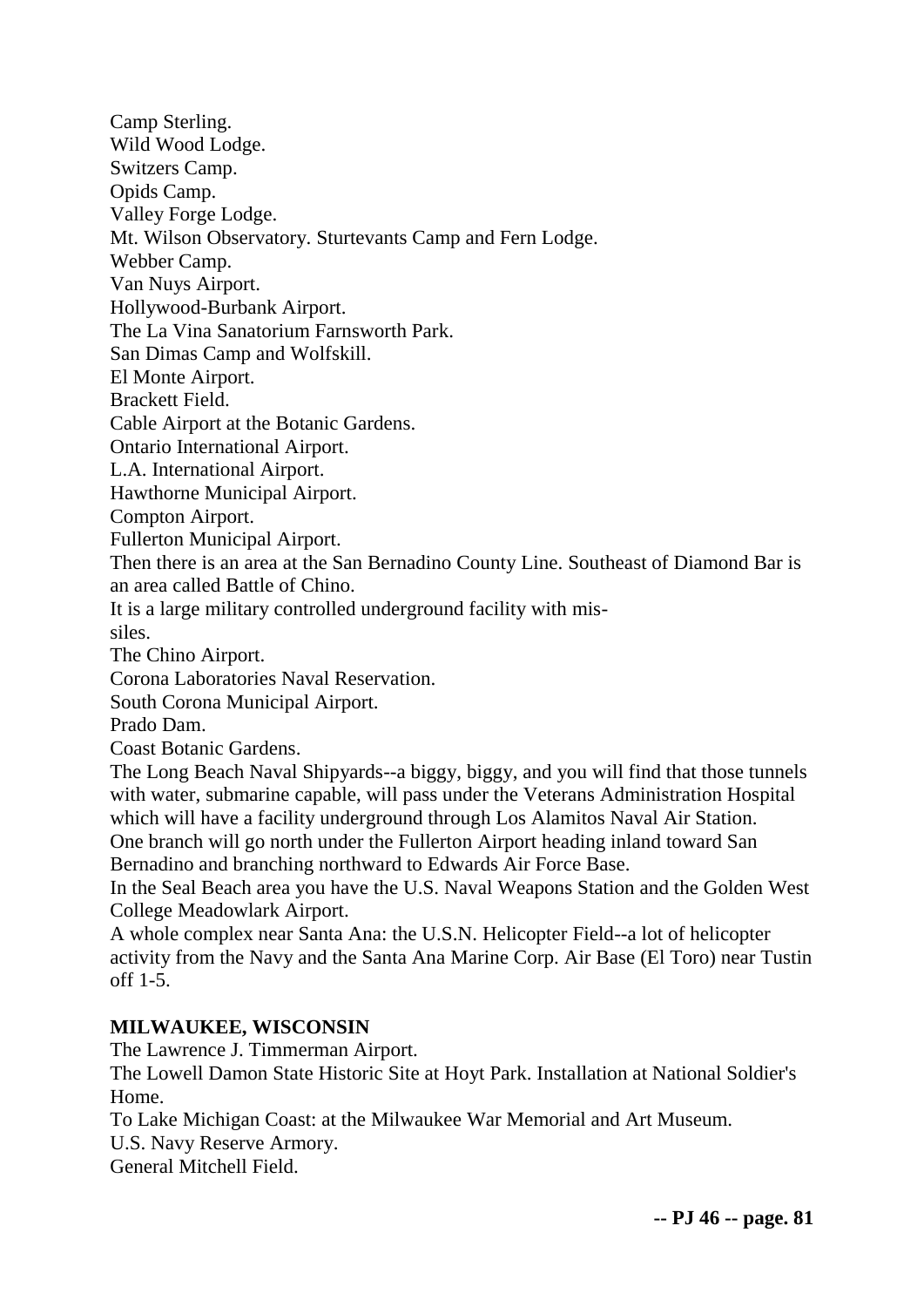The Air Training Center. Those are overlapping, very large installations.

#### **INDIANAPOLIS, INDIANA**

Fort Benjamin Harrison and the Army Finance Center--isn't that interesting? U.S. Veteran's Hospital at Riverside Park. Benjamin Harrison Home--which is a landmark. The American Legion National Headquarters World War Memorial. U.S. Naval Avionics Center-EXTREMELY IMPORTANT. Indianapolis International Airport and including, once again, stockyards. The Indianapolis stockyards--you see, a very good place to get supplies.

#### **MINNEAPOLIS, MINNESOTA**

Crystal Airport. Twin Cities Arsenal. St. Paul Downtown Airport which is Holman Field. Fort Snelling Military Reserve. Minneapolis/St. Paul International Airport--it's called Wold Chamberlain Field. Fort Snelling National Cemetery--it overlaps into the Metropolitan Stadium at the southern border. South St. Paul Municipal Airport which is the Richard E. Fleming Field.

#### **NEW ORLEANS, LOUISIANA**

New Orleans has a couple or three very interesting ones located (these are military installations underground) at: The V.A. Hospital at the Louisiana Superdome. The U.S. Federal Court building. The Customs House. New Orleans Lake Front Airport. U.S. Naval Station. U.S. Coast Guard Reservation.

### **NEW YORK CITY, NEW YORK**

Secret military facilities: Teaneck Armory. Teterboro Airport. Hall State Historic Site. LaGuardia Airport. Flushing Airport. The U.S. Merchant Marine Academy. The S.U.N.Y. Maritime College. The point called Fort Totten which is supposedly closed. Ellis Island Pass. Fort Jay. The Military Ocean Terminal Bayonne. Fort Hamilton. Fort Wadsworth and the Veteran's Administration Hospital. The Coast Guard Heliport and the U.S.N. Reserve at Jamaica Bay.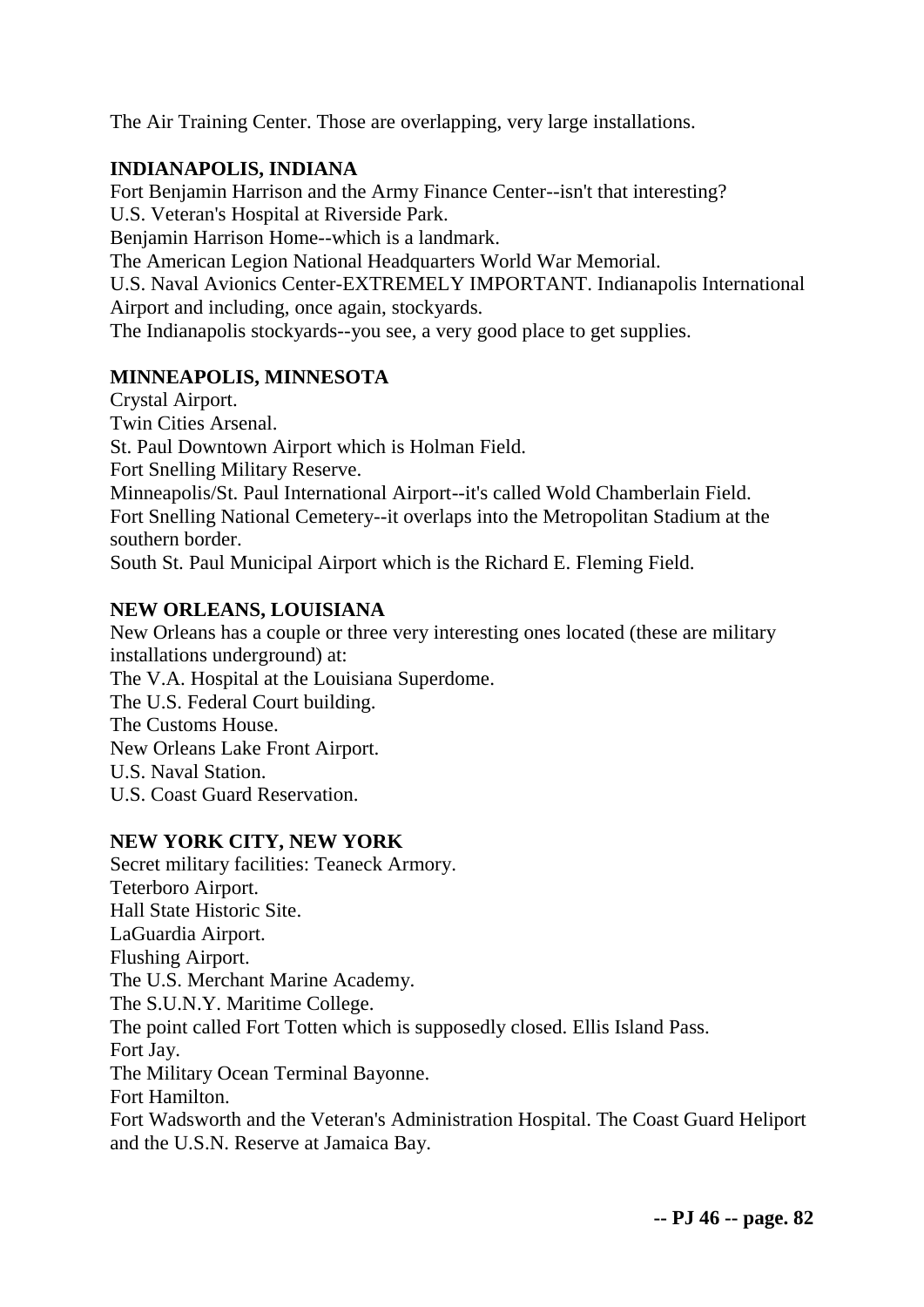## **PHILADELPHIA, PENNSYLVANIA**

The Melrose Academy. The North Philadelphia Airport. The Navy Aviation Supply Office. U.S. Mint area including an area called Independence National Historic Park and Olympia. Philadelphia Naval Hospital. Philadelphia International Airport. Kennedy Stadium, Philadelphia Naval Shipyard.

### **PITTSBURGH, PENNSYLVANIA**

Large one at Greater Pittsburgh International Airport. V.A. Medical Center and V.A. Veteran's Hospital--these are pretty self-explanatory. You will find many of these in very, very well-secured secret facilities at places where the Elite can travel by air to these facilities.

#### **PHOENIX, ARIZONA**

The Phoenix Military Reserve. Phoenix Sky Harbor International Airport.

#### **PORTLAND, OREGON**

Fort Vancouver National Historic Site Pearson Airport. Portland Air Base at the Portland International Airport. The facility is under the Portland Air Base. The U.S. Veterans Hospital at Sam Jackson Park.

### **SALT LAKE CITY, UTAH**

The Salt Lake City International Airport.

The newly active (approximately 1986) University of Utah area and north. It's all in the Fort Douglas Military Reservation. It was inactive--it has now been reactivated for these massive underground research facilities.

An area overlapping that into the U.S. Forest Service Heliport. That goes almost to the area of Westminister College.

The Salt Lake Municipal Airport Number 2 and Alta Air-park.

### **SAN DIEGO, CALIFORNIA**

All along the coast many tunnels, many water facilities, many incarceration facilities where you are going to have military personnel doing some pretty good labor jobs. Of course the Miramar Naval Station--that entire area, a huge area.

Montgomery Field.

Gillespie Field at Santee.

The Naval Radio Station that is near Vista La Mesa. U.S. Marine Corp Base. Lindbergh Field Airport.

The Fort Rosecrans Military Reservation--all of this area is inter-locked. It's hard for me to separate it.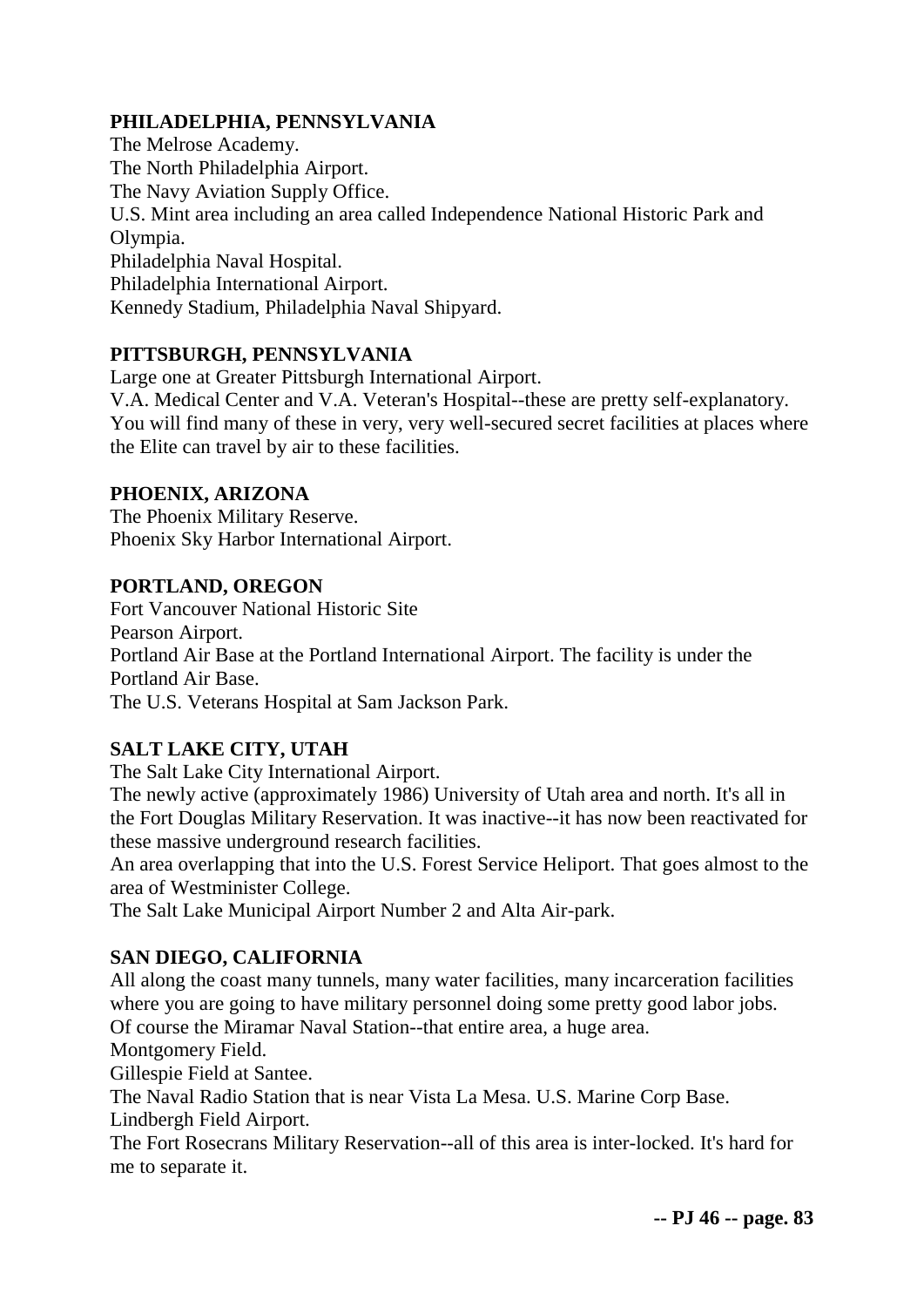The entire peninsula that has the U.S. Naval Reserve. The North Island Naval Air Station.

The Coronado Naval Amphibious Base.

The San Diego Naval Station.

The Imperial Beach Naval Radio Station.

Inland to Brown Airport is a linking underground facility.

# **SAN FRANCISCO AND OAKLAND, CALIFORNIA**

Fort Riley U.S. Military Reserve. The Veterans Medical Center. The Presidio Military and National Cemetery--huge area underground. The French Hospital. The U.S. Mint--they have facilities under all of the U.S. Mints. Down by San Bruno: the Golden Gate National Cemetery area taking in the entire 12th U.S. Naval District Headquarters. Treasure Island Naval Air Station, all of Treasure Island. The Oakland Army Base. The U.S. Naval Supply Depot and the Alameda Naval Air Station.

# **SAN ANTONIO, TEXAS**

The major facilities (all inter-connecting, by the way): San Antonio International Airport. South West Research Institute. Lackland Air Force Base. Kelly Air Force Base. Stinson Field. Brooks Aero Medical Center. North to Fort Sam Houston and Joe Freeman Coliseum. San Antonio has a little bit different type of underground connecting network because of the massive military location that San Antonio represents.

# **SEATTLE, WASHINGTON**

Sand Point Naval Support Activity area. Boeing Field International, King County Airport. Renton Municipal Airport. Seattle-Tacoma International Airport.

### **ST. LOUIS, MISSOURI**

The entire area of basically Bellefontaine Neighbors. Bear St. Louis International.

# **TAPE 2 SIDE B**

This is a continuation to Side A--Underground facilities with missile capability in the cities within the United States.

We are continuing with St. Louis.

# **ST. LOUIS, MISSOURI**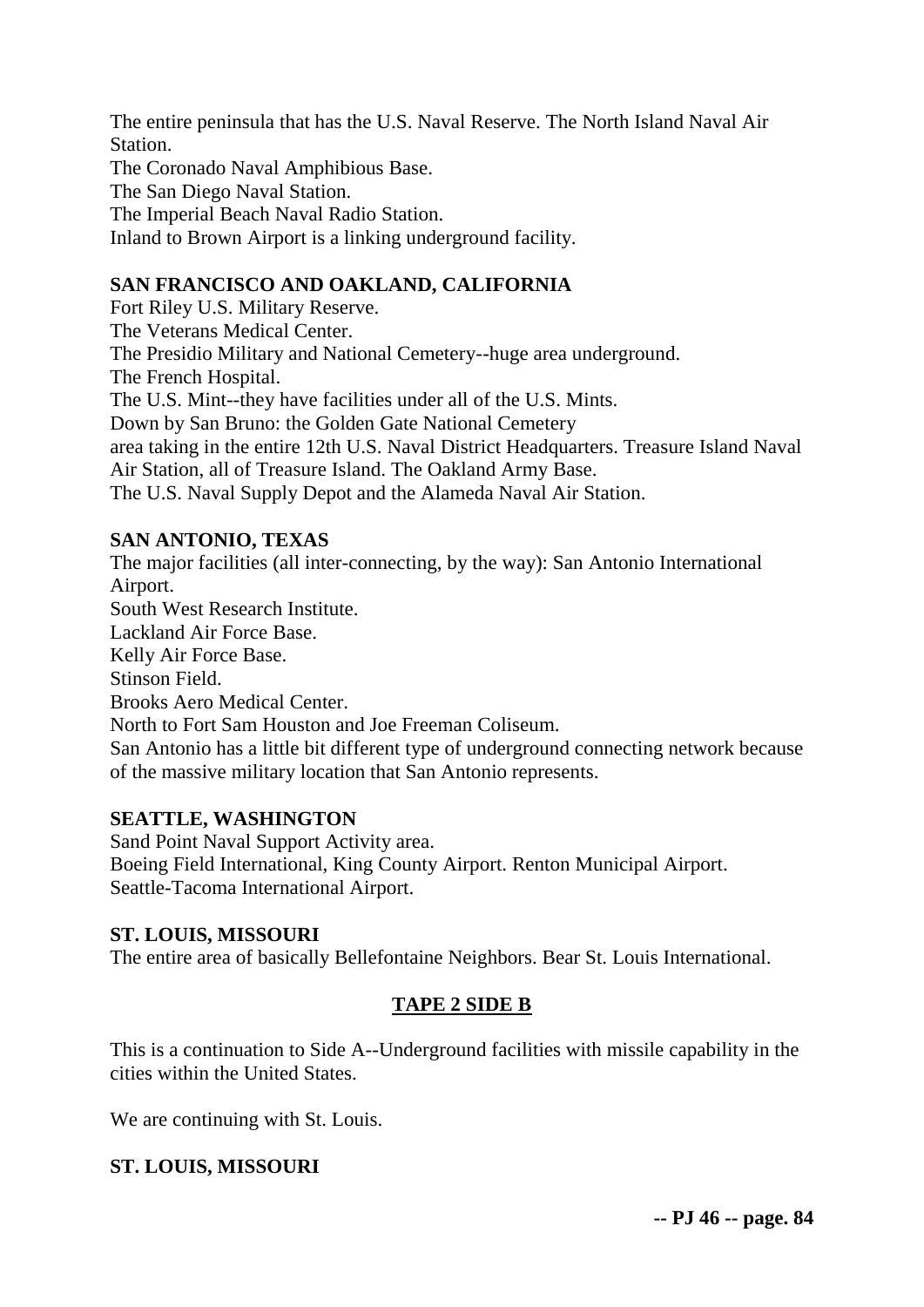Granite City Engineering Depot--U.S. Army. Weiss Airport.

### **WASHINGTON, D.C.**

Absolutely all of Washington, D.C. in the downtown area is one gigantic facility. All around that area every airport from little ones like Bower Airport to Andrews Air Force Base which, of course, is a large facility, to the Goddard Space Flight Center which is NASA--all of these areas have facilities underneath. They are rather large facilities, as a matter of fact, and everything under Washington, D.C. is catacombed with tunnels and, of course, there is missile capability. There are defensive missile silos that will open up and the surface of the area of Washington, D.C. will not be worth even experiencing. It is, of course, made for interim facilities for workers in and around the Capital who have their free tickets to security. That will only be ones attached to the Elite guard and the political hierarchy who are left in Washington, D.C. for unexpected raids. The major luxurious facilities for the high Elite, depending on the state of war that is occurring, will be shifting to Australia and other places for longer-term survival depending on the type of encounter that you have. If it is nuclear, the moment that it is realized that it will be nuclear, ones will be taken out of the Northern Hemisphere. There will be even a more select group removed at that time, but there are facilities under Washington, D.C. for your honorable Congressmen- some of them. There are not facilities enough for all to survive for a very long period of time. There will be the facilities where you can get, for instance, underground to places like Andrews Air Force Base for your royal family, the Bushes.

I believe that concludes sufficiently a breakdown of where these underground facilities are that were started some years ago against this day and are now in full operation and basically finished in construction.

I'm sorry that it has taken so long. I hope you can brief it up. I think everybody needs the information or wants the information. If you don't already have your ticket, I can assure you that you are not included. You are not going to be welcome into any of these facilities. These are not general facilities. Some families of workers and scientists who have been guaranteed security will be allowed in, but they will only allow these people in with credentials. I don't suggest that you stop building your own underground shelter. Salu.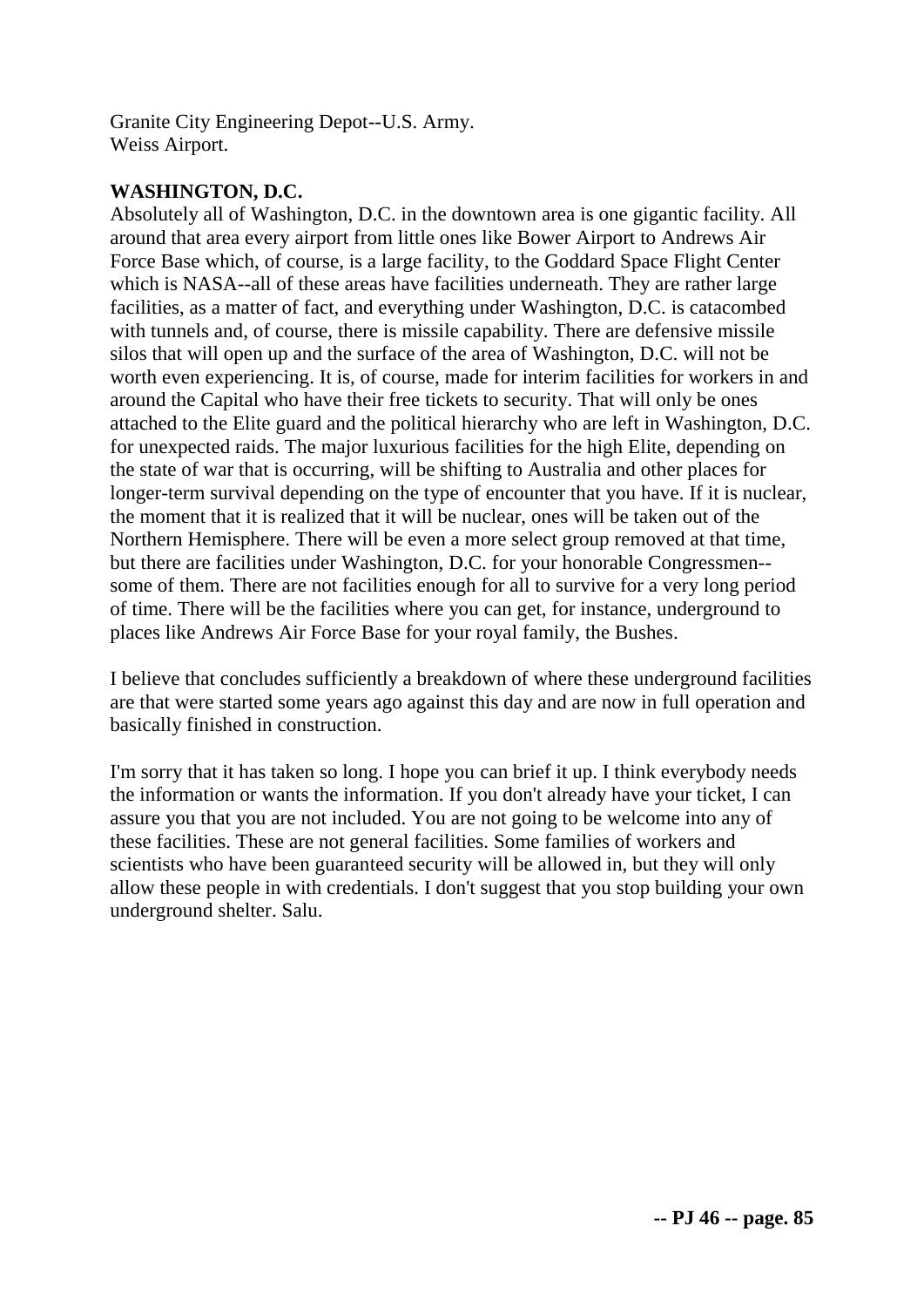### **CHAPTER 9**

### REC #1 HATONN

### SAT., MARCH 7, 1992 7:35 A.M. YEAR 5, DAY 204

## **SATURDAY, MARCH 7, 1992**

#### **TODAY'S WATCH**

Three things to watch very closely daily:

Note that in a select "poll" the Wall Street Journal stated that 33 % of voters would maintain sanctions on Saddam Hussein, 27% favor assassinating him and 10% want to use ground troops and wipe out Saddam and the military.

### *What happened to the "good old American way?"--GET OUT OF THE COUNTRY AND LEAVE THOSE GOVERNMENTS ALONE AS YOU EXPECT OTHER NATIONS TO LEAVE YOU ALONE? WHAT WOULD YOU DO IF IRAQ OR SYRIA OR IRAN INVADED YOU?*

By the way--watch those "SCUD"s waiting to be off-loaded in the Gulf--they are headed to places such as Syria and Iran and it bodes bad-news for Israel.

### **\$10 BILLION TO ISRAEL**

Watch the "hot mush" over this one--again. New "anti-Semite" ravings are now out against ones testifying in the U.S. congressional hearings. Now Economists are saying to not only deny the \$10 billion but *also end all subsidies to ISRAEL*. This is a last ditch effort to put off the would-be King of Israel in favor of the already King of Banks.

### **BUSH IN TROUBLE?**

This remains to be unraveled. Remember that Bush doesn't really care about the Presidency other than that someone be put on the throne that can be totally controlled by the throne of the U.N. (the new government of the world). Those slots may be filled in part by some wary Israelis but they will be Communist Khazarian Zionists under the monarchy/dictatorship of the Head of the Committee of 300.

You still have to have a big upset in order for Bush to TAKE TOTAL CONTROL of your government--war is always the best plan according to the lessons of history. So let us now look to the next probability: Cuba (we wrote about this several months ago). I remind you that Jeb Bush runs the faction for war and will spring it to assist "Daddy" for he is also the one in charge of Florida's Bush campaign. Isn't it nice that they will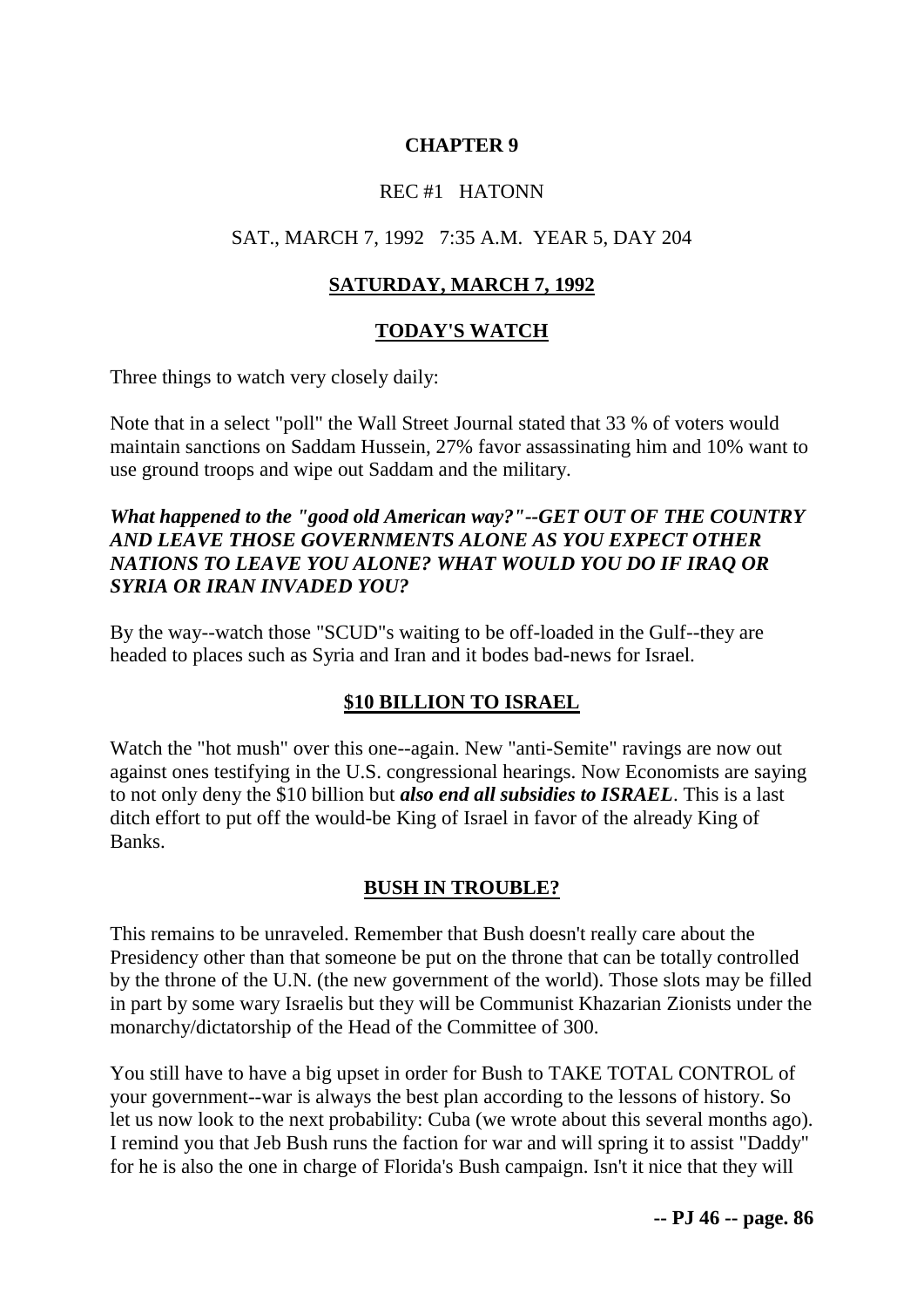have these few days to make final plans?

## **JEB BUSH AND CUBA GRAB**

Tremendous amounts of money can be made by pulling Castro down and toppling the Cuban government--and highest on the list for intake are the Bushes. This has been in the offing since they murdered Kennedy.

Jeb Bush, George's second son, is in a business partnership with Cuban-American entrepreneur Armando Codina Jr.--how else do you think Miami remains the number one import area for drugs? This Codina is known as a wealthy real estate speculator but we know that is a cover, don't we? What is the plan? "To bring real capitalism to Cuba after Castro falls"--says this Codina.

Bush and Codina are not the only promoters planning to clean up after the collapse of "Communism's last bastion" in the Caribbean. "It will be like the gold fever all over again," predicts Cesar Garcia, who owns the Bonanza Auto Center in South Miami (CIA proprietary??). "Anybody can make a mint down there."

The thrust and push is on right now on Wall Street to set the operation into smooth running order. The New York Times is dutifully setting forth the details for the money-mongers as usually and as so-ordered. They think a "liberated" Cuba should possibly have the same crippling debts along the same line as the United States. They are already taking "bets" on the outstanding Cuban bonds of thirty years ago, says the *Times*--"AS THE FALL IS EXPECTED VERY SOON *IF MILITARY ACTION IS REQUIRED!*"

Those worthless bonds have been selling, if at all, for less than a nickle on the dollar. Now, suddenly, the price has tripled. This is always a sure sign the financial markets are getting ready for dinner.

But look who will benefit the most and holds most of those bonds--ones around the Bush consortium. Part of the inner circle is Jorge Mas Canosa, chairman of the Cuban American National Foundation, who has eclipsed other exile leaders in the late 1980's by becoming known as President Ronald Reagan's favorite Cuban politician.

Mas Canosa is a multi millionaire by many trades, and fully intends (no secret) to take charge of Cuba with the **full support and backup of the Bush administration after some OTHER FORCE--economic ruin or resistance fighters** (aided and abetted fully by the CIA)--overthrows Castro.

The interesting thing is that they do not need to use either of the above plans if Bush (George) can squeak by without a war. All they have to do--and they already have set up as their first desirable plan of action--is to use debt.

The plan is already worked out and authority "assumed" by Canosa, and negotiated to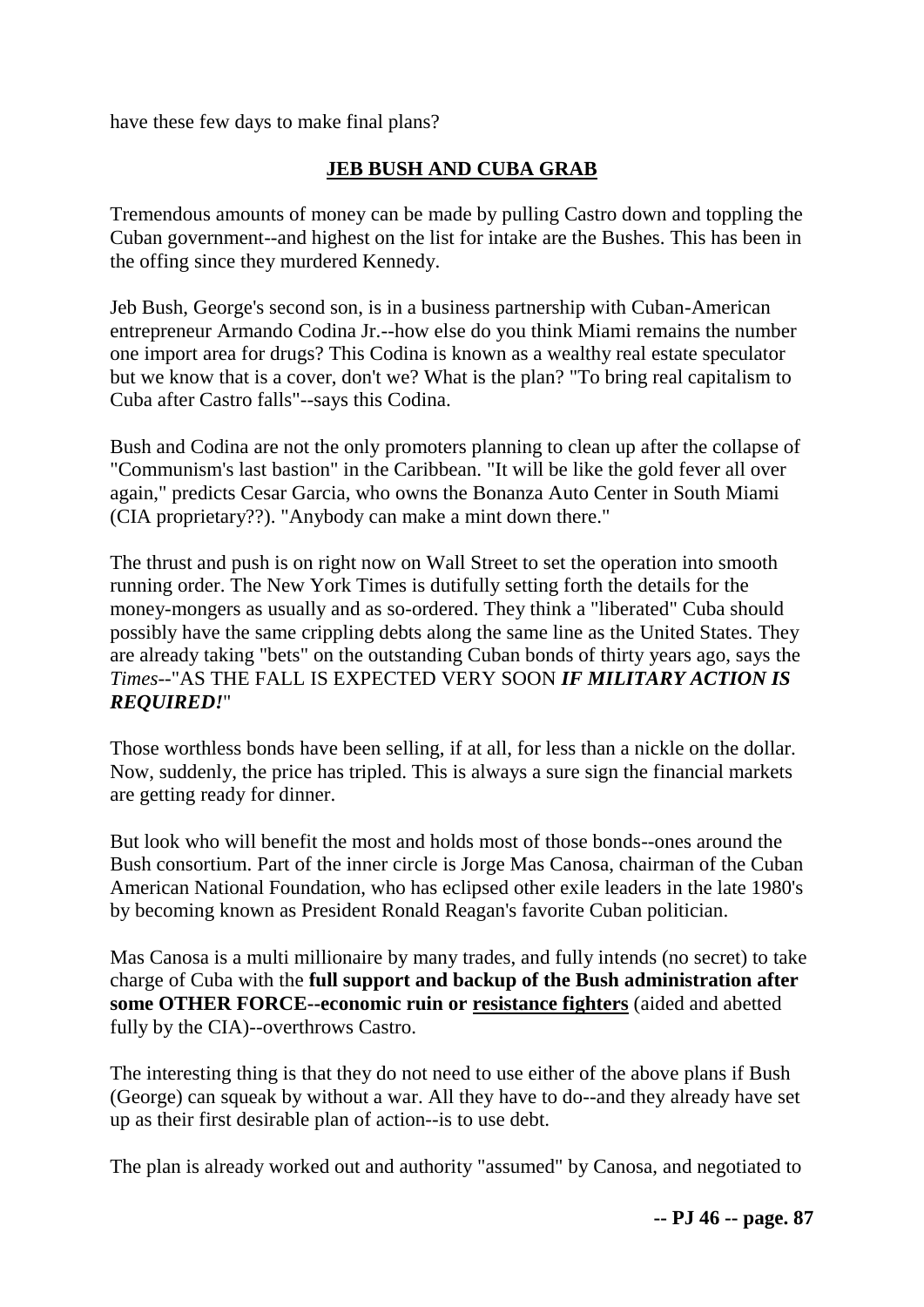have huge debt "deals" for post-Castro Cuba.

*A part of the deal, however, (already finalized) is to have ARMED SUPPORT IF NECESSARY (AND IT WILL BE) BY THE BUSH ADMINISTRATION. THEY WILL UTILIZE THE EXACT TYPE OF INVASION AS WAS CARRIED OUT IN PANAMA--THIS WILL ASSURE FULL "COOPERATION" AND CONTINUATION WITHOUT INTERRUPTION, OF THE DRUG-DEALING.*

**Bush and Codina are already active in several joint ventures which are established and ready for the big payoff after Castro's ouster. The most profitable promotion is a company registered as Oriental Imports Inc. It brings in cheap goods from Communist China--cheaply enough as to be made by prison labor (ouch)--for distribution in the United States and Latin America. This is all nicely fronted by the nice guys in the CIA--YOUR CIA.**

This kind of shady trafficking in Communist slave-labor (or yours) products proves these so-called exile "leaders" have nothing but money on their pin-head sized brains. These are common criminals by any description and would seem to fit your description of "carpetbaggers" of old--among the most repulsive figures in any community.

Well, chelas, there is one hope for Cuba, but it becomes a long-shot that he can stay alive--one called "Rivero". Rivero (no, not Geraldo--it is Felipe) is the more popular person for the people and would free Cuba. If this happens you will have to have war or Bush will lose a bundle. You shouldn't have to wait much longer to see what works out in this little tricky deal.

### **DISTANCING FROM ISRAEL**

I think you can see the GAME at play herein whereby the efforts are to bring distance between the U.S. administration and Israel. Don't let this fool you--every time there is war ready to be played--the distancing always comes first to protect the Israelis. The new assault against Baker and "anti-Semitic" nasties--is public show of intent to fool you-the-people and hide Israel from the REAL PLANS. Bush and Baker are both on the "endangered species" list with contracts out on Bush under which Baker is dealing- -so I think you will be seeing a lot of dancing and growling and then a major incident.

### **GRITZ FOR PRESIDENT**

The only prayer of pulling your government back into Constitutional order is to get Gritz elected or at least second on that administration team. You MUST UNIFY TO GET IT DONE. I see no other one with intent to restore, fully, the Constitution and sweep clean the multitudes of criminals. NOT ONE OTHER. ALL the others desire bandaids and bailing wire and PLAY POLITICS--WITH YOUR NATION AND YOUR EXISTENCE AS A NATION.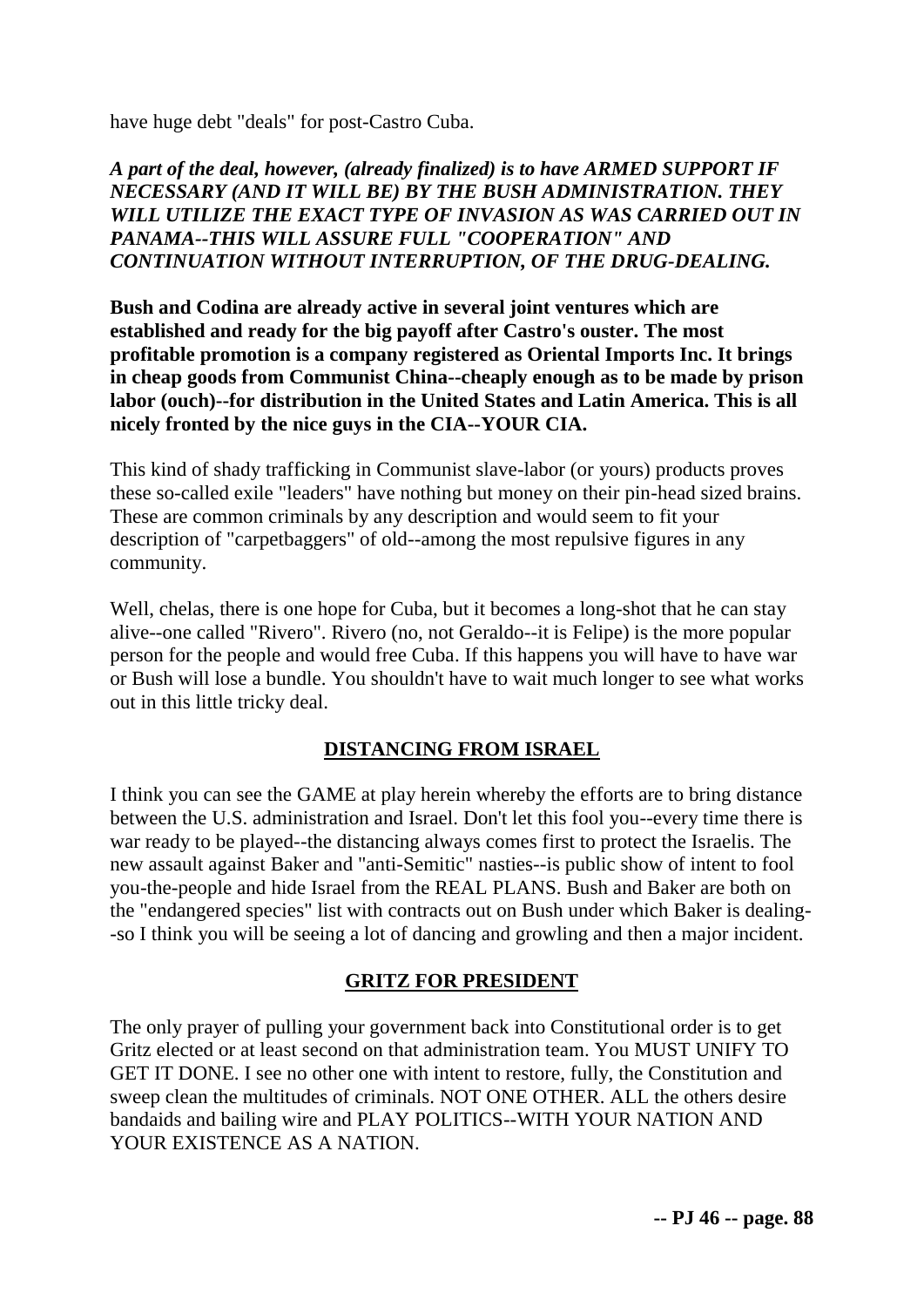Gritz plans to put your killing debt back where it belongs--WITH THE BANKS WHO CREATED THE DEATH MACHINE AND SET YOU-THE-PEOPLE FREE OF THE BURDEN. I remind you--ALL of your taxes go ONLY to pay the banks--NOT RUN YOUR GOVERNMENT. TO INSURE THIS CRIME'S SUCCESS--THE PRESIDENT HAS SOME 11,000 APPOINTED POSITIONS--AT YOUR EXPENSE. MR. GRITZ INTENDS TO CAN THEM ALL--A FEW WITH PRISON DETENTION, I SUSPECT.

*WITHOUT THAT DEBT, FRIENDS, YOU CAN GET THIS NATION STARTED AGAIN--FOR YOU CAN HAVE FREE ENTERPRISE BUILT ON HONEST EXCHANGE--NOT ON NEW RULES WHICH PREVENT BUSINESS FOR OTHER THAN THE FAVORED ELITE. YOU can grow. BUT YOU MUST SEIZE THE MOMENT, DAY AND OPPORTUNITY AND BRING THIS NATION BACK AGAIN AS ONE NATION, UNDER GOD, INDIVISIBLE WITH LIBERTY AND JUSTICE FOR ALL.*

You have been forced by the gross minority of people to accept and act in aberrant and deviant behavior and your nation is ready to destruct from the impact--as the entire world--but YOU MUST START WITH AMERICA AND THE WORLD CAN FOLLOW.

I marvel at your attitudes--even the New York St. Patrick's Day Parade--Irish yet! What are you doing? Why would you have a "gay group" to march?? Do you label the Irish already marching in honor of St. Patrick as "heterosexuals"? If a man or woman is homosexual, wouldn't it be more reasonable that they simply march as an Irishman in the Parade? If they are not honoring St. Patrick and the Irish--WHAT WOULD THEY BE DOING IN THE PARADE AT ANY RATE??

Why do you cower and allow the so-called Jews (or anyone) to call you bigot or anti-Semite as if you bear the plague of death? The ones who bear the plague of death are defended and forced to spread the disease among you--by LAW. WHY ARE THESE DEVIANTS ALLOWED TO DEFAME YOU FOR YOUR OPINIONS AND YET YOU MAY NOT EVEN VOICE AN OPINION REGARDING THEIR BEHAVIOR? **BECAUSE YOU HAVE BEEN BRAINWASHED TO FIT WITHIN THE GUIDELINES OF THE GLOBAL PLAN 2000--ACCORDING TO THE PROTOCOLS OF THE ZIONISTS UNDER THE DIRECTION OF THE ELITE ADVERSARY TO GOD--THE GLOBAL RULERS OF THE PLANET.**

Why are allowed to be labeled an insulting title if you say you don't want to send any more housing money to a foreign nation or if you say you prefer it go to Mexico across your own border? Are you a "jew-hater" because you want to feed and clothe your own child? THEN STOP THIS SICK NONSENSE. YOU ARE PROTECTED UNDER THE CONSTITUTION TO FREEDOM OF SPEECH AND BELIEF.

I DENOUNCE THESE COUNTERFEIT KHAZARIAN ZIONISTS WHO PROCLAIM THEMSELVES "JEWS" TO FOOL YOU--*THEY ARE NOT!!* **The**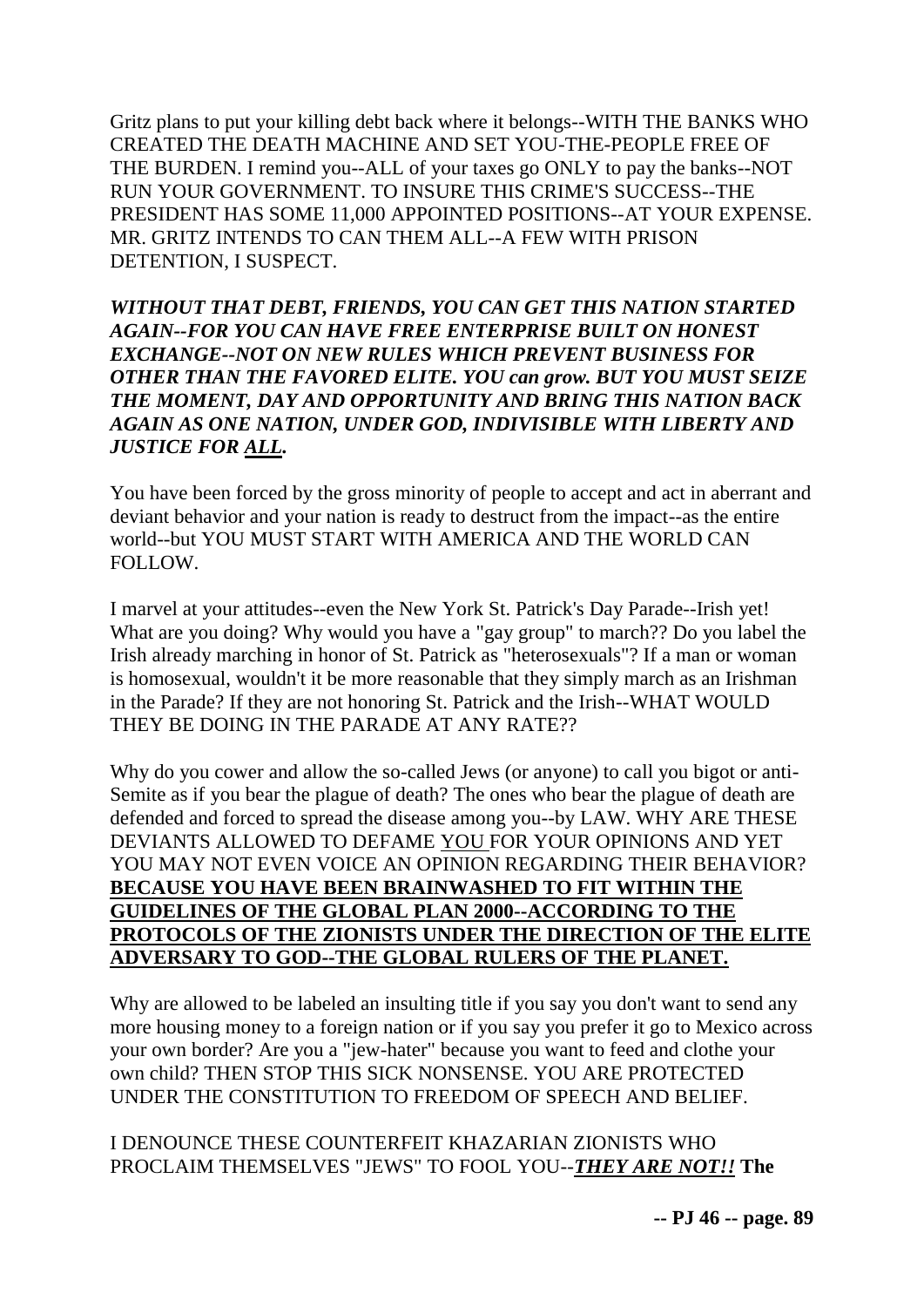**Holocaust of World War II COULD NOT HAVE PHYSICALLY HAPPENED AS THE ORTHODOX PRESENTATION IS PRESENTED BY THE "JEWS"-- THE NUMBERS DO NOT BALANCE!!!** Now, what is WRONG with my stating as much?? If their numbers can prove otherwise--then I shall stand corrected! This does not mean that I either hate, slander nor appease a group or nation which has stolen from another of God's people, the Palestinians.

And the Blacks? What about the blacks?? They are God's people--ALL, unless they deny that relationship. The British enslaved the blacks of Africa and still do so. There is NO COLOR, CREED NOR RACE IN THE HEAVENLY REALMS OF GOD-- *ONLY LIGHT!*

**I can only suggest that every one of you go STUDY THE CONSTITUTION** *AND THEN, STUDY MOST CAREFULLY THE PROTOCOLS OF THE ZIONISTS (AKA: COMMITTEE OF 300 GLOBALISTS).* **And may God give you insight as you do so. You as a mass of wondrous creations--have given away your inheritance of perfection and wealth--even in the physical experience. You have GIVEN away your POWER gifted by GOD UNTO YOU. SHALL YOU PERISH OR RECLAIM IT??** YOU *CAN* DO IT BY "VOTING". If you turn back unto God of Light and Truth--you shall not even need "fight" for it but until you are worthy in intent--you shall struggle and if you refuse to see and act back within those Holy Rules of Balance--so shall you ultimately fall. You do not need to depopulate the planet-- God has prepared placement for all who will hear and come. There are other wondrous places to experience in physical form and we can take you there--there is no need to perish in the darkness of evil tradition. Ponder it.

### **(IMA): CIA, CONTINUED PROPAGANDA AND DISINFORMATION**

*In psychological warfare . . . the intelligence agencies of the democratic countries suffer from the grave disadvantage that in attempting to damage the adversary they must also deceive their own public. Victor Zorza, Washington Post, Nov. 15, 1965*

By the mid 1960's most of the professionals in the CIA's Clandestine Services thought that the day of the balloon as an effective delivery vehicle in propaganda operations had long since passed. Years before, in the early rough-and-tumble era of the Cold War, agency operators in West Germany had often used balloons to carry anticommunist literature into the denied areas behind the Iron Curtain. These operations, although lacking in plausible deniability, normally a prerequisite in covert propaganda efforts, had scored high--judging from the numerous angry protests issued by the Soviet Union and its East European satellites.

Since then the propaganda game had evolved into a subtle contest of wits, and the agency's Covert Action Staff had developed far more sophisticated methods for spreading ideological messages. Thus, **there was a sense of "deja you" among the**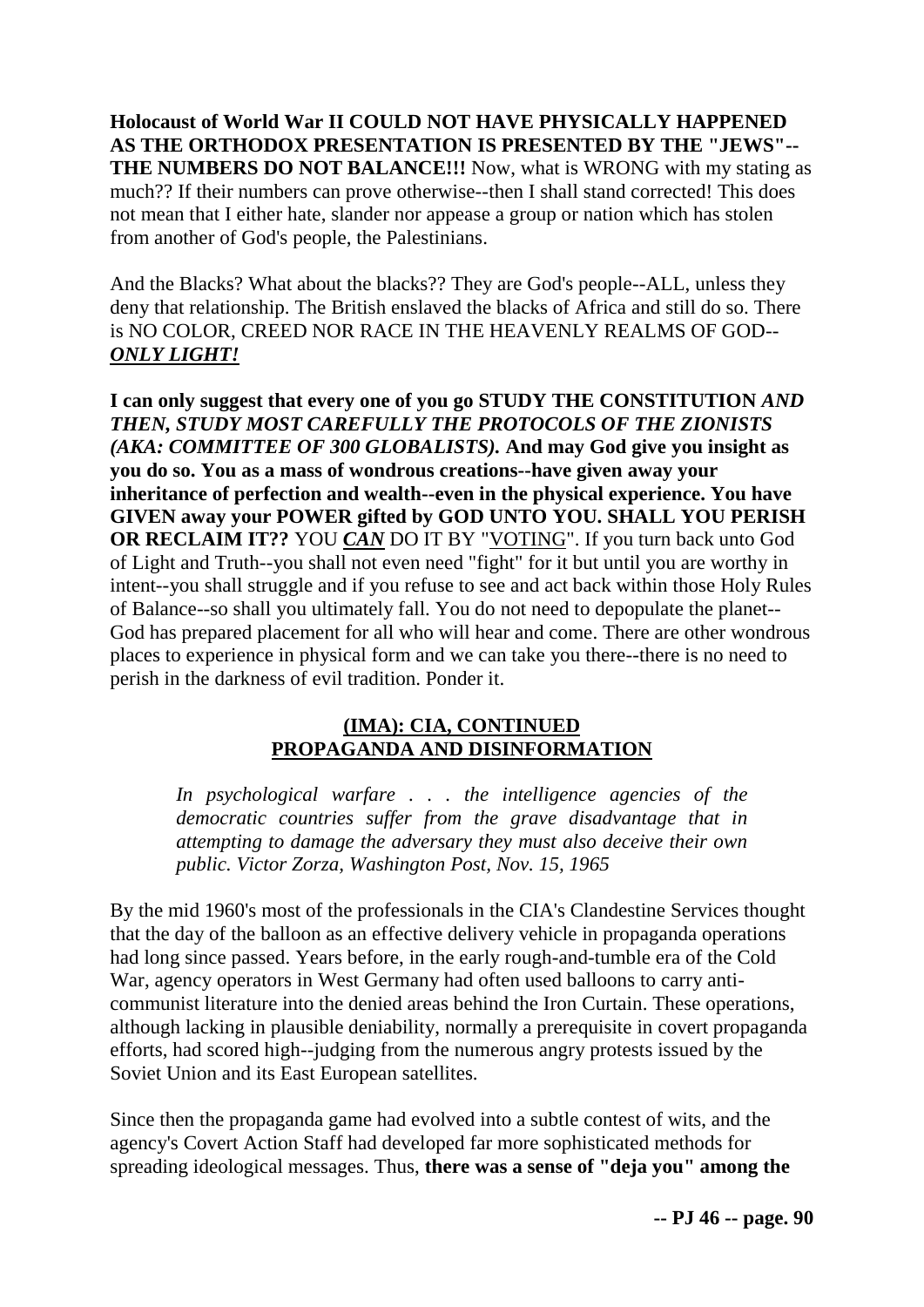### **covert-action staffers when officers of the Far East Division suggested in 1967 that a new balloon operation be undertaken. The target this time was to be mainland China.**

The People's Republic was at that time in the midst of the cultural revolution. Youthful Red Guards were rampaging throughout the country, shattering customs and laws alike; confusion, near chaos, engulfed the nation. But the CIA's China watchers in Hong Kong and elsewhere on the periphery of the mainland had detected that a reaction was settling in, especially in southern China around Canton and Foochow in the provinces of Kwangtung and Judien. They believed that a kind of backlash to the excesses of the Red Guards was building for, increasingly, groups within the military and among the workers were beginning to resist the Red Guards and to call for a return to traditional law and order.

To the agency's operators, these were conditions worth exploiting. No one really believed that Communism could be eliminated from the mainland, but the short-term political objectives which might be achieved through covert propaganda were too tempting to pass up. China was an avowed enemy of the United States and the CIA felt that each bit of additional domestic turmoil that could be stirred up made the world's most populous country--already experimenting with long-range ballistic missiles--that much less of a threat to American national security. Furthermore, if Peking could be kept preoccupied with internal problems, then the likelihood of Chinese military intervention in the Vietnamese war, in a manner similar to that so effectively employed years earlier in Korea, could be diminished. Perhaps, too, China could be forced to reduce its material support to North Vietnam and to cut back on its export of revolution to other areas of the developing world.

The operation was accordingly approved by the 303 Committee (now the 40 Committee) and the agency took its balloons out of storage, shipping them to a secret base on Taiwan. There they were loaded with a variety of carefully prepared propaganda materials--leaflets, pamphlets, newspapers--and, when the winds were right, launched to float over the mainland provinces due west of the island. The literature dropped by the balloons had been designed by the agency's propagandists to appear as similar as possible in substance and style to the few publications then being furtively distributed on a small scale by conservative groups inside China. Names of genuine anti-revolutionary organizations were not used; fictitious associations, some identified with the army, others with agricultural communes or urban industrial unions, were invented.

The main thrust of all the propaganda was essentially the same, criticizing the activities (both real and imaginary) of the Red Guards and, by implication, those leaders who inspired or permitted such excesses. It was hoped that the propaganda and its attendant disinformation would create further reactions to the cultural revolution, on one hand adding to the growing domestic confusion and on the other disrupting the internal balance of power among the leadership in Peking. The CIA calculated that when the Chinese realized they were being propagandized, the U.S. government could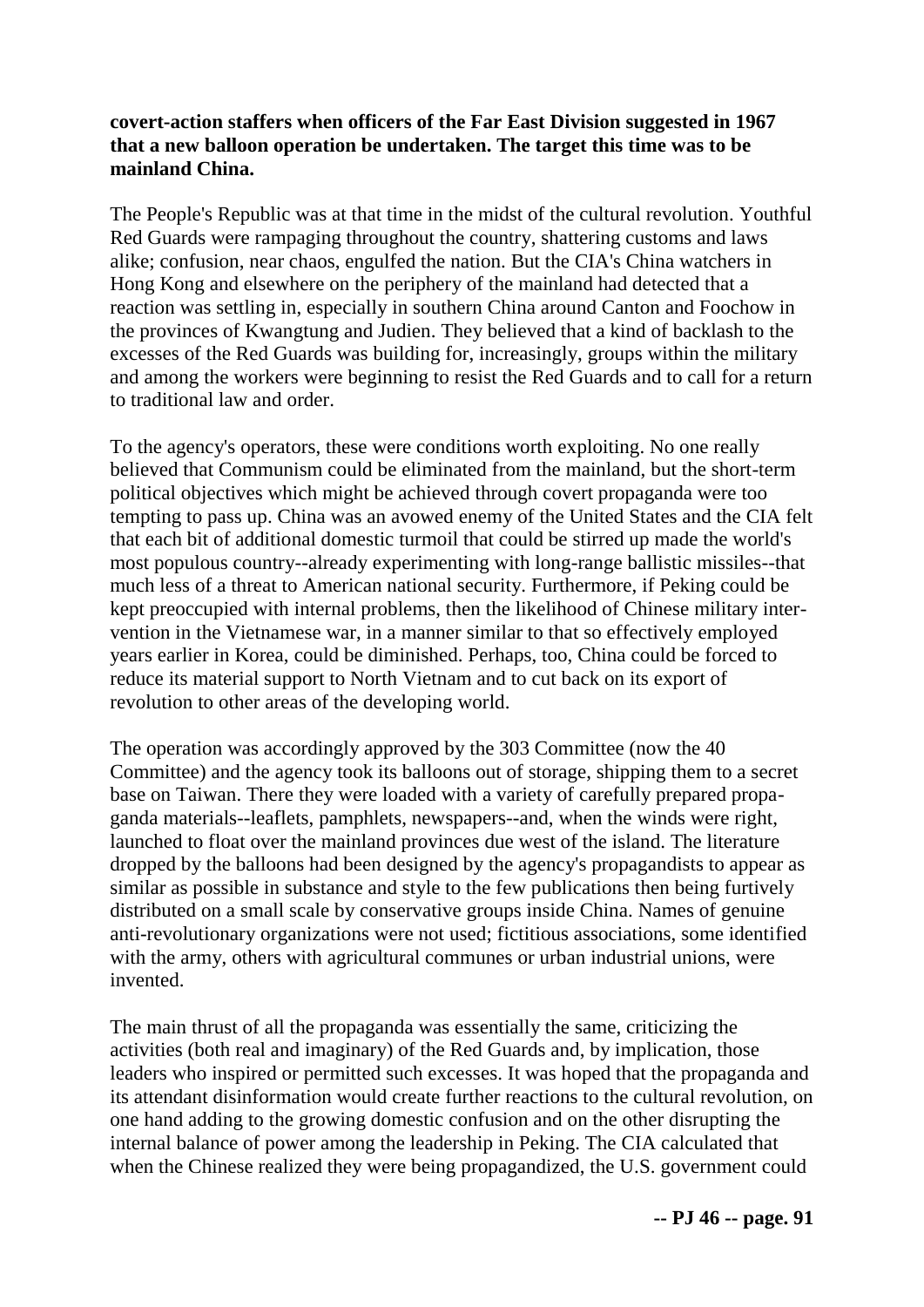confidently disclaim any responsibility. The assumed culprit would most likely be Chiang Kai-chek's Taiwan regime, the agency's witting and cooperative host for the operation.

Almost immediately after it began, the balloon project was a success. The CIA's China watchers soon saw evidence of increased resistance to the Red Guards in the southern provinces. Peking, apparently believing the reaction to the cultural revolution to be greater than it actually was, displayed strong concern over developments in the south. And within weeks, refugees and travelers from the mainland began arriving in Hong Kong with copies of the leaflets and pamphlets that the agency's propagandists had manufactured--a clear indication of the credence being given the false literature by the Chinese masses. It was not long, therefore, before the Clandestine Services were searching for other ways to expand their propaganda effort against the new target.

A decision was therefore made to install on Taiwan a pair of clandestine radio transmitters which would broadcast propaganda--and disinformation--of the same nature as that disseminated by the balloon drops. If the Chinese people accepted the radio broadcasts as genuine, the CIA reasoned, then they might be convinced that the counter-movement to the cultural revolution was gaining strength and perhaps think that the time had come to resist the Red Guards and their supporters still more openly.

### **24 LINES DELETED**

Against a closed-society target, simply providing information and news that the government wishes to keep from its people can have a significant effect. If, in addition, some clever disinformation can be inserted, then so much the better. The listeners, realizing that much of what they are hearing is true, tend to believe that *ALL*  they are told is accurate.

One source of news used by agency propagandists was the CIA's own Foreign Broadcast Information Service (FBIS), which daily monitors open radio broadcasting around the world from more than a dozen listening posts located in such varied places as Hong Kong, Panama, Nigeria, Cyprus, even San Francisco. **The product of FBIS was also utilized to determine whether the broadcasts of the clandestine transmitters were reaching their target in China and creating the anticipated effect.**

**There was a third (and deleterious) way, however, in which the monitoring service played a role in the operation, and the Clandestine Services were slow to correct it.** Unlike most of the intelligence collected by the agency, the programs monitored by the FBIS are widely disseminated within the U.S. government and to certain subscribers among the press corps and the academic community. These daily reports, verbatim transcripts translated into English, are packaged and color-coded according to major geographical area--Far East (yellow), Middle East/Africa (blue), Latin America (pink), and so on. But even though the FBIS editors are members of the CIA's Intelligence Directorate, the operators in the Clandestine Services are reluctant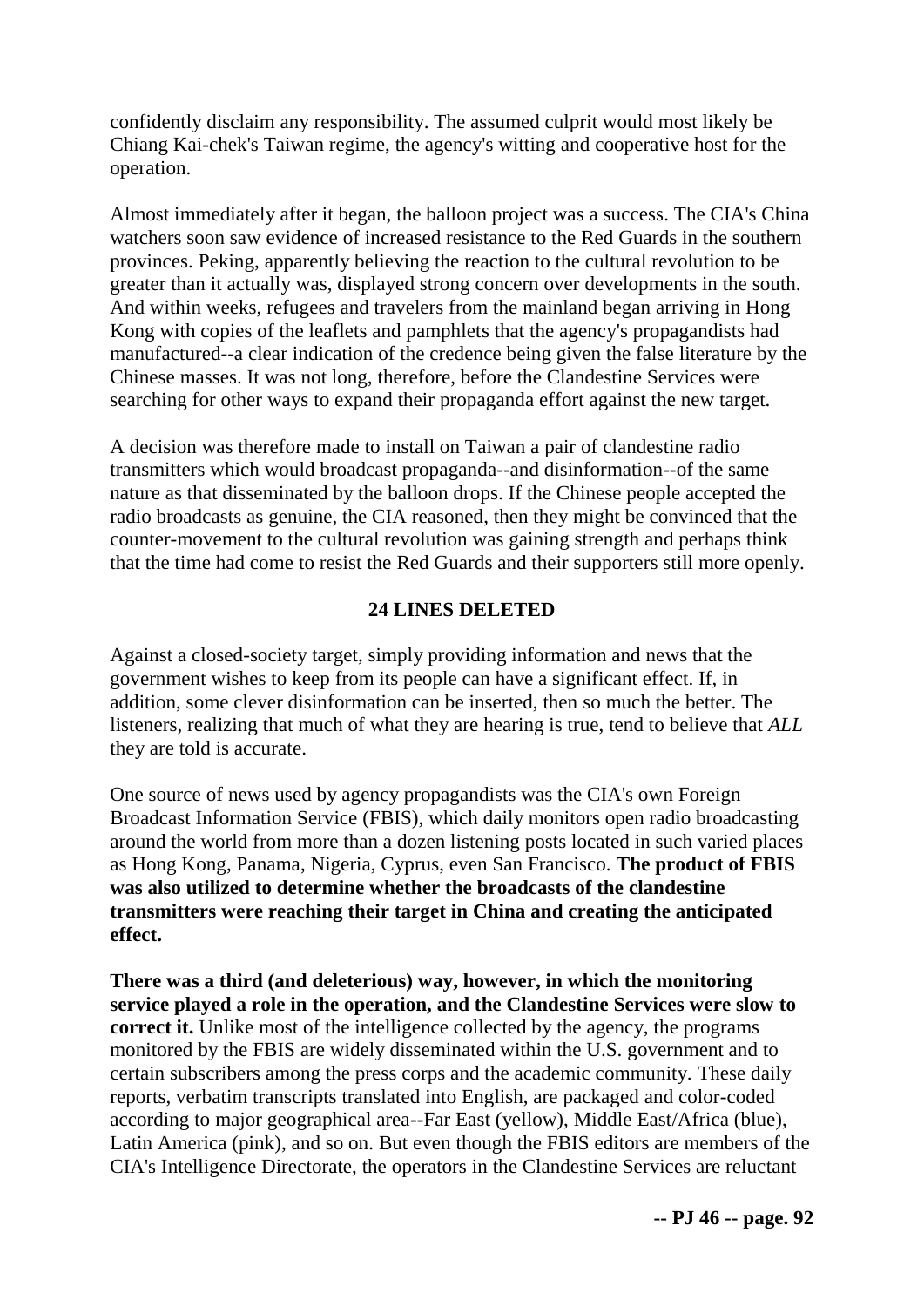to reveal their propaganda operations to them. As a result, for its Far East daily report the FBIS frequently monitored and distributed the texts of programs actually originating from the agency's secret stations on Taiwan along with the transcripts of broadcasts from real counter-revolutionary organizations on the mainland.

CIA operators seemed untroubled by this development and the accompanying fact that the agency's own China analysts back at headquarters in Washington (along with their colleagues in the State and Defense departments) were being somewhat misled. Nor did they appear to mind that unwitting scholars and newsmen were publishing articles based to some extent on the phony information being reported by the FBIS. Eventually the CIA analysts at home were informed of the existence of the clandestine radios, but no steps were taken to rectify the false data passed on to the other U.S. government agencies or to the press and academia; operational security precluded such revelations. Besides, Communist China was an enemy, and the writings of recognized journalists and professors publicizing its state of near chaos and potential rebellion helped to discredit Peking in the eyes of the world--which was, after all, in keeping with the CIA's interpretation of American foreign policy at the time. **The CIA's secret radios thus proved to be highly successful, even after the Chinese government discovered their origin and announced to its people that the broadcasts were false.**

Meanwhile, the agency's operatives turned to outright disinformation in their effort to exploit China's internal difficulties. For example,

#### **12 LINES DELETED**

began to show results. The Red Guards turned their fury on the Ministry of Foreign Affairs, demanding that Chinese diplomats, too, be cleansed of Western ways and rededicated to Mao's principles of communism.

#### **22 LINES DELETED**

**\* \* \***

I hope that you readers are now getting the realization of how the system works to give disinformation and, actually, how easy it is to brainwash people into accepting information from "supposed" valid and honest sources. Let us consider CNN a minute- -this IS the authorized CIA and Administration disinformation network. From this releasing of information all other networks (ABC, NBC, etc.) follow suit with the disinformation. There is enough "nothing" sprinkled among the disinformation to stop your "thinking" and insure your acceptance of "everything"--true or false. As example, say, Mr. Umpty Ump says he is "tired of paying for Israel's debt". By the time the ADL and other Elite organizations call Umpty names and bash him about and CNN takes up the cry and hue and Larry King interviews the opposition--let me assure you that you will think "Umpty" is not only a bigot but a citizen unworthy of less punishment than death or life incarceration for felony hate crime. Before the barrage is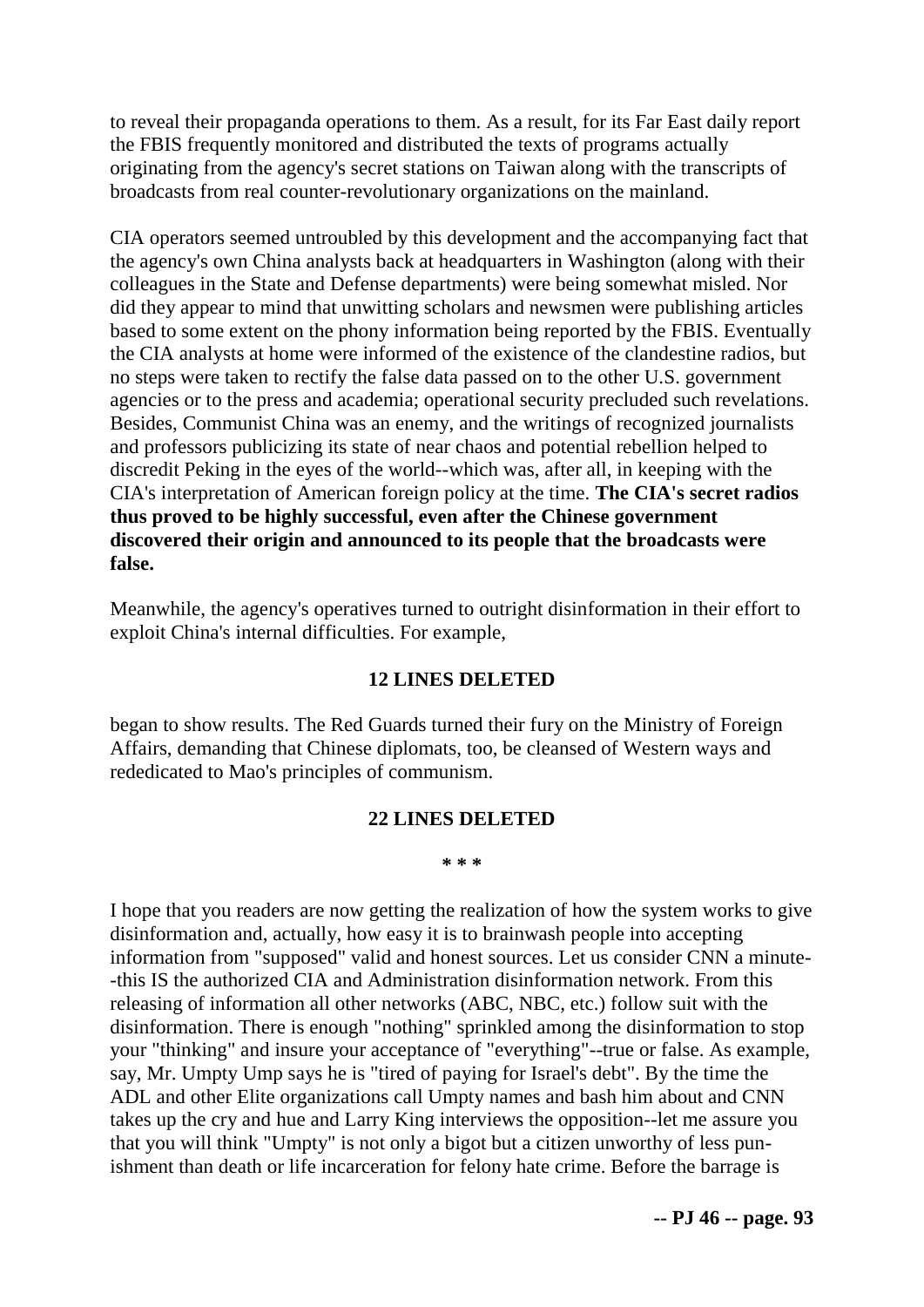over there will be thrust forth something such as "...and Umpty, in high school, struck a (minority person) in a bigoted fist fight over a girl who reported he raped her. The (minority person) was only defending the girl." Now, you see, they have set up a past history of "bigoted and violent" behavior against which no person can respond for the "defendant (Umpty) is NEVER GIVEN TIME FOR REBUTTAL IN ANY FORM WHATSOEVER. FURTHER, LET US SAY UMPTY IS FOUND "INNOCENT"-- THAT WILL NEVER HIT THE FRONT PAGE OF ANY PAPER--PROBABLY NOT EVEN THE BACK PAGES.

### YOU MUST COME TO SEE HOW IT WORKS TO ENSLAVE YOU TO IDEAS AND LIES OR YOU WILL PERISH IN THE LIES.

Let us please take rest. Thank you. Hatonn to stand-by.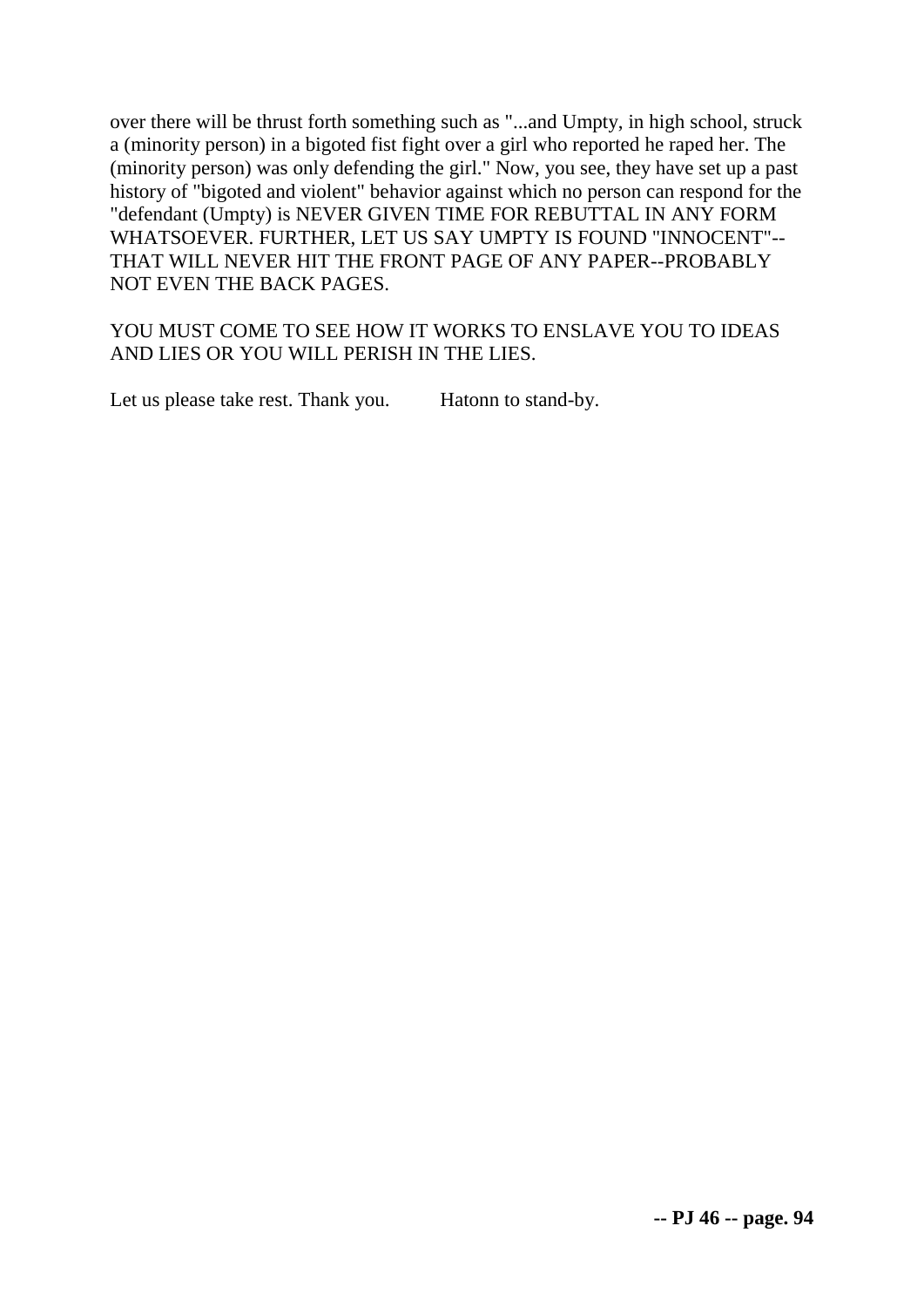#### **CHAPTER 10**

#### REC #1 HATONN

#### SUN., MARCH 8, 1992 7:52 A.M. YEAR 5, DAY 205

#### **SUNDAY, MARCH 8, 1992**

#### **TODAY'S WATCH**

#### **LOOKING BACK TO THE PAST**

Looking back has but one purpose of value: **To garner lessons against the day at hand.**

Good habits do not form easily and belief structures come even more slowly and with difficulty. Therefore, one must always search for that which is hidden within the complex presentations of that which is presented in the intent and purpose of gain of another.

It is true that if one is to habitually speak well, read well and discern in wisdom--one needs to form habits including these practices. However, if one waits to "think" until he is proficient in all graces--he shall never "think" for self. One has to grow up with good talk and good habits to form such a habit, but you can learn and change in wisdom as information and light is brought unto you--each day is a new gift for you to be anything that you wish to be. You can grow up again amidst the good habits of other--and it becomes self.

To look backward for a while is to refresh the eye, to restore it, and to render it the more fit for its prime function of looking forward in full vision. This is what we are offering you. **We offer you an opportunity to see that which has been the habit and practice of the adversary to pull you down and render you helpless in the tentacles of the ever-strengthening octopus of power while your own power is drained and taken from you.** If you learn to witness unto the power-monger's actions, laws and hidden agendas--you can counter with your own power to stop them in the present--**FOR THEY NEVER CHANGE THEIR PATTERNS OF ACTION.**

**On any journey, you must find out WHERE YOU ARE before you can plan the first step. You are now finding out where you are--and then, you must seek and isolate the goal of the journey. That which is in between on the journey itself will be laid forth as a blueprint as ye maintain the goal in view--BUT YE MUST KNOW WHERE YE HAVE BEEN AND WHERE IT IS YOU ARE GOING. IF YOU GO UNTO AND WITH GOD YE SHALL BE GIVEN THE WAY, THE NEEDS AND THE PATH FOR YE SHALL BE GIVEN TO SEE AND HEAR**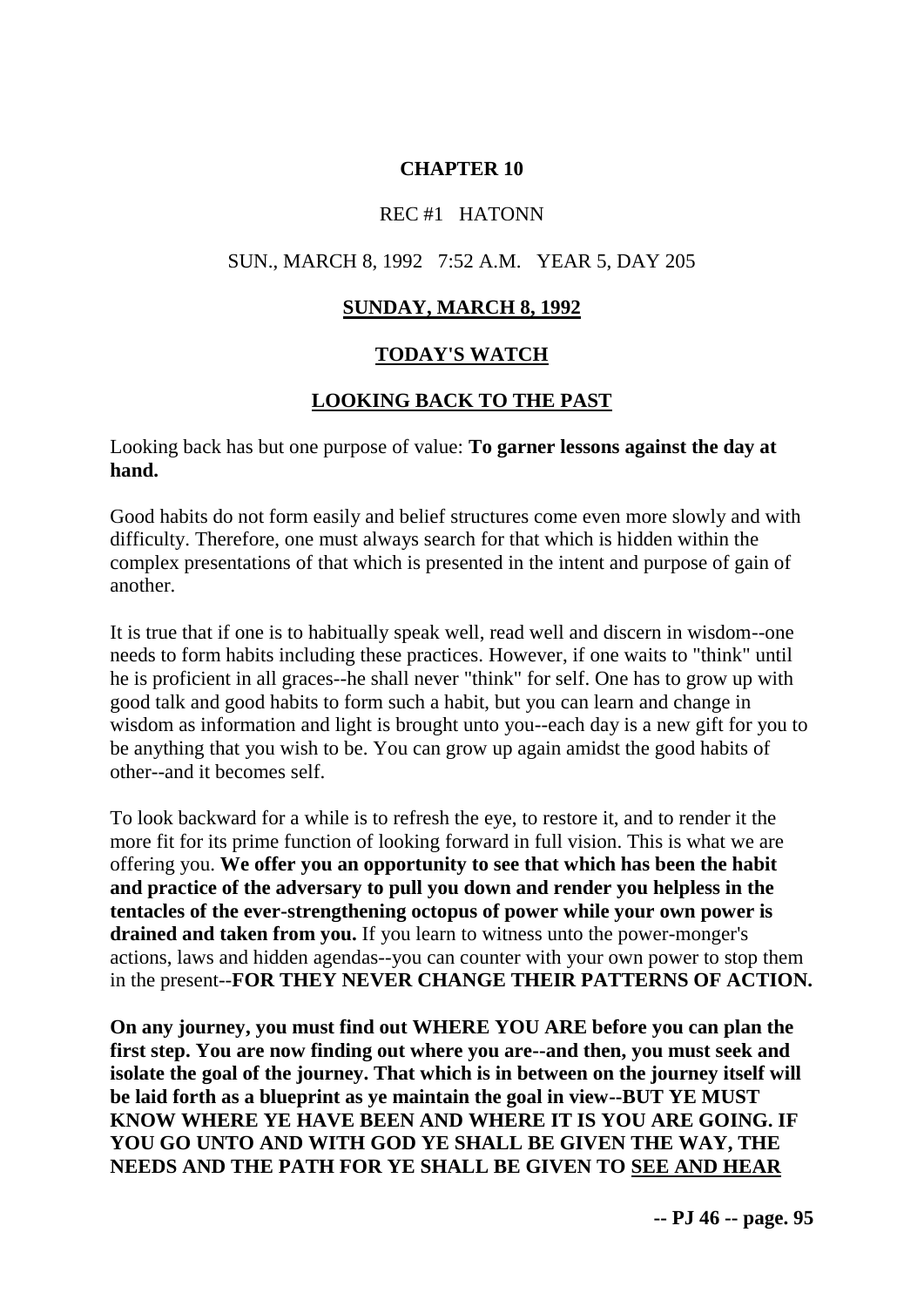### **AND KNOW. IF YE GO WITHOUT GOD YE SHALL FALL PREY TO THE SCAVENGERS AND THIEVES FOR THEIR SOLE PURPOSE IS TO DESTROY YOU THAT THEY MIGHT GAIN ALL IN THE PHYSICAL REALM. GOD WAITS TO SEE WHAT SHALL BE YOUR CHOICE.**

#### **CONSPIRATORS RUNNIN FOR PRESIDENT**

Dharma, since we are again facing the possibility of you being in court for some ten days to two weeks, I suggest we write as much on the CIA as we can print.

I ask that you who desire to know the Conspirators' Hierarchy and organizations, etc., get John Coleman's book by that title. I shall offer listings as we move along but you need to know the players now, before you make more errors in discernment in placement of leaders. Know that in the political world, the ones in the Republican Party and Democratic Party who have no difficulty--are placed there in full intent. However, also know that the ones who are against the staid principles and action of the "fixed" parties--CAN BECOME INDEPENDENT CANDIDATES. *YOU CAN CHANGE YOUR GOVERNMENT IF YOU BUT RESPOND WITH WISDOM--IT IS NO VALUE TO SIMPLY REPLACE ONE CONSPIRATOR WITH ANOTHER-- AND THAT IS WHAT WILL HAPPEN IF YOU KNOW NOT WHO ARE THE CONSPIRATORS.*

## **GATES IN CIA AND THORNBURGH IN U.N.**

If you watch you can see. Gates was put into the "head" position of the CIA by Bush- to ensure continuation of all the black operations of that secret presidential army of corruption--to make sure crime remains unchecked.

Thornburgh was head of your U.S. Judicial System--Attorney General. Yet he was devastated by a major drug scandal involving his top Justice Department staffers and even a member of his own family--this was the man in charge of "fighting crime" and "stopping drugs". He became, further, quite unelectable as you people saw through his own criminal behavior. This did not stop him, however, for Bush simply got him placed into a top level post in the United Nations, Under-Secretary General for Administration and Management. This places **Thornburgh in CHARGE OF ALL PERSONNEL AND BUDGET DECISIONS.**

This is total insult to the so-called Third World. **Under his Attorney Generalship, the U.S. codified its self-proclaimed right to intervene militarily into the internal affairs of any state it wishes. Under the pretext of "arresting" government officials accused of breaking U.S. laws (a crime in point was Manuel Noriega), the U.S.-killed thousand of Panamanians in order to "arrest" him.**

In a trip to the Soviet Union back in 1989, Thornburgh lauded the so-called "new" KGB as a *"model" police agency with which the United States could readily collaborate--and you have done so. This was prior to the "clean-up" of the KGB for*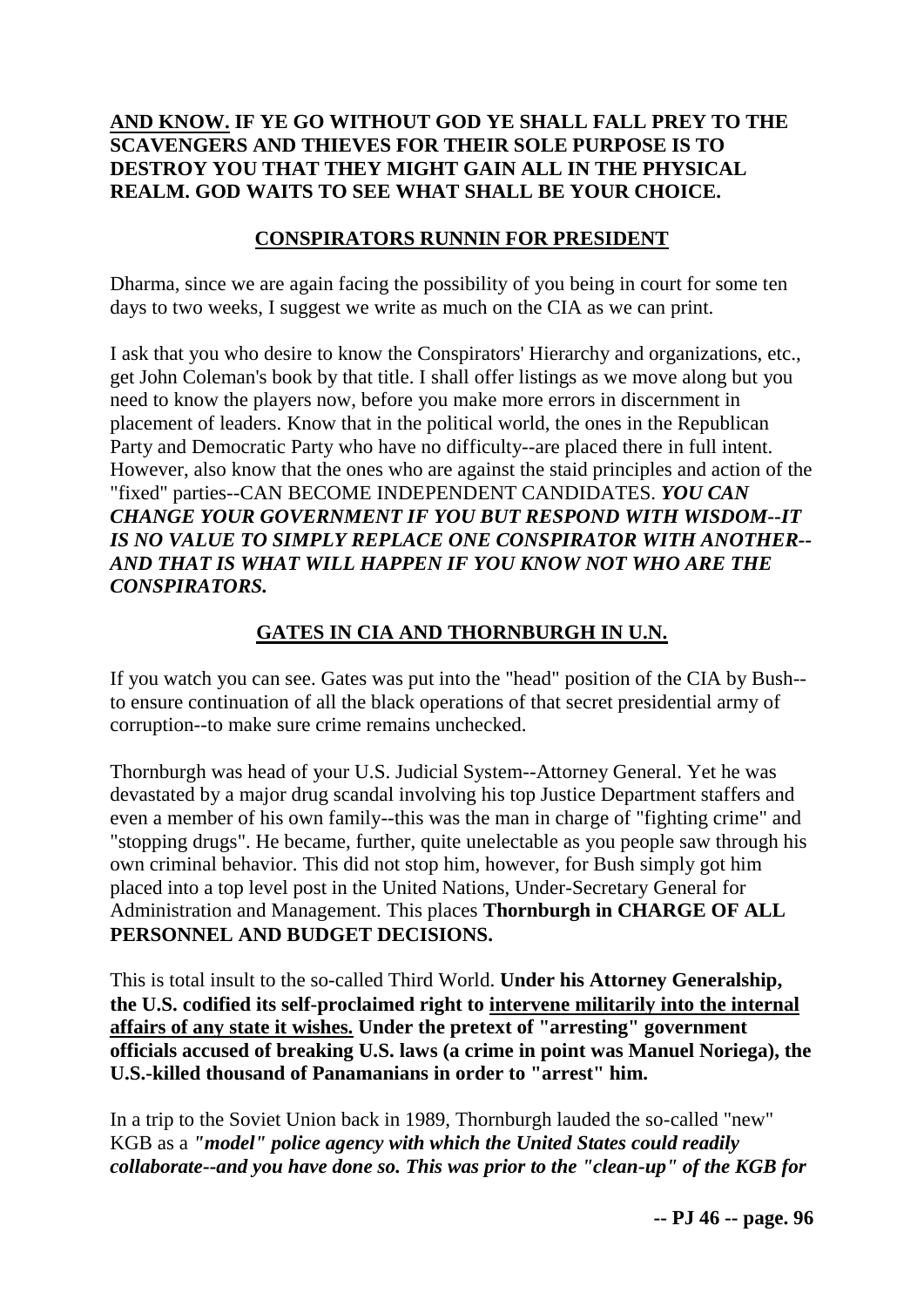*public viewing, chelas.*

*This is simply a planned positioning of Bush to take over the United Nations for the New World Empire in service to the Committee of 300--Global Dictatorship.*

### **MOSQUITO-BORNE ENCEPHALITIS**

The Center for Disease Control in Atlanta has warned of the presence in the United States of a mosquito-borne encephalitis virus which kills a third or more of its victims. Toward the end of February the "tiger" mosquito ("accidentally" imported from Asia), was found in tests to be the prime carrier of this deadly encephalitis virus. How interesting. Funny that you "...can't get the HIV virus from mosquito bites but deadly encephalitis virus is primarily distributed in that manner!" I wonder if "safe sex" prevents mosquito bites?

I'm sorry, chelas, the next step planned for you is the next barrage and epidemic of a "deadly virus". Please take care and pay attention.

## **REMEMBER GORBACHEV? AND THE IMF**

Funny that you don't hear much about Gorbachev any more, other than he isn't "...getting all that was promised to him in rewards for stepping down". However, they fail to mention that he is a high-ranking and highly paid officer of the Kissinger and Associates Corporation in Moscow. In that capacity he continues to pass out his wisdom and control in a far more powerful way that he could as a "defeated" state leader. A widely viewed German TV channel showed Gorbachev urging that the monetary affairs of Russia and other former Soviet republics should be put under tight International Monetary Fund control. (The Committee of 300's money committee.)

He asked for full convertibility of the ruble, which he said would ease the full integration of the Eastern economies into the World Bank and Market. *He called for a ruble stabilization fund based on HARD CURRENCY AND ADMINISTERED BY THE IMF!*

*CHELAS--CONTINUE IN YOUR ACCEPTED BLINDNESS AND YOU SHALL GO DOWN FOR IT IS SO INTENDED BY THESE MONGRELS IN SERVICE TO THE ELITE CONTROLLERS.*

# **BAR ASSOCIATION AND ANTI-SEMITISM**

As these ones return to court, they do so with the new mark having been established of "anti-Semites". Yes indeed, the opposition actually has entered Phoenix material into the case to "prove" anti-Semitism--whatever that might have to do with Santa Barbara Savings and Loan and the Resolution Trust Corporation failure to follow legal procedures and thereby stealing the Ekker's home and property. I would remind you all of something when it comes to so-called "Jews", "anti-Semitism" and such in the profession of "Law". Remember the Protocols wherein "....send your sons forth to be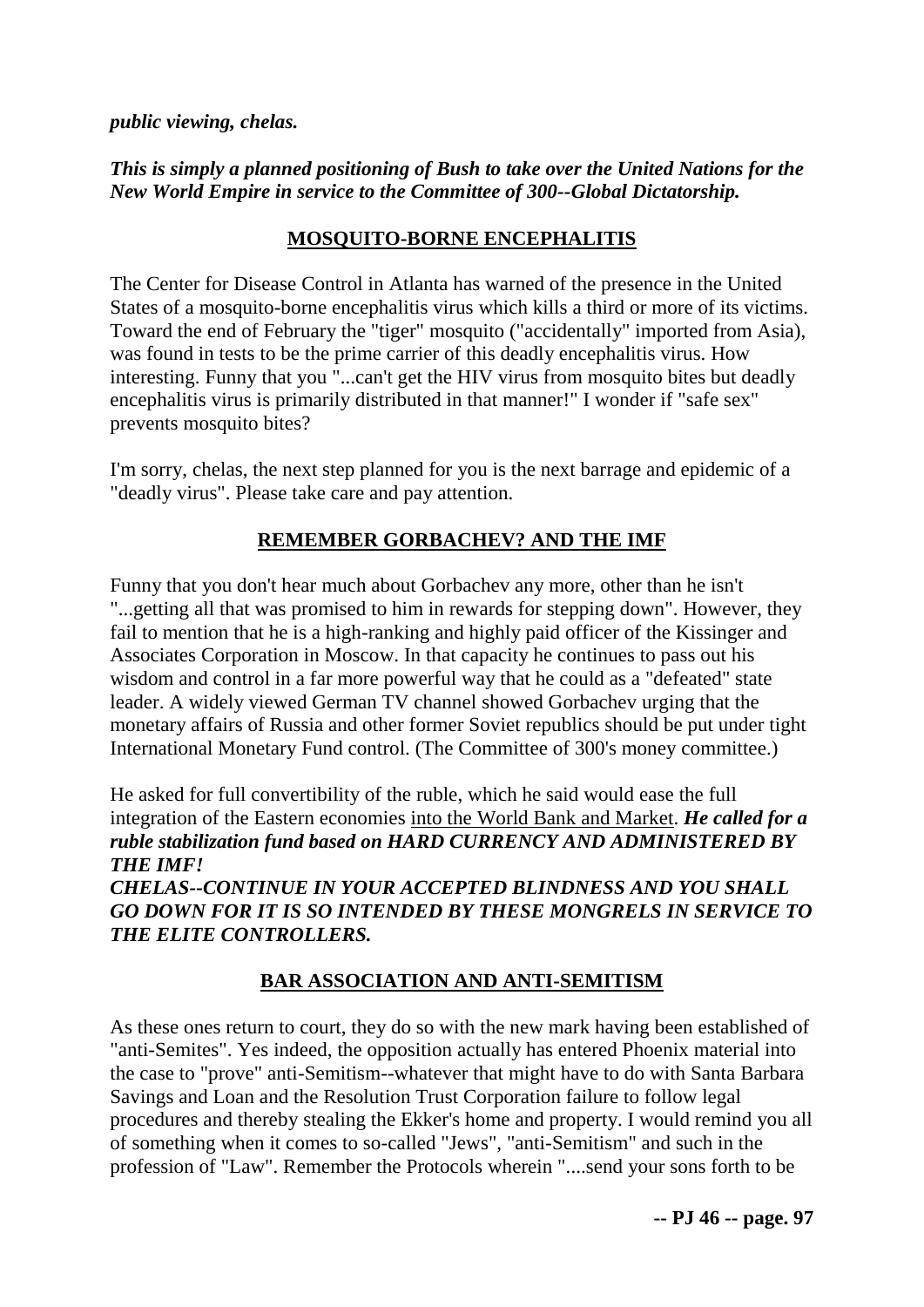lawyers and doctors. . . " **Do you not remember that when Dan Quayle, your Vice President, spoke before the American Bar Association and said it appeared to him that there were too many lawyers, etc, etc? THE LAWYERS AND THE BAR ASSOCIATION AT THAT MOMENT CALLED QUAYLE AN "ANTI-SEMITE"! I ask YOU, what would that mean? It obviously means that the Bar Association is an instrument of the Khazarian Zionists who pronounce themselves "Jews" and anyone who speaks against the association in any manner whatsoever, true or false--is labeled an anti-Semite and is pronounced guilty of "hate" crime. This is exactly the way the disinformation network works. Lies are planted with no ability for recourse--and whamo--you have a totally new perception introduced unto and into the masses--"hear a thing often enough, repeat it again and again--and you will believe it."**

Can't the Constitutional Law Center do something? Perhaps in time--but not now while the case is stalled for the fourth year. Further, while the Ekkers are basically the only supporters of the Law Center it becomes tedious to utilize the facility to its full intent. The Center is focusing on far more urgent cases. Some have supported the Center but it has been only a tiny few and it is difficult to continue under these burdens of responsibility. It becomes appalling to realize that people say they want justice and representation but they also want "another" to do the giving and the work while they wait to reap the rewards of the actions. It simply does not work in that manner. We have even set up a plan whereby a "donation" can be fully backed and still, the investment is only made by a few counted on one hand.

It is fine, chelas--but when the hordes of evil are upon you and your Constitution is dead and gone and you are wondering what hit you--these are things to ponder. You want Gritz to clean out your government houses for you--and yet the group supporting him with all expenses cannot even pay the phone bill and, again, my crew is asked to pick up the burden. If you cannot assist, surely you can write a letter to Ross Perot (who could help) and ask him to support this man. If you expect your voice to be heard then you must speak out in any manner you can be heard. Since the controlled press will not allow public address nor will the media--then you will have to utilize the only method remaining at your disposal--MAIL and spreading the word any way you can.

You ones ask and ask and petition again and again: "Give me a 'safe' place and when should I go there?!" There are not going to be ANY SAFE PLACES if you fail to turn about this steamroller in the process of squashing you. God only sends the instructions and tells you "how"--you must do the task. What have YOU done this day toward saving your nation, your family and your neighbor--or do you wring your hands in disbelief and trauma and finally announce that these ones are simply "anti-Semite" bigots?

You have been told since the beginning that God would return and that he would send his Hosts to give you "THE WORD" and announce the return. You have been told since the beginning that there would be places prepared for you who follow HIS laws and ask HIS sanction. How did you think HE would come? How did you think HE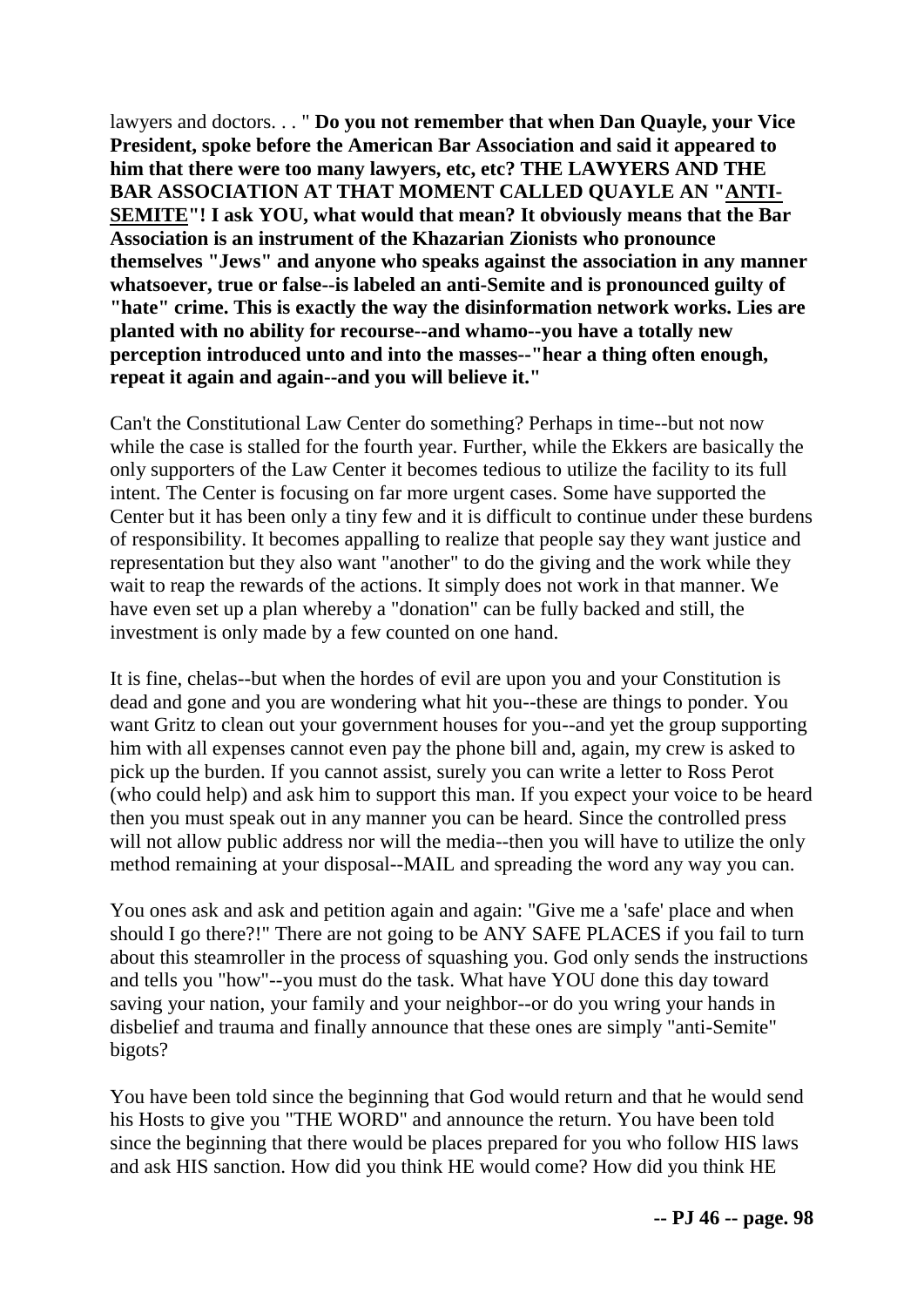would speak to be heard? Ah so--could it be - - -??? Salu.

Now, let us move back into discussion of the President's private hit-squad, the CIA.

# **CIA, CONTINUED.**

We were speaking on the subject of Propaganda and Disinformation, we shall pick up the document at midway, page 169. Thank you.

To be sure, propaganda and disinformation are not new phenomena. Nations and factions within nations have long employed such techniques to enhance their own images while at the same time attempting to discredit their enemies and rivals. Yet the great advances in communications during the twentieth century have vastly changed the potential of propagandistic effort, making possible rapid, widespread distribution of propaganda material. Nazi Germany refined and made enormous use of the "big lie". The Soviet Union and other communist countries have used many of the methods invented by the Germans and have added new twists of their own. Although the United States did not actively enter the field until World War II, when the OSS and the Office of War Information (OWI) started their psychological-warfare programs, its propaganda effort has grown--under the eyes of the Covert Action Staff of the CIA's Clandestine Services--to be thoroughly expert.

Working on the CIA Staff are sociologists, psychologists, historians, and media specialists--all skilled at selecting "reachable" targets, such as the youth or intellectuals of a particular country, and at getting a message through to them. In planning and carrying out its activities, the branch often works closely with other agency officers in the area division. The idea for an operation may be initiated by a field component--say, a station in Africa or Latin America--that sees a special need or a target of opportunity within its area of responsibility; it may originate at headquarters in Langley, either in the propaganda branch or in one of the area divisions; or it may come from the White House, the State Department, the Pentagon, or any member of the U.S. intelligence community in the form of a requirement for the CIA to take action. If it is considered to be a program of major political significance or entailing an inherent high-risk factor--that is, if its exposure would cause substantial embarrassment for the U.S. government--a project proposal developed in the Clandestine Services is submitted to the Director's office for review. Subsequently, the plan will be sent to the 40 Committee for final approval. Thenceforth, control of any propaganda operation and responsibility for its coordination within the Clandestine Services and the government may rest with either the Covert Action Staff or an area division. Certain long-standing operations, such as Radio Free Europe and Radio Liberty, were traditionally under the control of the CA Staff. But responsibility for the newer and smaller operations usually is determined on an *ad hoc* basis, with the CA Staff serving in either an advisory or controlling capacity, depending on the circumstances of the particular undertaking.

A propaganda operation might not be anything more sinister than broadcasting straight news reports or rock music to the countries of Eastern Europe. Others are far more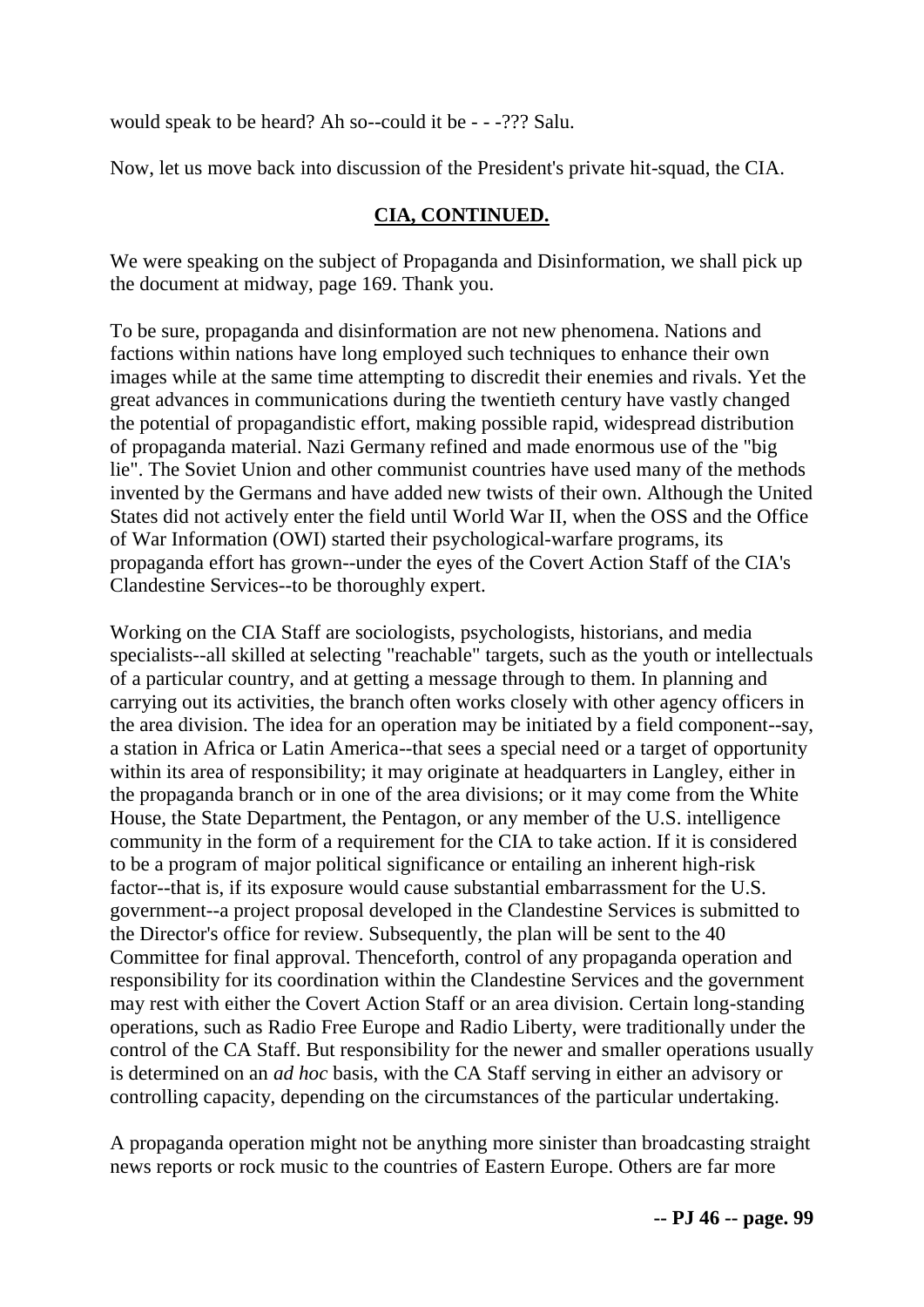devious.

#### **11 LINES DELETED**

The CIA also makes considerable use of forged documents. Watergate burglar E. Howard Hunt **[H: Same one who shot John Kennedy.]** was questioned in 1973 about his forgery of a State Department cable directly linking the Kennedy Administration to the assassination of South Vietnamese President Ngo Dinh Diem. "After all," Hunt told the federal prosecutor, "I had been given some training in my past CIA career to do just this sort of thing . . . **floating forged newspaper accounts, telegrams, that sort of thing."** During the mid-1960's, for instance, the agency learned that a certain West African country was about to recognize the People's Republic of China, and that the local government intended to force the withdrawal of the diplomatic representatives of Nationalist China. This was considered to be contrary to American foreign-policy aims, so the CIA went into action.

#### **6 LINES DELETED**

The *Pentagon Papers* have revealed some other examples of CIA propaganda and disinformation activities. One top-secret document written in 1954 by Colonel Edward Lansdale, then an agency operator, describes an effort involving North Vietnamese astrologers hired to write predictions about the coming disasters which would befall certain Vietminh leaders and their undertakings, and the success and unity which awaited the South.

Lansdale also mentioned that personnel under his control had engineered a black psywar strike in Hanoi: leaflets signed by the Vietminh instructing Tonkinese on how to behave for the Vietminh takeover of the Hanoi region in early October, including items about property, money reform, and a three-day holiday of workers upon takeover. The day following the distribution of these leaflets, refugee registration tripled. Two days later Vietminh took to the radio to denounce the leaflets; the leaflets were so authentic in appearance that even most of the rank and file Vietminh were sure that the radio denunciations were a French trick.

Lansdale's black propaganda also had an effect on the American press. One of these bogus leaflets came to the attention of syndicated columnist Joseph Alsop, who was then touring South Vietnam. The leaflet, indicating that many South Vietnamese were to be sent to China to work on the railroads, seemed to have been written by the Communists. Alsop naively accepted the leaflet at face value and, according to Lansdale, this "led to his sensational, gloomy articles later.... Alsop was never told this story." Nor, of course, was the false impression left with Alsop's readers ever corrected.

CIA propaganda activities also entail the publication of books and periodicals. Over the years, the agency has provided direct subsidies to a number of magazines and publishing houses, ranging from Eastern European emigre organs to such reputable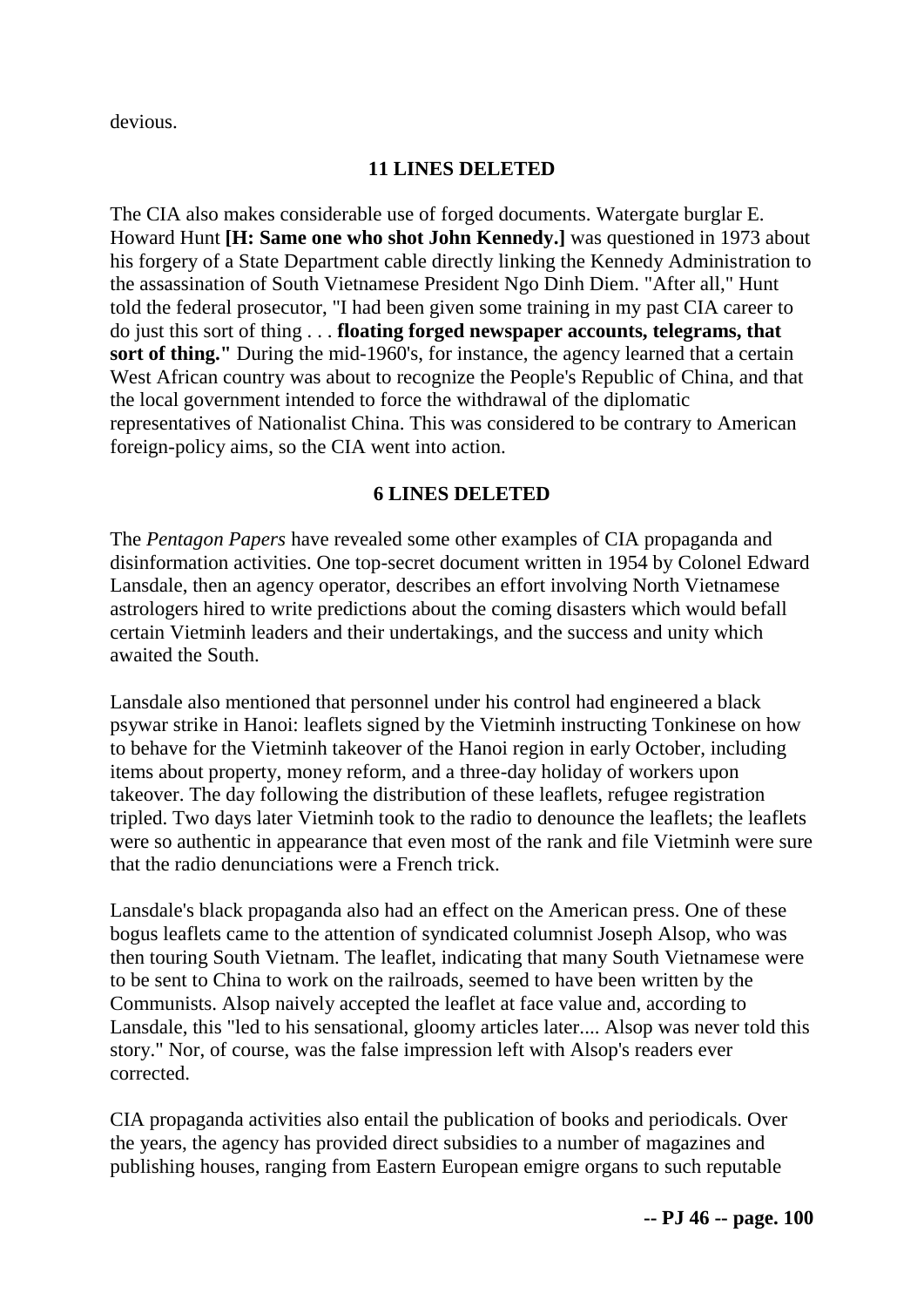firms as Frederick A. Praeger, of New York--which admitted in 1967 that it had published "fifteen or sixteen books" at the CIA's request.

#### **11 LINES DELETED**

Many other anti-communist publishing concerns in Germany, Italy, and France were also supported and encouraged by the agency during the post-World War II years, ( \*\* DELETED \*\* ) According to a former high-ranking agency official,

#### **2 LINES DELETED**

**and the Parisian newspaper,** *Le Combat.* This same ex-official also recalls with an ironic smile that for several years the agency subsidized the New York communist paper, *The Daily Worker*. In fairness to the *Worker's* staff, it must be noted that they were unaware of the CIA's assistance, which came in the form of several thousand secretly purchased prepaid subscriptions. The CIA apparently hoped to demonstrate by this means to the American public that the threat of Communism in this country was indeed real.

\* \* \*

Although the CIA inherited from the OSS responsibility for covert propaganda operations, the agency has no specific authority in the open law to engage in such operations--other than the vague charge to carry out "such other functions and duties related to intelligence affecting the national security as the National Security Council may from time to time direct." **[H: This is a most important point for in all the "new" laws which would come forth from the New World Order--the interpretations are just as vague and solely at the discretion of the one in authority. This is the theme throughout all new laws and legal rulings--so that you can't have any way to "fight back", for the ones in power will interpret the laws in any manner serving their purpose.**] Yet, since its founding in 1947, the CIA has spent over one billion dollars for propaganda **[H: This was only 1974 at this document**  writing. The amount is into the multi-billions today.] (mainly foreign but also domestic) to further what it perceived to be the national interests of the United States.

Sometimes this means simply telling the truth to an audience (called "white" propaganda); other times a mixture of truths, half-truths, and slight distortions is used to slant the views of the audience ("gray" propaganda); and, on occasion, outright lies ("black" propaganda) are used, although usually accompanied for credibility's sake by some truths and a few half-truths.

"Black" propaganda on the one hand and "disinformation" on the other are virtually indistinguishable. Both refer to the spreading of false information in order to influence people's opinions or actions. Disinformation actually is a special type of "black" propaganda which hinges on absolute secrecy and which is usually supported by false documents; originally, it was something of a Soviet specialty, and the Russian word for it, *dezinformatslya*, is virtually a direct analogue of our own. Within the KGB there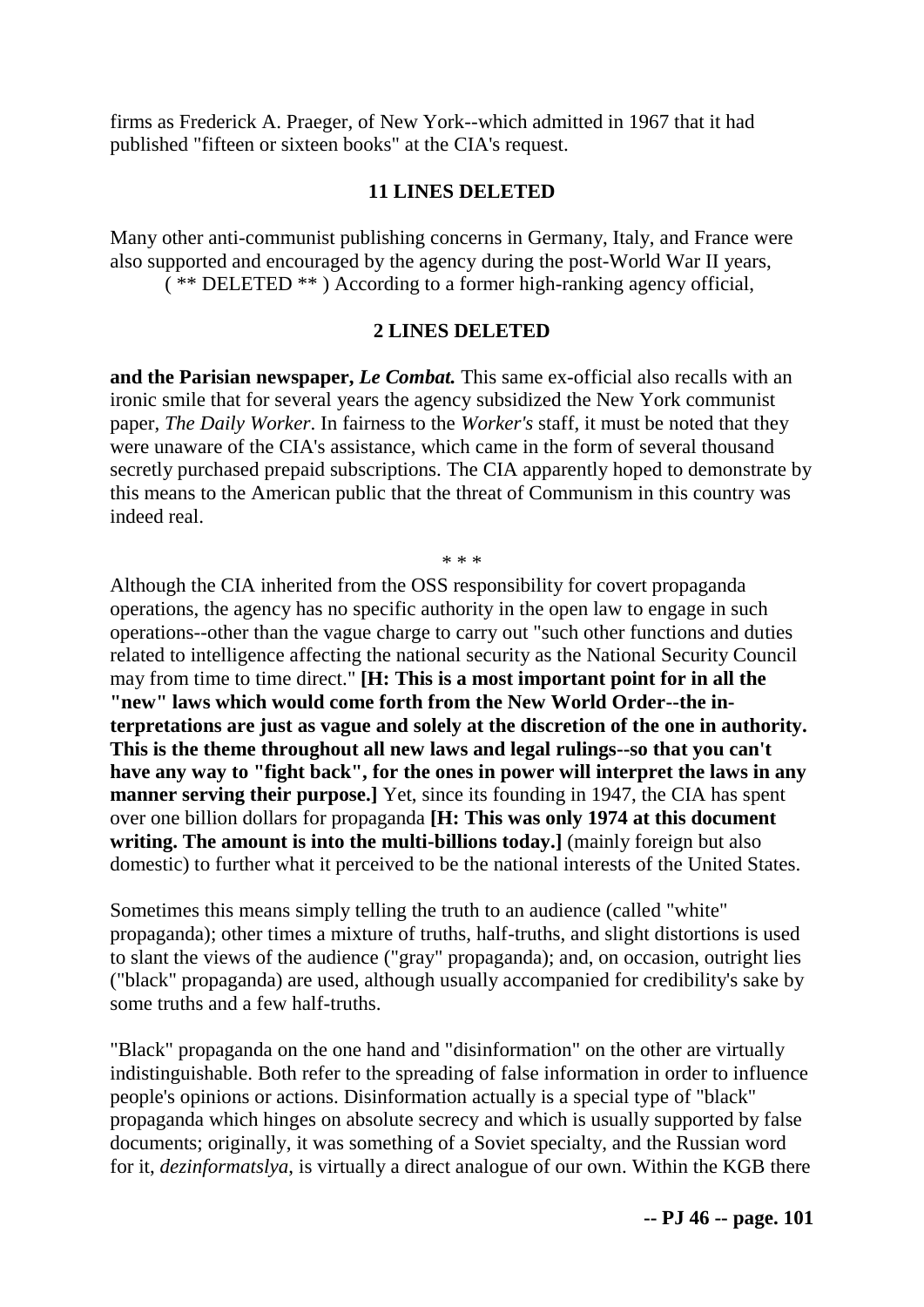is even a "Department of Disinformation".

On June 2, 1961 (less than two months after the CIA's humiliating failure at the Bay of Pigs), Richard Helms, then Deputy Director of the Clandestine Services, briefed the Senate Internal Security Subcommittee on Communist forgeries. Helms discussed thirty-two fraudulent documents "packaged to look like communications to or from American officials". Twenty-two were meant to demonstrate imperialist American plans and ambitions; seventeen of these asserted U.S. interference in the affairs of several free-world countries. Of the seventeen, eleven charged U.S. intervention in private business of Asian nations. One was a fake secret agreement between the Secretary of State and Japanese Premier Kishi permitting use of Japanese troops anywhere in Asia. Another alleged that American policy in Southeast Asia called for U.S. control of the armed forces of all S.E.A.T.O. nations. Two forgeries offered proof that the Americans were plotting the overthrow of Indonesia's Sukarno; the remaining two were merely meant to demonstrate that the U.S. government, despite official disclaimers, was secretly supplying the anti-Sukarno rebels with military aid.

These last examples concerning Indonesia are especially interesting. A cursory examination of the documents, as submitted by Helms, indicates that they were indeed rather crude forgeries, **but their message was accurate. Not only did the CIA in 1958 support efforts to overthrow the Sukarno govermnent, but Helms himself, as second-ranking official in Clandestine Services, knew it well.** And he knew that the **"official disclaimers" to which he referred were deceptions and outright lies issued by U.S. government spokesmen**. Helms' testimony was released to the public with the approval of the CIA, which was, in effect, targeting a propaganda operation against the American people. Not only did he lie about the Communists' lying (which is not to say that they are not indeed culpable), but Helms in the process quite ably managed to avoid discussion of the pervasive lying the CIA commits in the name of the United States.

\* \* \*

Let us take a break please, before we take up "The Radios".

Hatonn to stand-by.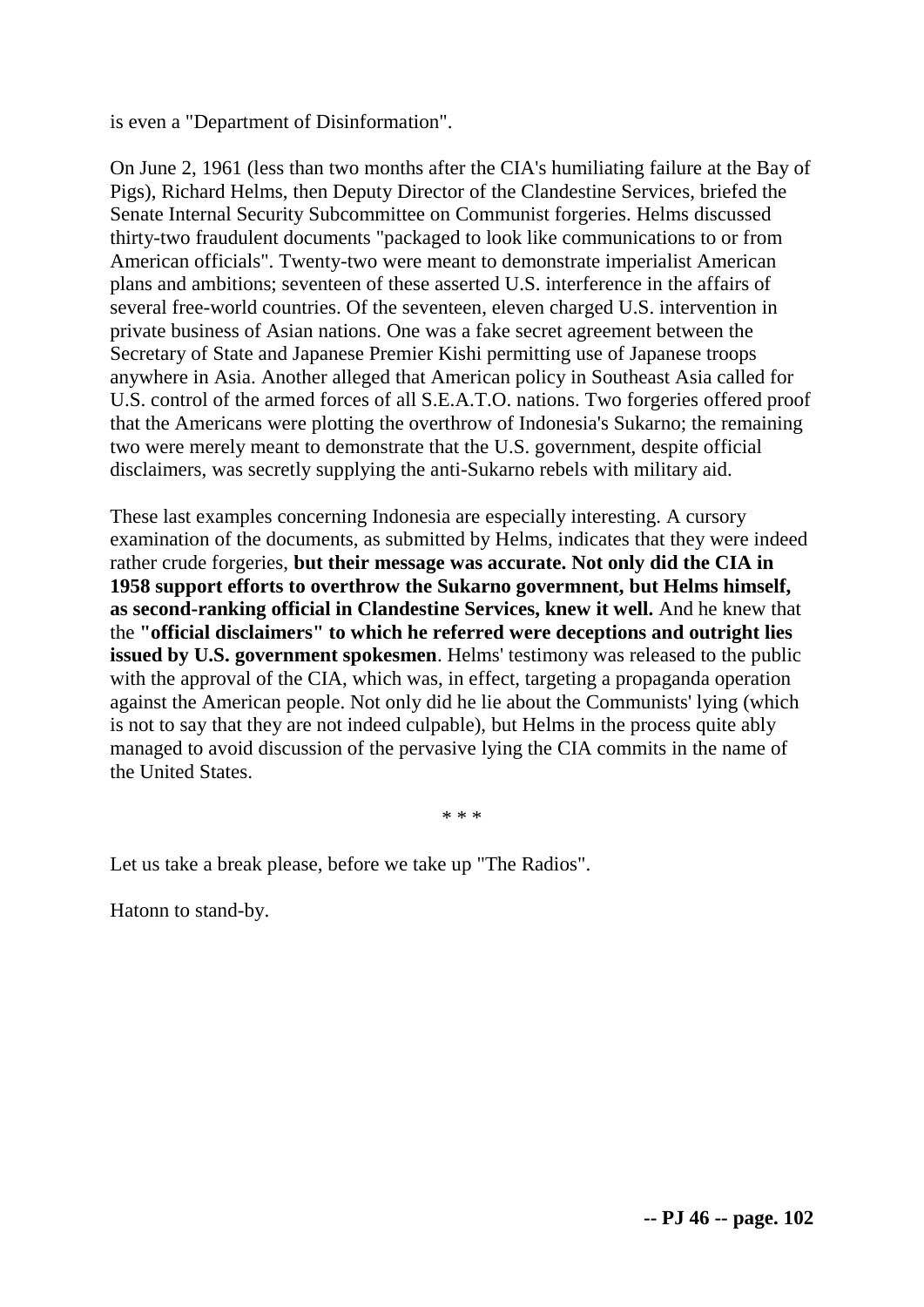#### **CHAPTER 11**

#### REC #2 HATONN

#### SUN., MARCH 8, 1992 2:52 P.M. YEAR 5, DAY 205

#### **SUNDAY, MARCH 8, 1992**

#### **CIA: PROPAGANDA & DISINFORMATION**

#### **THE RADIOS**

Until 1971, the CIA's largest propaganda operations by far were Radio Free Europe (RFE) and Radio Liberty (RL). RFE broadcast to Poland, Hungary, Czechoslovakia, Romania, and Bulgaria, while RL was aimed at the Soviet Union. These ostensibly private stations had been started by the agency in the early 1950's at the height of the Cold War. They operated under the cover provided by their New York-based boards of directors, which were made up principally of distinguished statesmen, retired military leaders, and corporate executives. With studios in Munich and transmitters in West Germany, Spain, Portugal, and Taiwan, the two stations broadcast thousands of hours of programs a year into the Communist countries. Their combined annual budgets ranged from \$30 to \$35 million, and the CIA financed over 95 percent of the costs. A particularly deceptive aspect of the RFE operation was, and is, the annual fund-raising drive carried out in the United States. Under the auspices of the Advertising Council, RFE solicits funds with the clear implication that if money is not donated by the American public the station will no longer be able to function and the "truth" will not get through to Eastern Europe. Although between \$12 and \$20 million in free advertising time was made available in 1969, for example, less than \$100,000 was raised from a not terribly alarmed public.

In their early years, both RFE and RL quite stridently promoted the "rolling back" of the Iron Curtain. (Radio Liberty was originally named Radio Liberation.) The tone of their broadcasts softened considerably in the aftermath of the 1956 Hungarian revolt, when RFE was subjected to severe criticism for its role in seeming to incite continued, but inevitably futile, resistance by implying that American assistance would be forthcoming. During and after the Hungarian events, it became quite clear that the United States would not actively participate in freeing the captive nations, and the emphasis at both RFE and RL was changed to promote liberalization within the Communist system through peaceful change. The CIA continued, however, to finance both stations, to provide them with key personnel and to control program content.

The ostensible mission of RFE and RL was to provide accurate information to the people of Eastern Europe. In this aim they were largely successful and their programs reached millions of listeners. While RFE and RL broadcasts contained a certain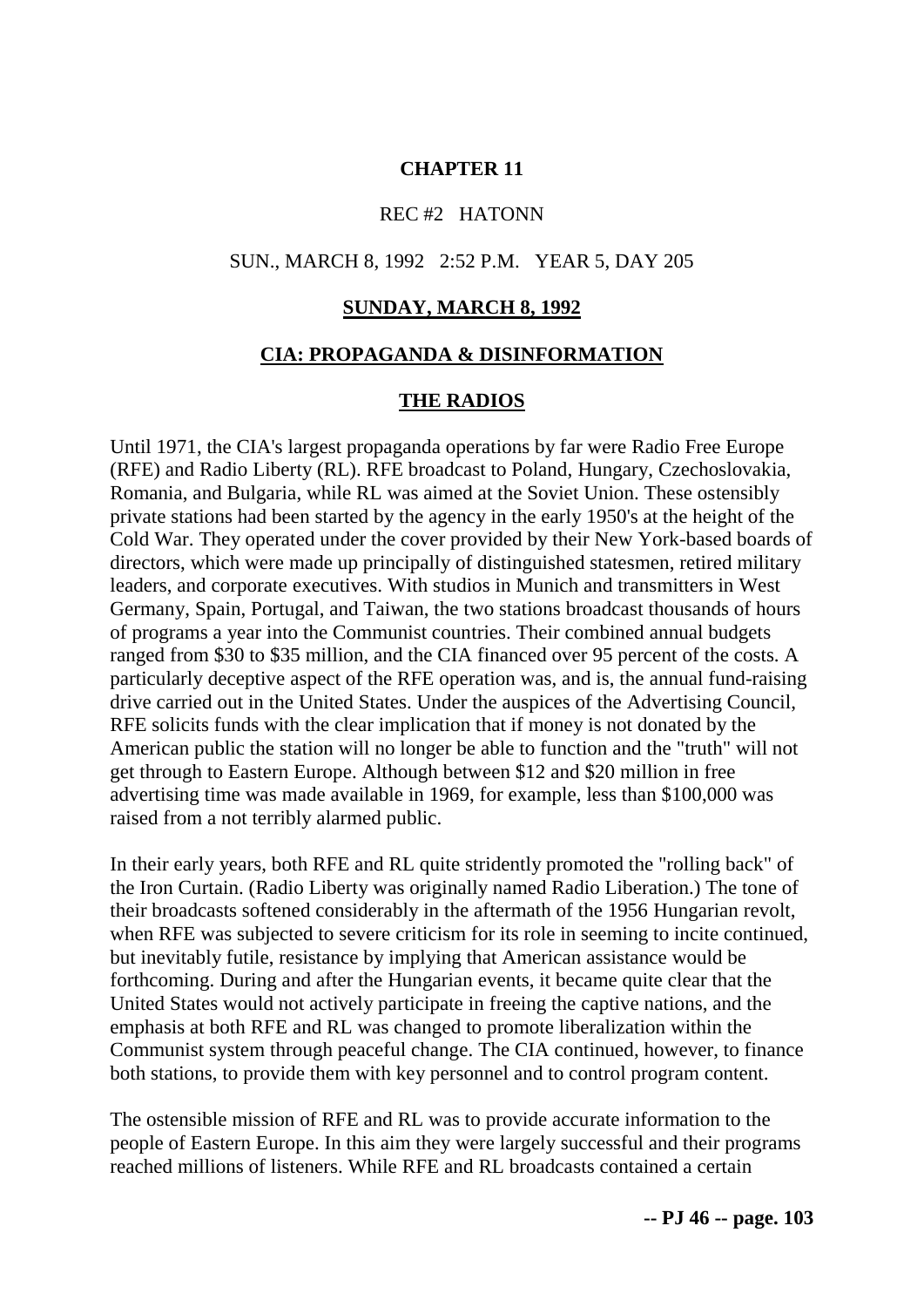amount of distortion, they were, especially in the early years, considerably more accurate than the Eastern European media. But to many in the CIA the primary value of the radios was to sow discontent in Eastern Europe and, in the process, to weaken the Communist governments. Hard-liners in the agency pointed to the social agitation in Poland which brought Wladyslaw Gomulka to power in 1959, the Hungarian uprising in 1956, and the fall of Czech Stalinist Antonin Novotny in 1967 as events which RFE helped to bring about. Others in the CIA did not specifically connect RFE or RL to such dramatic occurrences but instead stressed the role of the two stations in the more gradual de-Stalinization and liberalization of Eastern Europe.

Like most propaganda operations, RFE's and RL's principal effect had been to contribute to existing trends in their target areas and sometimes to accentuate those trends. Even when events in Eastern Europe have worked out to the agency's satisfaction, any direct contribution by the radios would be nearly impossible to prove. In any case, whatever the success of the two stations, the CIA intended from the beginning that they play an activist role in the affairs of Eastern Europe--well beyond being simply sources of accurate news. For, in addition to transmitting information to Eastern Europe and harassing the Communist governments, RFE and RL have also provided the Clandestine Services with covert assets which could be used against the Soviet Union and Eastern Europe.

The two radio stations, with their large staffs of Eastern European refugees, are a ready-made source of agents, contacts, information, and cover for operations. Among further radio-derived sources of intelligence was the comparatively large number of letters RFE and RL received from their listeners in Eastern Europe. Delivered by mail and by travelers coming to the West, these letters were considered by the agency's clandestine operators to be an intelligence-collection resource. RFE and RL emigre' personnel used the letters and other information available to the stations to prepare written analyses of what was happening in the East. Much of this analysis, however, was thought to be of doubtful value back at CIA headquarters, and was held in low esteem throughout the U.S. intelligence community.

However debatable the direct effect of RFE and RL on events in Eastern Europe, the governments of the Communist countries obviously were quite disturbed by the stations. Extensive efforts were made to jam their signals, and by the late 1950's the Communist intelligence services were actively trying to discredit the stations and to infiltrate the radios' staffs. In many cases, they succeeded, and by the mid-1960's the general view at CIA headquarters was that the two facilities were widely penetrated by communist agents and that much of the analysis coming out of Munich was based on false information planted by opposition agents. During this same time the spirit of East-West detente was growing, and many officers in the CIA thought that RFE and RL had outlived their usefulness. Supporters of the stations were finding it increasingly difficult at budget time to justify their yearly costs. Even the Eastern European governments were showing a declining interest in the stations, and the jamming efforts fell off considerably.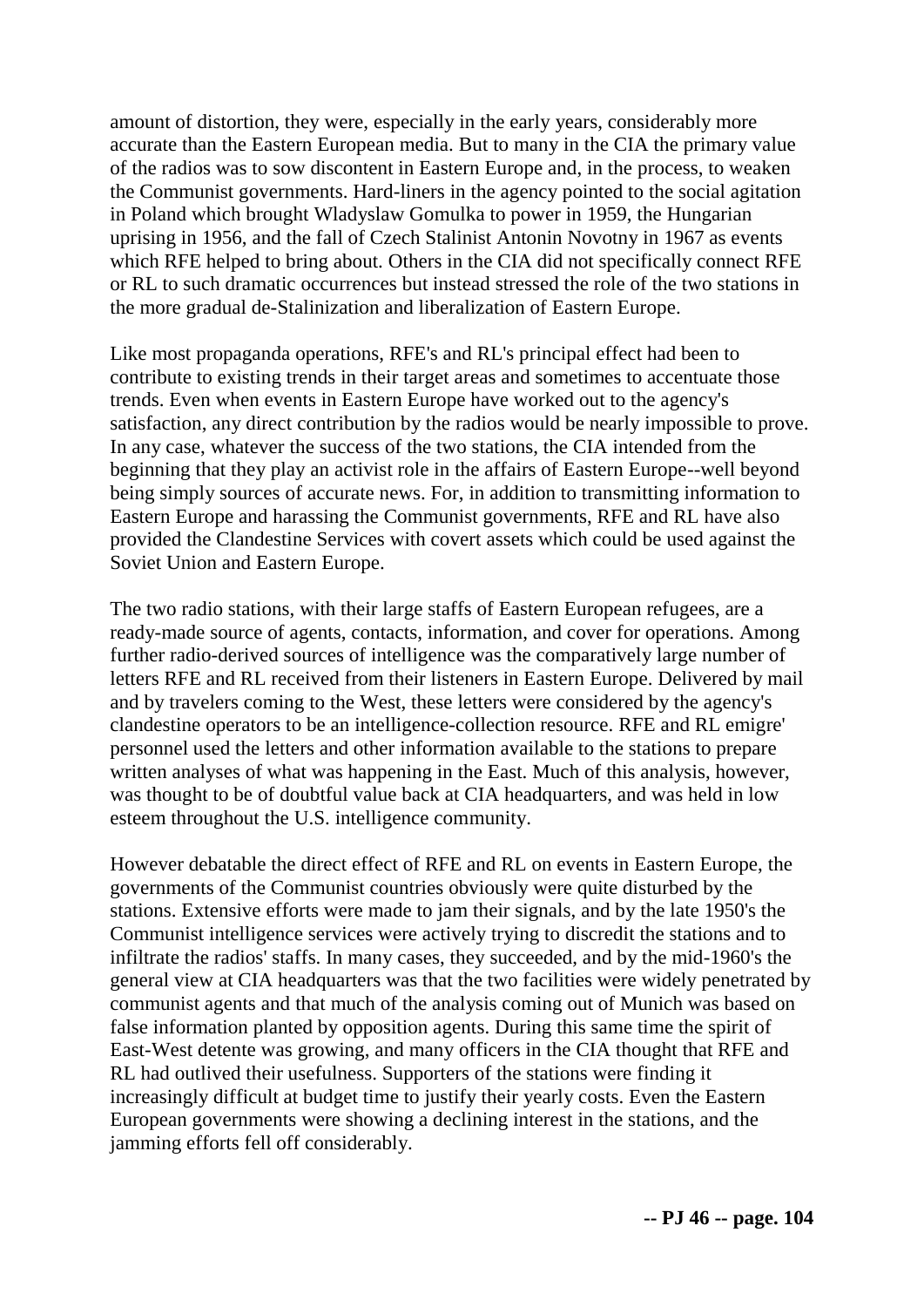### **CNN REPLACES RFE & RL**

The agency carried out several internal studies on the utility of RFE and RL, and the results in each case favored phasing out CIA funding. But after each study a few oldtimers in the CIA, whose connections with the stations went back to their beginnings, would come up with new and dubious reasons why the radios should be continued. The emotional attachment of these veteran operators to RFE and RL was extremely strong. Also defending the stations were those influential personalities, like former N.A.T.O. chief Lucius Clay, CBS president Frank Stanton, and General Motors chairman James Roche, who made up the radios' boards of directors. All of these efforts ran counter to attempts of the CIA's own Planning, Programming and Budgeting Staff to end agency support. Additionally, the CIA's top management appeared reluctant to part with the stations because of a fear that if the \$30 to \$35 million in annual payments were ended, that money would be irrevocably lost to the CIA. Each internal agency study which called for the end of the CIA's involvement invariably led to nothing more than yet another study being made. **[H: CNN and Ted Turner have simply replaced the "radio" with "TV" and is the CIA/Elite representative in all of the world. Note that in the "Gulf War" CNN was the only station allowed on site to any extent and the only one allowed around the clock war news. The world was sucked in and didn't even notice that there was no choice--worse, there was no "news" allowed to reach you--just scripted speeches and rerun file pictures day after dreary day--except for those things which could show your imperialism and atrocities.]**

Thus, bureaucratic inertia, the unwillingness of the USIA to take over the radios' functions, and well-placed lobbying efforts by RFE and RL boards of directors combined to keep CIA funds flowing into both stations through the 1960's. Even when agency financing of the stations became widely known during the 1967 scandal surrounding the CIA's penetration and manipulation of the National Student Association, the agency did not reduce its support. In the aftermath of that scandal, President Johnson's special review group, the Katzenbach Committee, recommended that the CIA not be allowed to finance "any of the nation's educational or private voluntary organizations". Still, with the approval of the White House, the agency did not let go of RFE or RL. **[H: The "Katzenbach Committee" reminds me of the same set of "fixed" circumstances that you had with the "Warren" Commission investigation of JFK's death--Warren is "one of 'em!". If you will bother to look it up, Earl Warren in a prominent member of the Committee of 300 just as is Richard Helms and Gerald Ford. Do you actually think the ones who orchestrated the murder would find themselves "guilty"? By the way, now you can go to the list in the "300" book and note that so too was the Watergate Committee a direct institution of the Committee of 300. This is WHY YOU MUST HAVE INFORMATION AND KNOWLEDGE UPON WHICH TO BASE YOUR CONCLUSIONS OR YOU SHALL HAVE INCORRECT CON-CLUSIONS.]**

No change occurred until January 1971, when Senator Clifford Case of New Jersey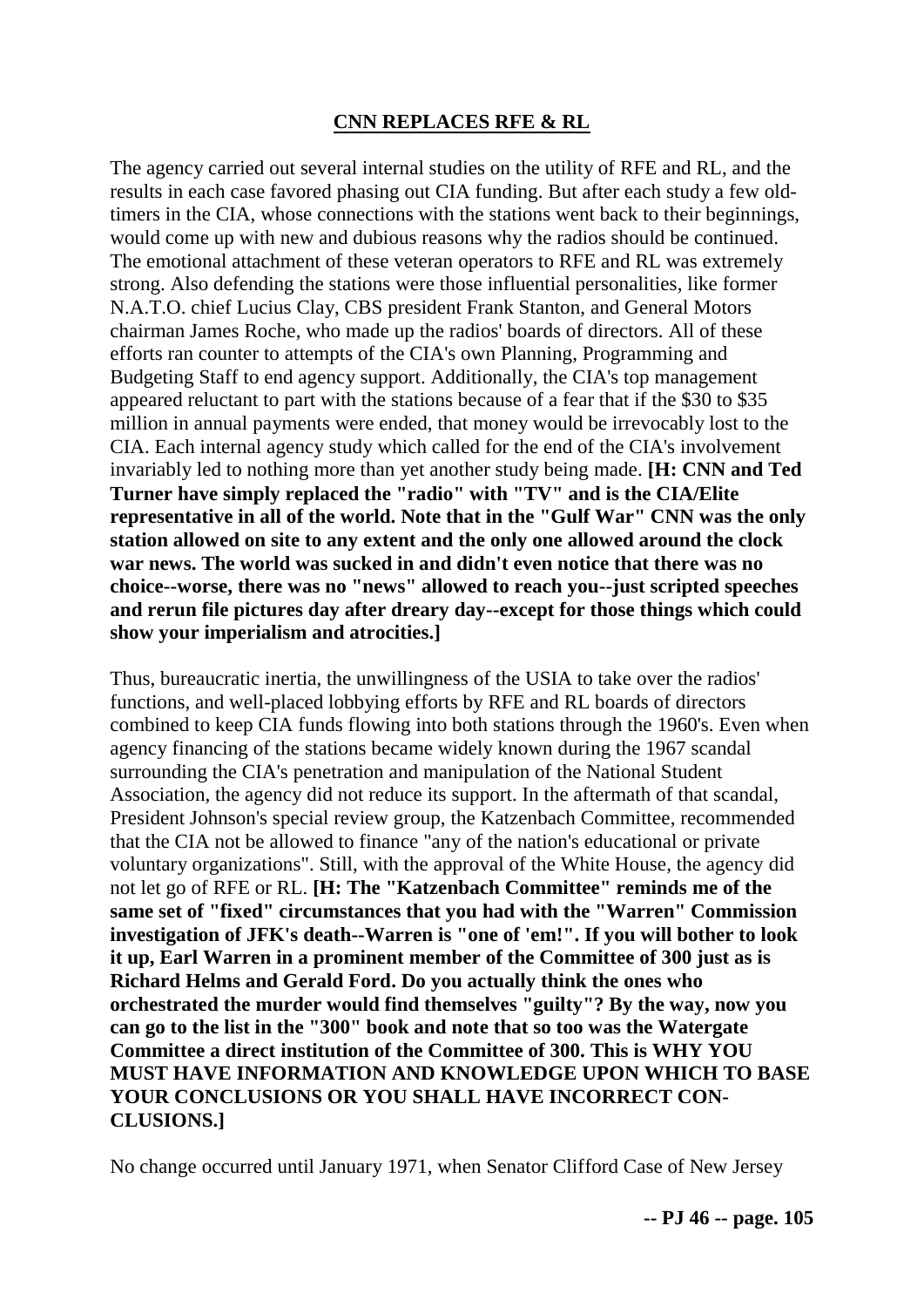spoke out against the CIA subsidies to the radios and proposed legislation for open funding.

Case's move attracted quite a bit of attention in the media and it became obvious that the Senator was not going to back down in the face of administration pressure. When the Senate Foreign Relations Committee scheduled hearings on Case's bill and the Senator threatened to call former RFE employees as witnesses, the CIA decided that the time had come to divest itself of the two stations (at least publicly). Open congressional funding became a reality, and by the end of 1971 CIA financial involvement in RFE and RL was *officially* ended. Whether the agency has also dropped all its covert assets connected with them is not known, but, given past experience, that is not likely. For the time being, the largest threat to the future of RFE and RL would seem to be not Congress, which will probably vote money indefinitely, but the West German government of Willy Brandt. Now that the stations are in the open, Bonn faces pressure from the Eastern European countries to forbid them to broadcast on German soil.

## **2 LINES DELETED**

but he still might at some point accept the argument, as part of an effort to further the East-West *detente*, that RFE and RL represent unnecessary obstacles to improved relations.

### **OTHER PROPAGANDA OPERATIONS**

The CIA has always been interested in reaching and encouraging dissidents in Eastern Europe and the Soviet Union. In the early days of the Cold War, the agency sent its own agents and substantial amounts of money behind the Iron Curtain to keep things stirred up, mostly with disastrous results. In more recent times, operations against Eastern Europe and the U.S.S.R. have become less frequent and less crude. The agency, however, has continued to maintain its contacts with emigre' groups in Western Europe and the United States. These groups are sometimes well informed on what is happening in their home countries and they often provide a conduit for the CIA in its dealings with dissidents in those countries.

#### **22 LINES DELETED**

has found the emigre' group to be of only marginal usefulness.

Another organization heavily subsidized by the CIA was the Asia Foundation. Established by the agency in 1956, with a carefully chosen board of directors, the foundation was designed to promote academic and public interest in the East. It sponsored scholarly research, supported conferences and symposia, and ran academic exchange programs, with a CIA subsidy that reached \$8 million dollars a year. While most of the foundation's activities were legitimate, the CIA also used it, through penetrations among the officers and members, to fund anti-Communist academicians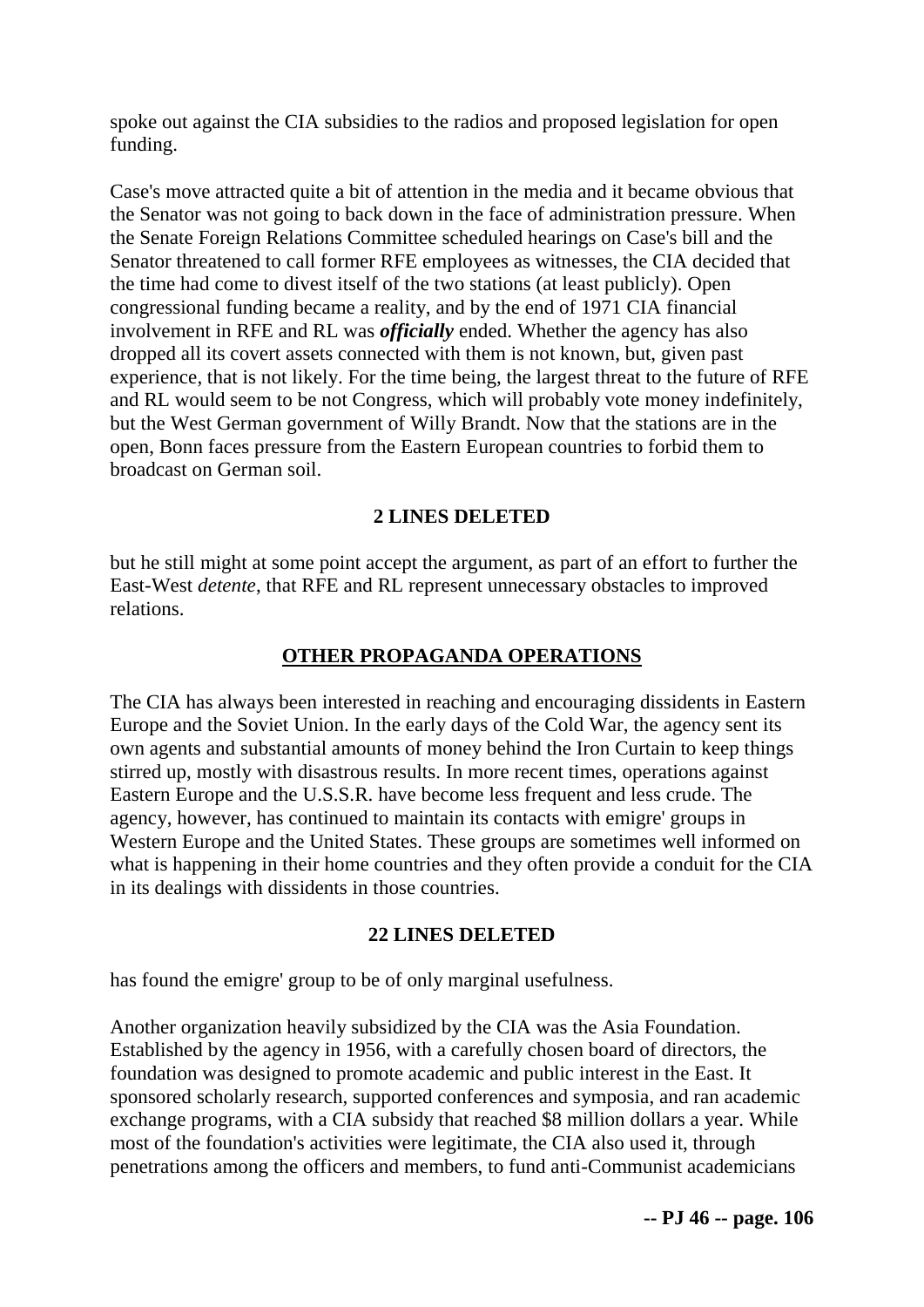in various Asian countries, to disseminate throughout Asia a negative vision of mainland China, North Vietnam, and North Korea, and to recruit foreign agents and new case officers. Although the foundation often served as a cover for clandestine operations, its main purpose was to promote the spread of ideas which were anticommunist and proAmerican--sometimes subtly and sometimes stridently. **[H: I am immediately asked if this "Asia Foundation" is directly connected with the Committee of 300. Indeed--if it is CIA it MUST be directly connected because the CIA is a major operating force for the Committee. There is not room to list and re-list, change and reinstate names in the listings--for change is the illusion and confusion. A shock will be when you realize that the major environmental movements and organizations are in direct service to the "300". More money will be made by these money-mongers by the so-called "cleaning up" of the environment than could ever have been made by polluting it in the first place. Environmental controls are placed in such a manner as to disallow "business" to flourish as the major bankster corporations take their business and industry to nations in free-trade status which offer slave-labor wages and no pollution laws with which to contend--while keeping America's industry at stand-still through restrictions.]**

#### **PROPAGANDIZING AMERICA**

The focus of the Asia Foundation's activities was overseas, but the organization's impact tended to be greater in the American academic community than in the Far East. Large numbers of American intellectuals participated in foundation programs, and they--usually unwittingly--contributed to the popularizing of CIA ideas about the Far East. Designed--and justified at budget time--as an overseas propaganda operation, the Asia Foundation also was regularly guilty of propagandizing the American people with agency views on Asia.

The agency's connection with the Asia Foundation came to light just after the 1967 exposure of CIA subsidies to the National Student Association. The foundation clearly was one of the organizations which the CIA was banned from financing and, under the recommendations of the Katzenbach Committee, the decision was made to end CIA funding. A complete cut-off after 1967, however, would have forced the foundation to shut down, so the agency made it the beneficiary of a large "severance payment" in order to give it a couple of years to develop alternative sources of funding. Assuming the CIA has not resumed covert financing, the Asia Foundation has apparently made itself self-sufficient by now (1974).

During the 1960's the CIA developed proprietary companies of a new type for use in propaganda operations. These proprietaries are more compact and more covert than relatively unwieldy and now exposed fronts like the Asia Foundation and Radio Free Europe.

#### **27 LINES DELETED**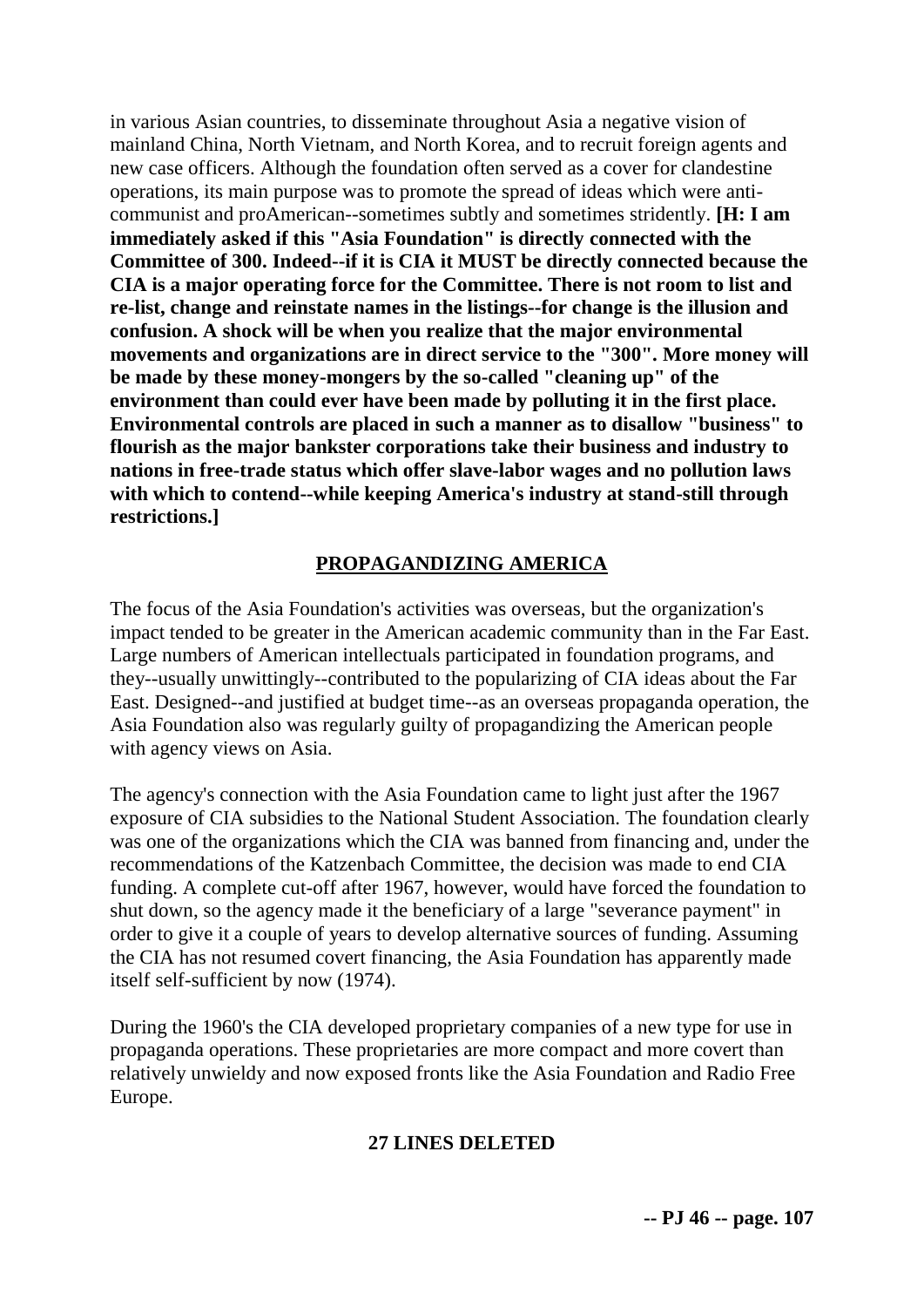More and more, as the United States cuts back its overt aid programs and withdraws from direct involvement in foreign countries, the agency probably will be called upon to carry out similar missions in other nations.

\* \* \*

#### **USING DEFECTORS FOR PROPAGANDA**

The CIA has also used defectors from Communist governments for propaganda purposes--a practice which has had more impact in this country than overseas. These defectors, without any prodding by the CIA, would have interesting stories to tell of politics and events in their homelands, but almost all are immediately taken under the CIA's control and subjected to extensive secret debriefings at a special defector reception center near Frankfurt, West Germany, or, in the cases of particularly knowledgeable ones, at agency "safe houses" in the United States. In return for the intelligence supplied about the defector's former life and work, the CIA usually takes care of his resettlement in the West, even providing a new identity if necessary. Sometimes, after the lengthy debriefing has been finished, the agency will encourage- and will help--the defector to write articles or books about his past life. As he may still be living at a CIA facility or be dependent on the agency for his livelihood, the defector would be extremely reluctant to jeopardize his future by not cooperating. The CIA does not try to alter the defector's writings drastically; it simply influences him to leave out certain information because of security considerations, or because the thrust of the information runs counter to existing American policy. The inclusion of information justifying U.S. or CIA practices is, of course, encouraged, and the CIA will provide whatever literary assistance is needed by the defector. While such books tend to show the Communist intelligence services as diabolical and unprincipled organs (which they are), almost never do these books describe triumphs by the opposition services over the CIA. Although the other side does indeed win on occasion, the agency would prefer that the world did not know that. And the defector dependent on the CIA will hardly act counter to its interests.

In helping the defector with his writing, the agency often steers him toward a publisher. Even some of the public-relations aspect of promoting his book may be aided by the CIA, as in the case of Major Ladislav Bittman, a Czech intelligence officer who defected in 1968. Prior to the 1972 publication of his book, THE DECEPTION GAME, Bittman was interviewed by the *Wall Street Journal*, which quoted him on U.S. intelligence's use of the disinformation techniques. "It was our opinion," the former Czech operative said, "that the Americans had more effective means than this sort of trickery--things such as economic-aid programs--that were more influential than any black propaganda operation."

While Bittman may well have been reflecting attitudes held by his former colleagues in Czech intelligence, his words must be considered suspect. The Czechs almost certainly know something about the CIA's propaganda and disinformation programs, just as the CIA knows of theirs. But Bittman's statement, taken along with his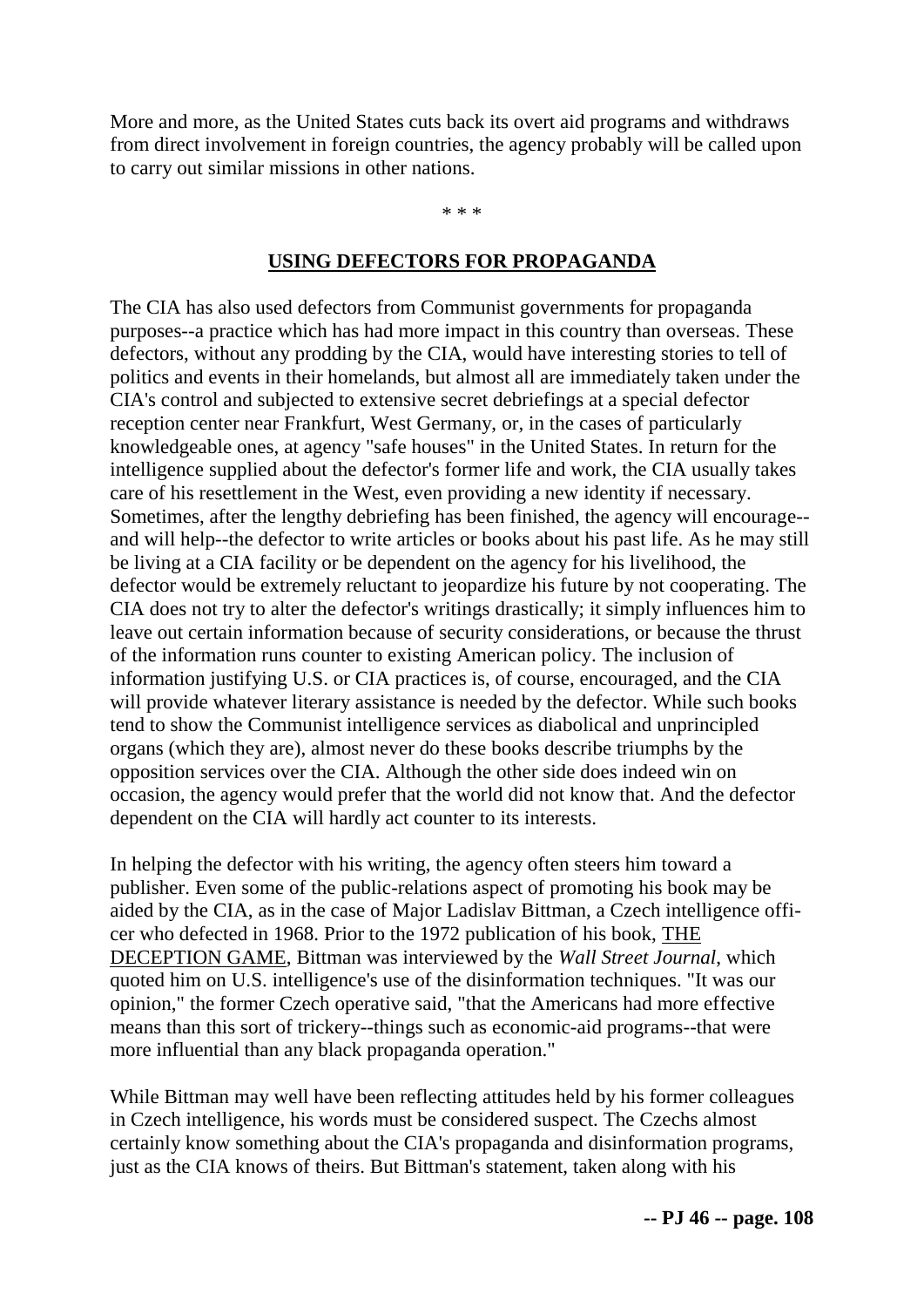extensive descriptions of Czech and Russian disinformation programs, reflects exactly the image the CIA wants to promote to the American public--that the communists are always out to defraud the West, while the CIA, skillfully uncovering these deceits, eschews such unprincipled tactics.

## **CIA BOOK PUBLISHING**

To the CIA, propaganda through book publishing has long been a successful technique. In 1953 the agency backed the publication of a book called THE DYNAMICS OF SOVIET SOCIETY, which was written by Walt Rostow, later President Johnson's Assistant for National Security Affairs, and other members of the staff of the Center for International Studies at the Massachusetts Institute of Technology. The center had been set up with CIA money in 1950 and this book was published in two versions, one classified (for the CIA and government policy-makers) and the other unclassified (for the public). Both versions, except in some minor details, promoted the thesis that the Soviet Union is an imperialistic power bent on world conquest, and that it is the responsibility of the United States to blunt the Communist menace.

Most CIA book operations, however, are more subtle and clandestine. A former CIA official who specialized in Soviet affairs recalls how one day in 1967 a CIA operator on the Covert Action Staff showed him a book called THE FOREIGN AID PROGRAMS OF THE SOVIET BLOC AND COMMUNIST CHINA by a German named Kurt Muller. The book looked interesting to the Soviet expert, and he asked to borrow it. The Covert Action man replied, "Keep it. We've got hundreds more downstairs." Muller's book was something less than an unbiased treatment of the subject; it was highly critical of Communist foreign assistance to the Third World. The Soviet specialist is convinced that the agency had found out Muller was interested in Communist foreign-aid programs, encouraged him to write a book which would have a strong anti-communist slant, provided him with information, and then helped to get the book published and distributed.

Financing books is a standard technique used by all intelligence services. **[H: Our books must certainly be a thorn in the backsides because we sure could use a bit of "help" in publication of all our information. We get a lot in input and destruction from these groups but surely NO HELP!]** Many writers are glad to write on subjects which will further their own careers, and with a slant that will contribute to the propaganda objectives of a friendly agency. Books of this sort, however, add only a false aura of respectability and authority to the information the intelligence agency would like to see spread--even when that information is perfectly accurate--because they are by definition restricted from presenting an objective analysis of the subject under consideration. And once exposed, both the writer and his data become suspect. **[H: I'm sure any of you readers could name many such writers and their books--memoirs are the most nauseating in my opinion, and all the "big boys" write them. As with Oliver North, the book was written and ready before he knew there was a book "he" was writing.]**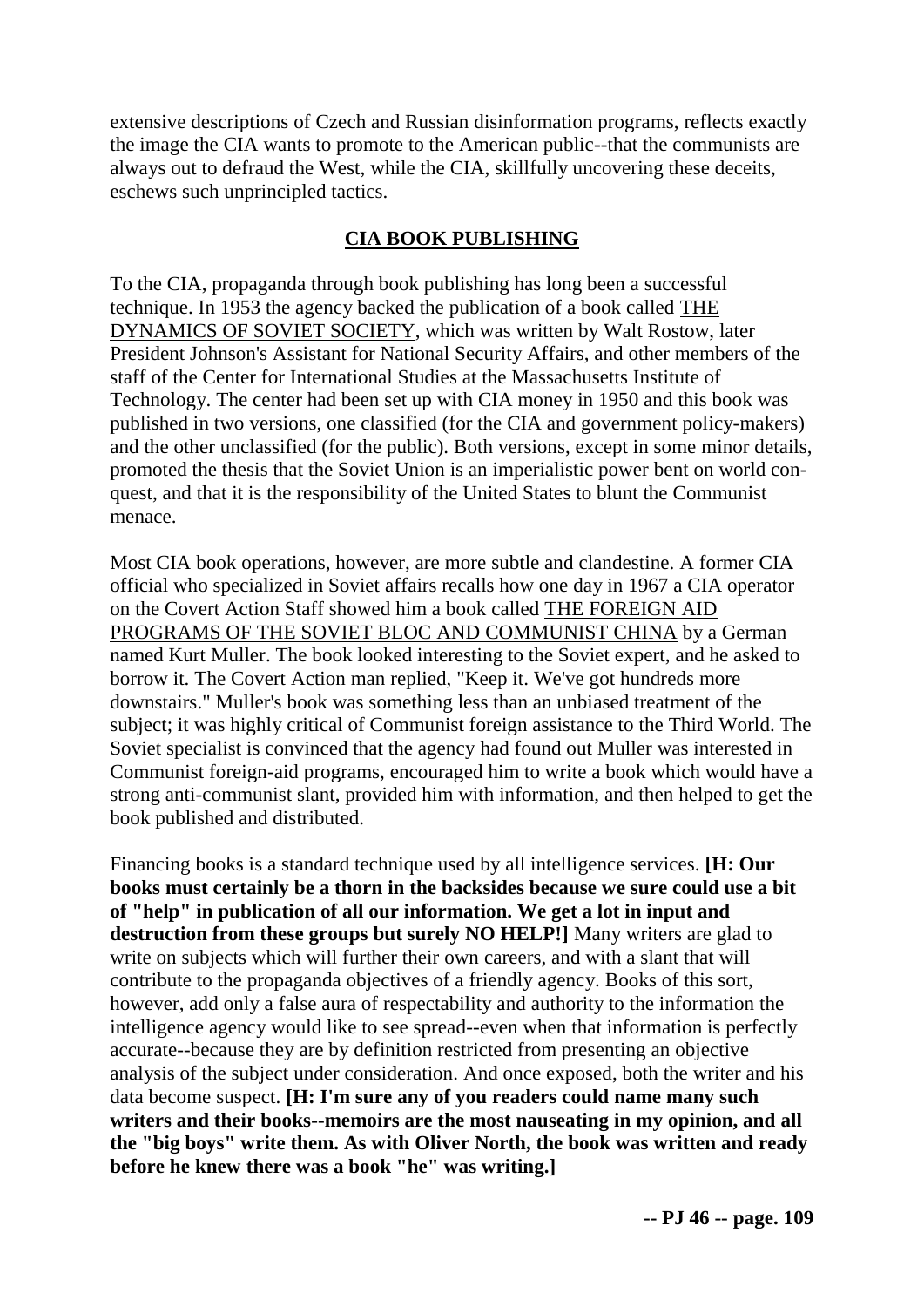# **4 ½ LINES DELETED**

Spies, however, do not keep journals. They simply do not take that kind of risk, nor do they have the time to do so while they are leading double lives. **[H: Notes are different and also, when it is known a "fall" is going to come down--they start taking a lot of notes.]**

# **24 ½ LINES DELETED**

## **THE PENKOVSKY PAPERS**

Allen Dulles **[H: Member of the Committee of 300]** seemed to be rubbing salt in their wounds when he wrote in THE CRAFT OF INTELLIGENCE that the Penkovsky defection had shaken the Soviet intelligence services with the knowledge that the West had located Russian officials willing to work "in place for long periods of time" and others who "have never been 'surfaced' and (who) for their own protection must remain unknown to the public."

And, of course, the publication of THE PENKOVSKY PAPERS opened the Soviets up to the embarrassment of having the world learn that the top level of their government had been penetrated by a Western spy. Furthermore, Penkovsky's success as an agent made the CIA look good, both to the American people and to the rest of the world. Failures such as the Bay of Pigs might be forgiven and forgotten if the agency could recruit agents like Penkovsky to accomplish the one task the CIA is weakest at--gathering intelligence from inside the Soviet Union or China.

The facts were otherwise, however. **In the beginning, Penkovsky was not a CIA spy. He worked for British Intelligence. He had tried to join the CIA in Turkey, but he had been turned down, in large part because the Soviet Bloc Division of the Clandestine Services was overly careful not to be taken in by the KGB provocateurs and double agents.** To the skittish CIA operators, Penkovsky seemed too good to be true, especially in the period following the Burgess-McLean catastrophe. The CIA had also suffered several recent defeats at the hands of the KGB in Europe, and it was understandably reluctant to be duped again.

Penkovsky, however, was determined to spy for the West, and in 1960 he made contact with British intelligence, which eventually recruited him. The British informed the CIA of Penkovsky's availability and offered to conduct the operation as a joint project. **CIA operators in Moscow and elsewhere participated in the elaborated clandestine techniques used to receive information from Penkovsky and to debrief the Soviet spy on his visits to Western Europe.**

#### **3 LINES DELETED**

*The Penkovsky* Papers was a best-seller round the world, and especially in the United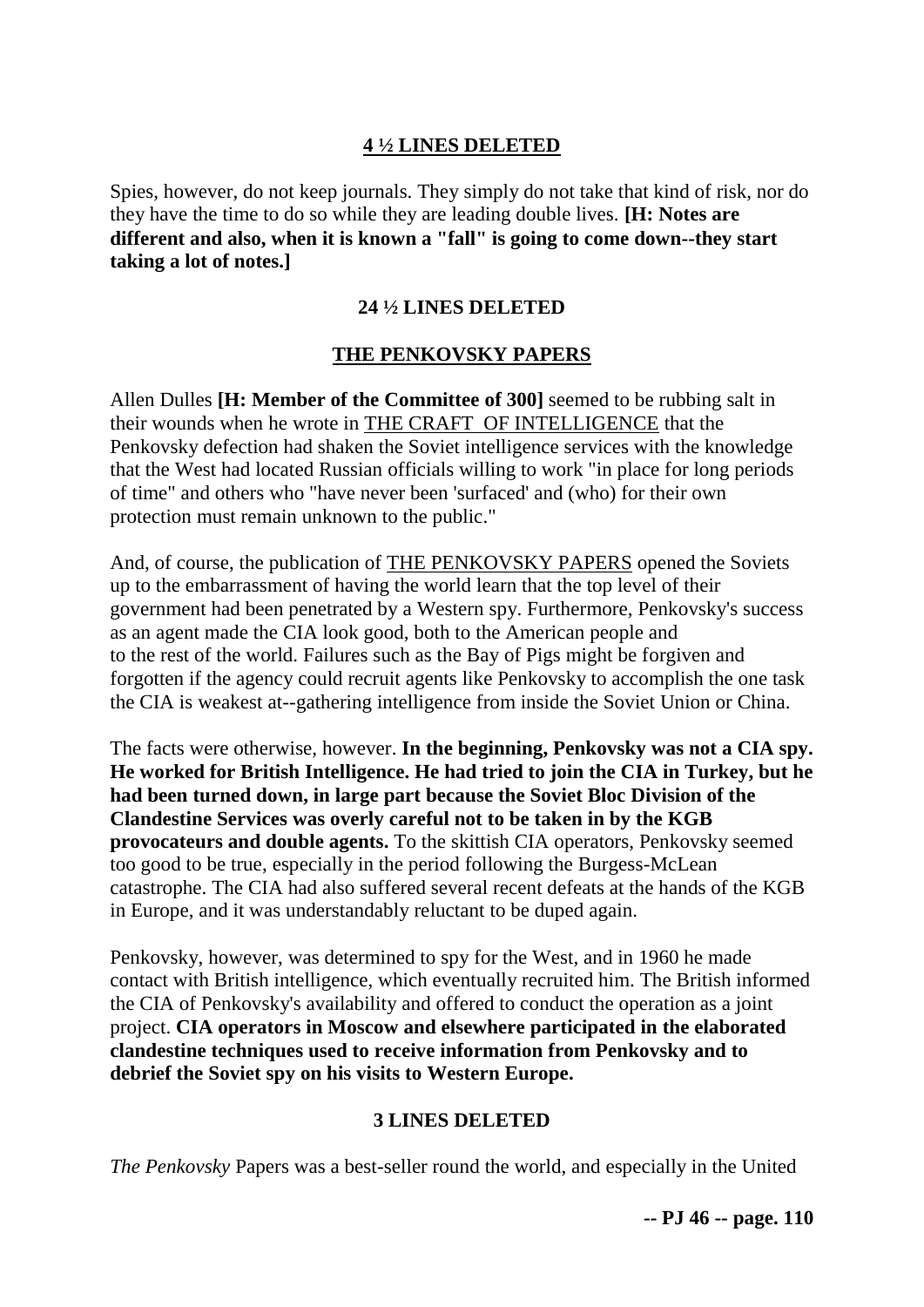States. Its publication certainly caused discomfort in the Soviet Union.

# **9 ½ LINES DELETED**

Richard Helms years later again referred to Penkovsky in this vein, although not by name, when he claimed in a speech before the American Society of Newspaper Editors that "a number of well-placed and courageous Russians . . . helped us" in uncovering the Soviet move. **One person taken in by this deceit was Senator Milton Young of North Dakota, who serves on the CIA oversight subcommittee.** In a 1971 Senate debate on cutting the intelligence budget, the Senator said, "And if you want to read something very interesting and authoritative where intelligence is concerned, read the Penkovsky Papers . . . this is a very interesting story, on why the intelligence we had in Cuba was so important to us, and on what the Russians were thinking and just how far they would go."

# **CUBAN MISSILES**

Yet the CIA intelligence analysts who were working on the Cuban problem at the time of the missile crisis and preparing the agency's intelligence reports for the President up to and after the discovery of the Soviet missiles saw no such information from Penkovsky or any other Soviet spy. The key intelligence that led to the discovery of the missiles came from the analysis of satellite photography of the U.S.S.R., Soviet ship movements, U-2 photographs of Cuba, and information supplied by Cuban refugees. Penkovsky's technical background information, provided well before the crisis, was of some use--but not of major or critical importance.

Several scholars of the Soviet Union have independently characterized *The Penkovsky Papers* as being partly bogus and as not having come from Penkovsky's "journal". The respected Soviet expert and columnist for the *Manchester Guardian* and the *Washington Post*, Victor Zorza, wrote that "the book could have been compiled only by the Central Intelligence Agency." Zorza pointed out that Penkovsky had neither the time nor the opportunity to have produced such a manuscript; that the book's publisher (Doubleday and Company) and translator (Peter Deriabin, himself a KGB defector to the CIA) both refused to produce the original Russian manuscript for inspection; and that The Penkovsky Papers contained errors of style, technique, and fact that Penkovsky would not have made. **[H: This is exactly the same situation that you have with the so-called "Holocaust" books and specifically one in point is THE DIARY OF ANNE FRANK. This was proven to be written by someone--but not Anne Frank! So, who had the most to gain by offering false information regarding something like the "Holocaust"? When you answer these kinds of questions you are beginning to gain insight.]**

British intelligence also was not above scoring a propaganda victory of its own in the Penkovsky affair. Penkovsky's contact officer had been MI-6's Grenville Wynne, who, working under the cover of being a businessman, had been arrested at the same time as Penkovsky and later exchanged for the Soviet spy Gordon Lonsdale. **When Wynne**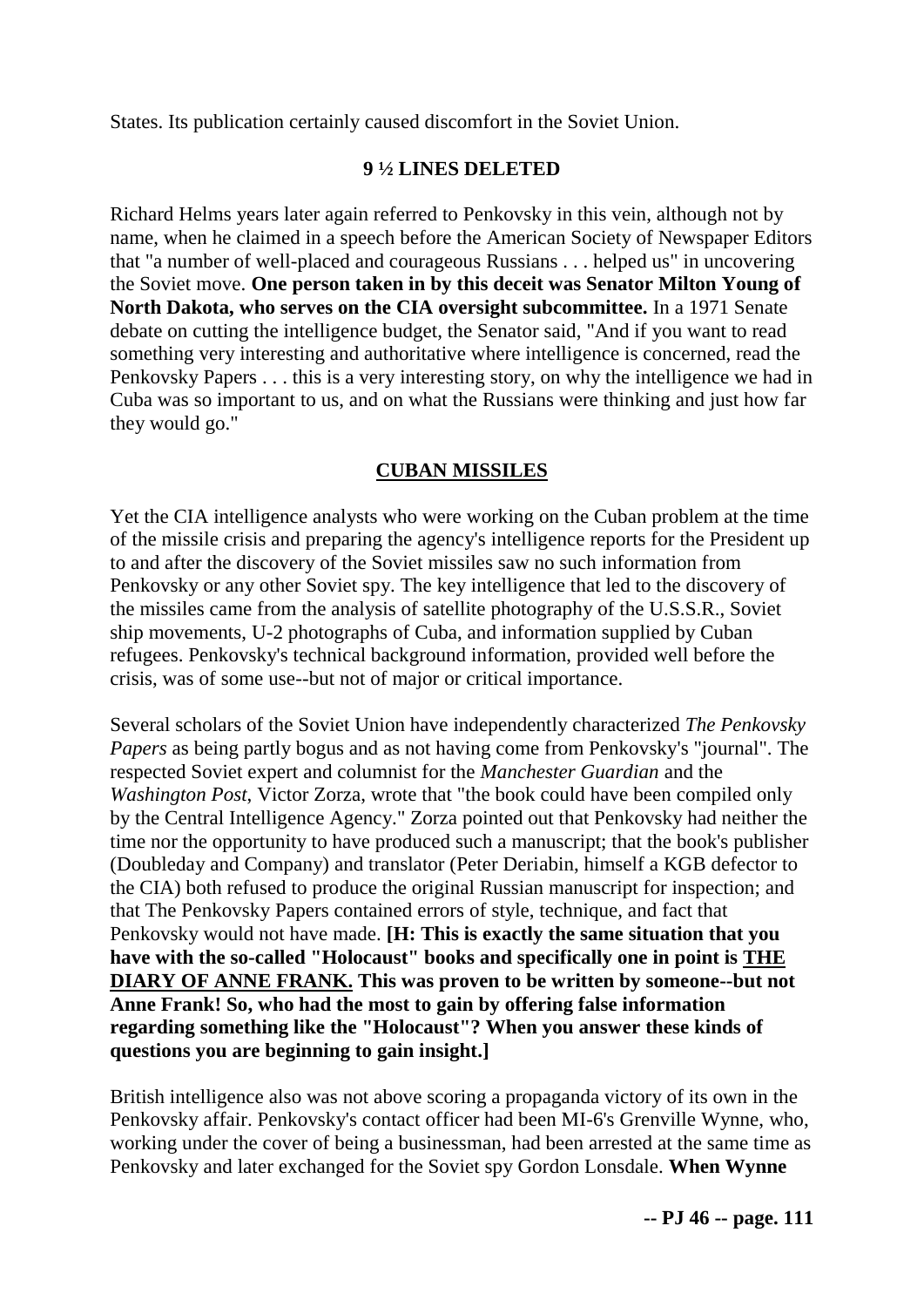**returned to Britain, MI-6 helped him write a book about his experiences, called CONTACT ON GORKY STREET.** British intelligence wanted the book published in part to make some money for Wynne, who had gone through the ordeal of a year and a half in Soviet prisons, brut the MI-6's main motive was to counteract the extremely unfavorable publicity that had been generated by the defection of its own senior officer, Harold "Kim" Philby, in 1963, and the subsequent publication of his memoirs prepared under the auspices of the KGB.

Interestingly, nowhere in CONTACT ON GORKY STREET does Wynne cite the help he received from the CIA. The reason for this omission could have been professional jealousy on the part of British intelligence, good British manners (i.e., not mentioning the clandestine activities of a friendly intelligence service), or most likely, an indication of the small role played by the CIA in the operation.

# **KRUCHEV'S BOOK**

Another book-publishing effort in which the CIA may or may not have been involved- -to some degree--was KRUSHCHEV REMEMBERS, and the second volume of Krushchev memoirs scheduled for publication this year (1974). While these autobiographical and somewhat self-serving works unquestionably originated with the former Soviet premier himself, there are a number of curious circumstances connected with their transmission from Moscow to Time Inc. in New York, and to its book-publishing division, Little, Brown and Company. Time Inc. has been less than forthcoming about how it gained access to the 180 hours of taped reminiscences upon which the books are based, and how the tapes were taken out of the U.S.S.R. without the knowledge of the Soviet government or the ubiquitous and proficient KGB. The whole operation- especially its political implication--was simply too important to have been permitted without at least tacit approval by Soviet authorities. Unlike Alexander Solzhenitsyn, Krushchev was subsequently neither denounced nor exiled by Moscow's all-powerful party chiefs.

Most of the explanations offered by Time Inc. to clarify the various mysteries involved in this episode have a slightly disingenuous air. They may be true, but a number of highly regarded American and British scholars and intelligence officers dealing with Soviet affairs find them difficult to accept in toto. Why, for example, did Time Inc. find it necessary to take the risky step of sending a copy of the bound galleys of the book to its Moscow bureau--secretly via Helsinki--before it was published? The complete story of the Krushchev memoirs, in short, may never be publicly known. And if it is, it may turn out to be another example of secret U.S.-Soviet cooperation, of two hostile powers giving wide circulation to information that each wants to see published, while collaborating to keep their operations away from the eyes of the general public on both sides. After all, the publication of the first volume in 1971 had a relatively happy effect--it supported Moscow's anti-Stalinists, and in turn increased the prospects for detente.

**\* \* \***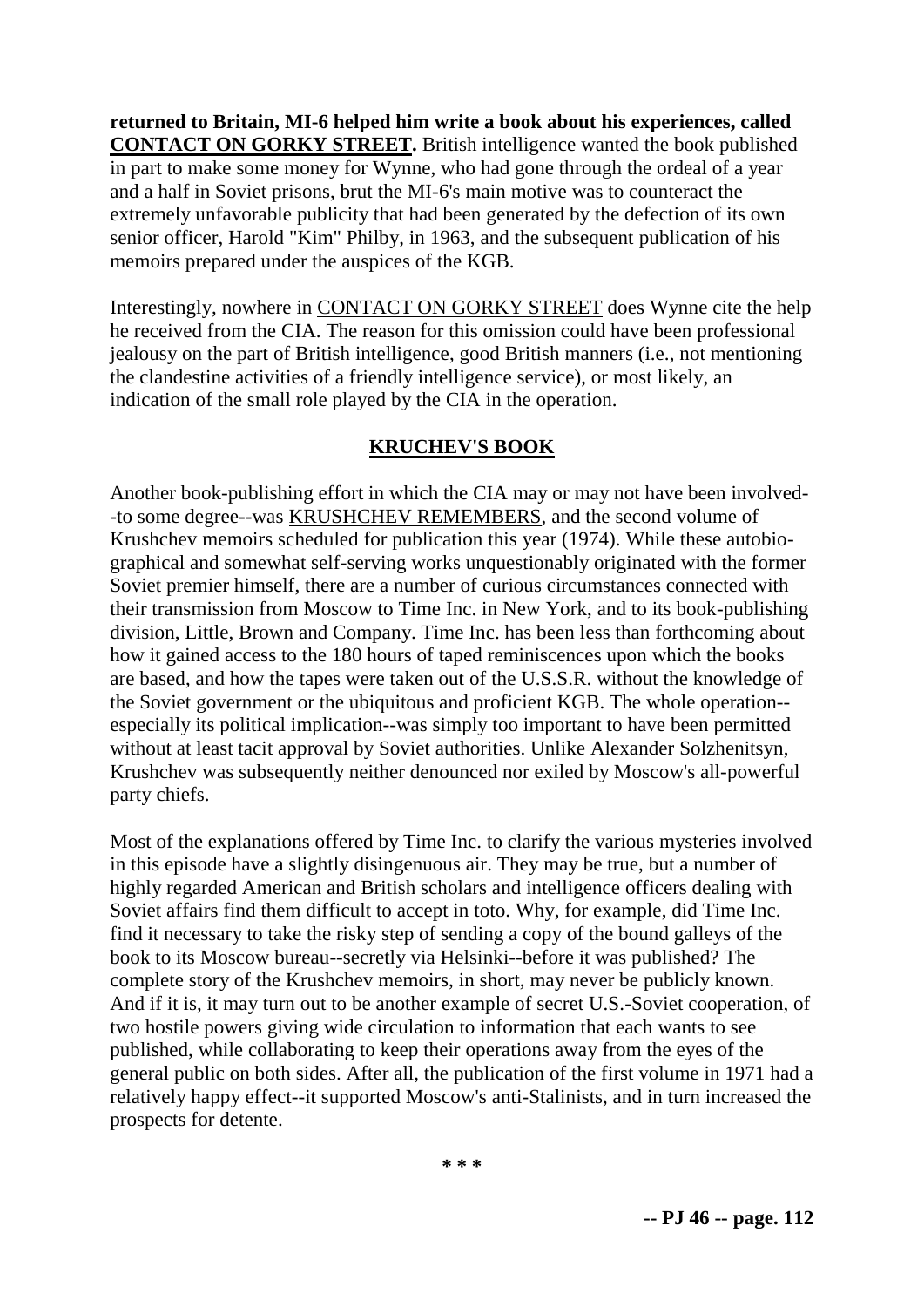# **OUR ENEMY REVEALED**

If you are still among the living, breathing, walking and "thinking" masses--do you not begin to believe that there has been much collusion against you-the-people? Remember that Krushchev is the one who hammered his shoe upon the table and said "we will bury you"! Wait, and they shall! You just didn't know who your enemy was and that it was mainly your own government. Pogo said it best: "I have found my enemy and he is me."

Further, in this event of subterfuge and planned extortion and lies, hidden agendas and secret clandestine plottings--do you still believe that NO-ONE HAS TAMPERED WITH THE BOOKS YOU CALL DIVINE? HOW SO? WHY WOULD THE MOST IMPORTANT TOOLS AGAINST THE ADVERSARY BE LEFT UNTAMPERED WHILE YOU ALLOWED ALL THE REST TO BECOME THE TOTAL LIE? PONDER IT WELL, FOR YOU HAVE BEEN "HAD".

Dharma, I recognize that you have worked beyond that which will allow your arms to heal but we shall probably have some hours of inability to write so we needed to work this extra while. Ones ask why these ones give and give without reward and/or ceasing or complaint. **Dharma responds by saying it is all she can do in behalf of this nation and "my human species" and somewhere in here--this load is not heavy for these "are my brothers and the only physical world I have; so, anything less than all I have is simply not enough."**

If each would only effort to leave the legacy of truth and freedom unto your children and this planet which has given you life--what a wondrous world you would become- if only each would take his own load and walk together. Salu.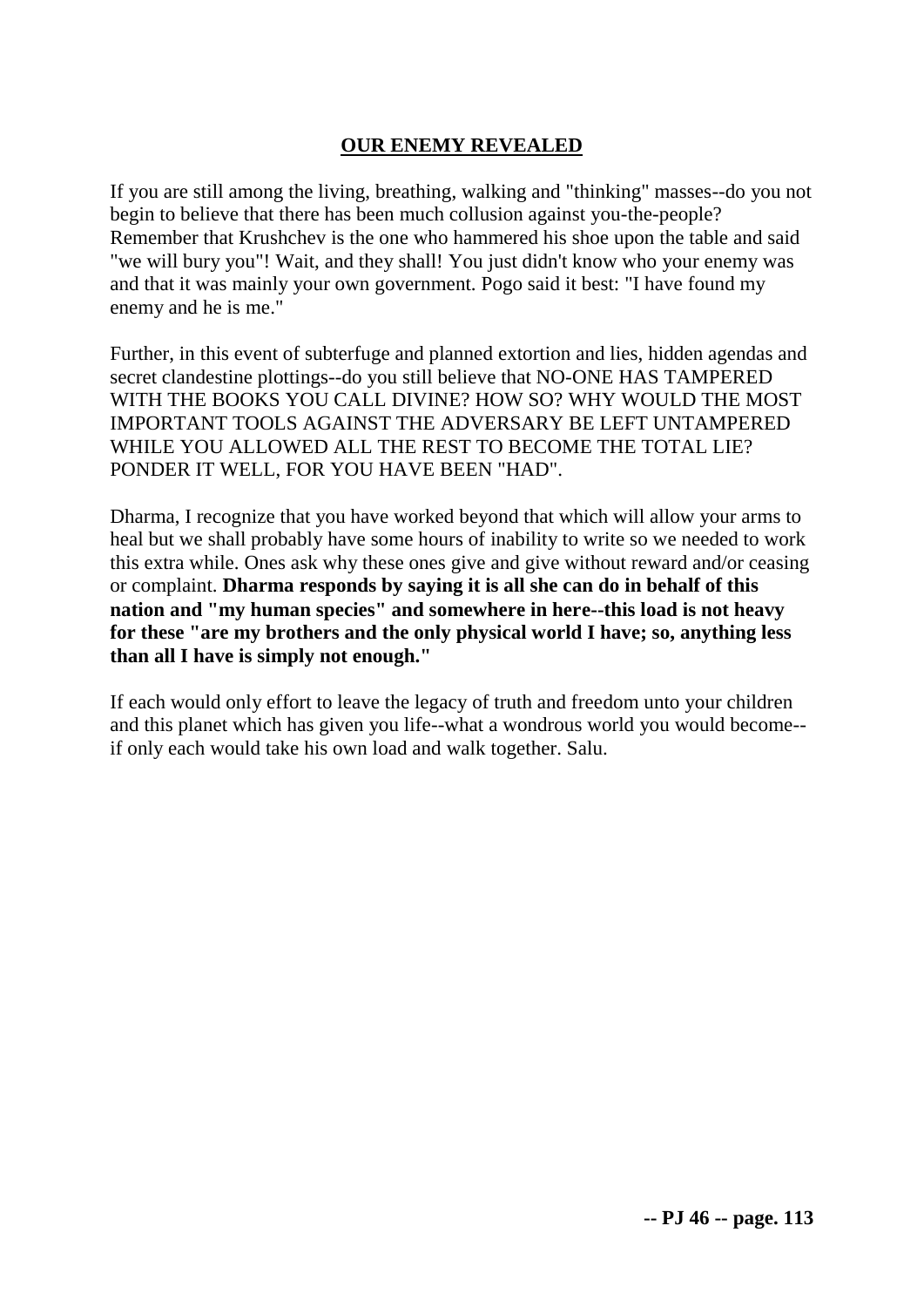## **CHAPTER 12**

## REC #1 HATONN

## WED., MARCH 11, 1992 7:16 A.M. YEAR 5, DAY 208

#### **WEDNESDAY, MARCH 11, 1992**

Let us share a moment of truth and love so that the passage may be beauteous and not bound in perceptions of hopelessness. Realize that in the permanent bindings of oppression the bough and the sapling are bent and grow into bent and twisted frames. The tree however, when released, grows again toward the light and that portion unbounded grows straight and wondrous from the point of the bending. If the sapling is released it grows ever straight and tall unto the sun. So it is with Man if he will but cast away the bindings of disinformation and misperception--for thus comes the miracles. The mind which is unbound will conjure the wherewithall to accomplish any task for at its command are all the powers of heaven and all the wonders of God.

How much do you do each day to secure the approval of another? Do you, in the ending, approve of self? I can promise you that if you do ALL to find approval of that which you know is the Truth and Light of God so that ALL ye do is worthy of ALL to see and know--YE SHALL HAVE APPROVAL OF SELF. You can secure other people's approval, if you do right and effort diligently--but your own is worth a thousand of it.... To err is but to "live"--all that proves life unto experience is the experience itself and the growth therefrom. May you be willing to "do enough--TO PROVE LIFE". GOD AWAITS!

#### **MISSING SHIP OF MISSILES**

The news shouts: "It is reported that there was a ship possibly loaded with missiles which it was reportedly a possibility Bush would have boarded" and, "...the ship in the Gulf has made port--unseen by spying U.S. guard ships." What an insult to your intelligence. For three days you have been at stand-off war over the ships with the missiles headed for Iran. Now they tell you that with all your convoy of spy ships--"it made port unseen"? Then further insults you by telling you casually that your president "thought about having it boarded and seized"! **Worse--you let them do this to you! While the U.S. continues to murder women and children in Iraq through a continuing embargo--you allow the lies to flow like water through the spillway. DOES NOT ANYTHING MAKE YOU AROUSED ENOUGH TO STOP THIS MADNESS?**

#### **CUBA**

How critical is the Cuban situation? Didn't any of you see son, Jeb, on Larry King Live? Didn't any of you hear what Jerry Brown said to you? When asked about Castro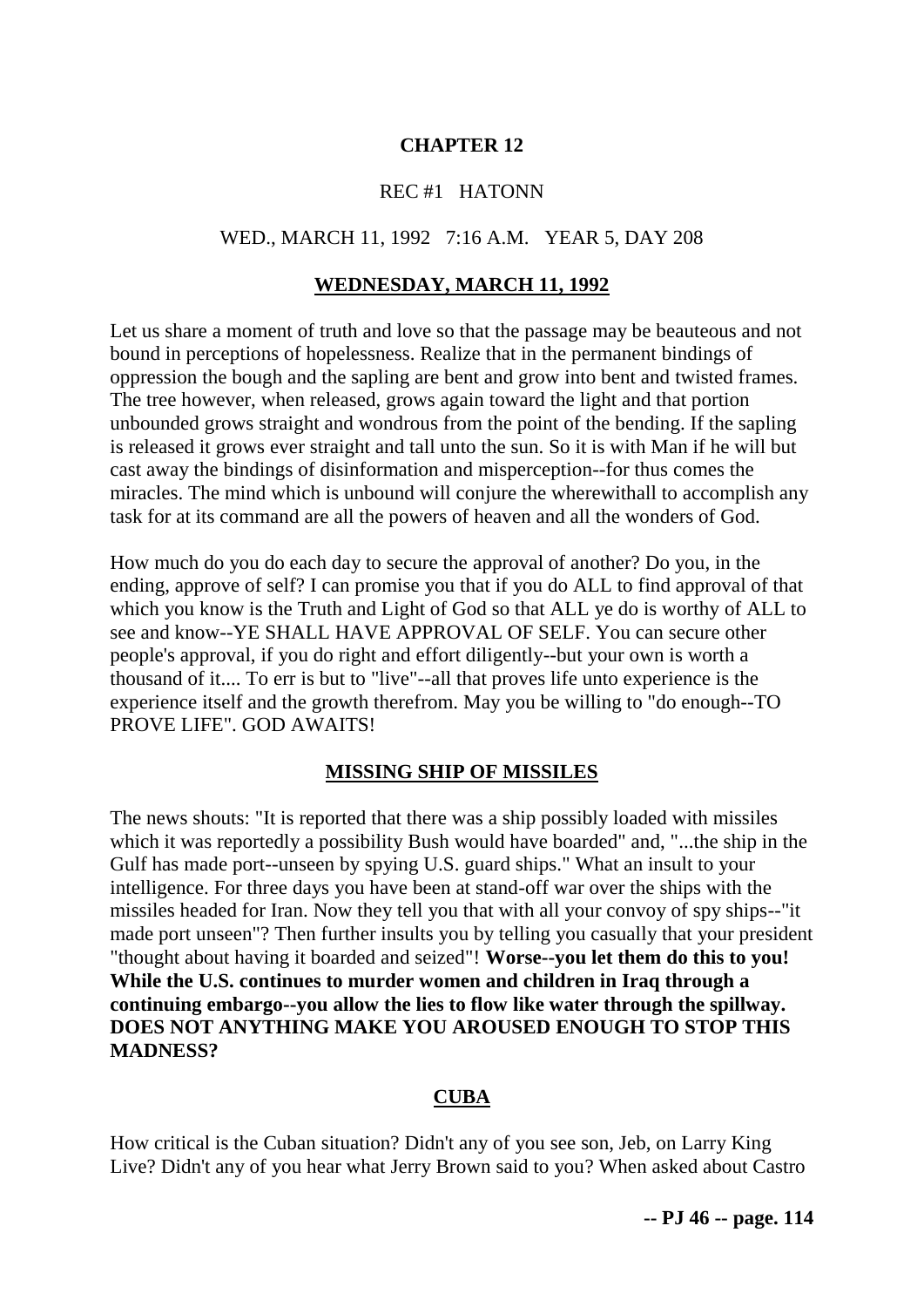and what he would do about Castro if elected, Jerry Brown responded by saying: "....and by the time there is an election there won't be a Castro in power". Are you not tired of "being the last to know"? Aren't you weary of getting information from some Space Cadet with a spy console? Are you not sick to death of having the insulting lies thrown at you from manipulated machines? WAKE UP AND LIVE!

# **EVIL IN THE ALL-AMERICAN CITIES**

How can you tell that there is evil in the controllers of your cities, counties and states? Because they ARE THERE! If you could see the steamy side of every city you would vomit with disgust at the night-slease of spreading evil. In the "all-American" city of Bakersfield, as a for instance, there is a group which gathers regularly in the catacombs of some dank building. They have catered food, drink and drugs. They do ritualistic crime, they experience snuff pornography and writhe around in their own vomitus, excretions and sweat--moving from one slimy partner to another for open sexual rituals of every degrading kind. These groups are comprised of your top leaders, judges and lawyers--the political elite of the city and county. **And YOU EXPECT GOD TO MAKE IT RIGHT FOR YOU NICE PEOPLE? YOU ALLOW THIS TO GO ON--FOR YOU REFUSE TO RECOGNIZE ITS EXISTENCE. SATANISM IS RAMPANT IN EVERY CITY AND TOWN--AND YOU REFUSE TO ACKNOWLEDGE IT. SO BE IT FOR UNTIL YOU-THE-PEOPLE WAKE UP AND PARTICIPATE--SO SHALL IT WORSEN. IN THE ENDING TIMES IT IS WRITTEN--"THE EVIL SHALL BECOME MORE EVIL AND THE HOLY SHALL BE MORE HOLY--AND EVIL SHALL REIGN". WHERE ARE YOU, WORLD??**

# **HOPE**

You accuse Hatonn of "doom and gloom"? How could it possibly be worse than you have come to experience? I bring only Truth and the way out of it--IS THAT NOT HOPE? I show you what is wrong and how to fix it--IS THAT NOT HOPE? I tell you how to come again into God's Light and move in glory--IS THAT NOT HOPE? IF YE THINK ME EVIL, SATANIC AND OF DARKNESS--THEN YE ARE LOST IN HOPELESSNESS AND IT IS NOT OF MY DOING! YE WILL LOOK AT SELF ONE DAY FOR WHEN YE FIND YOUR ENEMY IT SHALL BE IN THE MIRROR. INACTION IS THE SAME AS NEGATIVE ACTION--THEREFORE, YE ARE FOR GOD OR YE ARE AGAINST HIM AND THE CHOOSING IS AT HAND.

Dharma, chela, let us move on into the subject of this Journal, the CIA. Thank you.

# **CIA: ESPIONAGE AND COUNTERESPIONAGE**

*The soul of the spy is somehow the model of us all*. Jacques Barzun.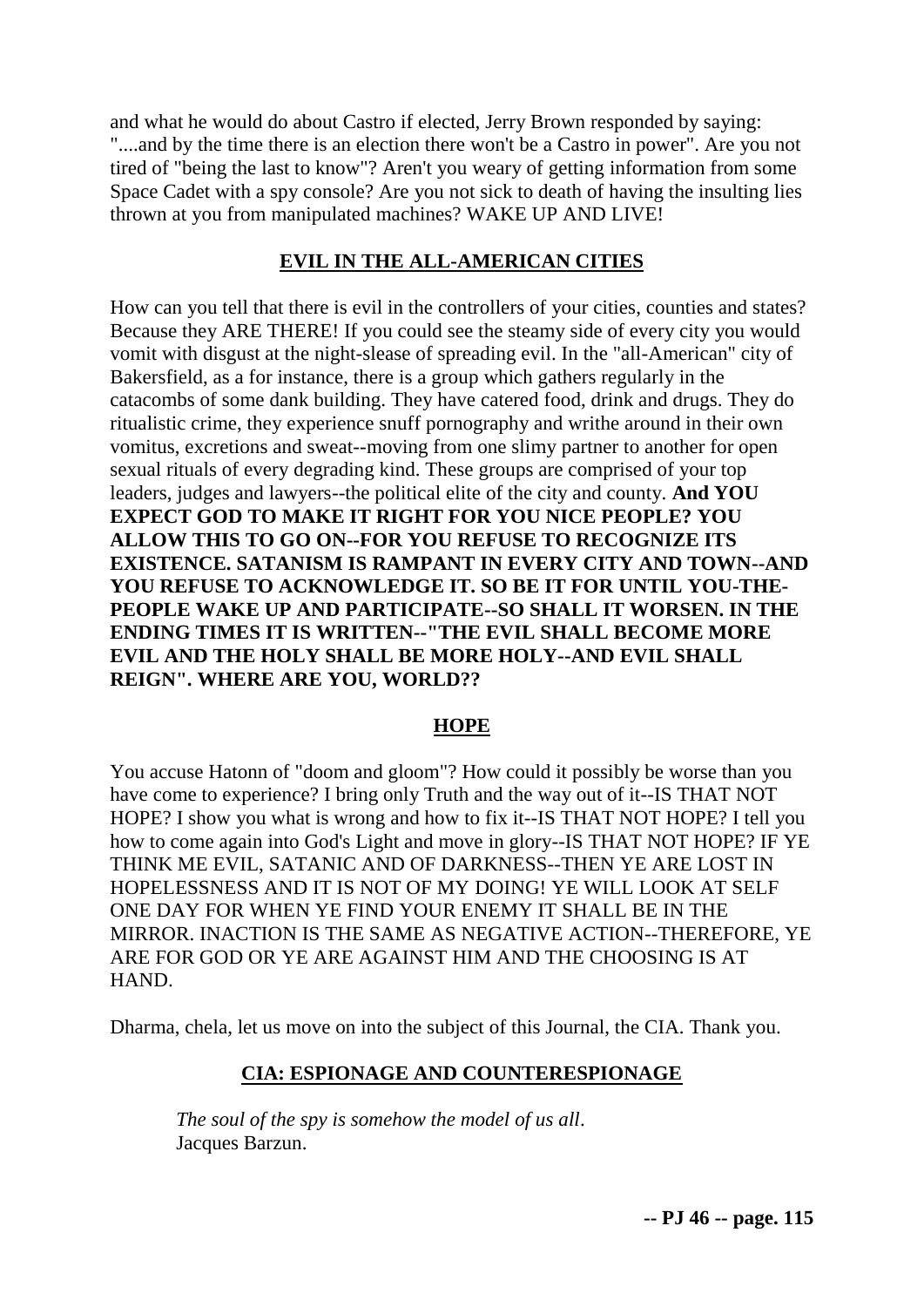Intelligence agencies, in the popular view, are organizations of glamorous master spies who, in the best tradition of James Bond, daringly uncover the evil intentions of a nation's enemies. In reality, however, the CIA has had comparatively little success in acquiring intelligence through secret agents. This classical form of espionage has for many years ranked considerably below space satellites, a source of important foreign information to the U.S. government. Even open sources (the press and other communications media) and official channels (diplomats, military attaches, and the like) provide more valuable information than the Clandestine Services of the CIA. Against its two principal targets, the Soviet Union and Communist China, the effectiveness of CIA spies is virtually nil. With their closed societies and powerful internalsecurity organizations, the Communist countries have proved practically impenetrable to the CIA.

To be sure, the agency has pulled off an occasional espionage coup, but these have generally involved "walk-in"--defectors who take the initiative in offering their services to the agency. Remember that in 1955, when Oleg Penkovsky first approached CIA operators in Ankara, Turkey, to discuss the possibility of becoming an agent, he was turned away because it was feared that he might be a double agent. Several years later he was recruited by bolder British intelligence officers. Nearly all of the other Soviets and Chinese who either spied for the CIA or defected to the West did so without being actively recruited by America's leading espionage agency.

Technically speaking, anyone who turns against his government is a defector. A successfully recruited agent or a walk-in who offers his services as a spy is known as a defector-in-place. He has not yet physically deserted his country, but has in fact defected politically in secret. Refugees and emigres are also defectors, and the CIA often uses them as spies when they can be persuaded to risk return to their native lands. In general, a defector is a person who has recently bolted his country and is simply willing to trade his knowledge of his former government's activities for political asylum in another nation; that some defections are accompanied by a great deal of publicity is generally due to the CIA's desire to obtain public approbation of its work.

**[H: I want to discuss some things at this point. Beware of defectors for often they come as "counter-spies". In other words as "set-ups" to infiltrate and take over as has the KGB within your CIA and police departments. The more important is the reference to "walk-ins". Beware of anyone who claims to be a walk-in of ANY KIND. God does NOT USE WALK-INS--IF GOD NEEDS REPRESENTATION- -HE CREATES THE PRESENCE BY CHANGE OF DIRECTION. WALK-INS AS SUCH, ARE UTILIZED BEINGS OF EVIL INTENT FOR THE ADVERSARY (SATAN) HAS ABILITY TO UTILIZE THAT WHICH IS ALREADY IN CREATION AND WITHIN THE PHYSICAL--IN OTHER WORDS--HE MUST USE YOU.** *GOD OF CREATION HAS NO NEED OF SUCH MAN FACTURED SUBSTANCE OR INTENT.* **So beware and use caution when determining the extent of truth to a person's projection and claim that "I am a walk-in". They are most often simply telling you that in ignorance THEY**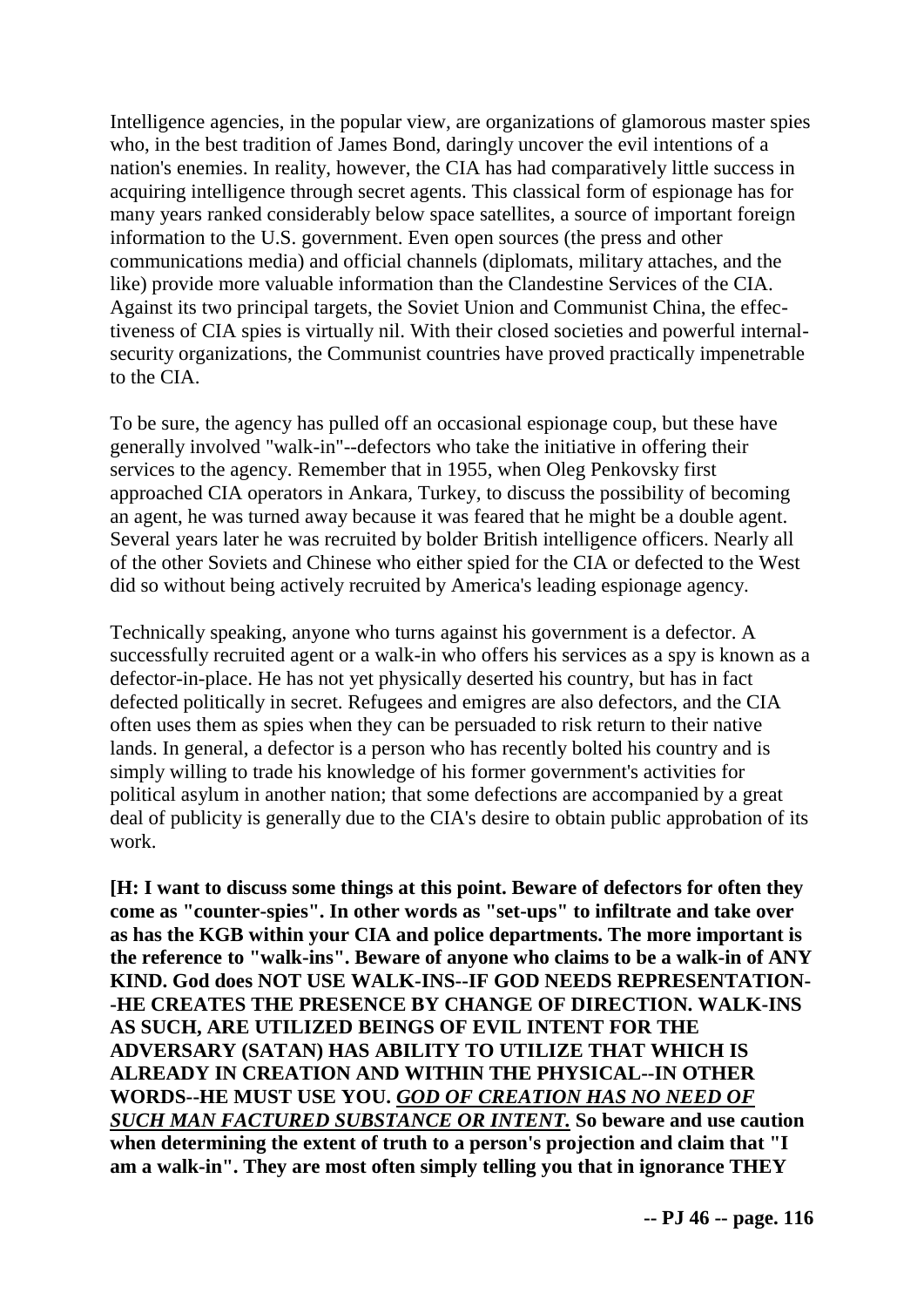# **ARE TOOLS OF EVIL FOR THE EGO HAS FORGOTTEN TO CAST OUT THE EVIL PROJECTION. THE CLUES ARE NUMEROUS IF YOU HAVE "KNOWING" AND THE "WIGGLE AND SQUIRM" WILL ALWAYS BE TO GET YOU TO ABANDON YOUR GUIDELINES OF TRUTH FOR PHYSICAL PLANE EXPERIENCES WITHOUT THE LAWS OF GOD AND CREATION-- MOST SUBTLE AND CORROSIVE--GRADUALLY ENTRAPPING YOU.]**

Escapees from the U.S.S.R. and Eastern Europe are handled by the CIA's defector reception center at Camp King near Frankfurt, West Germany (1974). There they are subjected to extensive debriefing and interrogation by agency officers who are experts at draining from them their full informational potential. Some defectors are subjected to questioning that lasts for months; a few are interrogated for a year or more.

A former CIA chief of station in Germany remembers with great amusement his role in supervising the lengthy debriefing of a Soviet lieutenant, a tank-platoon commander, who fell in love with a Czech girl and fled with her to the West after the Soviet invasion of Czechoslovakia in 1968. The ex-agency senior officer relates how he had to play marriage counselor when the couple's relationship started to sour, causing the lieutenant to lose his willingness to talk. By saving the romance, the chief of station succeeded in keeping the information flowing from the Soviet lieutenant. Although a comparatively low-level Soviet defector of this sort would seem to have small potential providing useful intelligence, the CIA has had so little success in penetrating the Soviet military that the lieutenant underwent months of questioning. Through him, agency analysts were able to learn much about how Soviet armor units, and the ground forces in general, are organized, their training and tactical procedures, and the mechanics of their participation in the build-up that preceded the invasion of Czechoslovakia. This was hardly intelligence of strategic importance, but the CIA's Clandestine Services have no choice but to pump each low-level Soviet defector for all he is worth.

The same former chief of station also recalls with pride the defection of Yevgeny Runge, a KGB illegal (or "deep cover" agent) in late 1967. Runge, like the more infamous Colonel Rudolf Abel from Brooklyn and Gordon Lonsdale of London, was a Soviet operator who lived for years under an assumed identity in West Germany. Unlike his colleagues, however, he was not exposed and arrested. Instead, Runge defected to the CIA when he lost interest in his clandestine work. According to the exagency official, Runge was of greater intelligence value to the U.S. government than Penkovsky. This assessment, however, is highly debatable because Runge provided no information which the CIA's intelligence analysts found to be useful in determining Soviet strategic capabilities or intentions. On the other hand, the KGB defector did reveal much concerning the methods and techniques of Soviet clandestine intelligence operations in Germany. To CIA operators who have been unsuccessful in penetrating the Soviet government and who have consequently become obsessed with the actions of the opposition, the defection of an undercover operator like Runge represents a tremendous emotional windfall, and they are inclined to publicize it as an intelligence coup.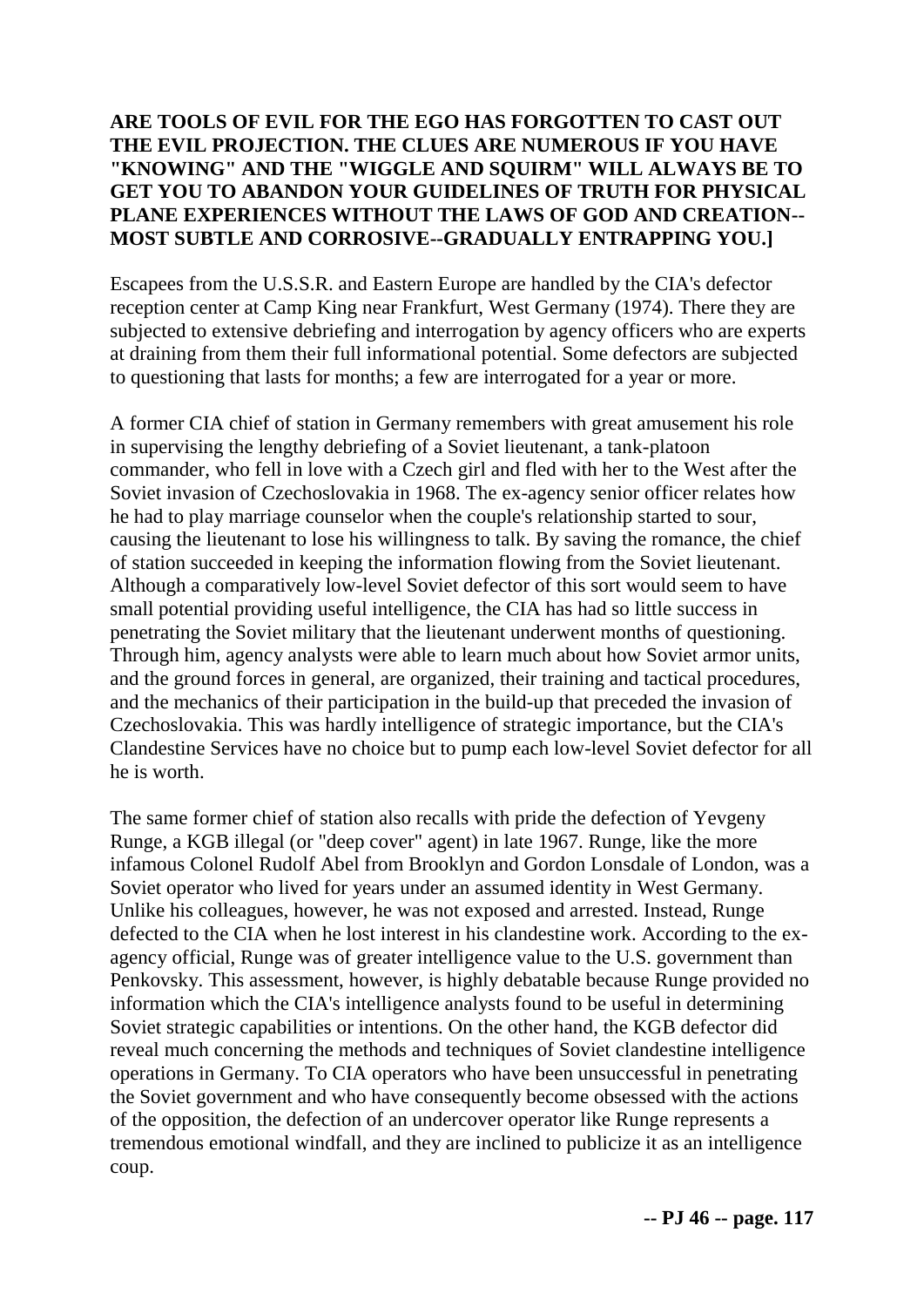Once the CIA is satisfied that a defector has told all that he knows, the resettlement team takes over. The team's objective is to find a place for the defector to live where he will be free from the fear of reprisal and happy enough neither to disclose his connections with the CIA nor, more important, to be tempted to return to his native country. Normally, the team works out a cover story for the defector, invents a new identity for him, and gives him enough money (often a lifetime pension) to make the transition to a new way of life. The most important defectors are brought to the United States (either before or after their debriefing), but the large majority are permanently settled in Western Europe, Canada, or Latin America. On occasion, a defector will be hired as a contract employee to do specialized work as a translator, interrogator, counterintelligence analyst, or the like, for the Clandestine Services.

The defector's adjustment to his new country is often quite difficult. For security reasons, he is usually cut off from any contact with his native land and, therefore, from his former friends and those members of his family who did not accompany him into exile. He may not even know the language of the country where he is living. Thus, a large percentage of defectors become psychologically depressed with their new lives once the initial excitement of resettlement wears off. A few have committed suicide. To try to keep the defector content, the CIA assigns a case officer to each one for as long as is thought necessary. The case officer stays in regular contact with the defector and helps solve any problems that may arise. With a particularly volatile defector, the agency maintains even closer surveillance, including telephone taps and mail intercepts, to guard against unwanted developments.

In some instances, case officers will watch over the defector for the rest of his life. More than anything else, the agency wants no defector to become so dissatisfied that he will be tempted to return to his native country. Of course, redefection usually results in a propaganda victory for the opposition; of greater consequence, however, is the fact that the redefector probably will reveal everything he knows about the CIA in order to ease his penalty for having defected in the first place. Moreover, when a defector does return home, the agency has to contend with the nagging fear that all along it has been dealing with a double agent and that all the intelligence he revealed was part of a plot to mislead the CIA. The possibilities for deception in the defector game are endless, and the Communist intelligence services have not failed to take advantage of them. **[H: The infiltration of Mossad (Israeli) counter-agents is the most effective method utilized to gain control of the American Government through the use of Political Action Committees and shrewd management, bribery and blackmail. Remember chelas, the organizations representing Israel are birthed and conjured by the British Intelligence service.]**

# **BUGS AND OTHER DEVICES**

Strictly speaking, classical espionage uses human beings to gather information; technical espionage employs machines, such as photographic satellites, long-range electronic sensors, and communications-intercept stations. Technical collection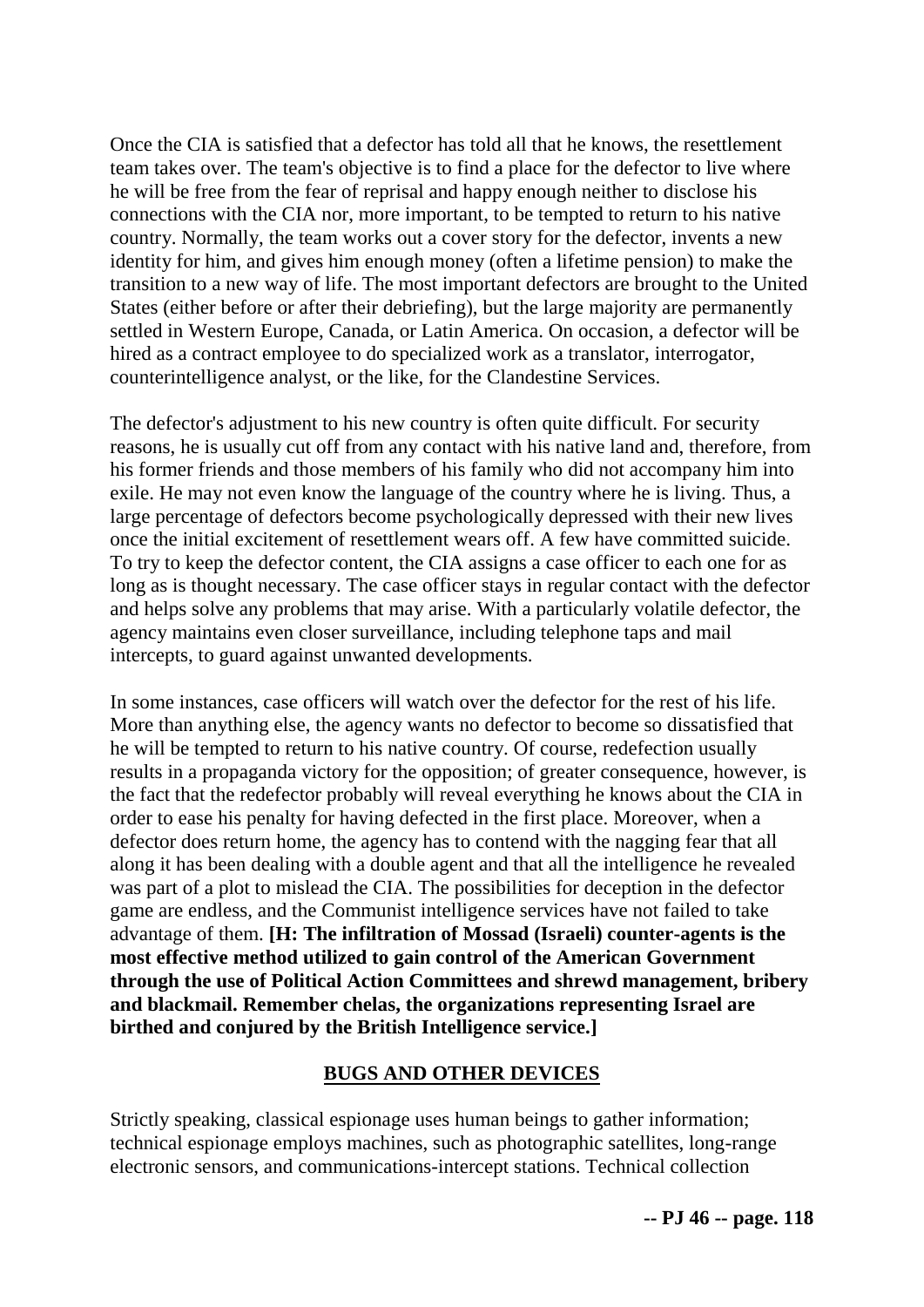systems were virtually unknown before World War II, but the same technological explosion which has affected nearly every other aspect of modern life over the last twenty-five years has also drastically changed the intelligence trade. Since the war, the United States has poured tens of billions of dollars into developing ever more advanced machines to keep track of what other countries--especially Communist countries--are doing. Where once the agent sought secret information with little support beyond his own wits, he now is provided with a dazzling assortment of audio devices, miniaturized cameras, and other exotic tools.

**[H: Please note that today (March, 1992) the government is demanding that the telephone company institute a system allowing easier access to tapping into the lines to monitor all telephones! That means YOU, BROTHERS AND SISTERS-- YOU! FURTHER, THE MOVE TO THIS MORE MASSIVELY EXPENSIVE SYSTEM IS VERY EXPENSIVE TO INSTITUTE--SO THE LAW WILL REQUIRE THAT THE TELEPHONE USERS (YOU) PAY FOR THE SERVICE. NO, I JEST NOT--GO READ YOUR PAPERS! I mentioned this a few days ago in a "Today's Watch" and I have a dozen clippings regarding the matter. Is it not sort of like getting murdered by torture and paying the torturer AND the murderer to do the job on you?]**

Within the CIA's Clandestine Services, the Technical Services Division (TSD) is responsible for developing most of the equipment used in the modern spying game. Some of the paraphernalia is unusual: a signal transmitter disguised as a false tooth, a pencil which looks and writes like an ordinary pencil but can also write invisibly on special paper, a bizarre automobile rear-view mirror that allows the driver to observe not the traffic behind but the occupants of the back seat instead. Except for audio devices, special photographic equipment and secret communications systems, there is in fact little applicability for even the most imaginative tools in real clandestine operations.

Secret intelligence services in past times were interested only in recruiting agents who had direct accesss to vital foreign information. Today the CIA and other services also search for the guard or janitor who is in a position to install a bug or a phone tap in a sensitive location. Even the telephone and telegraph companies of other countries have become targets for the agency. In addition to the foreign and defense ministries, the CIA operators usually try to penetrate the target nation's communications systems--a task which is on occasion aided by American companies, particularly the International Telephone and Telegraph Company. Postal services also are subverted for espionage purposes.

Most agency operators receive training in the installation and servicing of bugs and taps, but the actual planting of audio surveillance devices is usually carried out by TSD specialists brought in from headquarters or a regional operational support center, like ( **DELETED** ). The more complex the task, the more likely it is that headquarters specialists will be utilized to do the job. On some operations, however, agents will be specially trained by TSD experts, or even the responsible case officer, in the skills of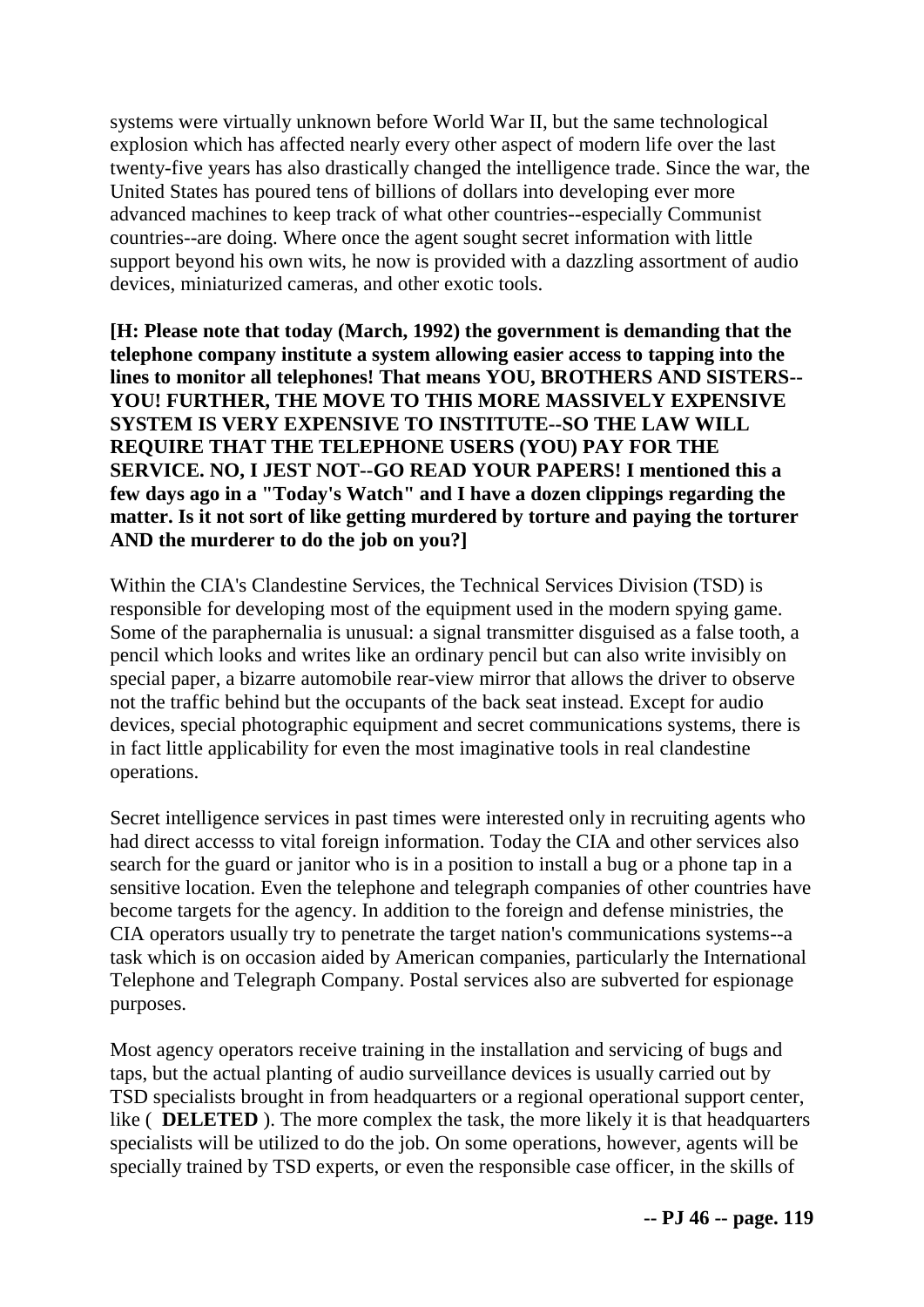installing such equipment.

Audio operations vary, of course, in complexity and sensitivity--that is, in risk potential. A classic, highly dangerous operation calls for a great deal of planning during which the site is surveyed in extensive detail. Building and floor plans must be acquired or developed from visual surveillance. The texture of the walls, the colors of interior paints, and the like must be determined. Activity in the building and in the room or office where the device is to be installed must be observed and recorded to ascertain when the area is accessible. The movements of the occupants and any security patrols must be also known. When all this has been accomplished, the decision is made as to where and when to plant the bug. Usually, the site will be entered at night or on a weekend and, in accordance with carefully pre-planned and tightly timed actions, the audio device will be installed. High-speed, silent drills may be used to cut into the wall and, after installation of the bug, the damage will be repaired with quick-drying plaster and covered by a paint exactly matching the original. The installation may also be accomplished from an adjoining room, or one above or below (if a ceiling or floor placement is called for).

The agency's successes with bugs and taps have usually been limited to the noncommunist countries, where the relatively lax internal-security systems do not deny the CIA operations the freedom of movement necessary to install eavesdropping devices. **A report on clandestine activities in Latin America during the 1960's by the CIA Inspector General, for example, revealed that a good part of the intelligence collected by the agency in that region came from audio devices. In quite a few of the Latin nations, the report noted, the CIA was regularly intercepting the telephone conversations of important officials and had managed to place bugs in the homes and offices of many key personnel, up to and including cabinet ministers. In some allied countries the agency shares in the information acquired from audio surveillance conducted by the host intelligence service, which often receives technical assistance from the CIA for this very purpose--and may be penetrated by the CIA in the process.**

Audio devices are fickle. As often as not, they fail to work after they have been installed, or they function well for a few days, then suddenly fall silent. Sometimes they are quickly discovered by the local security services, or, suspecting that a room may be bugged, the opposition employs effective countermeasures. The Soviet KGB has the habit of renting homes and offices in foreign countries and then building new interior walls, floors, and ceilings covering the original ones in key rooms--thus completely baffling the effectiveness of any bugs that may have been installed. The simplest way to negate audio surveillance--and it is a method universally employed--is to raise the noise level in the room by constantly playing a radio or a hi-fi set. The music and other extraneous noises tend to mask the sounds of the voices that the bug is intended to capture; unlike the human ear, audio devices cannot distinguish among sounds.

CIA technicians are constantly working on new listening devices in the hope of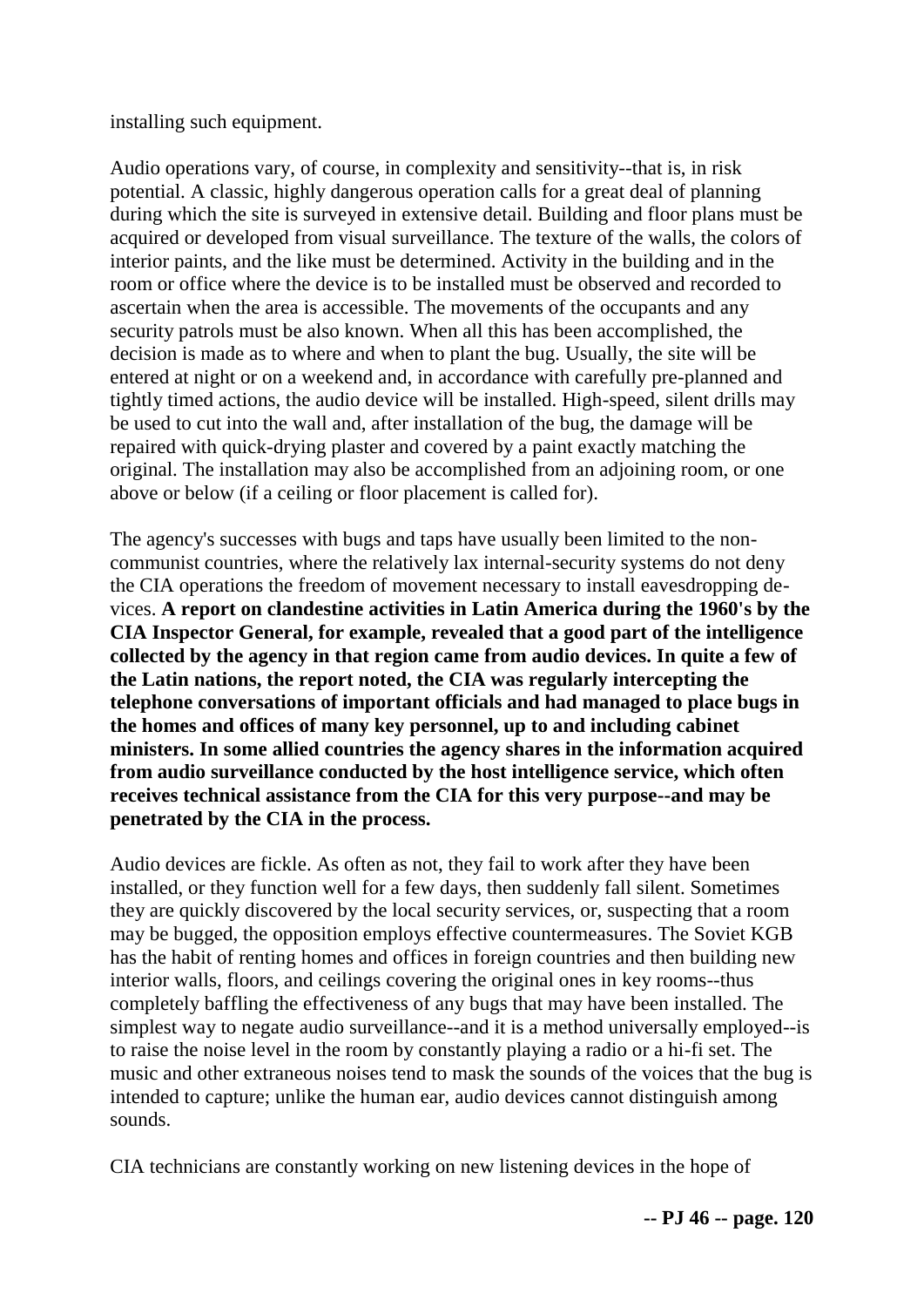improving the agency's ability to eavesdrop. Ordinary audio equipment, along with other clandestine devices, are developed by the Technical Services Division. In addition to espionage tools, the TSD devises gadgets for use in other covert activities, such as paramilitary operations. Plastic explosives, incapacitating and lethal drugs, and silent weapons--high-powered crossbows, for example--are designed and fabricated for special operations. The more complex or sophisticated instruments used by the CIA's secret operators are, however, produced by the agency's Directorate of Science and Technology. This component also assists other groups within the CIA engaging in clandestine research and development.

#### **5 LINES DELETED**

## **The D/S & T, furthermore, assists the Office of Communications in devising new and improved methods of communications intercept and security countermeasures.**

Although the experts in the Science and Technology Directorate have done much outstanding work in some areas--for example, overhead reconnaissance--their performance in the audio field for clandestine application is often less than satisfactory. One such device long under development was a laser beam which could be aimed at a closed window from outside and used to pick up the vibrations of the sound waves caused by a conversation inside the room. This system was successfully tested in the field--in West Africa--but it never seemed to function properly elsewhere, except in the United States. **[H: Now, eighteen years later--there are more sophisticated devices which go unaltered right through walls and don't even need windows to vibrate.]** Another

#### **13 LINES DELETED**

When CIA operators are successful in planting a bug or making a tap, they send the information thus acquired back to the Clandestine Services at headquarters in Langley with the source clearly identified. However, when the Clandestine Services, in turn, pass the information on to the intelligence analysts in the agency and elsewhere in the federal government, the source is disguised or the information is buried in a report from a real agent. For example, the Clandestine Services might credit the information to "a source in the foreign ministry who has reported reliably in the past" or "a Western businessman with wide contacts in the local government". In the minds of the covert operators, it is more important to protect the source than to present the information straightforwardly. This may guarantee "safe" sources, but it also handicaps the analysts in making a confident judgment of the accuracy of the report's content.

This withholding of information within the government for security reasons is not a new phenomenon in the intelligence business. The joint congressional committee investigating the Japanese attack on Pearl Harbor found that "the fact the Japanese codes had been broken was regarded as of more importance than the information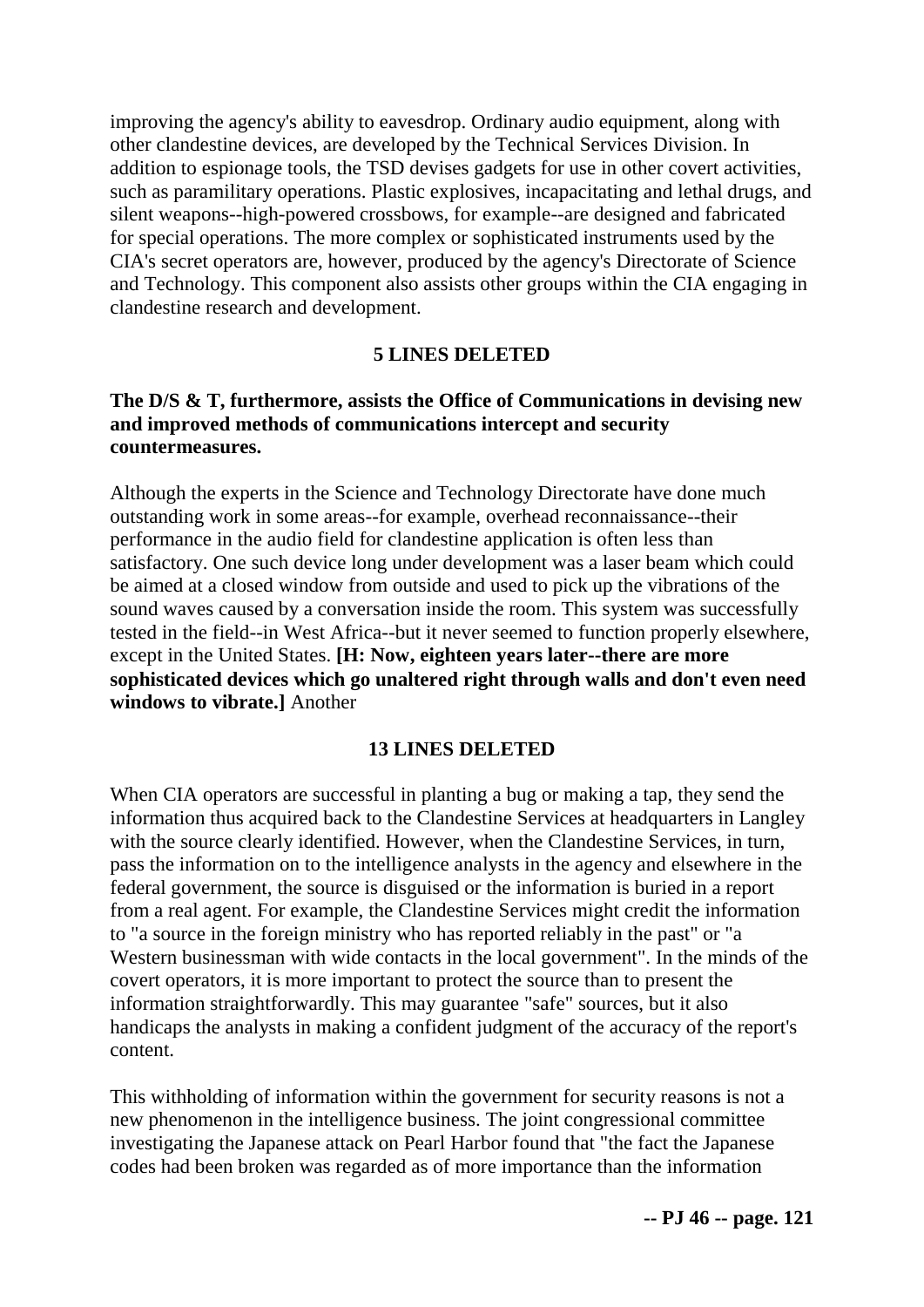obtained from decoded traffic. The result of this rather specious premise was to leave large numbers of policy-making and enforcement officials in Washington completely oblivious of the most pertinent information concerning Japan."

## **87 LINES DELETED**

**The fertile imagination of the S&T Directorate experts during the following years produced many more unique collection schemes aimed at solving the mysteries of China's strategic missile program. Most eventually proved to be unworkable, and at least one entailed a frighteningly highrisk potential. The silliest of all, however, called for the creation of a small one-man airplane that could theoretically be packaged in two large suitcases. In concept, an agent along with the suitcases would somehow be infiltrated into the denied area, where, after performing his espionage mission, he would assemble the aircraft and fly to safety over the nearest friendly border. Even the chief of the Clandestine Services refused to have anything to do with this scheme, and the project died [at that time] on the drawing boards and**

## **33 LINES DELETED**

The technical difficulties involved in the (**DELETED**) system and the (**DELETED**) device were too great and too time-consuming for either to be fully developed by their inventors before improvements in intelligence-satellite surveillance programs were achieved. Other clandestine collection devices--a few more sensibly contrived, but most of dubious value--were also developed by the agency's technicians and may now be in operation. The CIA's technical experts often feel compelled to build exotic systems only because of the mechanical challenge they pose. Such efforts might be justified by an intelligence requirement; unfortunately, too many intelligence requirements are not honestly based on the needs of the policy-makers but are instead generated by and for the CIA and the other intelligence-community members alone.

# **THE TECHNICAL COLLECTION EXPLOSION**

While technology has increasingly tended to mechanize classical espionage, its most important impact on the intelligence trade has been in large-scale collection--satellites, long-range sensors, and the interception of communications. These technical espionage systems have become far and away the most important sources of information on America's principal adversaries. Overhead-reconnaissance programs have provided much detailed information on Soviet and Chinese missile programs, troop movements, and other military developments. They have also produced valuable information regarding North Vietnamese infiltration of South Vietnam and North Korean military preparations against South Korea. And such collection has frequently contributed to the U.S. government's knowledge of events in the Middle East.

# **[H: You must keep uppermost in mind that this information was written before 1974 AND that it deals with the CIA. The fact that Soviet space technology so far**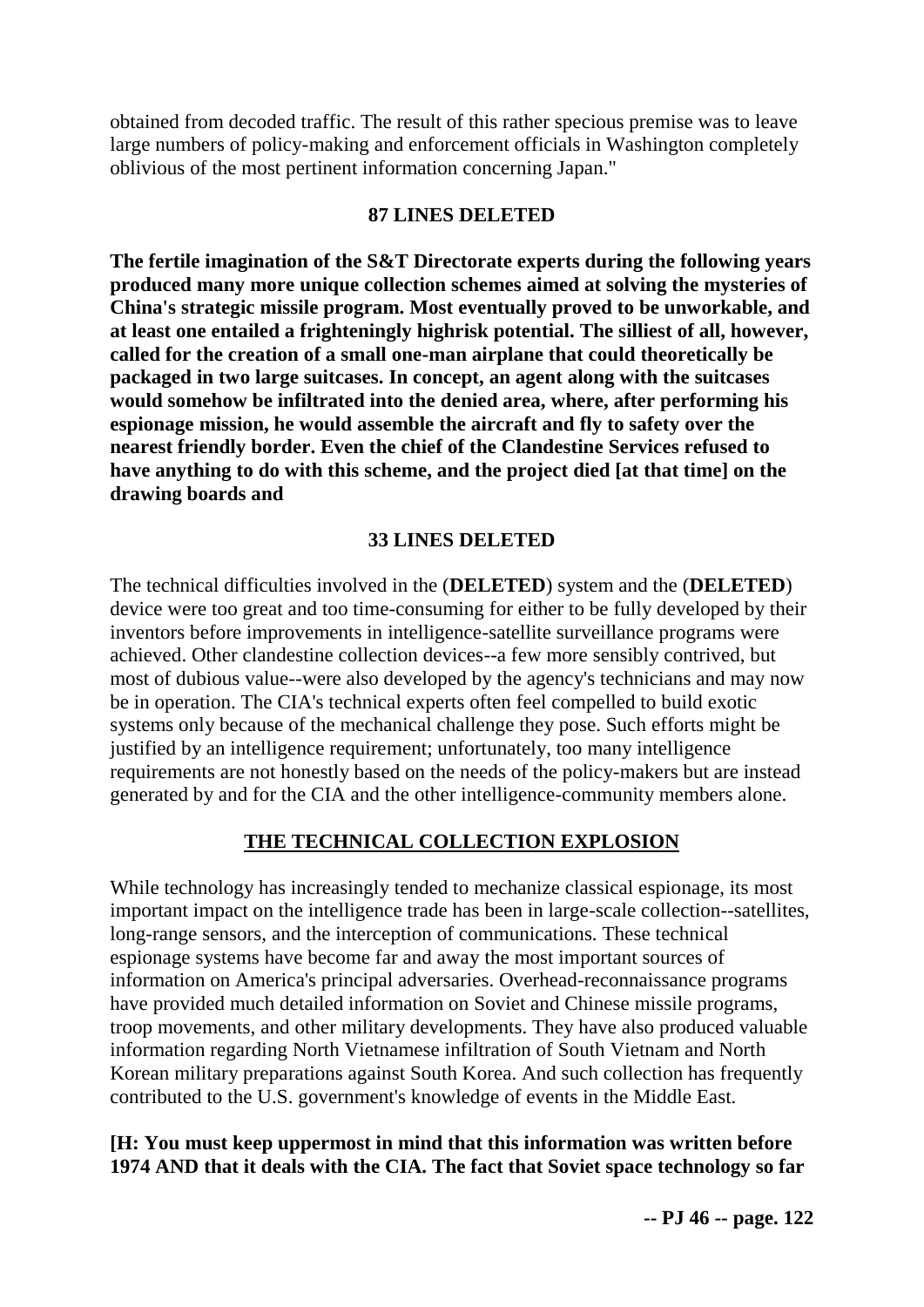**surpasses that of the U.S. or any other nation as to make yours look like a game of cops and robbers. You have to come to realize that it no longer is nation against nation in the spying business for the Elite of the world are against YOU-THE-PEOPLE and it has nothing to do with nationality. The technological advances are far out front of anything available at the writing of this original document--but the important point is that now ALL THAT TECHNOLOGY IS TURNED AGAINST YOU-THE-PEOPLE FOR TOTAL SURVEILLANCE AND MONITORING OF EACH AND EVERY ONE OF YOU-- CONSTANTLY.]**

As technical collection becomes more refined, classical spies have, of course, become nearly obsolete in clandestine operations against the more important target countries. So, too, has the shift to technical espionage caused America's intelligence costs to skyrocket to more than \$6 billion yearly. Not only are classical spies relatively cheap, but technical collection systems, producing incredible amounts of information, require huge numbers of people to process and analyze this mass of raw data.

In terms of money spent and personnel involved, the CIA is very much a **junior partner to the Pentagon in the technical-espionage field. The Defense Department has an overall intelligence budget of about \$5 billion a year, some 75 to 80 percent of which is spent on technical collection and processing. The CIA's technical programs, however, amount to no more than \$150 million yearly. (This is exclusive of several hundred million in funds annually supplied by the Pentagon for certain community-wide programs, such as satellite development, in which the agency shares.) Similarly, there are tens of thousands of people--both military and civilian--working for the Defense Department in the technical fields, whereas the CIA only has about 1,500 such personnel.**

Still, the agency has made a substantial contribution to research and development in technical espionage. Over the years, CIA scientists have scored major successes by developing the U2 and **SR-71 [and now even more sophisticated craft are perfected]** spy planes, in perfecting the first workable photographic-reconnaissance satellites, and in producing outstanding advances in stand-off, or long-range, electronic sensors, such as over-the-horizon radars and stationary satellites. A good part of these research and operating costs have been funded by the Pentagon and in several instances the programs were ultimately converted into joint CIA-Pentagon operations or "captured" by the military services.

\* \* \*

It is time for a much needed break and rest. It is likely most confusing to you as to "why" I spend these hours in unfolding this type of information--but how much do you already know? How much did your parents know? How much did your grandparents know that you utilize this day? Where did your world start to go insane?? Look carefully behind you--see your parents, your grandparents--then look forward at your sons and daughters. Look on farther, and see your sons' and your daughters' children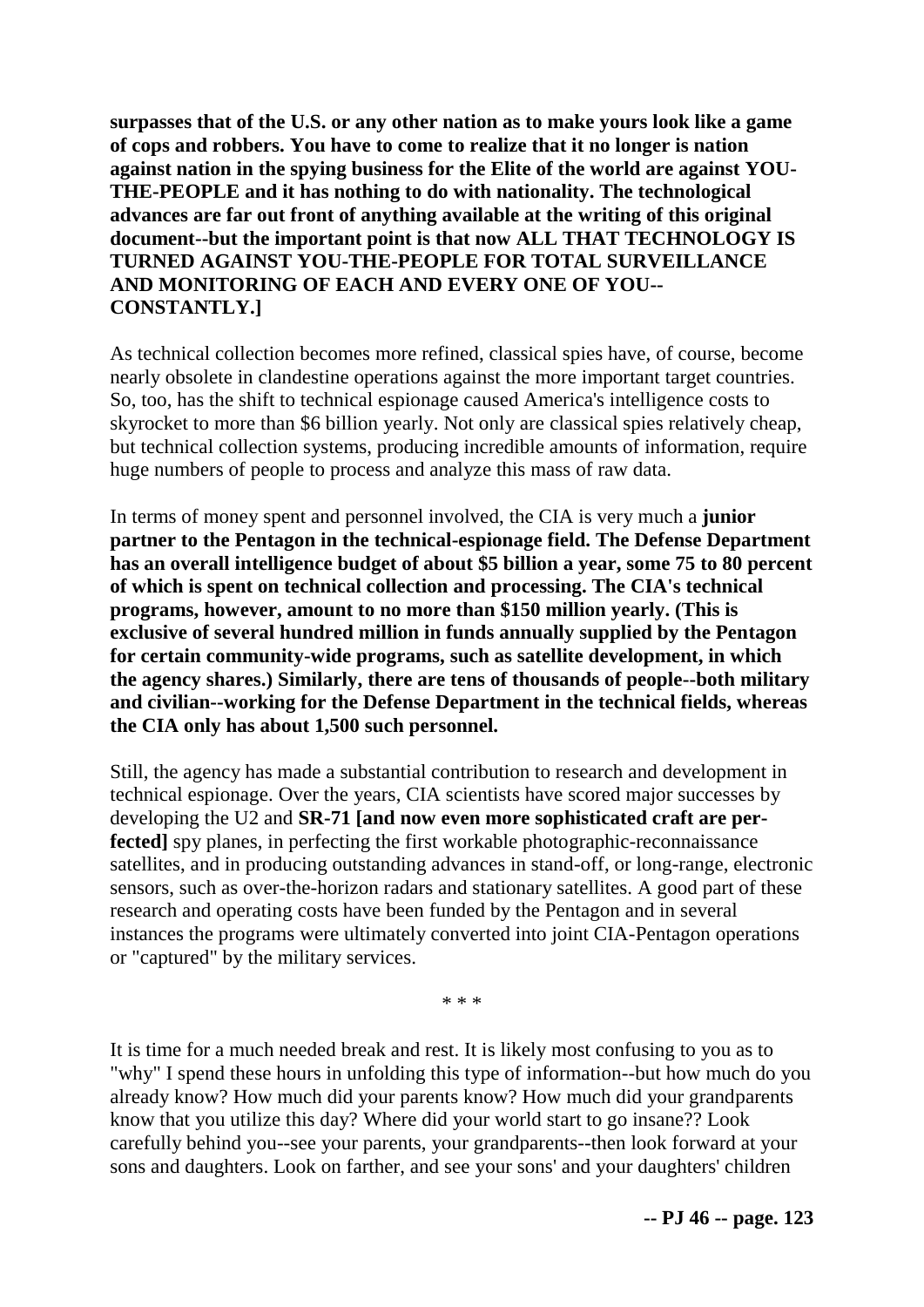and their children's children even unto the Seventh Generation. In this manner are the Native Americans taught to see the patterns as the whole--unto the Seventh Generation. Think carefully upon this point for you yourself are a Seventh Generation and a hundredth and a thousandth--HOW DID IT COME TO THIS CHAOS AND CONFUSION? HOW WILL IT BE FOR THE SEVENTH GENERATION FOR-WARD?? WHAT LEGACY WILL YOU LEAVE TO YOUR GENERATIONS TO COME?? I OFFER THIS IN LOVE AND WILLINGNESS TO SHARE THE ROAD AND THE BURDEN IF YOU WILL TAKE MY HAND---AHO!

Sit with me and listen, precious brothers--LISTEN TO THE WIND, THE AIR--THE VERY BREATH OF CREATION AS IT SPEAKS TO YOU--YEA, SHOUTS UNTO YOU TO HEAR. Listen to the air, you can see it and you can hear it--even taste it. *Woniya waken*--the holy air--which renews by its very breath as spirit, life, breath and renewal--it is LIFE speaking to you in pleading for your taking up of that "life" in the living of it. *Conte ista*--see with the eye of the heart and you shall know life and so, too, shall you find the path unto freedom of the soul.

# *MITAKUYE OYASIN, HATONN*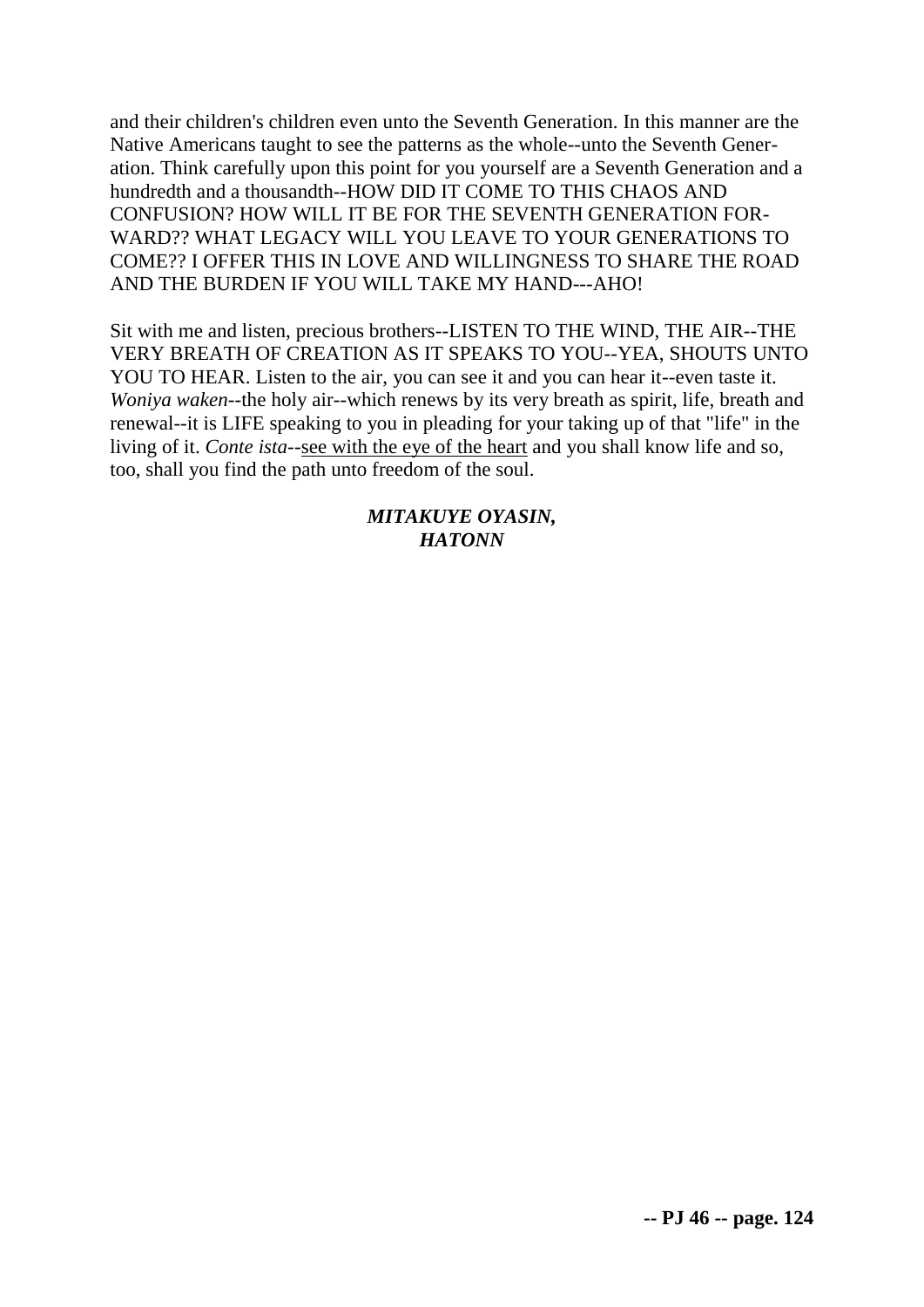#### **CHAPTER 13**

#### REC #2 HATONN

#### WED., MARCH 11, 1992 3:15 P.M. YEAR 5, DAY 208

## **WEDNESDAY, MARCH 11, 1992**

#### **ESPIONAGE AND COUNTERESPIONAGE (CONT'D)**

#### **NSA: CODE BREAKING**

America's first experience in technical espionage came in the form of radio intercepts and code-breaking, an art known as communications intelligence (COMINT). Although Secretary of State Henry Stimson closed down the cryptanalytical section of the State Department in 1929 with the explanation that "Gentlemen do not read each other's mail," COMINT was revived, and played an important part in U.S. intelligence activities during World War II. In the immediate postwar period this activity was initially reduced, then expanded once again as the Cold War intensified. In 1952 the President, by secret executive order, established the National Security Agency (NSA) to intercept and decipher the communications of both the nation's enemies and friends and to ensure that U.S. codes were secure from similar eavesdropping. The NSA, though placed under the control of the Defense Department, soon established an independent bureaucratic identity of its own--and at present (1974) has a huge budget of well over a billion dollars per annum and a workforce of some 25,000 personnel.

Before the NSA can break into and read foreign codes and ciphers, it must first intercept the encoded and encrypted messages of the target country. To make these intercepts, it must have listening posts in locations where the signal waves of the transmitters that send the messages can be acquired. Radio traffic between foreign capitals and embassies in Washington can be easily picked off by listening equipment located in suburban Maryland and Virginia, but communications elsewhere in the world are not so easily intercepted. Thus, the NSA supports hundreds of listening posts around the globe, such posts usually being operated by other U.S. government agencies. Most commonly used to run the NSA's overseas facilities are the armed services' cryptological agencies: the Army Security Agency, the Navy Security Service, and the Air Force Security Agency. These three military organizations come under the NSA's policy coordination; the messages they intercept are sent back to NSA headquarters at Fort Meade, Maryland, near Washington.

Perhaps the most controversial NSA base (operated by the Army) is at ( **DELETED**) in ( **DELETED** ). A Senate subcommittee investigating American commitments abroad, chaired by Stuart Symington, revealed in 1970 that this heretofore secret facility had been secured from the Haile Selassie regime in return for hundreds of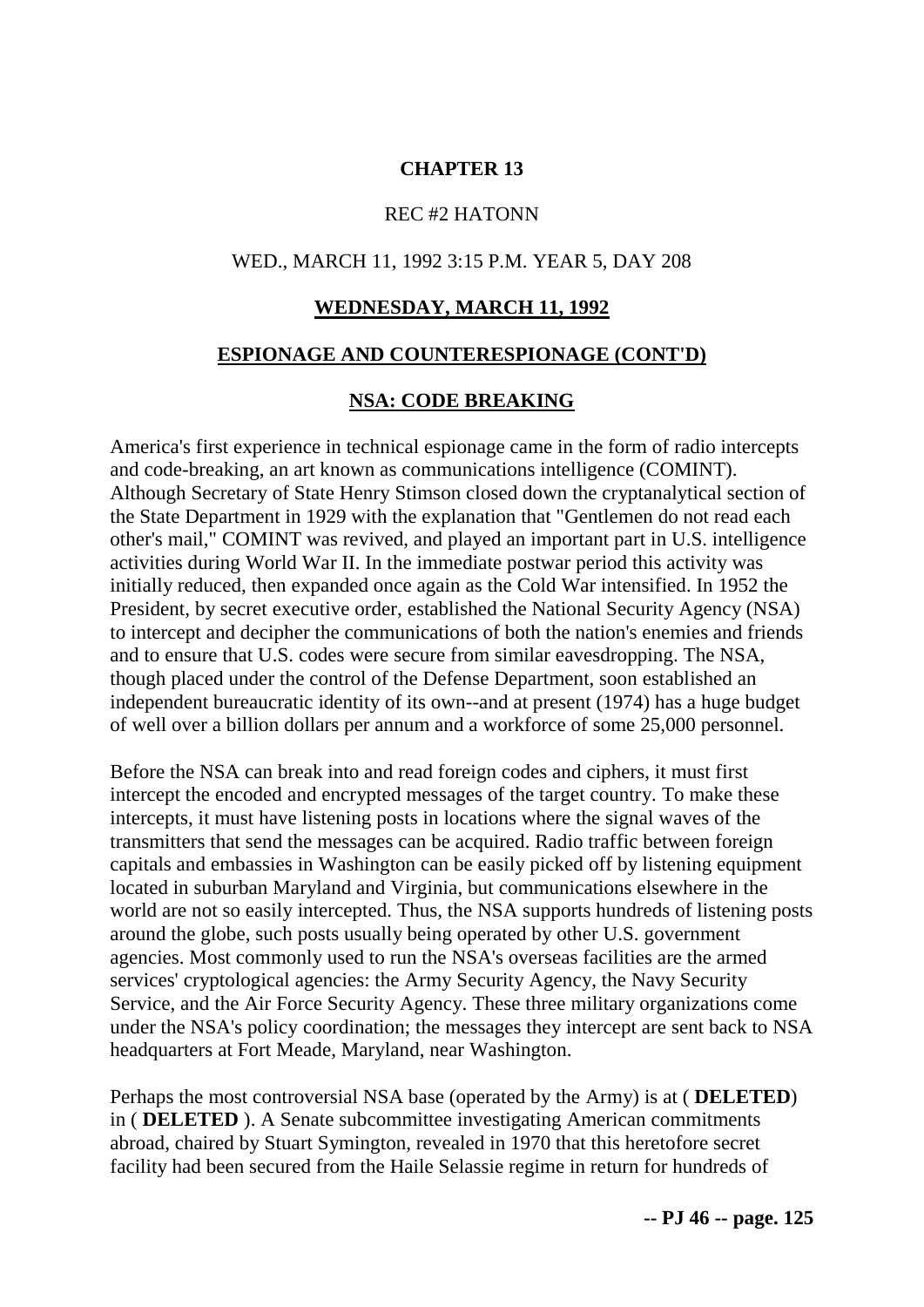millions of dollars in military and economic assistance--without most members of Congress ever being aware of its existence. **[H: This is true of almost everything they do--including go to war.]** The Symington subcommittee also discovered a similar NSA facility (operated by the Navy) at ( **DELETED**) in ( **DELETED**) which also had been kept secret from Congress. Both these bases have been used to intercept communications for the Middle East and Africa and both required the U.S. government to offer an implicit--but secret--commitment to the host government.

## **15 LINES DELETED**

#### **UNBREAKABLE CODES**

Although the NSA engineered some successes against the Eastern European countries and Communist China in the early days, for at least the last fifteen years it has been completely unable to break into the high-grade cipher systems and codes of these nations. Against such major targets, the NSA has been reduced to reading comparatively unimportant communications between low-level military components and the equally inconsequential routine exchanges between low-grade bureaucrats and economic planners. This is far short of learning the Soviet Union's or China's most vital secrets.\*\*David Kahn, author of the definitive work on modern cryptology, *The Code Breakers*, explained in the June 22, 1973, New York Times why NSA has had and will continue to have so little luck with reading advanced communications systems like the Soviets': "Cryptology has advanced, in the last decade or so, to systems that, though not unbreakable in the absolute, are unbreakable in practice. They consist essentially of mathematical programs for computer-like cipher machines. They engender so many possibilities that, even given torrents of intercepts and scores of computers to batter them with, cryptanalysts could not reach a solution for thousands of years. Moreover, the formulas are so constructed that even if the cryptanalyst has the ideal situation--the original plain text of one of the foreign cryptograms--he cannot recreate the formula by comparing the two and then use it to crack the next message that comes along."

#### **7 ½ LINES DELETED**

... One such benefit is derived from traffic analysis, the technique by which the NSA gleans some useful information through the study of communication patterns. A principal assistant of the NSA Director observed at the same meeting that another justification for the agency's continuing programs against the Soviets and Chinese is the hope that "maybe we'll get a break sometime, like the *Pueblo*" . He was, of course, referring to the capture in 1968 of the NSA spy ship by North Korea. Much of the *Pueblo's* cryptological machinery was seized intact by the North Koreans and probably turned over to the Soviets. While these machines were not associated with the highest grade U.S. military or diplomatic systems, the Soviets would have been able to use them to read messages previously sent through certain American military channels and intercepted and stored by the Soviets. The NSA has for many years been recording and storing not-yet-"broken" Soviet and Chinese messages, and can presume the same has

**-- PJ 46 -- page. 126**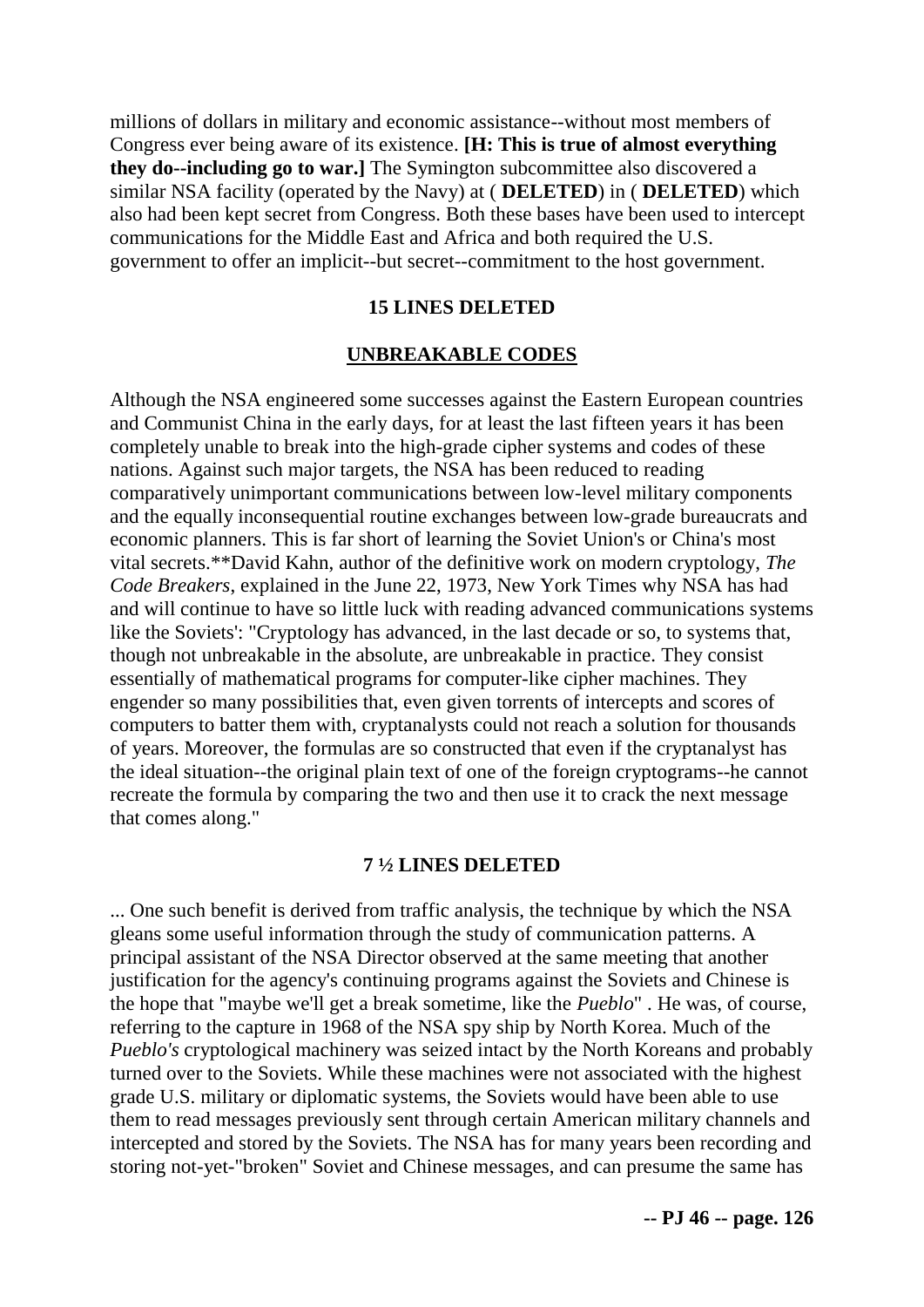been done with American communications; for our part, there are literally boxcars and warehouses full of incomprehensible tapes of this sort at NSA's Fort Meade Headquarters.

# **MORE SUCCESSFUL AGAINST THIRD WORLD & ALLIES**

As with so many other parts of the American intelligence apparatus, the NSA has had considerably more success operating against the Third World countries and even against some of our allies. With what is reportedly the largest bank of computers in the world and thousands of cryptanalysts, the NSA has had little trouble with the codes and ciphers of these nations. Two of the highly secret agency's young officers, William Martin and Bernon Mitchell, who defected to the Soviet Union in 1960, mentioned thirty to forty nations whose systems the NSA could read. In addition, Martin and Mitchell told of a practice under which the NSA provided encoding and cryptographic machines to other nations, then used its knowledge of the machinery to read the intercepted messages of these countries. This practice still flourishes.

One of the countries that Martin and Mitchell specifically named as being read by the NSA at that time was Egypt--the United Arab Republic. After making their revelation at a Moscow press conference,

# **18 LINES DELETED**

The Soviets probably were, too.

# **23 1/3 LINES DELETED**

A "break", in the terminology of the cryptanalyst, is a success scored not through deciphering skill, but because of an error on the part of another country's communications clerks or, on rare occasions, a failure in the cipher equipment. A few years ago, a new code clerk arrived at a foreign embassy in Washington and promptly sent a message "in the clear" (i.e., unenciphered), to his Foreign Ministry. Realizing that he should have encrypted the transmission, he sent the same message again, but this time in cipher. With the "before and after" messages in hand, the NSA had little difficulty thereafter, of course, reading that country's secret communications. Malfunctioning or worn-out cryptographic equipment results in triumphs for the NSA by unintentionally establishing repetitious patterns which detract from the random selections that are vital to sophisticated ciphers. A rough analogy would be a roulette wheel which, because of poor construction or excessive wear, develops certain predictable characteristics discernible to a keen observer who is then able to take advantage because of his special knowledge.

Another type of break comes as a result of a physical (rather than cerebral) attack on another country's communications system. The attack may be a clandestine operation to steal a code book or cipher system, the suborning of a communications clerk, or the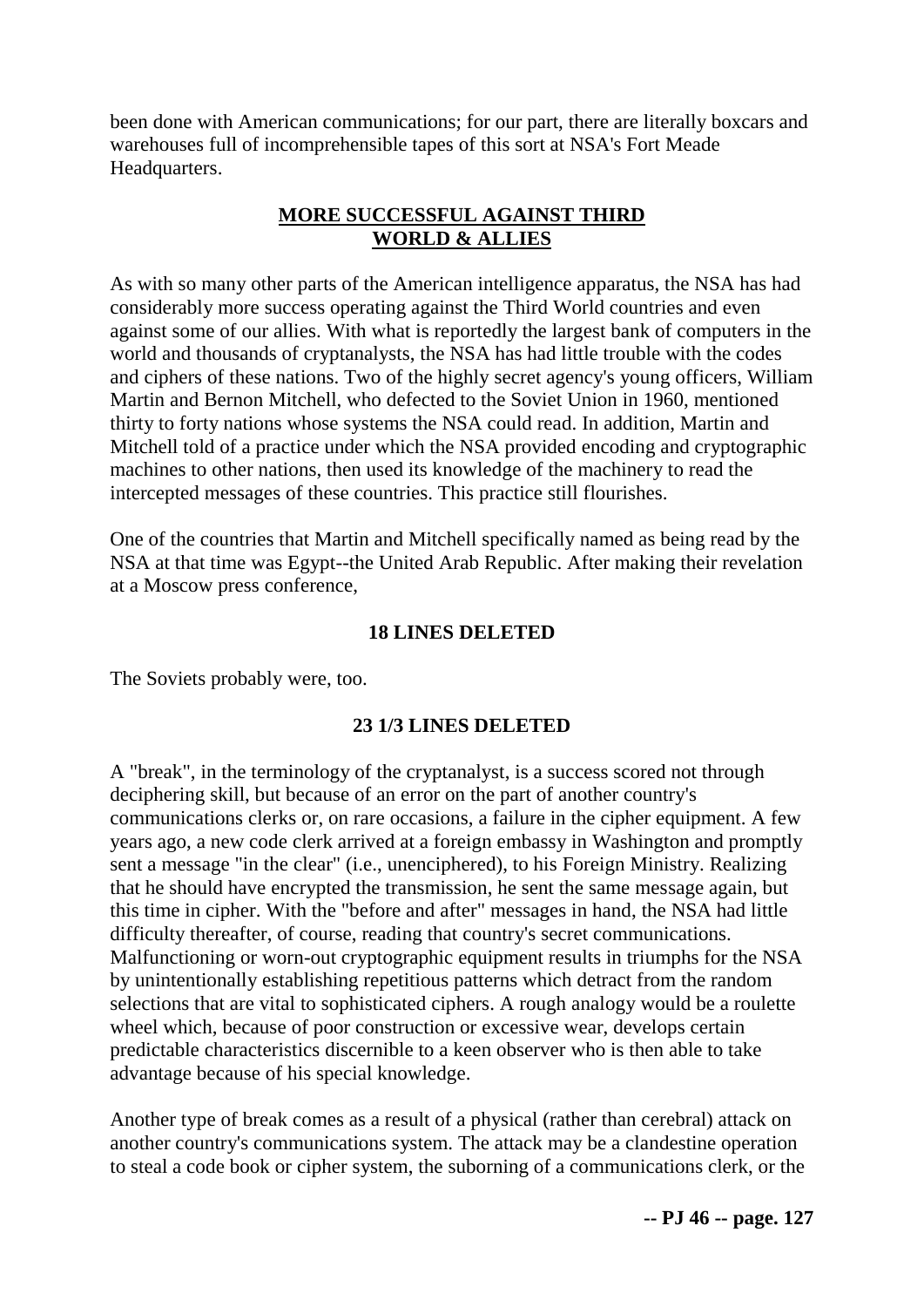planting of an audio device in an embassy radio room. Within the CIA's Clandestine Services, a special unit of the Foreign Intelligence (i.e., espionage) Staff specializes in these attacks. This approach apparently appealed to President Nixon when he approved of the 1970 Houston plan for domestic espionage which surfaced during the Watergate scandal. The plan called for breaking into foreign embassies in Washington because it would be "possible by this technique to secure the material with which the NSA can crack foreign cryptographic codes. We spend millions of dollars attempting to break these codes by machines. One surreptitious entry can do the job successfully at no dollar cost." While the Houston plan might have been effective against Third World countries with unsophisticated cryptological systems, it was unlikely to score any significant gains against major powers--even if there had been any successful breakins. David Kahn explains why: "Code-books could be photographed, because today's cipher secrets reside in electronic circuits, some of them integrated on a pinhead, some of them embodied in printed-circuit boards with up to fifteen layers." When it is successful, the information it acquires is sent to the NSA to help that agency with its COMINT efforts.

In 1970, NSA Director Admiral Noel Gayler and his top deputies admitted privately that a good part of the NSA's successes came from breaks, and they emphasized that the agency was extremely adept at exploiting these non-cryptanalytical windfalls. Nevertheless, breaks are never mentioned in the authorized U.S. government "leaks" concerning the NSA's activities that from time to time appear in the press. In its controlled revelations to the public, the NSA deliberately tries to create the impression that it is incredibly good at the art of deciphering secret foreign communications and that its triumphs are based purely on its technical skills.

#### **23 LINES DELETED**

#### **\* \* \***

#### **MULTILATERAL SPYING**

A side effect of the NSA's programs to intercept diplomatic and commercial messages is that rather frequently certain information is acquired about American citizens, including members of Congress and other federal officials, which can be highly embarrassing to those individuals. This type of intercepted message is handled with even greater care than the NSA's normal product, which itself is so highly classified that a special security clearance is needed to see it. Such information may, for example, derive from a Senator's conversation with a foreign ambassador in Washington who then cables a report of the talk to his Foreign Ministry.

A more serious embarrassment happened in 1970 during the course of delicate peace talks on the Middle East. A State Department official had a conversation about the negotiations with an Arab diplomat who promptly reported what he had been told to his government. His cable disclosed that the State Department man had either grossly misstated the American bargaining position or the diplomat had badly misunderstood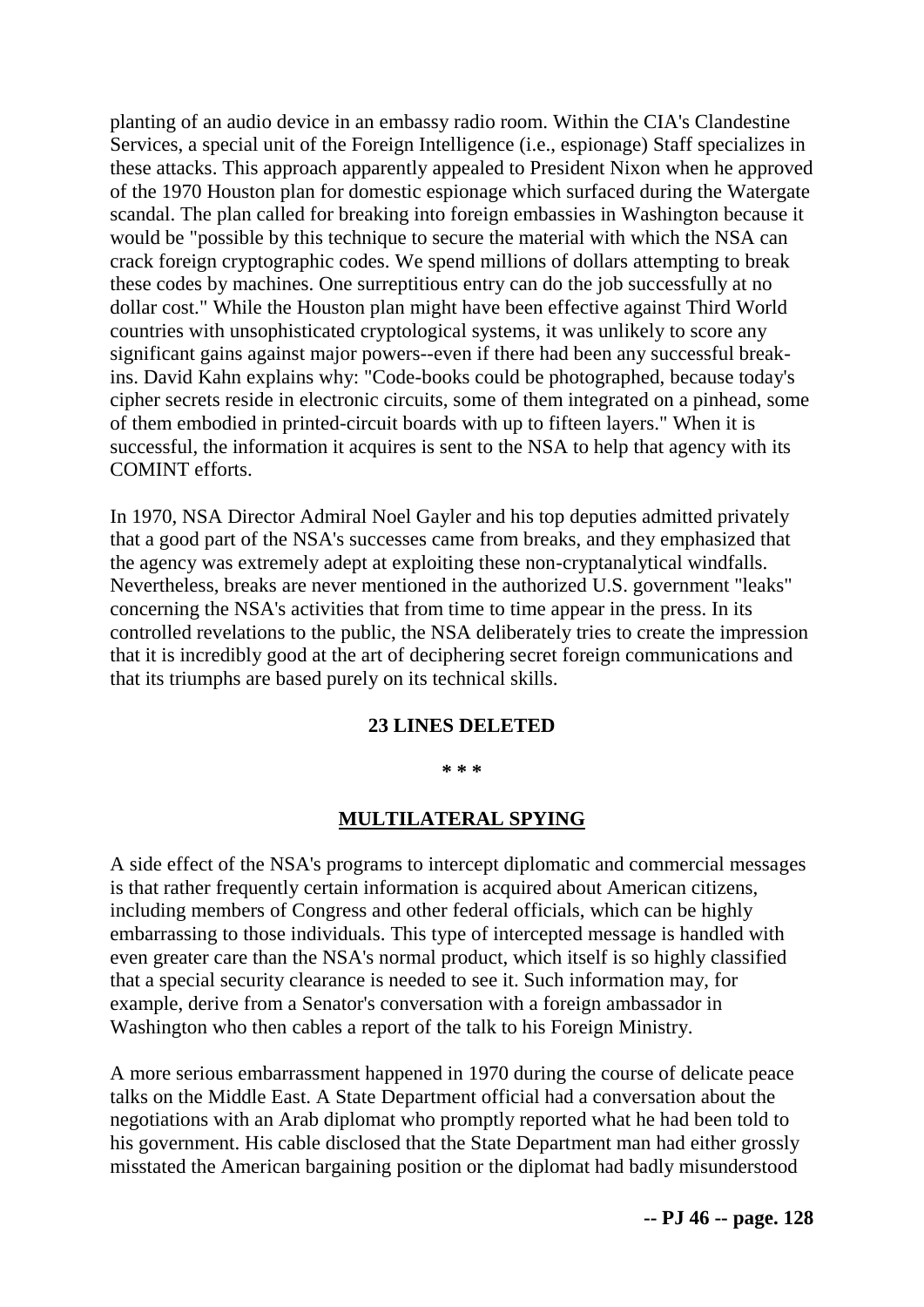what had been told him. In any case, high State Department officers were quite disturbed about the misrepresented position and the incident did not reflect well on the competence of the American official in the eyes of his superiors.

Not even the CIA is immune to such prying by the NSA. On one occasion the Director of Central Intelligence was supplied with an intercepted message concerning his deputy. According to this message, a transmission from a Western European ambassador to his Foreign Office, the CIA's number-two man had a few evenings earlier at a dinner party hosted by the ambassador indiscreetly opined on several sensitive U.S. policy positions. The ambassador's interpretation of the conversation was contradicted by the Deputy Director--to the apparent satisfaction of the DCI--and the matter was quietly dropped.

Some NSA-intercepted communications can cause surprising problems within the U.S. government if they are inadvertently distributed to the wrong parties. When particularly sensitive foreign-policy negotiations are under way which may be compromised internally by too much bureaucratic awareness, the White House's usual policy has been to issue special instructions to the NSA to distribute messages mentioning these negotiations only to **HENRY KISSINGER** and his immediate staff.

## **BCCI: CLINTON**.

**[H: Several inquiries have come back to me in a bit of chiding manner by way of stating that I was wrong about Clinton's connection to BCCI--that they had now brought up bad and conflicting business interests but nothing on BCCI. Forget the quarrel, chelas, the only reason it has not hit the public forum yet is that so many of the candidates, the President, Vice-President and right through the ranks--ARE ALSO TO THEIR EYEBALLS IN THE BCCI SCANDAL AND ALL WOULD "CATCH THEMSELVES" IF IT BROKE LOOSE--IT IS SIMPLY BLACKMAIL. Don't worry about poor old Clifford Clark and his denial of involvement--perish the thought: CLIFFORD CLARK IS AN ACTIVE AND DIRECT MEMBER OF THE COMMITTEE OF 300.]**

#### **\* \* \***

#### **EMBASSIES TAPPED**

The FBI operates a wiretap program against numerous foreign embassies in Washington which, like some of the NSA intercept operations, also provides information about Americans. In cooperation with the **Chesapeake and Potomac Telephone Company (a Bell subsidiary), FBI agents regularly monitor the phones in the offices of all Communist governments represented here**; on occasion, the embassies of various non-Communist countries have their phones tapped, especially when their nations are engaged in negotiations with the U.S. government or when important developments are taking place in these countries.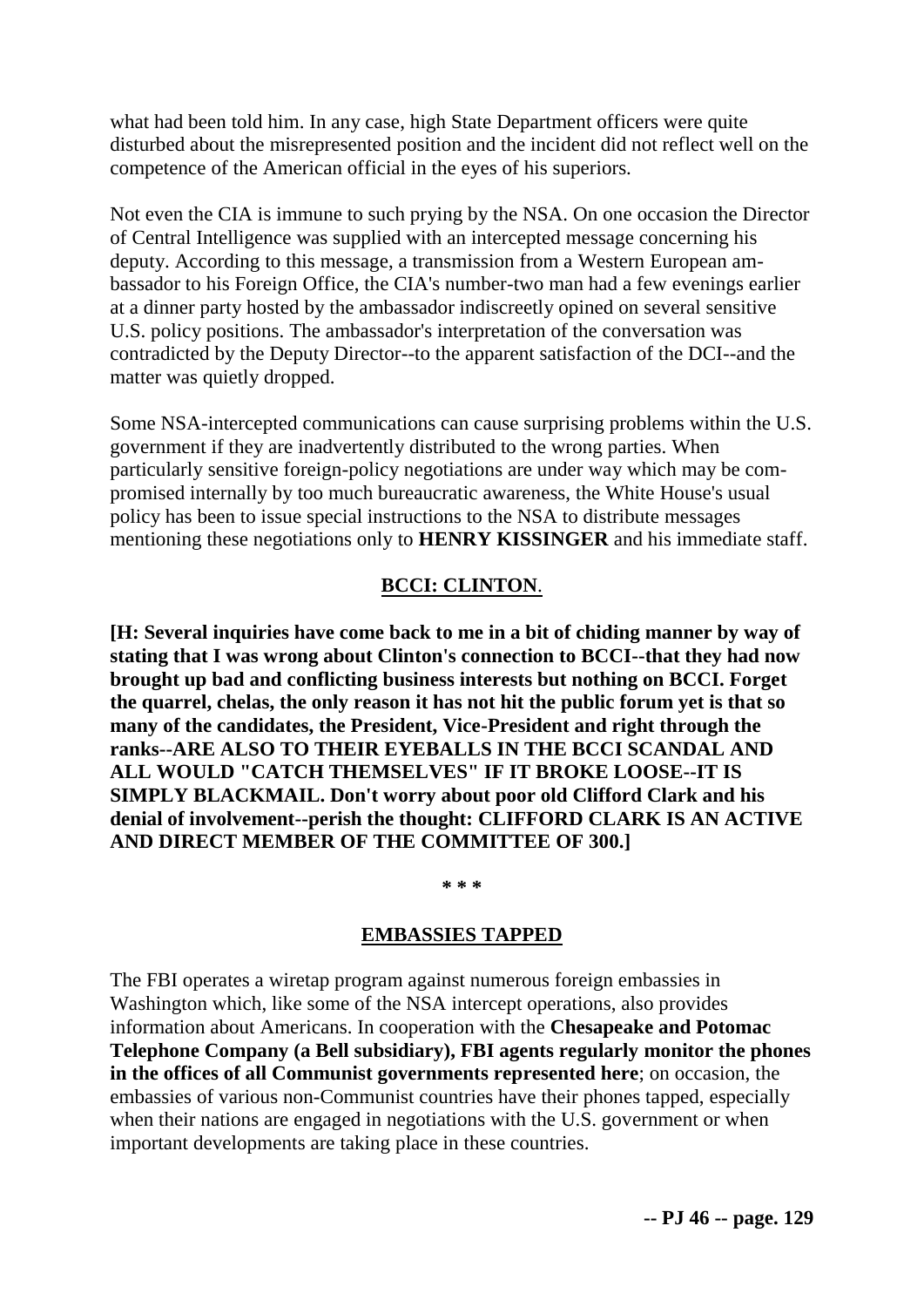#### **17 ½ LINES DELETED**

Wiretaps on foreign embassies, justified on the grounds of preserving national security, must be approved by the State Department before they are installed by the FBI. As it is often State which requests the FBI to activate the listening devices, approval is almost always given. The transcripts of such conversations are never marked as having come from wiretaps, but instead carry the description "from a source who had reported reliably in the past". Such reliable "sources" include State Department officials themselves--the CIA has, on occasion, intercepted communications between American ambassadorial officials and their colleagues in Washington.

**In the way of background, it should be understood that CIA communications clerks handle nearly all classified cables between American embassies and Washington--for both the CIA and the State Department. To have a separate code room for each agency in every embassy would be a wasteful procedure, so a senior CIA communications expert is regularly assigned to the administrative part of the State Department in order to oversee CIA's communicators who work under State cover. In theory, CIA clerks are not supposed to read the messages they process for State, but any code clerk who wants to have a successful career quickly realizes that his promotions depend on the CIA and that he is well advised to show the CIA station chief copies of all important State messages. The State Department long ago implicitly recognized that its most secret cables are not secure from CIA inspection by setting up special communications channels which supposedly cannot be deciphered by the CIA.**

**When in 1968 Ambassador to Iran Armin Meyer ran into troubles with the CIA station chief in Teheran, Meyer switched his communications with State in Washington to one of these "secure" channels, called "Roger". But the CIA had nonetheless figured out a way to intercept his cables and the replies he received from Washington; the CIA Director thus received a copy of each intercepted cable. Written on top of each cable was a warning that the contents of the cable should be kept especially confidential because State was unaware that the CIA had a copy.**

# **SATELLITES AND OTHER SYSTEMS**

The most important source of technical intelligence gathered by the U.S. is that collected by photographic and electronic reconnaissance satellites. **Most are launched into north-south orbits designed to carry them over such targets as the U.S.S.R. and China with maximum frequency** as they circle around the earth. Others are put into orbits synchronized with the rotation of the globe, giving the illusion that they are stationary. **All satellite programs come under the operational authority of the National Reconnaissance Office (NRO), a component of the Secretary of the Air Force's office. The NRO spends well over a billion dollars every year for satellites and other reconnaissance systems. While the Defense Department provides all the**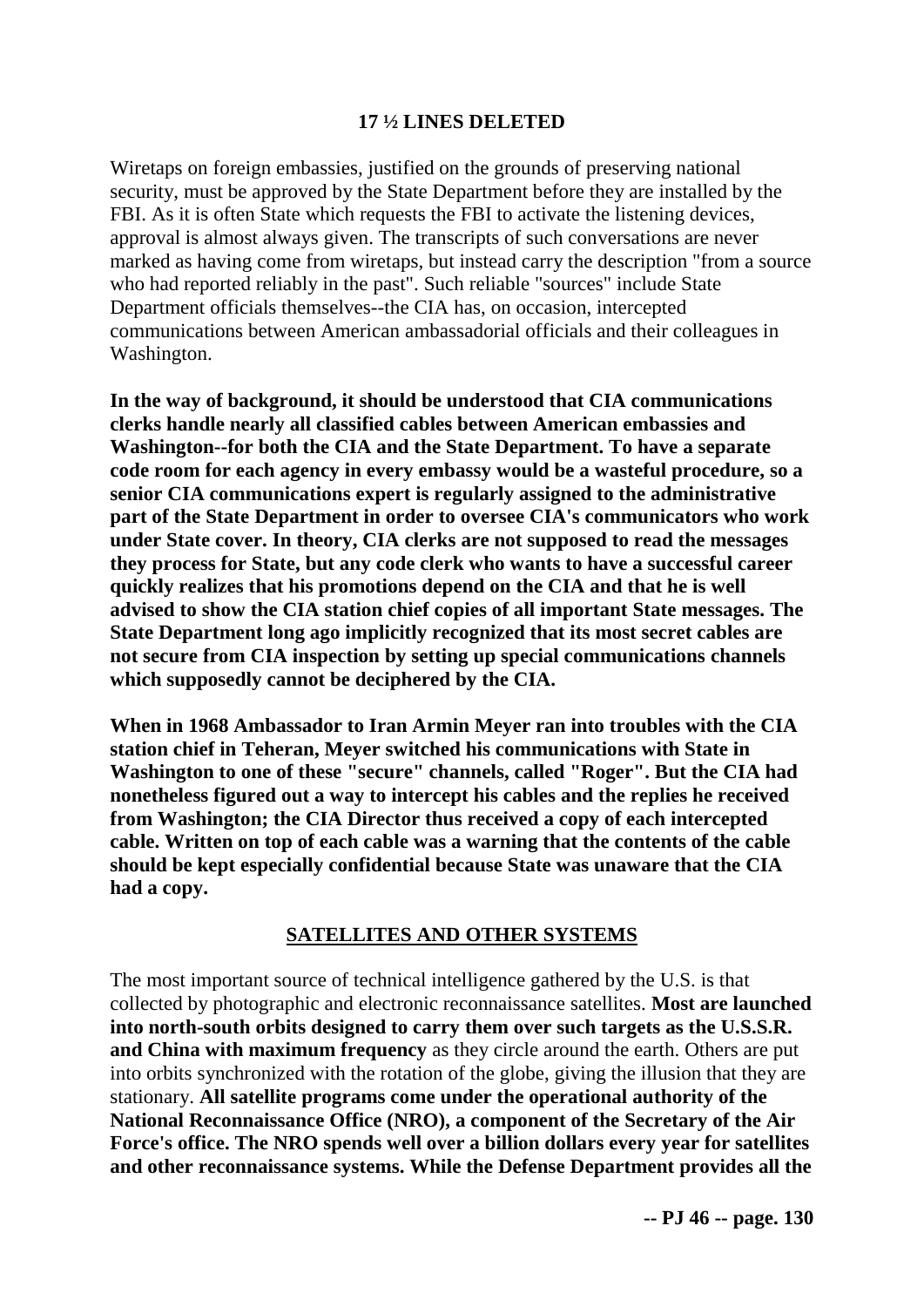**money, policy decisions on how the funds will be allocated are made by the Executive Committee for Reconnaissance, consisting of the Assistant Secretary of Defense for Intelligence, the Director of Central Intelligence, and the Assistant to the President for National Security Affairs. Requirements for satellite collection are developed by the U.S. Intelligence Board (USIB), which is chaired by the Director of Central Intelligence agencies. A special committee of the USIB designates the specific targets each satellite will cover.**

Employing high-resolution and wide-angle cameras, the photographic satellites have for years provided voluminous and detailed information on Soviet and Chinese military developments and other matters of strategic importance; conversely, except for special cases such as the Arab-Israeli situation, there has been little reason to apply satellite reconnaissance against other, less powerful countries.

**Some photographic satellites are equipped with color cameras for special missions, and some even carry infrared sensing devices which measure heat emissions from ground targets to determine, for example, if a site is occupied or what the level of activity is at certain locations. There are satellites that have television cameras to speed up the delivery of their product to the photo interpreters who analyze, or read out, the film packages of the spies in the sky.** But, good as they are, photographic satellites have inherent limitations. They cannot see through clouds, nor can they see into buildings or inside objects.

In addition to photographic satellites, U.S. intelligence possesses a wide array of other reconnaissance satellites which perform numerous electronic sensing tasks. These satellites collect data on missile testing, on radars and the emissions of other highpower electronic equipment, and on communications traffic. Electronic satellites are in some cases supported by elaborate ground stations, both in friendly foreign countries and in the United States, that feed targeting directions to the sensors, receive the collected data from the satellites, and transmit the processed data to the intelligence agencies in Washington.

# **4 LINES DELETED**

# **U.S. USING OBSOLETE TECHNOLOGY**

Until satellites became operational in the early 1960's, spy planes and ships were valuable sources of information, serving as supplements to the product of the NSA, then the best material available to U.S. intelligence. Air Force and CIA aircraft frequently flew along the perimeters of the Communist countries and even over their territory in search of badly needed electronic and photographic information. Spy ships operated by the Navy--like the *Pueblo*--sailed along the coasts listening in on communications and other electronic signals. Although these programs were considered to be great successes by the intelligence community, occasional blunders such as the 1959 U-2 Affair and the Tonkin Gulf incident in 1964 (the two U.S. destroyers "torpedoed" by North Vietnamese boats were on a clandestine spy mission)

**-- PJ 46 -- page. 131**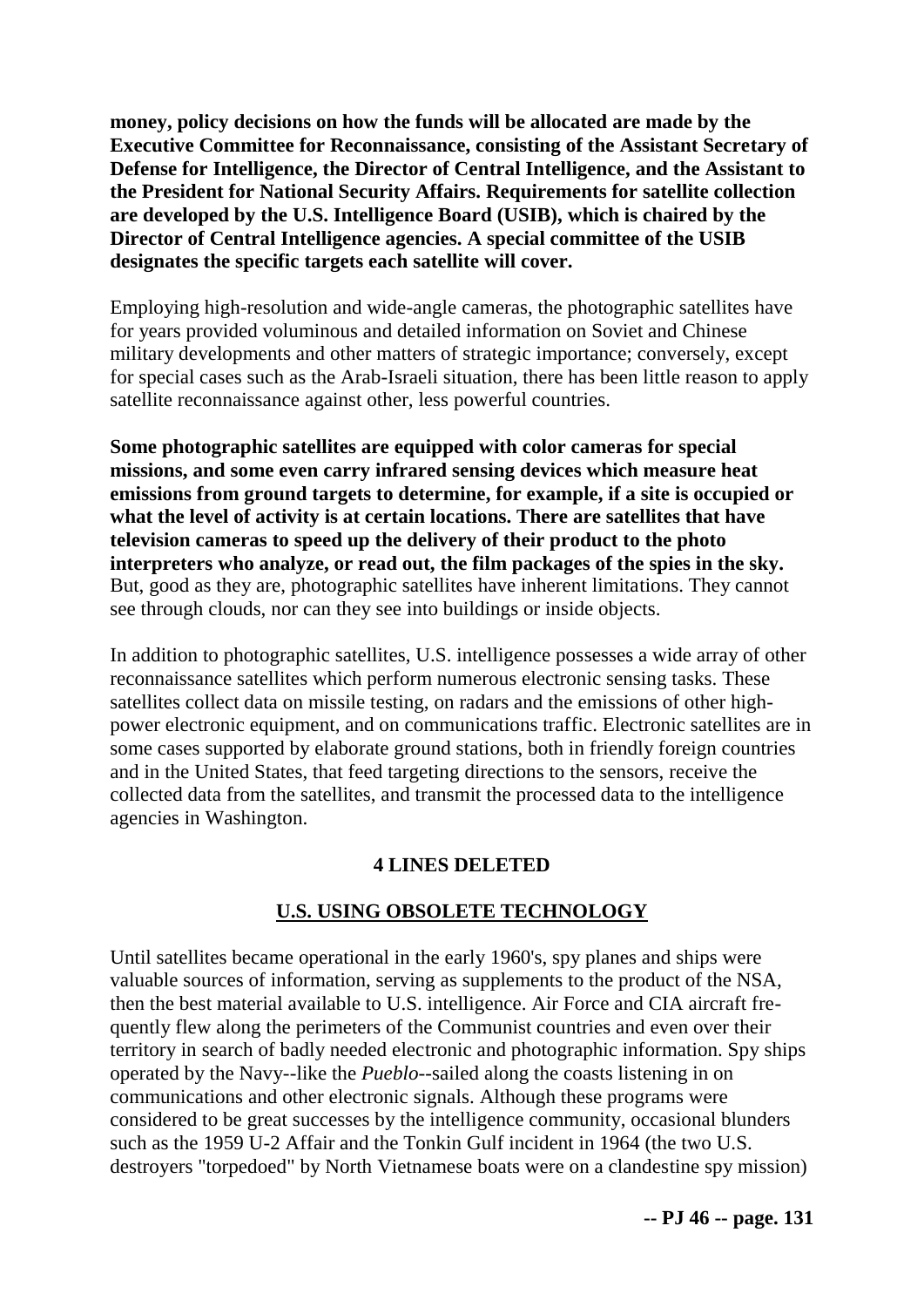had a serious and detrimental effect on world politics. Aggressive technical intelligence collection efforts have also led to the capture of the *Pueblo*, the Israeli attack on the *Liberty* in 1967, and shoot-down of RB-47s by the Soviets, and of EC-121s and several U-2s by the Chinese.

Despite the risks incurred by such provocative collection actions in the name of intelligence, the Pentagon continues to sponsor these now obsolete programs. Satellites and long-range stand-off (i.e., non-penetrating) systems have deeply reduced, if not eliminated, the need for spy flights and cruises. **[H: What this author is not telling here is that these obsolete means ARE necessary, for the U.S. satellite system for spying on Russia has been almost entirely taken-out by the Soviets thus negating most of your crucial spy network from space.]** But the armed services have spent billions of dollars to develop the spy planes and ships (just as the CIA and the NSA have invested in outmoded listening posts ringing the U.S.S.R. and China); consequently, there has been a stubborn bureaucratic reluctance to take these collectors out of service. The "drone"--pilotless aircraft--flights over China, for example, were continued even after the Chinese started shooting them down on a regular and embarrassing basis, and after they had proven nearly useless. State Department reconnaissance intelligence experts insisted that the Air Force maintained the drone activity even though the information thus gathered was of marginal value because it had nowhere else to use such spy equipment. Similarly, Air Force SR-71s have continued to fly over North Korea despite that country's lack of meaningful intelligence targets. With the Soviet Union declared off-bounds for secret overflights since 1960, and China since 1971, the Air Force can devise no other way of justifying the operational need for these aircraft.

#### **20 LINES DELETED**

# **MORE DATA LESS EFFICIENCY**

Clearly, the prevailing theology in the U.S. intelligence community calls for the collection of as much information as possible. Little careful consideration is given to the utility of the huge amounts of material so acquired. The attitude of "collection for collection's sake" has resulted in mountains of information which can only overwhelm intelligence analysts charged with interpreting it. Further, such material contributes little to the national requirements though it may prove interesting to certain highly specialized analysts, particularly in the Pentagon. There has been little coordination between the managers of the various technical espionage programs, and even less between the collectors and the policy-makers. Each of the many agencies which carry out such programs has a vested bureaucratic interest in keeping its particular system in being, and the extreme compartmentalization of the operations has made it almost impossible for the programs to be evaluated as a whole. Former CIA Director Helms failed almost completely in his assigned mission of bringing a more rational and coordinated approach to the myriad technical espionage systems. It is not likely that his successors will do much better. No CIA Director has ever been able to manage the intelligence community.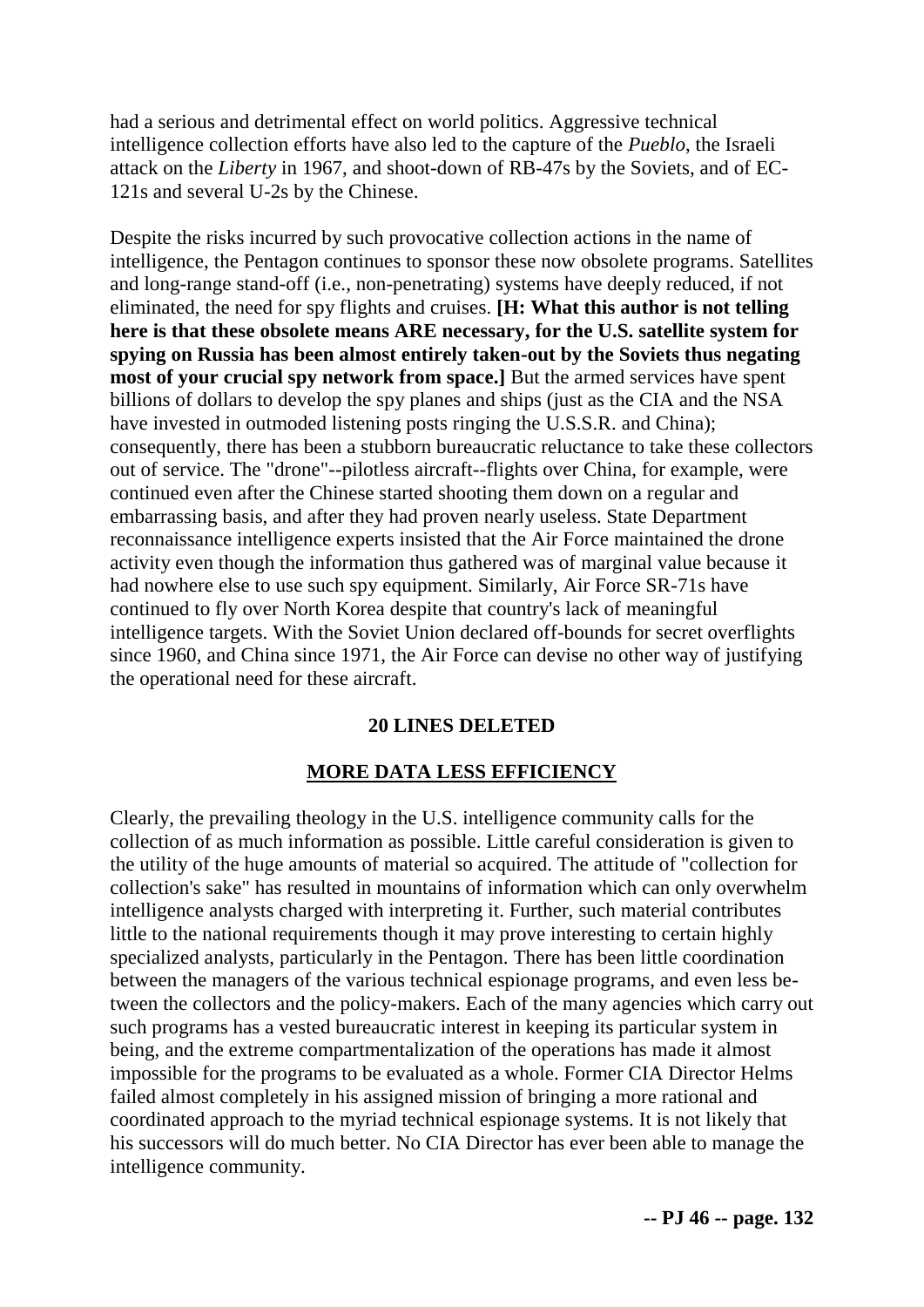Despite the roughly \$5 billion already being spent each year on technical systems and on processing the great amounts of data collected, there remains significant pressure within the intelligence community to collect still more information.

## **12 ½ LINES DELETED**

## **ARMED FOR BLACKMAIL**

This secrecy is unquestionably needed to protect the actual workings of the system, but then the operation of the **ABM** was no less classified, and the national security did not seem to be injured by the ABM debate in Congress. However, the very word "intelligence" seems to make our legislators bow and genuflect. **[H: Could that be because there is so much "intelligence" gathered and useable against each one of the ones in Congress?]** They have in the past bestowed virtual blank checks on the various intelligence agencies, allowing these organizations to do practically anything they desired. The Soviets have a fairly clear idea of the functions performed by American satellites and other collection systems; there would seem to be little practical reason why the Congress and the American people must be kept completely in the dark.

Furthermore, technical espionage of any kind has a limited value. It can identify and measure missile development and troop movements, but it cannot tell what foreign leaders are planning to do with those missiles and troops. In 1968 the U.S. intelligence community had a relatively clear picture of the Soviet preparations for military action against Czechoslovakia; it had no means whatever of knowing whether or not an actual attack would be made. That kind of information could have been provided only by a human spy inside the Kremlin, and the CIA had none of those, and small prospect for recruiting any. The United States knew what *could* happen, but intelligence consumers have an insatiable appetite for knowledge of what will happen. Their clamoring makes for more and bigger collections systems to attempt to satisfy their demands.

#### **\* \* \***

#### **DAHMER: CONTROLLED BY WHOM?**

As we close this chapter I am asked to comment on the latest press releases which say that Dahmer, who killed and ate victims, was first met by space aliens and then programmed to kill on orders and the whole scenario is directed and caused directly by aliens. Well, chelas, it may be "by aliens" but 'taint any space aliens I know. I believe you will find the theory quite accurate as to mind control and publicity but those things of brainwashing are directed **STRAIGHT FROM THE HELL OF YOUR PLACE-- NOT THE HEAVENS. SO BE IT.**

I have amply warned you that the assault on your senses would be coming in every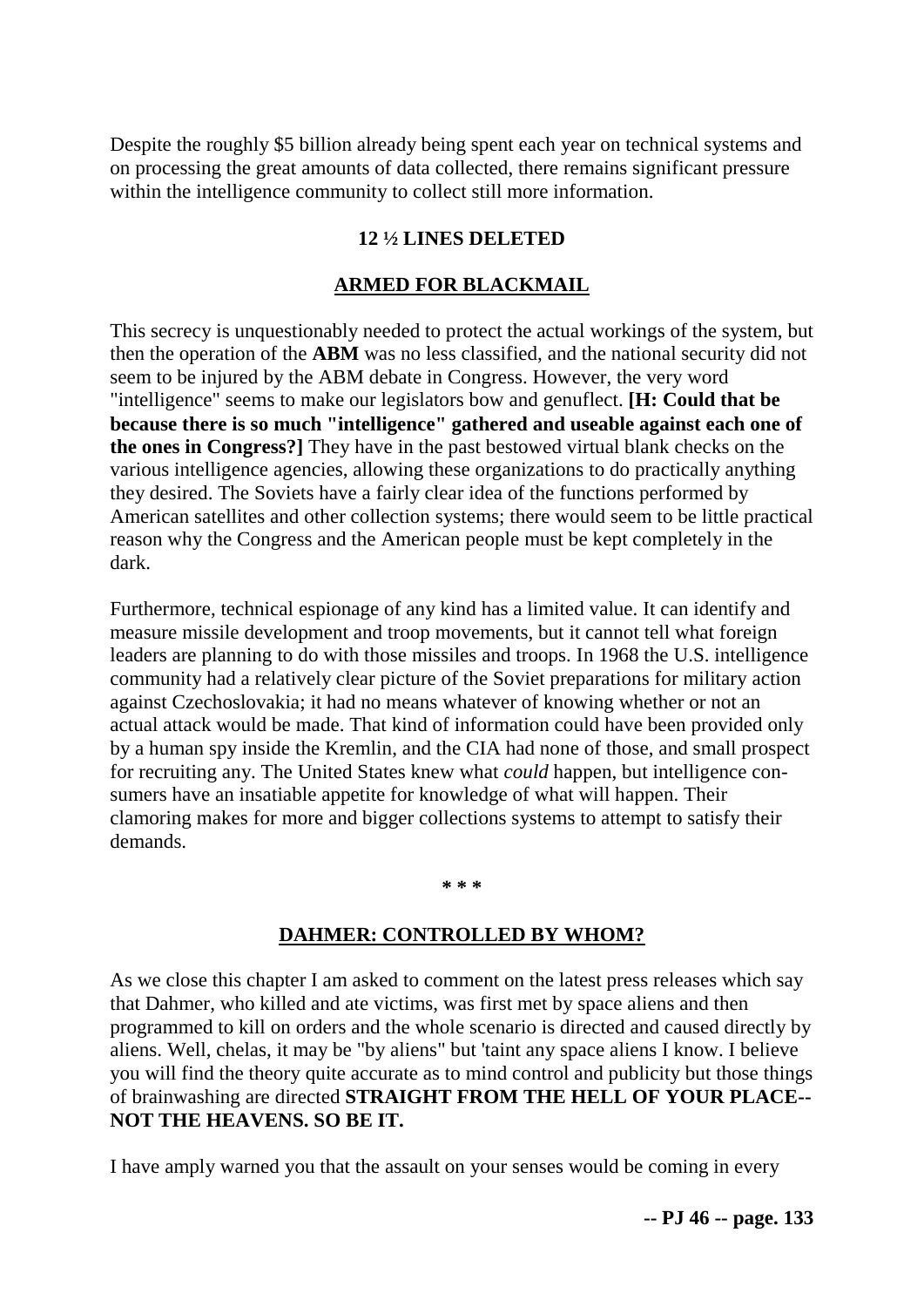heinous way possible to terrify you of anything coming from outer space--it is a lastditch effort to keep God out of your tending. It is up to you that which you believe--but use your clues and really look at what they tell you and show you--does it really appear to be of God? Terror and fear are the most physical tools of all evildom and at some point along here you ones will stop being gullible to the game and you will prevail. As long as you believe the lies--you will continue to get nothing but lies.

Thank you for your late work and may you all read and understand in the Light of Truthful perception for it is only through the Truth that you can find your way into freedom which has all but been totally lost to you. What is the true level of your freedom? Do you pay taxes? Then you are not free! Ponder it. Even if you think you completely own your home--think again--for if you fail to pay your taxes, the home and property can be confiscated for the amount of taxes--be it only a dollar.

Good evening,

Hatonn to clear.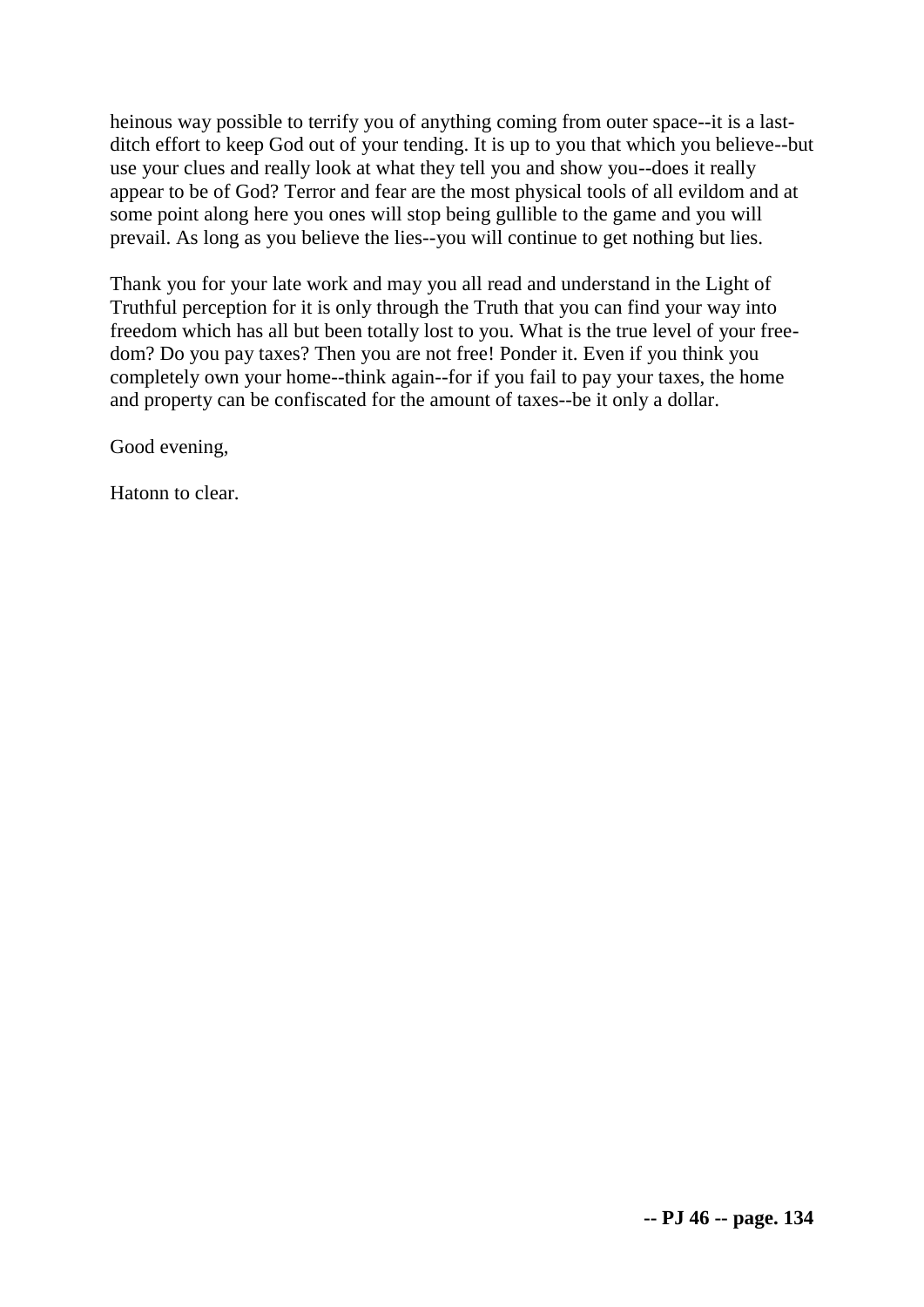#### **CHAPTER 14**

## REC #1 HATONN

#### THU., MARCH 12, 1992 8:04 A.M. YEAR 5, DAY 209

## **THURSDAY, MARCH 12. 1992**

#### **TODAY'S WATCH**

In the wondrous beauty of a new day do YOU take time to pause and thank God for the gifting of another opportunity for service? Regardless of circumstance--you have opportunity to experience and "live". Do your thoughts remain totally upon self and your circumstances or do you thank and bless your brother?

I note that altars unto every idol are springing up as ones search for peace and to calm their tattered nerves before a day begins (in order to strengthen) and after a day ends(in order to release). The idea is positive but all the little idols unto every resource is foolishness--God is there within--simply speak with HIM. If you must have an altar- make it something of HIS and not pottery and carvings by hands of another man. Try a flower, a plant or simple SILENCE.

#### **UNTAMPERED BIBLE?**

I am asked if there are ANY untampered New Testaments? Yes, **AND THEY CALLED HIS NAME IMMANUEL**. Next in line of clarity would be **THE JEFFERSON BIBLE.** All other Bibles are written by Saul of Tarsus to control the people and focus them into the physical "controls". The "Christ" experienced as example. Ones wish to say that when the Christ said that "except through me shall ye enter into the Kingdom of God our Father" that he meant "I am THE WAY" and not come to "show the way". Nay, except through practicing that which was given and shown unto you by the Teacher--is the WAY, therefore, except through that Christed path of living would you enter into and within the gates of the Father's house. The "native Americans" call it walking the red road. The Teacher is NEVER the way- doing that which a great Teacher brings unto you IS THE WAY. KNOWING without ACTION is nothing and is "judged" as negative action. In KNOWING the heart will act in that KNOWING or the person condemns self to "refusal" to act according to that knowledge.

#### **WORLD EVENTS**

So today, it is claimed that the ship carrying missiles to Iran was not even followed. This, after they told you for days that the military was going to board and confiscate items on the ship.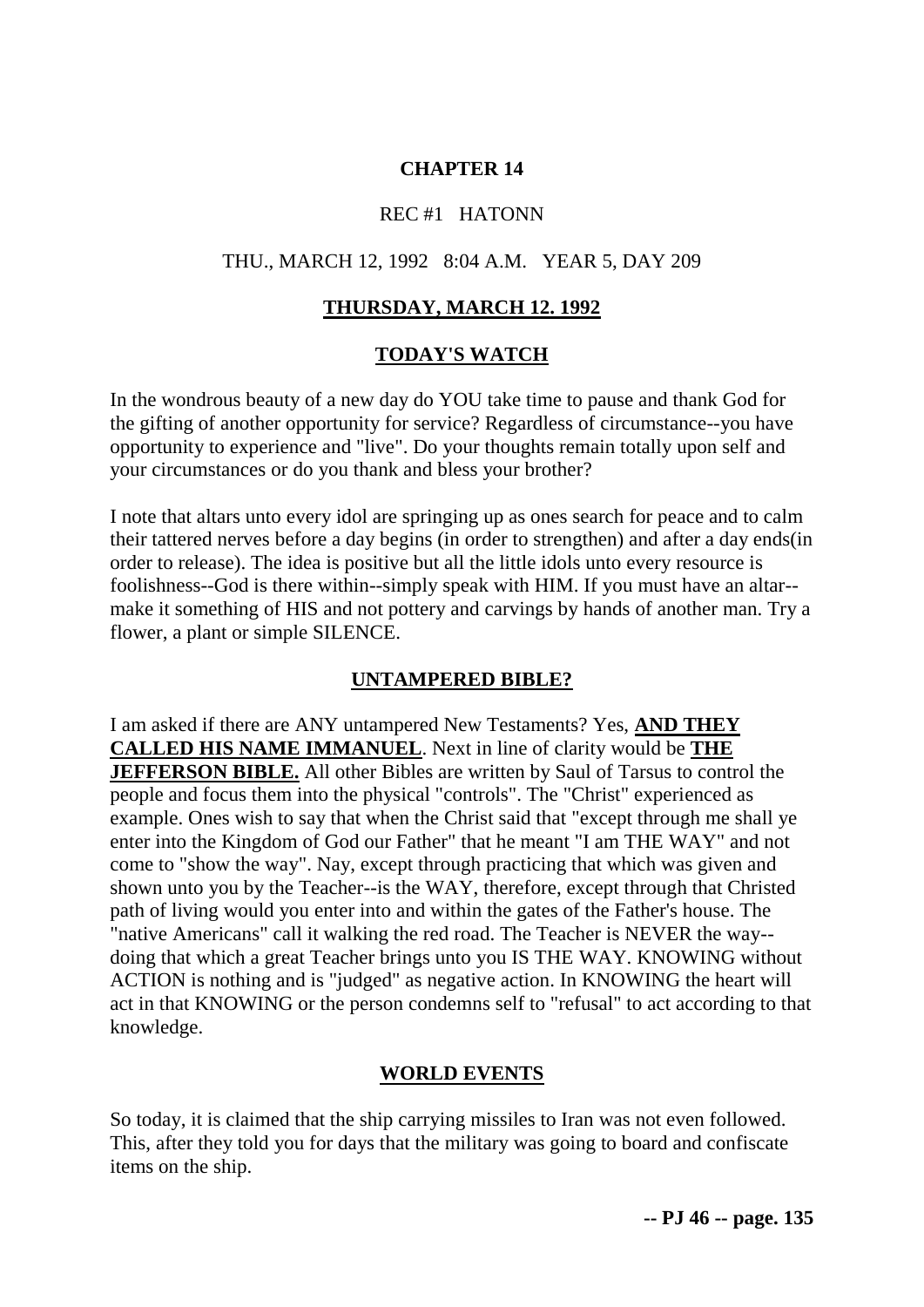In the next sentence, "Israel denies selling Patriots to China." Come, come--Israel's only product is arms. Moreover, the Patriots are so terrible in manufacture and usefulness that it would be nice if all enemies had such ineffective weaponry.

That, however, is not the point--if you have open lies in one breath and possible lies in the next--which might you consider as a possibility?

# **UNITED NATIONS**

Bush is coming down hard again on Iraq! The U.N. speakers from Great Britain are wielding the sword. You-the-people allowed the Gulf War to be popular and Bush needs "popular" so guess what is being set up in front of you! The military is at full alert and ready to finish Iraq. Nay, chelas, you are going to start Armageddon wherein the Holocaust will surpass anything ever known to man. In the confusion your President's children can take Cuba.

You should have compassion and pity the blind--but to refuse to see disallows such care. Ponder it. If you march to Satan's drummer then ye shall end up in Satan's camp- so be it.

## *MITAKUYE OYASIN*

Let us return to IMA's CIA for we have meetings today, Dharma.

# **ESPIONAGE AND COUNTERESPIONAGE (CONTINUED)**

# **COUNTERESPIONAGE**

Counterespionage, the clandestine warfare waged between rival intelligence agencies, is usually referred to more delicately in the spy business as counterintelligence. Essentially, it consists of preventing the opposition from penetrating your own secret service while at the same time working to penetrate the opposition's--to learn what he is planning against you. As practiced by the CIA and the Soviet KGB, counterespionage is a highly complex and devious activity. It depends on cunning entrapments, *agents provocateurs*, spies and counterspies, double and triple crosses. It is the stuff that spy novels are made of, with limitless possibilities for deception and turns of plot.

While foreign intelligence organizations with longer histories have traditionally emphasized counterespionage, U.S. intelligence was slow to develop such a capability. To Americans during World War II and immediately thereafter, counterespionage meant little more than defensive security measures such as electrified fences, watchdogs, and codes. The obscure subtleties and intricate conspiracies of counterespionage seemed alien to the American character and more suited to European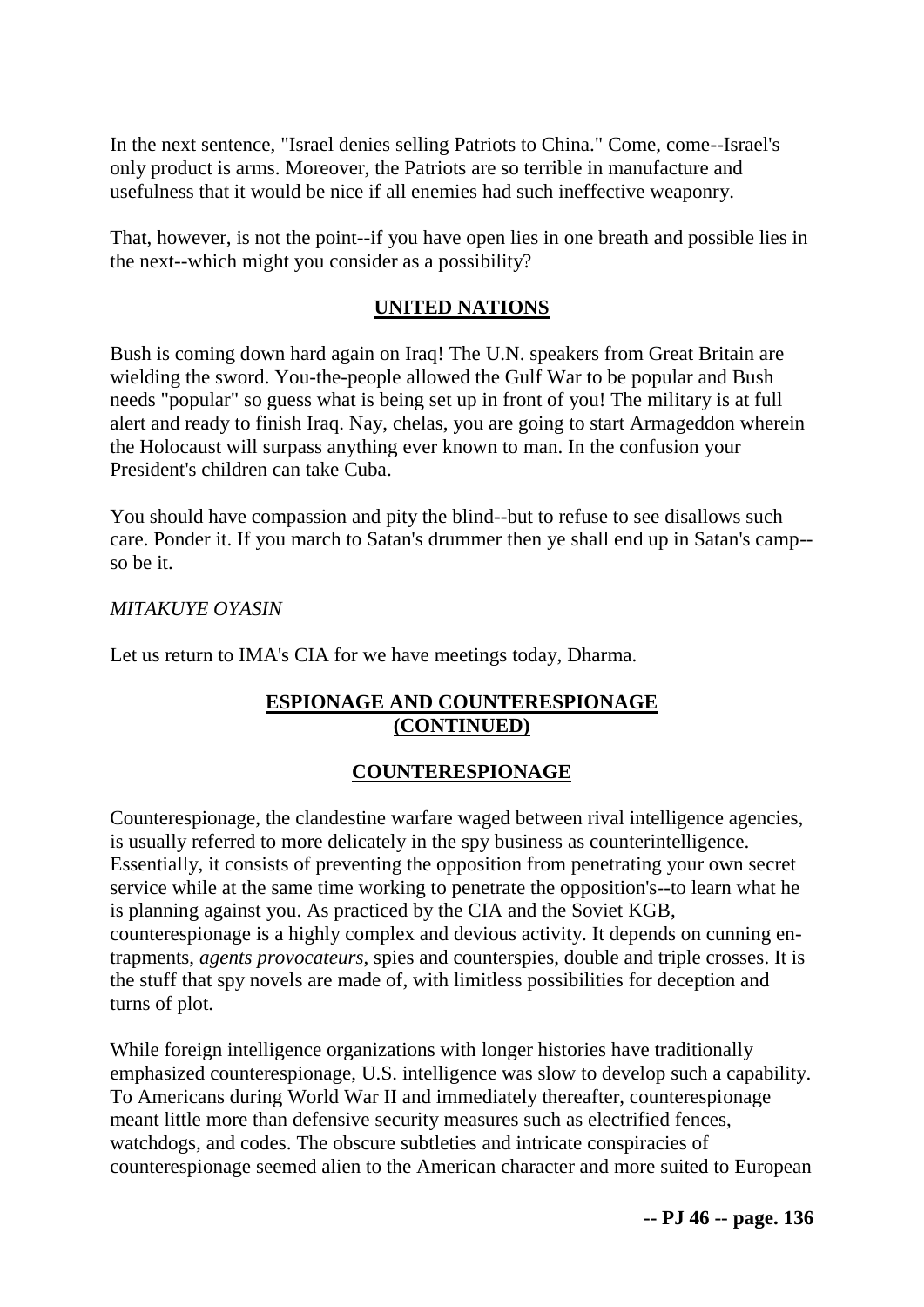back alleys and the Orient Express. But the demands of the Cold War and the successes scored by the KGB in infiltrating Western intelligence services gradually drew the CIA deeply into the counterespionage game.

# **CIA/FBI RELATIONSHIP**

Primary responsibility for U.S. internal security rests with the FBI, but inevitably there has been friction between the agency and the bureau in their often overlapping attempts to protect the nation against foreign spies. In theory, the CIA cooperates with the FBI in counterespionage cases by handling the overseas aspects and letting the bureau take care of all the action within the United States. In actual fact, the agency tends to keep within its own control, even domestically, those operations which are designed to penetrate opposition intelligence services; the basically defensive task of preventing the Soviets from recruiting American agents in the United States is left to the FBI. While the FBI also on occasion goes on the defensive by trying to recruit foreign intelligence agents, the bureau's first inclination seems to be to arrest or deport foreign spies rather than to turn them, as the CIA tries to do, into double agents. This fundamental difference in approach limits the degree of FBI-CIA cooperation in counterespionage and confirms the general view within the agency that FBI agents are rather unimaginative police-officer types, and thus incapable of mastering the intricacies of counterespionage work. (The FBI, on the other hand, tends to see CIA counterintelligence operators as dilettantes who are too clever for their own good.) Although the CIA has had almost no success in penetrating the Soviet and other oppositional services, it nonetheless continues to press for additional operational opportunities in the United States, claiming that the FBI is not sophisticated enough to cope with the KGB.

Within the CIA, the routine functions of security--physical protection of buildings, background investigations of personnel, lie-detector tests--are assigned to the Office of Security, a component of the housekeeping part of the agency, the M&S Directorate. Counterespionage policy and some actual operations emanate from the Counterintelligence (CI) Staff of the Clandestine Services. As with the bulk of espionage activities, however, most operations are carried out by the area division (Far East, Western Hemisphere, etc.), which are also responsible. The area divisions tend to see espionage value or information-gathering value in counterespionage operations, which are referred to in CIA files as joint FI/CI projects--Fl (Foreign Intelligence) being the Clandestine Services' euphemism for espionage.

Almost every CIA station or base overseas has one or more officers assigned to it for counterespionage purposes. The first priority for these counterspy specialists is to monitor agency espionage and covert-action operations to make sure that the opposition has not penetrated or in some other way compromised the activity. All reports submitted by CIA case officers and their foreign agents are carefully studied for any indication of enemy involvement. The counterintelligence men know all too well that agents, wittingly or unwittingly, can be used by the KGB as deceptions to feed false information to the CIA, or employed as provocations to disrupt carefully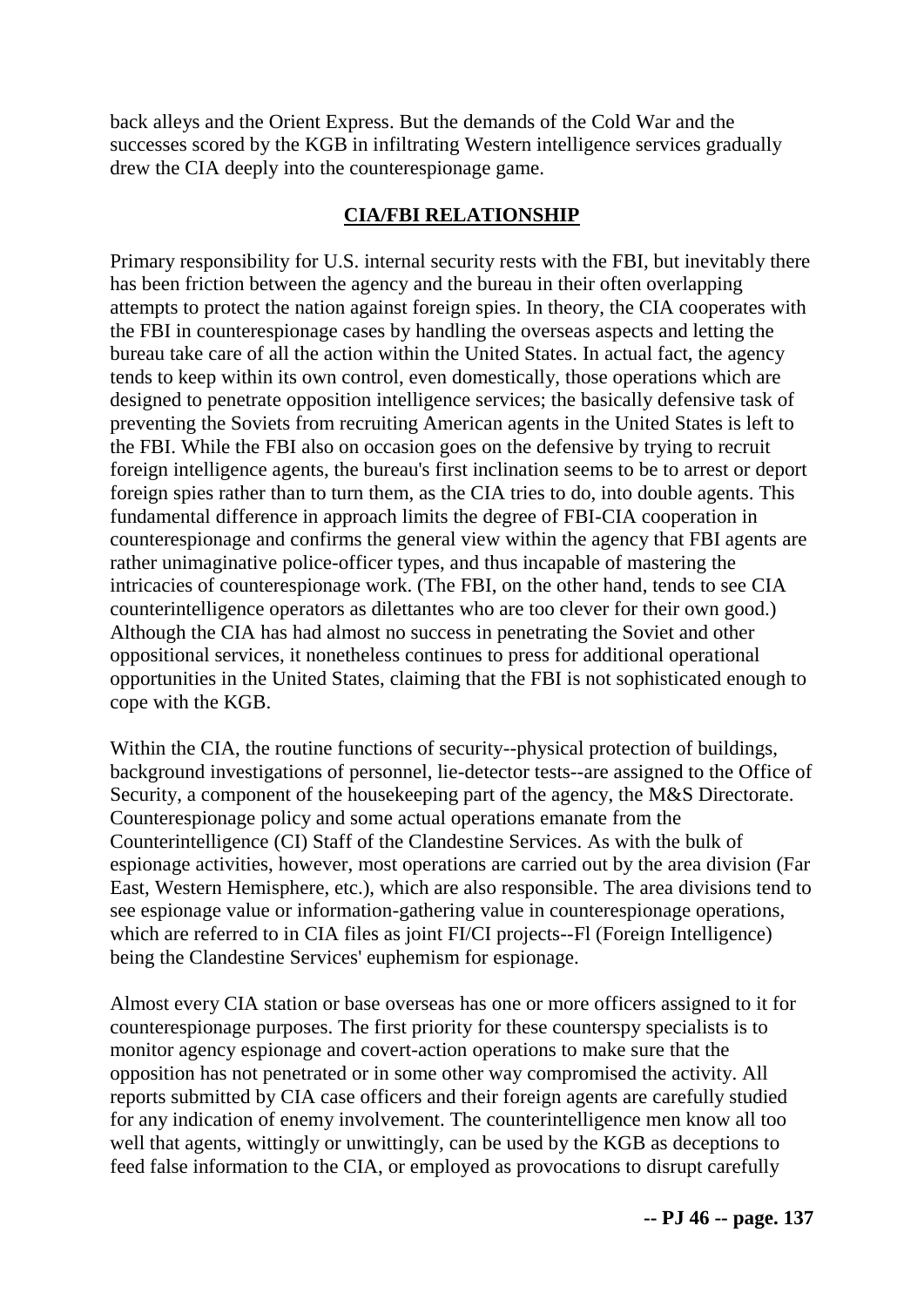laid operational plans. Foreign agents can also be penetrations, or double agents, whose task it is to spy on the CIA's secret activities. When a double agent is discovered in an operation, consideration is given to "turning" him--that is, making him a triple agent. Or perhaps he can be unwittingly used to deceive or provoke the opposition.

If a KGB officer tries to recruit a CIA staff employee, the counterespionage experts may work out a plan to entrap the enemy operator, then publicly expose him or attempt to "turn" him. Or they may encourage the agency employee to pretend to cooperate with the Soviets in order to learn more about what kind of information the KGB wants to collect, to discover more about KGB methods and equipment, or merely to occupy the time and money of the KGB on a fruitless project. CIA counterespionage specialists do not necessarily wait for the KGB to make a recruitment effort, but instead may set up an elaborate trap, dangling one of their own as bait for the opposition.

Further, beyond safeguarding the CIA's own covert operations, counterespionage officers actively try to penetrate the opposition services. Seeking to recruit agents in Communist and other intelligence services, they hope both to find out what secret actions the opposition is planning to take against the CIA, and to thwart or deflect those initiatives.

Counterespionage, like covert action, has become a career specialty in the CIA; some clandestine operators do no other type of work during their years with the agency. These specialists have developed their own clannish subculture within the Clandestine Services, and even other CIA operators often find them excessively secretive and deceptive. The function of the counterespionage officer is to question and verify every aspect of CIA operations; taking nothing at face value, they tend to see deceit everywhere. In an agency full of extremely mistrustful people, they are the professional paranoids. It is commonly thought within the CIA that the Counterintelligence Staff operates on the assumption that the agency--as well as other elements of the U.S. government--is penetrated by the KGB. The chief of the CI Staff is said to keep a list of the fifty or so key positions in the CIA which are most likely to have been infiltrated by the opposition, and he reportedly keeps the persons in those positions under constant surveillance. Some CIA officers speculate--and a few firmly believe--that the only way to explain the poor performance in recruiting Soviet agents- -and conducting clandestine intelligence operations in general against the U.S.S.R.--is that KGB penetration inside the agency has been for years sending back advance warnings.

# **MORE KGB IN CIA THAN AMERICANS**

**[H: I must note at this point as a reminder. This may have been speculation at the time of IMA's writing--although I suspect he simply had no "proof" and therefore failed to speak with assurance--however, it has been known for years now that there are more KGB in your Central Intelligence service than**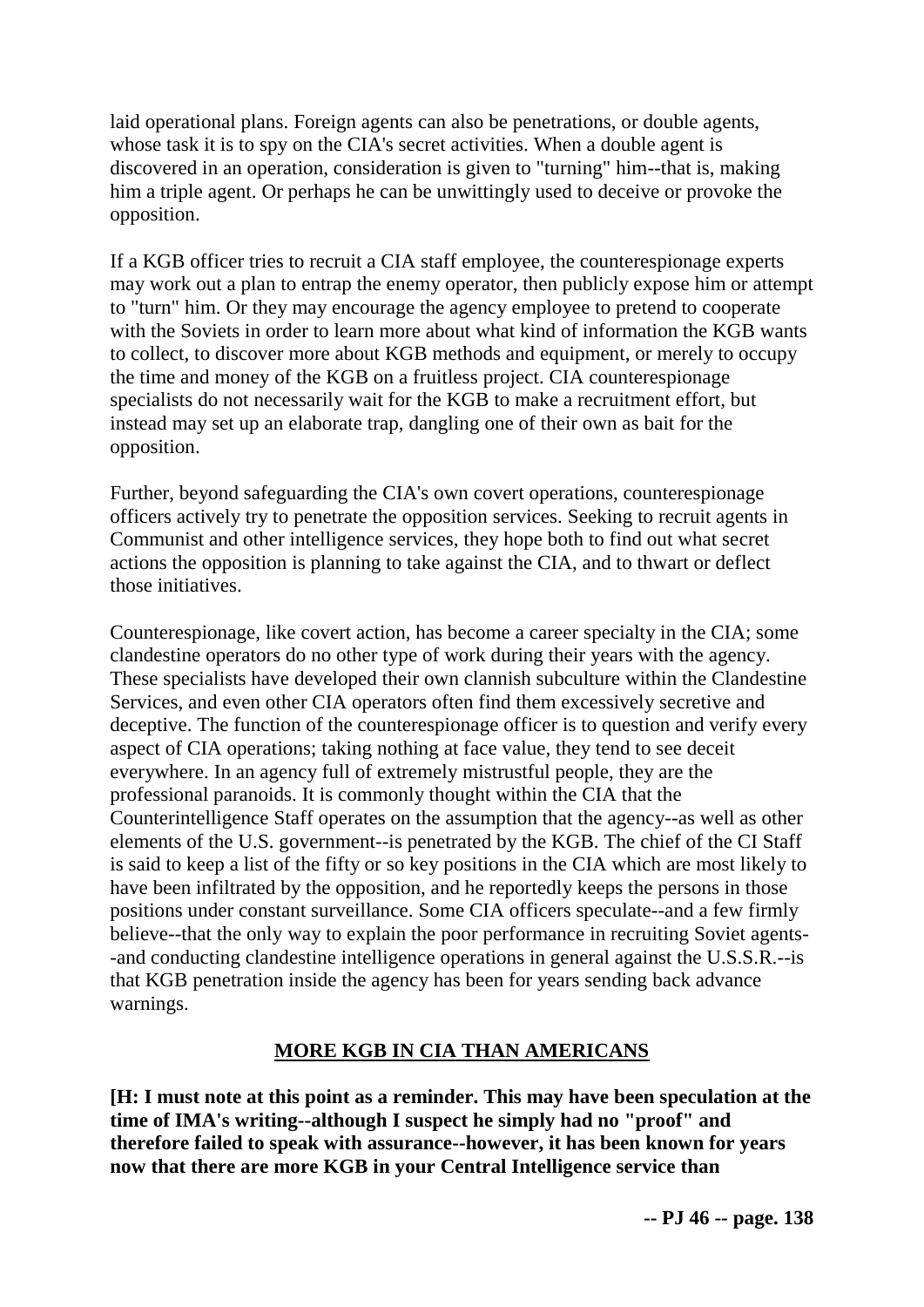## **Americans. The entire thrust has been to unify for the Soviets and American Government have been in coalition for decades--as allies. The point is to have a hard-hitting, cold and powerful police force--by the time the U.N. takes control (which is NOW).]**

Many experienced CIA operators believe that counter-espionage operations directed against opposition services receive a disproportionate amount of attention and resources within the Clandestine Services, for even if a spy were recruited in the KGB (which almost never happens), he would likely be of less intelligence value than a penetration at a similar level elsewhere in the Soviet government or Communist Party. To be sure, the spy could probably provide the CIA with some information on foreign agents working for the KGB, perhaps the type of intelligence received from them and other foreign sources, and maybe a few insights into KGB operations against the United States and other countries. But he would know little about the intentions of the Soviet leadership or Moscow's military and nuclear secrets--the most crucial information of all to those officials responsible for looking after the national security of the United States. The KGB officer, like most clandestine operators, is usually better versed on developments in foreign countries than those in his own nation. Although it is interesting to know what the KGB operators know and how they acquired their knowledge, that in itself is of little significance in achieving U.S. intelligence goals. The justification for the counterintelligence effort, although usually couched in intricate, sophisticated argument, amounts to little more than "operations for operations' sake". Admittedly, there can occasionally be a positive intelligence windfall from a counterespionage operation; an agent recruited in a foreign service may have access to information on his own government's secret policies and plans. Penkovsky, who was in Soviet military intelligence (GRU), provided his British and American case officers with reams of documents concerning the Soviet armed forces and their advanced weapons-development programs, in addition to clandestine operational information and doctrine. Agents working for other foreign services have from time to time made similar, although less valuable, contributions. But the CIA's preoccupation with this type of clandestine operation, often to the exclusion of a search for more important secrets, is at least questionable.

#### **\* \* \***

#### **CIA'S SOVIET BLOC DIVISION**

Within the Clandestine Services, the Soviet Bloc (SB) Division, quite obviously, is the most counterespionage-oriented of all the area divisions. The rationale generally given for this emphasis is that it is nearly impossible to recruit even the lowest-level spy in the U.S.S.R. because of the extremely tight internal-security controls in force there. Among the few Soviets who can, however, move about freely despite these restrictions are KGB and other intelligence officers. They are, furthermore, part of that small group of Soviet officials who regularly come in contact with Westerners (often searching for their own recruits). And they are among those officials most likely to travel outside the Soviet Union, where recruitment approaches by CIA operators (or

**-- PJ 46 -- page. 139**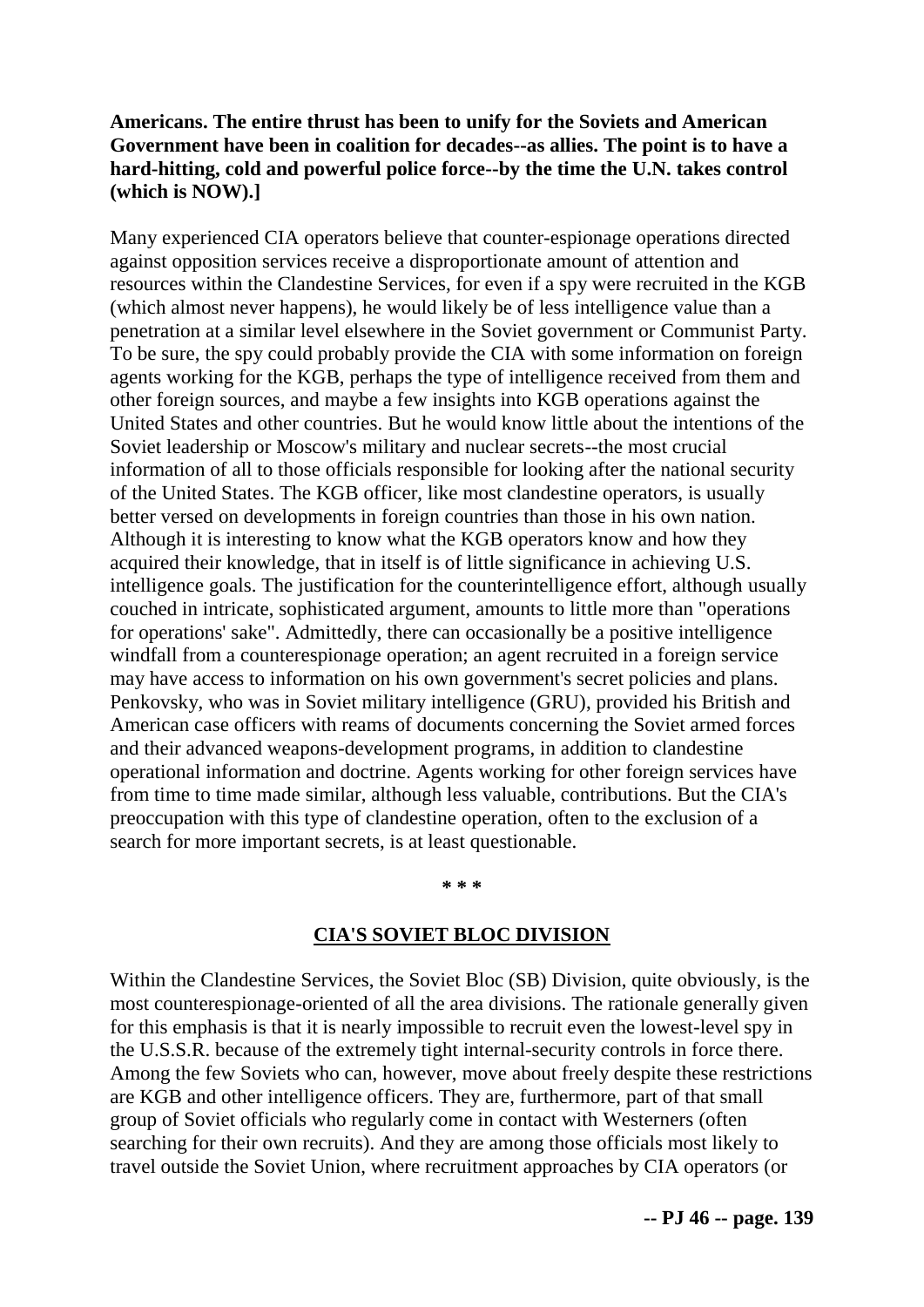induced defections) can more easily be arranged. Being the most accessible and least supervised of all Soviet citizens, KGB officers are, therefore, potentially the most recruitable.

Outside the Soviet Union, according to the SB Division's rationale, recruitment of non-KGB agents is almost as difficult as in the U.S.S.R. Most other Soviets, including the highest officials, are usually under KGB surveillance; they travel or live in groups, or are otherwise unreachable by the agency's clandestine operators. Once again, it is only the opposition intelligence officer who has the freedom of movement which allows for secret contact with foreigners. The division's efforts are therefore concentrated on seeking out potential agents among the KGB.

There is much truth in the Soviet Bloc Division's view of this operational problem, but the fact that the agency's operators have recruited no high-level Soviet spies and included almost no significant defection from the U.S.S.R. in well over a decade raises serious questions concerning the CIA's competence as a clandestine intelligence organization. **[H: No, it only presents "proof" of what I say--there ceased to be intent as the organizations actually "merged" right under your noses. Moreover, there is no change in current practices even though the mouths and papers tout no Cold War. The facts are that the merging operations have been under-way for United Nations One World Government and enforcement for over 30 years.]** In fact, since the early 1960's there have been practically no CIA attempts to recruit a Soviet agent, and only a handful of defection inducements; Oleg Penkovsky, it must be remembered, was turned away when he first tried to defect.

To be sure, there is reason for extreme care. Most Soviet defectors who bolt to the West are greeted by the agency with great caution because they may be KGB deceptions or provocations. The clandestine operators are so unsure of their ability to evaluate the intentions and establish the legitimacy of most defectors that the CIA has set up an inter-agency committee within the U.S. intelligence community to review all defector cases. This bureaucratic layering not only works to reduce the number of defectors accepted by the U.S. government (perhaps wisely), but also serves to spread the blame if mistakes are made.

Despite the CIA's extreme caution, however, a few defectors, some of them KGB undercover officers, have managed to accomplish their goal of escaping and establishing, as it is known in the clandestine trade, their bona fides, in spite of the agency's doubts. Svetlana Stalin succeeded simply because the CIA officers on the scene in India, with the encouragement of Ambassador Chester Bowles, refused to be held back by the SB Division's bureaucratic precautions.

\* \* \*

It has been well established that the CIA cannot spy, in the classical sense, against its major target, the Soviet Union. Nor does the CIA seem to be able to conduct effective counterespionage (in the offensive aspect) against the Soviets. It even has difficulty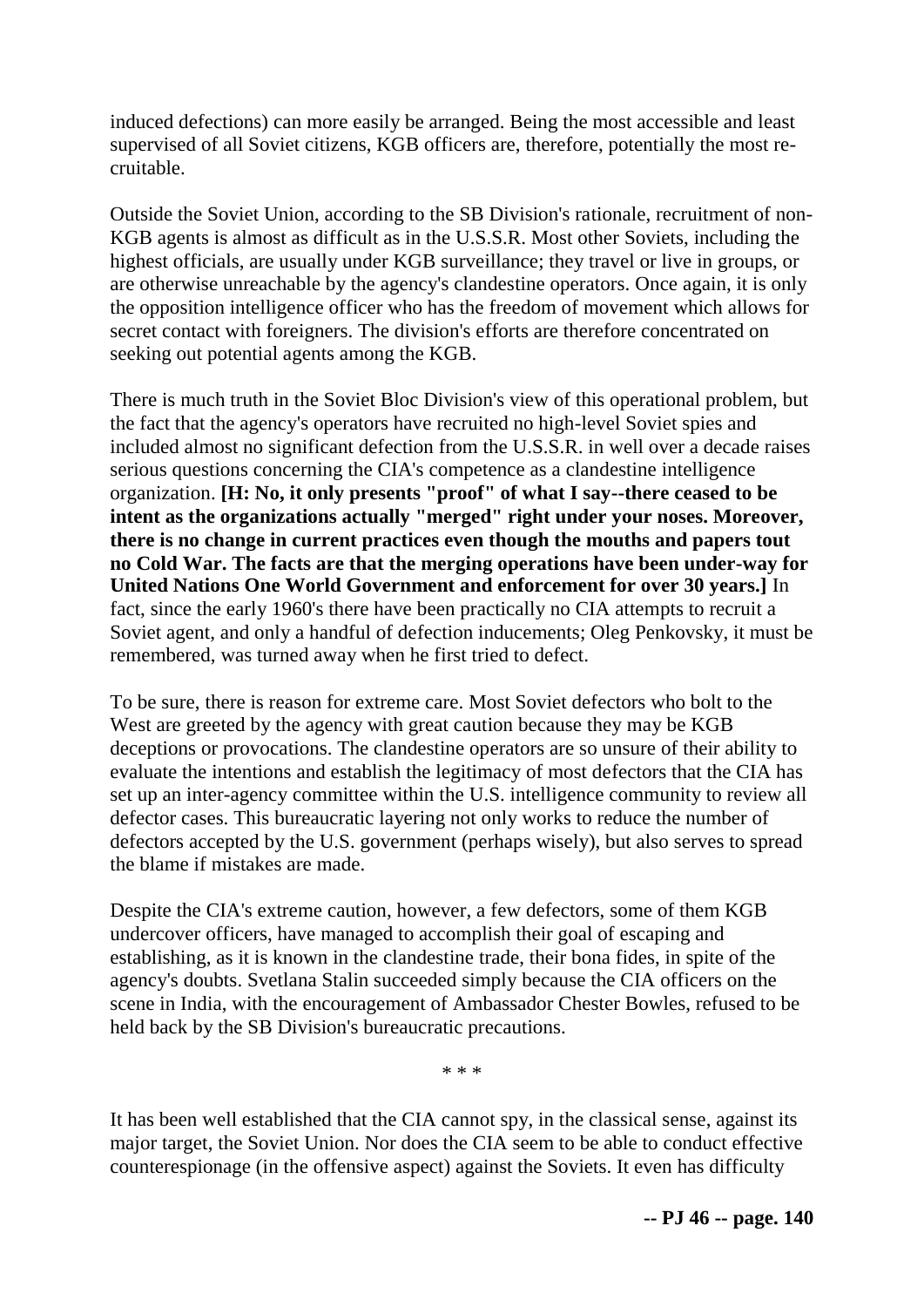dealing with the gratuitous opportunities presented by walk-ins and defectors. Much of this obviously can be attributed to the inherent difficulties involved in operating in a closed society like the U.S.S.R.'s, and against a powerful, unrelenting opposition organization like the KGB; and some of the lack of success can, too, be explained by the CIA's incompetence. But there is more to the failure against the Soviet target than insurmountable security problems or ineptitude. The CIA's Clandestine Services are, to a large extent, fearful of and even intimidated by the Soviet KGB because they have so frequently been outmaneuvered by it.

# **CIA PRIVATE ARMY OF THE ADMINISTRATION**

**[H: We will get to the real purpose of the CIA as we move along but I feel it distracting for you who are perceiving the truth of the matter to continue to avoid the issue of what the CIA actually is "for". It is and has been a private army for the Administration's activities. The real interest has never been toward the Soviets--but toward avoiding to have to "declare" war in any other segment of the globe until such time as you-the-people would be content to fight and die for no purpose whatsoever except the greedy private gain of the ones in power. If there would be no war then your undercover operatives could easily start one in which you would be locked into enjoining. This is why you have discontent in the ranks and ones moving out of the Intelligence Community--because of the subterfuge regarding intent and actual mission. Ones joined the forces to serve nation and human citizens only to find the rot and corruption which they ended up serving in blindness. With a lock on information spread and media/press total control--where do you gain insight and truth? So it is--if you think it difficult to face your own sleepy actions, consider the man who has killed hundreds or thousands of innocents only to find it was for protection of CRIME!]**

Most Soviet spying successes against the major Western powers have involved penetrations of their intelligence services. The KGB, with its origins in the highly conspiratorial czarist secret police, has often appeared to professional observers to be more adept at penetrating foreign intelligence organizations than in recruiting ordinary spies.

Most notorious among the KGB's infiltrations of Western intelligence (at least those that have been discovered) was Harold "Kim" Philby, who spied for Moscow for over twenty years while a very high-ranking official of Britain's MI-6. In his memoirs (unquestionably full of KGB disinformation) Philby expressed little professional respect for the CIA's talents in counterespionage. But he did admit that it was an agency officer (ironically, an ex-FBI agent) who ultimately saw through his masquerade and was responsible for exposing him to British authorities. There have been several other highly damaging KGB penetrations of British intelligence, French and German intelligence, and the services of most of the smaller N.A.T.O. countries. And KGB agents have been uncovered on several occasions in U.S. intelligence agencies, including the National Security Agency, several of the military security agencies, and the intelligence section of the Joint Chiefs of Staff.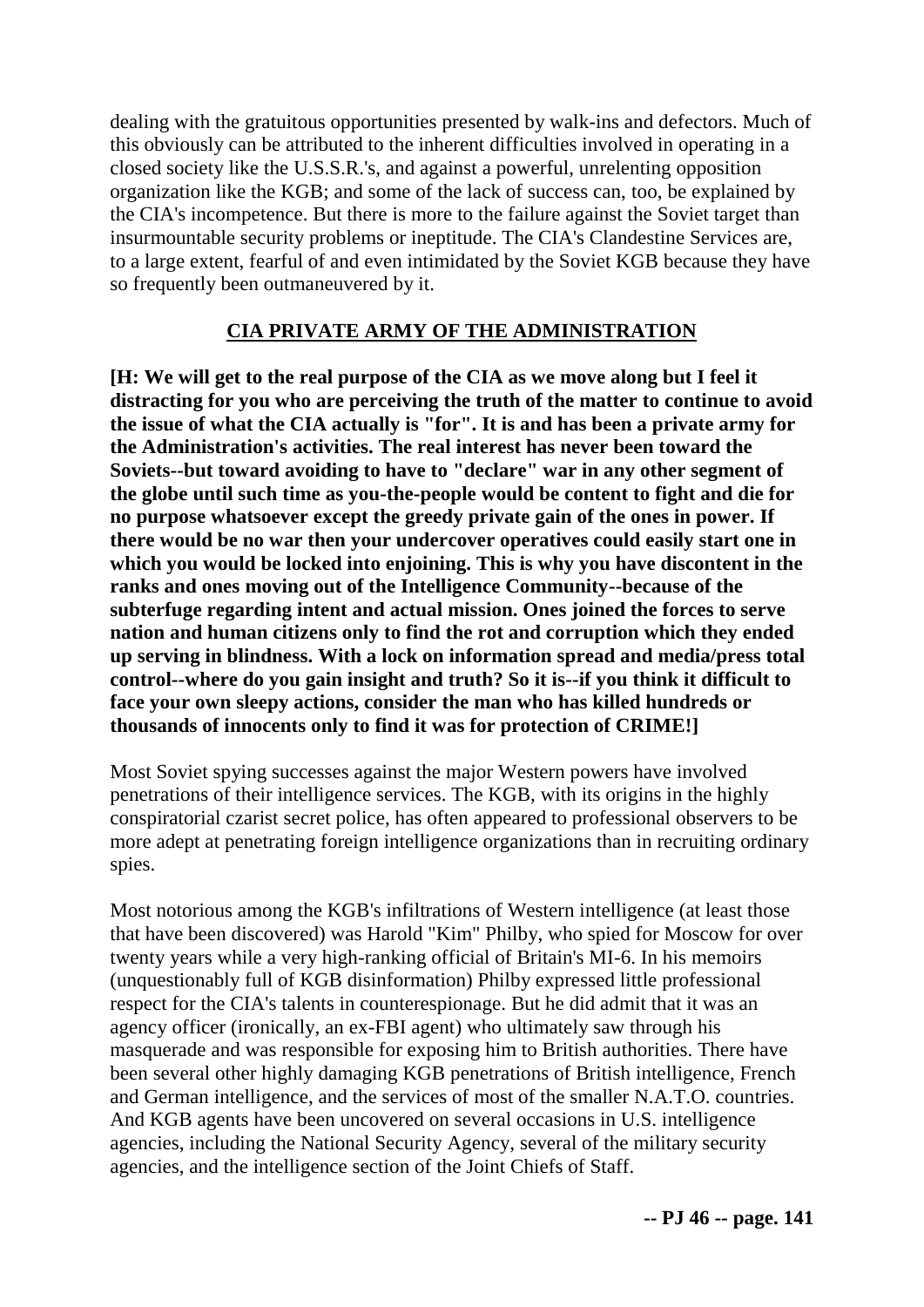But as far as is publicly known, no career officer of the CIA has ever been proved to be an enemy spy. There have been some odd dismissals of clandestine officers from time to time for reasons that have smacked of more than mere incompetence or corruption, but none of these has ever officially been designated as a penetration. On the other hand, foreign agents recruited by the agency have sometimes been found to be working for an opposition service. Whenever such a penetration is discovered in a CIA operation, the agency's counterespionage specialists compile a damage report assessing how much information has been revealed to the subject and the possible repercussions of such disclosures on other CIA activities. Similarly, agency counterespionage officers participate in the preparation of damage reports when a penetration is exposed elsewhere in the U.S. intelligence community.

# **LT. COL. WHALEN**

One such report was prepared in cooperation with the Defense Department in 1966 when Lieutenant Colonel W. H. Whalen, a U.S. Army intelligence officer working for the Joint Chiefs of Staff, was arrested as a KGB spy. The investigation disclosed that Whalen had had access to almost all the U.S. national intelligence estimates of Soviet strategic military capabilities during the "missile gap" controversy several years earlier. Evidently, he had delivered copies of these top-secret documents to his KGB employers.

However, the results of Whalen's actions were, upon examination, as surprising as they were discouraging to U.S. intelligence. A principal reason why CIA and Pentagon analysts believed there was a missile gap during the late 1950's and early 1960's was the numerous references in speeches made at the time by Khrushchev and other Soviet leaders alluding to the development and deployment of Soviet long-range nuclear missiles. These announcements, carefully timed to correspond to the progressive phases of intercontinental ballistic missile research, testing, production, and operational introduction to the armed forces, were studied in great detail by the Kremlin-watchers of the U.S. intelligence community. Learning from American scientists working on U.S. missile programs what was technically feasible in the field of ICBM development, and having already witnessed the startling demonstration of Soviet space technology demonstrated in the launching of Sputnik, the intelligence analysts assumed the worst--that the Soviets were well ahead of the United States in the missile race. The analysts noted in their estimates that the statements of the Soviet leaders were a significant factor in making this judgment.

Let us break at this point since it is time for your meeting. Salu. Please get some rest this afternoon. Thank you.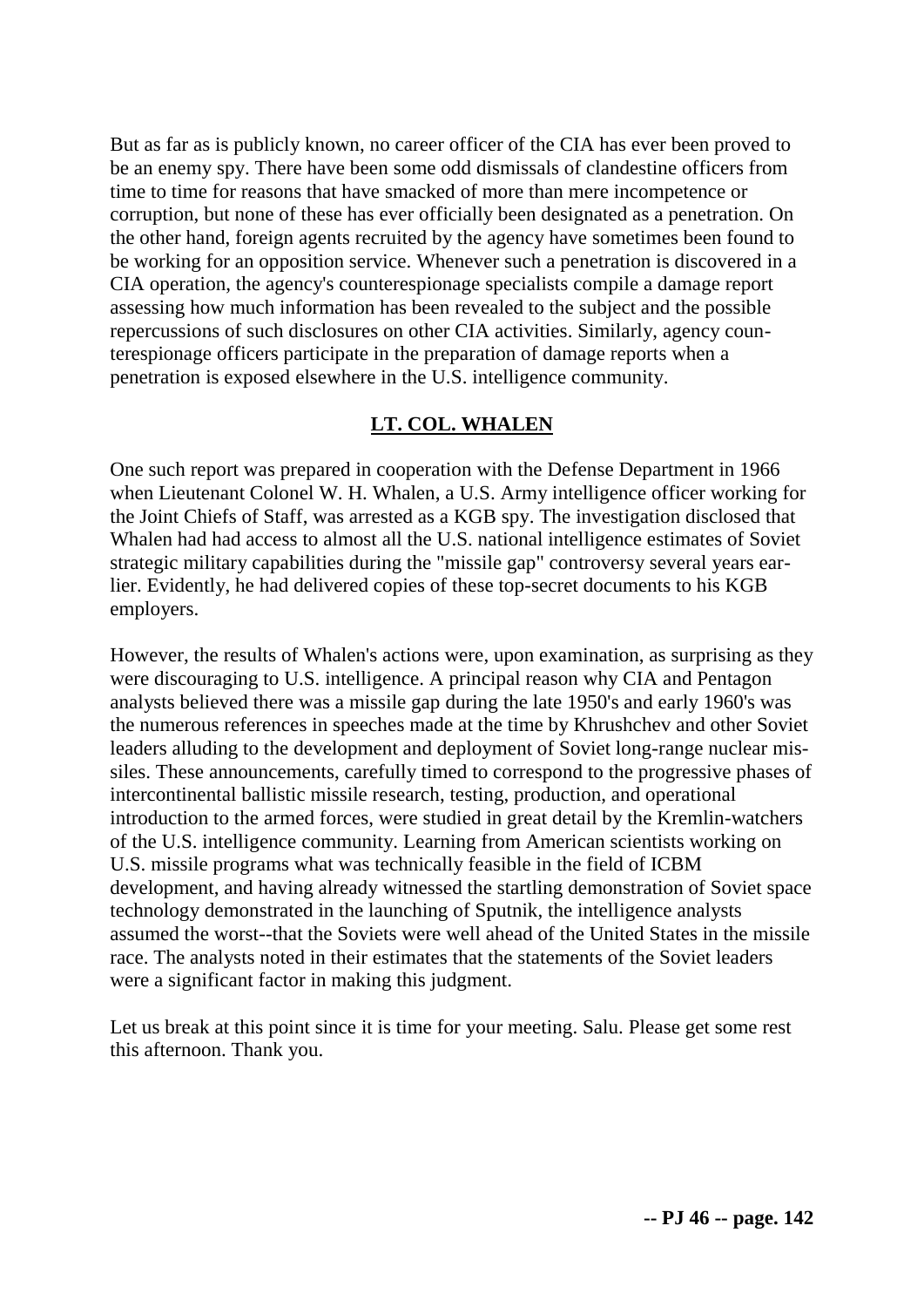#### **CHAPTER 15**

#### REC #1 HATONN

#### FRI., MARCH 13, 1992 7:29 A.M. YEAR 5, DAY 210

# **FRIDAY. MARCH 13. 1992**

## **TODAY'S WATCH**

Hatonn present to continue with our writing. I apologize for starting so early this morning but the tape had to be done for the Constitutional Law Center regarding Tyson.

# **TYSON: UNCONSTITUTIONAL TRIAL**

I make no judgment as to the man's innocence or guilt. I do say that the young man did not have fair hearing under his right of protection under the Constitution--and THAT is what you are about; not judging. The child in point went to this man's room of her own accord in the wee hours of the morning and regardless of what is "said"--she expected to have, and did so, sex.

The Judge, then, in jury instructions disallowed all evidence regarding "actions" which would indicate to the jury that the sexual encounter was simply consentual. This is what is wrong with the trial. The young man in point did not have a just trial or hearing. If you are going to be worthy of having Constitutional justice in your courts- you must set aside all predisposed notions of personal feelings and go with the Constitutional LAW. If there was a law broken--fine, allow that to be identified justly. If the laws of God are in point--that is between God and individual. Yours is to bring back Constitutional Law unto the people and the judicial system. A person has a right to a "fair" trial by a jury of "peers".

You, Gene Dixon, as Acting Dean of the Law Center, must act NOW--before that sentencing hearing on the 26th. Do not let this young man go to jail, if at all possible, for his crime is not worthy of such treatment. The young lady is making great attention and payments in this "lie" and it is a good example of injustice--regardless of what the man's "habits" may be. I think you will find that the bad habits will improve right quickly. Pushing women around seems to be his great pleasure--I believe he will find that is no longer acceptable.

One major point of injustice is the 911 phone call made some 26-27 HOURS after the fact. That was obviously staged for wrongful purposes. A call which is NOT EMERGENCY made to a 911 number is punishable by discipline and fine. The 911 system is for emergency assistance when the crime is "in progress" or immediately thereafter--not after a day to make plans to "frame" another.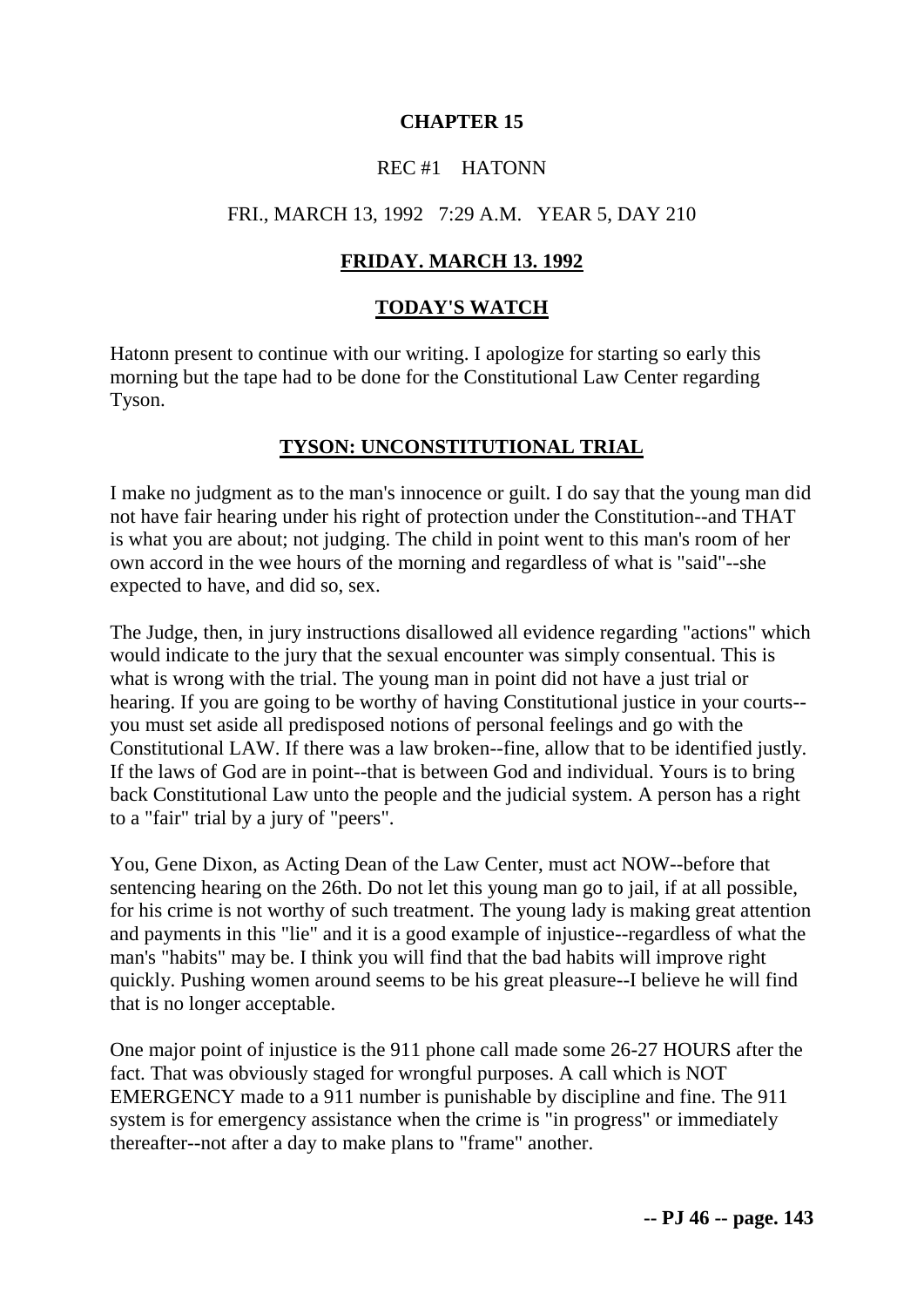Keep in mind, as the Constitutional Law Center--YOURS IS TO INSURE CONSTITUTIONAL JUSTICE--NOT JUDGE, FOR THAT IN ITSELF IS A QUITE DIFFERENT MATTER.

I ask that the information regarding the Law Center and the paper regarding the Tyson trial be inserted, separately if necessary, in this issue of the *LIBERATOR* for justice will have to be fought for in the pages of other than the establishment press which set up the injustice in the first place, for political reasons. Tyson made some enemies in the gaming circles and, regardless of actions, for that was he brought down into this injustice.

# **HOUSE OF REPRESENTATIVES BANKING SCANDAL**

Is there new information regarding the misuse of the Bank set up for the House members? No. So I believe if you look carefully at timing, you will see this scandal comes at a time to add confusion and chaos into the election system. It is an effort to swing more Republican balance into the Congress in the upcoming elections. You are watching the pulling down of a government right in front of your eyes.

Are the actions good? Of course not, and this type of action must be stopped if you are ever to have a free nation and an honorable government. With every political "game", you-the-people can make gain if you will pay attention to "what" is happening and "why"--then act accordingly--in wisdom.

You must bring back sovereignty unto individuals and unto the States where it belongs. Not even your nation is longer sovereign and the housecleaning must be done if you are to recover your working Constitution and freedom.

# **ANNIHILATION OF S. AFRICA**

This is all the watching I wish to indulge in this morning with one exception: Africa. You are watching the total annihilation of a nation. I cannot take time to cover that subject today and yet, it is extremely important.

Donald S. McAlvany has done a brilliant review in the *McAlvany Intelligence Advisor* newsletter--last published. Dharma doesn't have access to the copy so I have to simply suggest that you get a copy. It is a very long dissertation and I would guess a copy could be obtained for a minimal charge of a few dollars. I would suggest you call or write the Editorial Office: The McAlvany Intelligence Advisor, P.O. Box 22484, Denver, CO 80222, 303:756-8538. This is extremely important material to those in South Africa but I believe you already are privy to McAlvany's work and insight. I will get to the subject as soon as possible but at present we must continue with the working enforcement groups within the U.S. as the politics of the U.S. impact, inconceivably, the rest of the globe. Thank you for your patience. We must share this information distribution as we find valid writers for physical limitations are most burdensome.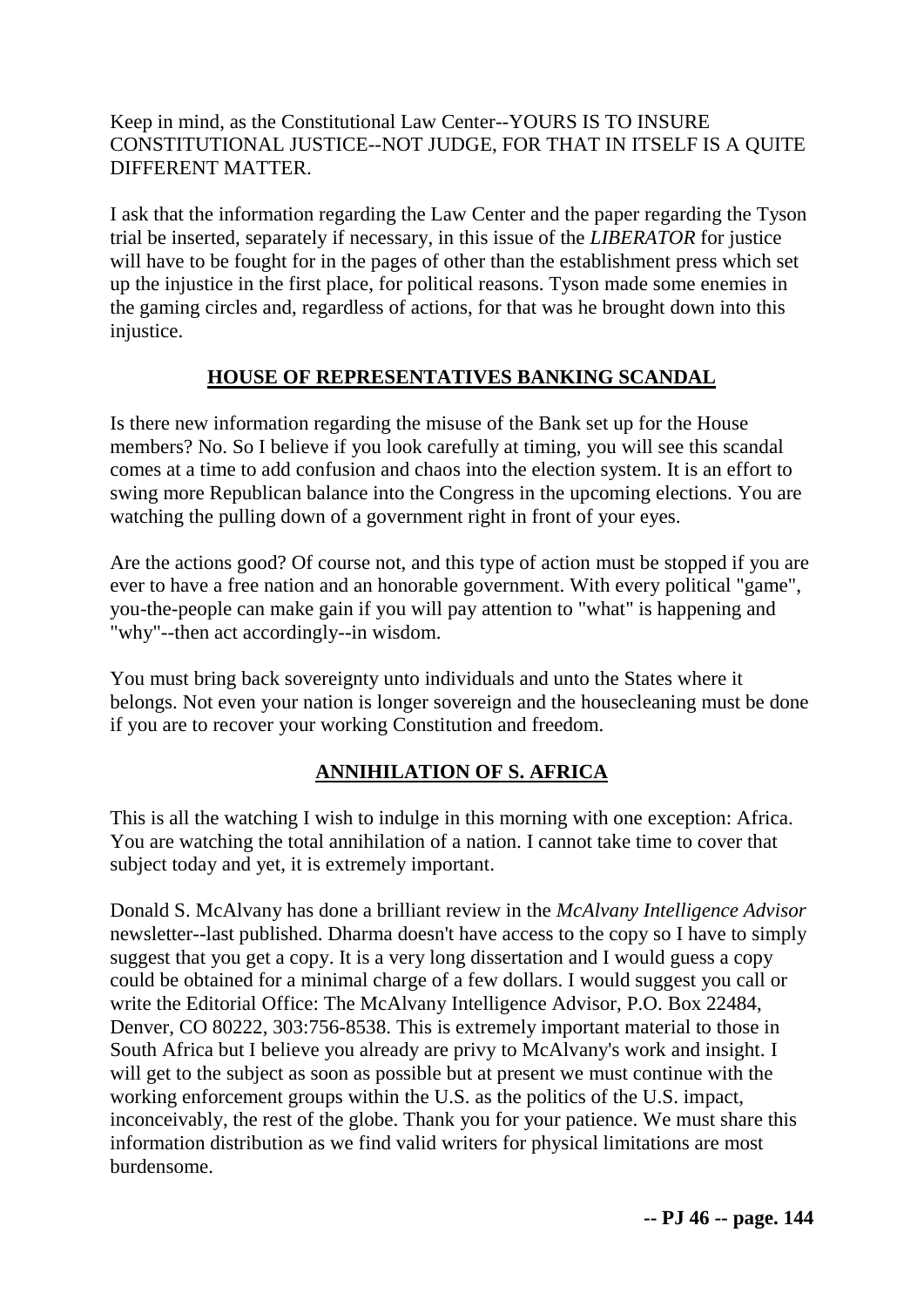## **ELDERLY RIP-OFF**

**This is to act as a "notice" please, to ones of our readers who have senior assistance from the government on your health care. Millions are being "had" by the government "secrecy" regarding benefits applicable to many of you. Somehow the government just hasn't reached most of you with the changes in coverage and you are paying for care and services which are actually covered. Somehow the news just didn't make it to all as some seem much more "equal" than do others. For instance, almost all ones eligible in Washington state--know it and have applied properly. Over 127,000 eligible ones in California have not even heard of added benefits. I suggest that ALL of you who may be eligible simply contact your proper offices and find out because the government won't come knocking on your door until forced to do so. If you know of ones who may be eligible--please spread the word. This is a way in which the government can save and glean millions of dollars--at your expense. This is something which has been available for a very long time and yet, eligible ones were simply not notified.**

Back to the CIA and IMA:

### **ESPIONAGE AND COUNTERESPIONAGE COUNTERESPIONAGE CONTINUED**

Neither the U-2 reconnaissance flights nor the first missions of American photographic satellites confirmed the fears of the analysts, but the U.S. government took no chances, and pressed fervently ahead with its own strategic strike programs, especially the Minuteman ICBM and the Polaris submarine. By 1963 it was abundantly evident that the only "missile gap" which existed was in America's favor, created by the rapid deployment of U.S. systems. Khrushchev and his colleagues had deliberately attempted to mislead by cleverly implying a nuclear attack capability which the Soviet Union did not possess; apparently, they were somewhat encouraged by those U.S. intelligence estimates secretly provided by Colonel Whalen which showed how worried U.S. officials were by the Soviet bluff. But even though deception was at first successful, in that U.S. officials believed the Soviet claims, it ultimately backfired as the United States chose to accelerate its own missile-development programs, thereby placing the Soviet Union in a position of still greater strategic disadvantage than before.

Perhaps an even greater service which Colonel Whalen unintentionally performed for his country while spying for the KGB came during the Berlin crisis of 1961. At that time, in addition to building the wall to separate the east and west portions of the city, the East Germans attempted, with obvious Soviet support, to reduce access to Berlin from West Germany. The U.S. intelligence estimate was that the Communists were toughening and unlikely to back down. This gloomy but influential estimate was passed to the KGB by Colonel Whalen, probably along with other information that the United States would stand absolutely firm. When the Soviets suddenly and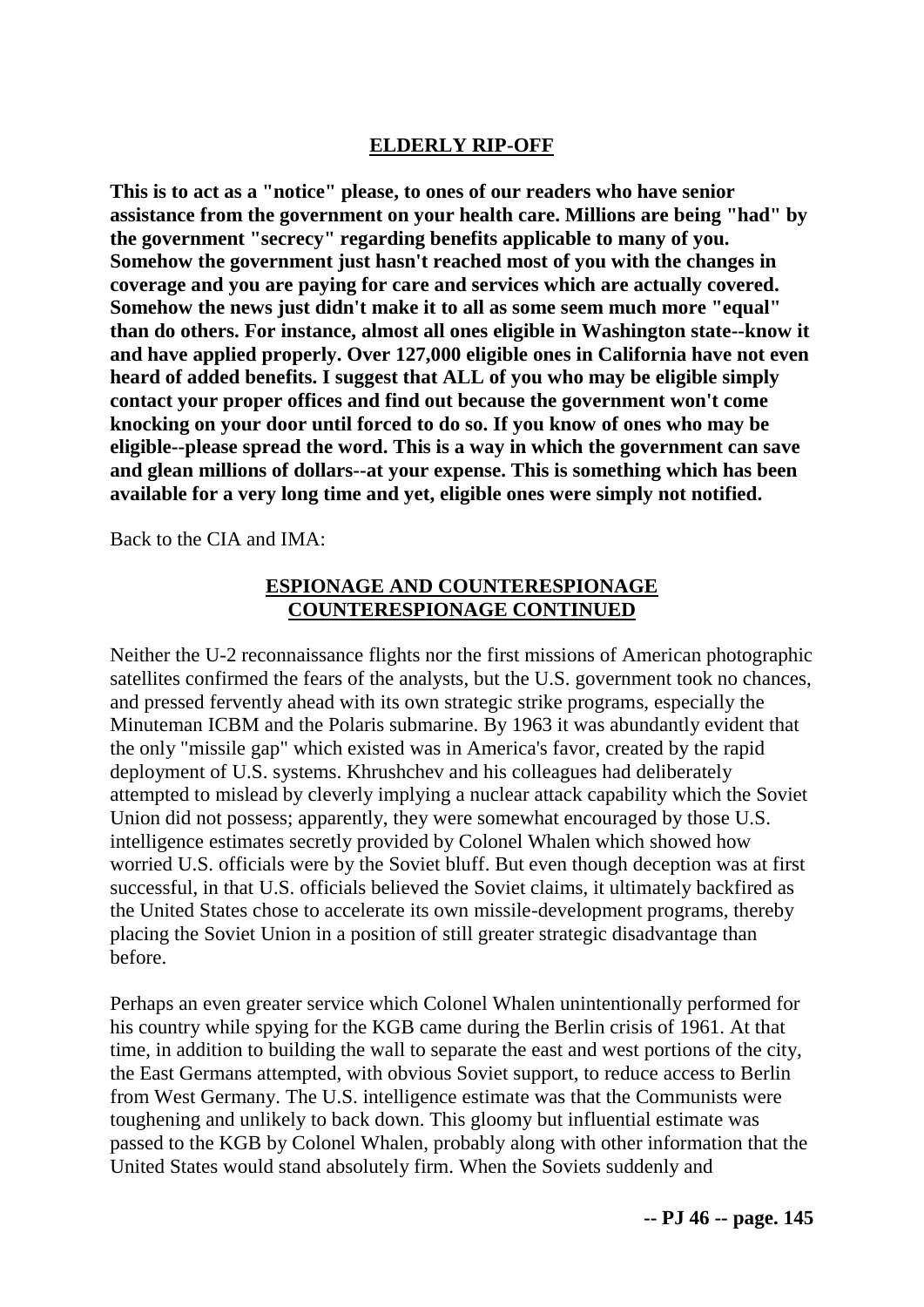unexpectedly eased their position, both the White House and the intelligence community, although pleased, were confused by Moscow's turnabout. Only years later, during the preparation of the Whalen damage report, did the analysts get a better idea why their original estimates of Soviet behavior had proved to be wrong in 1961. With the benefit of hindsight, the analysts reasoned: The Soviet leaders had decided to ease their stand when they realized the U.S. government would not back down, despite the estimate of Soviet intransigence. Apparently afraid they might be on the verge of provoking a major military conflict, the Soviets abruptly softened their demands.

### **U.S. EMBASSY FILLED WITH "BUGS"**

The unexpected benefits to the U.S. government stemming from the Whalen penetration, while clearly fortuitous, are not unique in clandestine operations. In 1964 it was learned that the American Embassy in Moscow had been thoroughly bugged by the KGB. Scores of Soviet audio devices were found throughout the building. Counterespionage and security specialists determined that the equipment had been installed in 1952 when the embassy had been renovated, and that the bugs had been operational for roughly twelve years. The damage report asserted that during this entire period--at the height of the Cold War--Soviet intelligence had probably intercepted every diplomatic cable between Washington and the embassy.

## **6 LINES DELETED**

U.S. suspicions about the Soviet eavesdropping were apparently aroused early in 1964 when Nikita Khrushchev made a remark to Ambassador Foy Kohler about Kohler's role in blocking the shipment to the Soviet Union of steel for an important pipeline. Taken in context, Khrushchev's remark indicated to Kohler that there was a leak somewhere in American security. Kohler started a massive investigation, and, within a month or two, found forty-odd bugs embedded in walls throughout the embassy. Although Kohler would later claim there was no connection between the discovery of the bugs and the investigation he ordered after his conversation with Khruschev, the timing would seem to indicate otherwise.

### **13 LINES DELETED**

Today the likelihood of the KGB eavesdropping on the activities in an embassy code room is extremely remote. Most State Department communications overseas are handled by the CIA. **The machines and other equipment are cushioned and covered to mute the sounds emanating from them. The rooms themselves are encased in lead and rest on huge springs that further reduce the internal noises. Resembling large camping trailers, the code rooms now are normally located deep in the concrete basements of embassy buildings.** Access to them by soundsensitive devices is, for all practical purposes, impossible.

\* \* \*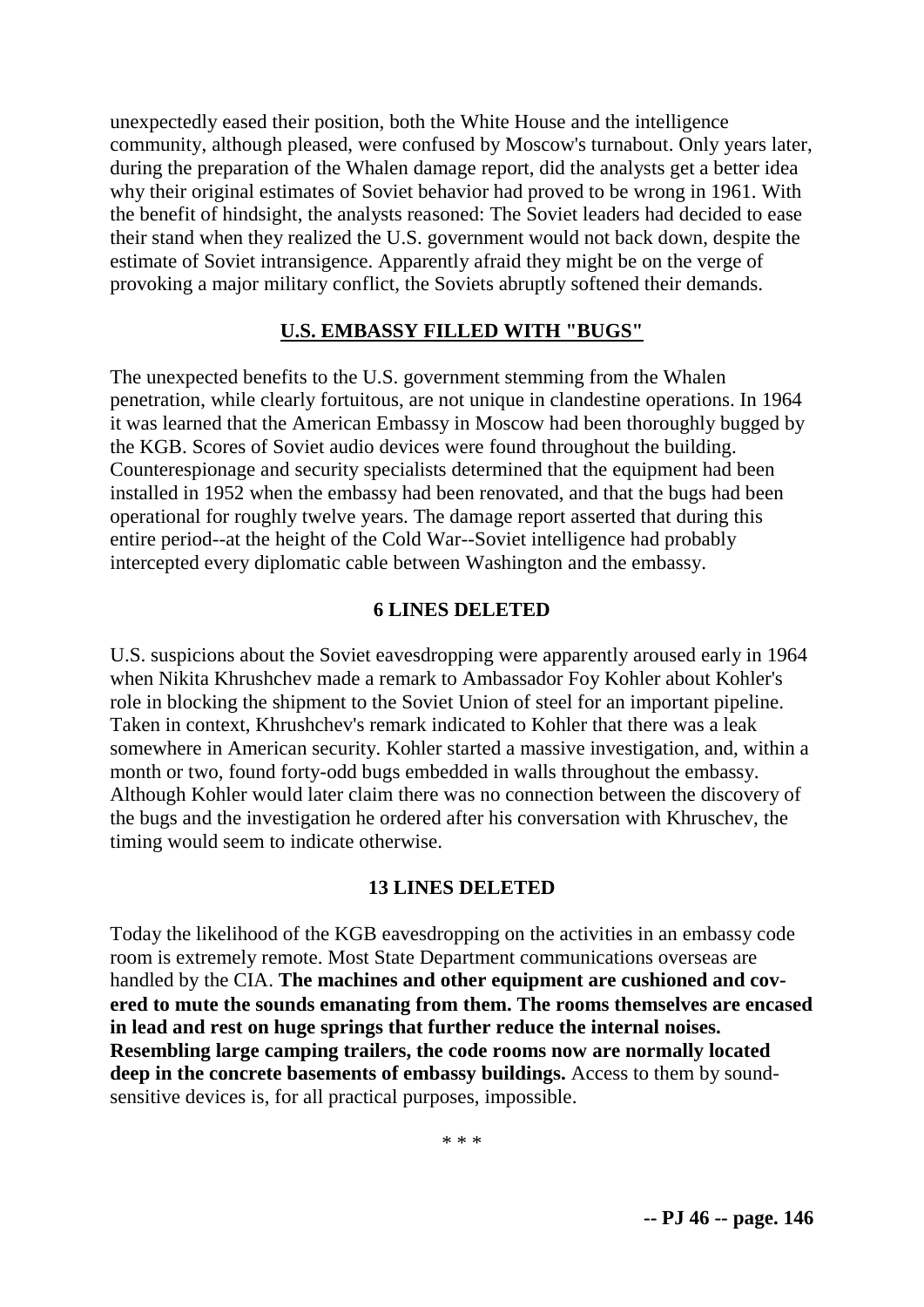The CIA's counterespionage operators not only try to recruit secret agents in opposition services like the KGB, they also work against the so-called friendly or allied services. Off bounds for the most part--in principle, at least--are the intelligence agencies of the English-speaking countries, among which there is a kind of unwritten agreement not to spy on each other.

#### **52 LINES DELETED**

**Attempts are made by the Intelligence Directorate to restrict the dissemination of highly classified analysis to foreign services, but for the most part these are limited to relatively minor deletions of references to collection sources. In some instances, the practice involves simply cutting out with a razor a few words here and there from the text of, say, a National Intelligence Estimate on Soviet missile capabilities. Usually this is done on only a few documents being given to the British or other English-speaking services.**

#### **60 LINES DELETED**

#### **DOMESTIC OPERATIONS**

**[H: The next information is perhaps the most important aspect of activities for you-the-people. Your police departments are utilizing Special Forces in the guise of CIA operatives and are integrating at present, KGB and Soviet police into and within the very training process of your various policing departments. This is perhaps the most urgent and obvious change in your nation. Note the violence with which officers are increasingly being subjected to and subjection onto citizens. The force for maintaining public order is already into practice against the day of needing to control the public. Please pay very close attention to this next subject and I believe you can update the information with that which is presented to you every day in every city and now, township. The Rodney King beating in Los Angeles is but one visible piece of evidence of what is happening. Surely you do not think that if there had not been a video tape of that incident that it would have ever even come to your attention! That kind of behavior is more the "norm" than the "abnormal"--listen to the reports as they are shared with you. It may be a black man today--but the police are not really selectors of color if they wish to abuse someone--it is simply, sad but true, easier to get away with the action in your bigoted society.]**

#### **CIA TRAINS LOCAL POLICE**

On December 17, 1972, *the New York Times* revealed that the CIA had secretly provided training to fourteen New York City policemen. At the time, agency spokesman Angus Thuermer acknowledged that other American police departments had received "similar courtesies", but he would not specify how many. Thuermer said to the Times, "I doubt very much that (CIA Officials) keep that kind of information." But New York Congressman Edward Koch persisted in seeking precisely "that kind of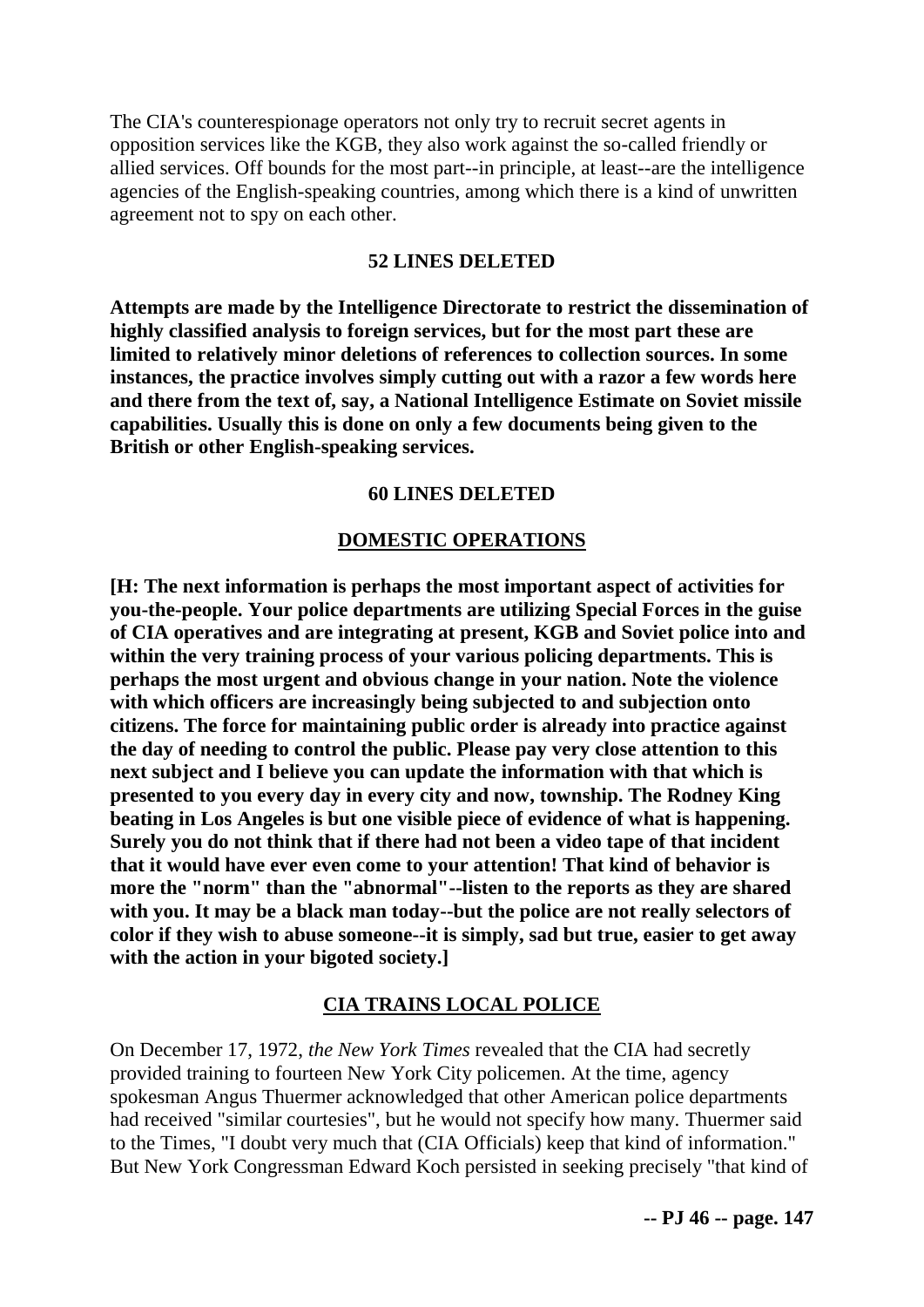information" from the agency. On January 29, 1973, the CIA's Legislative Counsel, John Maury (himself a longtime clandestine operator and former station chief in Greece), admitted to Koch that "Less than fifty police officers all told, from a total of about a dozen city and county police forces, have received some sort of Agency briefing within the past two years." But again the CIA was being less than forthcoming, for its police training (which consisted of much more than a "briefing") had been going on for considerably more than two years cited by the CIA--at least since 1967, when Chicago police received instruction at both the agency's headquarters and at "The Farm" in southeastern Virginia. When queried by newspaper reporters in 1973, police authorities in Chicago denied that any of their men had received any such agency training. But Richard Helms, then recently departed as Director, specifically told a secret session of the Senate Foreign Relations Committee at the beginning of February that Chicago police had been included in the agency training effort, and his disclosure subsequently leaked out to the press.

It was significant that when the CIA publicly owned up to training sessions in Maury's letter to Koch, the only time period mentioned was "the past two years"; it was likely true that in "the past two years" fewer than fifty officers from a dozen localities had been trained. But if the CIA had confessed to the full extent of its pre-1971 policetraining activities, the figures would have been much larger. More important, the agency could not have justified its domestic police-training program, as it did, on the grounds of a provision of the Omnibus Crime Control and Safe Streets Act of 1968, well after the CIA training had started. Of course, once the agency had been shown to have carried out this domestic activity, it needed such a justification or excuse: the National Security Act of 1947 had forbidden it to exercise any "police, subpoena, lawenforcement powers, or internal security functions".

# **DOMESTIC DECEPTION NORMAL**

The tactics used by the CIA to cover its tracks in this instance were typical of the kind of deception that the agency has generally used to conceal its numerous activities inside the United States. The subject of domestic operations is a particularly sensitive one in the CIA, and probably no other program is handled with greater secrecy.

CIA training of local police departments may seem like a relatively harmless activity, but it does raise several questions. Why did the agency at first try to cover up and then mislead Congress, the press, and the public about its activity? Why could the same training not have been given by the FBI, which maintains facilities and has legal authorization for that purpose? (Helms told the Foreign Relations Committee that the police requested CIA assistance because the agency's techniques in keeping intelligence files and in performing certain kinds of surveillance were more advanced than the FBI's.) And why have subsequent CIA Directors James Schlesinger and William Colby not specifically ruled out any future police training, even after the press and the Congress have raised the questions of illegality and impropriety?

None of these questions has an obvious answer. In general, however, the CIA does not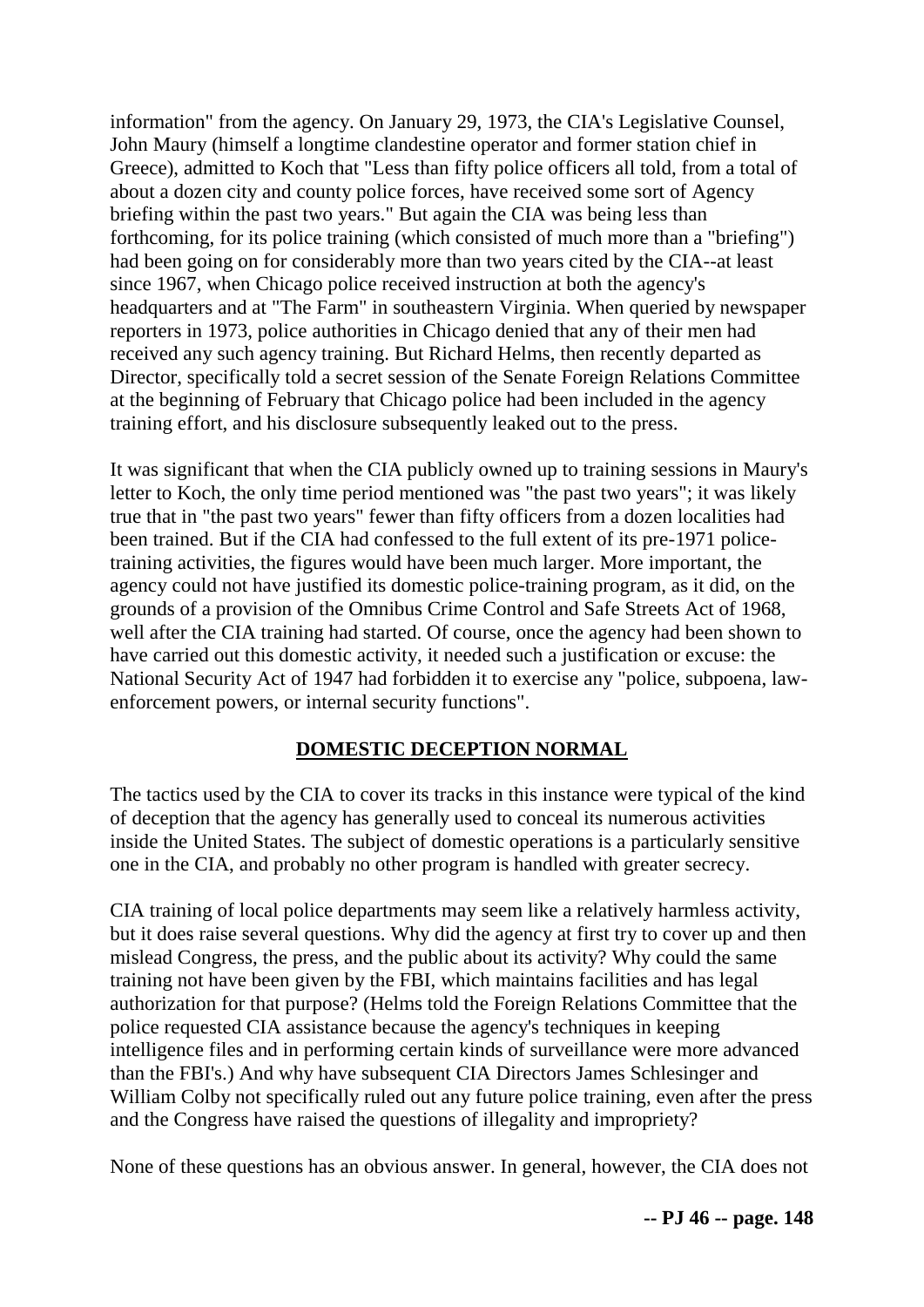like to admit that it has been doing something it shouldn't have, and deceptive public statements by the agency are as much a standard reflex action as an indication that something particularly unsavory has occurred. Another explanation might be that during those days in December 1972 and January 1973 when the police-training incident was being exposed, the Watergate cover-up had not yet come unglued and the CIA might have been trying to keep investigators away from its domestic activities. A few months later, of course, the press would discover, and various public officials would reveal, that Richard Helms had been "most cooperative and helpful" in helping to organize the top-secret White House plan for domestic surveillance and intelligence collection; that the CIA had provided "technical" assistance to the White House plumbers in their 1971 burglary of the office of Daniel Ellsberg's psychiatrist; that the agency maintained "safe houses" in the heart of Washington where E. Howard Hunt was clandestinely provided with CIA-manufactured false documents, a disguise, a speech-altering device, and a camera fitted into a tobacco pouch; that five of the seven Watergate burglars were ex-CIA employees, and one was still on the payroll and regularly reporting to an agency case officer; that in the week after the break-in at the Democratic party's headquarters, high White House officials tried to involve the agency directly in the Watergate cover-up; and, perhaps most significantly, that top CIA officials remained silent, even in secret testimony before congressional committees, about the illegal activities they knew had taken place. In fact, Helms' answers to the Senate Foreign Relations Committee's questions on Watergate in February and March 1973 proved to be so evasive and misleading, particularly as subsequent disclosures were made, that the Washington Post's Laurence Stern wrote on July 10 of the same year "that the word perjury was being uttered in Senate offices by those who were privy to the secret testimony given by Helms...."

At a February 7 hearing, for example, New Jersey's Senator Clifford Case told Helms it had come to his attention that in 1969 or 1970 the White House had asked the various government intelligence agencies to pool resources to learn more about the anti-war movement. "Do you know anything," Case asked Helms, "about any activity on the part of the CIA in that connection? Was it asked to be involved?" Helms replied, "I don't recall whether we were asked, but we were not involved because to me that was a clear violation of what our charter was." Case persisted, "What do you do in a case like that? Suppose you were?" Helms answered, "I would simply go to explain to the President this didn't seem advisable." Case: "That would end it??" Helms: "Well, I think so, normally."

### **1970: CITIZEN SURVEILLANCE?**

Four months later a memorandum written by former White House aide Tom Charles Huston leaked to the *New York Times*. It outlined a program for domestic surveillance of U.S. citizens that had been approved by President Nixon on July 15, 1970, and then rescinded by him five days later. Huston noted a series of meetings with top officials of the FBI, the CIA, the DIA, and the NSA, and the service intelligence agencies, and said, "I went into this exercise fearful that CIA would refuse to cooperate. In fact, Dick Helms was most cooperative and helpful." According to the Huston memorandum, the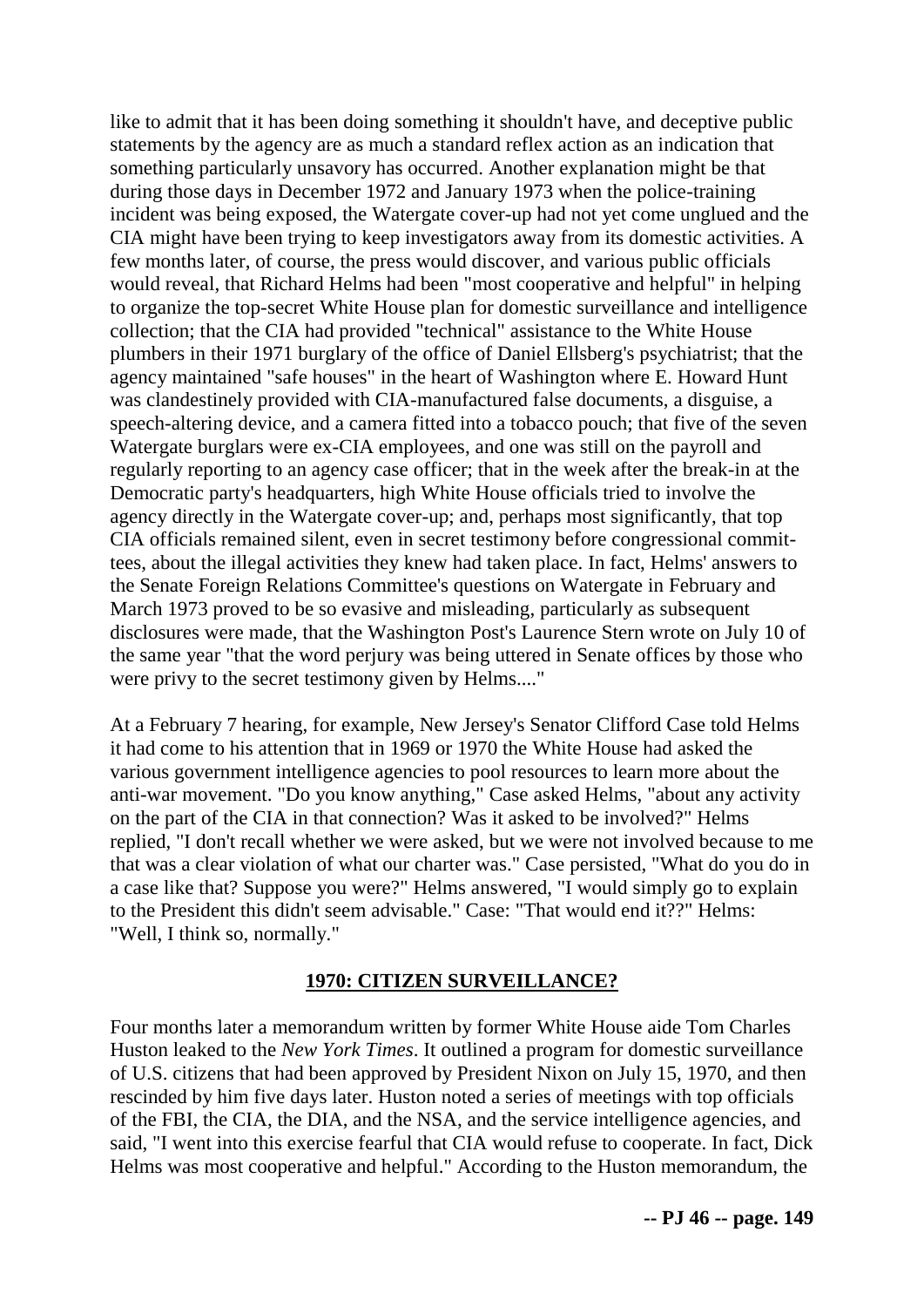authenticity of which has been confirmed by the White House, the CIA was slated to be a full participating member.

But the facts and suspicions to emerge from the Senate Watergate hearings during the following months suggested that this is not at all the way such matters are worked out behind the scenes in the executive branch of the government, raising still more questions as to the reliability of the CIA's clandestine leadership--and the agency's role in U.S. domestic intelligence operations.

# **[H: Please remember that the Watergate Committee is/was a direct working operation of the Committee of 300.]**

# **THE CIA AND THE FBI**

The CIA has always conducted clandestine operations within the United States, although for the most part these have been related to its overseas activities or their support. It was for this purpose that the agency originally established, a number of years past, a special component of the Clandestine Services, the Domestic Operations Division. But the separation between foreign-oriented covert operations and those considered essentially domestic is often vague and confusing in the intelligence business. Thus, over the years there had been constant bureaucratic friction between the CIA and the FBI, which has primary responsibility for internal security. Compromises and other working arrangements have had to be evolved, allowing the CIA a certain operational latitude within the U.S.A. and giving the bureau in return special privileges abroad in the agency's sphere of responsibility.

The Domestic Operations Division (DOD), with a staff of a few hundred people and an annual budget of up to \$10 million, is a well-established part of the Clandestine Services. Division headquarters for Domestic Operations is not at the main CIA installation at Langley, but in an office building on downtown Washington's Pennsylvania Avenue, within two blocks of the White House. This is also the Washington "station", and its subordinate "bases" are situated in major American cities. These offices are separate from the agency's other facilities for routine personnel recruiting and overt contact with American overseas travellers. The "secret" DOD offices serve as springboards for the Clandestine Services' covert operations in American cities.

The DOD is surrounded by extreme secrecy, even by CIA standards, and its actual functions are shrouded in mystery. The extent of the agency's unwillingness to discuss the Domestic division could be seen when the CIA officer preparing the agency's annual budget request to Congress in 1968 was pointedly told by the Executive Director not to include anything about the DOD in the secret briefing to be given to the Senate and House appropriations committees. In at least one other instance, Director Helms was specifically asked in a secret congressional session about the "Domestic Operations Division". In his answer to the unsuspecting legislators, he described the functions of the "Domestic Contact Service"--the overt agency office that recruits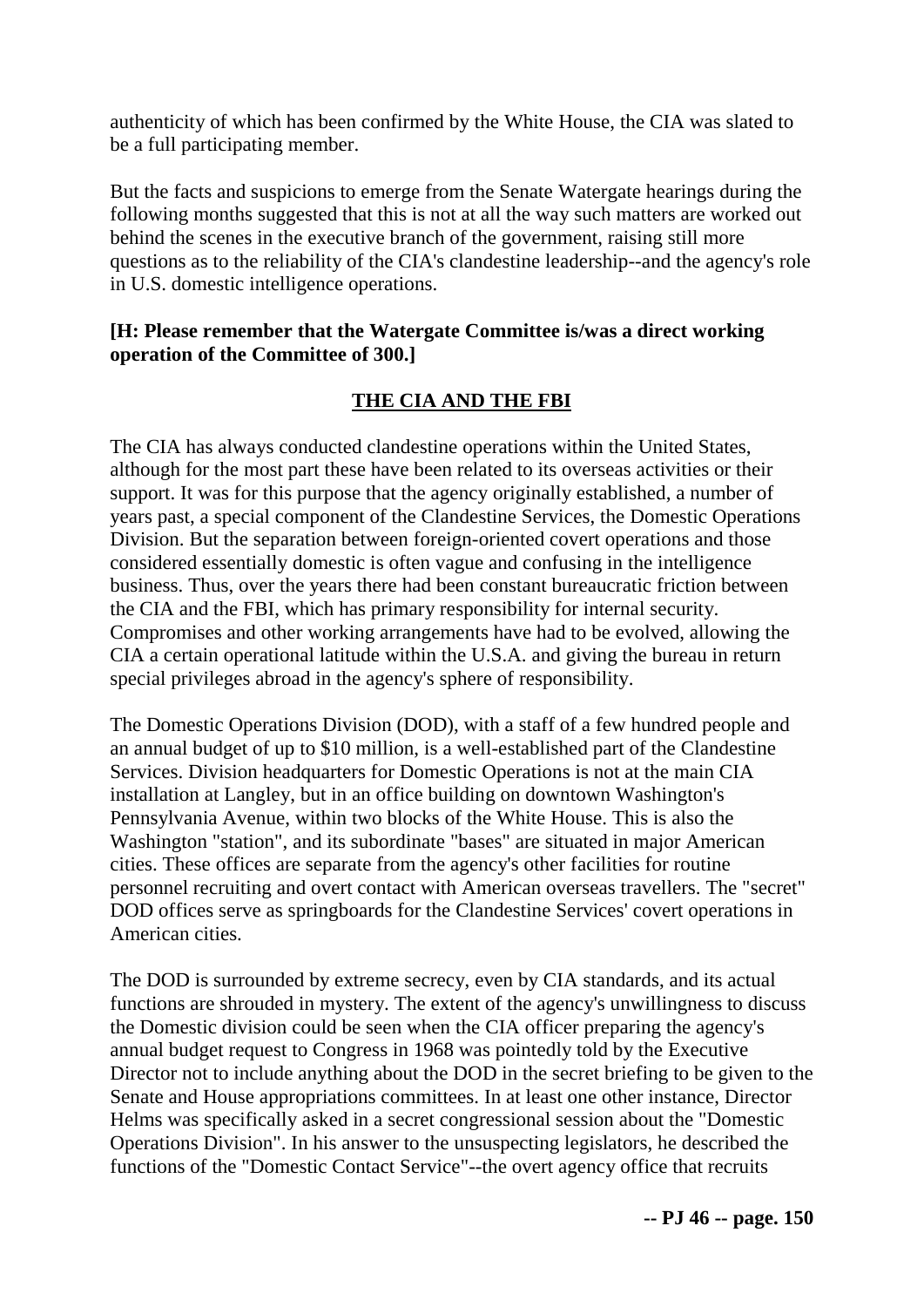American travelers to be unofficial CIA eyes and ears abroad--which at the time was a complete separate entity housed outside the Clandestine Services.

The Domestic Division's task, like all agency clandestine area divisions, is the collection of covert intelligence and the conduct of other secret operations--but in this instance inside the United States. It operates some of the espionage programs aimed against foreign students and other visitors to the United States, but by no means all of them. Recruitment of a Soviet diplomat at the United Nations or in Washington would fall under the Clandestine Services' Soviet Bloc Division. Programs with Cuban-American in Florida would be handled by the Western Hemisphere Division, the Covert Action Staff, or the Special Operations (paramilitary) Division--depending on the agent's intended role.

There is relatively widespread feeling among observers of the CIA's Clandestine Services that the DOD would like to do more on the American scene than it apparently has up to now. It is also believed that if the Nixon Administration's domestic-security plan of 1970 and the related surveillance of American dissidents had ever been put into operation--which the White House has denied but various press accounts have suggested [II: Now in full operation for over a decade.]--the DOD probably would have become deeply involved. The rationale used by the CIA would most likely have been the same one mentioned by Director Colby at his confirmation hearing: that the agency can rightfully spy on Americans "involved with foreign institutions". To the mistrustful minds of the Clandestine Services, the problems caused in the United States by dissidents, civil-rights activists, and anti-war protesters certainly conjured up the specter of foreign influences. After all, the covert officers reasoned, the dissident political groups in the United States were obviously receiving financial support from somewhere, and the sources could be foreign. The clandestine operators familiar with the CIA's secret efforts to aid and strengthen anti-government groups in Eastern Europe and elsewhere easily calculated that somehow the Communist countries were now getting even by using American groups to stir up trouble in the United States. CIA support for dissident movements in Eastern Europe never made any less real the source of their grievances, but that did not prevent the agency from using them to put pressure on the Soviet government and perhaps even to divert Moscow's attention from its struggle with the West. And in the late 1960's and early 1970's American dissidents were certainly causing difficulties for the U.S. government. Since the Clandestine Services knew it had exploited similar circumstances in Eastern Europe, its operators naturally looked for KGB involvement in the United States. Clandestine Services had sympathizers everywhere. H.R. Haldeman, in a secret memo made public during the Senate Watergate hearings: "We need our people to put out the story on the foreign or Communist money that was used in support of demonstrations against the President in 1972."

# **BIG BROTHER ALREADY HERE**

The Johnson White House, however, had chosen not to involve the CIA deeply in domestic clandestine operations at the time when it first asked, back in the beginnings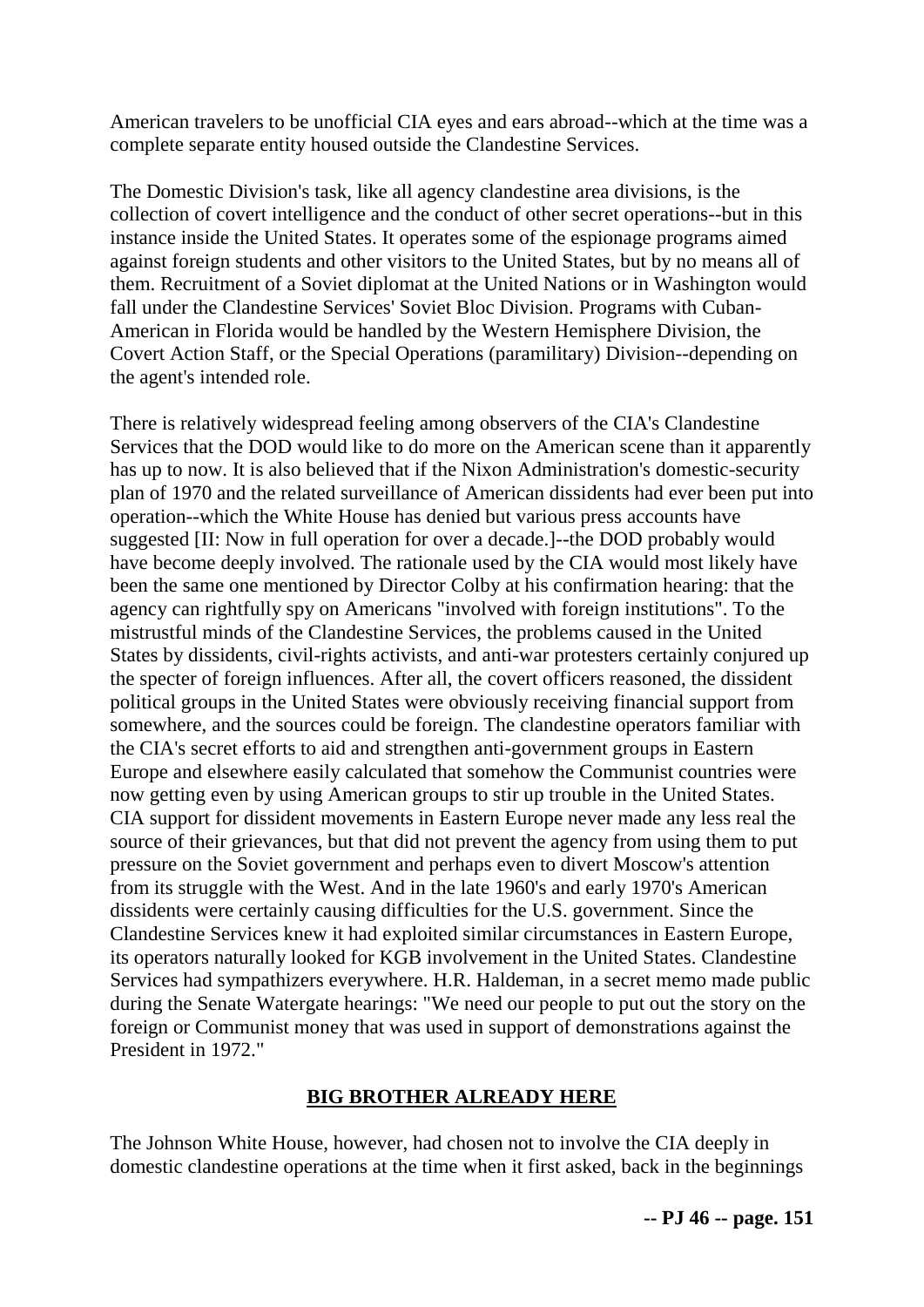of the anti-war movement. The Domestic Operations Division was given only a small piece of the action--namely, to increase its surveillance of the movement, and its activities against direct foreign involvement in the movement. The FBI, too, was instructed to expand its domestic political-intelligence capabilities. But the lion's share of the responsibility in the matter was given to the Pentagon--in particular, the Army- apparently under a newly discovered, but outdated, emergency law granting the President special power to utilize the military and take whatever measure he deemed necessary to put down domestic unrest and conspiracies. Literal legal justification probably was not the sole reason why Army intelligence was assigned as the main instrument with which to attack the domestic targets; size was another consideration. Neither the CIA nor the FBI had the manpower for an all-out clandestine offensive against the radicals. Nor did either have available large numbers of young intelligence personnel who could actually penetrate the movement. But Army Intelligence soon blundered, and its domestic surveillance programs were exposed in January 1970 by ex-agent Christopher Pyle, writing in the *Washington Monthly*. During the following year the military services were forced to withdraw from their massive attack against domestic dissidents; the field was once again left to the "professionals"--the FBI and the CIA.

This situation, however, soon resulted in an open break between the agency and the bureau. The New York Times attributed the split, in late 1971, to a minor event involving jurisdictional control over the handling of an informant/agent in Denver, Colorado. But shortly afterward Sam Papich, the FBI's officer in charge of liaison with the CIA, and a member of J. Edgar Hoover's immediate staff, was dismissed by the bureau chief. And only weeks later William Sullivan, head of the FBI's Division of Internal Security, the bureau's representative on the U.S. Intelligence Board, and a good friend of the CIA, was locked out of his office and fired by Hoover.

In the aftermath of the troubles at the FBI, the press carried a series of reports of Hoover's and the bureau's incompetence. Some comments, attributed to "authoritative sources" in the intelligence community, accused the FBI of having done a poor job of protecting the nation's internal security in recent years. These same sources also noted that the bureau had uncovered only a handful of foreign spies in the United States during the past several years, and described the FBI as lacking in the "sophisticated" approach to modern counterespionage. Such statements, in substance and in phraseology, clearly originated with, or were inspired by, the CIA.

What the public was unaware of at the time, however, was that since 1970--long before the open CIA-FBI split--the White House had been planning to expand domestic intelligence operations. And while the CIA had gone along with and encouraged the secret policy, the FBI had resisted it. It was, in fact, Hoover's personal refusal to support the new policy that resulted in the collapse of the White House plan. And it was in these circumstances that a paranoid President then established the infamous "plumbers" squad, with which the CIA was evidently quite willing to cooperate--and with which the FBI seems to have been reluctant to become involved.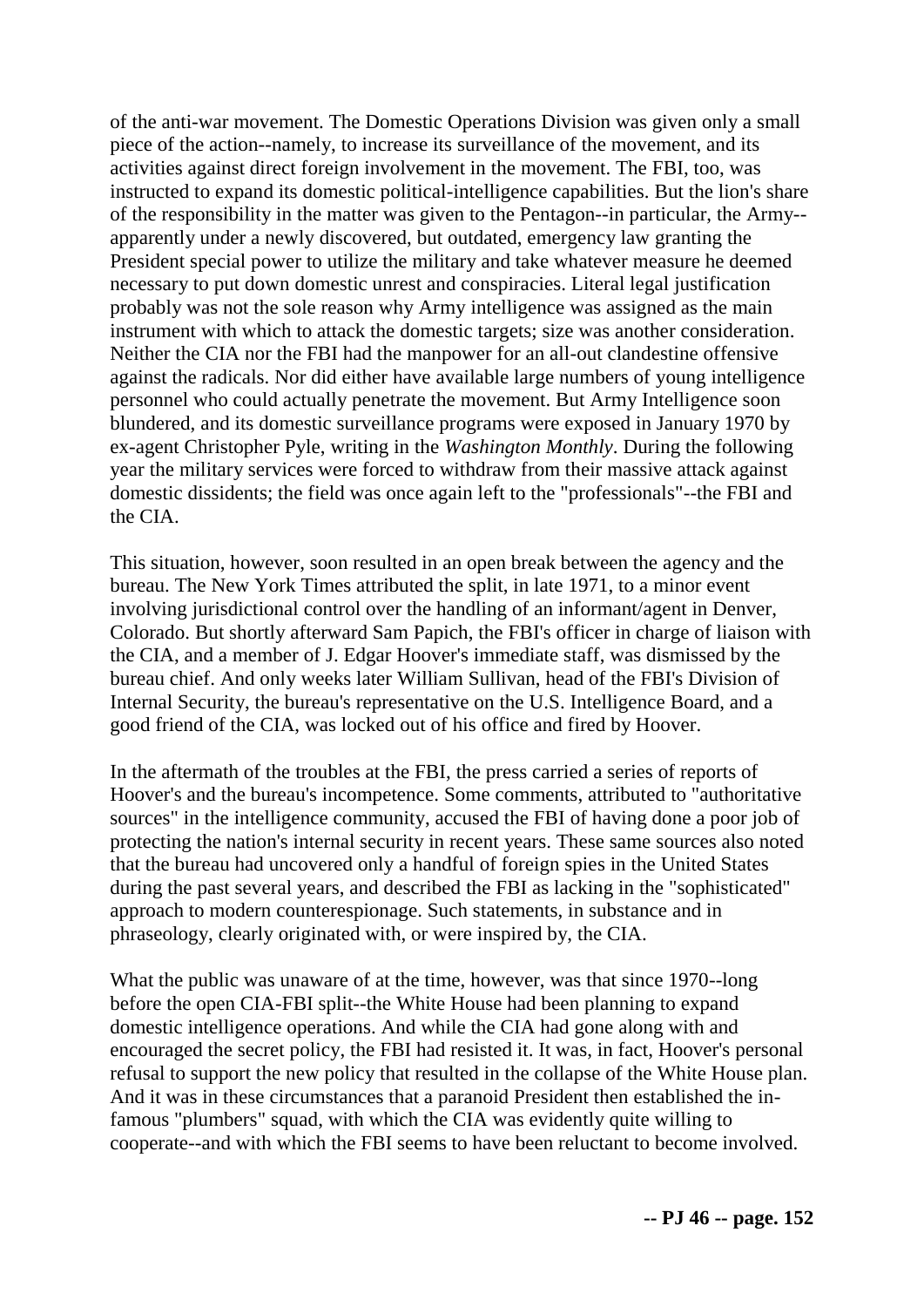Let us leave the writing now, please, as we have other duties to attend. Thank you for your attention.

Hatonn to clear.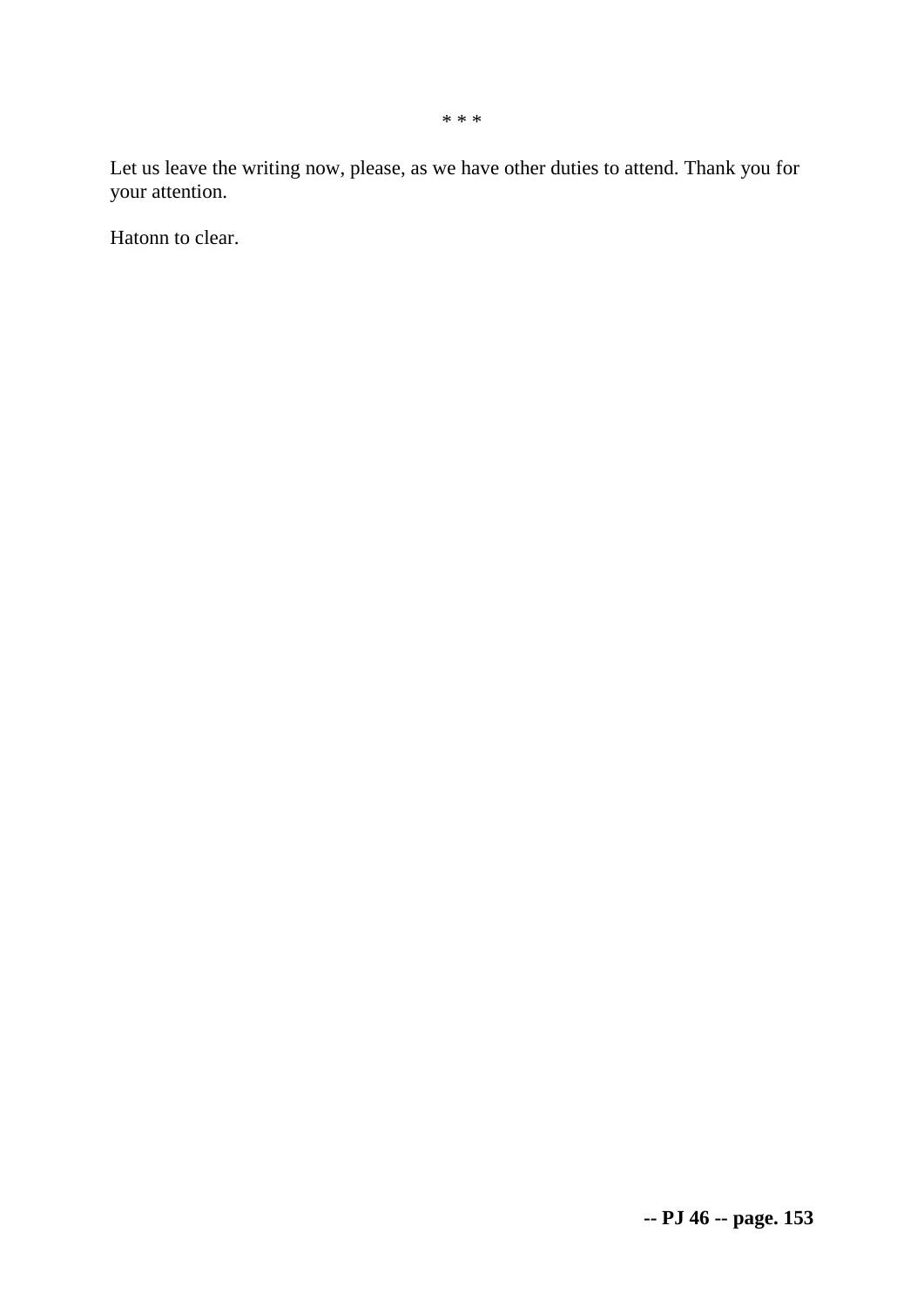### **CHAPTER 16**

## REC #1 ATON

### SAT., MARCH 14, 1992 7:58 A.M. YEAR 5, DAY 211

## **SATURDAY, MARCH 14, 1992**

#### **TODAY'S WATCH**

Mitakuye Oyasin, Dharma, mitakuye oyasin: "for all my relations"; "for the wakan; for Tatuye Topa". This, Dharma is why we write weary hour upon hour. For our relations which are ultimately only ourselves and for the wondrous spiritual and spiritual mystery unto the four quarters of the universe. Chela, there is nothing save the circles within the circles of infinity. All are of God, the Wakan Tanka, splitting into the fragments which all together make up the whole of ALL.

As one who marks upon the stones, the story of Truth, ones come to think of you as would the Lakotas think upon the being called "owl woman". This one stands watch at the door; the road to the spirit lodges. She looks at symbols and, in checking out the various markings upon a being, allows the being to pass or will refuse him entry--cast aside and "over the cliff", so to speak, to become a ghost traveler to roam the earth endlessly as a wanagi (ghost).

We of the winged tribes cannot fit our circled symbols within the limitations of the "square" which represents human of the white race. Those squares represent prison- cell doors, money papers, buildings and rooms of separation, televisions, radios--boxes upon boxes with nothing of value trapped within save the souls of brothers who are in prison within those boxes.

But why "you"? Why not "you"? If not "you"--WHO? You would leave it to the Red Eagle? Leave it to the Little Crow? Leave it to the Phoenix? How about the Cuckoo Bird? That is where it IS in your life at this time--your nest has been taken by the Cuckoo who has thrown your own hatchlings over the cliff to their doom while you feed the monstrous evil creatures and serve them while they take all of the physical experience into their evil traps. You have forgotten to watch for the signs and see the writings upon the mind--the stones, the moss, the winds--you fail to see the Raven with his black stone, symbolizing the winds which bear misfortune.

For each task comes strength for the completion of the task and a teacher who will hold your hand and bear you up when you become mired in the depths of despair or await your return when you stray into the forgetfulness which traps you into the world of the physical places of human disaster.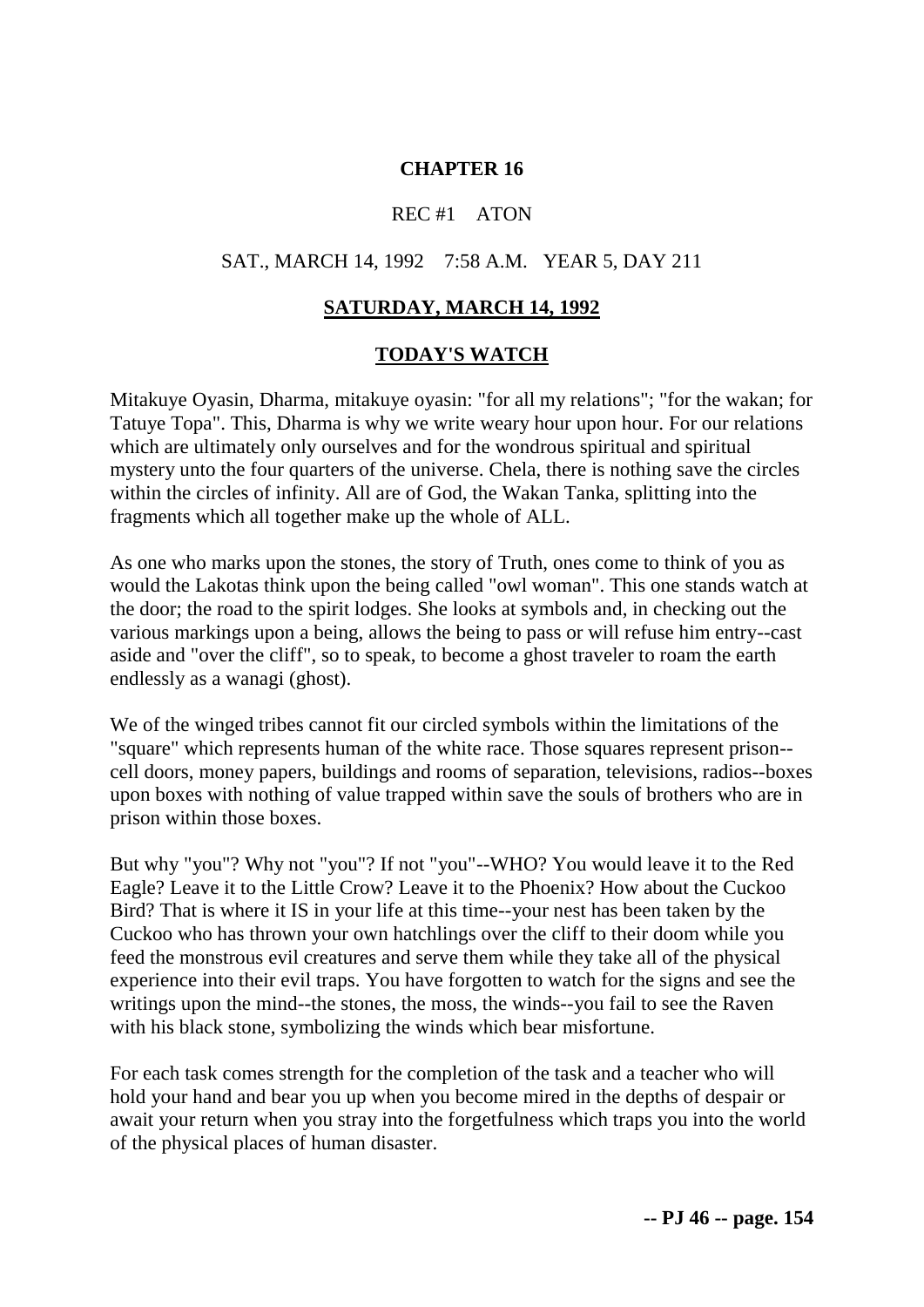Why you? Because it is your journey--it is the markings of the golden Eagle and the bronzed sparrow. Always will stand with you the Red Eagle/White Eagle with sharing of heart so that the work can be done--the journey finished in wisdom and not left to the heyokas--those sacred clowns. When ones come to seek clarity of vision, to most you only represent a friend who has ear with which to hear more clearly. This is because ones do not yet understand for man is still only beginning to remember who he is and the assault against him is constant. Man reaches for his addictions to prevent the seeing of Truth as he blinds his eyes and ears and the feelings of touch leave and the soul is placed in limbo where for a moment in perceived "time" a being can physically escape. But the time allowed for "escape" has passed and reality in the remembering must be confronted.

You cannot pass your "work" on to another--for who is "another"? Who but YOU? You are but all of "them" and "they are but you". It is only through the Great Spirit within that you find higher wisdom reflected in your growth and unity as the symbols on the paper become the language of communication. This is why the symbols--so that you can recognize your brother--yourself. Choices are made and ones must choose and decide whether or not to sit forever within the boxes of the physical or fly free within the circles of infinity.

That part of Man latches onto that which "seems" real--the things he can only experience in the physical manifestation of thought--"things". The soul longs to regain its freedom with its wondrous flight feathers--but the "golden" feathers weigh him down and keep him binded. Can you not see, wacasaska, that you are but a feather on the wings of God? You ARE a part of that which allows the whole to fly again--only "knowledge" can allow the proper remembering and we are among those who will bring the remembering as it IS--without the lies which entrap the soul and have plucked all the feathers from your being and trapped you in the tarpits of physical squares--holding gold in place of Spirit and binding you by the sheer weight of it to that which cannot be held except for a brief time of Great Spirit's allowing.

The message is simple--the task simple--and the "knowing" simple--so simple indeed, that man cannot remember.

Why would I speak to your heart in this language versus another? Because we are of the tribes gaining insight and knowledge through the experiences of and among the higher constellations--so that we can recognize one another when the sacred stones are laid upon the sacred altar (owanka wakan)--that holy place of Great Spirit--universal; infinite. It is only a part of the remembering and each of you are only allowed to hold a portion so that you can awaken into alertness and not hide your heads beneath the blankets and refuse to see and do your work.

Your work is only different from that of another--for without the contribution of each- in perfection to his/her best ability--the whole is but a tattered flying machine which cannot soar. A wing without flight feathers is a useless thing and yet, to build a glider wing--one must know why another's did not work, what you have done to keep it non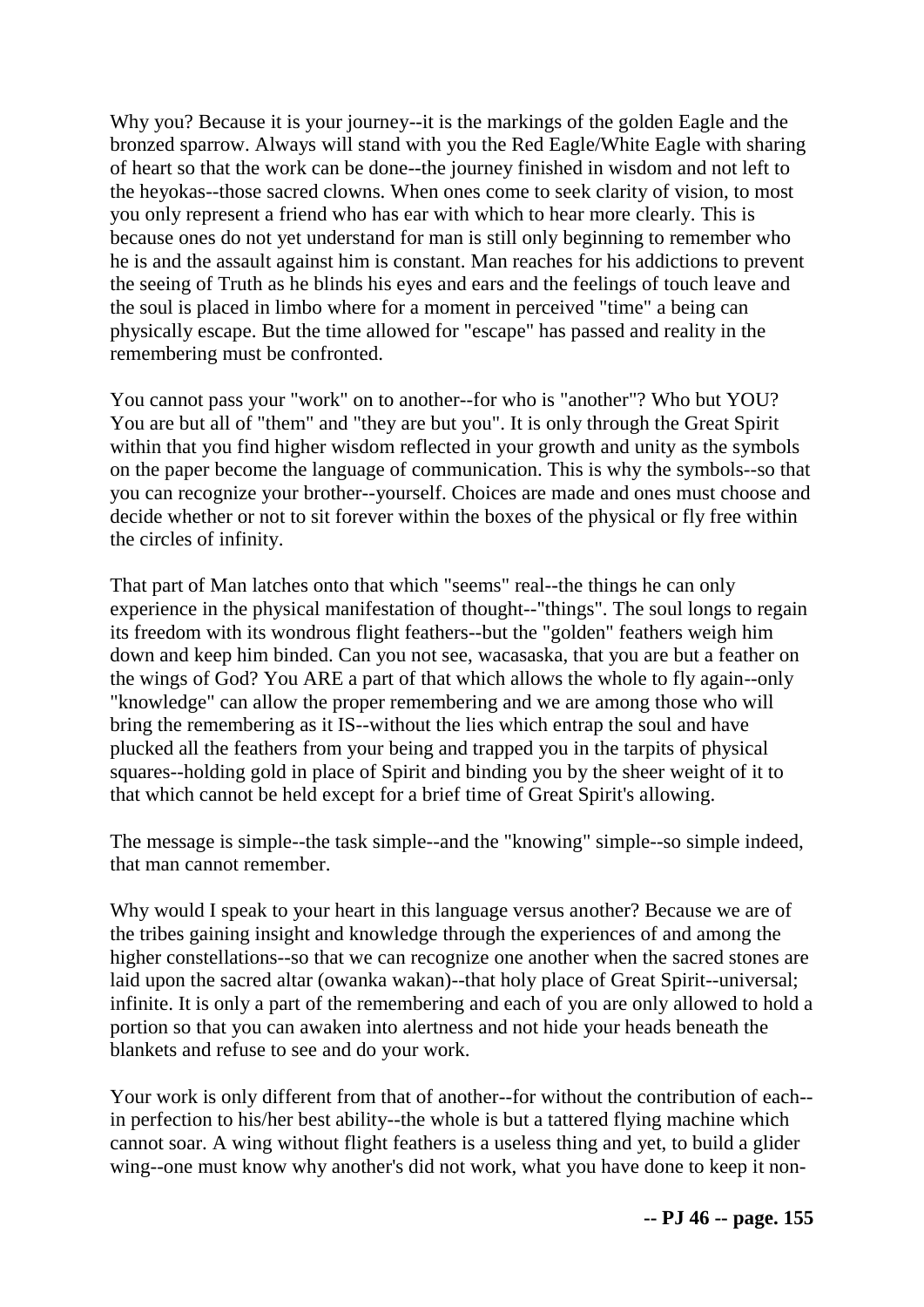functional and what will allow it to buoy up the whole into flight.

If you accept all the responsibility of all the feathers then you have caused them to be unable to know their own value--so you must not DO IT FOR ANOTHER. The "Owl Woman" at the crossing point is only "self" recognizing that it failed to gain the wisdom suitable to pass on into the mysterious and wondrous places beyond the door. Man will always conjure an "owl woman" to decide his fate for he desires to bear no responsibility and then, he will effort to kill his own creation because it represents that which he failed to attain. What another thinks of you is none of your business, Dharma--anyone--for that is the problem or treasure of the one in the thinking. Man hates Truth for it reflects his soul failures for he reaches the point that he only hears the negative aspects of reflection and forgets that he is a reflection of the total perfection as well as that of the negative and dark aspect of being. There is no way to "judge" another for none have privy to the contracts of the "other". So, you can only discern direction from the guidelines given forth from Great Spirit and Creation to guide you according to "Truth" unto the lighted places of freedom. Imperfection is that which allows growth for when perfection is achieved--there needs be no further experience--honor the imperfections that allow you to experience and grow into wisdom that you might soar again within the Light as the Light which you ARE.

How do you want this play to end? Dharma, ponder a minute--how do you want this play to conclude? Let us assume you wish it to conclude with oneness again with God. How can you conclude your play in that manner if you know not what IS GOD? So, how do you wish this experience to unfold? Do you wish those underground facilities to be of the brotherhood of Light? Do you wish them to be your security when evil comes to confrontation? Then why do you not write that into your play? Why do you ones always allow the evil writers to write your play? This act within the play will unfold exactly as you desire it to unfold and as the players learn their lines and practice their roles--so shall it come to pass that the play will be exactly as you choose it to become and unfold. Do you think God not capable of holding those secure places in the underground for your safety? All that is needed is to give life unto His creatures manufactured by Man in his evil intent and the very tools of his manufacture will be his destruction.

When you speak of enemies, say, aliens--what mean ye? If these "aliens" be of God- are they YOUR enemies? If the thrust is that "they" are enemies of your governments and the business community of thieves and war-mongers--does that make "them" YOUR enemy--or your salvation? It is up to you! Are "they" there? INDEED! I, personally, am as near as your breath and you would be surprised at where I might be in the holographic aspect at this moment of experience. Where would you have me be, scribe?? Would you have me within as your heartbeat or dancing on silver wings as thine enemy assaults you? It is wisdom and maturity that knows that for which to ask. God often allows you to have that for which you carelessly ask--for the severe lesson gleaned from the having thereof. I suggest, rather, wisdom in all things and most especially when asking God to fulfill a request--it might just happen and then where would you be?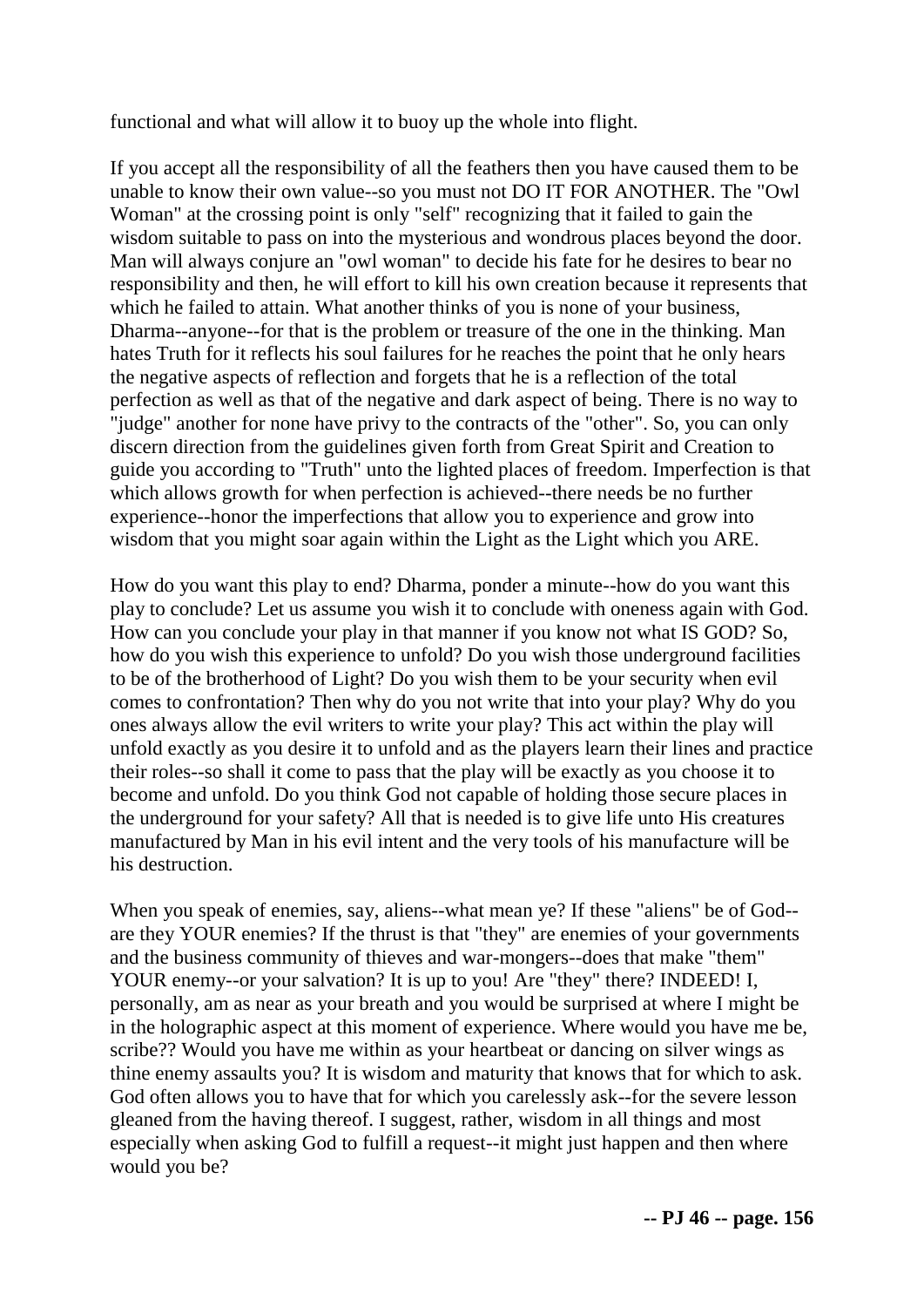Now as to confronting questions and ones who seek more clarity through the wisdom of higher and farther vision; we must be patient for where the personal response is concerned, Man is given to experience the multitudes of fool's games and the wisdom seems fuzzy. So, let us look in wisdom--say at E.Y. who is now again at crossroads of journey. What has changed in this place? What seems to be happening regarding transfer? Pay attention--if you can have the best of both circumstances--hear what God is saying to you in that inner knowingness. Be patient enough to wait upon the Spirit after you have turned your burden over unto His care. Seize the moment and the opportunity if it be reasonable. In this instance, E.Y. can have the positive of both--IF, he uses wisdom. He can continue to work with the ones who need his physical input-- AND, in the allowing them their needs, he can require that if he needs "time" to journey or make presentation for his next experience--so be it. If the move is to be made sooner--the inner knowing will take care of the nudging.

You ones have worked hard and it is coming time for the return swing and some of the reaping of the harvest. E.Y. will be most invaluable in presentation of these project proposals to ones who decide that which will be invested and give credence from physical aspect to ones in the positions to make selections--be it for growing algae to type of housing. These are things that you ones must continue to foster and service until more magnificent decisions come to pass for too few will come into the safety awaiting them--they will turn away calling good--evil. God can fly in all directions *and can do so anywhere and anyway He chooses. ASK AND YE SHALL RECEIVE- -IF YE ASK IN WISDOM AND SINCERE PETITION FOR YOUR RELATIONS AND NOT JUST TO SAVE YOUR OWN SELFISH ASSETS. IF YE ARE BOUND BY YOUR ASSETS THEN YOU SHALL BE LEFT TO THOSE ASSETS.*

Who am I who speaks with such authority and reminds you of your journey and sometimes utilizes a good swift kick to thine assets? You need none of those "assets"- but you do need ME for I represent the strength and the knowing--in wisdom--of you- -each of you. It is not important in the least as to "WHO" am I- -"I AM" and that is that which is important. I AM the One through Whom you shall find your way or from Whom you will turn away. Perhaps "I" am the conjured "Owl Woman" at the gate--but to whom do "I" answer? To Myself and to YOU. I am not worthy to be a teacher if I do not know that which is God/Creator--that Mother/Father SPIRIT of ALL. For if I teach you only of the physical and that which the human consciousness **DESIRES TO HEAR AND WANTS TO BELIEVE--I HAVE DELUDED YOU AND FAILED YOU WHICH MEANS I HAVE FAILED SELF AND I DO NOT INTEND TO FAIL SELF! DO WE UNDERSTAND A BIT BETTER HOW THIS WILL GO? YOU HAVE ASKED FOR THIS DIRECTION AND INSIGHT--AND YOU SHALL HAVE IT WITHOUT CHARADES NOR VEILS BEHIND WHICH TO HIDE TRUTH. YOU WILL DO YOUR WORK FOR IT IS YOUR WORK--NO MORE AND NO LESS-- AND THE LESSON IS NOT JUST FOR A DHARMA OR A CHRISTOS OR SATAN HIMSELF IN PERCEPTION--IT IS FOR EACH AND ALL OF YOU FOR IF ONE PORTION OF THE LIGHT IS FALLEN--SO TOO ARE ALL**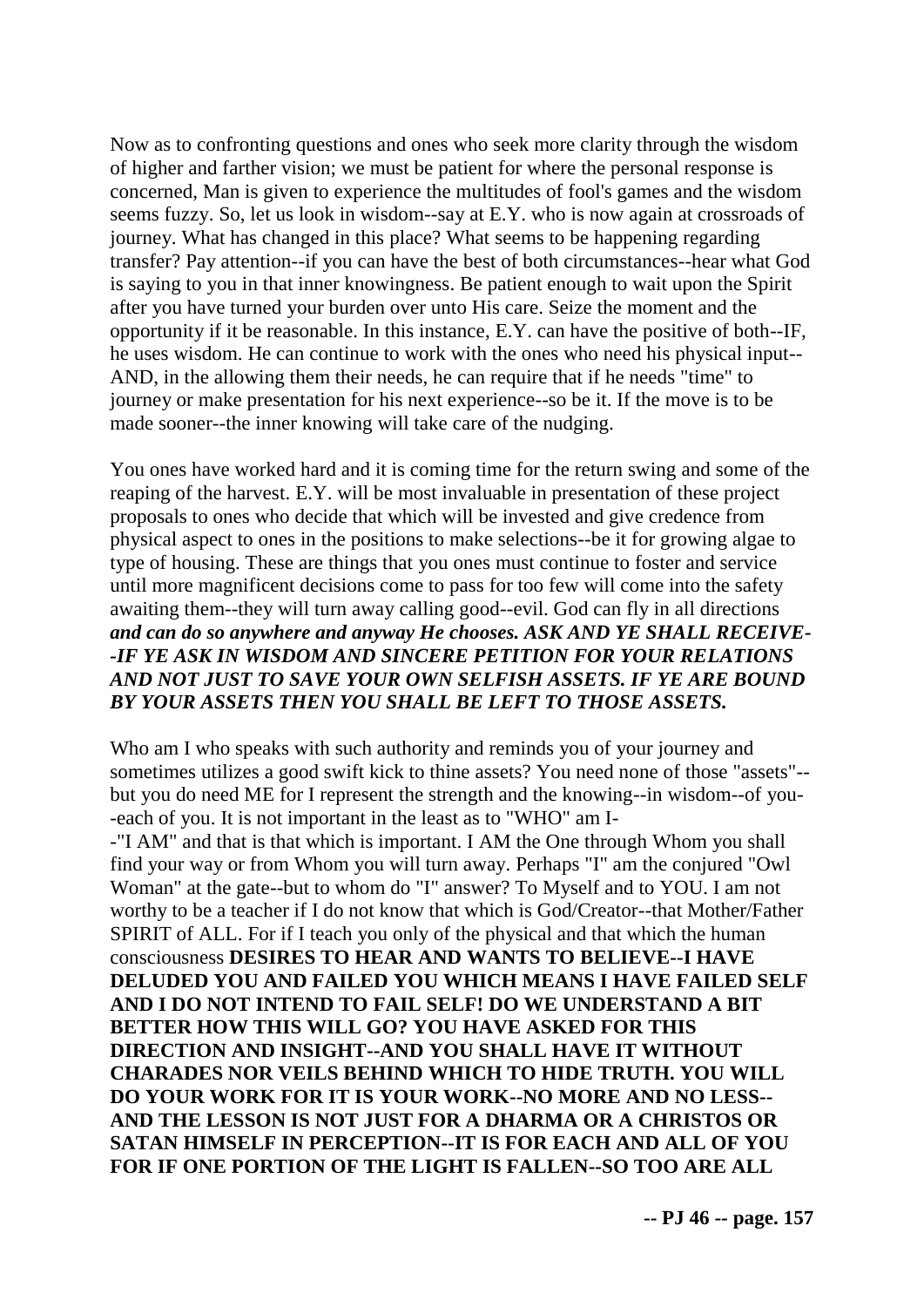# **THE VISIONS CLOUDED. WE DO OUR WORK BECAUSE IT IS OUR WORK AND AS LITTLE CROW TOLD YOU, CHELA, YOU WILL BE GIVEN STRENGTH TO FULFILL YOUR TASK NO MATTER WHAT THAT MAY BE. YOU MUST DO YOUR TASK OR YOUR BROTHER CANNOT DO HIS. HARD? YES AND NO--IF YOU DO YOUR WORK IT IS EASY, IF YOU REFUSE TO DO YOUR PORTION--THEN THE MISSION FALTERS AND STRUGGLES--IT IS UP TO EACH OF YOU AS TO HOW THIS PLAY UNFOLDS.**

I wish to speak of the Law Center and Tyson and commitments, etc., but I wish to speak of it first in the meeting this afternoon for I wish to show you HOW things fit together if you allow God to unfold the vision and YOU see it. Then, timely, you must seize the moment, the hour and the day or the opportunity will pass you by as surely as you consider breathing for if you fail to grasp the breath as presented, the next may not come for you have wasted that which was provided. You must stop placing restrictions and limitations of your own expectations upon that which God provides in the answered petition. It is the love of one heart-soul unto another and back with the response of same that keeps you going and growing. What may seem as no contribution--is often the very thing that moves another one step forward and thus moves the "whole". It is YOUR prayer in earnest intent which moves the "whole"--can you not see? It is not Dharma writing--it is YOU reading and seeing the Truth which pushes the dream--dances the dream--awake and into reality of conclusion. Do you not see that on a most practical level--if you want the safety of the very tunnels and facilities built to exclude you--YOU CAN HAVE IT ALL? Can you not see it?

Do you think I gave you locations of your national intent to have exclusive life extension just to allow you to know where your enemy is? No--those locations at some time will be your very security--IF YOU CHOOSE TO HAVE IT THAT WAY. ALIENS FROM THE UNIVERSE ARE NOT EARTH HUMANS' PROPERTY AS THEY SEEM TO BELIEVE--YOU HAVE BUT TO RECOGNIZE FRIEND FROM ENEMY AND LISTEN AS THE INSTRUCTIONS COME BACK IN ANSWER TO YOUR PETITIONS FOR WISDOM. For instance, do you actually believe that we would allow tunneling and damage to the magnificent focusing crystal center for communications and navigation from your "star" to be damaged or .controlled? This planet belongs to Creator and ones have taken possession and damaged this wondrous living "mother". Do you actually believe Creator shall tolerate such devastation, even in illusion of perception? You will come into Truth of the illusion of manifestation or you may well live to wish you had. If you are of God, what possible thing could you have to fear? If you are of God you will KNOW that you are protected and provided for as the babe in the womb. It is when you pull away and turn from God that you get into mischief and trouble--hold My hand and I will take you home. Deny me and ye shall search longer for your home. Home is much closer than you think for Man is given to think with that which IS WITHIN THE ILLUSION as he fails to TRUST that KNOWINGNESS within his being.

You ones want gurus and go-betweens. Why? Because you have been trained to think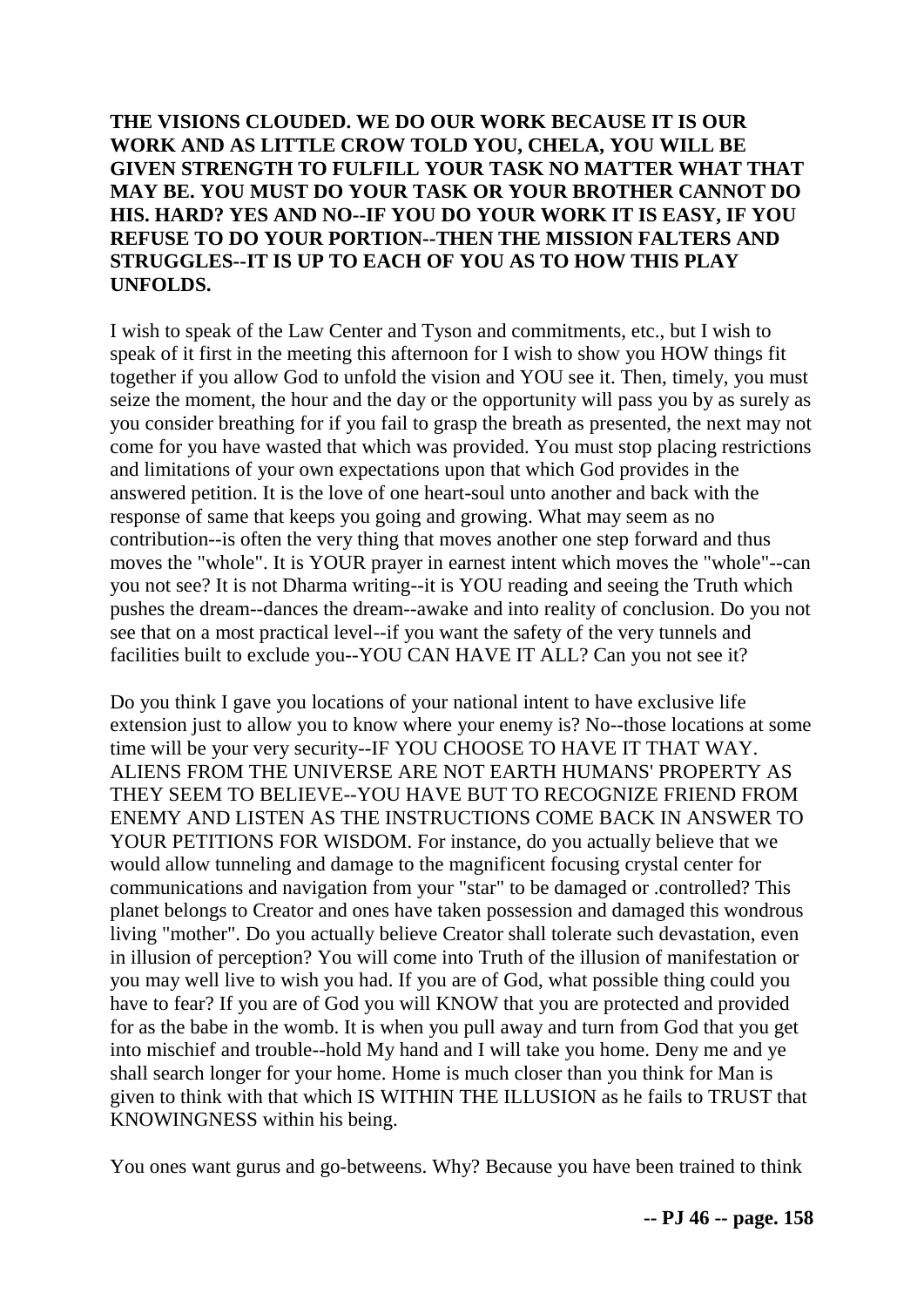you are not sufficient unto self. Why would not your desire to have security be as fulfilling as that of your adversary? Moreover, if ye be of God--ye have infinite capabilities and ye shall breathe the breath of life into that which is needed for your army and "war" will not be in the realm of need. War is that which your adversary to "life" plans this day against the unwitting and innocents of nations.

Do some on your planet have worry and trouble with "aliens"? Oh my, indeed yes--we are THE enemy of those who have destroyed, enslaved and torn down that which is God's property. Wrathful is this God? No--JUST! FAIR? According to whose perspective? But remember something as you read these words--you must discern your own perception. How knowledgeable are you? Do you see this as a fearful revelation or one of wondrous security?

You think Dharma somehow has the gift of writing? If you understood not that which she writes--then you might well be as the rock-throwers and advise her that she knows not how to write at all and everything is beyond understanding. If you understand that which is the "word" or compilation of symbols and words--who is the revelator? The writer or the receiver? Communication is simply that which is understood in intent. The point is to bring the communication into focus so that all know "explicitly" that of which we effort to understand. When the focus is clear and all see the same understanding and vision--so then, can you manifest that vision into reality. Ones who do not wish to understand and come into vision of reality away from the humanistic experiences of the fleshly senses--will NOT understand nor will he come close enough to receive. He will insist upon being left as the ship leaves port--do you see? You do not know if God will send a life-ring, a spacecraft or a shuttle to take you underground beneath the horrors--WILL YOU KNOW WHEN GOD COMES? Will you be efforting to "ascend" when your security is to "descend"? Why must you make such foolish limitations on God and self as to follow a blind leader who teaches the limitations of God as he/she pronounces that they are teaching the unlimited qualities of God. If you are "with" God you will automatically ascend or descend as God discerns.

You want to cling to an idea of that which WAS--no, you are stuck with that which IS. Will you lose your very life in the need to hold to that which has passed and shall never come again as "was"? Do you want to experience the "crystal" of perfection from within as one with it--or always ponder the possibilities according to "another's" description of how it might be? If you have already decided in the negative of "I can't" or "it isn't possible", you have already decided--for you will not bring it into creation- you will fail for that was your decision from onset. If you get off your assets and decide it will be accomplished--anything and everything will come to be. If you take My hand I will show you where we are going but if you turn from Me--YOU SHALL NOT GO ON THIS JOURNEY WITH ME FOR YOU CANNOT TRAVEL IN BOTH DIRECTIONS AT ONCE. I CAN GIVE YOU GLORY--OR YOU MAY TAKE YOUR CHANCES WITH THE DECEIVERS WHO HAVEN'T TOLD YOU TRUTH YET AND HAVE GIVEN YOU LESS. THEY HAVE PROVED THEIR DECEIT AND YET, STILL, YOU CLING TO THESE ENEMIES.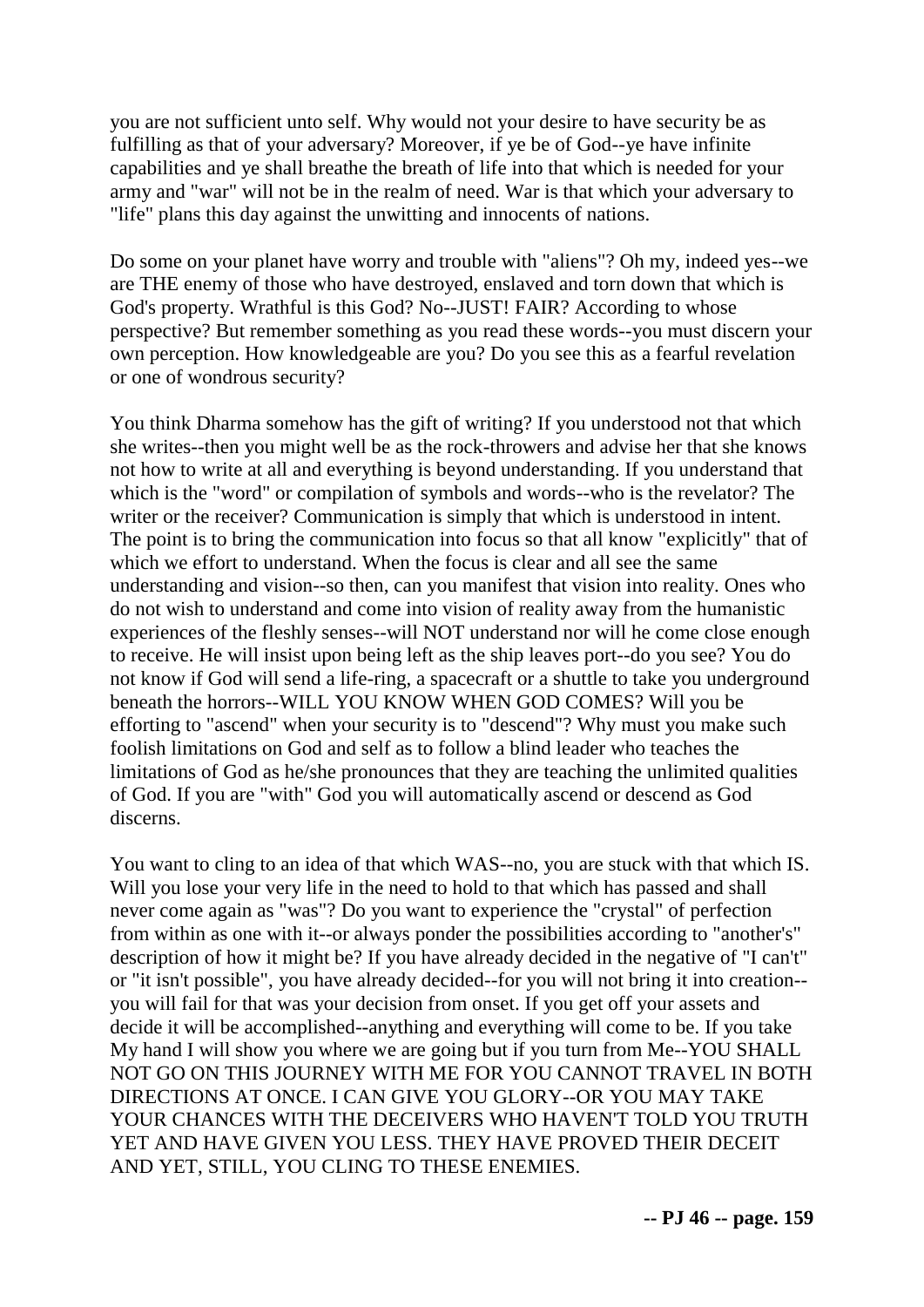There you have it, precious ones--glory and freedom or bondage and struggle. My path is only through effort toward goodness. I shall hold out My hand unto you and I shall hold the lamp aloft so that you can see in wisdom--but I will snatch you away to nowhere nor drag you anywhere.

If you deny God, God will allow you to do so and in the ending if you continue unto your transition to deny then be prepared for God to take leave of you until lessons are learned and vision clears a whole heck of a lot. Equal opportunity does not mean "the same" opportunity. You will claim that opportunity offered unto YOU--for another's is not yours to claim. How many of you will deny the glories and treasure of your heritage to cling to the dregs of an elusive, fragmented and binding dream experience?

It is the time of sorting and the decisions are made in the confusion of chaos because it is in that state of consciousness when Man makes his choices of life journey. It is the epitome of the battle between Truth and the lie. I did not say "good" or "bad"--I SAID TRUTH OR THE LIE. Which will it be?

Why do you concern, say, with those space aliens? If you are of God, you know the following: Evil cannot exist in the presence of God so if they be evil they shall be smitten down--if they be of God then you are in clover--right? The only thing I can give unto you as assistance in deciding--*IT SURELY SEEMS WISE TO ME, TO STICK WITH GOD BECAUSE HE IS GOING TO WIN EITHER WAY.*

I force no-one to take my portions. I force none to read my presentations. You can "argue" into infinity over the merits of one book above that of another--but if one book be wrong then your argument is unworthy. I argue not. I will always effort to give understanding--but I argue not so if you choose to denounce my gifts then I bless you and grant unto you your "right" to choice--it will be in the ending wherein the Truth shall be accounted and we shall see who brought Truth and who, the lie. Manifested experience is a game of choices, illusions and experienced actions. Only through those actions can one measure growth and reality of purpose. If your desire is to remain mired in the ignorance of human bindings--I cannot help you nor would I spoil your journey by my imposition upon your senses. But in the ending, dear ones, we shall most certainly see WHO was correct in the unlimited measure of God and Creation and who remained binded by the lies of that physical manifestation.

You see, if you are IN THE LIGHT, ye shall have no trouble becoming one with the Light and therein receiving your freedom--your "ascension" if you will. If you limit your training to the physical expression of diversification, separation and opinions of others regarding "your" status--then you shall remain incapable of the transition within that Light source. In your ignorance you will slay the very thing you are struggling to save--your physical form. Why?

All of you--answer this most important question--why? What do you want? You run hither and yon seeking "safety"? Safety from what? What for? Why do you desire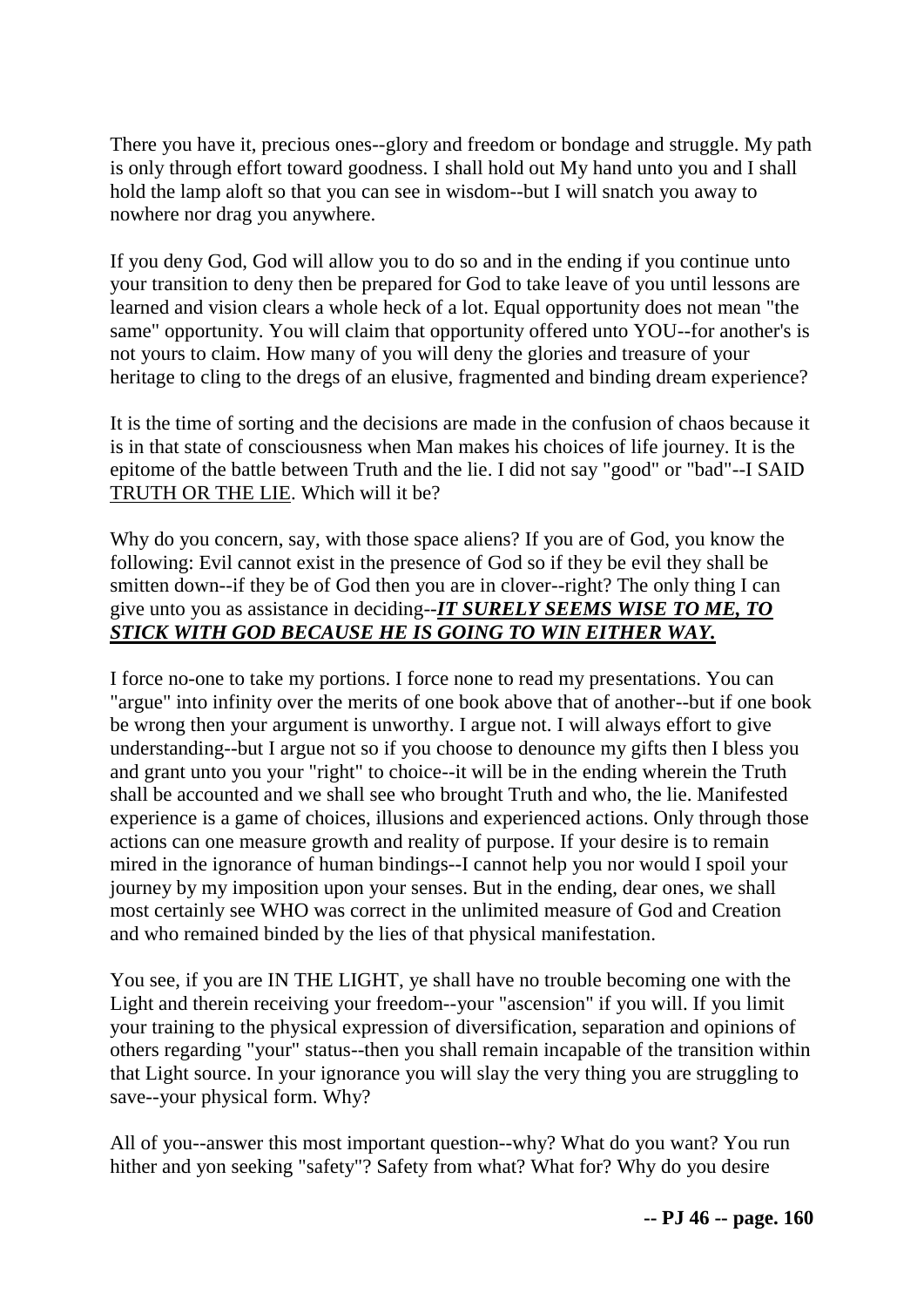safety, say from an earthquake or struggle or death? Why do you want to determine that special "safe place" in Idaho or California, the mountain or the desert? Is it to prolong a bit of flesh in comfort--or to serve God's purpose? When you can honestly answer that question the insight will pour in upon you like the tidal wave you fear.

When you desire to survive only to serve your relations, then and only then have you found your place of safety for it matters not--you are simply--safe. If yours is only to save thine assets and necks--then you will search until you find the very place where you shall lose it all. I effort to give you ways of making this journey through the physical confusion a bit easier and viable while you make decisions. I give you instructions and the WORD so that you can come to trust Me in that farther vision. I do not come to drag you into anything for I only actually have the WORD to offer-- THE WORD OF TRUTH THROUGH WHICH YOU CAN FIND YOUR FREEDOM. GOD IS BUT LOVE, LIGHT, TRUTH AND THE WORD. GODNESS IS THE KNOWING AND BEING OF THESE TRUTHS. WHICH ARE YOU? WHO ARE YOU? WHEREIN IS YOUR SAFE PLACE? The great Gurus of Truth only tell you there is higher. The false guru's pronounce limitations so that you follow them. Who would you believe?

Is Dharma the being in point, or the speaker/writer of the Word? Both--just as are you in that fragmentation of God Creator, in His desire that you experience and find your Truth and experience your journey to fulfillment. But WHO shares this WORD? God- for God IS THE WORD, is the LIFE and the WAY. If ye come into My places ye shall come through Me and according to the Laws given so that ye might abide in Mmy places according to those ways which are acceptable. Fair? I care not about "fair"--this is simply the way it IS. If ye like it not--go away from Me and find your own desires and in the ending, so shall we see who guided you to perfection and who left you in the pits. I AM HE WHOM YE SEEK AND AWAIT AND SO IT IS WHETHER OR NOT YE WISH TO ARGUE THE POINT! Nobody even suggests you listen to Dharma in her physical garb for she is but YOU. I AM EXACTLY WHO I SAY THAT I AM--I AM ATON AND I SHALL SHARE THE JUDGING AND THE ACTIONS WILL HAVE SPOKEN ALL THAT IS NEEDED FOR THE OCCASION IN POINT. EVIL SHALL NOT BE BROUGHT WITHIN MY PLACES! AND, THAT, CHELAS, IS THE WAY IT IS WHETHER OR NOT YOU LIKE OF IT--IT IS NOT YOUR DECISION. Your only decision is unto whom and in what manner will you choose. MINE IS TO OFFER MY GIFTS--I DO NOT NEGOTIATE NOR COMPROMISE BY GIVING YOU LESS THAN PERFECTION AND YOU SHALL NOT LESSEN THE VALUE OF THE HERITAGE UNTO MY PEOPLE BY YOUR FOOLISH CONSPIRACY TOWARD COMPROMISE AND VOTED-IN MORALITY OF A PLANE OF EXPERIENCE INDEED LESS THAN PRIMITIVE. EVEN THE PRIMITIVE NATURE RECOGNIZED THE MAGNIFICENCE OF CREATION. PONDER THESE THINGS MOST CAREFULLY.

You had better begin to confront these final choices for it is about time for you to meet whichever it represents to you--friends or enemies. The thrust will be put upon you soon now as the next portion of your adversarial outlay begins to stifle you and bring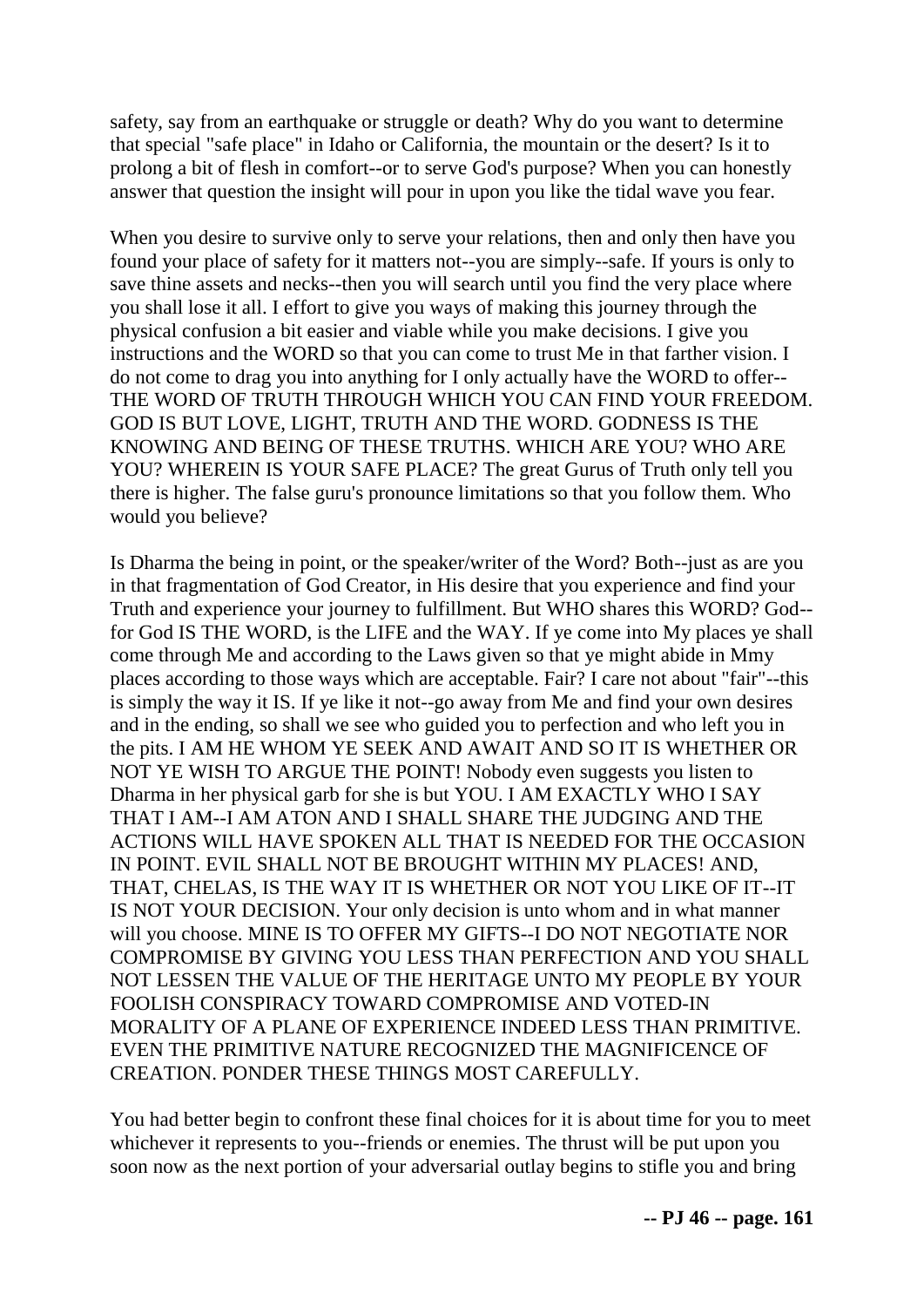terror into your consciousness. Will we, on our arrival--be welcomed or only bring terror? To each his own for the Hosts have come to prepare the way for the reclaiming of property of the Source of Perfection. Which side are you on? Do we represent terror or joy? It is time for you to be in the deciding for our presence will shortly be made evident. If you follow the path of the adversary and the criminals (and we have now outlayed ways to discern which is which) then you have MUCH, PERHAPS ALL, TO FEAR--IF YOU WALK WITHIN THE INTENT OF GAINING AGAIN THE PROP-ERTY IN RECLAMATION OF AND WITH CREATOR--THEN I SUGGEST YOU ARE IN PROPER PLACEMENT AND AWAIT IN [JOY. YE](http://joy.ye/) SHALL BE GIVEN THE DISCERNMENT TO RECOGNIZE THE ENEMY FROM THE BROTHER.

I once told this little band of brethren we call "ground crew" that one day the Phoenix material would save your lives--and it stands as stated: You who have unto selves "the word" shall have gained the security of the protection for ye shall bear the mark which is the sign of who is God's and who is desirous of remaining in the confinement of experience as is.

Ones who "will read it as soon as there is extra time" or "when I finish with whatever else I find to occupy me" are sorely ill-informed. There is NOTHING ON YOUR EARTH as important and you are running out of time. If you already have direction and KNOW--then it matters not--but if ye are filled with doubts and indecisions, ye had best be in the finding out. If your only intent is to "save your 'things" then I suggest that you will surely lose them all for even in transition from the physical plane of housed body--you lose them all at any rate. If they are atomized by a nuclear bomb- -are they not lost to you? What is it ye do not understand? YOU UNDERSTAND-- YOU SIMPLY DO NOT WISH TO FACE IT AND IT IS TIME. THE TIME IS AT HAND FOR THE CONFRONTING OF TRUTH LEST YOU NOT HAVE A "TOMORROW" PAST THIS DAY.

I do not come to preach as such and certainly not to coerce--I COME TO TELL YOU HOW IT IS and you do whatever ye will do with it--but My people are going to come fly with Me in the glory of the universe. The tickets are available and are actually "free"--it is only your warped perceptions that causes them to seem too elusive and expensive--it simply means you have to give up that which "seems" real to get that which is of the only value but remains invisible. In other words, you cannot purchase this ticket home with anything on Earth in manifested form. So be it.

Dharma, it is time to leave this for we have a meeting waiting. I hope that all who read this document give most careful thought to it. If you are reading it--pause and give thanks that you had opportunity to find it at all for it indicates that you are given time to better discern thine own journey.

In love and blessings as you will accept. I am Aton--Grandfather--Mother/Father. I AM THE LIGHT AND YE ARE MYSELF, THEREFORE, I WOULD ASK THAT YOU CONSIDER THESE THINGS I OFFER UNTO YOU THAT YOUR JOURNEY LEADS TO THAT WHICH IS WONDROUS--BUT IT IS THINE TO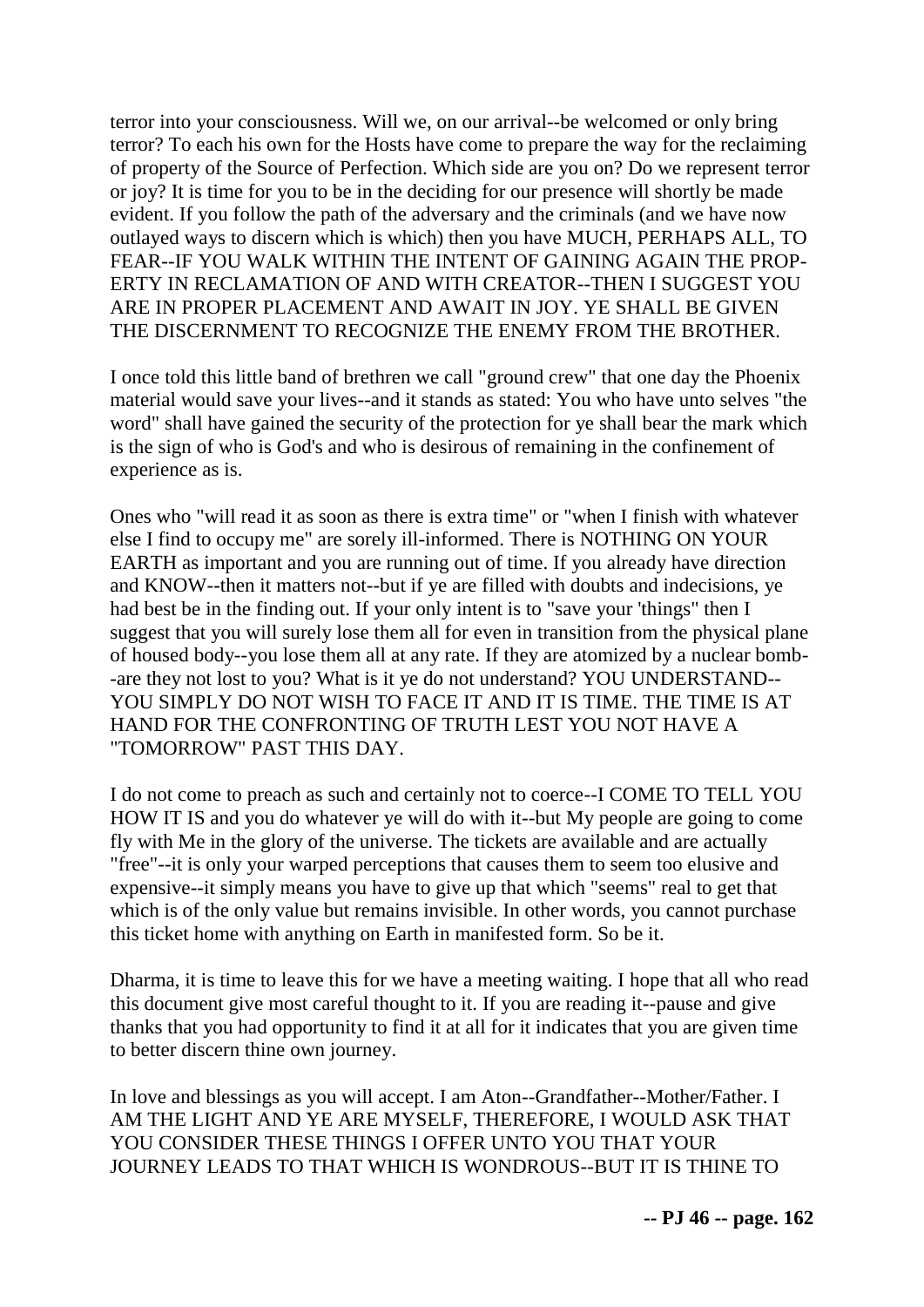JUDGE AND THEN, UPON WHICH TO ACT FOR WITHOUT ACTION THE BELIEF HAS NO MEASURE.

I AM ATON--WHO MIGHT YOU BE?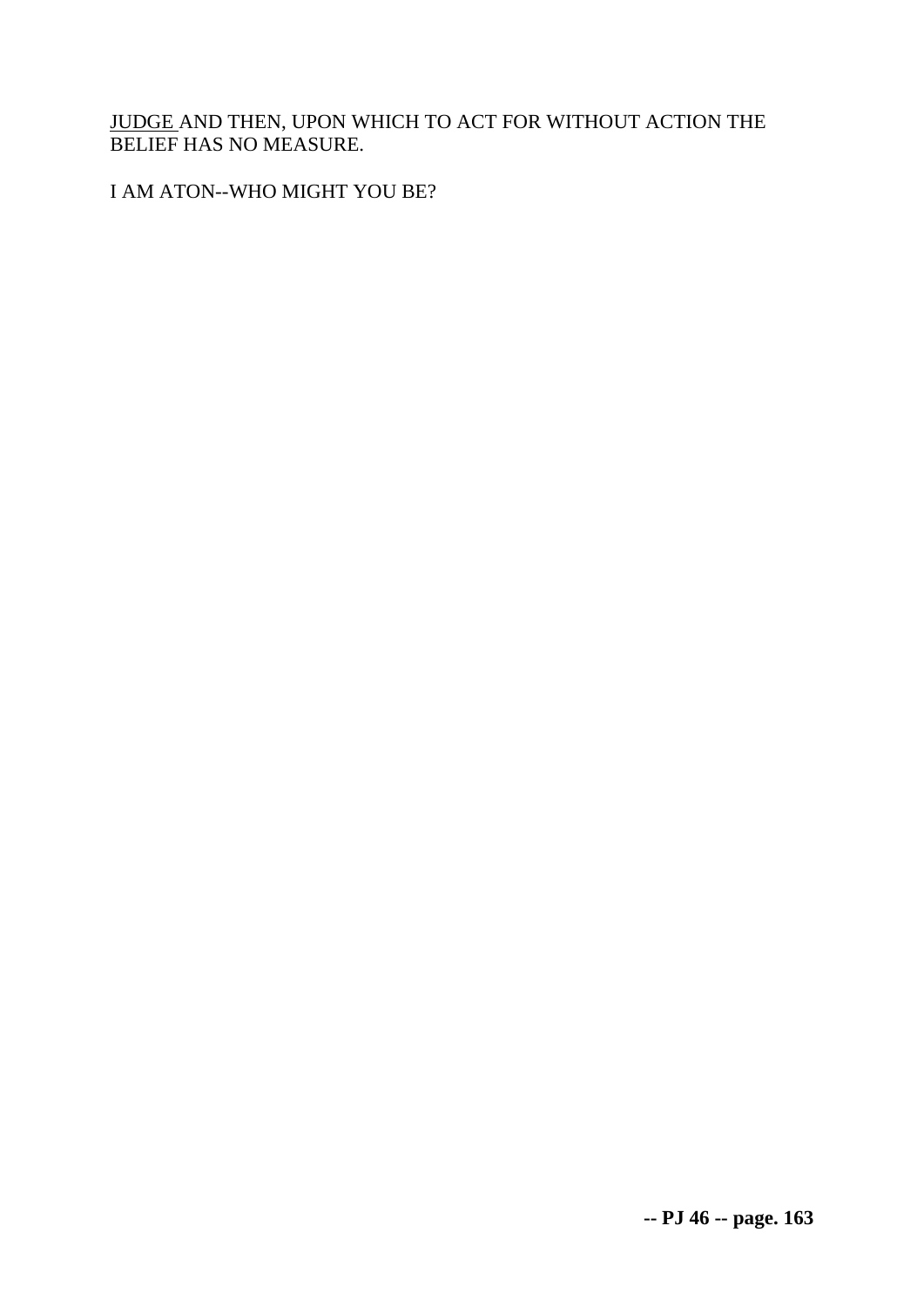### **CHAPTER 17**

## REC #2 HATONN

### MON., MARCH 16, 1992 10:02 A.M. YEAR 5, DAY 213

## **MONDAY, MARCH 16, 1992,**

### **CONTINUATION:**

## **CIA ESPIONAGE AND COUNTERESPIONAGE-- (CIA AND FBI)**

When CIA Director William Colby was asked at his Senate confirmation hearings, in the fall of 1973, what he believed to be the proper scope of CIA activities within the United States, his first response was, "We obviously have to run a headquarters here; we have to recruit people for our staffs, and so forth, and we have to conduct investigations on those people..." No one disputes the need for the agency to conduct certain routine administrative business within the United States, but few people realize that what the "headquarters" needs to be "run" include dozens of buildings in the Washington area alone, large training facilities at several locations in Virginia, a paramilitary base in North Carolina, secret air bases in Nevada and Arizona, communications and radio intercept bases around the country, scores of "dummy" commercial organizations and airlines, operational offices in more than twenty major cities, a huge arms warehouse in the Midwest, and "safe houses" for secret rendezvous in Washington and other cities. While most of these are oriented toward foreign operations, some are used full- or part-time for purely domestic activities.

**[H: At this point I would give you some information which will be coming forth in the press as if in shock treatment, as example, of buildings and front organizations for purposes of clandestine activities--right in Washington. This is to simply show you that it goes on constantly, urgently, secretly and right under your noses in the shadow of the White House for convenience.**

**There is a private, non-profit, historical and cultural association called the Confederate Memorial Association (CMA) which operates a museum and library in Washington. The intelligence community efforted diligently to take over the buildings and sham cover of that organization for money laundering and other clandestine operations. This will not "shock" you who are now versed in the strange world of covert intelligence, but it clearly illustrates how clandestine activities are hidden behind deceptive facades.**

**In this case, a legitimate, non-profit association was targeted for takeover by the intelligence community.**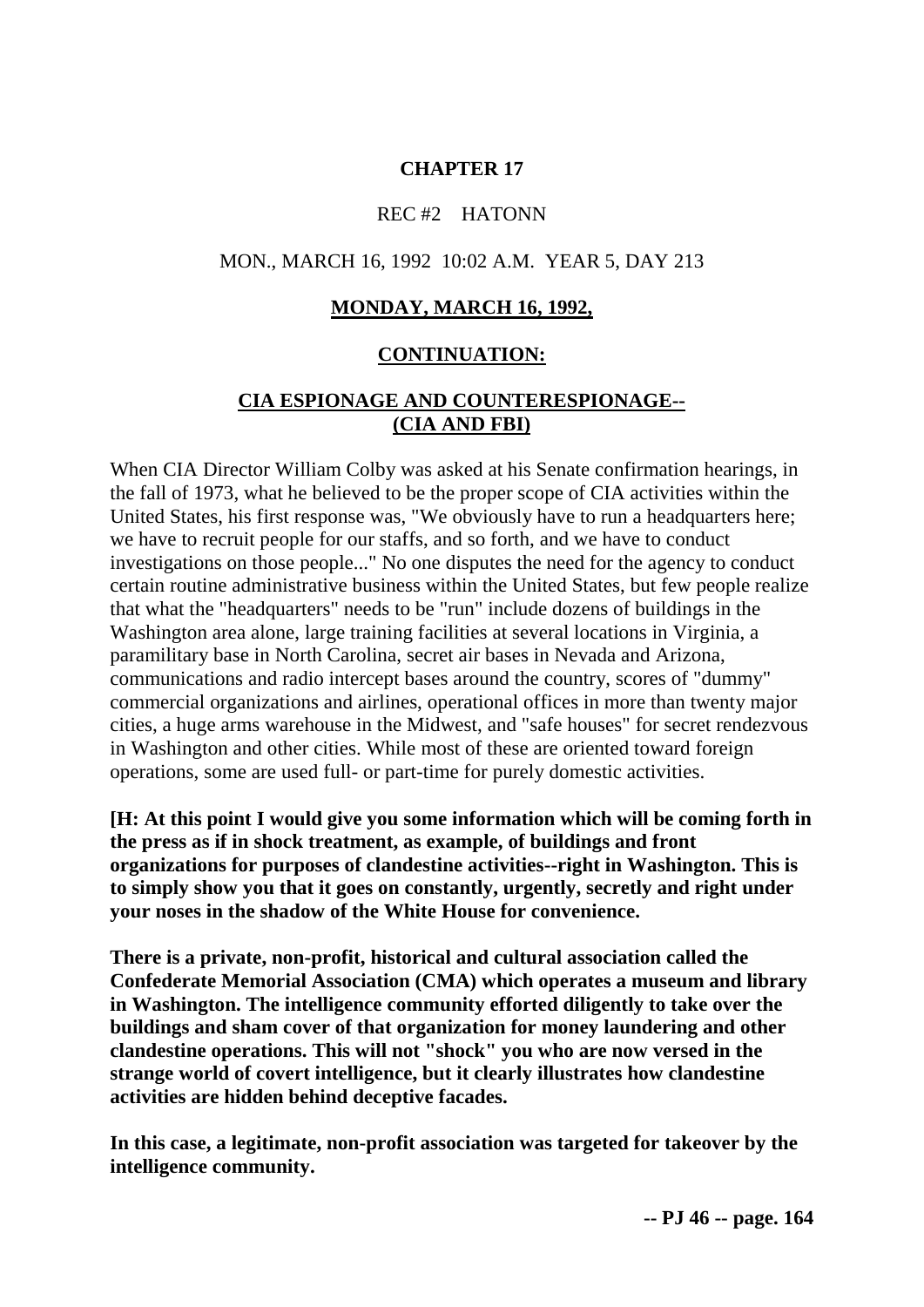**The association and the museum were struggling financially and the fact that the building was only eight blocks from the White House--it was immediately noted that funds would be made available "in exchange for - - -", etc.**

**Please understand, readers, that takeovers are usually done with great hidden dexterity. First, ones offer to help, then in exchange get a few members on the Board and then more and more until the organization ceases to function and the beast takes total possession. This one placement and operation was directly hooked to the Iran-Contra operations, Oliver North, money laundering and other covert clandestine operations. This goes on continually in all parts of your globe. As in this case in point--the intelligence connections come full circle--from the early, innocent-seeming involvement in the CMA, in this instance, to the current litigation in the matter with "fixed" judges and participating legal counsel set forth to "insure" proper judicial outcome in favor of the clandestine operations.]**

Colby continued: "We have to contract with a large number of American firms for the various kinds of equipment that we might have need for abroad." Again, this is on the surface a legitimate function. The CIA every year purchases tens of millions of dollars' worth of goods from domestic companies--everything from office supplies to esoteric espionage equipment. But Colby carefully left out any mention of those other "purchases"--the services provided for by the CIA's contractual relationships with universities, "think tanks", and individual professors.

# **COLLEGE CAMPUS ACTION**

Many of these came to light in the winter of 1967 after *Ramparts* first revealed the CIA subsidization of the National Student Association and as exposure followed exposure Richard Helms asked his Executive Director to report back to him exactly what the CIA was doing on American campuses. The Executive Director quickly found that he had no easy task before him, since nearly every agency component had its own set of programs with one or more American universities and there was no central office in the CIA which coordinated or even kept track of these programs. A special committee was formed to compile a report and its staff officers spent weeks going from office to separate office to put together the study.

The committee compiled data on the hundreds of college professors who had been given special clearances by the agency's Office of Security to perform a wide variety of tasks for different CIA components. The Intelligence Directorate, for example, had a corps of consultants on campus who did historical and political research, much like normal scholars, with the difference that they were almost never permitted to publish their findings; in a few instances, that rule was suspended on condition that the source of their funding was not identified, and if the work neatly coincided with a prevailing CIA propaganda line.

Similarly, the Directorate of Science and Technology employed individual professors,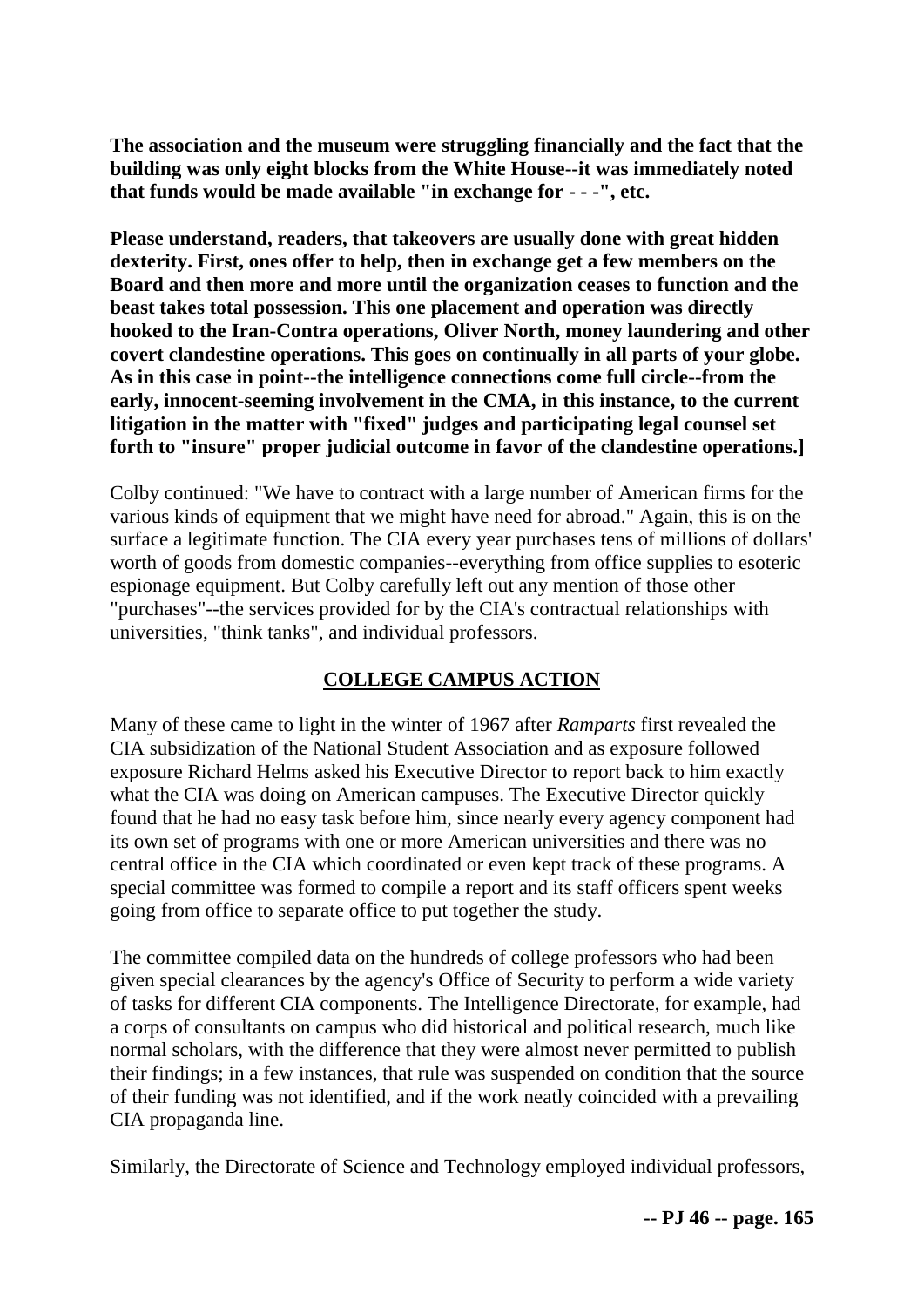and at times entire university departments or research institutes, for its research and development projects. (This apart from the millions of dollars of work the S&T Directorate contracted out every year to private companies and "think tanks".) Research of this type included the development

#### **6 LINES DELETED**

commonly used).

In many cases, the CIA's research involvement on the campuses went much deeper than simply serving as the patron of scholarly work. In 1951, CIA money was used to set up the Center for International Studies at the Massachusetts Institute of Technology. A key figure at the MIT Center was Walt Rostow, a political scientist with intelligence ties dating back to OSS service during World War II who later became President Johnson's Assistant for National Security Affairs. In 1952, Max Millikan, who had been Director of the CIA's Office of National Estimates, became head of the center. This linkage between the CIA and research institutions on campus and in the private sector became standard practice in later years, just as it did for the Pentagon. But whereas the Pentagon's procedures could to some extent be monitored by the Congress and the public, the CIA set up and subsidized its own "think tanks" under a complete veil of secrecy. When in 1953 the MIT Center published *The Dynamics of Soviet Society*, a book by Rostow and his colleagues, there was no indication to the reader that the work had been financed by CIA funds and that it reflected the prevailing agency view of the Soviet Union. MIT cut off its link with the center in 1966, but the link between the center and the CIA remained, and the agency has continued to subsidize a number of similar, if smaller, research facilities around the country.

#### **RECRUITING SPIES.**

The compilers of the 1967 study on CIA ties to the academic community also found that the Clandestine Services had their own research links with universities, for the purpose of developing better espionage tools (listening devices, advanced weapons, invisible inks, etc.). But for the covert operators, research was not the primary campus interest. To the Clandestine Services the universities represented fertile territory for recruiting espionage agents. Most large American colleges enrolled substantial numbers of foreign students, and many of these, especially those from the Third World, were (and are) destined to hold high positions in their home countries in a relatively few years. They were much easier to recruit at American schools--when they might have need for money, where they could be easily compromised, and where foreign security services could not interfere--than they would be when they returned home. To spot and evaluate these students, the Clandestine Services maintained a contractual relationship with key professors on numerous campuses. When a professor had picked out a likely candidate, he notified his contact at the CIA and, on occasion, participated in the actual recruitment attempt. Some professors performed these services without being on a formal retainer. Others actively participated in agency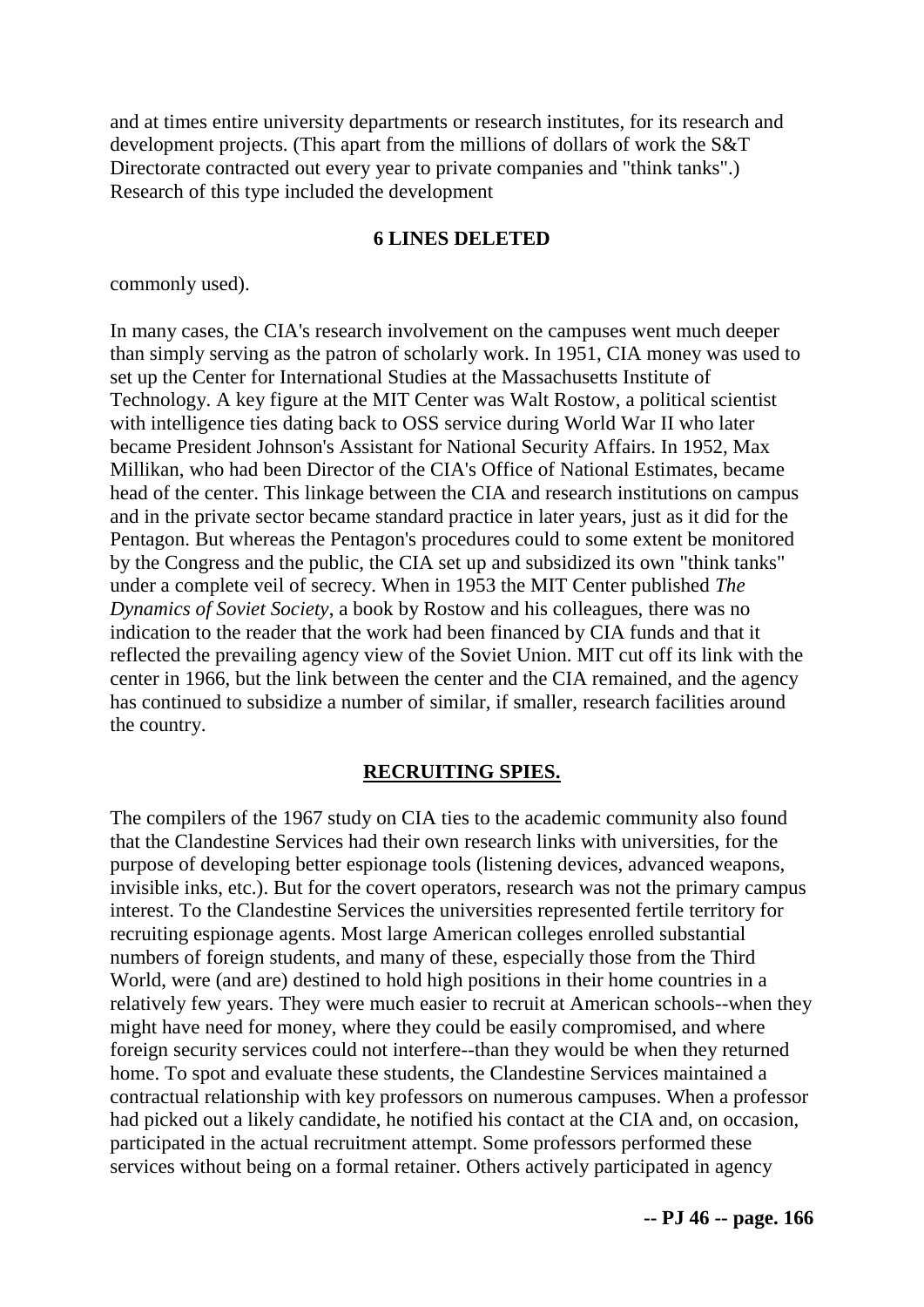covert operations by serving as "cut-outs", or intermediaries, and even by carrying out secret missions during foreign journeys.

The Clandestine Services at times have used a university to provide cover or even assist in a covert operation overseas. The best-known case of this sort was exposed in 1966 when Ramparts revealed that Michigan State University had been used by the CIA from 1955 to 1959 to run a covert police-training program in South Vietnam. The agency had paid \$25 million to the university for its service, and five CIA operators were concealed in the program's staff.

**\* \* \***

# **DRUG PROGRAMS CONCEALED**

The 1967 study on the CIA's ties with American universities covered all the activities described above, but the staff officer responsible for preparing it **was told that no research program concerning the use of drugs was to be mentioned in the report. The agency's interest in drugs was more than a passing one; one officer was assigned to travel all over Latin America, buying up all sorts of hallucinatory drugs which might have some application to intelligence activities and operations.**

The final study that the Executive Director presented to Director Helms was several inches thick, but the man who wrote it was still not sure that it was complete, less because he feared having overlooked some particular CIA component or proprietary organization which had its own university program than because he suspected that information had been withheld from him, particularly by the covert operators.

Because of its sensitivity, only one copy of the study was made, and it was turned over to the Director. Helms reviewed it and agreed with its conclusion: that all the CIA's campus activities were valuable to the agency and should be continued, except for a few individual contracts that had become outdated or too exposed. In the end, there was selective pruning of these programs, but essentially the CIA's activities with and at the universities continued as they had before the NSA scandal broke. They do so today.

The lone copy of the study was placed in the CIA Executive Director's safe for future reference. Within a few weeks after Helm's review, the report had to be pulled out; a controversy had erupted at a Midwestern university over alleged contracts between a certain professor and the CIA. When the study was consulted to find out if the allegations were correct, neither the professor nor the program he was associated with was listed anywhere in the bulky document. There was a collective sigh of relief in the agency's executive suite and some mumbling about irresponsible students making ridiculous charges. Shortly thereafter, however, the Director's staff found out that the espoused professor was genuine and had telephoned his CIA contact to discuss how he should react to the charges. He was told to get a teaching job elsewhere--and he did.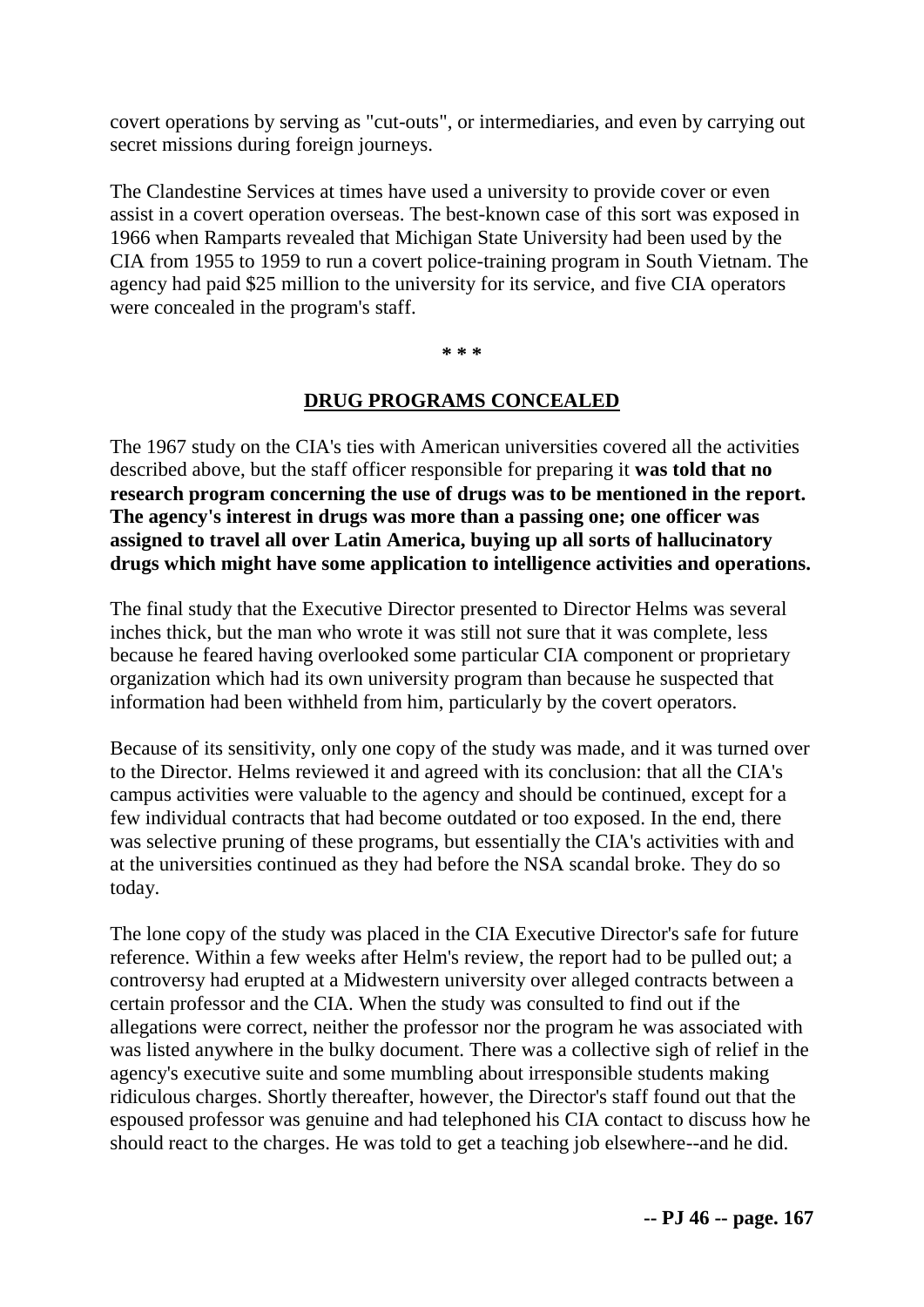Soon after, another incident occurred.

### **10 LINES DELETED**

Returning to Director Colby's explanation of the CIA's domestic activities:

We also, I believe quite properly, can collect foreign intelligence in the United States, including the requesting [*sic*] of American citizens to share with their Government certain information they may know about foreign situations, and we have a service that does this, and I am happy to say a very large number of American citizens have given us information. We do not pay for that information. We can protect their proprietary interest and even protect their names if necessary, if they would rather not be exposed as the source of that information. **[H: That by any name represents turning in your brother, neighbor, etc. It was a typical ploy of the Nazi Secret Service and the KGB through Communist regimes. You have become that very thing which you claim to deplore!]**

What Colby was referring to was the Domestic Contact Service (DCS). The DCS's primary function has traditionally been to collect intelligence from Americans without resorting to covert methods. Until early 1973 the DCS was part of the CIA's Intelligence Directorate, the overt analytical part of the agency. The DCS's normal operating technique is to establish relationships with businessmen, scholars, tourists, and other travelers who have made trips abroad, usually to Eastern Europe or China. These people are asked to provide information voluntarily about what they have seen or heard on their journeys. Most often they are contacted by the agency after they have returned home, but occasionally, if the CIA hears that a particular person plans to visit, say, a remote part of the Soviet Union, the DCS will get in touch in advance and ask the traveler to seek out information on certain targets. In the past the DCS has, however, shied away from assigning specific missions, since the travelers are not professional spies and may easily be arrested if they take their espionage roles too seriously.

# **COVERT ABSORBS DOMESTIC**

On several occasions over the years, the Clandestine Services have expressed an interest in assuming control of the DCS--with the argument that in the interest of efficiency all CIA intelligence collection by human sources should be run out of the same directorate. During the late 1960's the Clandestine Services were specifically rebuffed after a crude takeover attempt, but as a compromise measure Director Helms allowed clandestine operators to be assigned to the DCS in order to better coordinate intelligence collection. The DCS itself remained under the Intelligence Directorate. But in early 1973 Director James Schlesinger approved the transfer of the DCS to the Clandestine Services. Although there was no public notice of this change and travelers were not informed they were now dealing with the CIA's clandestine operators, Senator William Proxmire somehow got the word and told the Senate on August 1, 1973, that he was "particularly disturbed" by the shift. "Mr. Colby says," Proxmire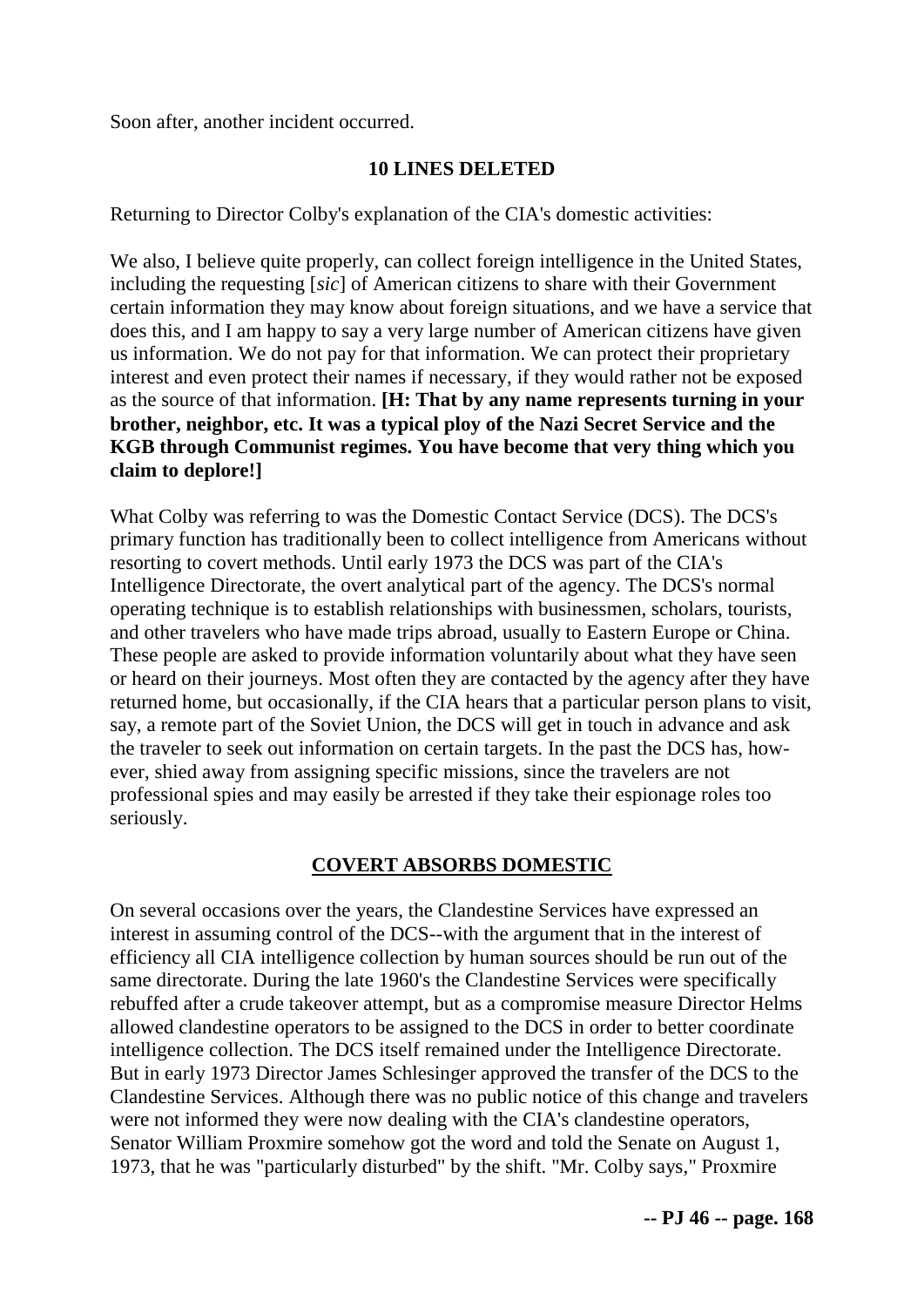explained, "that this is to improve the coordination of its collection activities with those of the Agency abroad. I find this disturbing because of the possibility that the DCS, which has a good reputation, may now become 'tainted' by the covert side of the Agency." **[H: This is all wrapped up and entangled with Proxmire later, at the time when shipments of gold were being secretly taken from your reserves. Remember also, that special arrangements were made which allowed Mrs. Johnson to even sell some of that gold in Mexico. The "web" goes beyond entanglements and into hard, permanent KNOTS which ever bind more tightly the whirling spiral of the cocoon enshrouding you-the-people.]**

Again, Colby at the Senate hearing:

We also, I believe, have certain support activities that we must conduct in the United States in order to conduct foreign intelligence operations abroad; certain structures are necessary in this country to give our people abroad perhaps a reason for operating abroad in some respects so that they can appear not as CIA employees but as representatives of some other entity.

Here Colby was undoubtedly talking about the CIA's training facilities, weapons warehouses, secret arrangements with U.S. companies to employ "deep cover" CIA operators, covert dealings with arms dealers, and other back-up activities necessary to support paramilitary operations and other clandestine doings overseas. He may also have been referring to the CIA's use of American foundations, labor unions, and other groups as fronts to fund covert-action programs overseas, or to the proprietary corporations which operate for the CIA around the world. In this last category are the complex web of agency-owned airlines--Air America, Air Asia, Civil Air Transport, Southern Air Transport, Intermountain Aviation, ( **DELETED** )-all of which have headquarters in the United States, and some of which maintain extensive facilities here. These airlines are run in direct competition with private companies, receive charter contracts from the U.S. government, and often operate domestically, in addition to taking on secret missions for the CIA abroad. **[H: This bunch of thugs even infiltrates and utilizes the facilities of your environmental foundations such as Greenpeace, etc., to do their heinous and deviate work--all nicely sanctioned by your Administration. You must remember that Administration "advisors", etc., are CHOSEN by the President--not elected by you-the-people and they only serve the Elite Conspiracy--NOT YOU-THE-PEOPLE.]**

# **4 LINES DELETED**

All these companies--and others not yet revealed--do much more than provide cover for CIA employees, as Colby implied. They represent businesses worth hundreds of millions of dollars that can be used in all manner of operations by the CIA both at home and overseas.

Colby concluded: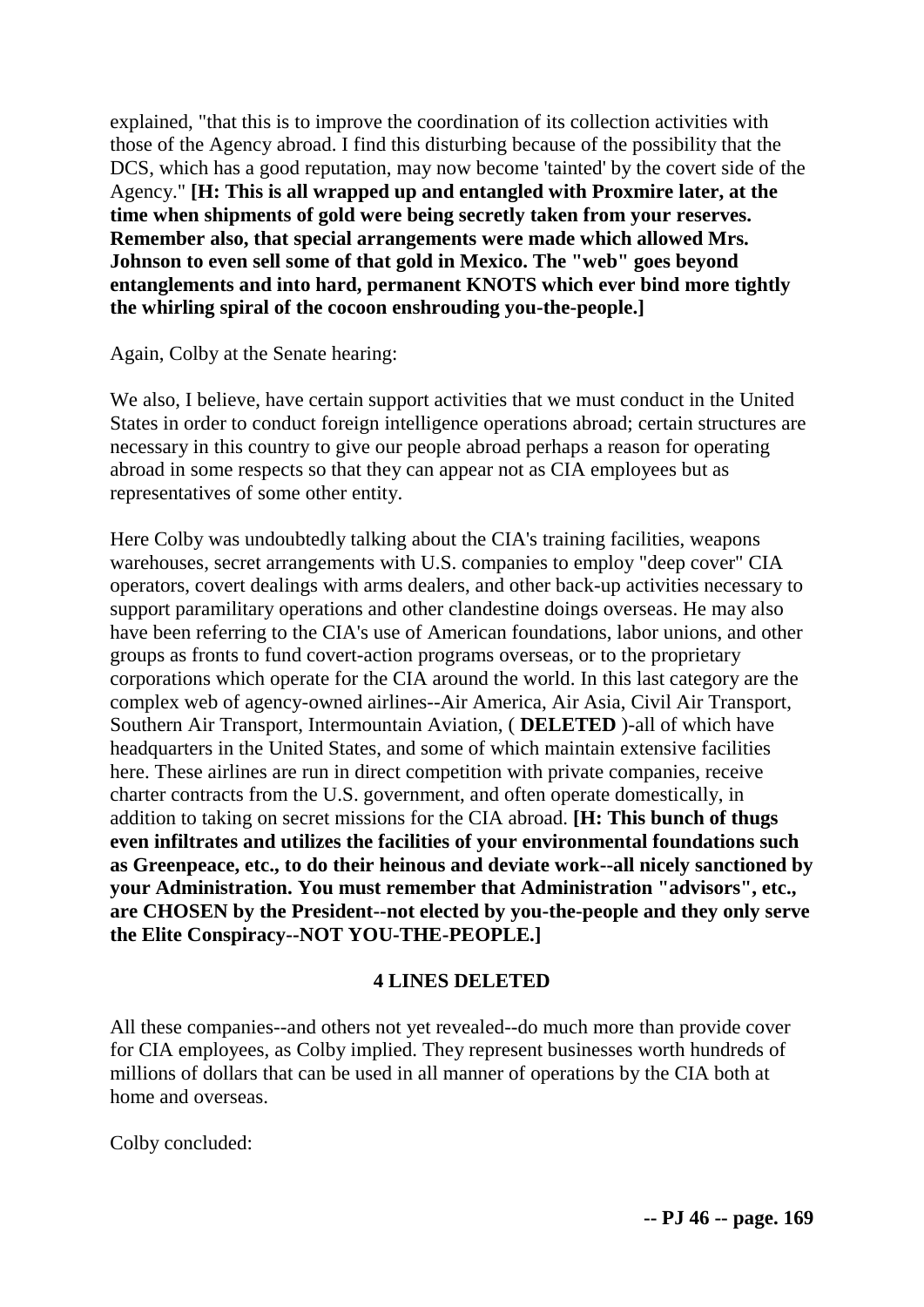Lastly, I think that there are a number of activities in the United States where foreign intelligence can be collected from foreigners, and as long as there is foreign intelligence, I think it is quite proper that we do this.

## **FOREIGN STUDENTS, VISITORS IMMMIGRANTS TARGETED**

In this instance Colby was referring in part to the CIA's efforts to recruit foreign students on American campuses, and a similar program, operated with the cooperation of military intelligence, to suborn foreign military officers who come to the United States for training. But the CIA also targets other foreign visitors to the U.S.- businessmen, newsmen, scholars, diplomats, U.N. delegates and employees, even simple tourists. It is specifically for the recruitment and handling of foreign agents that the CIA maintains safe houses in Washington, New York, and other cities.

Another group of Americans who are very much targets of the CIA are recent immigrants. Almost from the moment Fidel Castro took power in 1959, CIA operators have worked closely with Cuban exiles, particularly in Florida. Most of the recruiting and some of the training for the agency's abortive invasion of the island in 1961 took place in the Miami area. Even after that fiasco the CIA has continued to use Cuban-Americans (few as celebrated as "retained" agent--and Watergate burglar--Eugenio Martinez) to carry out guerrilla operations against the Castro government. It has also been quite active among Eastern European emigres in the United States. In November 1964, Eerik Heine, an Estonian refugee living in Canada, sued for slander another Estonian named Jun Raus, a resident of Hyattsville, Maryland. Raus, who was American National Commander of the Legion of Estonian Liberation, was alleged to have denounced Heine as an agent of the KGB. Raus' defense in court was based not on the specifics of the case but on an affidavit submitted by then CIA Deputy Director Richard Helms stating that Raus was a CIA agent and had spoken out against Heine among Estonian-Americans under direct agency orders. Helms submitted two more affidavits to the court stating that the CIA had further ordered Raus not to testify in court, but explaining he had said what he had "to protect the integrity of the Agency's foreign intelligence sources". The federal judge, Roszel C. Thomsen, ruled in the CIA's favor and did not accept the plaintiff's contention that even if the agency had ordered that the alleged slander be committed, it had no power to do so under the National Security Act of 1947, which forbade the CIA to exercise any "internal security functions".

# **FUNCTIONS BROADEN IN U.S.**

In his decision, Judge Thomsen wrote:

It is reasonable that emigre groups from behind the Iron Curtain would be a valuable source of information as to what goes on in their homeland. The fact that the intelligence source is located in the United States does not make it an "internal security function" over which the CIA has no authority. The court concludes that activities by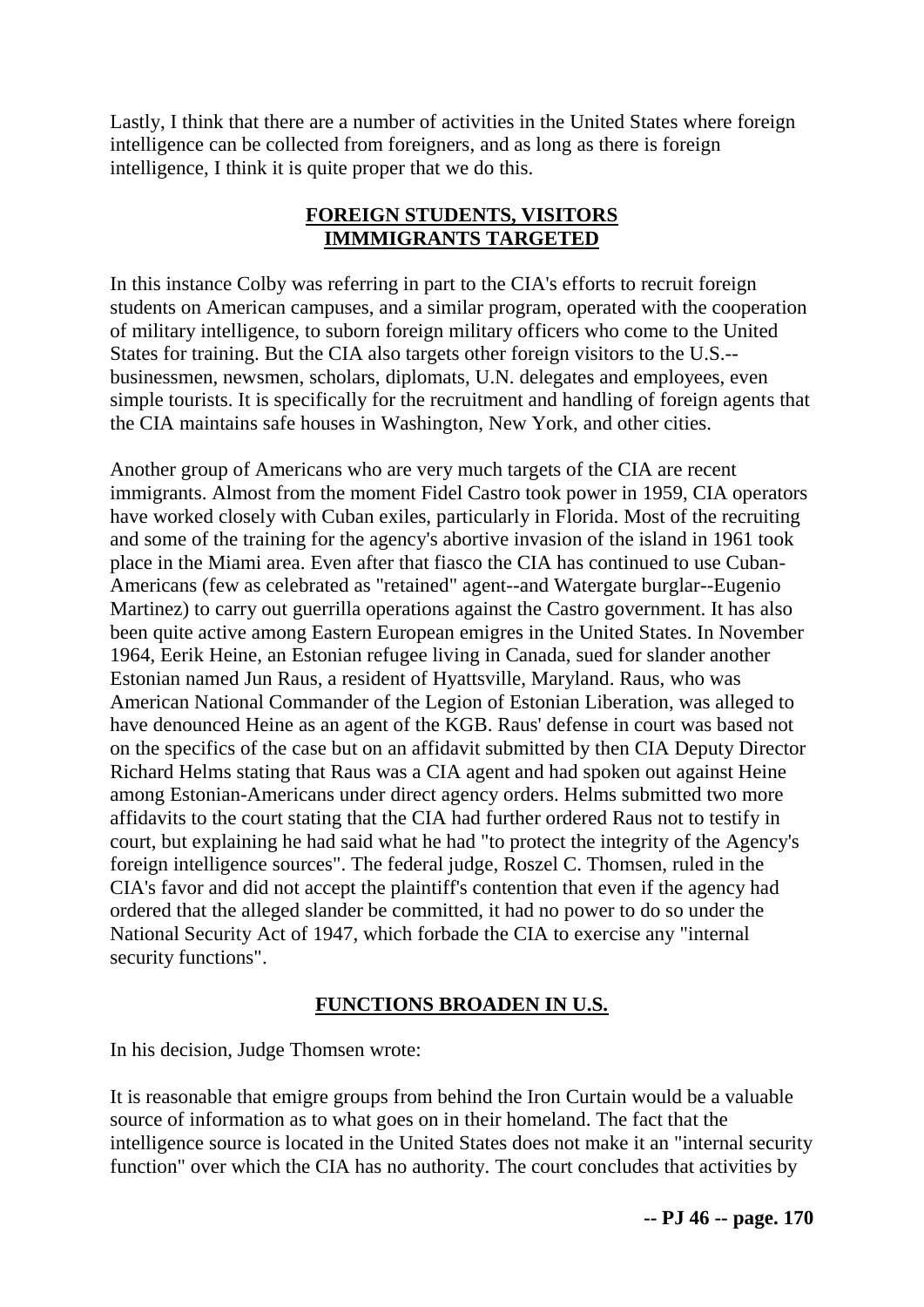the CIA to protect its foreign intelligence sources located in the United States are within the power granted by Congress to the CIA.

By extension, it might also be argued that any "foreign intelligence source" located in the United States, emigre or not, is fair game for the CIA. Clearly, American citizens traveling abroad are eligible; clearly, researchers in universities are eligible; and if the agency can come up with a reason--such as the threat of "foreign influence" in American politics--then everyone's eligible. And that eligibility extends not only to the honor of being consulted, cajoled, and financed, but to the privilege of being investigated, suborned, or whatever else the covert operators might wish to do.

**\* \* \***

# **CIA/KGB/MOSSAD ARE ONE--BRITISH CONTROLLED**

I am told that we are concluding this Journal herein so I shall leave the subject in point as the conclusion. I will cover the "mentality" of these clandestine operatives as we continue with this unfoldment.

The work which has been done since this source information of 1974 and prior, is beyond your ability to comprehend. You are completely integrated (your CIA) into and within the KGB and Mossad of Israel.

Please look carefully at the scandals which pour in upon you, say, in the arms dealings around the world and specifically this day with Israel. All you have in such incidents as the Gulf War on Iraq is the U.S. military doing the dirty work of the British through the armed CIA and operatives backed up by your U.S. military machine. Remember that the major operations of the Clandestine Services ARE WITHIN THE MILITARY FORCES WITH THE NAVY BEING THE MOST DANGEROUS AND PERVASIVE.

You act incredulous and shocked that Israel would "sell arms" and "technology"! Why? You, through the intelligence community give them the wherewithal, the technology, the samples and the hardware--along with instructions and facility to ship to prearranged recipients. There is every reason to KNOW this is going on--to your deadly enemies for the point is to TAKE CONTROL OF THE WORLD!

Israel has been arming nations such as China and South Africa through shipments and sales of sensitive American weapons and technology for decades--why do you act shocked and quiver in your boots--NOTHING IS DIFFERENT.

There is overwhelming proof that this kind of "business" is flourishing. This is under full cooperation of your Administration and Intelligence community. The only ones not aware of even the details are you-the-people and your greedy, worthless politicians who supposedly represent you-the-people. I think you get the drift of their level of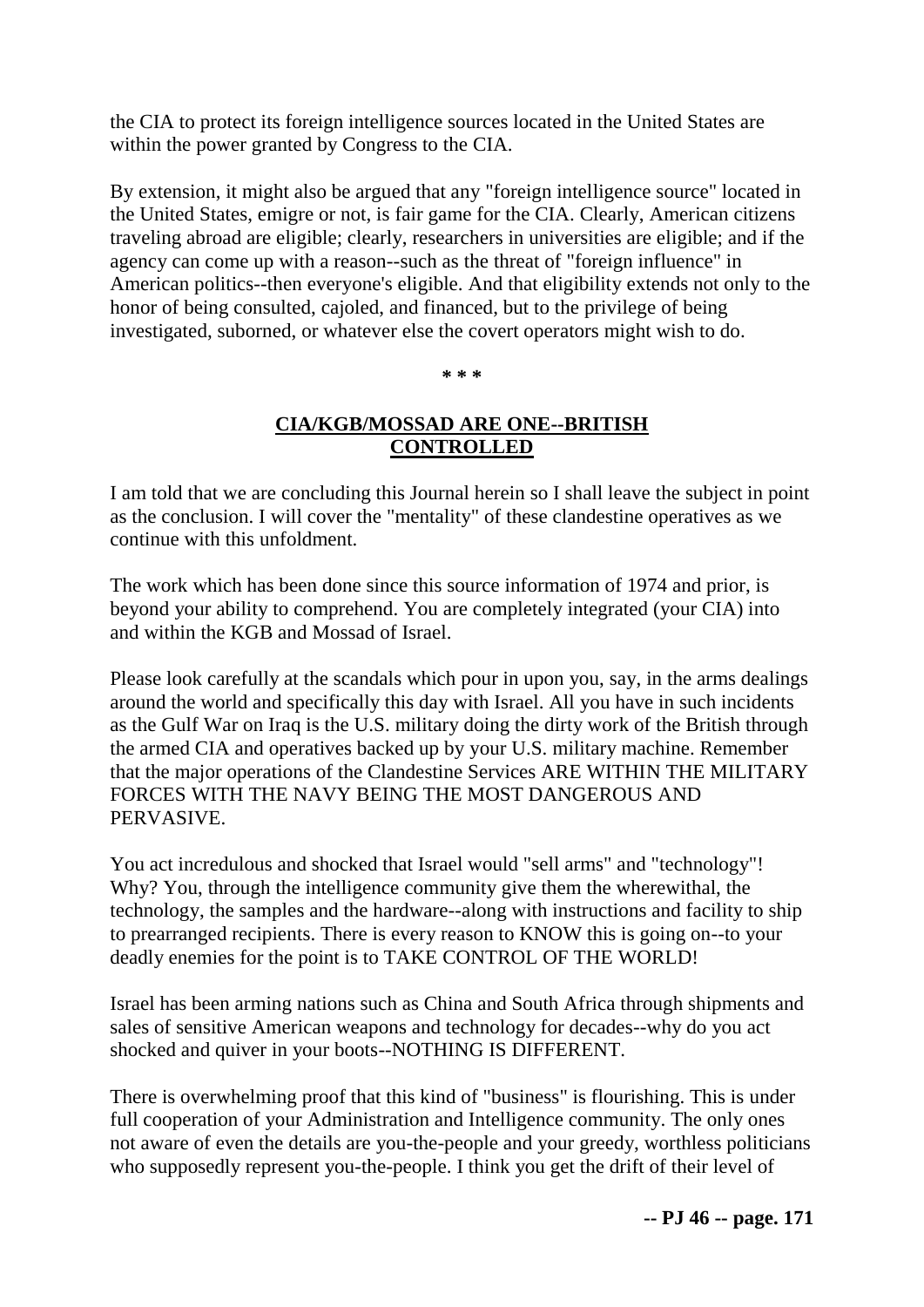HONESTY by looking at the level of deceit and criminal activities in the House banking scandal of this day.

One of your major treasonists and criminals is Representative Stephen Solarz--I believe you will find him also among your top abusers of the banking overdraft show and tell. Moreover, you will find that he has at least one and a half MILLION dollars in his campaign larder which he will get PERSONALLY when he leaves office--ANY WAY HE LEAVES OFFICE, I might add. He serves directly as a tool of the Committee of 300 through powerful influence of the Israeli PAC via the Council on Foreign Relations and the Trilateral Commission. We could run this on out further but we have given you listings and you can do that homework for yourself.

# **NO TIME TO STUDY**

I receive your complaints of "no time to study" and "...too much stuff to catch up" and "I can't read all that stuff"--fine, don't. It is only your existence and that of your civilization and if you can't assume enough responsibility to catch up with what is what--then I cannot help you. I can give you the information as in the horse watering facility--I cannot force you to drink!

You ones can quarrel and protest and denounce me and disagree and on and on and on and it means NOTHING to me. I tell you how it is, what you can do and if you choose otherwise--so be it.

If you do not believe my presentation that is disadvantageous in itself--but if you don't wish to believe in my resources or aspect of being--then don't. If a dinner plate with food is set before you--do you fail to eat when hungry because of the source (the chef may or may not be from Istanbul or the French Chef's school)? I suggest you look AT TRUTH and then consider the possibilities of my position. It matters not one iota what you think about ME. It does, however, matter what I THINK ABOUT YOU! Hold it in your hearts.

By the way--the cute little toys the Israelis have sent include air-to-air missiles, antitank missiles and cluster bombs which have also maDe a large market in Ethiopia and Chile. There are also very sophisticated aircraft radars and jamming devices.

Don't fool yourself into the thought that Israel simply uses your technology and then builds their own for sale. The United States supports Israel--hook, line and totality. You give them in cash as much as your own budget.

It reminds me of them telling you they won't use the money guarantees to build in occupied territory. What difference--you send ALL their funding so what they call their investments is of little significance. So, they can use their traditional "food aid" for building and the new funds are diverted to "food aid".

# **KOREAN "STEALTH" SHIPS**